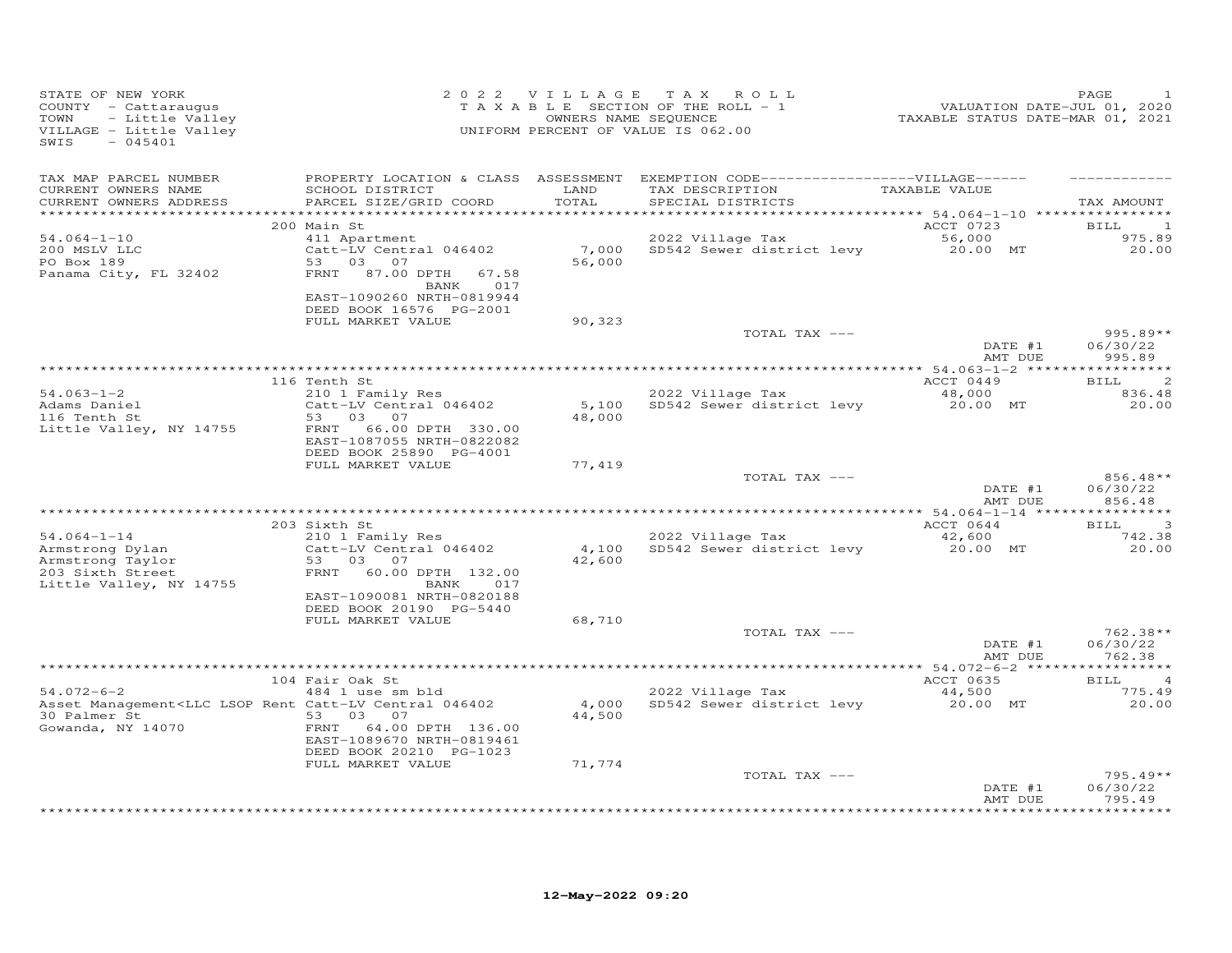| STATE OF NEW YORK<br>COUNTY - Cattaraugus<br>TOWN<br>- Little Valley<br>VILLAGE - Little Valley<br>$-045401$<br>SWIS |                                                                                  |                 | 2022 VILLAGE TAX ROLL<br>TAXABLE SECTION OF THE ROLL - 1<br>OWNERS NAME SEQUENCE<br>UNIFORM PERCENT OF VALUE IS 062.00    | -------<br>TAXABLE STATUS DATE-JUL 01, 2020<br>TAXABLE STATUS DATE-MAR 01, 2021 | PAGE                             |
|----------------------------------------------------------------------------------------------------------------------|----------------------------------------------------------------------------------|-----------------|---------------------------------------------------------------------------------------------------------------------------|---------------------------------------------------------------------------------|----------------------------------|
| TAX MAP PARCEL NUMBER<br>CURRENT OWNERS NAME<br>CURRENT OWNERS ADDRESS<br>************************                   | SCHOOL DISTRICT<br>PARCEL SIZE/GRID COORD                                        | LAND<br>TOTAL   | PROPERTY LOCATION & CLASS ASSESSMENT EXEMPTION CODE-----------------VILLAGE------<br>TAX DESCRIPTION<br>SPECIAL DISTRICTS | TAXABLE VALUE                                                                   | TAX AMOUNT                       |
|                                                                                                                      | 206 Eighth St                                                                    |                 |                                                                                                                           | ACCT 0512                                                                       | BILL<br>5                        |
| $54.063 - 2 - 49$                                                                                                    | 210 1 Family Res                                                                 |                 | 2022 Village Tax                                                                                                          | 47,250                                                                          | 823.41                           |
| Au Brett<br>Au Jillian                                                                                               | Catt-LV Central 046402<br>53 03 07                                               | 47,250          | 5,000 SD542 Sewer district levy 20.00 MT                                                                                  |                                                                                 | 20.00                            |
| 37 Woodlawn<br>Lancaster, NY 14086                                                                                   | FRNT 66.00 DPTH 264.00<br>BANK 017<br>EAST-1088666 NRTH-0820114                  |                 |                                                                                                                           |                                                                                 |                                  |
|                                                                                                                      | DEED BOOK 2020 PG-17099                                                          |                 |                                                                                                                           |                                                                                 |                                  |
|                                                                                                                      | FULL MARKET VALUE                                                                | 76,210          | TOTAL TAX ---                                                                                                             |                                                                                 | 843.41**                         |
|                                                                                                                      |                                                                                  |                 |                                                                                                                           | DATE #1<br>AMT DUE                                                              | 06/30/22<br>843.41               |
|                                                                                                                      | Ninth St                                                                         |                 |                                                                                                                           | ACCT 1454                                                                       | 6<br>BILL                        |
| $54.063 - 1 - 17.2$                                                                                                  | 311 Res vac land                                                                 |                 | 2022 Village Tax                                                                                                          | 500                                                                             | 8.71                             |
| Bailey Mary L Life Us<br>Buchana Greta<br>206 Ninth St                                                               | Catt-LV Central 046402<br>$4/16$ -split off $1-17$<br>FRNT 10.00 DPTH 173.00     | 500<br>500      |                                                                                                                           |                                                                                 |                                  |
| Little Valley, NY 14755                                                                                              | EAST-1087524 NRTH-0820596<br>DEED BOOK 25574 PG-2003                             |                 |                                                                                                                           |                                                                                 |                                  |
|                                                                                                                      | FULL MARKET VALUE                                                                | 806             | TOTAL TAX ---                                                                                                             |                                                                                 | $8.71**$                         |
|                                                                                                                      |                                                                                  |                 |                                                                                                                           | DATE #1<br>AMT DUE                                                              | 06/30/22<br>8.71                 |
|                                                                                                                      | 206 Ninth St                                                                     |                 |                                                                                                                           | ACCT 0477                                                                       | $\overline{7}$<br>BILL           |
| $54.063 - 1 - 19$                                                                                                    | 210 1 Family Res                                                                 |                 | 2022 Village Tax                                                                                                          | 35,800                                                                          | 623.87                           |
| Bailey Mary L Life Us<br>Lemk Scott                                                                                  | Catt-LV Central 046402<br>53 03 07                                               | 4,300<br>35,800 | SD542 Sewer district levy                                                                                                 | 20.10 MT                                                                        | 20.10                            |
| 206 Ninth St<br>Little Valley, NY 14755                                                                              | FRNT 66.00 DPTH 173.00<br>EAST-1087525 NRTH-0820558<br>DEED BOOK 8816    PG-9001 |                 |                                                                                                                           |                                                                                 |                                  |
|                                                                                                                      | FULL MARKET VALUE                                                                | 57,742          |                                                                                                                           |                                                                                 |                                  |
|                                                                                                                      |                                                                                  |                 | TOTAL TAX ---                                                                                                             | DATE #1<br>AMT DUE                                                              | $643.97**$<br>06/30/22<br>643.97 |
|                                                                                                                      |                                                                                  |                 |                                                                                                                           |                                                                                 |                                  |
| $54.071 - 4 - 20$                                                                                                    | 400 Fair Oak St<br>210 1 Family Res                                              |                 | 2022 Village Tax                                                                                                          | ACCT 0579<br>55,800                                                             | <b>BILL</b><br>8<br>972.41       |
| Baldwin Charlene J<br>400 Fair Oak St<br>Little Valley, NY 14755                                                     | Catt-LV Central 046402<br>53 03<br>07<br>$Ff-72.12$<br>ACRES<br>1.11 BANK<br>081 | 55,800          | 9,100 SD542 Sewer district levy                                                                                           | 20.10 MT                                                                        | 20.10                            |
|                                                                                                                      | EAST-1088380 NRTH-0819146<br>DEED BOOK 1031 PG-1037                              |                 |                                                                                                                           |                                                                                 |                                  |
|                                                                                                                      | FULL MARKET VALUE                                                                | 90,000          | TOTAL TAX ---                                                                                                             |                                                                                 | $992.51**$                       |
|                                                                                                                      |                                                                                  |                 |                                                                                                                           | DATE #1<br>AMT DUE                                                              | 06/30/22<br>992.51               |
|                                                                                                                      |                                                                                  |                 |                                                                                                                           |                                                                                 | .                                |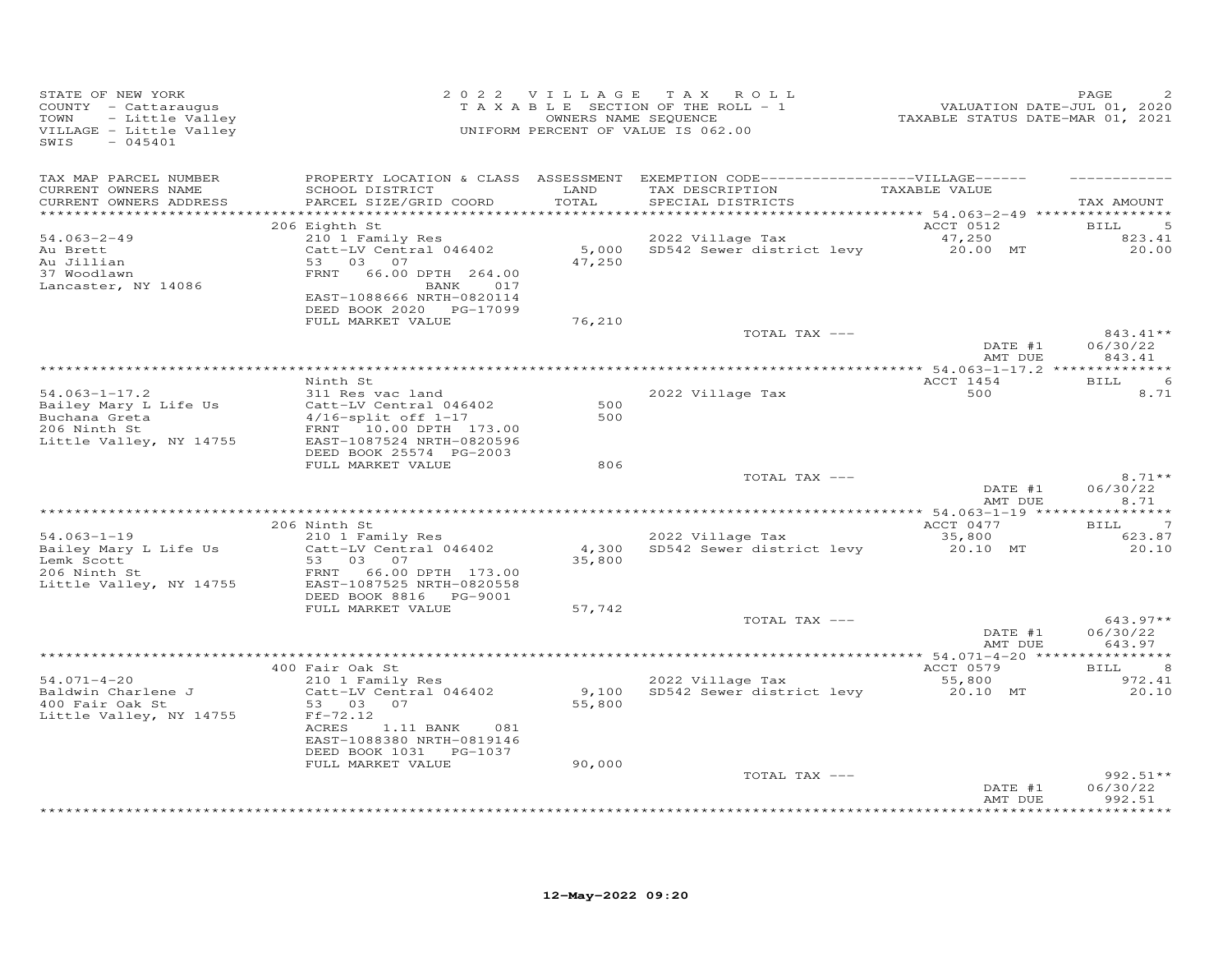| STATE OF NEW YORK<br>COUNTY - Cattaraugus<br>TOWN<br>- Little Valley<br>VILLAGE - Little Valley<br>$-045401$<br>SWIS                     |                                                                                                                                                                                                        |                           | 2022 VILLAGE TAX ROLL<br>TAXABLE SECTION OF THE ROLL - 1<br>OWNERS NAME SEQUENCE<br>UNIFORM PERCENT OF VALUE IS 062.00                  | 7 141<br>2020 - TAXABLE STATUS DATE-JUL<br>2021 - TAXABLE STATUS DATE-MAR | PAGE                                                        |
|------------------------------------------------------------------------------------------------------------------------------------------|--------------------------------------------------------------------------------------------------------------------------------------------------------------------------------------------------------|---------------------------|-----------------------------------------------------------------------------------------------------------------------------------------|---------------------------------------------------------------------------|-------------------------------------------------------------|
| TAX MAP PARCEL NUMBER<br>CURRENT OWNERS NAME<br>CURRENT OWNERS ADDRESS<br>***********************                                        | SCHOOL DISTRICT<br>PARCEL SIZE/GRID COORD                                                                                                                                                              | LAND<br>TOTAL             | PROPERTY LOCATION & CLASS ASSESSMENT EXEMPTION CODE-----------------VILLAGE------<br>TAX DESCRIPTION TAXABLE VALUE<br>SPECIAL DISTRICTS |                                                                           | TAX AMOUNT                                                  |
| $54.072 - 3 - 25$<br>Barrett Thomas M<br>Barrett Carrie<br>308 Rock City St<br>Little Valley, NY 14755                                   | 308 Rock City St<br>210 1 Family Res<br>Catt-LV Central 046402<br>40/41 03 07<br>FRNT<br>66.00 DPTH 335.00<br>BANK 017<br>EAST-1091048 NRTH-0819147<br>DEED BOOK 1026 PG-775                           | 70,000                    | 2022 Village Tax<br>5,500 SD542 Sewer district levy 20.00 MT                                                                            | ACCT 5017<br>70,000                                                       | 9<br>BILL<br>1,219.87<br>20.00                              |
|                                                                                                                                          | FULL MARKET VALUE                                                                                                                                                                                      | 112,903                   | TOTAL TAX ---                                                                                                                           | DATE #1<br>AMT DUE                                                        | $1,239.87**$<br>06/30/22<br>1,239.87                        |
| $54.071 - 4 - 21$<br>Bartelo Joseph M<br>Bartelo Katharine<br>69 Foxpoint West<br>Williamsville, NY 14221-9710 EAST-1088459 NRTH-0819358 | 318 Fair Oak St<br>210 1 Family Res<br>Catt-LV Central 046402<br>53 03 07<br>FRNT<br>49.50 DPTH 231.00<br>DEED BOOK 01005 PG-00932                                                                     | 33,900                    | 2022 Village Tax<br>4,400 SD542 Sewer district levy                                                                                     | ACCT 0494<br>33,900<br>20.00 MT                                           | 10<br>BILL<br>590.76<br>20.00                               |
|                                                                                                                                          | FULL MARKET VALUE                                                                                                                                                                                      | 54,677                    | TOTAL TAX ---                                                                                                                           | DATE #1<br>AMT DUE                                                        | $610.76**$<br>06/30/22<br>610.76                            |
|                                                                                                                                          |                                                                                                                                                                                                        |                           |                                                                                                                                         |                                                                           |                                                             |
| $54.071 - 1 - 15$<br>Bedell Calvin C Life Us<br>Bedell Robert K<br>9004 NYS 242 Rte<br>Little Valley, NY 14755                           | 100 Ninth St<br>210 1 Family Res<br>Catt-LV Central 046402<br>53 03 07<br>FRNT 140.00 DPTH 70.00<br>EAST-1087537 NRTH-0819561<br>DEED BOOK 17209 PG-2001                                               | 6,000<br>48,100           | 2022 Village Tax<br>SD542 Sewer district levy                                                                                           | ACCT 0451<br>48,100<br>20.00 MT                                           | BILL 11<br>838.22<br>20.00                                  |
|                                                                                                                                          | FULL MARKET VALUE                                                                                                                                                                                      | 77,581                    | TOTAL TAX ---                                                                                                                           | DATE #1<br>AMT DUE                                                        | 858.22**<br>06/30/22<br>858.22                              |
|                                                                                                                                          |                                                                                                                                                                                                        |                           |                                                                                                                                         |                                                                           |                                                             |
| $54.081 - 1 - 1$<br>Bedell Craig J<br>500 Rock City St<br>Little Valley, NY 14755                                                        | 500 Rock City St<br>210 1 Family Res<br>Catt-LV Central 046402<br>40 03<br>07<br>FRNT<br>96.00 DPTH 282.10<br>BANK<br>017<br>EAST-1092414 NRTH-0818288<br>DEED BOOK 11184 PG-4001<br>FULL MARKET VALUE | 6,200<br>61,400<br>99,032 | 2022 Village Tax<br>SD542 Sewer district levy                                                                                           | ACCT 0605<br>61,400<br>20.10 MT                                           | 12<br><b>BILL</b><br>1,070.00<br>20.10                      |
|                                                                                                                                          |                                                                                                                                                                                                        |                           | TOTAL TAX ---                                                                                                                           | DATE #1<br>AMT DUE                                                        | $1,090.10**$<br>06/30/22<br>1,090.10<br>* * * * * * * * * * |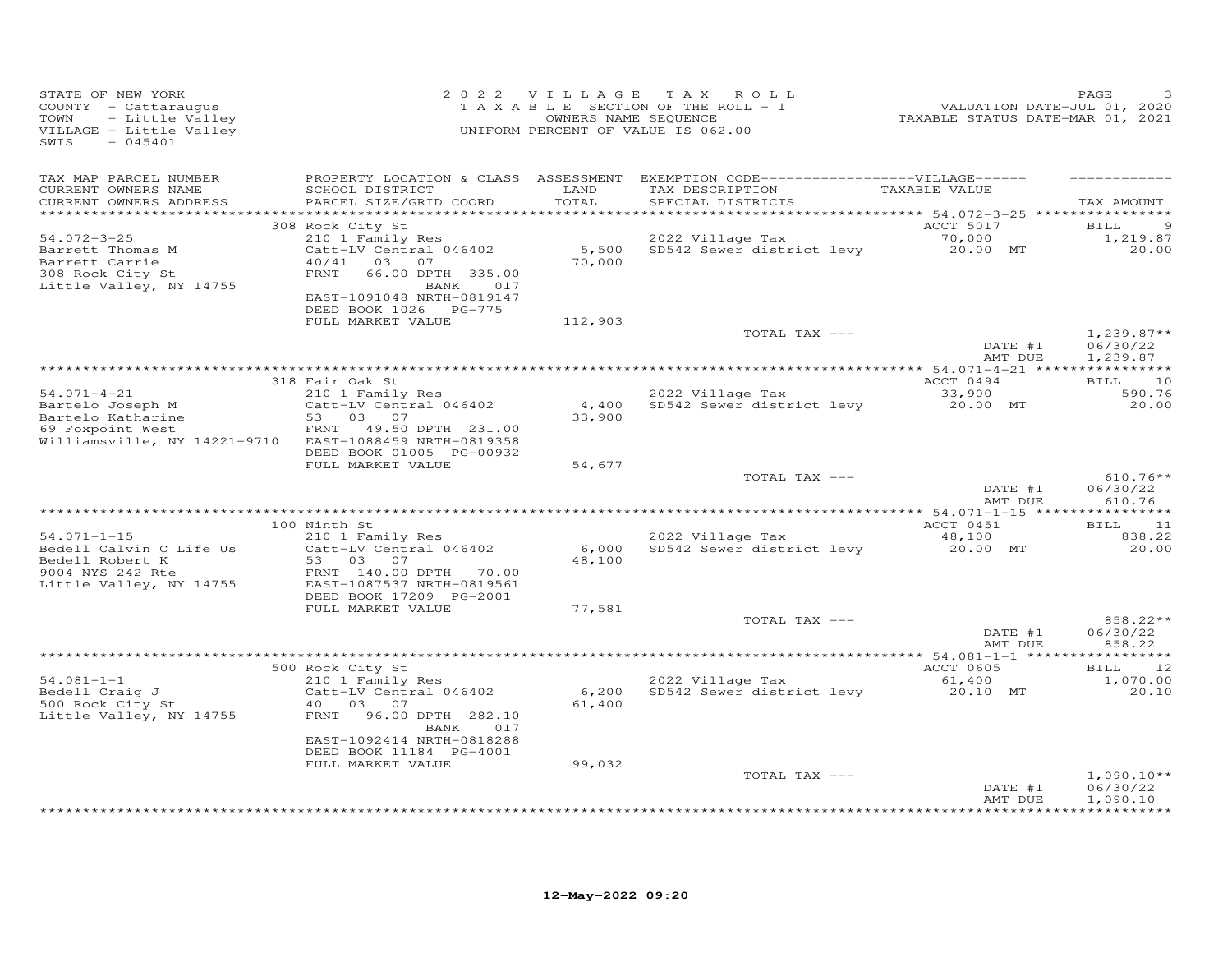| TAX MAP PARCEL NUMBER<br>PROPERTY LOCATION & CLASS ASSESSMENT EXEMPTION CODE------------------VILLAGE------<br>TAX DESCRIPTION TAXABLE VALUE<br>CURRENT OWNERS NAME<br>SCHOOL DISTRICT<br>LAND<br>PARCEL SIZE/GRID COORD<br>TOTAL<br>CURRENT OWNERS ADDRESS<br>SPECIAL DISTRICTS<br>ACCT 0604<br>500 Rock City St<br>311 Res vac land<br>$54.081 - 1 - 2$<br>2022 Village Tax<br>5,000<br>5,000<br>Bedell Craig J<br>Catt-LV Central 046402<br>500 Rock City St<br>40  03  07<br>5,000<br>Little Valley, NY 14755<br>FRNT 100.00 DPTH 264.00<br>BANK 017<br>EAST-1092492 NRTH-0818229<br>DEED BOOK 11184 PG-4001<br>8,065<br>FULL MARKET VALUE<br>TOTAL TAX ---<br>DATE #1 | TAX AMOUNT<br>BILL 13<br>87.13<br>$87.13**$ |
|----------------------------------------------------------------------------------------------------------------------------------------------------------------------------------------------------------------------------------------------------------------------------------------------------------------------------------------------------------------------------------------------------------------------------------------------------------------------------------------------------------------------------------------------------------------------------------------------------------------------------------------------------------------------------|---------------------------------------------|
|                                                                                                                                                                                                                                                                                                                                                                                                                                                                                                                                                                                                                                                                            |                                             |
|                                                                                                                                                                                                                                                                                                                                                                                                                                                                                                                                                                                                                                                                            |                                             |
|                                                                                                                                                                                                                                                                                                                                                                                                                                                                                                                                                                                                                                                                            |                                             |
|                                                                                                                                                                                                                                                                                                                                                                                                                                                                                                                                                                                                                                                                            |                                             |
| AMT DUE                                                                                                                                                                                                                                                                                                                                                                                                                                                                                                                                                                                                                                                                    | 06/30/22<br>87.13                           |
|                                                                                                                                                                                                                                                                                                                                                                                                                                                                                                                                                                                                                                                                            |                                             |
| 507 Rock City St<br>ACCT 0438<br>314 Rural vac<10<br>2022 Village Tax<br>$54.080 - 1 - 23$<br>15,000<br>20.30 MT<br>15,000 SD542 Sewer district levy<br>Bedell John<br>Catt-LV Central 046402<br>Bedell John<br>Bedell Joyce<br>507 Rock City St<br>40  03  07<br>15,000<br>FRNT 124.00 DPTH<br>Little Valley, NY 14779<br>ACRES<br>3.68<br>EAST-1092187 NRTH-0817612                                                                                                                                                                                                                                                                                                      | BILL 14<br>261.40<br>20.30                  |
| DEED BOOK 30447 PG-9001<br>FULL MARKET VALUE                                                                                                                                                                                                                                                                                                                                                                                                                                                                                                                                                                                                                               |                                             |
| 24,194<br>TOTAL TAX ---<br>DATE #1<br>AMT DUE                                                                                                                                                                                                                                                                                                                                                                                                                                                                                                                                                                                                                              | 281.70**<br>06/30/22<br>281.70              |
|                                                                                                                                                                                                                                                                                                                                                                                                                                                                                                                                                                                                                                                                            |                                             |
| ACCT 0433<br>504 Rock City St<br>$54.081 - 1 - 3$<br>2022 Village Tax<br>87,000<br>433 Auto body<br>Bedell John<br>SD542 Sewer district levy 20.00 MT<br>Catt-LV Central 046402<br>9,400<br>504 Rock City St<br>40 03 07<br>87,000<br>Little Valley, NY 14755<br>FRNT 185.00 DPTH 245.00<br>EAST-1092605 NRTH-0818143<br>DEED BOOK 00983 PG-00197                                                                                                                                                                                                                                                                                                                          | BILL 15<br>1,516.12<br>20.00                |
| FULL MARKET VALUE<br>140,323                                                                                                                                                                                                                                                                                                                                                                                                                                                                                                                                                                                                                                               |                                             |
| TOTAL TAX ---<br>DATE #1<br>AMT DUE                                                                                                                                                                                                                                                                                                                                                                                                                                                                                                                                                                                                                                        | $1,536.12**$<br>06/30/22<br>1,536.12        |
| ACCT 0446                                                                                                                                                                                                                                                                                                                                                                                                                                                                                                                                                                                                                                                                  |                                             |
| 510 Fair Oak St<br>2022 Village Tax<br>210 1 Family Res<br>$54.071 - 4 - 5$<br>71,600<br>20.60 MT<br>16,100 SD542 Sewer district levy<br>Bedell John C<br>Catt-LV Central 046402<br>Bedell Joyce M<br>52 03 07<br>71,600<br>510 Fair Oak St<br>FRNT 86.00 DPTH<br>6.37<br>Little Valley, NY 14755<br>ACRES<br>EAST-1087727 NRTH-0818769<br>DEED BOOK 869<br>PG-01090                                                                                                                                                                                                                                                                                                       | BILL 16<br>1,247.75<br>20.60                |
| FULL MARKET VALUE<br>115,484<br>TOTAL TAX ---<br>DATE #1<br>AMT DUE                                                                                                                                                                                                                                                                                                                                                                                                                                                                                                                                                                                                        | $1,268.35**$<br>06/30/22<br>1,268.35        |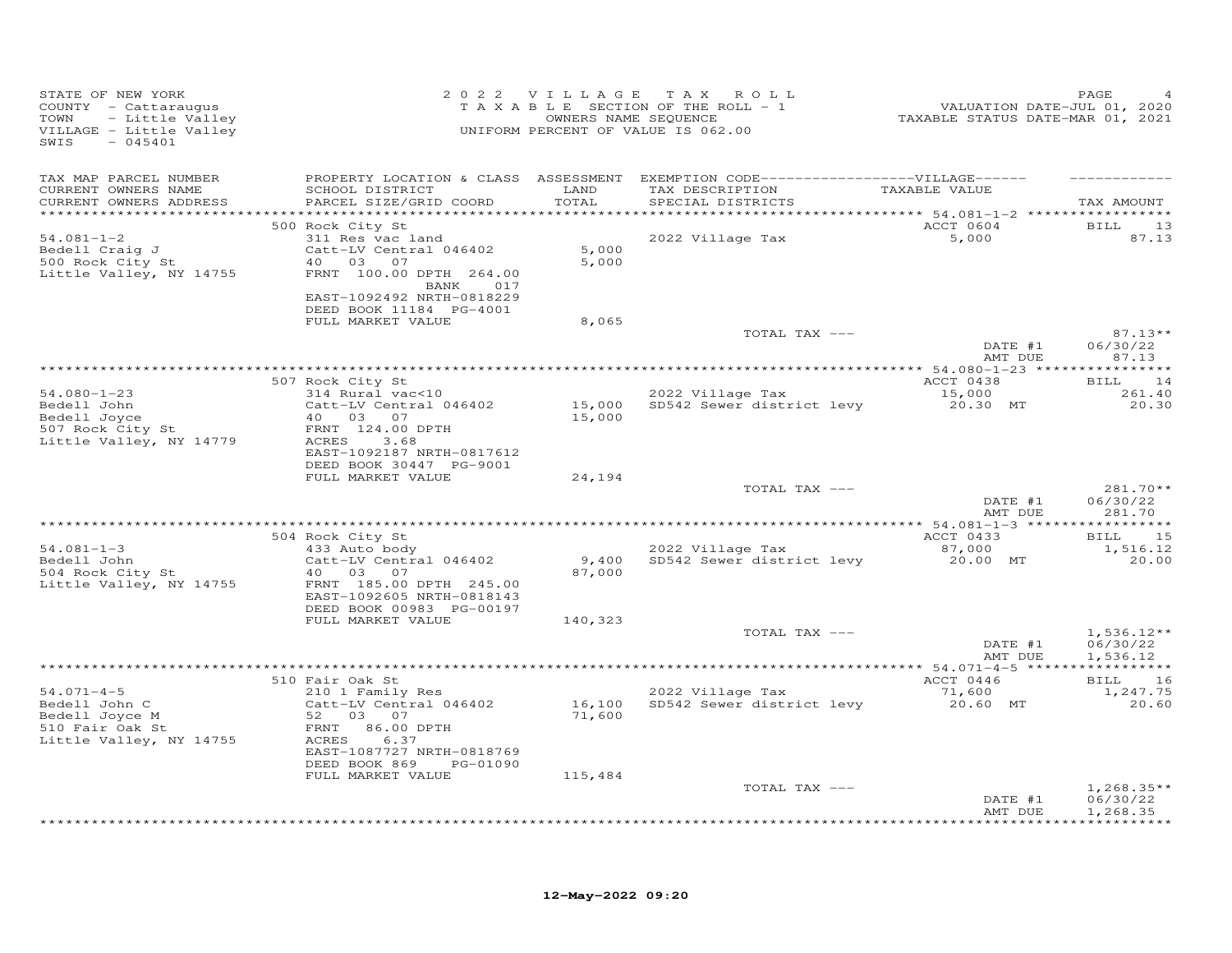| STATE OF NEW YORK<br>COUNTY - Cattaraugus<br>- Little Valley<br>TOWN<br>VILLAGE - Little Valley<br>$-045401$<br>SWIS |                                                                                                                         |                 | 2022 VILLAGE TAX ROLL<br>TAXABLE SECTION OF THE ROLL - 1<br>OWNERS NAME SEQUENCE<br>UNIFORM PERCENT OF VALUE IS 062.00     | VALUATION DATE-JUL 01, 2020<br>TAXABLE STATUS DATE-MAR 01, 2021 | PAGE                             |
|----------------------------------------------------------------------------------------------------------------------|-------------------------------------------------------------------------------------------------------------------------|-----------------|----------------------------------------------------------------------------------------------------------------------------|-----------------------------------------------------------------|----------------------------------|
| TAX MAP PARCEL NUMBER<br>CURRENT OWNERS NAME<br>CURRENT OWNERS ADDRESS<br>************************                   | SCHOOL DISTRICT<br>PARCEL SIZE/GRID COORD                                                                               | LAND<br>TOTAL   | PROPERTY LOCATION & CLASS ASSESSMENT EXEMPTION CODE------------------VILLAGE------<br>TAX DESCRIPTION<br>SPECIAL DISTRICTS | TAXABLE VALUE                                                   | TAX AMOUNT                       |
|                                                                                                                      | 300 Railroad Ave                                                                                                        |                 |                                                                                                                            | ACCT 0639                                                       | 17<br><b>BILL</b>                |
| $54.072 - 3 - 4$<br>Bednarski Mark<br>Bednarski Susanne<br>300 Railroad Ave<br>Little Valley, NY 14755               | 210 1 Family Res<br>Catt-LV Central 046402<br>41 03 07<br>FRNT 115.75 DPTH 132.00<br>EAST-1091182 NRTH-0819546          | 6,300<br>55,400 | 2022 Village Tax<br>SD542 Sewer district levy 20.10 MT                                                                     | 55,400                                                          | 965.44<br>20.10                  |
|                                                                                                                      | DEED BOOK 01001 PG-01001<br>FULL MARKET VALUE                                                                           | 89,355          |                                                                                                                            |                                                                 |                                  |
|                                                                                                                      |                                                                                                                         |                 | TOTAL TAX ---                                                                                                              | DATE #1<br>AMT DUE                                              | $985.54**$<br>06/30/22<br>985.54 |
|                                                                                                                      |                                                                                                                         |                 |                                                                                                                            |                                                                 |                                  |
| $54.072 - 3 - 5$<br>Bednarski Mark                                                                                   | Railroad Ave<br>311 Res vac land<br>Catt-LV Central 046402                                                              | 5,600           | 2022 Village Tax                                                                                                           | ACCT 0622<br>5,600                                              | <b>BILL</b><br>18<br>97.59       |
| Perkins Susanne<br>300 Railroad Ave<br>Little Valley, NY 14755                                                       | 53 03 07<br>FRNT 115.00 DPTH 132.00<br>EAST-1091265 NRTH-0819468<br>DEED BOOK 01001 PG-01001                            | 5,600           |                                                                                                                            |                                                                 |                                  |
|                                                                                                                      | FULL MARKET VALUE                                                                                                       | 9,032           | TOTAL TAX ---                                                                                                              | DATE #1<br>AMT DUE                                              | $97.59**$<br>06/30/22<br>97.59   |
|                                                                                                                      |                                                                                                                         |                 | **********************************                                                                                         | *************** 54.072-3-36 **                                  | *********                        |
| 54.072-3-36                                                                                                          | 303 Railroad Ave<br>210 1 Family Res                                                                                    |                 | 2022 Village Tax                                                                                                           | ACCT 0725<br>35,000                                             | 19<br>BILL<br>609.93             |
| Bednarski Mark<br>Perkins Susanne<br>300 Railroad Ave<br>Little Valley, NY 14755                                     | Catt-LV Central 046402<br>41<br>03 07<br>FRNT 86.00 DPTH 98.00<br>EAST-1091159 NRTH-0819325<br>DEED BOOK 00956 PG-00958 | 35,000          | 4,100 SD542 Sewer district levy                                                                                            | 20.00 MT                                                        | 20.00                            |
|                                                                                                                      | FULL MARKET VALUE                                                                                                       | 56,452          |                                                                                                                            |                                                                 |                                  |
|                                                                                                                      |                                                                                                                         |                 | TOTAL TAX ---                                                                                                              | DATE #1<br>AMT DUE                                              | $629.93**$<br>06/30/22<br>629.93 |
|                                                                                                                      | 109 Eagle St                                                                                                            |                 |                                                                                                                            | ACCT 0468                                                       | BILL<br>20                       |
| 54.072-6-32<br>Beeles Timothy J                                                                                      | 210 1 Family Res<br>Catt-LV Central 046402                                                                              |                 | VET COM CT 41131<br>5,700 VET DIS CT 41141                                                                                 | 12,600<br>25,200                                                |                                  |
| 109 Eagle St<br>Little Valley, NY 14755                                                                              | 52 03 07<br>FRNT<br>99.00 DPTH 154.00<br>BANK 017<br>EAST-1089672 NRTH-0818706                                          |                 | SD542 Sewer district levy 20.00 MT                                                                                         | 27,900                                                          | 486.20<br>20.00                  |
|                                                                                                                      | DEED BOOK 27562 PG-8001<br>FULL MARKET VALUE                                                                            | 105,968         |                                                                                                                            |                                                                 |                                  |
|                                                                                                                      |                                                                                                                         |                 | TOTAL TAX ---                                                                                                              | DATE #1<br>AMT DUE                                              | $506.20**$<br>06/30/22<br>506.20 |
|                                                                                                                      |                                                                                                                         |                 |                                                                                                                            |                                                                 | $******$                         |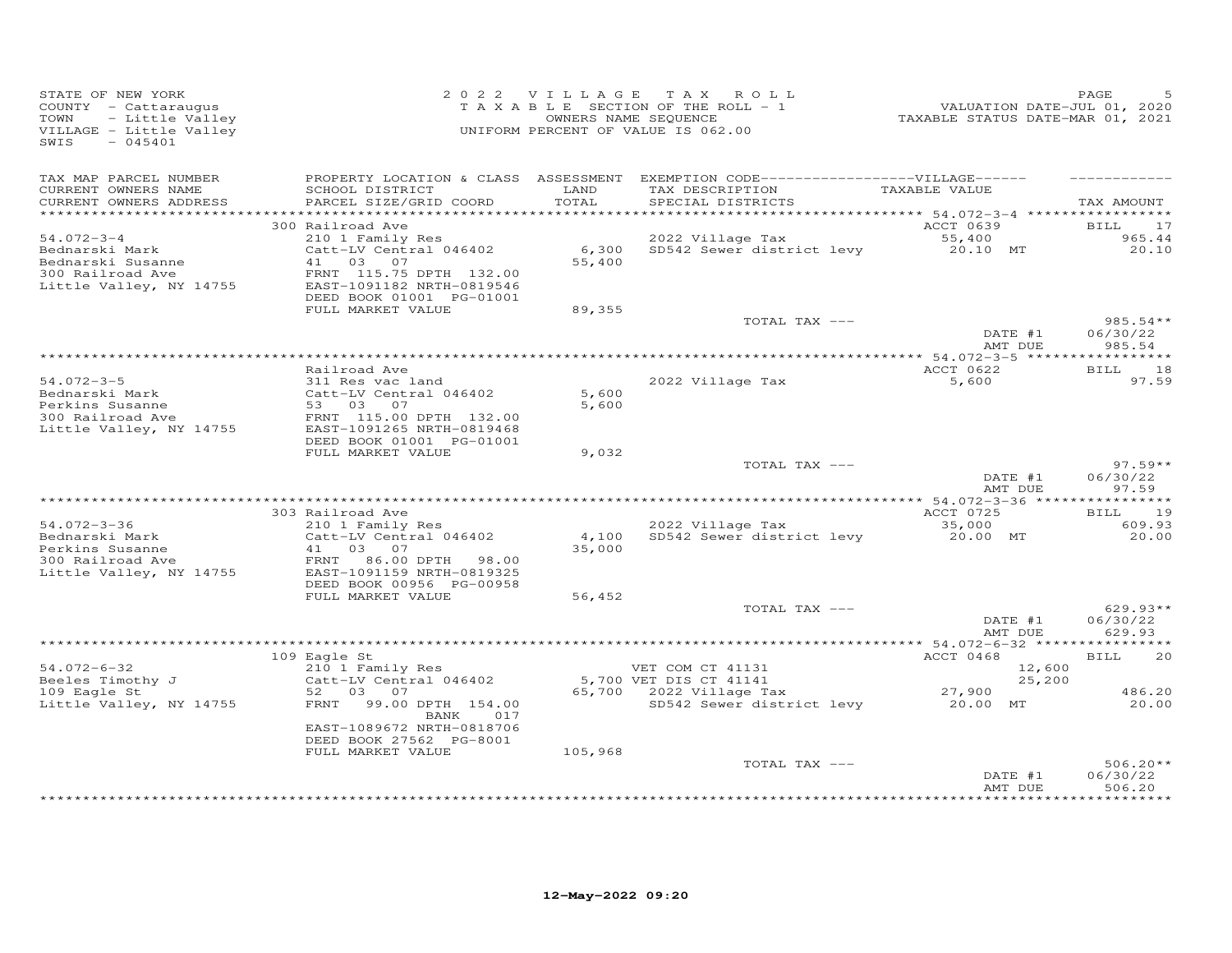| VILLAGE - Little Valley<br>UNIFORM PERCENT OF VALUE IS 062.00<br>$-045401$<br>SWIS                                                                                                                                                               |                                                            |
|--------------------------------------------------------------------------------------------------------------------------------------------------------------------------------------------------------------------------------------------------|------------------------------------------------------------|
| PROPERTY LOCATION & CLASS ASSESSMENT EXEMPTION CODE-----------------VILLAGE------<br>TAX MAP PARCEL NUMBER                                                                                                                                       |                                                            |
| LAND<br>CURRENT OWNERS NAME<br>SCHOOL DISTRICT<br>TAX DESCRIPTION<br>TOTAL<br>CURRENT OWNERS ADDRESS<br>PARCEL SIZE/GRID COORD<br>SPECIAL DISTRICTS                                                                                              | TAXABLE VALUE<br>TAX AMOUNT                                |
| 107 Ninth St                                                                                                                                                                                                                                     | ACCT 0419<br>BILL<br>21                                    |
| $54.071 - 1 - 18$<br>2022 Village Tax<br>210 1 Family Res                                                                                                                                                                                        | 35,000<br>609.93                                           |
| 4,800<br>SD542 Sewer district levy<br>Benson Corinth C III<br>Catt-LV Central 046402<br>53 03<br>35,000<br>107 Main Street<br>07<br>Little Valley, NY 14755<br>FRNT<br>61.00 DPTH 230.59<br>EAST-1087773 NRTH-0819865<br>DEED BOOK 20200 PG-9402 | 20.00<br>20.00 MT                                          |
| FULL MARKET VALUE<br>56,452                                                                                                                                                                                                                      |                                                            |
| TOTAL TAX ---                                                                                                                                                                                                                                    | $629.93**$<br>06/30/22<br>DATE #1<br>629.93<br>AMT DUE     |
|                                                                                                                                                                                                                                                  |                                                            |
| 101 Third St                                                                                                                                                                                                                                     | 22<br>ACCT 0706<br>BILL                                    |
| $54.064 - 1 - 3$<br>2022 Village Tax<br>210 1 Family Res<br>16,500<br>SD542 Sewer district levy<br>Benson Corinth C Jr<br>Catt-LV Central 046402                                                                                                 | 32,100<br>559.40<br>21.50 MT<br>21.50                      |
| Benson John J<br>41 03 07<br>32,100<br>ACRES 15.62<br>204 Rock City Street<br>Little Valley, NY 14755<br>EAST-1090937 NRTH-0820637<br>DEED BOOK 20210 PG-3195                                                                                    |                                                            |
| FULL MARKET VALUE<br>PRIOR OWNER ON 3/01/2021<br>51,774<br>Benson Corinth Jr                                                                                                                                                                     |                                                            |
| TOTAL TAX ---                                                                                                                                                                                                                                    | $580.90**$<br>DATE #1<br>06/30/22<br>580.90<br>AMT DUE     |
|                                                                                                                                                                                                                                                  |                                                            |
| 204 Rock City St                                                                                                                                                                                                                                 | ACCT 0412<br>23<br>BILL                                    |
| $54.072 - 2 - 15$<br>2022 Village Tax<br>210 1 Family Res                                                                                                                                                                                        | 1,002.03<br>57,500                                         |
| 4,900<br>SD542 Sewer district levy<br>Benson Corinth C Jr<br>Catt-LV Central 046402                                                                                                                                                              | 20.00<br>20.00 MT                                          |
| 57,500<br>Benson John J<br>41 03 07<br>FRNT 63.00 DPTH 209.00                                                                                                                                                                                    |                                                            |
| 204 Rock City Street<br>Little Valley, NY 14755<br>EAST-1090540 NRTH-0819374<br>DEED BOOK 20210 PG-3195                                                                                                                                          |                                                            |
| 92,742<br>PRIOR OWNER ON 3/01/2021<br>FULL MARKET VALUE<br>Benson Corinth Jr                                                                                                                                                                     |                                                            |
| TOTAL TAX ---                                                                                                                                                                                                                                    | $1,022.03**$<br>06/30/22<br>DATE #1<br>1,022.03<br>AMT DUE |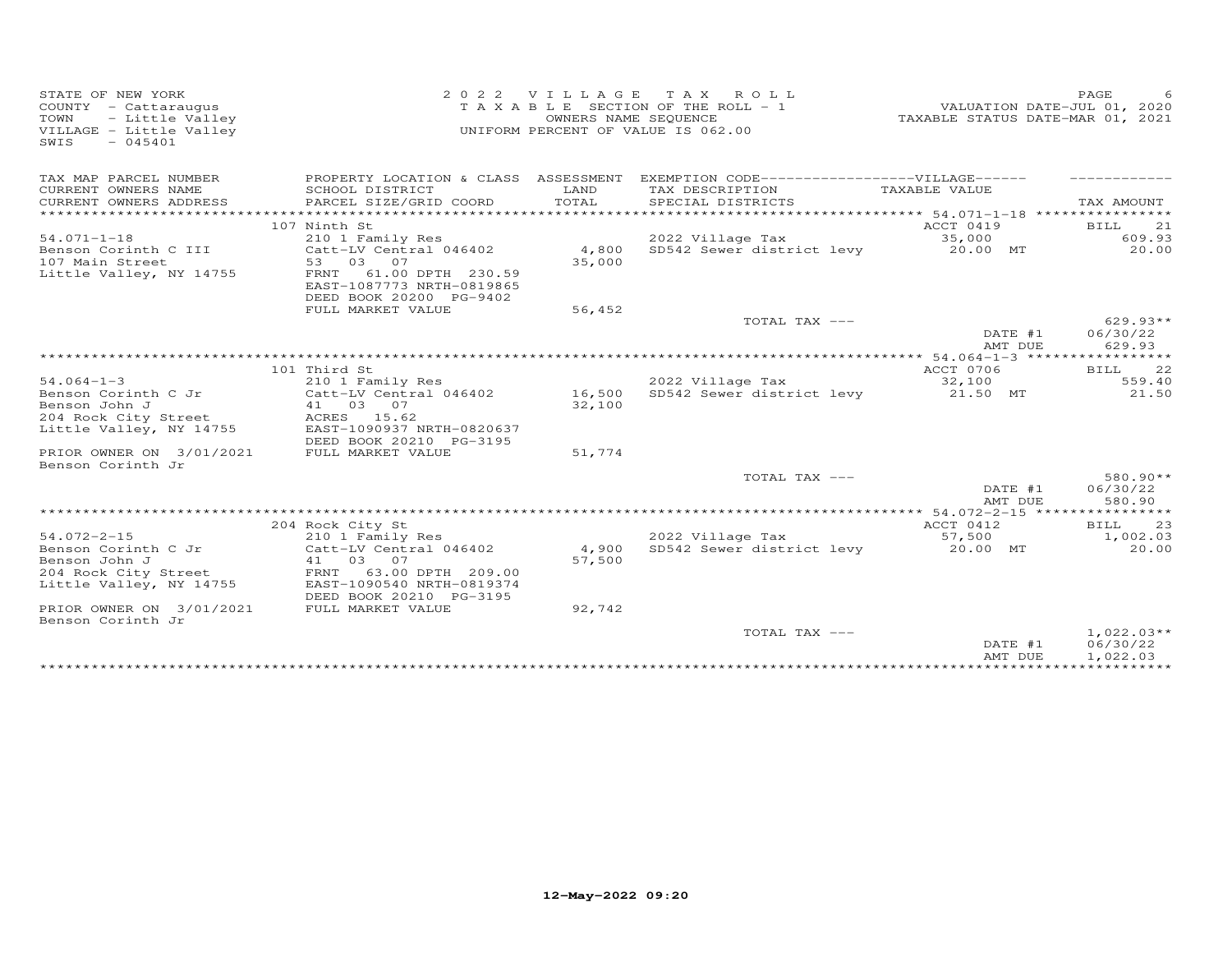| STATE OF NEW YORK<br>COUNTY - Cattaraugus<br>TOWN<br>- Little Valley<br>VILLAGE - Little Valley<br>SWIS<br>$-045401$ | 2 0 2 2                                                                                                         | VILLAGE       | T A X<br>ROLL ROLL<br>T A X A B L E SECTION OF THE ROLL - 1<br>OWNERS NAME SEQUENCE<br>UNIFORM PERCENT OF VALUE IS 062.00 | VALUATION DATE-JUL 01, 2020<br>TAXABLE STATUS DATE-MAR 01, 2021      | PAGE<br>7                        |
|----------------------------------------------------------------------------------------------------------------------|-----------------------------------------------------------------------------------------------------------------|---------------|---------------------------------------------------------------------------------------------------------------------------|----------------------------------------------------------------------|----------------------------------|
| TAX MAP PARCEL NUMBER                                                                                                | PROPERTY LOCATION & CLASS ASSESSMENT                                                                            |               | EXEMPTION CODE-------------------VILLAGE------                                                                            |                                                                      |                                  |
| CURRENT OWNERS NAME<br>CURRENT OWNERS ADDRESS<br>*****************                                                   | SCHOOL DISTRICT<br>PARCEL SIZE/GRID COORD                                                                       | LAND<br>TOTAL | TAX DESCRIPTION<br>SPECIAL DISTRICTS                                                                                      | TAXABLE VALUE<br>********************* 54.081-1-24 ***************** | TAX AMOUNT                       |
|                                                                                                                      | 30 Hill St                                                                                                      |               |                                                                                                                           | ACCT 0415                                                            | BILL<br>24                       |
| $54.081 - 1 - 24$                                                                                                    | 210 1 Family Res                                                                                                |               | VET WAR CT 41121                                                                                                          | 5,100                                                                |                                  |
| Berg David G                                                                                                         | Catt-LV Central 046402                                                                                          |               | 5,900 AGED C/T/S 41800                                                                                                    | 7,225                                                                |                                  |
| Berg Deborah                                                                                                         | 03<br>07<br>40                                                                                                  | 34,000        | 2022 Village Tax                                                                                                          | 21,675                                                               | 377.72                           |
| 30 Hill St<br>Little Valley, NY 14755                                                                                | FRNT 100.00 DPTH 165.00<br>EAST-1092640 NRTH-0817397<br>DEED BOOK 734<br>PG-00105                               |               | SD542 Sewer district levy                                                                                                 | 20.00 MT                                                             | 20.00                            |
|                                                                                                                      | FULL MARKET VALUE                                                                                               | 54,839        |                                                                                                                           |                                                                      |                                  |
|                                                                                                                      |                                                                                                                 |               | TOTAL TAX ---                                                                                                             |                                                                      | $397.72**$                       |
|                                                                                                                      |                                                                                                                 |               |                                                                                                                           | DATE #1<br>AMT DUE                                                   | 06/30/22<br>397.72               |
|                                                                                                                      |                                                                                                                 |               |                                                                                                                           |                                                                      |                                  |
|                                                                                                                      | 111 Thompson Ave                                                                                                |               |                                                                                                                           | ACCT 0425                                                            | 25<br><b>BILL</b>                |
| $54.072 - 5 - 9$                                                                                                     | 210 1 Family Res                                                                                                |               | 2022 Village Tax                                                                                                          | 39,900                                                               | 695.32                           |
| Beuzenburg Carrie A                                                                                                  | Catt-LV Central 046402                                                                                          | 4,800         | SD542 Sewer district levy                                                                                                 | 20.00 MT                                                             | 20.00                            |
| 111 Thompson Ave<br>Little Valley, NY 14755                                                                          | 03 07<br>40<br>71.28 DPTH 173.12<br>FRNT<br>017<br>BANK<br>EAST-1090395 NRTH-0818550<br>DEED BOOK 23597 PG-6001 | 39,900        |                                                                                                                           |                                                                      |                                  |
|                                                                                                                      | FULL MARKET VALUE                                                                                               | 64,355        |                                                                                                                           |                                                                      |                                  |
|                                                                                                                      |                                                                                                                 |               | TOTAL TAX ---                                                                                                             | DATE #1<br>AMT DUE                                                   | $715.32**$<br>06/30/22<br>715.32 |
|                                                                                                                      |                                                                                                                 |               |                                                                                                                           |                                                                      |                                  |
|                                                                                                                      | NYS Route 353                                                                                                   |               |                                                                                                                           | <b>ACCT 1106</b>                                                     | 26<br>BILL                       |
| $54.063 - 1 - 6.2$                                                                                                   | 311 Res vac land                                                                                                |               | 2022 Village Tax                                                                                                          | 200                                                                  | 3.49                             |
| Bever Robert<br>Reardon Britnea<br>5866 Route 363<br>Little Valley, NY 14755                                         | Catt-LV Central 046402<br>03 07<br>53<br>Life Use<br>FRNT<br>10.00 DPTH<br>50.00<br>EAST-1086558 NRTH-0821752   | 200<br>2.00   | SD542 Sewer district levy                                                                                                 | 20.00 MT                                                             | 20.00                            |
|                                                                                                                      | DEED BOOK 20190 PG-9802                                                                                         |               |                                                                                                                           |                                                                      |                                  |
|                                                                                                                      | FULL MARKET VALUE                                                                                               | 323           | TOTAL TAX ---                                                                                                             | DATE #1                                                              | $23.49**$<br>06/30/22            |
|                                                                                                                      |                                                                                                                 |               |                                                                                                                           | AMT DUE                                                              | 23.49                            |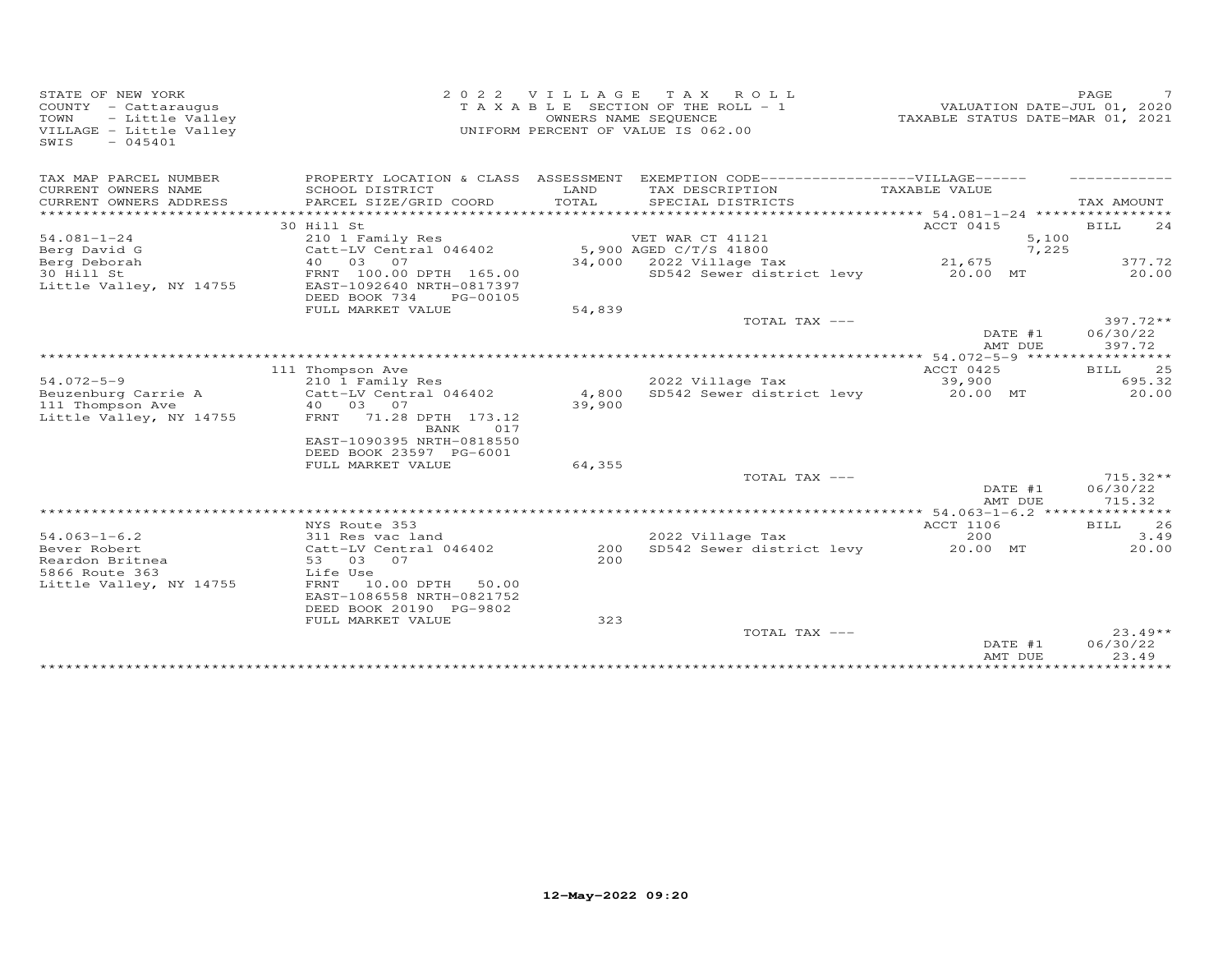| STATE OF NEW YORK<br>COUNTY - Cattaraugus<br>- Little Valley<br>TOWN<br>VILLAGE - Little Valley<br>$-045401$<br>SWIS |                                                                                                                                                          |               | 2022 VILLAGE TAX ROLL<br>TAXABLE SECTION OF THE ROLL - 1<br>OWNERS NAME SEQUENCE<br>UNIFORM PERCENT OF VALUE IS 062.00    | VALUATION DATE-JUL 01, 2020<br>TAXABLE STATUS DATE-MAR 01, 2021 | PAGE                                |
|----------------------------------------------------------------------------------------------------------------------|----------------------------------------------------------------------------------------------------------------------------------------------------------|---------------|---------------------------------------------------------------------------------------------------------------------------|-----------------------------------------------------------------|-------------------------------------|
| TAX MAP PARCEL NUMBER<br>CURRENT OWNERS NAME<br>CURRENT OWNERS ADDRESS                                               | SCHOOL DISTRICT<br>PARCEL SIZE/GRID COORD                                                                                                                | LAND<br>TOTAL | PROPERTY LOCATION & CLASS ASSESSMENT EXEMPTION CODE-----------------VILLAGE------<br>TAX DESCRIPTION<br>SPECIAL DISTRICTS | TAXABLE VALUE                                                   | TAX AMOUNT                          |
|                                                                                                                      | 412 Rock City St                                                                                                                                         |               |                                                                                                                           | ACCT 0423                                                       | 27<br><b>BILL</b>                   |
| $54.072 - 3 - 19$<br>Bishop Lester J<br>Bishop Laura N<br>412 Rock City St<br>Little Valley, NY 14755                | 210 1 Family Res<br>Catt-LV Central 046402<br>40  03  07<br>FRNT<br>55.00 DPTH 342.00<br>EAST-1091571 NRTH-0818838<br>DEED BOOK 2933 PG-9001             |               | VET COM CT 41131<br>4,700 VET DIS CT 41141<br>$47,000$ 2022 Village Tax<br>SD542 Sewer district levy 20.00 MT             | 11,750<br>23,500<br>11,750                                      | 204.76<br>20.00                     |
|                                                                                                                      | FULL MARKET VALUE                                                                                                                                        | 75,806        |                                                                                                                           |                                                                 |                                     |
|                                                                                                                      |                                                                                                                                                          |               | TOTAL TAX ---                                                                                                             | DATE #1<br>AMT DUE                                              | $224.76**$<br>06/30/22<br>224.76    |
|                                                                                                                      |                                                                                                                                                          |               |                                                                                                                           |                                                                 |                                     |
| $54.072 - 6 - 30$                                                                                                    | 200 Eagle St<br>210 1 Family Res<br>Catt-LV Central 046402                                                                                               |               | VET WAR CT 41121<br>7,000 2022 Village Tax                                                                                | ACCT 0420<br>6,000                                              | <b>BILL</b><br>28<br>592.51         |
| Bishop Paul D<br>Bishop Sherry L<br>200 Eagle St<br>200 Eagle St<br>Little Valley, NY 14755                          | 52 03 07<br>FRNT 198.00 DPTH 189.75<br>EAST-1089518 NRTH-0818522<br>DEED BOOK 1022 PG-626                                                                |               | 7,000 2022 Village Tax 34,000<br>40,000 SD542 Sewer district levy 20.00 MT                                                |                                                                 | 20.00                               |
|                                                                                                                      | FULL MARKET VALUE                                                                                                                                        | 64,516        | TOTAL TAX ---                                                                                                             | DATE #1                                                         | $612.51**$<br>06/30/22              |
|                                                                                                                      |                                                                                                                                                          |               |                                                                                                                           | AMT DUE                                                         | 612.51                              |
|                                                                                                                      | 420 Fair Oak St                                                                                                                                          |               |                                                                                                                           | ACCT 0850                                                       | 29<br>BILL                          |
| $54.071 - 4 - 13$<br>Blakely James R<br>Blakely Nancy L<br>420 Fair Oak St<br>Little Valley, NY 14755                | 210 1 Family Res<br>Catt-LV Central 046402<br>53 03 07<br>FRNT 99.00 DPTH 412.00<br>017<br>BANK<br>EAST-1087793 NRTH-0819233<br>DEED BOOK 00937 PG-00090 |               | 2022 Village Tax<br>6,600 DS542 Delinquent sewer<br>45,800 DW542 Delinquent water<br>SD542 Sewer district levy            | 45,800<br>240.24 MT<br>334.21 MT<br>20.00 MT<br>334.21 MT       | 798.14<br>240.24<br>334.21<br>20.00 |
|                                                                                                                      | FULL MARKET VALUE                                                                                                                                        | 73,871        | TOTAL TAX ---                                                                                                             |                                                                 | $1,392.59**$                        |
|                                                                                                                      |                                                                                                                                                          |               |                                                                                                                           | DATE #1<br>AMT DUE                                              | 06/30/22<br>1,392.59                |
|                                                                                                                      | 107 Winship Ave                                                                                                                                          |               |                                                                                                                           | ACCT 0429                                                       | 30<br><b>BILL</b>                   |
| $54.072 - 4 - 22$                                                                                                    | 210 1 Family Res                                                                                                                                         |               | VET WAR CT 41121                                                                                                          | 6,450                                                           |                                     |
| Boberg Beatrice<br>107 Winship Ave<br>Little Valley, NY 14755                                                        | Catt-LV Central 046402<br>40 03 07<br>66.03 DPTH 174.90<br>FRNT<br>EAST-1090745 NRTH-0818728<br>DEED BOOK 625<br>PG-00278                                | 43,000        | 4,700 2022 Village Tax<br>SD542 Sewer district levy 20.00 MT                                                              | 36,550                                                          | 636.94<br>20.00                     |
|                                                                                                                      | FULL MARKET VALUE                                                                                                                                        | 69,355        | TOTAL TAX ---                                                                                                             | DATE #1<br>AMT DUE                                              | $656.94**$<br>06/30/22<br>656.94    |
|                                                                                                                      |                                                                                                                                                          |               |                                                                                                                           |                                                                 | * * * * * * * * * *                 |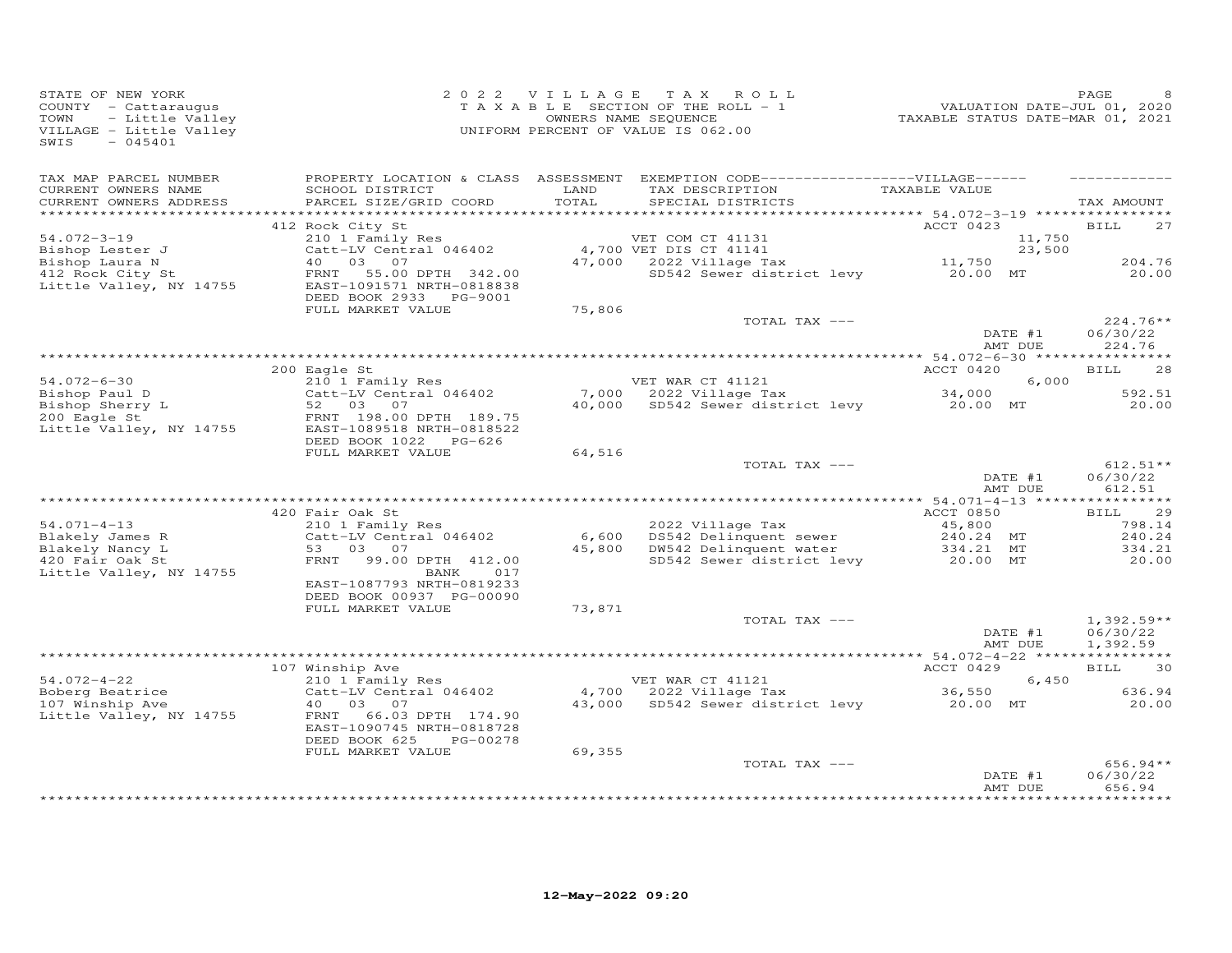| STATE OF NEW YORK<br>COUNTY - Cattaraugus<br>TAXABLE SECTION OF THE ROLL - 1<br>TOWNERS NAME SEQUENCE<br>VILLAGE - Little Valley<br>SWIS - 045401<br>SWIS - 045401<br>SWIS<br>$-045401$ |                                                                                            |        |                                                                                                                                          | 9<br>7200 VALUATION DATE-JUL<br>72021 TAXABLE STATUS DATE-MAR | PAGE                        |
|-----------------------------------------------------------------------------------------------------------------------------------------------------------------------------------------|--------------------------------------------------------------------------------------------|--------|------------------------------------------------------------------------------------------------------------------------------------------|---------------------------------------------------------------|-----------------------------|
| TAX MAP PARCEL NUMBER                                                                                                                                                                   |                                                                                            |        | PROPERTY LOCATION & CLASS ASSESSMENT EXEMPTION CODE------------------VILLAGE------                                                       |                                                               |                             |
| CURRENT OWNERS NAME<br>CURRENT OWNERS ADDRESS                                                                                                                                           | SCHOOL DISTRICT LAND<br>PARCEL SIZE/GRID COORD                                             | TOTAL  | TAX DESCRIPTION TAXABLE VALUE<br>SPECIAL DISTRICTS                                                                                       |                                                               | TAX AMOUNT                  |
|                                                                                                                                                                                         |                                                                                            |        |                                                                                                                                          | <b>ACCT 0409</b>                                              |                             |
| $54.063 - 2 - 30$                                                                                                                                                                       | 404 Court St<br>210 1 Family Res                                                           |        |                                                                                                                                          |                                                               | <b>BILL</b><br>31<br>658.73 |
| Borkowski Paul S Jr<br>404 Court St                                                                                                                                                     | Catt-LV Central 046402<br>53 03 07                                                         |        |                                                                                                                                          |                                                               | 146.50                      |
|                                                                                                                                                                                         |                                                                                            |        |                                                                                                                                          |                                                               | 343.33                      |
| Little Valley, NY 14755                                                                                                                                                                 | FRNT 66.00 DPTH 132.00<br>BANK 017<br>EAST-1088953 NRTH-0820599<br>DEED BOOK 29025 PG-6002 |        | 2022 Village Tax<br>4,200 DS542 Delinquent sewer 37,800<br>37,800 DW542 Delinquent water 343.33 MT<br>SD542 Sewer district levy 20.00 MT |                                                               | 20.00                       |
|                                                                                                                                                                                         | FULL MARKET VALUE                                                                          | 60,968 |                                                                                                                                          |                                                               |                             |
|                                                                                                                                                                                         |                                                                                            |        | TOTAL TAX ---                                                                                                                            |                                                               | $1,168.56**$                |
|                                                                                                                                                                                         |                                                                                            |        |                                                                                                                                          | DATE #1<br>AMT DUE                                            | 06/30/22<br>1,168.56        |
|                                                                                                                                                                                         | 110 Tenth St                                                                               |        |                                                                                                                                          | ACCT 0847                                                     | <b>BILL</b><br>32           |
| $54.063 - 1 - 3.1$                                                                                                                                                                      |                                                                                            |        |                                                                                                                                          |                                                               |                             |
| Borkowski Paul S Sr<br>110 Tenth St                                                                                                                                                     |                                                                                            |        |                                                                                                                                          |                                                               | 331.11                      |
| Little Valley, NY 14755                                                                                                                                                                 | FRNT 157.50 DPTH<br>ACRES<br>3.20 BANK<br>081<br>EAST-1086793 NRTH-0822047                 |        |                                                                                                                                          |                                                               | 20.30                       |
|                                                                                                                                                                                         | DEED BOOK 00960 PG-01052<br>FULL MARKET VALUE                                              | 61,290 |                                                                                                                                          |                                                               |                             |
|                                                                                                                                                                                         |                                                                                            |        | TOTAL TAX ---                                                                                                                            |                                                               | 351.41**                    |
|                                                                                                                                                                                         |                                                                                            |        |                                                                                                                                          | DATE #1<br>AMT DUE                                            | 06/30/22<br>351.41          |
|                                                                                                                                                                                         | 419 Rock City St                                                                           |        |                                                                                                                                          | ACCT 0778                                                     | BILL 33                     |
| $54.072 - 4 - 12$<br>Bowen James F<br>Bowen Tara S<br>419 Rock City St                                                                                                                  | Rock City St<br>210 1 Family Res<br>Catt-LV Central 046402<br>40 03 07                     |        | 2022 Village Tax 51,000<br>5,100 SD542 Sewer district levy 20.00 MT                                                                      |                                                               | 888.76<br>20.00             |
| Little Valley, NY 14755                                                                                                                                                                 | FRNT 75.00 DPTH 155.00<br>BANK 081<br>EAST-1091481 NRTH-0818527                            | 51,000 |                                                                                                                                          |                                                               |                             |
|                                                                                                                                                                                         | DEED BOOK 17523 PG-3001                                                                    |        |                                                                                                                                          |                                                               |                             |
|                                                                                                                                                                                         | FULL MARKET VALUE                                                                          | 82,258 | TOTAL TAX ---                                                                                                                            |                                                               | $908.76**$                  |
|                                                                                                                                                                                         |                                                                                            |        |                                                                                                                                          | DATE #1<br>AMT DUE                                            | 06/30/22<br>908.76          |
|                                                                                                                                                                                         |                                                                                            |        |                                                                                                                                          |                                                               |                             |
|                                                                                                                                                                                         | 105 Court St<br>Source St.<br>210 1 Family Res                                             |        | 2022 Village Tax                                                                                                                         | ACCT 0435                                                     | <b>BILL</b><br>34           |
| $54.064 - 1 - 11$                                                                                                                                                                       |                                                                                            | 28,900 | 2022 Village Tax 28,900<br>2,700 SD542 Sewer district levy 20.00 MT                                                                      |                                                               | 503.63<br>20.00             |
|                                                                                                                                                                                         | EAST-1090210 NRTH-0819965<br>DEED BOOK 18266 PG-4002                                       |        |                                                                                                                                          |                                                               |                             |
|                                                                                                                                                                                         | FULL MARKET VALUE                                                                          | 46,613 |                                                                                                                                          |                                                               |                             |
|                                                                                                                                                                                         |                                                                                            |        | TOTAL TAX ---                                                                                                                            |                                                               | $523.63**$                  |
|                                                                                                                                                                                         |                                                                                            |        |                                                                                                                                          | DATE #1<br>AMT DUE                                            | 06/30/22<br>523.63<br>.     |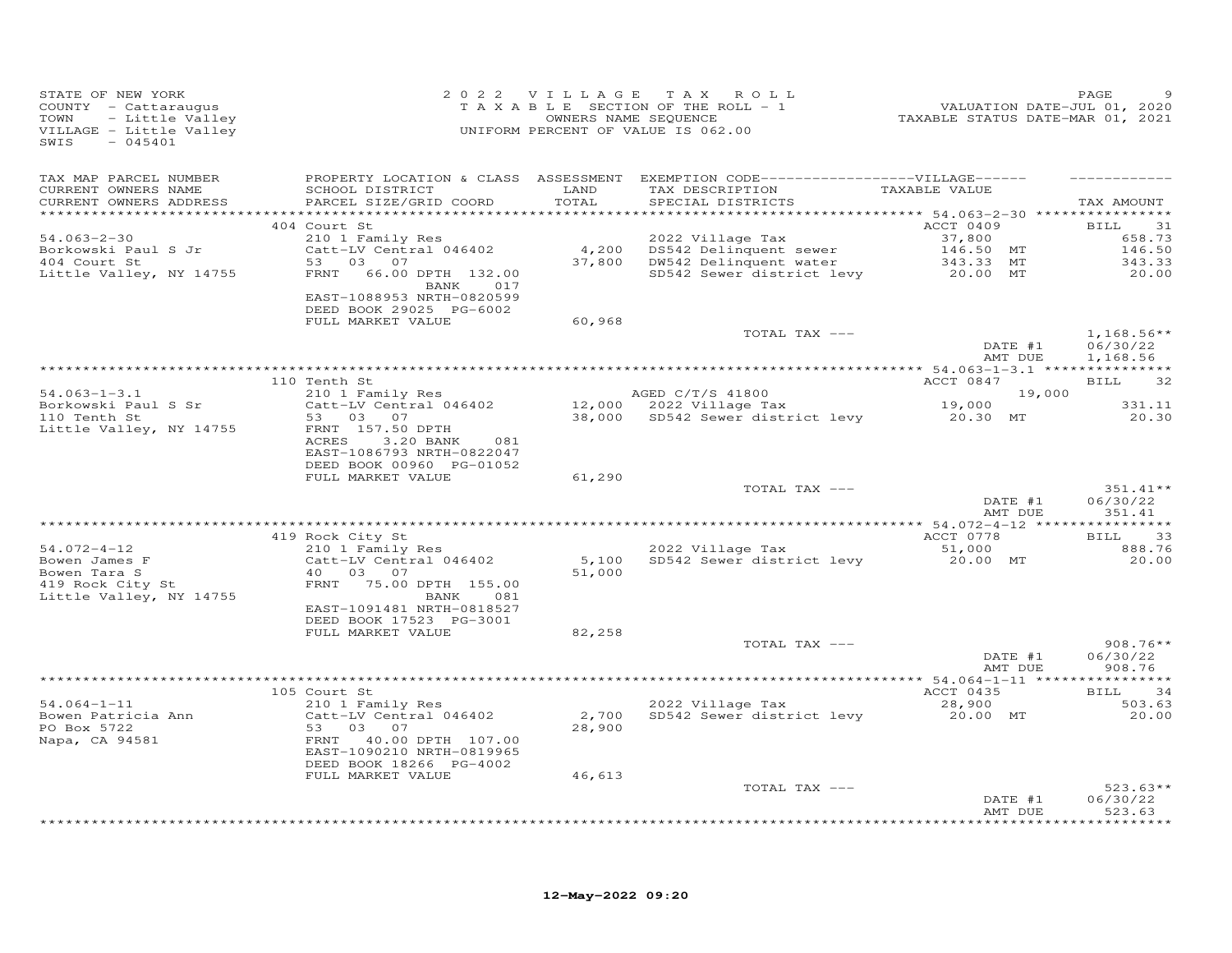| STATE OF NEW YORK<br>COUNTY - Cattaraugus<br>- Little Valley<br>TOWN<br>VILLAGE - Little Valley<br>SWIS<br>$-045401$ |                                                                                                                                                    |               | 2022 VILLAGE TAX ROLL<br>TAXABLE SECTION OF THE ROLL - 1<br>OWNERS NAME SEQUENCE<br>UNIFORM PERCENT OF VALUE IS 062.00                                      | 210<br>2020 / PALUATION DATE-JUL<br>2021 TAXABLE STATUS DATE-MAR | PAGE<br>10             |
|----------------------------------------------------------------------------------------------------------------------|----------------------------------------------------------------------------------------------------------------------------------------------------|---------------|-------------------------------------------------------------------------------------------------------------------------------------------------------------|------------------------------------------------------------------|------------------------|
| TAX MAP PARCEL NUMBER                                                                                                |                                                                                                                                                    |               | PROPERTY LOCATION & CLASS ASSESSMENT EXEMPTION CODE------------------VILLAGE------                                                                          |                                                                  |                        |
| CURRENT OWNERS NAME<br>CURRENT OWNERS ADDRESS                                                                        | SCHOOL DISTRICT<br>PARCEL SIZE/GRID COORD                                                                                                          | LAND<br>TOTAL | TAX DESCRIPTION TAXABLE VALUE<br>SPECIAL DISTRICTS                                                                                                          |                                                                  | TAX AMOUNT             |
|                                                                                                                      | 605 Rock City St                                                                                                                                   |               |                                                                                                                                                             | ACCT 0661 BILL                                                   | 35                     |
| $54.081 - 1 - 18$                                                                                                    | 210 1 Family Res                                                                                                                                   |               |                                                                                                                                                             | 7,560                                                            |                        |
| Brewer Chad                                                                                                          | Catt-LV Central 046402<br>40 03 07                                                                                                                 |               | VET WAR CT 41121<br>8,500 2022 Village Tax<br>VET WAR CT 41121 7, 56<br>8,500 2022 Village Tax 54,940<br>62,500 SD542 Sewer district levy 20.00 MT 20.00 20 |                                                                  | 957.42                 |
| 605 Rock City St                                                                                                     |                                                                                                                                                    |               |                                                                                                                                                             |                                                                  | 20.00                  |
| Little Valley, NY 14755                                                                                              | FRNT 165.40 DPTH 284.00<br>BANK 017                                                                                                                |               |                                                                                                                                                             |                                                                  |                        |
|                                                                                                                      | EAST-1093074 NRTH-0817484                                                                                                                          |               |                                                                                                                                                             |                                                                  |                        |
|                                                                                                                      | DEED BOOK 30187 PG-5001                                                                                                                            |               |                                                                                                                                                             |                                                                  |                        |
|                                                                                                                      | FULL MARKET VALUE                                                                                                                                  | 100,806       |                                                                                                                                                             |                                                                  |                        |
|                                                                                                                      |                                                                                                                                                    |               | TOTAL TAX ---                                                                                                                                               | DATE #1                                                          | $977.42**$<br>06/30/22 |
|                                                                                                                      |                                                                                                                                                    |               |                                                                                                                                                             | AMT DUE                                                          | 977.42                 |
|                                                                                                                      |                                                                                                                                                    |               |                                                                                                                                                             |                                                                  |                        |
|                                                                                                                      | 119 Ninth St                                                                                                                                       |               |                                                                                                                                                             | ACCT 0796                                                        | BILL 36                |
| $54.071 - 1 - 23$<br>Brewer David M                                                                                  | 210 1 Family Res                                                                                                                                   |               | 2022 Village Tax                                                                                                                                            | 44,000<br>20.00 MT                                               | 766.77                 |
| Brewer Jessica Lenore                                                                                                | Catt-LV Central 046402<br>53 03 07                                                                                                                 | 44,000        | 5,100 SD542 Sewer district levy                                                                                                                             |                                                                  | 20.00                  |
| 119 Ninth St                                                                                                         | FRNT 132.00 DPTH<br>82.50                                                                                                                          |               |                                                                                                                                                             |                                                                  |                        |
| Little Valley, NY 14755                                                                                              | BANK 081                                                                                                                                           |               |                                                                                                                                                             |                                                                  |                        |
|                                                                                                                      | EAST-1087727 NRTH-0820249                                                                                                                          |               |                                                                                                                                                             |                                                                  |                        |
|                                                                                                                      | DEED BOOK 6585 PG-9002<br>FULL MARKET VALUE                                                                                                        | 70,968        |                                                                                                                                                             |                                                                  |                        |
|                                                                                                                      |                                                                                                                                                    |               | TOTAL TAX ---                                                                                                                                               |                                                                  | 786.77**               |
|                                                                                                                      |                                                                                                                                                    |               |                                                                                                                                                             | DATE #1                                                          | 06/30/22               |
|                                                                                                                      |                                                                                                                                                    |               |                                                                                                                                                             | AMT DUE                                                          | 786.77                 |
|                                                                                                                      | Fair Oak St                                                                                                                                        |               |                                                                                                                                                             |                                                                  | BILL 37                |
| $54.071 - 1 - 1.1$                                                                                                   | 311 Res vac land                                                                                                                                   |               |                                                                                                                                                             | ACCT 0439                                                        | 109.79                 |
| 54.071-1-1.1<br>Brewer William                                                                                       | Catt-LV Central 046402                                                                                                                             | 6,300         |                                                                                                                                                             |                                                                  | 20.00                  |
| Brewer Chad                                                                                                          | 52 03 07                                                                                                                                           | 6,300         |                                                                                                                                                             |                                                                  |                        |
|                                                                                                                      | Brewer Chad<br>525 Fair Oak Street<br>Little Valley, NY 14755<br>EAST-1086696 NRTH-0818887<br>EAST-1086696 NRTH-0818887<br>ETER POOK 2021 PG-15344 |               |                                                                                                                                                             |                                                                  |                        |
|                                                                                                                      | DEED BOOK 2021    PG-15344                                                                                                                         |               |                                                                                                                                                             |                                                                  |                        |
| PRIOR OWNER ON 3/01/2021 FULL MARKET VALUE                                                                           |                                                                                                                                                    | 10,161        |                                                                                                                                                             |                                                                  |                        |
| White Robert                                                                                                         |                                                                                                                                                    |               |                                                                                                                                                             |                                                                  |                        |
|                                                                                                                      |                                                                                                                                                    |               | TOTAL TAX ---                                                                                                                                               |                                                                  | 129.79**               |
|                                                                                                                      |                                                                                                                                                    |               |                                                                                                                                                             | DATE #1<br>AMT DUE                                               | 06/30/22<br>129.79     |
|                                                                                                                      |                                                                                                                                                    |               |                                                                                                                                                             |                                                                  |                        |
|                                                                                                                      | 300 The Heights<br>ine meights<br>210 1 Family Res<br>Cott IV I                                                                                    |               |                                                                                                                                                             | ACCT 0497                                                        | <b>BILL</b><br>38      |
| $54.072 - 4 - 21$                                                                                                    |                                                                                                                                                    |               | 2022 Village Tax<br>2022 Village Tax 55,000<br>7,100 SD542 Sewer district levy 20.00 MT                                                                     |                                                                  | 958.47                 |
| Bridenbaker Donald<br>Bridenbaker Piper L<br>300 The Hts                                                             | Catt-LV Central 046402                                                                                                                             | 55,000        |                                                                                                                                                             |                                                                  | 20.00                  |
|                                                                                                                      | FRNT 132.00 DPTH 171.60                                                                                                                            |               |                                                                                                                                                             |                                                                  |                        |
|                                                                                                                      | Little Valley, NY 14755 EAST-1090958 NRTH-0818100                                                                                                  |               |                                                                                                                                                             |                                                                  |                        |
|                                                                                                                      | DEED BOOK 01000 PG-00449                                                                                                                           |               |                                                                                                                                                             |                                                                  |                        |
|                                                                                                                      | FULL MARKET VALUE                                                                                                                                  | 88,710        |                                                                                                                                                             |                                                                  |                        |
|                                                                                                                      |                                                                                                                                                    |               | TOTAL TAX ---                                                                                                                                               | DATE #1                                                          | $978.47**$<br>06/30/22 |
|                                                                                                                      |                                                                                                                                                    |               |                                                                                                                                                             | AMT DUE                                                          | 978.47                 |
|                                                                                                                      |                                                                                                                                                    |               |                                                                                                                                                             |                                                                  | *********              |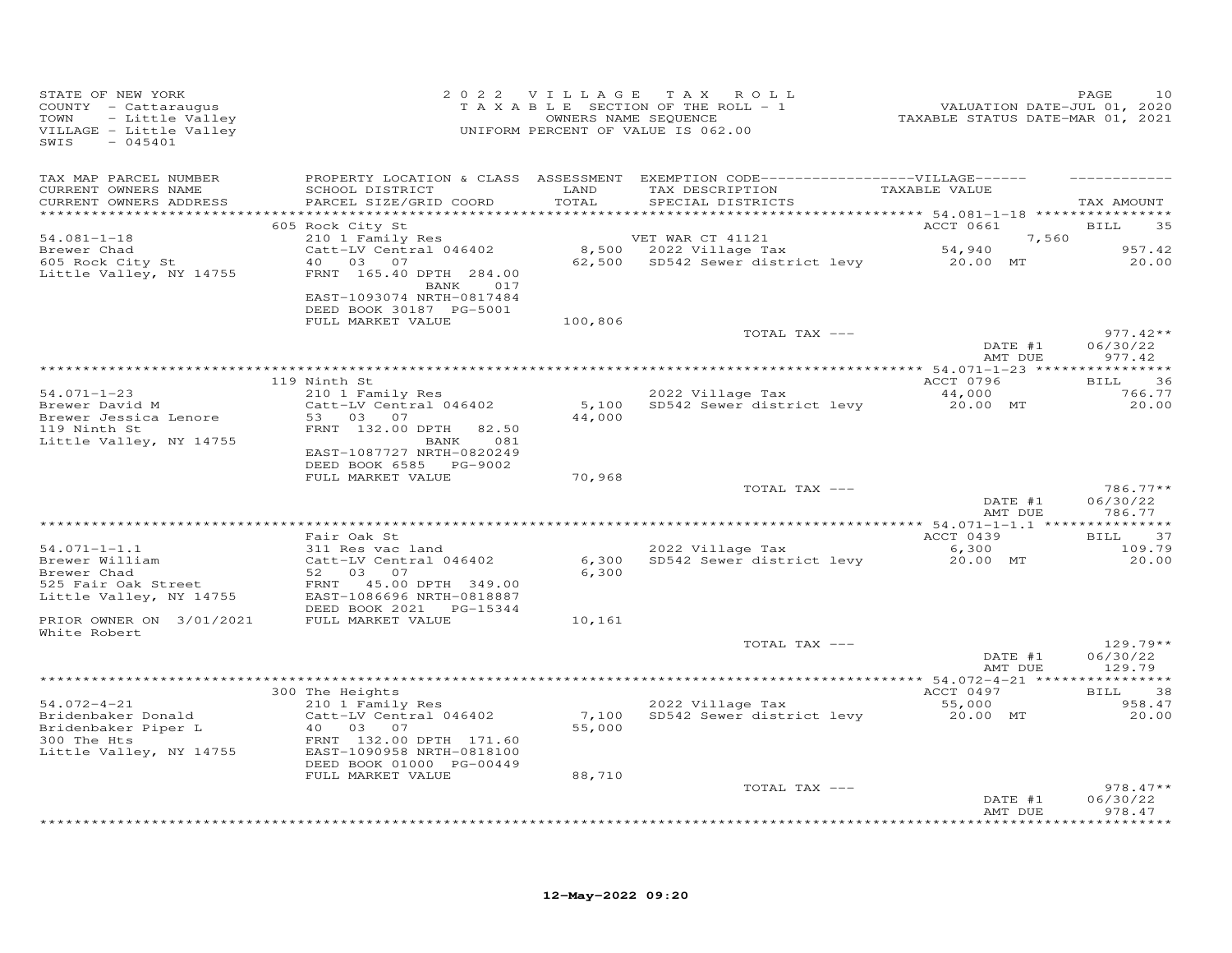| STATE OF NEW YORK<br>COUNTY - Cattaraugus<br>- Little Valley<br>TOWN<br>VILLAGE - Little Valley<br>$-045401$<br>SWIS   |                                                                                                                                                                             |                | 2022 VILLAGE TAX ROLL<br>T A X A B L E SECTION OF THE ROLL - 1<br>OWNERS NAME SEQUENCE<br>UNIFORM PERCENT OF VALUE IS 062.00            | 211 - 1232<br>VALUATION DATE-JUL 01, 2020<br>TAXABLE STATUS DATE-MAR 01, 2021 | PAGE<br>11                           |
|------------------------------------------------------------------------------------------------------------------------|-----------------------------------------------------------------------------------------------------------------------------------------------------------------------------|----------------|-----------------------------------------------------------------------------------------------------------------------------------------|-------------------------------------------------------------------------------|--------------------------------------|
| TAX MAP PARCEL NUMBER<br>CURRENT OWNERS NAME<br>CURRENT OWNERS ADDRESS                                                 | SCHOOL DISTRICT LAND<br>PARCEL SIZE/GRID COORD                                                                                                                              | TOTAL          | PROPERTY LOCATION & CLASS ASSESSMENT EXEMPTION CODE-----------------VILLAGE------<br>TAX DESCRIPTION TAXABLE VALUE<br>SPECIAL DISTRICTS |                                                                               | TAX AMOUNT                           |
| $54.063 - 2 - 9$<br>Bridenbaker Ronald E<br>Bridenbaker Kay<br>100 Court St<br>423 Court St<br>Little Valley, NY 14755 | 423 Court St<br>210 1 Family Res<br>Catt-LV Central 046402<br>53 03 07<br>FRNT<br>73.00 DPTH 218.00<br>EAST-1088587 NRTH-0821137                                            | 31,000         | 2022 Village Tax<br>5,200 SD542 Sewer district levy 20.00 MT                                                                            | ACCT 0615<br>31,000                                                           | <b>BILL</b><br>39<br>540.23<br>20.00 |
|                                                                                                                        | DEED BOOK 814 PG-00164<br>FULL MARKET VALUE                                                                                                                                 | 50,000         | TOTAL TAX ---                                                                                                                           |                                                                               | $560.23**$                           |
|                                                                                                                        |                                                                                                                                                                             |                |                                                                                                                                         | DATE #1<br>AMT DUE                                                            | 06/30/22<br>560.23                   |
|                                                                                                                        | 115 Mill St                                                                                                                                                                 |                |                                                                                                                                         | ACCT 0440                                                                     | BILL 40                              |
| $54.071 - 4 - 39$<br>Brisley Mary E<br>115 Mill St                                                                     | 210 1 Family Res<br>Catt-LV Central 046402<br>52/53 03 07<br>Little Valley, NY 14755 FRNT 78.00 DPTH 299.00<br>EAST-1089391 NRTH-0819037                                    | 35,000         | 2022 Village Tax<br>5,500 SD542 Sewer district levy                                                                                     | 35,000<br>20.00 MT                                                            | 609.93<br>20.00                      |
|                                                                                                                        | DEED BOOK 30342 PG-5001<br>FULL MARKET VALUE                                                                                                                                | 56,452         | TOTAL TAX ---                                                                                                                           | DATE #1<br>AMT DUE                                                            | $629.93**$<br>06/30/22<br>629.93     |
|                                                                                                                        | 210 Sixth St                                                                                                                                                                |                |                                                                                                                                         | ACCT 0662                                                                     | BILL 41                              |
| $54.064 - 1 - 19$<br>Britt David-Ray M<br>Schroder Emily R<br>210 Sixth St<br>Little Valley, NY 14755                  | 210 1 Family Res<br>Catt-LV Central 046402<br>Catt-Ly<br>53 03 07<br>FRNT 71.00 DPTH<br>1090052 NRTH-08<br>99.00<br>EAST-1090052 NRTH-0820428<br>DEED BOOK 20221 PG-1304    | 33,200         | 2022 Village Tax<br>3,800 SD542 Sewer district levy                                                                                     | 33,200<br>20.00 MT                                                            | 578.56<br>20.00                      |
| PRIOR OWNER ON 3/01/2021<br>Goggin Peter K                                                                             | FULL MARKET VALUE                                                                                                                                                           | 53,548         |                                                                                                                                         |                                                                               |                                      |
|                                                                                                                        |                                                                                                                                                                             |                | TOTAL TAX ---                                                                                                                           | DATE #1<br>AMT DUE                                                            | $598.56**$<br>06/30/22<br>598.56     |
|                                                                                                                        |                                                                                                                                                                             |                |                                                                                                                                         |                                                                               |                                      |
| $54.072 - 4 - 29$<br>54.072-4-29<br>Brock Kyle<br>Seneca Shannon<br>205 The Heights<br>Little Valley, NY 14755         | 205 Winship Ave<br>314 Rural vac<10<br>Catt-LV Central 046402<br>40 03 07<br>FRNT 131.00 DPTH 166.16<br>BANK<br>017<br>EAST-1090759 NRTH-0818149<br>DEED BOOK 2020 PG-13246 | 3,500<br>3,500 | 2022 Village Tax                                                                                                                        | ACCT 0491<br>3,500                                                            | BILL 42<br>60.99                     |
|                                                                                                                        | FULL MARKET VALUE                                                                                                                                                           | 5,645          | TOTAL TAX ---                                                                                                                           | DATE #1<br>AMT DUE                                                            | $60.99**$<br>06/30/22<br>60.99       |
|                                                                                                                        |                                                                                                                                                                             |                |                                                                                                                                         |                                                                               | ********                             |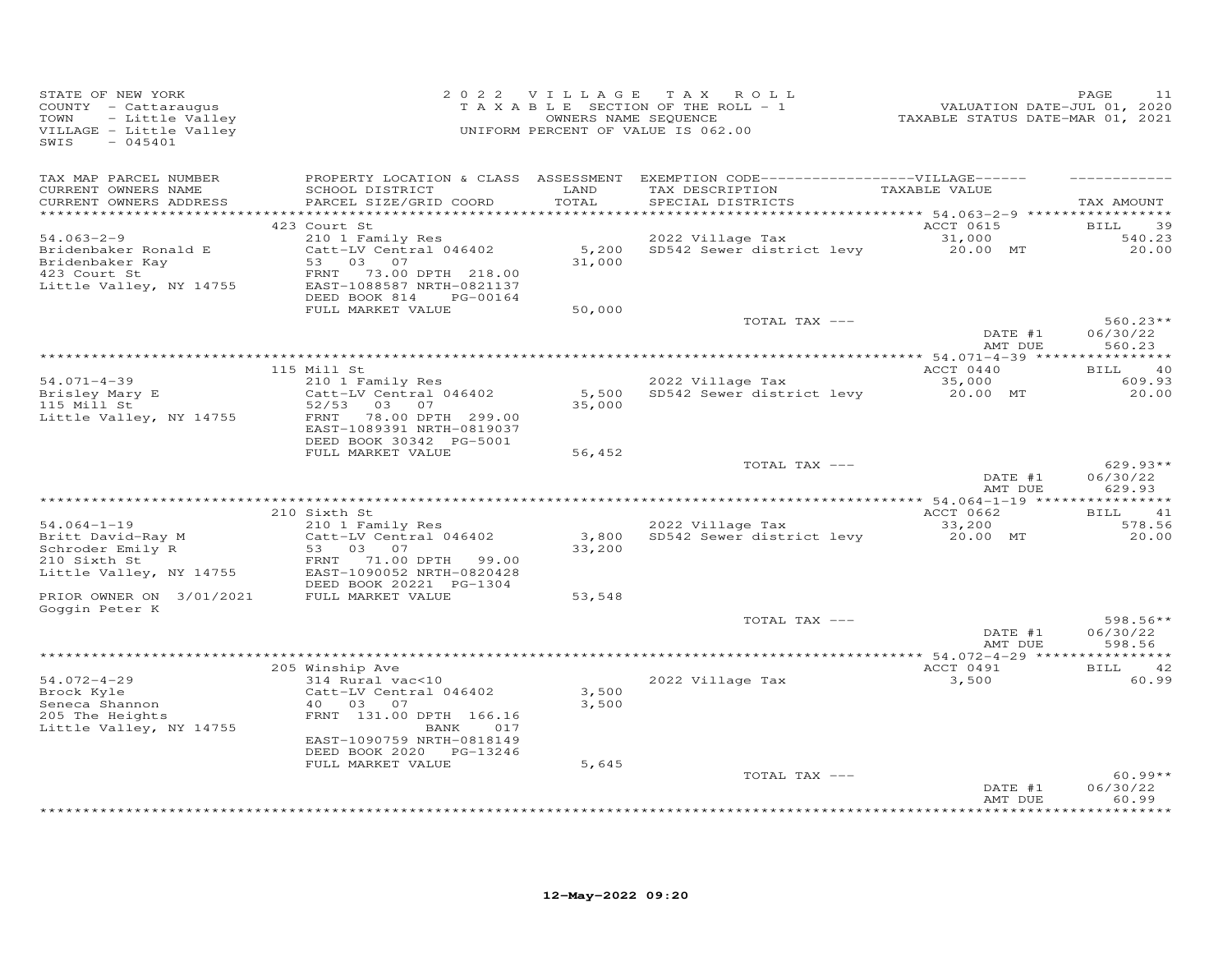| STATE OF NEW YORK<br>COUNTY - Cattaraugus<br>TOWN<br>- Little Valley<br>VILLAGE - Little Valley<br>$-045401$<br>SWIS |                                                                                   |                 | 2022 VILLAGE TAX ROLL<br>TAXABLE SECTION OF THE ROLL - 1<br>OWNERS NAME SEQUENCE<br>UNIFORM PERCENT OF VALUE IS 062.00    | 212<br>2020 / FAXABLE STATUS DATE-JUL<br>2021 TAXABLE STATUS DATE-MAR | PAGE<br>12                       |
|----------------------------------------------------------------------------------------------------------------------|-----------------------------------------------------------------------------------|-----------------|---------------------------------------------------------------------------------------------------------------------------|-----------------------------------------------------------------------|----------------------------------|
| TAX MAP PARCEL NUMBER<br>CURRENT OWNERS NAME<br>CURRENT OWNERS ADDRESS                                               | SCHOOL DISTRICT<br>PARCEL SIZE/GRID COORD                                         | LAND<br>TOTAL   | PROPERTY LOCATION & CLASS ASSESSMENT EXEMPTION CODE-----------------VILLAGE------<br>TAX DESCRIPTION<br>SPECIAL DISTRICTS | TAXABLE VALUE                                                         | TAX AMOUNT                       |
| $54.080 - 1 - 13$<br>Brock Kyle                                                                                      | 205 The Heights<br>210 1 Family Res<br>Catt-LV Central 046402                     |                 | 2022 Village Tax<br>11,000 SD542 Sewer district levy 20.50 MT<br>89,700                                                   | ACCT 0492<br>89,700                                                   | 43<br>BILL<br>1,563.17<br>20.50  |
| Seneca Shannon<br>205 The Heights<br>Little Valley, NY 14755                                                         | 40 03 07<br>4.56<br>ACRES<br>EAST-1090532 NRTH-0817713<br>DEED BOOK 2020 PG-13246 |                 |                                                                                                                           |                                                                       |                                  |
|                                                                                                                      | FULL MARKET VALUE                                                                 | 144,677         | TOTAL TAX ---                                                                                                             | DATE #1                                                               | $1,583.67**$<br>06/30/22         |
|                                                                                                                      |                                                                                   |                 |                                                                                                                           | AMT DUE                                                               | 1,583.67                         |
|                                                                                                                      | 203 Fair Oak St<br>$210$ 1 Family Res                                             |                 |                                                                                                                           | ACCT 0632                                                             | <b>BILL</b><br>-44               |
| $54.071 - 3 - 9$<br>Broderick Denice M<br>Broderick Kathleen A<br>203 Fair Oak St                                    | Catt-LV Central 046402<br>53 03 07<br>FRNT 55.00 DPTH 132.00                      | 3,900<br>44,500 | 2022 Village Tax<br>SD542 Sewer district levy                                                                             | 44,500<br>20.00 MT                                                    | 775.49<br>20.00                  |
| Little Valley, NY 14755                                                                                              | EAST-1089421 NRTH-0819656<br>DEED BOOK 22993 PG-4001<br>FULL MARKET VALUE         | 71,774          |                                                                                                                           |                                                                       |                                  |
|                                                                                                                      |                                                                                   |                 | TOTAL TAX ---                                                                                                             | DATE #1<br>AMT DUE                                                    | $795.49**$<br>06/30/22<br>795.49 |
|                                                                                                                      | Fair Oak St                                                                       |                 |                                                                                                                           | ACCT 1016                                                             | 45<br>BILL                       |
| $54.071 - 1 - 2$<br>Brol Lawrence C<br>8790 NYS Route 242                                                            | 314 Rural vac<10<br>Catt-LV Central 046402<br>52 03 07                            | 400<br>400      | 2022 Village Tax                                                                                                          | 400                                                                   | 6.97                             |
| Little Valley, NY 14755                                                                                              | FRNT 247.50 DPTH 226.00<br>EAST-1086590 NRTH-0819039<br>DEED BOOK 744<br>PG-01029 |                 |                                                                                                                           |                                                                       |                                  |
|                                                                                                                      | FULL MARKET VALUE                                                                 | 645             |                                                                                                                           |                                                                       |                                  |
|                                                                                                                      |                                                                                   |                 | TOTAL TAX ---                                                                                                             | DATE #1<br>AMT DUE                                                    | $6.97**$<br>06/30/22<br>6.97     |
|                                                                                                                      | 408 Court St                                                                      |                 |                                                                                                                           | ACCT 0434                                                             | BILL 46                          |
| $54.063 - 2 - 28$                                                                                                    | 210 1 Family Res                                                                  |                 | 2022 Village Tax                                                                                                          | 31,700                                                                | 552.43                           |
| $54.003$ $\mu$ $\mu$ .<br>Brooks Carrie J<br>408 Court St<br>Little Valley, NY 14755                                 | Catt-LV Central 046402<br>53 03 07<br>66.00 DPTH 132.00<br>FRNT<br>BANK 017       | 4,200<br>31,700 | SD542 Sewer district levy                                                                                                 | 20.00 MT                                                              | 20.00                            |
|                                                                                                                      | EAST-1088843 NRTH-0820673<br>DEED BOOK 9717 PG-4002<br>FULL MARKET VALUE          | 51,129          |                                                                                                                           |                                                                       |                                  |
|                                                                                                                      |                                                                                   |                 | TOTAL TAX ---                                                                                                             | DATE #1<br>AMT DUE                                                    | $572.43**$<br>06/30/22<br>572.43 |
|                                                                                                                      |                                                                                   |                 |                                                                                                                           |                                                                       | ******                           |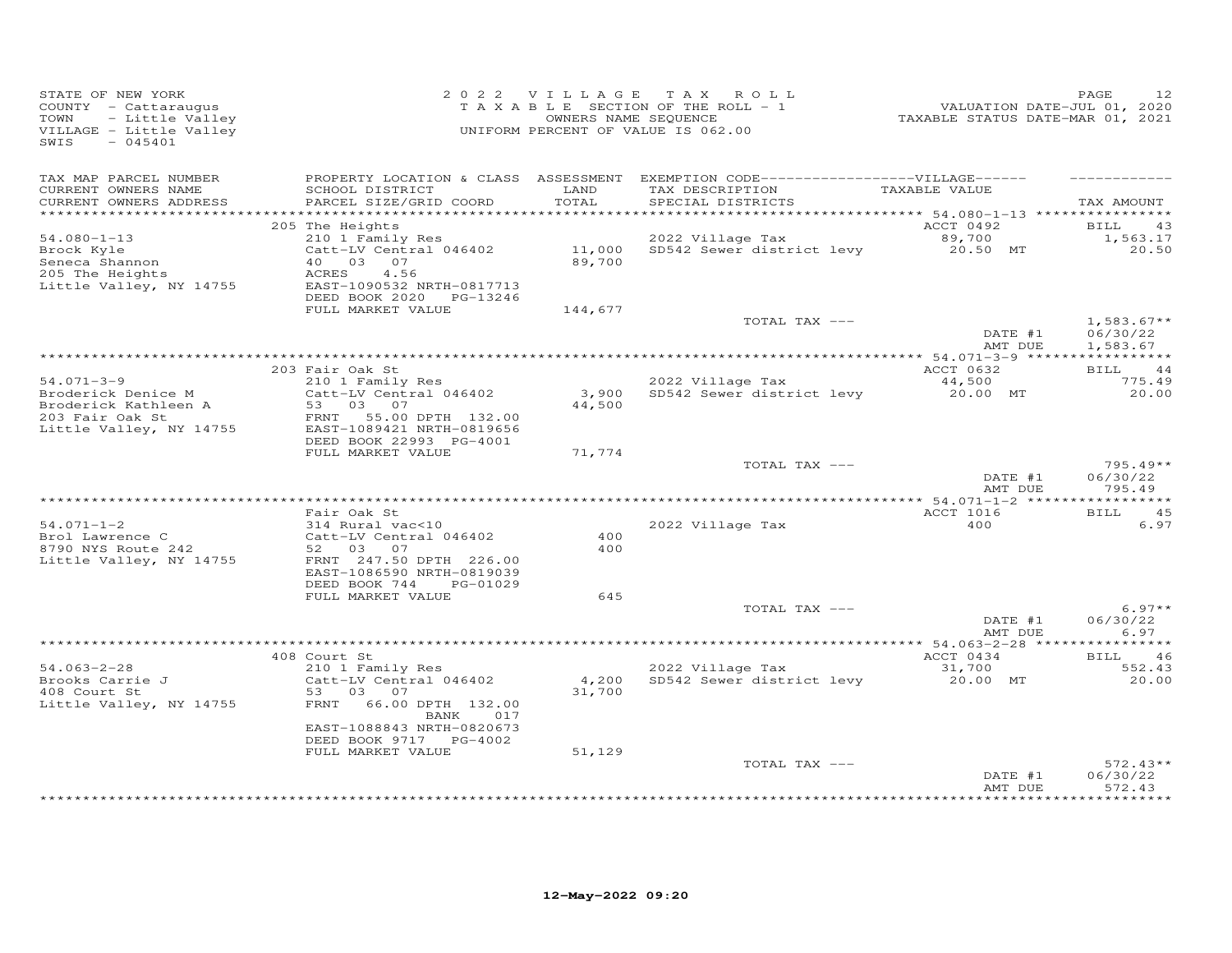| STATE OF NEW YORK<br>COUNTY - Cattaraugus<br>- Little Valley<br>TOWN<br>VILLAGE - Little Valley<br>$-045401$<br>SWIS |                                                                                             | 2022 VILLAGE                  | TAX ROLL<br>T A X A B L E SECTION OF THE ROLL - 1<br>OWNERS NAME SEQUENCE<br>UNIFORM PERCENT OF VALUE IS 062.00           | VALUATION DATE-JUL 01, 2020<br>TAXABLE STATUS DATE-MAR 01, 2021            | PAGE<br>13                           |
|----------------------------------------------------------------------------------------------------------------------|---------------------------------------------------------------------------------------------|-------------------------------|---------------------------------------------------------------------------------------------------------------------------|----------------------------------------------------------------------------|--------------------------------------|
| TAX MAP PARCEL NUMBER<br>CURRENT OWNERS NAME<br>CURRENT OWNERS ADDRESS                                               | SCHOOL DISTRICT<br>PARCEL SIZE/GRID COORD                                                   | LAND<br>TOTAL<br>************ | PROPERTY LOCATION & CLASS ASSESSMENT EXEMPTION CODE-----------------VILLAGE------<br>TAX DESCRIPTION<br>SPECIAL DISTRICTS | TAXABLE VALUE<br>**************************** 54.071-1-4 ***************** | TAX AMOUNT                           |
|                                                                                                                      | 521 Fair Oak St                                                                             |                               |                                                                                                                           | ACCT 0643                                                                  | BILL<br>47                           |
| $54.071 - 1 - 4$<br>Brooks Judy A                                                                                    | 210 1 Family Res<br>Catt-LV Central 046402                                                  |                               | VET WAR CT 41121<br>6,400 2022 Village Tax                                                                                | 7,560<br>44,640                                                            | 777.93                               |
| Judy A Brooks Revocable Trust 52<br>521 Fair Oak Street<br>Little Valley, NY 14755                                   | 03 07<br>FRNT 100.00 DPTH 264.00<br>EAST-1086921 NRTH-0819001<br>DEED BOOK 2021    PG-10541 |                               | 52,200 SD542 Sewer district levy 20.00 MT                                                                                 |                                                                            | 20.00                                |
| PRIOR OWNER ON 3/01/2021<br>Brooks Trust VII                                                                         | FULL MARKET VALUE                                                                           | 84,194                        |                                                                                                                           |                                                                            |                                      |
|                                                                                                                      |                                                                                             |                               | TOTAL TAX ---                                                                                                             |                                                                            | $797.93**$                           |
|                                                                                                                      |                                                                                             |                               |                                                                                                                           | DATE #1<br>AMT DUE                                                         | 06/30/22<br>797.93                   |
|                                                                                                                      |                                                                                             |                               |                                                                                                                           |                                                                            |                                      |
|                                                                                                                      | 114 Mill St                                                                                 |                               |                                                                                                                           | ACCT 0690                                                                  | BILL<br>48                           |
| $54.072 - 6 - 35$<br>Brown Brandon R                                                                                 | 210 1 Family Res<br>Catt-LV Central 046402                                                  |                               | 2022 Village Tax<br>4,500 DS542 Delinquent sewer                                                                          | 41,500<br>319.65 MT                                                        | 723.21<br>319.65                     |
| Brown Megan R                                                                                                        | 52 03<br>07                                                                                 |                               | 41,500 DW542 Delinquent water                                                                                             | 305.51 MT                                                                  | 305.51                               |
| 114 Mill St                                                                                                          | 53.00 DPTH 214.00<br>FRNT                                                                   |                               | SD542 Sewer district levy                                                                                                 | 20.00 MT                                                                   | 20.00                                |
| Little Valley, NY 14755                                                                                              | 017<br>BANK<br>EAST-1089729 NRTH-0818985<br>DEED BOOK 23781 PG-4001                         |                               |                                                                                                                           |                                                                            |                                      |
|                                                                                                                      | FULL MARKET VALUE                                                                           | 66,935                        |                                                                                                                           |                                                                            |                                      |
|                                                                                                                      |                                                                                             |                               | TOTAL TAX ---                                                                                                             | DATE #1<br>AMT DUE                                                         | $1,368.37**$<br>06/30/22<br>1,368.37 |
|                                                                                                                      |                                                                                             |                               |                                                                                                                           |                                                                            |                                      |
| $54.072 - 6 - 38$                                                                                                    | 108 Mill St<br>210 1 Family Res                                                             |                               | 2022 Village Tax                                                                                                          | ACCT 0799<br>30,100                                                        | BILL 49<br>524.54                    |
| Brown Steve E                                                                                                        | Catt-LV Central 046402                                                                      | 4,200                         | DS542 Delinquent sewer                                                                                                    | 458.37 MT                                                                  | 458.37                               |
| Brown Darcy Ann                                                                                                      | 52/53<br>03 07                                                                              | 30,100                        | DW542 Delinquent water                                                                                                    | 206.26 MT                                                                  | 206.26                               |
| 108 Mill Street<br>Little Valley, NY 14755                                                                           | 47.00 DPTH 229.00<br>FRNT<br>EAST-1089723 NRTH-0819194<br>DEED BOOK 2021    PG-17026        |                               | SD542 Sewer district levy                                                                                                 | 20.00 MT                                                                   | 20.00                                |
| PRIOR OWNER ON 3/01/2021<br>Nuttall Frank A                                                                          | FULL MARKET VALUE                                                                           | 48,548                        |                                                                                                                           |                                                                            |                                      |
|                                                                                                                      |                                                                                             |                               | TOTAL TAX ---                                                                                                             | DATE #1<br>AMT DUE                                                         | $1,209.17**$<br>06/30/22<br>1,209.17 |
|                                                                                                                      |                                                                                             |                               |                                                                                                                           |                                                                            |                                      |
| $54.063 - 2 - 17$                                                                                                    | 407 Court St<br>210 1 Family Res                                                            |                               | 2022 Village Tax                                                                                                          | ACCT 0571<br>53,200                                                        | 50<br>BILL<br>927.10                 |
| Brumagin Scot                                                                                                        | Catt-LV Central 046402                                                                      | 4,400                         | SD542 Sewer district levy                                                                                                 | 20.00 MT                                                                   | 20.00                                |
| Brumagin Stephanie<br>407 Court St                                                                                   | 53<br>03<br>07                                                                              | 53,200                        |                                                                                                                           |                                                                            |                                      |
| 407 Court St<br>Little Valley, NY 14755                                                                              | 50.00 DPTH 207.00<br>FRNT<br>EAST-1088993 NRTH-0820855<br>DEED BOOK 28570 PG-4001           |                               |                                                                                                                           |                                                                            |                                      |
|                                                                                                                      | FULL MARKET VALUE                                                                           | 85,806                        |                                                                                                                           |                                                                            |                                      |
|                                                                                                                      |                                                                                             |                               | TOTAL TAX ---                                                                                                             | DATE #1<br>AMT DUE                                                         | $947.10**$<br>06/30/22               |
|                                                                                                                      |                                                                                             |                               |                                                                                                                           |                                                                            | 947.10<br>* * * * * * * *            |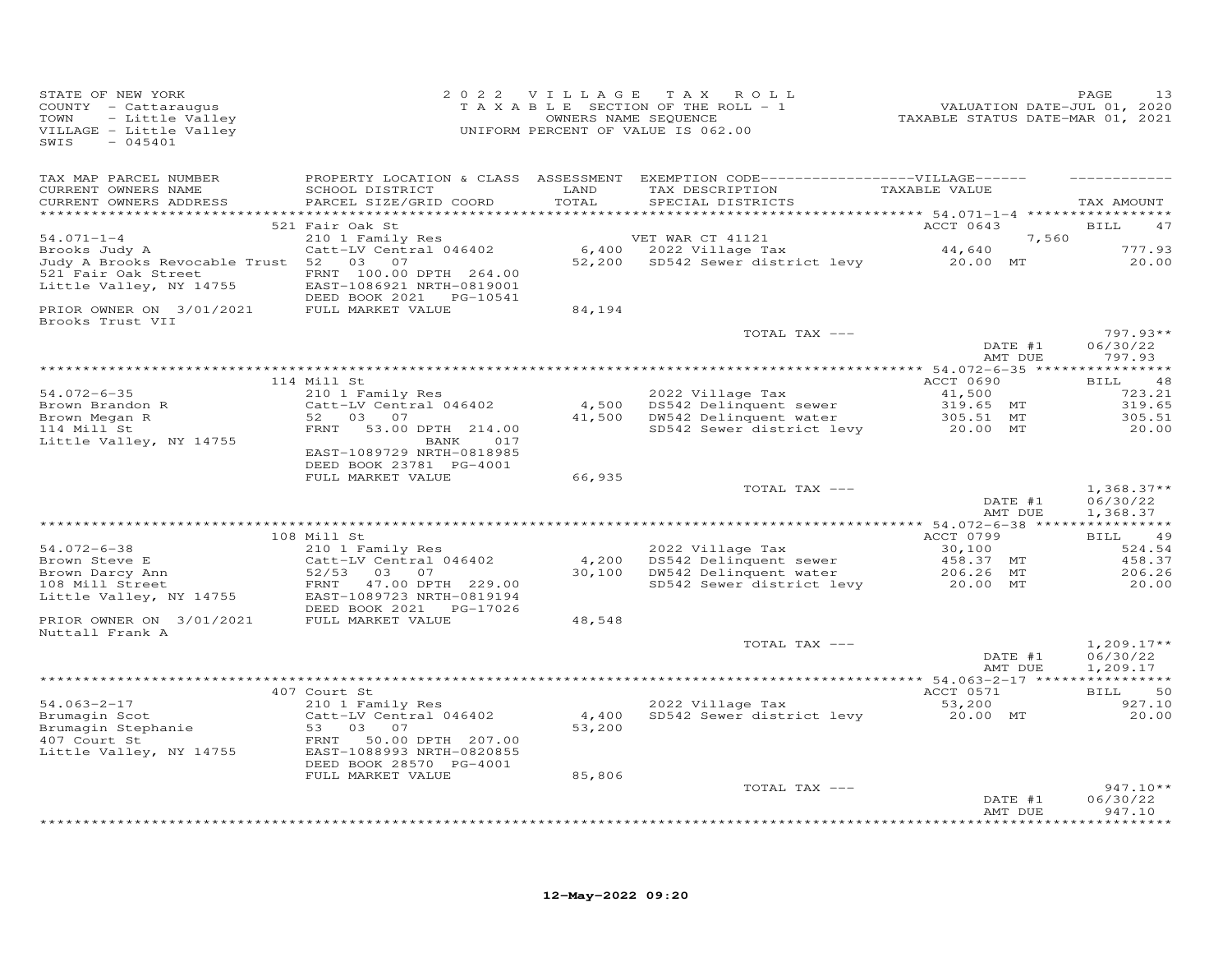| STATE OF NEW YORK<br>COUNTY - Cattaraugus<br>TOWN<br>- Little Valley<br>VILLAGE - Little Valley<br>$-045401$<br>SWIS |                                                                                                                                                                                        |                           | 2022 VILLAGE TAX ROLL<br>T A X A B L E SECTION OF THE ROLL - 1<br>OWNERS NAME SEQUENCE<br>UNIFORM PERCENT OF VALUE IS 062.00 | VALUATION DATE-JUL 01, 2020<br>TAXABLE STATUS DATE-MAR 01, 2021 | PAGE<br>14                           |
|----------------------------------------------------------------------------------------------------------------------|----------------------------------------------------------------------------------------------------------------------------------------------------------------------------------------|---------------------------|------------------------------------------------------------------------------------------------------------------------------|-----------------------------------------------------------------|--------------------------------------|
| TAX MAP PARCEL NUMBER<br>CURRENT OWNERS NAME<br>CURRENT OWNERS ADDRESS                                               | SCHOOL DISTRICT<br>PARCEL SIZE/GRID COORD                                                                                                                                              | LAND<br>TOTAL             | PROPERTY LOCATION & CLASS ASSESSMENT EXEMPTION CODE------------------VILLAGE------<br>TAX DESCRIPTION<br>SPECIAL DISTRICTS   | TAXABLE VALUE                                                   | TAX AMOUNT                           |
| $54.072 - 5 - 2$<br>Buelow Craig S<br>Buelow Diane<br>4 Chapel St<br>PO Box 197<br>Belfast, NY 14711                 | 100 Fourth St<br>210 1 Family Res<br>Catt-LV Central 046402<br>03<br>07<br>53<br>FRNT<br>50.00 DPTH 130.00<br>EAST-1090161 NRTH-0819228<br>DEED BOOK 27851 PG-801<br>FULL MARKET VALUE | 3,700<br>26,000<br>41,935 | 2022 Village Tax<br>SD542 Sewer district levy 20.00 MT                                                                       | ACCT 0517<br>26,000                                             | BILL<br>51<br>453.09<br>20,00        |
|                                                                                                                      |                                                                                                                                                                                        |                           | TOTAL TAX ---                                                                                                                | DATE #1<br>AMT DUE                                              | $473.09**$<br>06/30/22<br>473.09     |
|                                                                                                                      |                                                                                                                                                                                        |                           |                                                                                                                              |                                                                 |                                      |
| $54.064 - 1 - 30$<br>Burns Barbara L<br>497 Mt. Vernon Rd<br>Amherst, NY 14226                                       | 208 Court St<br>210 1 Family Res<br>Catt-LV Central 046402<br>53 03 07<br>FRNT 72.00 DPTH 132.00<br>EAST-1089610 NRTH-0820151                                                          | 4,400<br>46,400           | 2022 Village Tax<br>SD542 Sewer district levy                                                                                | ACCT 0657<br>46,400<br>20.00 MT                                 | 52<br>BILL<br>808.60<br>20.00        |
|                                                                                                                      | DEED BOOK 4122<br>PG-4001<br>FULL MARKET VALUE                                                                                                                                         | 74,839                    | TOTAL TAX ---                                                                                                                | DATE #1<br>AMT DUE                                              | 828.60**<br>06/30/22<br>828.60       |
|                                                                                                                      |                                                                                                                                                                                        |                           |                                                                                                                              |                                                                 |                                      |
| $54.072 - 4 - 6$<br>Calkins Denise A<br>501 Winship Ave<br>Little Valley, NY 14755                                   | 105 Winship Ave<br>210 1 Family Res<br>Catt-LV Central 046402<br>40  03  07<br>FRNT<br>34.50 DPTH<br>96.00<br>017<br>BANK<br>EAST-1090798 NRTH-0818778<br>DEED BOOK 18958 PG-6002      | 2,200<br>14,000           | 2022 Village Tax<br>SD542 Sewer district levy                                                                                | ACCT 0863<br>14,000<br>20.00 MT                                 | <b>BILL</b><br>53<br>243.97<br>20.00 |
|                                                                                                                      | FULL MARKET VALUE                                                                                                                                                                      | 22,581                    |                                                                                                                              |                                                                 |                                      |
|                                                                                                                      |                                                                                                                                                                                        |                           | TOTAL TAX ---                                                                                                                | DATE #1<br>AMT DUE                                              | $263.97**$<br>06/30/22<br>263.97     |
|                                                                                                                      |                                                                                                                                                                                        |                           |                                                                                                                              |                                                                 |                                      |
| $54.072 - 2 - 9$                                                                                                     | 108 Second St<br>210 1 Family Res                                                                                                                                                      |                           | VET COM CT 41131                                                                                                             | ACCT 0457<br>10,700                                             | <b>BILL</b><br>54                    |
| Campbell Wesley L<br>Campbell Karen<br>108 Second St<br>Little Valley, NY 14755                                      | Catt-LV Central 046402<br>41<br>03 07<br>FRNT<br>66.00 DPTH 165.00<br>EAST-1090832 NRTH-0819518<br>DEED BOOK 00926 PG-00878                                                            | 4,600<br>42,800           | 2022 Village Tax<br>SD542 Sewer district levy                                                                                | 32,100<br>20.00 MT                                              | 559.40<br>20.00                      |
|                                                                                                                      | FULL MARKET VALUE                                                                                                                                                                      | 69,032                    | TOTAL TAX ---                                                                                                                | DATE #1<br>AMT DUE                                              | $579.40**$<br>06/30/22<br>579.40     |
|                                                                                                                      |                                                                                                                                                                                        |                           |                                                                                                                              |                                                                 | *********                            |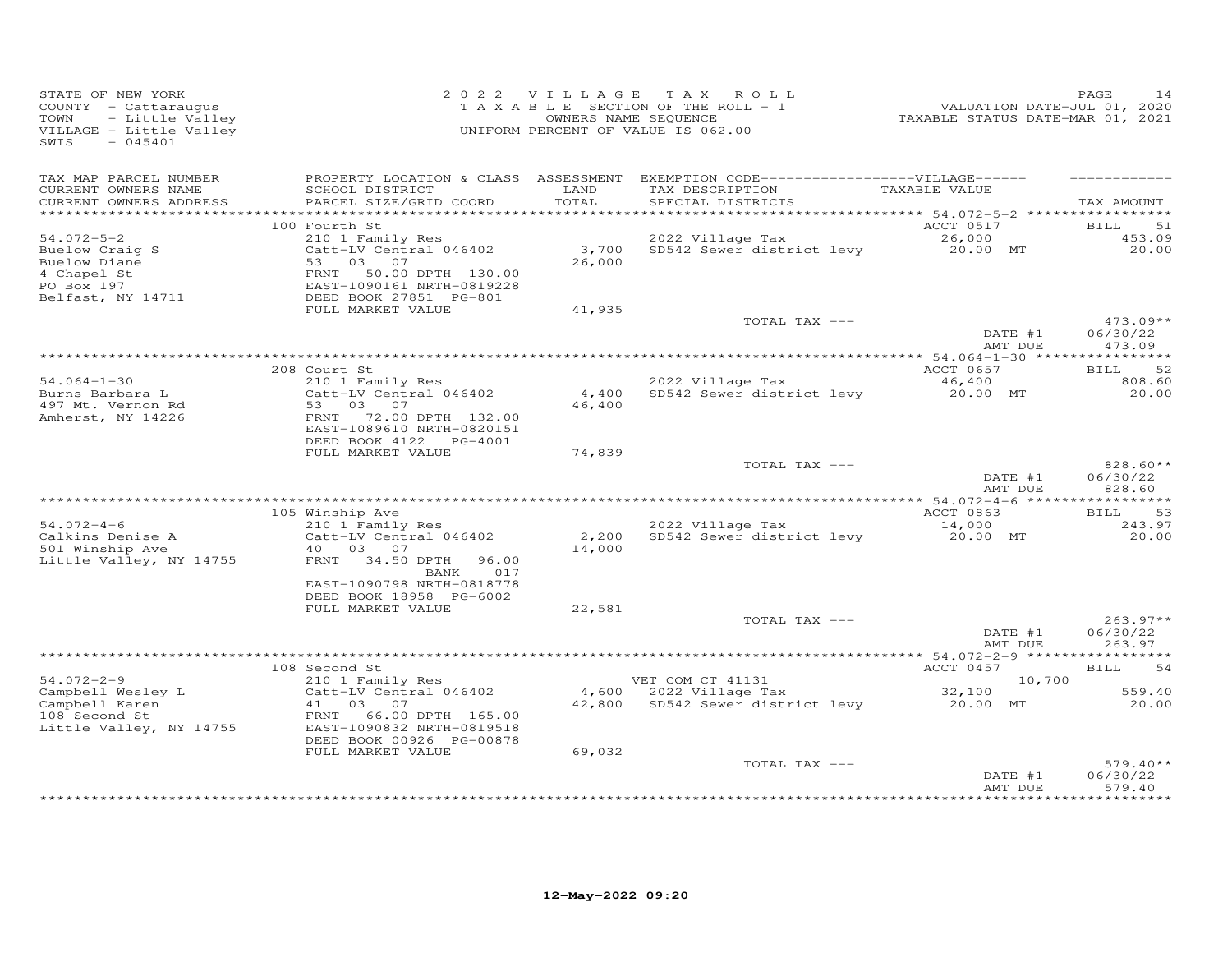| STATE OF NEW YORK<br>COUNTY - Cattaraugus<br>- Little Valley<br>TOWN<br>VILLAGE - Little Valley<br>SWIS<br>$-045401$ |                                                                                                                                                                     | 2022 VILLAGE    | TAX ROLL<br>TAXABLE SECTION OF THE ROLL - 1<br>OWNERS NAME SEQUENCE<br>UNIFORM PERCENT OF VALUE IS 062.00                 | 1.001<br>7202 VALUATION DATE-JUL 01, 2020<br>72021 TAXABLE STATUS DATE-MAR | PAGE<br>15                           |
|----------------------------------------------------------------------------------------------------------------------|---------------------------------------------------------------------------------------------------------------------------------------------------------------------|-----------------|---------------------------------------------------------------------------------------------------------------------------|----------------------------------------------------------------------------|--------------------------------------|
| TAX MAP PARCEL NUMBER<br>CURRENT OWNERS NAME<br>CURRENT OWNERS ADDRESS<br>**********************                     | SCHOOL DISTRICT<br>PARCEL SIZE/GRID COORD                                                                                                                           | LAND<br>TOTAL   | PROPERTY LOCATION & CLASS ASSESSMENT EXEMPTION CODE-----------------VILLAGE------<br>TAX DESCRIPTION<br>SPECIAL DISTRICTS | TAXABLE VALUE                                                              | TAX AMOUNT                           |
| $54.072 - 6 - 11$<br>Campbell William E<br>Campbell Barbara J<br>5367 Narrows Rd<br>Little Valley, NY 14755          | 109 Fourth St<br>210 1 Family Res<br>Catt-LV Central 046402<br>53 03 07<br>52.00 DPTH 157.16<br>FRNT<br>EAST-1089952 NRTH-0819229<br>DEED BOOK 2822<br>PG-8002      | 4,100<br>30,500 | 2022 Village Tax<br>SD542 Sewer district levy                                                                             | ACCT 0709<br>30,500<br>20.00 MT                                            | 55<br><b>BILL</b><br>531.51<br>20.00 |
|                                                                                                                      | FULL MARKET VALUE                                                                                                                                                   | 49,194          | TOTAL TAX ---                                                                                                             | DATE #1<br>AMT DUE                                                         | $551.51**$<br>06/30/22<br>551.51     |
| $54.072 - 4 - 24$<br>Capron Sharon A<br>111 Winship Ave<br>Little Valley, NY 14755                                   | 111 Winship Ave<br>210 1 Family Res<br>Catt-LV Central 046402<br>40  03  07<br>74.25 DPTH 147.18<br>FRNT<br>EAST-1090750 NRTH-0818570                               | 4,700<br>37,300 |                                                                                                                           | ACCT 0858                                                                  | 56<br>BILL<br>650.01<br>20.00        |
|                                                                                                                      | DEED BOOK 00965 PG-00827<br>FULL MARKET VALUE                                                                                                                       | 60,161          | TOTAL TAX ---                                                                                                             | DATE #1                                                                    | $670.01**$<br>06/30/22               |
| $54.080 - 1 - 16$                                                                                                    | * * * * * * * * * * * * * * * * *<br>307 The Heights<br>210 1 Family Res                                                                                            |                 | VET COM CT 41131                                                                                                          | AMT DUE<br>ACCT 0783<br>12,600                                             | 670.01<br>57<br><b>BILL</b>          |
| Carr Kyle<br>307 The Heights<br>Little Valley, NY 14755                                                              | Catt-LV Central 046402<br>40  03  07<br>FRNT 215.00 DPTH<br>4.33<br>ACRES<br>EAST-1091306 NRTH-0817896<br>DEED BOOK 2020 PG-12209                                   |                 | 13,500 VET DIS CT 41141<br>65,000    2022 Village Tax<br>SD542 Sewer district levy 20.40 MT                               | 25,200<br>27,200                                                           | 474.01<br>20.40                      |
|                                                                                                                      | FULL MARKET VALUE                                                                                                                                                   | 104,839         | TOTAL TAX ---                                                                                                             | DATE #1                                                                    | 494.41**<br>06/30/22                 |
|                                                                                                                      |                                                                                                                                                                     |                 |                                                                                                                           | AMT DUE                                                                    | 494.41                               |
| $54.064 - 1 - 17.1$<br>Carroll John<br>209 Sixth St<br>Little Valley, NY 14755                                       | 209 Sixth St<br>210 1 Family Res<br>Catt-LV Central 046402<br>53 03<br>07<br>2/2010-split 75x145 to St<br>$2/11$ -merged $5.2$ into parc<br>FRNT 186.00 DPTH 147.90 | 9,400<br>30,500 | 2022 Village Tax<br>SD542 Sewer district levy                                                                             | ACCT 0836<br>30,500<br>20.00 MT                                            | 58<br>BILL<br>531.51<br>20.00        |
|                                                                                                                      | EAST-1090210 NRTH-0820384<br>DEED BOOK 8073 PG-8001<br>FULL MARKET VALUE                                                                                            | 49,194          | TOTAL TAX ---                                                                                                             | DATE #1<br>AMT DUE                                                         | $551.51**$<br>06/30/22<br>551.51     |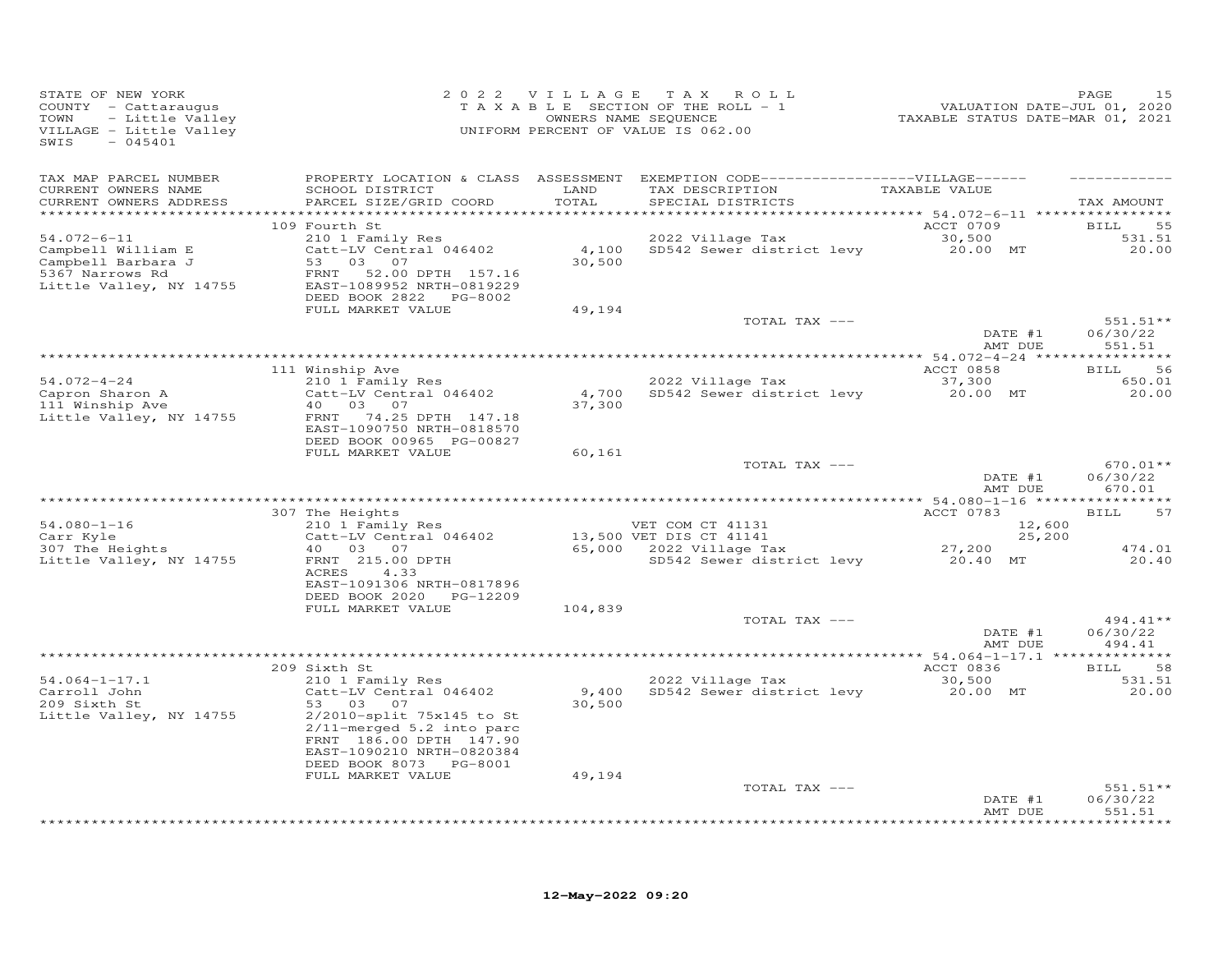| STATE OF NEW YORK<br>COUNTY - Cattaraugus<br>TOWN<br>- Little Valley<br>VILLAGE - Little Valley<br>$-045401$<br>SWIS | 2 0 2 2 V I L L A G E T A X R O L<br>T A X A B L E SECTION OF THE ROLL - 1<br>OWNERS NAME SEQUENCE<br>UNIFORM PERCENT OF VALUE IS 062.00 |        | 2022 VILLAGE TAX ROLL<br>TAXABLE SECTION OF THE ROLL - 1<br>OWNERS NAME SEQUENCE                                                                                                                                                      | r HAGE<br>701, 2020<br>TAXABLE STATUS DATE-MAR 01, 2021 | PAGE<br>16                           |
|----------------------------------------------------------------------------------------------------------------------|------------------------------------------------------------------------------------------------------------------------------------------|--------|---------------------------------------------------------------------------------------------------------------------------------------------------------------------------------------------------------------------------------------|---------------------------------------------------------|--------------------------------------|
| TAX MAP PARCEL NUMBER<br>CURRENT OWNERS NAME<br>CURRENT OWNERS ADDRESS                                               | SCHOOL DISTRICT LAND<br>PARCEL SIZE/GRID COORD                                                                                           | TOTAL  | PROPERTY LOCATION & CLASS ASSESSMENT EXEMPTION CODE-----------------VILLAGE------<br>TAX DESCRIPTION TAXABLE VALUE<br>SPECIAL DISTRICTS                                                                                               |                                                         | TAX AMOUNT                           |
| $54.063 - 2 - 3$<br>Carroll John M                                                                                   | 207 Ninth St<br>210 1 Family Res<br>Catt-LV Central 046402                                                                               |        | 2022 Village Tax<br>2022 Village Tax 47,500<br>6,200 SD542 Sewer district levy 20.00 MT                                                                                                                                               | ACCT 0781                                               | <b>BILL</b><br>59<br>827.77<br>20.00 |
| Nuttal Katlyn M<br>207 Ninth St.<br>Little Valley, NY 14755                                                          | 53 03 07<br>FRNT 165.00 DPTH 121.20<br>BANK 017<br>EAST-1088692 NRTH-0821463<br>DEED BOOK 27092 PG-9002                                  | 47,500 |                                                                                                                                                                                                                                       |                                                         |                                      |
|                                                                                                                      | FULL MARKET VALUE                                                                                                                        | 76,613 |                                                                                                                                                                                                                                       |                                                         |                                      |
|                                                                                                                      |                                                                                                                                          |        | TOTAL TAX ---                                                                                                                                                                                                                         | DATE #1<br>AAT DUE                                      | $847.77**$<br>06/30/22<br>847.77     |
|                                                                                                                      |                                                                                                                                          |        |                                                                                                                                                                                                                                       |                                                         |                                      |
| $54.071 - 4 - 18$                                                                                                    | 404 Fair Oak St                                                                                                                          |        |                                                                                                                                                                                                                                       | ACCT 0801<br>8,325                                      | <b>BILL</b><br>60                    |
|                                                                                                                      |                                                                                                                                          |        |                                                                                                                                                                                                                                       |                                                         | 435.23                               |
| Case Larry W<br>Case Lynelle M<br>404 Fair Oak<br>404 Fair Oak<br>Little Valley, NY 14755                            | 210 1 Family Res<br>210 1 Family Res<br>Catt-LV Central 046402<br>53 03.07<br>FRNT 142.00 DPTH<br>ACRES<br>2.94                          |        | VET COM CT 41131 8,325<br>9,600 2022 Village Tax 24,975<br>33,300 SD542 Sewer district levy 20.20 MT                                                                                                                                  |                                                         | 20.20                                |
|                                                                                                                      | EAST-1088268 NRTH-0819032<br>DEED BOOK 9714    PG-7001<br>FULL MARKET VALUE                                                              | 53,710 |                                                                                                                                                                                                                                       |                                                         |                                      |
|                                                                                                                      |                                                                                                                                          |        | TOTAL TAX ---                                                                                                                                                                                                                         | DATE #1<br>AMT DUE                                      | $455.43**$<br>06/30/22<br>455.43     |
|                                                                                                                      |                                                                                                                                          |        |                                                                                                                                                                                                                                       |                                                         |                                      |
| $54.071 - 4 - 28$                                                                                                    | 212 Fair Oak St<br>210 1 Family Res                                                                                                      |        |                                                                                                                                                                                                                                       | ACCT 0654                                               | BILL 61<br>557.65                    |
|                                                                                                                      |                                                                                                                                          |        |                                                                                                                                                                                                                                       |                                                         | 57.45                                |
| Case Wilma<br>212 Fair Oak St<br>Little Valley, NY 14755                                                             | $Catt-u v = 53$ 03 07<br>53 03 07<br>EAST-1089349 NRTH-0819438<br>DEED BOOK 27834 PG-4004                                                |        | 210 1 Family Res<br>Catt-LV Central 046402<br>53 03 07 32,000<br>FRNT 66.00 DFTH 165.00 32,000 DW542 Delinquent water 37.68 MT<br>FRNT 66.00 DPTH 165.00 32,000 DW542 Delinquent water 37.68 MT<br>FRNT 66.00 DPTH 165.00 SD542 Sewer |                                                         | 37.68<br>20.00                       |
|                                                                                                                      | FULL MARKET VALUE                                                                                                                        | 51,613 |                                                                                                                                                                                                                                       |                                                         |                                      |
|                                                                                                                      |                                                                                                                                          |        | TOTAL TAX ---                                                                                                                                                                                                                         | DATE #1<br>AMT DUE                                      | $672.78**$<br>06/30/22<br>672.78     |
|                                                                                                                      |                                                                                                                                          |        |                                                                                                                                                                                                                                       |                                                         | BILL 62                              |
| $54.063 - 2 - 46.1$                                                                                                  | 406 Erie St<br>483 Converted Re                                                                                                          |        | 2022 Village Tax                                                                                                                                                                                                                      | ACCT 0619                                               | 828.81                               |
| Cattaraugus Abstract Corp<br>406 Erie St                                                                             | 53 03 07                                                                                                                                 | 47,560 | 483 Converted Re 2022 Village Tax 47,560<br>Catt-LV Central 046402 5,300 SD542 Sewer district levy 20.00 MT                                                                                                                           |                                                         | 20.00                                |
| Little Valley, NY 14755                                                                                              | FRNT 86.00 DPTH 132.00<br>EAST-1088722 NRTH-0820361<br>DEED BOOK 888 PG-00871                                                            |        |                                                                                                                                                                                                                                       |                                                         |                                      |
|                                                                                                                      | FULL MARKET VALUE                                                                                                                        | 76,710 |                                                                                                                                                                                                                                       |                                                         |                                      |
|                                                                                                                      |                                                                                                                                          |        | TOTAL TAX ---                                                                                                                                                                                                                         | DATE #1<br>AMT DUE                                      | 848.81**<br>06/30/22<br>848.81       |
|                                                                                                                      |                                                                                                                                          |        |                                                                                                                                                                                                                                       |                                                         |                                      |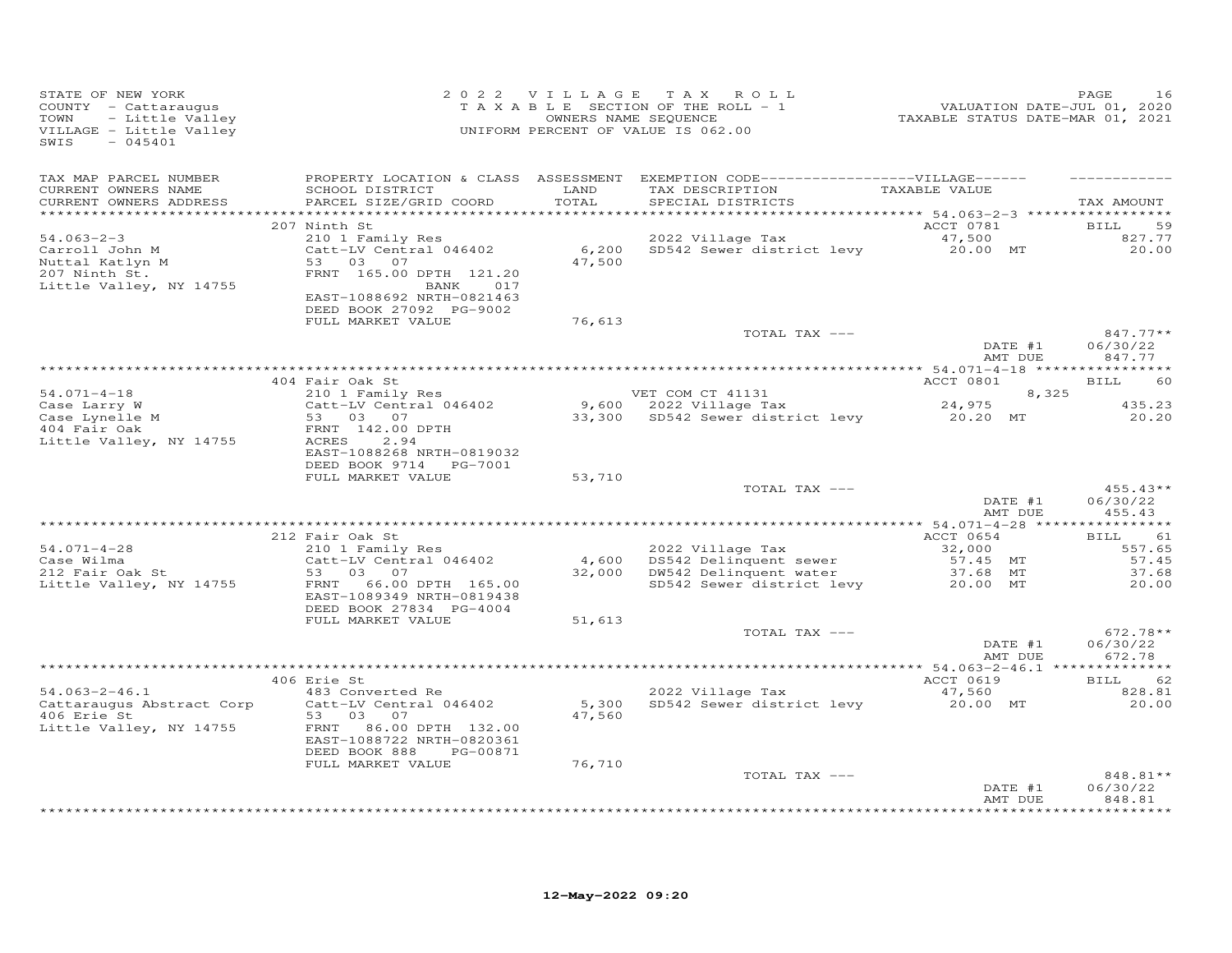| STATE OF NEW YORK<br>COUNTY - Cattaraugus<br>TOWN<br>VILLAGE - Little Valley<br>SWIS<br>$-045401$                                                                                                                                                                                                                         | OF NEW YORK PAGE 17<br>Y - Cattaraugus Cattaraugus CRASS TAXABLE SECTION OF THE ROLL - 1<br>- Little Valley CRASS TAXABLE SECTION OF THE ROLL - 1<br>- Little Valley CRASS ONNERS NAME SEQUENCE<br>- 045401 CRASS ON THE CRASS OF VALU |                  |                                                                                         |                               |                                                |
|---------------------------------------------------------------------------------------------------------------------------------------------------------------------------------------------------------------------------------------------------------------------------------------------------------------------------|----------------------------------------------------------------------------------------------------------------------------------------------------------------------------------------------------------------------------------------|------------------|-----------------------------------------------------------------------------------------|-------------------------------|------------------------------------------------|
| TAX MAP PARCEL NUMBER<br>CURRENT OWNERS NAME<br>CURRENT OWNERS ADDRESS                                                                                                                                                                                                                                                    | PROPERTY LOCATION & CLASS ASSESSMENT EXEMPTION CODE-----------------VILLAGE------<br>SCHOOL DISTRICT LAND<br>PARCEL SIZE/GRID COORD                                                                                                    | TOTAL            | TAX DESCRIPTION TAXABLE VALUE<br>SPECIAL DISTRICTS                                      |                               | TAX AMOUNT                                     |
| $54.064 - 1 - 9$<br>Cattaraugus County Bank<br>116 Main St<br>Little Valley, NY 14755                                                                                                                                                                                                                                     | 208 Main St<br>438 Parking lot<br>Catt-LV Central 046402<br>41/53 03 07<br>FRNT<br>61.00 DPTH 161.00<br>EAST-1090304 NRTH-0820008<br>DEED BOOK 00929 PG-00193<br>FULL MARKET VALUE                                                     | 18,000<br>29,032 | ACCT 0808<br>2022 Village Tax 18,000<br>9,000 SD542 Sewer district levy 20.00 MT        | ACCT 0808 BILL                | 63<br>313.68<br>20.00                          |
|                                                                                                                                                                                                                                                                                                                           |                                                                                                                                                                                                                                        |                  | TOTAL TAX ---                                                                           | DATE #1<br>AMT DUE            | $333.68**$<br>06/30/22<br>333.68               |
| $54.072 - 1 - 5.1$<br>Cattaraugus County Bank<br>120 Main St<br>Little Valley, NY 14755                                                                                                                                                                                                                                   | 124 Main St<br>---- >-<br>Catt-LV Central 046402<br>53 03 07<br>FRNT 140.00 DPTH 80.00<br>EAST-1090041 NRTH-0819842                                                                                                                    | 703,200          | 2022 Village Tax<br>2022 Village Tax 5.200<br>25,000 SD542 Sewer district levy 20.00 MT | ACCT 5000 BILL 64             | 12,254.42<br>20.00                             |
|                                                                                                                                                                                                                                                                                                                           | DEED BOOK 902 PG-00489<br>FULL MARKET VALUE                                                                                                                                                                                            | 1134,194         | TOTAL TAX ---                                                                           | AMT DUE                       | $12,274.42**$<br>DATE #1 06/30/22<br>12,274.42 |
|                                                                                                                                                                                                                                                                                                                           |                                                                                                                                                                                                                                        |                  |                                                                                         |                               |                                                |
| $54.072 - 6 - 4.1$<br>Cattaraugus County FCU<br>100 Fair Oak St<br>Little Valley, NY 14755                                                                                                                                                                                                                                | 100 Fair Oak St<br>% rail oak 5c<br>464 Office bldg.<br>Catt-LV Central 046402<br>53 03 07<br>$1/2010$ -split $25x65$ to Bro<br>FRNT 160.00 DPTH 151.00<br>EAST-1089789 NRTH-0819477                                                   | 71,900           | 2022 Village Tax<br>2022 Village Tax 71,900<br>7,900 SD542 Sewer district levy 20.00 MT | <b>ACCT 0828</b>              | BILL 65<br>1,252.98<br>20.00                   |
|                                                                                                                                                                                                                                                                                                                           | DEED BOOK 00946 PG-00899<br>FULL MARKET VALUE                                                                                                                                                                                          | 115,968          | TOTAL TAX ---                                                                           | DATE #1<br>DATE #1<br>AMT DUE | $1,272.98**$<br>06/30/22<br>1,272.98           |
|                                                                                                                                                                                                                                                                                                                           |                                                                                                                                                                                                                                        |                  |                                                                                         |                               |                                                |
| 116 First St<br>210 1 Family Res<br>Chambers David Catt-LV Central 046402 2022 Village Tax<br>Chambers Linda 41 03 07 116 First St<br>20.30 MT 20.30<br>20.30 MT 20.30<br>20.30 MT 20.30<br>Little Valley, NY 14755<br>EAST-1093156 NRTH-0819578<br>FILE BOOM 20210 BC-3853<br>PRIOR OWNER ON 3/01/2021 FULL MARKET VALUE | DEED BOOK 20210 PG-3853                                                                                                                                                                                                                | 185,484          |                                                                                         | $ACCT$ 1179                   |                                                |
| Chambers David P                                                                                                                                                                                                                                                                                                          |                                                                                                                                                                                                                                        |                  | TOTAL TAX ---                                                                           | DATE #1<br>AMT DUE            | $1,892.62**$<br>06/30/22<br>1,892.62           |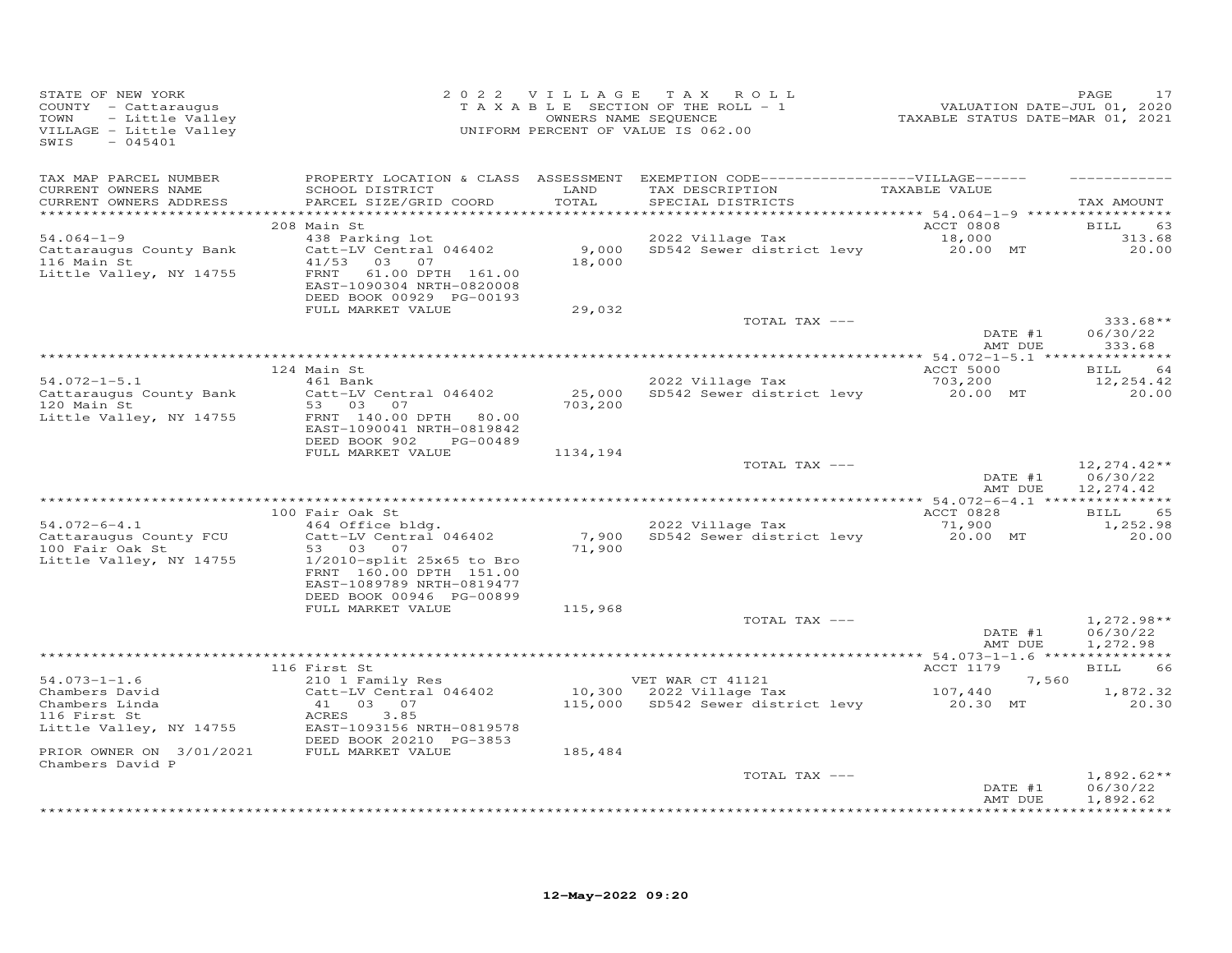| STATE OF NEW YORK<br>COUNTY - Cattaraugus<br>TOWN<br>- Little Valley<br>VILLAGE - Little Valley<br>$-045401$<br>SWIS | 2 0 2 2                                               | VILLAGE          | T A X<br>ROLL<br>TAXABLE SECTION OF THE ROLL - 1<br>OWNERS NAME SEQUENCE<br>UNIFORM PERCENT OF VALUE IS 062.00 | TAXABLE STATUS DATE-MAR 01, 2021 | PAGE<br>18<br>VALUATION DATE-JUL 01, 2020 |
|----------------------------------------------------------------------------------------------------------------------|-------------------------------------------------------|------------------|----------------------------------------------------------------------------------------------------------------|----------------------------------|-------------------------------------------|
| TAX MAP PARCEL NUMBER                                                                                                |                                                       |                  | PROPERTY LOCATION & CLASS ASSESSMENT EXEMPTION CODE-----------------VILLAGE------                              |                                  |                                           |
| CURRENT OWNERS NAME<br>CURRENT OWNERS ADDRESS                                                                        | SCHOOL DISTRICT<br>PARCEL SIZE/GRID COORD             | LAND<br>TOTAL    | TAX DESCRIPTION<br>SPECIAL DISTRICTS                                                                           | TAXABLE VALUE                    | TAX AMOUNT                                |
| **********************                                                                                               |                                                       |                  |                                                                                                                |                                  |                                           |
|                                                                                                                      | 205 Court St                                          |                  |                                                                                                                | ACCT 0521                        | 67<br>BILL                                |
| $54.064 - 1 - 23$                                                                                                    | 464 Office bldg.                                      |                  | 2022 Village Tax                                                                                               | 78,000                           | 1,359.28                                  |
| Chautauqua Abstract Co<br>205 Court St                                                                               | Catt-LV Central 046402<br>53 03<br>07                 | 13,500<br>78,000 | SD542 Sewer district levy                                                                                      | 20.10 MT                         | 20.10                                     |
| PO Box 191                                                                                                           | 99.00 DPTH<br>FRNT                                    |                  |                                                                                                                |                                  |                                           |
| Little Valley, NY 14755                                                                                              | ACRES<br>1.05                                         |                  |                                                                                                                |                                  |                                           |
|                                                                                                                      | EAST-1089825 NRTH-0820441                             |                  |                                                                                                                |                                  |                                           |
|                                                                                                                      | DEED BOOK 868<br>PG-00638                             |                  |                                                                                                                |                                  |                                           |
|                                                                                                                      | FULL MARKET VALUE                                     | 125,806          |                                                                                                                |                                  |                                           |
|                                                                                                                      |                                                       |                  | TOTAL TAX ---                                                                                                  |                                  | $1,379.38**$                              |
|                                                                                                                      |                                                       |                  |                                                                                                                | DATE #1                          | 06/30/22                                  |
|                                                                                                                      |                                                       |                  |                                                                                                                | AMT DUE                          | 1,379.38                                  |
|                                                                                                                      | 511 Rock City St                                      |                  |                                                                                                                | ACCT 0745                        | 68<br>BILL                                |
| $54.081 - 1 - 29$                                                                                                    | 210 1 Family Res                                      |                  | 2022 Village Tax                                                                                               | 50,000                           | 871.33                                    |
| Christopher Christopher                                                                                              | Catt-LV Central 046402                                | 8,200            | SD542 Sewer district levy                                                                                      | 20.10 MT                         | 20.10                                     |
| Christopher Winifred K                                                                                               | 40  03  07                                            | 50,000           |                                                                                                                |                                  |                                           |
| 511 Rock City St                                                                                                     | FRNT 109.62 DPTH                                      |                  |                                                                                                                |                                  |                                           |
| Little Valley, NY 14755                                                                                              | ACRES<br>1.26                                         |                  |                                                                                                                |                                  |                                           |
|                                                                                                                      | EAST-1092471 NRTH-0817639                             |                  |                                                                                                                |                                  |                                           |
|                                                                                                                      | DEED BOOK 876<br>PG-00985                             |                  |                                                                                                                |                                  |                                           |
|                                                                                                                      | FULL MARKET VALUE                                     | 80,645           |                                                                                                                |                                  |                                           |
|                                                                                                                      |                                                       |                  | TOTAL TAX ---                                                                                                  |                                  | 891.43**                                  |
|                                                                                                                      |                                                       |                  |                                                                                                                | DATE #1<br>AMT DUE               | 06/30/22<br>891.43                        |
|                                                                                                                      |                                                       |                  |                                                                                                                |                                  |                                           |
|                                                                                                                      | 512 Fair Oak St                                       |                  |                                                                                                                | ACCT 0787                        | BILL<br>69                                |
| $54.071 - 4 - 4$                                                                                                     | 210 1 Family Res                                      |                  | VET COM CT 41131                                                                                               | 12,600                           |                                           |
| Cleveland Patrick W                                                                                                  | Catt-LV Central 046402                                |                  | 11,200 VET DIS CT 41141                                                                                        | 25,200                           |                                           |
| Cleveland April D                                                                                                    | 52 03 07                                              |                  | 58,000 2022 Village Tax                                                                                        | 20,200                           | 352.02                                    |
| 512 Fair Oak St                                                                                                      | $54.003 - 1 - 51 -$                                   |                  | SD542 Sewer district levy                                                                                      | 20.30 MT                         | 20.30                                     |
| Little Valley, NY 14755                                                                                              | 2013-added to town roll                               |                  |                                                                                                                |                                  |                                           |
|                                                                                                                      | FRNT 120.10 DPTH                                      |                  |                                                                                                                |                                  |                                           |
|                                                                                                                      | 3.01<br>ACRES                                         |                  |                                                                                                                |                                  |                                           |
|                                                                                                                      | EAST-1087430 NRTH-0818660<br>DEED BOOK 01006 PG-00047 |                  |                                                                                                                |                                  |                                           |
|                                                                                                                      | FULL MARKET VALUE                                     | 93,548           |                                                                                                                |                                  |                                           |
|                                                                                                                      |                                                       |                  | TOTAL TAX ---                                                                                                  |                                  | $372.32**$                                |
|                                                                                                                      |                                                       |                  |                                                                                                                | DATE #1                          | 06/30/22                                  |
|                                                                                                                      |                                                       |                  |                                                                                                                | AMT DUE                          | 372.32                                    |
|                                                                                                                      |                                                       |                  |                                                                                                                |                                  |                                           |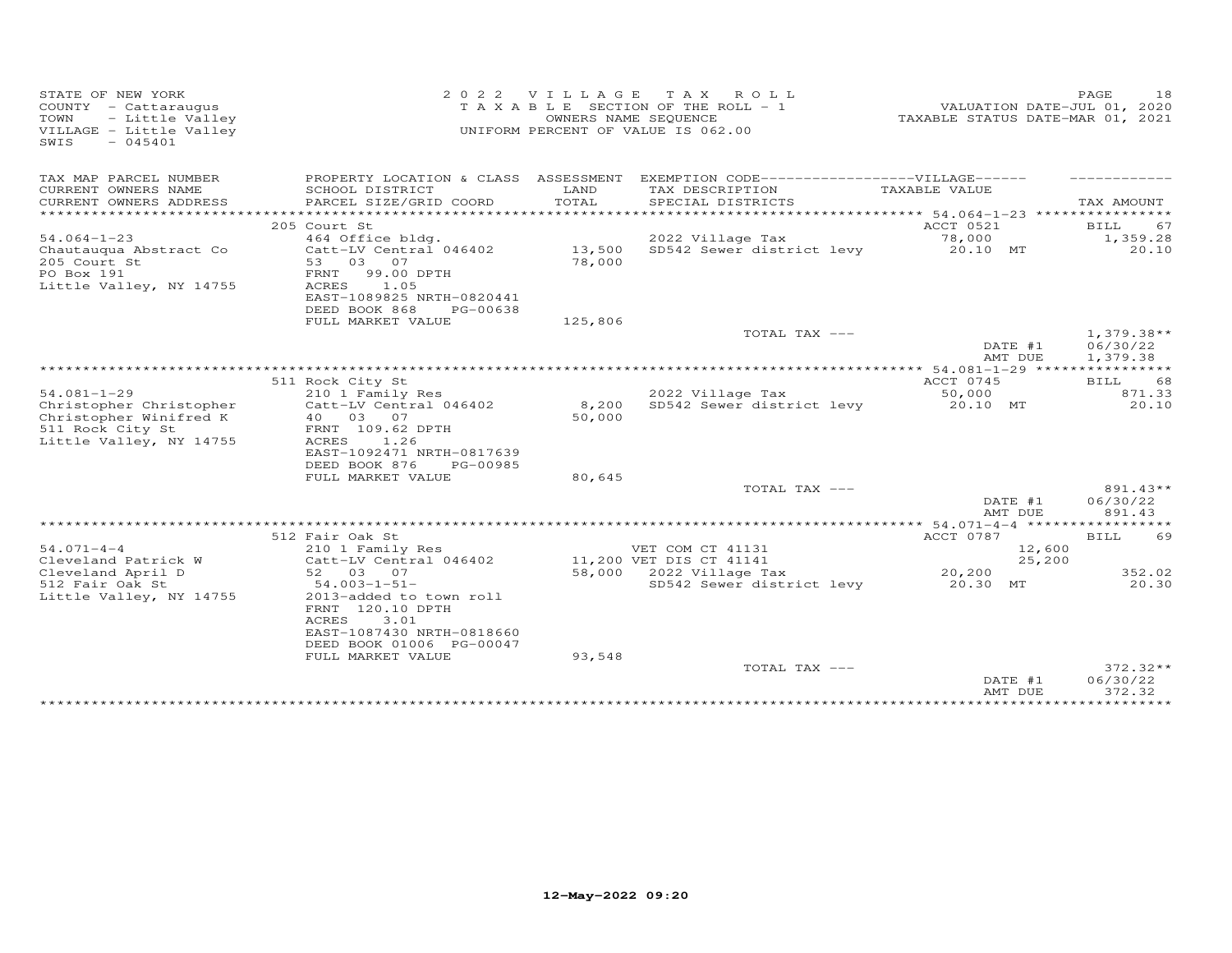| STATE OF NEW YORK<br>COUNTY - Cattaraugus<br>TOWN<br>- Little Valley<br>VILLAGE - Little Valley<br>SWIS<br>$-045401$ |                                                                                   | 2022 VILLAGE | TAX ROLL<br>T A X A B L E SECTION OF THE ROLL - 1<br>OWNERS NAME SEQUENCE<br>UNIFORM PERCENT OF VALUE IS 062.00 | TAXABLE STATUS DATE-MAR 01, 2021 | 19<br>PAGE<br>VALUATION DATE-JUL 01, 2020 |
|----------------------------------------------------------------------------------------------------------------------|-----------------------------------------------------------------------------------|--------------|-----------------------------------------------------------------------------------------------------------------|----------------------------------|-------------------------------------------|
| TAX MAP PARCEL NUMBER                                                                                                |                                                                                   |              | PROPERTY LOCATION & CLASS ASSESSMENT EXEMPTION CODE------------------VILLAGE------                              |                                  |                                           |
| CURRENT OWNERS NAME                                                                                                  | SCHOOL DISTRICT                                                                   | LAND         | TAX DESCRIPTION                                                                                                 | TAXABLE VALUE                    |                                           |
| CURRENT OWNERS ADDRESS                                                                                               | PARCEL SIZE/GRID COORD                                                            | TOTAL        | SPECIAL DISTRICTS                                                                                               |                                  | TAX AMOUNT                                |
|                                                                                                                      | 120 Fourth St                                                                     |              |                                                                                                                 | <b>ACCT 0798</b>                 | 70<br><b>BILL</b>                         |
| $54.072 - 5 - 18$                                                                                                    | 210 1 Family Res                                                                  |              | 2022 Village Tax                                                                                                | 15,000                           | 261.40                                    |
| Conklin, Kimberly                                                                                                    | Catt-LV Central 046402                                                            | 5,000        | DS542 Delinquent sewer                                                                                          | 418.05 MT                        | 418.05                                    |
| Conklin, Terry Lee                                                                                                   | 52 03 07                                                                          | 15,000       | DW542 Delinquent water                                                                                          | 665.06 MT                        | 665.06                                    |
| 120 Fourth Street<br>Little Valley, NY 14755                                                                         | 66.00 DPTH 264.00<br>FRNT<br>EAST-1090200 NRTH-0818701<br>DEED BOOK 20210 PG-6652 |              | SD542 Sewer district levy                                                                                       | 20.00 MT                         | 20.00                                     |
| PRIOR OWNER ON 3/01/2021<br>Mett Donald J                                                                            | FULL MARKET VALUE                                                                 | 24,194       |                                                                                                                 |                                  |                                           |
|                                                                                                                      |                                                                                   |              | TOTAL TAX ---                                                                                                   | DATE #1<br>AMT DUE               | $1,364.51**$<br>06/30/22<br>1,364.51      |
|                                                                                                                      |                                                                                   |              |                                                                                                                 |                                  |                                           |
|                                                                                                                      | Fair Oak St                                                                       |              |                                                                                                                 | ACCT 0767                        | BILL<br>71                                |
| $54.071 - 2 - 29.1$                                                                                                  | 311 Res vac land                                                                  | 600          | 2022 Village Tax                                                                                                | 600                              | 10.46                                     |
| Cooke Tae<br>Cooke Alexandra                                                                                         | Catt-LV Central 046402<br>53 03<br>07                                             | 600          |                                                                                                                 |                                  |                                           |
| 309 Fair Oak St                                                                                                      | 7/2018 Split House Off to                                                         |              |                                                                                                                 |                                  |                                           |
| Little Valley, NY 14755                                                                                              | FRNT<br>66.00 DPTH 171.50<br>EAST-1088729 NRTH-0819613<br>DEED BOOK 30665 PG-3001 |              |                                                                                                                 |                                  |                                           |
|                                                                                                                      | FULL MARKET VALUE                                                                 | 968          |                                                                                                                 |                                  |                                           |
|                                                                                                                      |                                                                                   |              | TOTAL TAX ---                                                                                                   | DATE #1                          | $10.46**$<br>06/30/22                     |
|                                                                                                                      |                                                                                   |              |                                                                                                                 | AMT DUE                          | 10.46                                     |
|                                                                                                                      | 309 Fair Oak St                                                                   |              |                                                                                                                 | ACCT 0563                        | 72<br><b>BILL</b>                         |
| $54.071 - 2 - 30$                                                                                                    | 210 1 Family Res                                                                  |              | 2022 Village Tax                                                                                                | 68,000                           | 1,185.01                                  |
| Cooke Tae                                                                                                            | Catt-LV Central 046402                                                            | 4,200        | SD542 Sewer district levy                                                                                       | 20.10 MT                         | 20.10                                     |
| Cooke Alexandra                                                                                                      | 53 03<br>07                                                                       | 68,000       |                                                                                                                 |                                  |                                           |
| 309 Fair Oak St                                                                                                      | 66.00 DPTH 131.50<br>FRNT                                                         |              |                                                                                                                 |                                  |                                           |
| Little Valley, NY 14755                                                                                              | ACRES<br>0.18<br>EAST-1088686 NRTH-0819616<br>DEED BOOK 30665 PG-3001             |              |                                                                                                                 |                                  |                                           |
|                                                                                                                      | FULL MARKET VALUE                                                                 | 109,677      |                                                                                                                 |                                  |                                           |
|                                                                                                                      |                                                                                   |              | TOTAL TAX ---                                                                                                   | DATE #1<br>AMT DUE               | $1,205.11**$<br>06/30/22<br>1,205.11      |
|                                                                                                                      |                                                                                   |              |                                                                                                                 |                                  |                                           |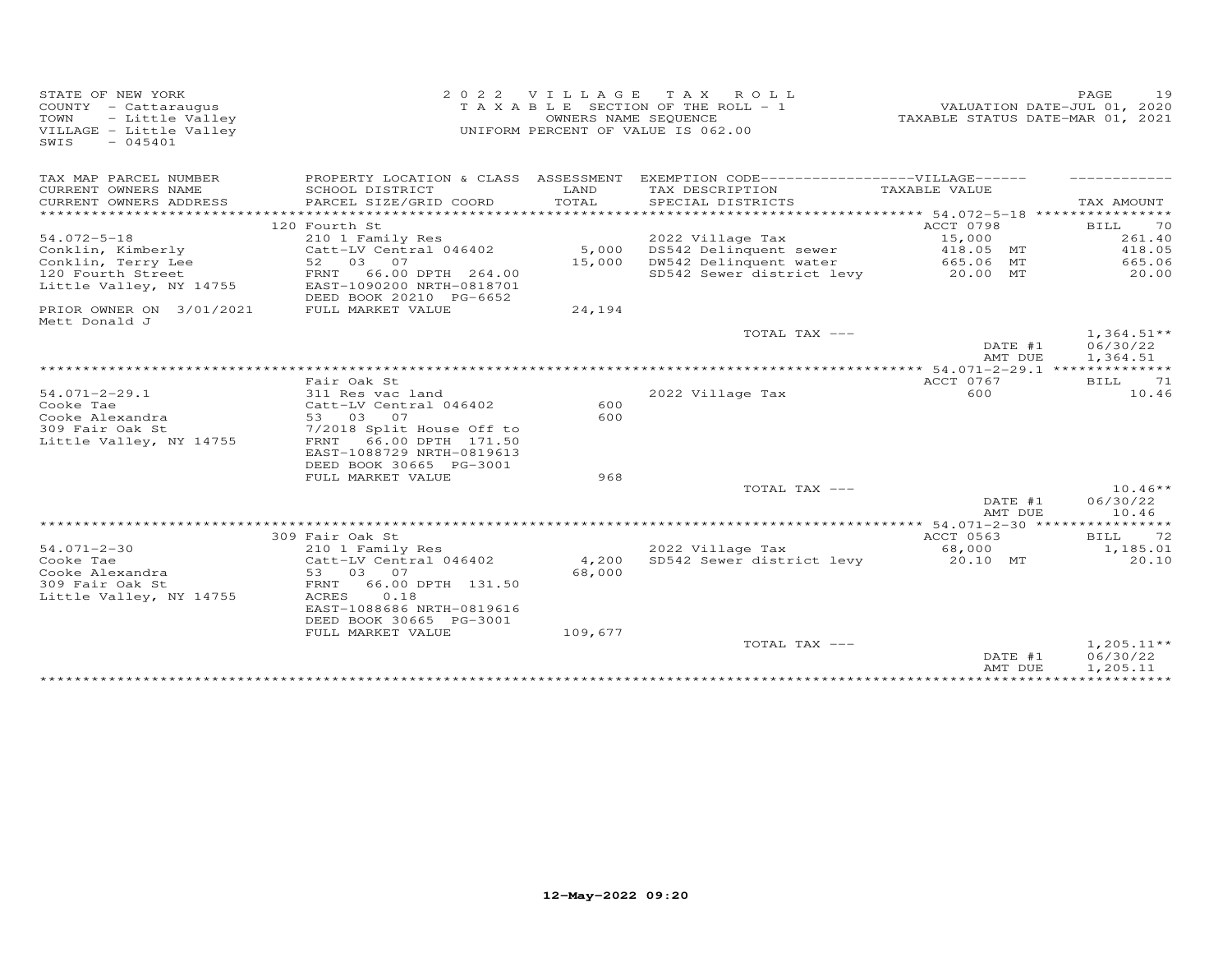| STATE OF NEW YORK<br>COUNTY - Cattaraugus<br>- Little Valley<br>TOWN<br>VILLAGE - Little Valley<br>SWIS<br>$-045401$ |                                                                                     |               | 2022 VILLAGE TAX ROLL<br>T A X A B L E SECTION OF THE ROLL - 1<br>OWNERS NAME SEQUENCE<br>UNIFORM PERCENT OF VALUE IS 062.00 | 220<br>7202 , VALUATION DATE-JUL<br>72021 TAXABLE STATUS DATE-MAR | PAGE<br>20                           |
|----------------------------------------------------------------------------------------------------------------------|-------------------------------------------------------------------------------------|---------------|------------------------------------------------------------------------------------------------------------------------------|-------------------------------------------------------------------|--------------------------------------|
| TAX MAP PARCEL NUMBER<br>CURRENT OWNERS NAME<br>CURRENT OWNERS ADDRESS                                               | SCHOOL DISTRICT<br>PARCEL SIZE/GRID COORD                                           | LAND<br>TOTAL | PROPERTY LOCATION & CLASS ASSESSMENT EXEMPTION CODE------------------VILLAGE------<br>TAX DESCRIPTION<br>SPECIAL DISTRICTS   | TAXABLE VALUE                                                     | TAX AMOUNT                           |
|                                                                                                                      |                                                                                     |               |                                                                                                                              |                                                                   |                                      |
|                                                                                                                      | 215 Erie St                                                                         |               |                                                                                                                              | ACCT 0511                                                         | <b>BILL</b><br>73                    |
| $54.064 - 1 - 36$                                                                                                    | 220 2 Family Res                                                                    |               | 2022 Village Tax                                                                                                             | 35,900                                                            | 625.62                               |
| Coscia Danielle<br>511 N Broad St 1006                                                                               | Catt-LV Central 046402<br>53<br>03<br>07                                            | 35,900        | 4,400 DS542 Delinquent sewer<br>DW542 Delinquent water                                                                       | 354.88 MT<br>167.73 MT                                            | 354.88<br>167.73                     |
| Philadelphia, PA 19123                                                                                               | FRNT<br>72.00 DPTH 132.00<br>EAST-1089536 NRTH-0820040<br>DEED BOOK 9342    PG-7001 |               | SD542 Sewer district levy                                                                                                    | 20.00 MT                                                          | 20.00                                |
|                                                                                                                      | FULL MARKET VALUE                                                                   | 57,903        | TOTAL TAX ---                                                                                                                |                                                                   | $1,168.23**$                         |
|                                                                                                                      |                                                                                     |               |                                                                                                                              | DATE #1<br>AMT DUE                                                | 06/30/22<br>1,168.23                 |
|                                                                                                                      |                                                                                     |               |                                                                                                                              |                                                                   |                                      |
|                                                                                                                      | 419 Court St                                                                        |               |                                                                                                                              | ACCT 0762                                                         | BILL 74                              |
| $54.063 - 2 - 11$<br>County of Cattaraugus                                                                           | 210 1 Family Res<br>Catt-LV Central 046402                                          |               | 2022 Village Tax<br>5,000 DS542 Delinquent sewer                                                                             | 21,200                                                            | 369.45<br>227.27                     |
| 303 Court Street                                                                                                     | 53 03 07                                                                            |               | 21,200 SD542 Sewer district levy                                                                                             | 227.27 MT<br>20.00 MT                                             | 20.00                                |
| Little Valley, NY 14755                                                                                              | 66.00 DPTH 218.00<br>FRNT<br>EAST-1088705 NRTH-0821057<br>DEED BOOK 20190 PG-3112   |               |                                                                                                                              |                                                                   |                                      |
|                                                                                                                      | FULL MARKET VALUE                                                                   | 34,194        |                                                                                                                              |                                                                   |                                      |
|                                                                                                                      |                                                                                     |               | TOTAL TAX ---                                                                                                                | DATE #1<br>AMT DUE                                                | $616.72**$<br>06/30/22<br>616.72     |
|                                                                                                                      |                                                                                     |               |                                                                                                                              |                                                                   |                                      |
|                                                                                                                      | 305 The Heights                                                                     |               |                                                                                                                              | ACCT 0506                                                         | 75<br>BILL                           |
| $54.080 - 1 - 15$                                                                                                    | 210 1 Family Res                                                                    |               | VET COM CT 41131                                                                                                             | 12,600                                                            |                                      |
| Cousins Richard P<br>Cousins Janice<br>305 The Hts                                                                   | Catt-LV Central 046402<br>40 03 07<br>FRNT 267.00 DPTH                              |               | VEI CONT CITE 2022<br>12,800 2022 Village Tax<br>75,000 SD542 Sewer distr<br>SD542 Sewer district levy                       | 62,400<br>20.30 MT                                                | 1,087.42<br>20.30                    |
| Little Valley, NY 14755                                                                                              | <b>ACRES</b><br>3.80<br>EAST-1091090 NRTH-0817761<br>DEED BOOK 867<br>PG-00412      |               |                                                                                                                              |                                                                   |                                      |
|                                                                                                                      | FULL MARKET VALUE                                                                   | 120,968       |                                                                                                                              |                                                                   |                                      |
|                                                                                                                      |                                                                                     |               | TOTAL TAX ---                                                                                                                | DATE #1<br>AMT DUE                                                | $1,107.72**$<br>06/30/22<br>1,107.72 |
|                                                                                                                      |                                                                                     |               |                                                                                                                              |                                                                   |                                      |
|                                                                                                                      | 119 Winship Ave                                                                     |               |                                                                                                                              | ACCT 0678                                                         | 76<br>BILL                           |
| $54.072 - 4 - 27$<br>Crandall Joseph                                                                                 | 210 1 Family Res<br>Catt-LV Central 046402                                          | 7,800         | 2022 Village Tax<br>DS542 Delinquent sewer                                                                                   | 58,400<br>390.28 MT                                               | 1,017.72<br>390.28                   |
| 119 Winship Ave                                                                                                      | 40  03  07                                                                          | 58,400        | DW542 Delinquent water                                                                                                       | 254.40 MT                                                         | 254.40                               |
| Little Valley, NY 14755                                                                                              | FRNT 183.50 DPTH 147.18<br>EAST-1090749 NRTH-0818289<br>DEED BOOK 23892 PG-9002     |               | SD542 Sewer district levy                                                                                                    | 20.00 MT                                                          | 20.00                                |
|                                                                                                                      | FULL MARKET VALUE                                                                   | 94,194        |                                                                                                                              |                                                                   |                                      |
|                                                                                                                      |                                                                                     |               | TOTAL TAX ---                                                                                                                | DATE #1<br>AMT DUE                                                | $1,682.40**$<br>06/30/22<br>1,682.40 |
|                                                                                                                      |                                                                                     |               |                                                                                                                              |                                                                   |                                      |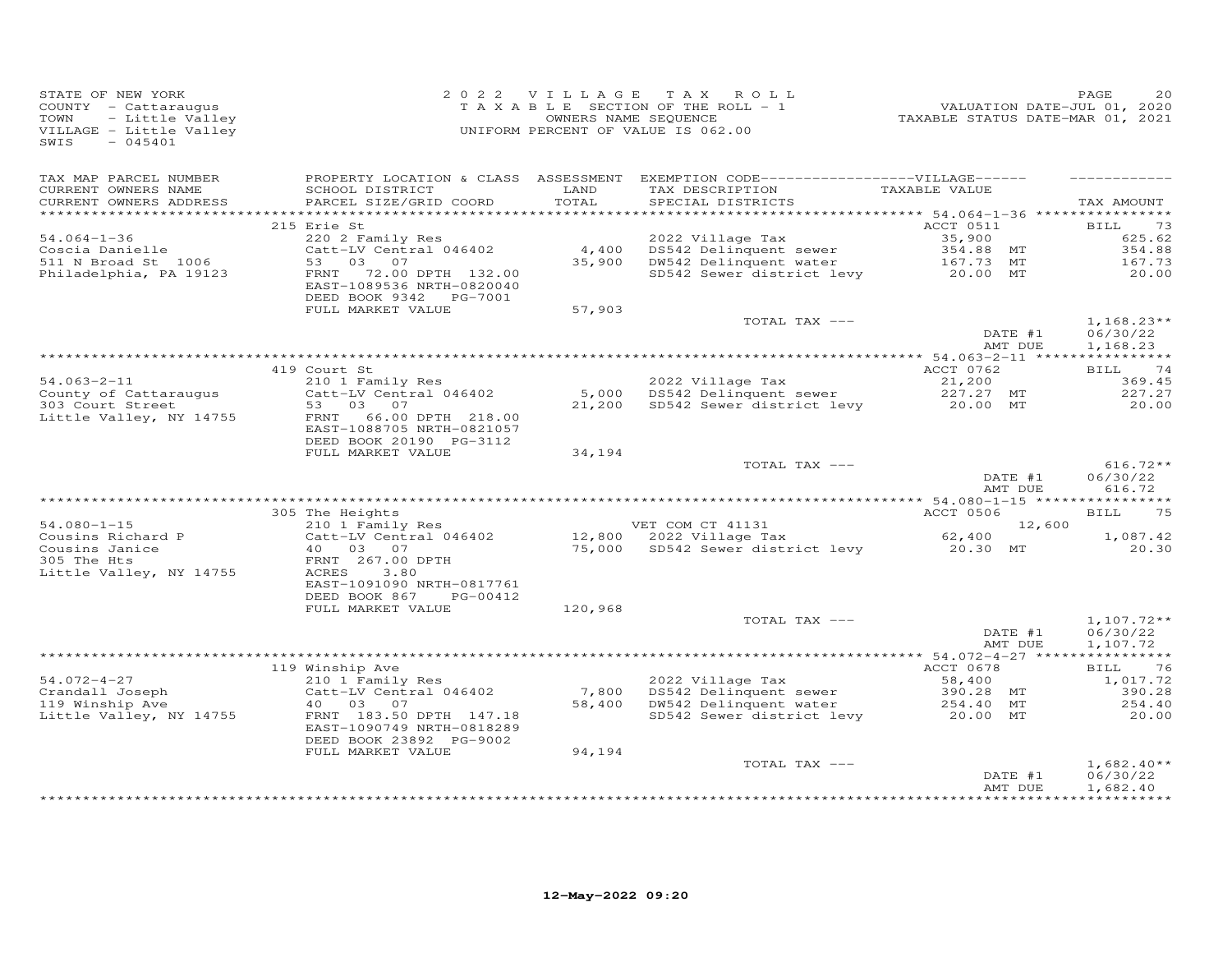| STATE OF NEW YORK<br>COUNTY - Cattaraugus<br>TOWN<br>- Little Valley<br>VILLAGE - Little Valley<br>$-045401$<br>SWIS |                                                                                     |                 | 2022 VILLAGE TAX ROLL<br>TAXABLE SECTION OF THE ROLL - 1<br>OWNERS NAME SEQUENCE<br>UNIFORM PERCENT OF VALUE IS 062.00     | 1<br>2020 VALUATION DATE-JUL<br>2021 TAXABLE STATUS DATE-MAR | PAGE<br>21                        |
|----------------------------------------------------------------------------------------------------------------------|-------------------------------------------------------------------------------------|-----------------|----------------------------------------------------------------------------------------------------------------------------|--------------------------------------------------------------|-----------------------------------|
| TAX MAP PARCEL NUMBER<br>CURRENT OWNERS NAME<br>CURRENT OWNERS ADDRESS                                               | SCHOOL DISTRICT<br>PARCEL SIZE/GRID COORD                                           | LAND<br>TOTAL   | PROPERTY LOCATION & CLASS ASSESSMENT EXEMPTION CODE------------------VILLAGE------<br>TAX DESCRIPTION<br>SPECIAL DISTRICTS | TAXABLE VALUE                                                | TAX AMOUNT                        |
|                                                                                                                      | 201 Eighth St                                                                       |                 |                                                                                                                            | ACCT 0586                                                    | 77<br><b>BILL</b>                 |
| 54.071-2-12                                                                                                          | 210 1 Family Res                                                                    |                 | 2022 Village Tax                                                                                                           | 40,900                                                       | 712.75                            |
| Crosby Shirley A                                                                                                     | Catt-LV Central 046402                                                              |                 | 3,700 DS542 Delinquent sewer<br>40,900 DW542 Delinquent water                                                              | 134.79 MT                                                    | 134.79                            |
| 6 Forest Ave<br>Salamanca, NY 14779                                                                                  | 53 03 07<br>FRNT<br>55.00 DPTH 115.00                                               |                 | SD542 Sewer district levy                                                                                                  | 81.30 MT<br>20.00 MT                                         | 81.30<br>20.00                    |
|                                                                                                                      | EAST-1088768 NRTH-0819814<br>DEED BOOK 25873 PG-4002                                |                 |                                                                                                                            |                                                              |                                   |
|                                                                                                                      | FULL MARKET VALUE                                                                   | 65,968          |                                                                                                                            |                                                              |                                   |
|                                                                                                                      |                                                                                     |                 | TOTAL TAX ---                                                                                                              | DATE #1                                                      | $948.84**$<br>06/30/22            |
|                                                                                                                      |                                                                                     |                 |                                                                                                                            | AMT DUE                                                      | 948.84                            |
|                                                                                                                      |                                                                                     |                 |                                                                                                                            |                                                              |                                   |
|                                                                                                                      | 211 Fair Oak St                                                                     |                 |                                                                                                                            | ACCT 0483                                                    | <b>BILL</b><br>78                 |
| $54.071 - 3 - 13$                                                                                                    | 220 2 Family Res                                                                    |                 | 2022 Village Tax                                                                                                           | 52,000                                                       | 906.19                            |
| Crosby Shirley Frentz<br>6 Forest Ave                                                                                | Catt-LV Central 046402<br>53 03 07                                                  | 5,500<br>52,000 | SD542 Sewer district levy                                                                                                  | 20.00 MT                                                     | 20.00                             |
| Salamanca, NY 14779                                                                                                  | FRNT<br>99.00 DPTH 136.62<br>EAST-1089168 NRTH-0819646<br>DEED BOOK 803<br>PG-00785 |                 |                                                                                                                            |                                                              |                                   |
|                                                                                                                      | FULL MARKET VALUE                                                                   | 83,871          | TOTAL TAX ---                                                                                                              |                                                              | $926.19**$                        |
|                                                                                                                      |                                                                                     |                 |                                                                                                                            | DATE #1<br>AMT DUE                                           | 06/30/22<br>926.19                |
|                                                                                                                      |                                                                                     |                 |                                                                                                                            |                                                              |                                   |
|                                                                                                                      | 401 Rock City St                                                                    |                 |                                                                                                                            | ACCT 0691                                                    | <b>BILL</b><br>79                 |
| $54.072 - 4 - 7$<br>Dalaba Ralph W                                                                                   | 210 1 Family Res<br>Catt-LV Central 046402                                          |                 | 2022 Village Tax<br>4,800 SD542 Sewer district levy                                                                        | 40,700<br>20.00 MT                                           | 709.26<br>20.00                   |
| 5805 Thorton Rd<br>Cherry Creek, NY 14723-9757                                                                       | 40 03 07<br>FRNT 60.00 DPTH 224.00<br>017                                           | 40,700          |                                                                                                                            |                                                              |                                   |
|                                                                                                                      | BANK<br>EAST-1090983 NRTH-0818782<br>DEED BOOK 00998 PG-00099                       |                 |                                                                                                                            |                                                              |                                   |
|                                                                                                                      | FULL MARKET VALUE                                                                   | 65,645          | TOTAL TAX ---                                                                                                              |                                                              | $729.26**$                        |
|                                                                                                                      |                                                                                     |                 |                                                                                                                            | DATE #1<br>AMT DUE                                           | 06/30/22<br>729.26                |
|                                                                                                                      |                                                                                     |                 |                                                                                                                            |                                                              |                                   |
| $54.080 - 1 - 3$                                                                                                     | 307 Fourth St<br>210 1 Family Res                                                   |                 | 2022 Village Tax                                                                                                           | ACCT 0625                                                    | BILL<br>80<br>428.70              |
| Darcy Heidi L                                                                                                        | Catt-LV Central 046402                                                              |                 | 2,100 DS542 Delinquent sewer                                                                                               | 24,600<br>196.22 MT                                          | 196.22                            |
| 307 Fourth St                                                                                                        | 52 03<br>07                                                                         |                 | 24,600 DW542 Delinquent water                                                                                              | 59.94 MT                                                     | 59.94                             |
| Little Valley, NY 14755                                                                                              | FRNT 86.50 DPTH 73.00<br>017<br>BANK                                                |                 | SD542 Sewer district levy                                                                                                  | 20.00 MT                                                     | 20,00                             |
|                                                                                                                      | EAST-1089953 NRTH-0817895<br>DEED BOOK 10923 PG-6002                                |                 |                                                                                                                            |                                                              |                                   |
|                                                                                                                      | FULL MARKET VALUE                                                                   | 39,677          |                                                                                                                            |                                                              |                                   |
|                                                                                                                      |                                                                                     |                 | TOTAL TAX ---                                                                                                              |                                                              | $704.86**$                        |
|                                                                                                                      |                                                                                     |                 |                                                                                                                            | DATE #1<br>AMT DUE                                           | 06/30/22<br>704.86<br>*********** |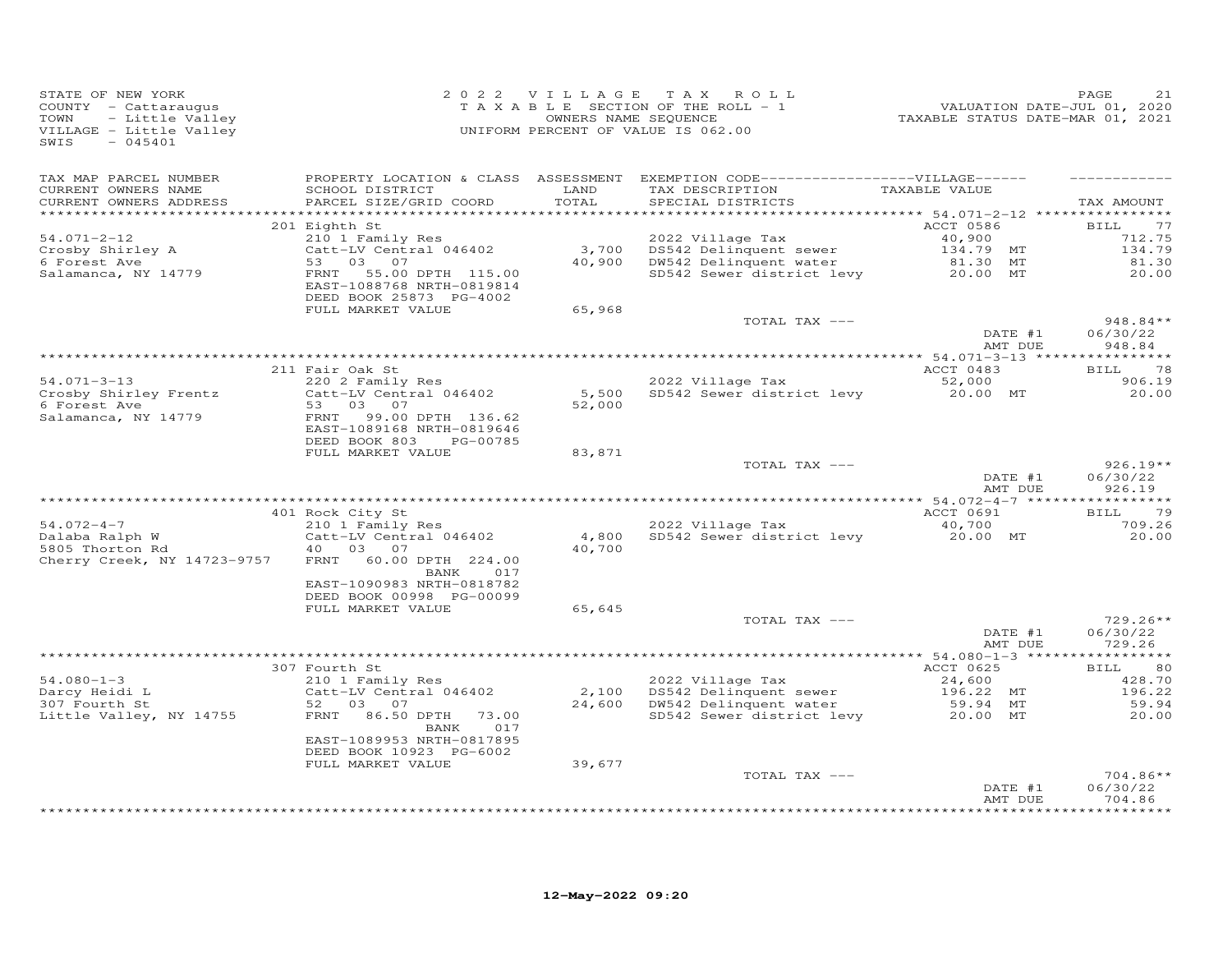| STATE OF NEW YORK<br>COUNTY - Cattaraugus<br>- Little Valley<br>TOWN<br>VILLAGE - Little Valley<br>SWIS<br>$-045401$ |                                                                                                                                           |                 | 2022 VILLAGE TAX ROLL<br>TAXABLE SECTION OF THE ROLL - 1<br>OWNERS NAME SEQUENCE<br>UNIFORM PERCENT OF VALUE IS 062.00 |                    | PAGE<br>220<br>VALUATION DATE-JUL 01, 2020<br>TAXABLE STATUS DATE-MAR 01, 2021 |
|----------------------------------------------------------------------------------------------------------------------|-------------------------------------------------------------------------------------------------------------------------------------------|-----------------|------------------------------------------------------------------------------------------------------------------------|--------------------|--------------------------------------------------------------------------------|
| TAX MAP PARCEL NUMBER                                                                                                |                                                                                                                                           |                 | PROPERTY LOCATION & CLASS ASSESSMENT EXEMPTION CODE------------------VILLAGE------                                     |                    |                                                                                |
| CURRENT OWNERS NAME<br>CURRENT OWNERS ADDRESS                                                                        | SCHOOL DISTRICT<br>PARCEL SIZE/GRID COORD                                                                                                 | LAND<br>TOTAL   | TAX DESCRIPTION<br>SPECIAL DISTRICTS                                                                                   | TAXABLE VALUE      | TAX AMOUNT                                                                     |
|                                                                                                                      | 505 Fair Oak St                                                                                                                           |                 |                                                                                                                        | ACCT 0518          | 81<br>BILL                                                                     |
| $54.071 - 1 - 9$                                                                                                     | 210 1 Family Res                                                                                                                          |                 | 2022 Village Tax                                                                                                       | 51,600             | 899.22                                                                         |
| Deet Robert Sr<br>Deet Mary R<br>$505$ Fair Oak St<br>Little Valley, NY 14755                                        | Catt-LV Central 046402<br>53 03 07<br>FRNT 72.00 DPTH 146.00<br>EAST-1087346 NRTH-0819379<br>DEED BOOK 739<br>PG-00001                    | 51,600          | 4,600 SD542 Sewer district levy                                                                                        | 20.00 MT           | 20.00                                                                          |
|                                                                                                                      | FULL MARKET VALUE                                                                                                                         | 83,226          |                                                                                                                        |                    |                                                                                |
|                                                                                                                      |                                                                                                                                           |                 | TOTAL TAX ---                                                                                                          | DATE #1            | $919.22**$<br>06/30/22<br>AMT DUE<br>919.22                                    |
|                                                                                                                      |                                                                                                                                           |                 |                                                                                                                        |                    |                                                                                |
|                                                                                                                      | 122 Fourth St                                                                                                                             |                 |                                                                                                                        | ACCT 0627          | BILL<br>82                                                                     |
| $54.072 - 5 - 17$                                                                                                    | 220 2 Family Res                                                                                                                          |                 | VET WAR CT 41121<br>5,000 $2022$ Village Tax                                                                           |                    | 7,560<br>992.27                                                                |
| Denton Charles S Jr                                                                                                  | $Catt-LV$ Central 046402<br>52 03 07                                                                                                      |                 | 64,500 SD542 Sewer district levy                                                                                       | 56,940<br>20.00 MT | 20.00                                                                          |
| Denton Paula J<br>122 Fourth St<br>122 Fourth St<br>Little Valley, NY 14755                                          | Rental Apt<br>FRNT 66.00 DPTH 264.00<br>BANK 017<br>EAST-1090198 NRTH-0818637                                                             |                 |                                                                                                                        |                    |                                                                                |
|                                                                                                                      | DEED BOOK 00998 PG-00383                                                                                                                  |                 |                                                                                                                        |                    |                                                                                |
|                                                                                                                      | FULL MARKET VALUE                                                                                                                         | 104,032         |                                                                                                                        |                    |                                                                                |
|                                                                                                                      |                                                                                                                                           |                 | TOTAL TAX ---                                                                                                          |                    | $1,012.27**$<br>06/30/22<br>DATE #1<br>AMT DUE<br>1,012.27                     |
|                                                                                                                      |                                                                                                                                           |                 |                                                                                                                        |                    |                                                                                |
|                                                                                                                      | 511 Fair Oak St                                                                                                                           |                 |                                                                                                                        | ACCT 0859          | <b>BILL</b><br>83                                                              |
| $54.071 - 1 - 7$<br>Dillie Lewis Jr                                                                                  | 210 1 Family Res<br>Catt-LV Central 046402                                                                                                |                 | AGED C/T/S 41800<br>7,000 2022 Village Tax                                                                             | 17,500             | 17,500<br>304.97                                                               |
| Dillie Wanda<br>$511$ Fair Oak St<br>Little Valley, NY 14755                                                         | 52/53 03 07<br>2010-land contract-Dille<br>FRNT 113.00 DPTH 297.00<br>EAST-1087153 NRTH-0819286                                           |                 | 35,000 SD542 Sewer district levy 20.00 MT                                                                              |                    | 20.00                                                                          |
|                                                                                                                      | DEED BOOK 31175 PG-8001                                                                                                                   |                 |                                                                                                                        |                    |                                                                                |
|                                                                                                                      | FULL MARKET VALUE                                                                                                                         | 56,452          |                                                                                                                        |                    |                                                                                |
|                                                                                                                      |                                                                                                                                           |                 | TOTAL TAX ---                                                                                                          | DATE #1            | $324.97**$<br>06/30/22<br>AMT DUE<br>324.97                                    |
|                                                                                                                      |                                                                                                                                           |                 |                                                                                                                        |                    |                                                                                |
|                                                                                                                      | 107 Second St                                                                                                                             |                 |                                                                                                                        | ACCT 0600          | 84<br>BILL                                                                     |
| $54.072 - 3 - 35.1$<br>Doyle Kenneth H<br>Doyle Pamela K<br>107 Second Str.<br>Little Valley, NY 14755               | 210 1 Family Res<br>Catt-LV Central 046402<br>41 03 07<br>FRNT 122.60 DPTH 119.70<br>EAST-1091044 NRTH-0819389<br>DEED BOOK 20210 PG-2608 | 6,000<br>49,000 | 2022 Village Tax<br>SD542 Sewer district levy                                                                          | 49,000<br>20.00 MT | 853.91<br>20.00                                                                |
| PRIOR OWNER ON 3/01/2021                                                                                             | FULL MARKET VALUE                                                                                                                         | 79,032          |                                                                                                                        |                    |                                                                                |
| Doyle Kenneth H Jr                                                                                                   |                                                                                                                                           |                 | TOTAL TAX ---                                                                                                          |                    | 873.91**<br>DATE #1<br>06/30/22<br>873.91<br>AMT DUE                           |
|                                                                                                                      |                                                                                                                                           |                 |                                                                                                                        |                    | *******                                                                        |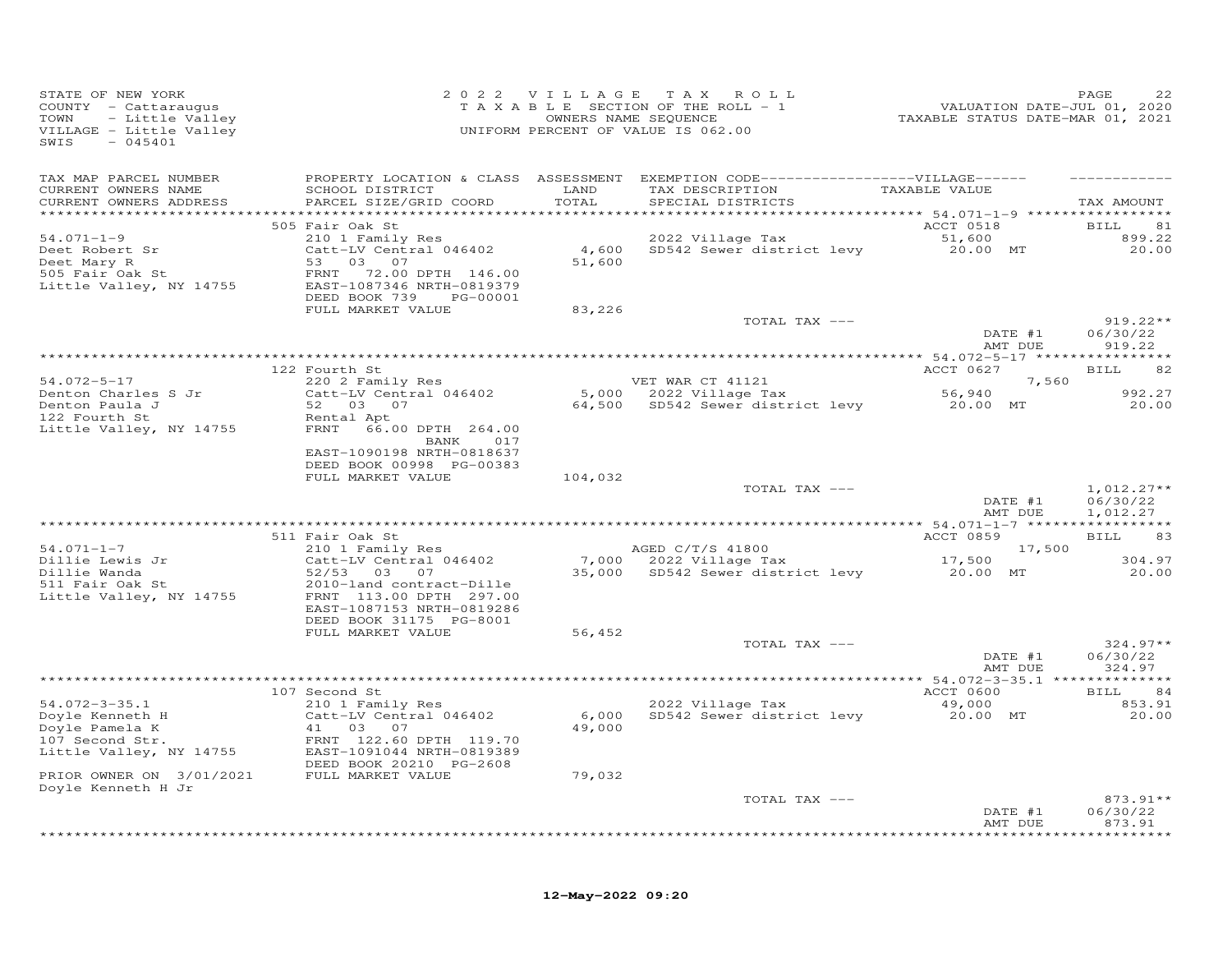| STATE OF NEW YORK<br>COUNTY - Cattaraugus<br>- Little Valley<br>TOWN<br>VILLAGE - Little Valley<br>$-045401$<br>SWIS |                                                      |               | 2022 VILLAGE TAX ROLL<br>TAXABLE SECTION OF THE ROLL - 1<br>OWNERS NAME SEQUENCE<br>UNIFORM PERCENT OF VALUE IS 062.00                                                   | 23 FASE<br>VALUATION DATE-JUL 01, 2020<br>TAXABLE STATUS DATE-MAR 01, 2021 | PAGE<br>23                    |
|----------------------------------------------------------------------------------------------------------------------|------------------------------------------------------|---------------|--------------------------------------------------------------------------------------------------------------------------------------------------------------------------|----------------------------------------------------------------------------|-------------------------------|
| TAX MAP PARCEL NUMBER<br>CURRENT OWNERS NAME<br>CURRENT OWNERS ADDRESS                                               | SCHOOL DISTRICT<br>PARCEL SIZE/GRID COORD            | LAND<br>TOTAL | PROPERTY LOCATION & CLASS ASSESSMENT EXEMPTION CODE------------------VILLAGE------<br>TAX DESCRIPTION TAXABLE VALUE<br>SPECIAL DISTRICTS                                 |                                                                            | TAX AMOUNT                    |
|                                                                                                                      | 421 Rock City St                                     |               |                                                                                                                                                                          | ACCT 0533                                                                  | <b>BILL</b><br>85             |
| $54.072 - 4 - 13$                                                                                                    | 210 1 Family Res                                     |               | VET WAR CT 41121                                                                                                                                                         | 6,750                                                                      |                               |
| Duhan Thomas B                                                                                                       | Catt-LV Central 046402<br>40 03 07                   |               | VET WAR CT 41121 6, 75<br>5,000 2022 Village Tax 38,250 38,250<br>45,000 SD542 Sewer district levy 20.00 MT<br>5,000 2022 Village Tax<br>45,000 SD542 Sewer district lew |                                                                            | 666.57<br>20.00               |
| Duhan Karen J<br>421 Rock City St                                                                                    | FRNT 69.00 DPTH 200.00                               |               |                                                                                                                                                                          |                                                                            |                               |
| Little Valley, NY 14755                                                                                              | EAST-1091532 NRTH-0818466<br>DEED BOOK 896 PG-01035  |               |                                                                                                                                                                          |                                                                            |                               |
|                                                                                                                      | FULL MARKET VALUE                                    | 72,581        |                                                                                                                                                                          |                                                                            |                               |
|                                                                                                                      |                                                      |               | TOTAL TAX ---                                                                                                                                                            |                                                                            | $686.57**$                    |
|                                                                                                                      |                                                      |               |                                                                                                                                                                          | DATE #1<br>ATE #1                                                          | 06/30/22<br>686.57            |
|                                                                                                                      |                                                      |               |                                                                                                                                                                          |                                                                            |                               |
| $54.072 - 6 - 12$                                                                                                    | 111 Fourth St<br>210 1 Family Res                    |               | 2022 Village Tax                                                                                                                                                         | ACCT 0534<br>40,800                                                        | <b>BILL</b><br>86<br>711.01   |
| Duino Linda M                                                                                                        | Catt-LV Central 046402                               | 3,500         | SD542 Sewer district levy                                                                                                                                                | 20.00 MT                                                                   | 20.00                         |
| 111 Fourth St                                                                                                        | 52 03 07                                             | 40,800        |                                                                                                                                                                          |                                                                            |                               |
| Little Valley, NY 14755                                                                                              | FRNT 41.25 DPTH 174.78<br>EAST-1089942 NRTH-0819183  |               |                                                                                                                                                                          |                                                                            |                               |
|                                                                                                                      | DEED BOOK 00932 PG-00597                             |               |                                                                                                                                                                          |                                                                            |                               |
|                                                                                                                      | FULL MARKET VALUE                                    | 65,806        | TOTAL TAX ---                                                                                                                                                            |                                                                            | $731.01**$                    |
|                                                                                                                      |                                                      |               |                                                                                                                                                                          | DATE #1<br>NMT DUE                                                         | 06/30/22<br>731.01            |
|                                                                                                                      |                                                      |               |                                                                                                                                                                          |                                                                            |                               |
|                                                                                                                      | First St                                             |               |                                                                                                                                                                          | ACCT 0612                                                                  | <b>BILL</b><br>87             |
| $54.073 - 1 - 1.1$                                                                                                   | 322 Rural vac>10<br>Catt-LV Central 046402           | 7,500         | 2022 Village Tax                                                                                                                                                         | 7,500                                                                      | 130.70                        |
| Dunkleman Christopher E<br>112 First St.                                                                             | 41 03 07                                             | 7,500         |                                                                                                                                                                          |                                                                            |                               |
| Little Valley, NY 14755                                                                                              | ACRES 13.95                                          |               |                                                                                                                                                                          |                                                                            |                               |
|                                                                                                                      | EAST-1092555 NRTH-0819644                            |               |                                                                                                                                                                          |                                                                            |                               |
|                                                                                                                      | DEED BOOK 23811 PG-9001                              |               |                                                                                                                                                                          |                                                                            |                               |
|                                                                                                                      | FULL MARKET VALUE                                    | 12,097        | TOTAL TAX ---                                                                                                                                                            |                                                                            | $130.70**$                    |
|                                                                                                                      |                                                      |               |                                                                                                                                                                          | DATE #1                                                                    | 06/30/22                      |
|                                                                                                                      |                                                      |               |                                                                                                                                                                          | AMT DUE                                                                    | 130.70                        |
|                                                                                                                      |                                                      |               |                                                                                                                                                                          |                                                                            |                               |
| $54.073 - 1 - 1.2$                                                                                                   | 112 First St<br>210 1 Family Res                     |               | 2022 Village Tax                                                                                                                                                         | ACCT 0930<br>82,000                                                        | <b>BILL</b><br>88<br>1,428.99 |
| Dunkleman Christopher E                                                                                              | Catt-LV Central 046402                               |               | 9,500 SD542 Sewer district levy                                                                                                                                          | 21.40 MT                                                                   | 21.40                         |
| 112 First St.                                                                                                        | 41 03 07                                             | 82,000        |                                                                                                                                                                          |                                                                            |                               |
| Little Valley, NY 14755                                                                                              | FRNT 50.00 DPTH                                      |               |                                                                                                                                                                          |                                                                            |                               |
|                                                                                                                      | ACRES<br>1.34                                        |               |                                                                                                                                                                          |                                                                            |                               |
|                                                                                                                      | EAST-1092691 NRTH-0819197<br>DEED BOOK 23811 PG-9001 |               |                                                                                                                                                                          |                                                                            |                               |
|                                                                                                                      | FULL MARKET VALUE                                    | 132,258       |                                                                                                                                                                          |                                                                            |                               |
|                                                                                                                      |                                                      |               | TOTAL TAX ---                                                                                                                                                            |                                                                            | $1,450.39**$                  |
|                                                                                                                      |                                                      |               |                                                                                                                                                                          | DATE #1                                                                    | 06/30/22                      |
|                                                                                                                      |                                                      |               |                                                                                                                                                                          | AMT DUE                                                                    | 1,450.39<br>**********        |
|                                                                                                                      |                                                      |               |                                                                                                                                                                          |                                                                            |                               |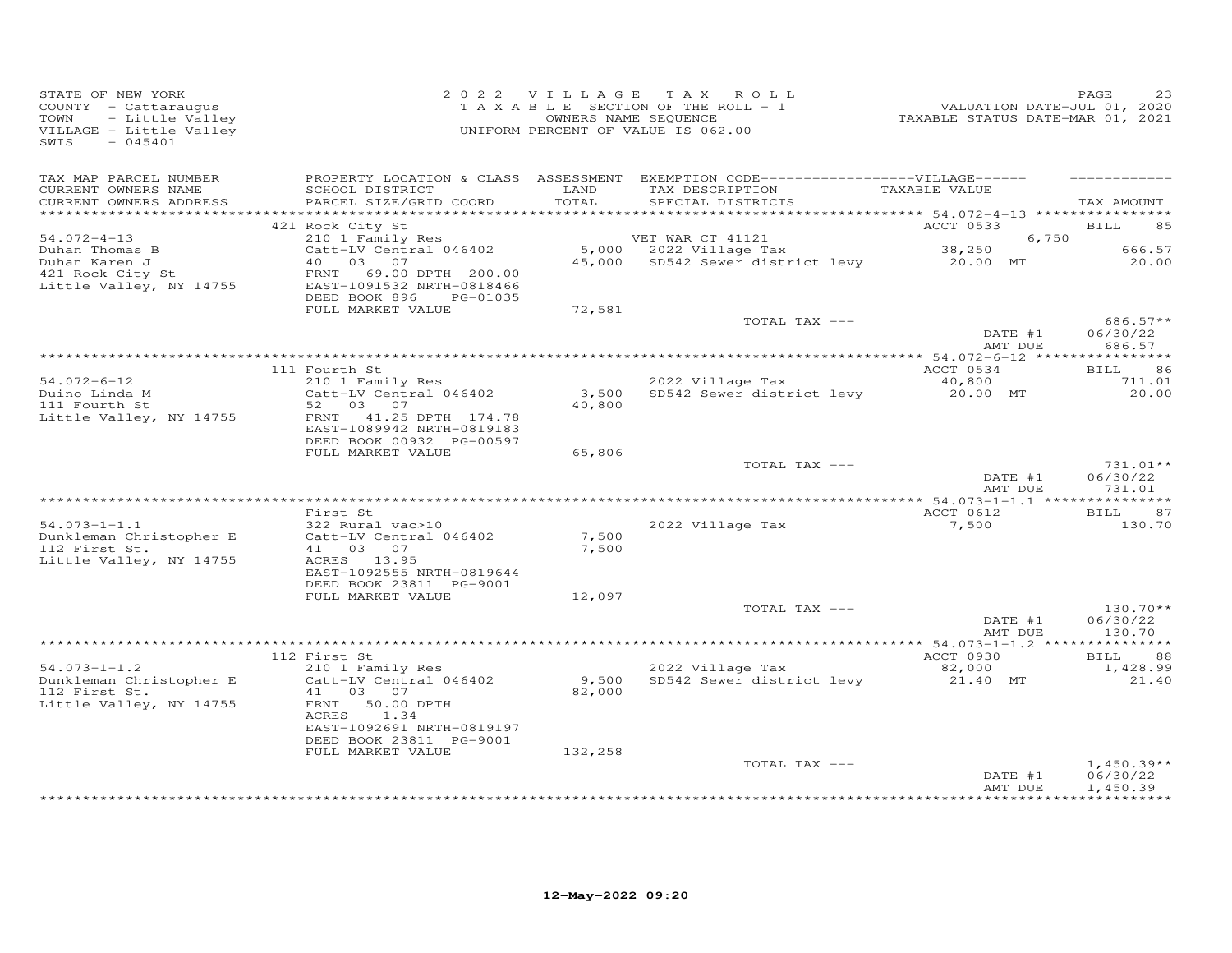| STATE OF NEW YORK<br>COUNTY - Cattaraugus<br>- Little Valley<br>TOWN<br>VILLAGE - Little Valley<br>SWIS<br>$-045401$    |                                                                                                                                                               |                 | 2022 VILLAGE TAX ROLL<br>TAXABLE SECTION OF THE ROLL - 1<br>OWNERS NAME SEQUENCE<br>UNIFORM PERCENT OF VALUE IS 062.00    | r ALUATION DATE-JUL 01, 2020<br>2020 TAXABLE STATUS DATE-MAR 01, 2021 | PAGE<br>24                       |
|-------------------------------------------------------------------------------------------------------------------------|---------------------------------------------------------------------------------------------------------------------------------------------------------------|-----------------|---------------------------------------------------------------------------------------------------------------------------|-----------------------------------------------------------------------|----------------------------------|
| TAX MAP PARCEL NUMBER<br>CURRENT OWNERS NAME<br>CURRENT OWNERS ADDRESS                                                  | SCHOOL DISTRICT<br>PARCEL SIZE/GRID COORD                                                                                                                     | LAND<br>TOTAL   | PROPERTY LOCATION & CLASS ASSESSMENT EXEMPTION CODE-----------------VILLAGE------<br>TAX DESCRIPTION<br>SPECIAL DISTRICTS | TAXABLE VALUE                                                         | TAX AMOUNT                       |
|                                                                                                                         | Erie St                                                                                                                                                       |                 |                                                                                                                           | ACCT 0581                                                             | <b>BILL</b><br>89                |
| $54.063 - 1 - 14$<br>Dunkleman Linda A<br>Dunkleman Wayne A<br>6064 DUBLIN ROAD<br>SALAMANCA, NY 14779                  | 314 Rural vac<10<br>Catt-LV Central 046402<br>53 03 07<br>FRNT 250.00 DPTH<br>5.50<br>ACRES<br>EAST-1087303 NRTH-0820675<br>DEED BOOK 21648 PG-8001           | 1,000<br>1,000  | 2022 Village Tax<br>SD542 Sewer district levy                                                                             | 1,000<br>20.50 MT                                                     | 17.43<br>20.50                   |
|                                                                                                                         | FULL MARKET VALUE                                                                                                                                             | 1,613           |                                                                                                                           |                                                                       |                                  |
|                                                                                                                         |                                                                                                                                                               |                 | TOTAL TAX ---                                                                                                             | DATE #1<br>AMT DUE                                                    | $37.93**$<br>06/30/22<br>37.93   |
|                                                                                                                         |                                                                                                                                                               |                 |                                                                                                                           |                                                                       |                                  |
| $54.063 - 1 - 12$                                                                                                       | 614 Erie St<br>210 1 Family Res                                                                                                                               |                 | 2022 Village Tax                                                                                                          | ACCT 0768<br>31,000                                                   | 90<br><b>BILL</b><br>540.23      |
| Edgar Susan<br>614 Erie St<br>Little Valley, NY 14755                                                                   | Catt-LV Central 046402<br>53 03 07<br>99.00 DPTH 392.00<br>FRNT<br>EAST-1087050 NRTH-0821076                                                                  | 6,600<br>31,000 | SD542 Sewer district levy                                                                                                 | 20.00 MT                                                              | 20.00                            |
|                                                                                                                         | DEED BOOK 788<br>PG-00782<br>FULL MARKET VALUE                                                                                                                | 50,000          |                                                                                                                           |                                                                       |                                  |
|                                                                                                                         |                                                                                                                                                               |                 | TOTAL TAX ---                                                                                                             | DATE #1<br>AMT DUE                                                    | $560.23**$<br>06/30/22<br>560.23 |
|                                                                                                                         | 508 Fair Oak St                                                                                                                                               |                 |                                                                                                                           | ACCT 0550                                                             | <b>BILL</b><br>91                |
| $54.071 - 4 - 6$<br>Ellis Eileen K<br>Duvall Michael J<br>508 Fair Oak St<br>508 Fair Oak St<br>Little Valley, NY 14755 | 210 1 Family Res<br>Catt-LV Central 046402<br>52 03 07<br>Life Use<br>FRNT 75.00 DPTH 117.00<br>EAST-1087304 NRTH-0819045<br>DEED BOOK 11347 PG-6001          | 4,200<br>37,800 | 2022 Village Tax<br>SD542 Sewer district levy                                                                             | 37,800<br>20.00 MT                                                    | 658.73<br>20.00                  |
|                                                                                                                         | FULL MARKET VALUE                                                                                                                                             | 60,968          |                                                                                                                           |                                                                       |                                  |
|                                                                                                                         |                                                                                                                                                               |                 | TOTAL TAX ---                                                                                                             | DATE #1<br>AMT DUE                                                    | $678.73**$<br>06/30/22<br>678.73 |
|                                                                                                                         |                                                                                                                                                               |                 |                                                                                                                           |                                                                       |                                  |
| $54.063 - 2 - 45$<br>Ellis Gilbert Jr<br>Ellis Elaine<br>400 Erie St<br>400 Erie St<br>Little Valley, NY 14755          | 400 Erie St<br>210 1 Family Res<br>Catt-LV Central 046402<br>53 03<br>07<br>FRNT 178.00 DPTH 132.00<br>EAST-1088827 NRTH-0820283<br>DEED BOOK 818<br>PG-00348 | 7,400<br>58,300 | 2022 Village Tax<br>SD542 Sewer district levy                                                                             | ACCT 0553<br>58,300<br>20.00 MT                                       | 92<br>BILL<br>1,015.97<br>20.00  |
|                                                                                                                         | FULL MARKET VALUE                                                                                                                                             | 94,032          | TOTAL TAX ---                                                                                                             | DATE #1                                                               | $1,035.97**$<br>06/30/22         |
|                                                                                                                         |                                                                                                                                                               |                 |                                                                                                                           | AMT DUE                                                               | 1,035.97                         |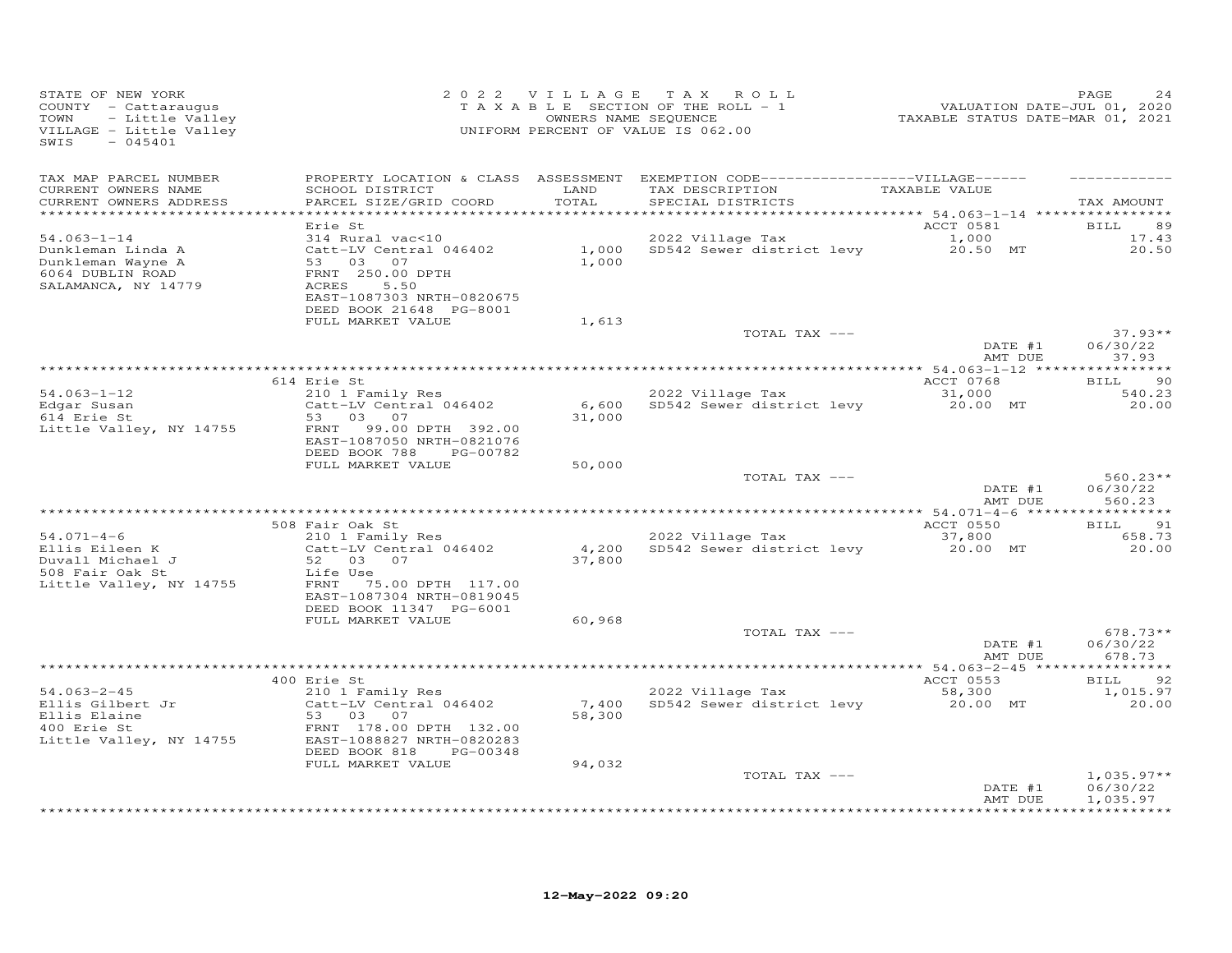| STATE OF NEW YORK<br>COUNTY - Cattaraugus<br>TOWN<br>- Little Valley<br>VILLAGE - Little Valley<br>SWIS<br>$-045401$ |                                                                                                                                    | 2022 VILLAGE    | TAX ROLL<br>T A X A B L E SECTION OF THE ROLL - 1<br>OWNERS NAME SEQUENCE<br>UNIFORM PERCENT OF VALUE IS 062.00            | VALUATION DATE-JUL 01, 2020<br>TAXABLE STATUS DATE-MAR 01, 2021 | PAGE                                                          |
|----------------------------------------------------------------------------------------------------------------------|------------------------------------------------------------------------------------------------------------------------------------|-----------------|----------------------------------------------------------------------------------------------------------------------------|-----------------------------------------------------------------|---------------------------------------------------------------|
| TAX MAP PARCEL NUMBER<br>CURRENT OWNERS NAME<br>CURRENT OWNERS ADDRESS                                               | SCHOOL DISTRICT<br>PARCEL SIZE/GRID COORD                                                                                          | LAND<br>TOTAL   | PROPERTY LOCATION & CLASS ASSESSMENT EXEMPTION CODE------------------VILLAGE------<br>TAX DESCRIPTION<br>SPECIAL DISTRICTS | TAXABLE VALUE                                                   | TAX AMOUNT                                                    |
|                                                                                                                      | 105 Ninth St                                                                                                                       |                 |                                                                                                                            | ACCT 0523                                                       | 93<br>BILL                                                    |
| $54.071 - 1 - 17$<br>Ellis Heather M<br>105 Ninth St<br>Little Valley, NY 14755                                      | 210 1 Family Res<br>Catt-LV Central 046402<br>03 07<br>53<br>FRNT<br>66.00 DPTH 230.59<br>017<br>BANK<br>EAST-1087772 NRTH-0819801 | 4,900<br>41,000 | 2022 Village Tax<br>SD542 Sewer district levy                                                                              | 41,000<br>20.00 MT                                              | 714.49<br>20.00                                               |
|                                                                                                                      | DEED BOOK 26878 PG-7001                                                                                                            |                 |                                                                                                                            |                                                                 |                                                               |
|                                                                                                                      | FULL MARKET VALUE                                                                                                                  | 66,129          | TOTAL TAX ---                                                                                                              |                                                                 | $734.49**$                                                    |
|                                                                                                                      |                                                                                                                                    |                 |                                                                                                                            | DATE #1<br>AMT DUE                                              | 06/30/22<br>734.49                                            |
|                                                                                                                      |                                                                                                                                    |                 |                                                                                                                            |                                                                 |                                                               |
| $54.081 - 1 - 25$                                                                                                    | 22 Hill St<br>210 1 Family Res                                                                                                     |                 | 2022 Village Tax                                                                                                           | ACCT 0431<br>35,000                                             | <b>BILL</b><br>-94<br>609.93                                  |
| Ellis Joseph<br>Ellis Angela                                                                                         | Catt-LV Central 046402<br>40<br>03<br>07                                                                                           | 3,500<br>35,000 | SD542 Sewer district levy                                                                                                  | 20.10 MT                                                        | 20.10                                                         |
| 22 Hill St<br>Little Valley, NY 14755                                                                                | FRNT 134.98 DPTH 60.00<br>EAST-1092768 NRTH-0817475<br>DEED BOOK 18495 PG-3001                                                     |                 |                                                                                                                            |                                                                 |                                                               |
|                                                                                                                      | FULL MARKET VALUE                                                                                                                  | 56,452          |                                                                                                                            |                                                                 |                                                               |
|                                                                                                                      |                                                                                                                                    |                 | TOTAL TAX ---                                                                                                              | DATE #1<br>AMT DUE                                              | $630.03**$<br>06/30/22<br>630.03                              |
|                                                                                                                      |                                                                                                                                    |                 |                                                                                                                            |                                                                 |                                                               |
| $54.081 - 1 - 27.3$<br>Ellis Joseph A                                                                                | Hill St<br>311 Res vac land<br>Catt-LV Central 046402                                                                              | 1,000           | 2022 Village Tax                                                                                                           | ACCT 1174<br>1,000                                              | 95<br><b>BILL</b><br>17.43                                    |
| 22 Hill St<br>Little Valley, NY 14755                                                                                | 40 03<br>07<br>FRNT 109.23 DPTH 116.00<br>EAST-1092713 NRTH-0817548                                                                | 1,000           |                                                                                                                            |                                                                 |                                                               |
|                                                                                                                      | DEED BOOK 00974 PG-00883<br>FULL MARKET VALUE                                                                                      | 1,613           |                                                                                                                            |                                                                 |                                                               |
|                                                                                                                      |                                                                                                                                    |                 | TOTAL TAX ---                                                                                                              |                                                                 | $17.43**$                                                     |
|                                                                                                                      |                                                                                                                                    |                 |                                                                                                                            | DATE #1<br>AMT DUE                                              | 06/30/22<br>17.43                                             |
|                                                                                                                      | 506 Fair Oak St                                                                                                                    |                 |                                                                                                                            | ACCT 0554                                                       | 96<br>BILL                                                    |
| $54.071 - 4 - 7$                                                                                                     | 210 1 Family Res                                                                                                                   |                 | 2022 Village Tax                                                                                                           | 84,000                                                          | 1,463.84                                                      |
| Ellis Kathleen M<br>506 Fair Oak St<br>Little Valley, NY 14755                                                       | Catt-LV Central 046402<br>52<br>03<br>07<br>94.00 DPTH 267.00<br>FRNT<br>EAST-1087435 NRTH-0819067<br>DEED BOOK 1291 PG-2001       | 6,100<br>84,000 | SD542 Sewer district levy                                                                                                  | 20.00 MT                                                        | 20,00                                                         |
|                                                                                                                      | FULL MARKET VALUE                                                                                                                  | 135,484         |                                                                                                                            |                                                                 |                                                               |
|                                                                                                                      |                                                                                                                                    |                 |                                                                                                                            | DATE #1<br>AMT DUE                                              | $1,483.84**$<br>06/30/22<br>1,483.84<br>+ + + + + + + + + + + |
|                                                                                                                      |                                                                                                                                    |                 | TOTAL TAX ---                                                                                                              |                                                                 |                                                               |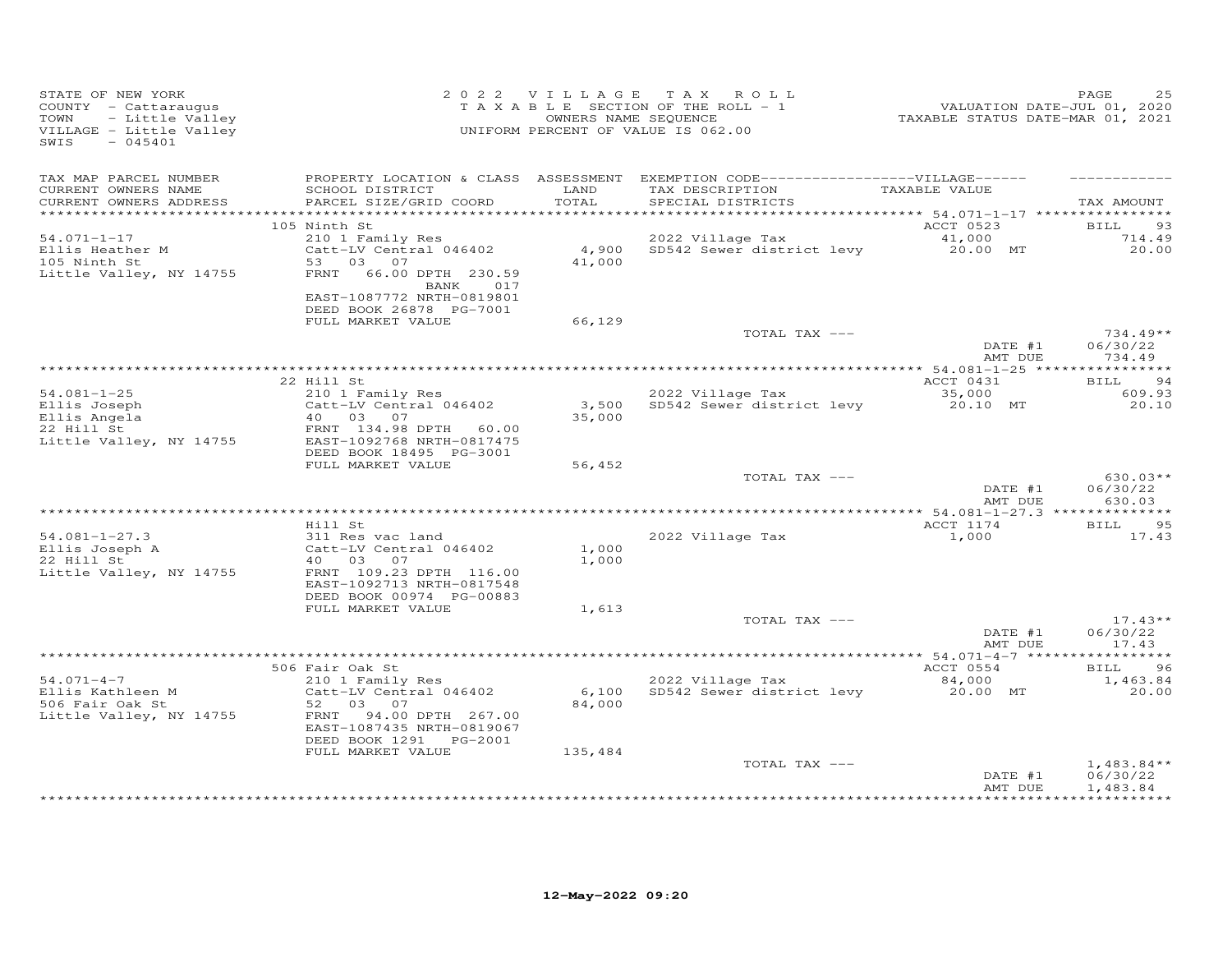| STATE OF NEW YORK<br>Y - Cattaraugus<br>- Little Valley<br>GE - Little Valley<br>- 045401<br>COUNTY - Cattaraugus<br>TOWN<br>VILLAGE - Little Valley<br>SWIS |                                                                                                                                                                                                                                                                             |                 | 2022 VILLAGE TAX ROLL<br>$T$ A X A B L E SECTION OF THE ROLL - 1<br>OWNERS NAME SEQUENCE<br>UNIFORM PERCENT OF VALUE IS 062.00 | 2020<br>2020 / PALUATION DATE-JUL<br>2021 / TAXABLE STATUS DATE-MAR | PAGE<br>26                       |
|--------------------------------------------------------------------------------------------------------------------------------------------------------------|-----------------------------------------------------------------------------------------------------------------------------------------------------------------------------------------------------------------------------------------------------------------------------|-----------------|--------------------------------------------------------------------------------------------------------------------------------|---------------------------------------------------------------------|----------------------------------|
| TAX MAP PARCEL NUMBER                                                                                                                                        |                                                                                                                                                                                                                                                                             |                 | PROPERTY LOCATION & CLASS ASSESSMENT EXEMPTION CODE-----------------VILLAGE------                                              |                                                                     |                                  |
| CURRENT OWNERS NAME<br>CURRENT OWNERS ADDRESS                                                                                                                | SCHOOL DISTRICT<br>PARCEL SIZE/GRID COORD                                                                                                                                                                                                                                   | LAND<br>TOTAL   | TAX DESCRIPTION TAXABLE VALUE<br>SPECIAL DISTRICTS                                                                             |                                                                     | TAX AMOUNT                       |
|                                                                                                                                                              | 411 Erie St                                                                                                                                                                                                                                                                 |                 |                                                                                                                                | ACCT 0852                                                           | <b>BILL</b><br>97                |
| $54.063 - 2 - 38$                                                                                                                                            |                                                                                                                                                                                                                                                                             |                 | 2022 Village Tax                                                                                                               |                                                                     | 548.94                           |
| Ellis Sierra Rose<br>411 Erie St<br>Little Valley, NY 14755                                                                                                  | 53 03 07<br>FRNT 44.00 DPTH 132.00                                                                                                                                                                                                                                          | 31,500          | 2022 Village Tax<br>2022 Village Tax<br>Catt-LV Central 046402 3,300 SD542 Sewer district levy 20.00 MT                        |                                                                     | 20.00                            |
|                                                                                                                                                              | EAST-1088726 NRTH-0820594<br>DEED BOOK 27563 PG-6001<br>FULL MARKET VALUE                                                                                                                                                                                                   | 50,806          |                                                                                                                                |                                                                     |                                  |
|                                                                                                                                                              |                                                                                                                                                                                                                                                                             |                 | TOTAL TAX ---                                                                                                                  |                                                                     | $568.94**$                       |
|                                                                                                                                                              |                                                                                                                                                                                                                                                                             |                 |                                                                                                                                | DATE #1<br>AMT DUE                                                  | 06/30/22<br>568.94               |
|                                                                                                                                                              |                                                                                                                                                                                                                                                                             |                 |                                                                                                                                |                                                                     |                                  |
|                                                                                                                                                              | 113 Court St                                                                                                                                                                                                                                                                |                 |                                                                                                                                | ACCT 1442                                                           | <b>BILL</b><br>98                |
|                                                                                                                                                              | 210 1 Family Res                                                                                                                                                                                                                                                            |                 | 2022 Village Tax                                                                                                               | 40,000<br>56.57 MT                                                  | 697.07<br>56.57                  |
|                                                                                                                                                              |                                                                                                                                                                                                                                                                             |                 |                                                                                                                                |                                                                     | 30.88                            |
|                                                                                                                                                              | 54.064-1-13.2<br>Ellison Barrett Catt-LV Central 046402<br>Ellison Rhonda<br>46 Scott Dr<br>Bradford, PA 16701<br>ERNT 71.00 DPTH 132.00<br>ERNT 71.00 DPTH 132.00<br>ERNT 71.00 DPTH 132.00<br>ERNT 71.00 DPTH 132.00<br>ERST-1090003 NRTH-0821<br>DEED BOOK 21650 PG-2001 |                 | 5,100 DS542 Delinquent sewer 56.57 MT<br>40,000 DW542 Delinquent water 30.88 MT<br>SD542 Sewer district levy 20.00 MT          |                                                                     | 20.00                            |
|                                                                                                                                                              | FULL MARKET VALUE                                                                                                                                                                                                                                                           | 64,516          |                                                                                                                                |                                                                     |                                  |
|                                                                                                                                                              |                                                                                                                                                                                                                                                                             |                 | TOTAL TAX ---                                                                                                                  |                                                                     | $804.52**$                       |
|                                                                                                                                                              |                                                                                                                                                                                                                                                                             |                 |                                                                                                                                | $\text{DATE}_{\text{min}}$ #1<br>AMT DUE                            | 06/30/22<br>804.52               |
|                                                                                                                                                              |                                                                                                                                                                                                                                                                             |                 |                                                                                                                                |                                                                     |                                  |
| $54.071 - 3 - 1$                                                                                                                                             | 216 Erie St<br>o Erre st<br>210 1 Family Res                                                                                                                                                                                                                                |                 |                                                                                                                                | ACCT 0557<br>6,975                                                  | <b>BILL</b><br>99                |
|                                                                                                                                                              | Catt-LV Central 046402                                                                                                                                                                                                                                                      |                 | VEI WAR CT 41121 6,975<br>5,200 2022 Village Tax 39,525<br>16,500 SD542 Sewer district limit                                   |                                                                     | 688.79                           |
|                                                                                                                                                              | 34.071-3-1<br>Emerson George L<br>Emerson Alice Catt-LV Central 046402<br>216 Erie St<br>Little Valley, NY 14755 EAST-1089285 NRTH-0819981                                                                                                                                  |                 | 46,500 SD542 Sewer district levy 20.00 MT                                                                                      |                                                                     | 20.00                            |
|                                                                                                                                                              | DEED BOOK 710<br>PG-01164<br>FULL MARKET VALUE                                                                                                                                                                                                                              | 75,000          |                                                                                                                                |                                                                     |                                  |
|                                                                                                                                                              |                                                                                                                                                                                                                                                                             |                 | TOTAL TAX ---                                                                                                                  |                                                                     | 708.79**                         |
|                                                                                                                                                              |                                                                                                                                                                                                                                                                             |                 |                                                                                                                                | DATE #1<br>AMT DUE                                                  | 06/30/22<br>708.79               |
|                                                                                                                                                              |                                                                                                                                                                                                                                                                             |                 |                                                                                                                                |                                                                     |                                  |
| $54.072 - 6 - 15$                                                                                                                                            | 117 Fourth St                                                                                                                                                                                                                                                               |                 | 2022 Village Tax                                                                                                               | ACCT 0638<br>32,000                                                 | BILL 100<br>557.65               |
| Ertell Sandra<br>Phillips Douglas<br>117 Fourth St                                                                                                           | 210 1 Family Res<br>Catt-LV Central 046402<br>52 03 07                                                                                                                                                                                                                      | 3,600<br>32,000 | SD542 Sewer district levy and 20.00 MT                                                                                         |                                                                     | 20.00                            |
| 117 Fourth St<br>Little Valley, NY 14755                                                                                                                     | FRNT 41.25 DPTH 198.00<br>EAST-1089929 NRTH-0819004<br>DEED BOOK 4683 PG-7001                                                                                                                                                                                               |                 |                                                                                                                                |                                                                     |                                  |
|                                                                                                                                                              | FULL MARKET VALUE                                                                                                                                                                                                                                                           | 51,613          |                                                                                                                                |                                                                     |                                  |
|                                                                                                                                                              |                                                                                                                                                                                                                                                                             |                 | TOTAL TAX ---                                                                                                                  | DATE #1<br>AMT DUE                                                  | $577.65**$<br>06/30/22<br>577.65 |
|                                                                                                                                                              |                                                                                                                                                                                                                                                                             |                 |                                                                                                                                |                                                                     |                                  |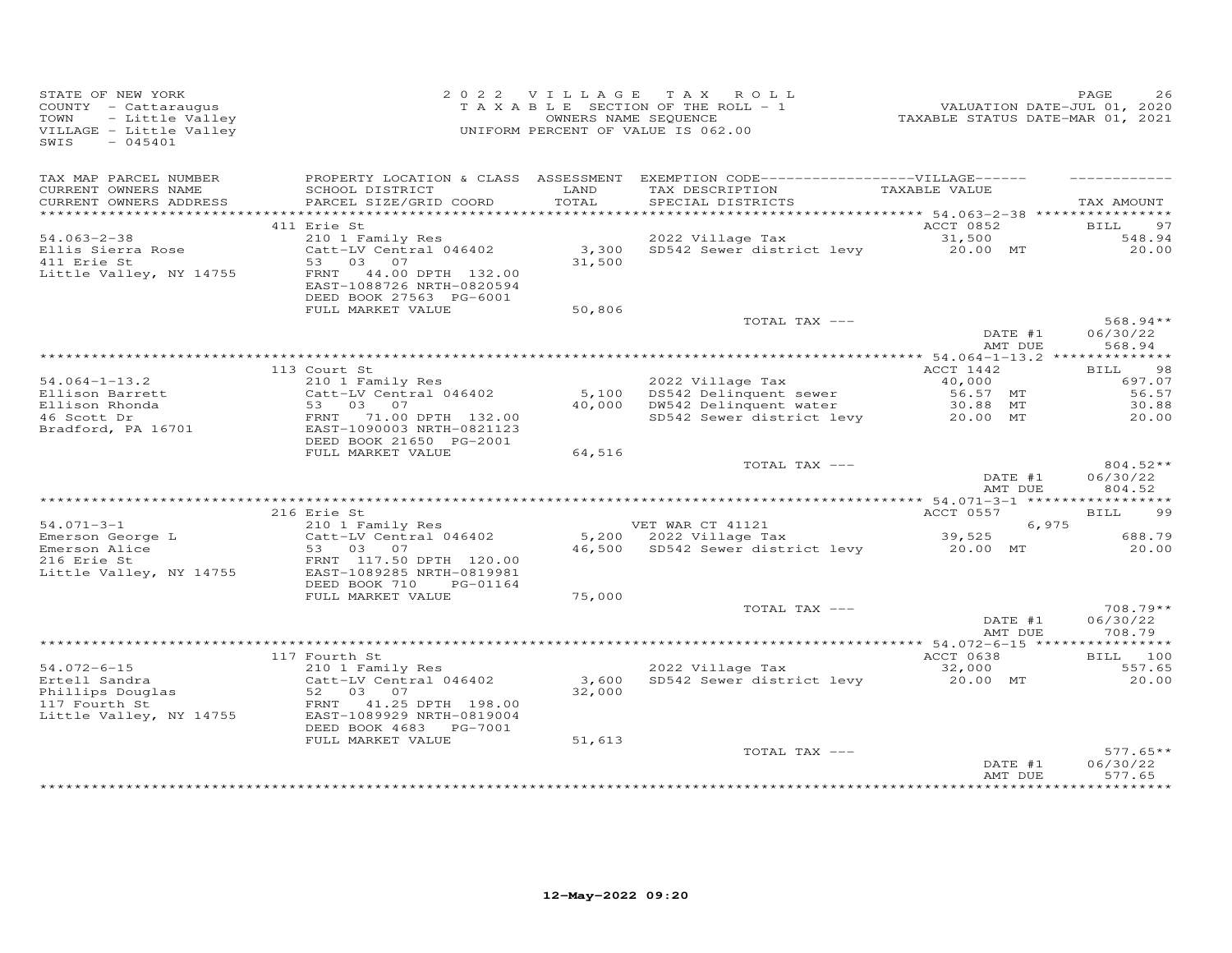| SWIS - 045401                                                          | STATE OF NEW YORK $2022$ VILLAGE TAX ROLL<br>COUNTY - Cattaraugus TAXABLE SECTION OF THE ROLL - 1<br>TOWN - Little Valley (WINERS NAME SEQUENCE<br>VILLAGE - Little Valley (WINERS NAME SEQUENCE<br>VILLAGE - Little Valley (WINERS NA |                |                                                                     | 27 PAGE<br>2020 VALUATION DATE-JUL<br>2021 TAXABLE STATUS DATE-MAR | PAGE<br>2.7                          |
|------------------------------------------------------------------------|----------------------------------------------------------------------------------------------------------------------------------------------------------------------------------------------------------------------------------------|----------------|---------------------------------------------------------------------|--------------------------------------------------------------------|--------------------------------------|
| TAX MAP PARCEL NUMBER<br>CURRENT OWNERS NAME<br>CURRENT OWNERS ADDRESS | PROPERTY LOCATION & CLASS ASSESSMENT EXEMPTION CODE-----------------VILLAGE------<br>SCHOOL DISTRICT LAND<br>PARCEL SIZE/GRID COORD                                                                                                    | TOTAL          | TAX DESCRIPTION TAXABLE VALUE<br>SPECIAL DISTRICTS                  |                                                                    | TAX AMOUNT                           |
|                                                                        | 117 Mill St                                                                                                                                                                                                                            |                |                                                                     | <b>ACCT 0503</b>                                                   | BILL 101                             |
| $54.071 - 4 - 40$                                                      | 210 1 Family Res<br>Catt-LV Central 046402                                                                                                                                                                                             |                | 2022 Village Tax                                                    |                                                                    | 784.20                               |
| Ervay Michael J<br>Hook Tracy L<br>117 Mill                            | ---- 11 acy 1<br>117 Mill St & Eagle St 52 03 07<br>Little Valley, NY 14755 EAST-1089501 NRTH-0818821                                                                                                                                  | 45,000         | 2022 Village Tax 45,000<br>5,600 SD542 Sewer district levy 20.00 MT |                                                                    | 20.00                                |
|                                                                        |                                                                                                                                                                                                                                        |                |                                                                     |                                                                    |                                      |
|                                                                        | FULL MARKET VALUE                                                                                                                                                                                                                      | 72,581         | TOTAL TAX ---                                                       | $\overline{\text{DATE}}$ #1                                        | 804.20**<br>06/30/22                 |
|                                                                        |                                                                                                                                                                                                                                        |                |                                                                     | AMT DUE                                                            | 804.20                               |
|                                                                        | 312 Fair Oak St                                                                                                                                                                                                                        |                |                                                                     | ACCT 0454                                                          | BILL 102                             |
| $54.071 - 4 - 22$                                                      | 710 Manufacture                                                                                                                                                                                                                        |                | 2022 Village Tax                                                    | 88,000<br>21.50 MT                                                 | 1,533.55                             |
| Fair Oak LLC<br>6564 Route 417<br>Killbuck, NY 14748                   | Catt-LV Central 046402<br>52/53 03 07<br>FRNT 475.50 DPTH                                                                                                                                                                              | 88,000         | 11,400 SD542 Sewer district levy                                    |                                                                    | 21.50                                |
|                                                                        | ACRES<br>9.40<br>EAST-1088709 NRTH-0819087<br>DEED BOOK 29226 PG-5001                                                                                                                                                                  |                |                                                                     |                                                                    |                                      |
|                                                                        | FULL MARKET VALUE                                                                                                                                                                                                                      | 141,935        |                                                                     |                                                                    |                                      |
|                                                                        |                                                                                                                                                                                                                                        |                | TOTAL TAX ---                                                       | DATE #1<br>AMT DUE                                                 | $1,555.05**$<br>06/30/22<br>1,555.05 |
|                                                                        |                                                                                                                                                                                                                                        |                |                                                                     |                                                                    |                                      |
| $54.071 - 4 - 24$<br>Fair Oak LLC<br>6564 Route 417                    | 220 Fair Oak St<br>220 Fair Oak St<br>311 Res vac land<br>Catt-LV Central 046402<br>$52/53$ 03 07                                                                                                                                      | 3,000<br>3,000 | 2022 Village Tax                                                    | ACCT 0621<br>3,000                                                 | BILL 103<br>52.28                    |
| Killbuck, NY 14748                                                     | court settlement<br>FRNT 99.00 DPTH 226.00<br>EAST-1089003 NRTH-0819389<br>DEED BOOK 29226 PG-5001                                                                                                                                     |                |                                                                     |                                                                    |                                      |
|                                                                        | FULL MARKET VALUE                                                                                                                                                                                                                      | 4,839          | TOTAL TAX ---                                                       |                                                                    | $52.28**$                            |
|                                                                        |                                                                                                                                                                                                                                        |                |                                                                     | DATE #1<br>AMT DUE                                                 | 06/30/22<br>52.28                    |
|                                                                        |                                                                                                                                                                                                                                        |                |                                                                     |                                                                    |                                      |
| $54.071 - 4 - 25$<br>Fair Oak LLC                                      | 220 Fair Oak St<br>311 Res vac land<br>Catt-LV Central 046402                                                                                                                                                                          | 4,000          | 2022 Village Tax                                                    | ACCT 0756<br>4,000                                                 | BILL 104<br>69.71                    |
| $5564$ Route $417$<br>$Ki11h$<br>Killbuck, NY 14748                    | 52/53 03 07<br>court settlement<br>Ff 99'<br>ACRES 2.25<br>EAST-1089070 NRTH-0819055<br>DEED BOOK 29226 PG-5001                                                                                                                        | 4,000          |                                                                     |                                                                    |                                      |
|                                                                        | FULL MARKET VALUE                                                                                                                                                                                                                      | 6,452          |                                                                     |                                                                    |                                      |
|                                                                        |                                                                                                                                                                                                                                        |                | TOTAL TAX ---                                                       | DATE #1<br>AMT DUE                                                 | $69.71**$<br>06/30/22<br>69.71       |
|                                                                        |                                                                                                                                                                                                                                        |                |                                                                     |                                                                    | *********                            |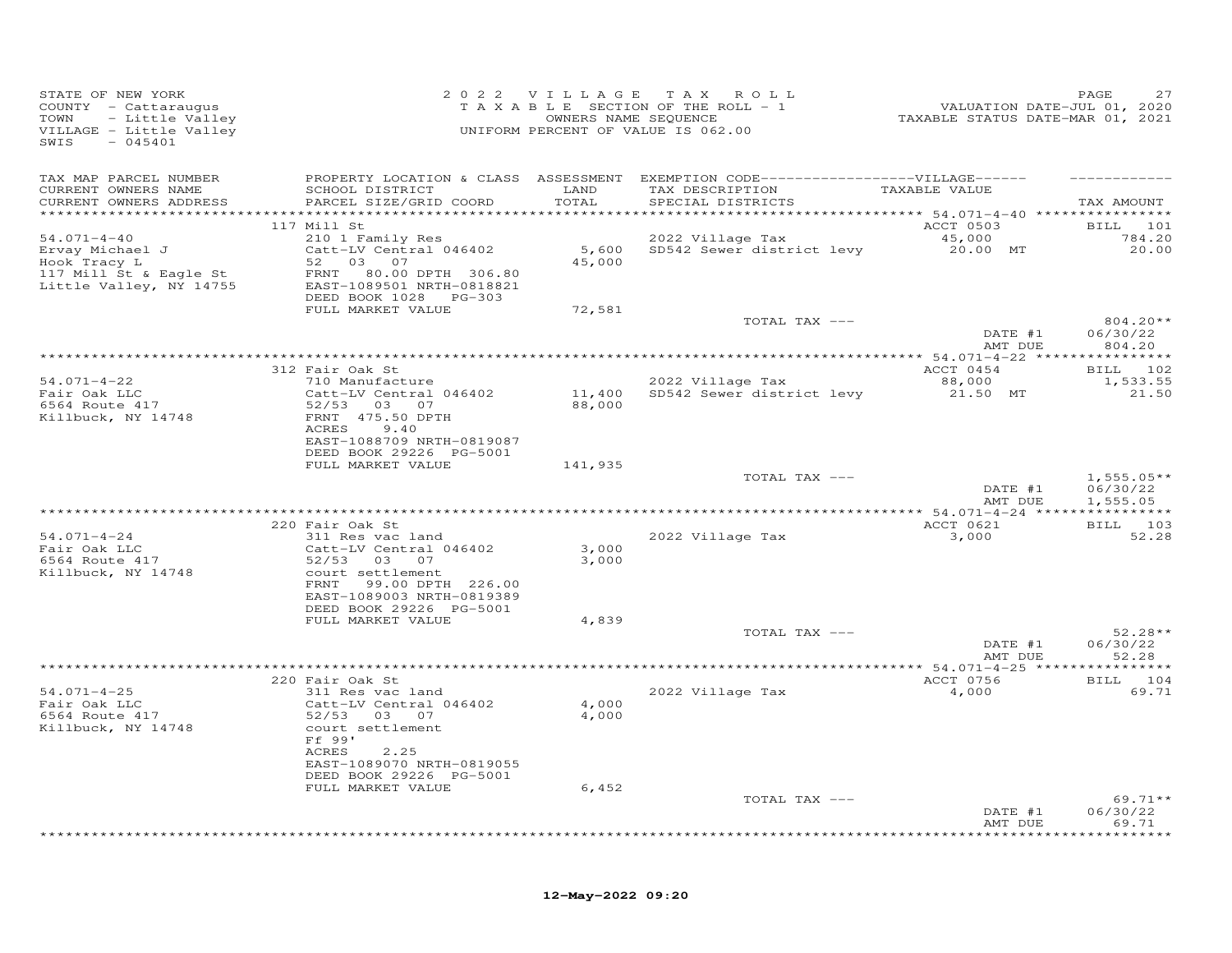| STATE OF NEW YORK<br>COUNTY - Cattaraugus<br>- Little Valley<br>TOWN<br>VILLAGE - Little Valley<br>SWIS<br>$-045401$ | VILLAGE<br>OWNERS NAME SEQUENCE                                                                                                                                                             | T A X<br>ROLL<br>TAXABLE SECTION OF THE ROLL - 1<br>UNIFORM PERCENT OF VALUE IS 062.00 |                                                                                                   | PAGE<br>VALUATION DATE-JUL 01, 2020<br>TAXABLE STATUS DATE-MAR 01, 2021 | 28                                  |  |
|----------------------------------------------------------------------------------------------------------------------|---------------------------------------------------------------------------------------------------------------------------------------------------------------------------------------------|----------------------------------------------------------------------------------------|---------------------------------------------------------------------------------------------------|-------------------------------------------------------------------------|-------------------------------------|--|
| TAX MAP PARCEL NUMBER<br>CURRENT OWNERS NAME<br>CURRENT OWNERS ADDRESS                                               | PROPERTY LOCATION & CLASS ASSESSMENT<br>SCHOOL DISTRICT<br>PARCEL SIZE/GRID COORD                                                                                                           | LAND<br>TOTAL                                                                          | EXEMPTION CODE-------------------VILLAGE------<br>TAX DESCRIPTION<br>SPECIAL DISTRICTS            | TAXABLE VALUE                                                           | TAX AMOUNT                          |  |
|                                                                                                                      |                                                                                                                                                                                             |                                                                                        |                                                                                                   |                                                                         |                                     |  |
| $54.071 - 4 - 26$<br>Fair Oak LLC<br>6564 Route 417<br>Killbuck, NY 14748                                            | Fair Oak St<br>311 Res vac land<br>Catt-LV Central 046402<br>53 03<br>07<br>court settlement<br>99.00 DPTH<br>FRNT<br>ACRES<br>1.84<br>EAST-1089209 NRTH-0819101<br>DEED BOOK 29226 PG-5001 | 4,000<br>4,000                                                                         | 2022 Village Tax                                                                                  | ACCT 0765<br>4,000                                                      | BILL 105<br>69.71                   |  |
|                                                                                                                      | FULL MARKET VALUE                                                                                                                                                                           | 6,452                                                                                  | TOTAL TAX ---                                                                                     |                                                                         | $69.71**$                           |  |
|                                                                                                                      |                                                                                                                                                                                             |                                                                                        |                                                                                                   | DATE #1<br>AMT DUE                                                      | 06/30/22<br>69.71                   |  |
|                                                                                                                      | 109 Second St                                                                                                                                                                               |                                                                                        |                                                                                                   | ACCT 1135                                                               | BILL 106                            |  |
| $54.072 - 3 - 35.2$<br>Fancher Richard<br>Fancher Maryann J<br>3730 Rte 242                                          | 210 1 Family Res<br>Catt-LV Central 046402<br>41 03 07<br>64.45 DPTH 134.09<br>FRNT                                                                                                         | 4,200<br>22,000                                                                        | 2022 Village Tax<br>DS542 Delinquent sewer<br>DW542 Delinquent water<br>SD542 Sewer district levy | 22,000<br>323.63 MT<br>356.84 MT<br>20.00 MT                            | 383.39<br>323.63<br>356.84<br>20.00 |  |
| Machias, NY 14101                                                                                                    | EAST-1091043 NRTH-0819459<br>DEED BOOK 23763 PG-7001<br>FULL MARKET VALUE                                                                                                                   | 35,484                                                                                 | TOTAL TAX ---                                                                                     |                                                                         | $1,083.86**$                        |  |
|                                                                                                                      |                                                                                                                                                                                             |                                                                                        |                                                                                                   | DATE #1<br>AMT DUE                                                      | 06/30/22<br>1,083.86                |  |
|                                                                                                                      |                                                                                                                                                                                             |                                                                                        |                                                                                                   |                                                                         |                                     |  |
| $54.063 - 1 - 20$<br>Farnham Brenda L<br>202 Ninth St<br>Little Valley, NY 14755                                     | 202 Ninth St<br>210 1 Family Res<br>Catt-LV Central 046402<br>53 03 07<br>FRNT 132.00 DPTH 173.00<br>EAST-1087525 NRTH-0820459<br>DEED BOOK 01003 PG-00818<br>FULL MARKET VALUE             | 7,200<br>49,900<br>80,484                                                              | 2022 Village Tax<br>SD542 Sewer district levy                                                     | ACCT 0559<br>49,900<br>20.00 MT                                         | BILL 107<br>869.59<br>20.00         |  |
|                                                                                                                      |                                                                                                                                                                                             |                                                                                        | TOTAL TAX ---                                                                                     | DATE #1<br>AMT DUE                                                      | 889.59**<br>06/30/22<br>889.59      |  |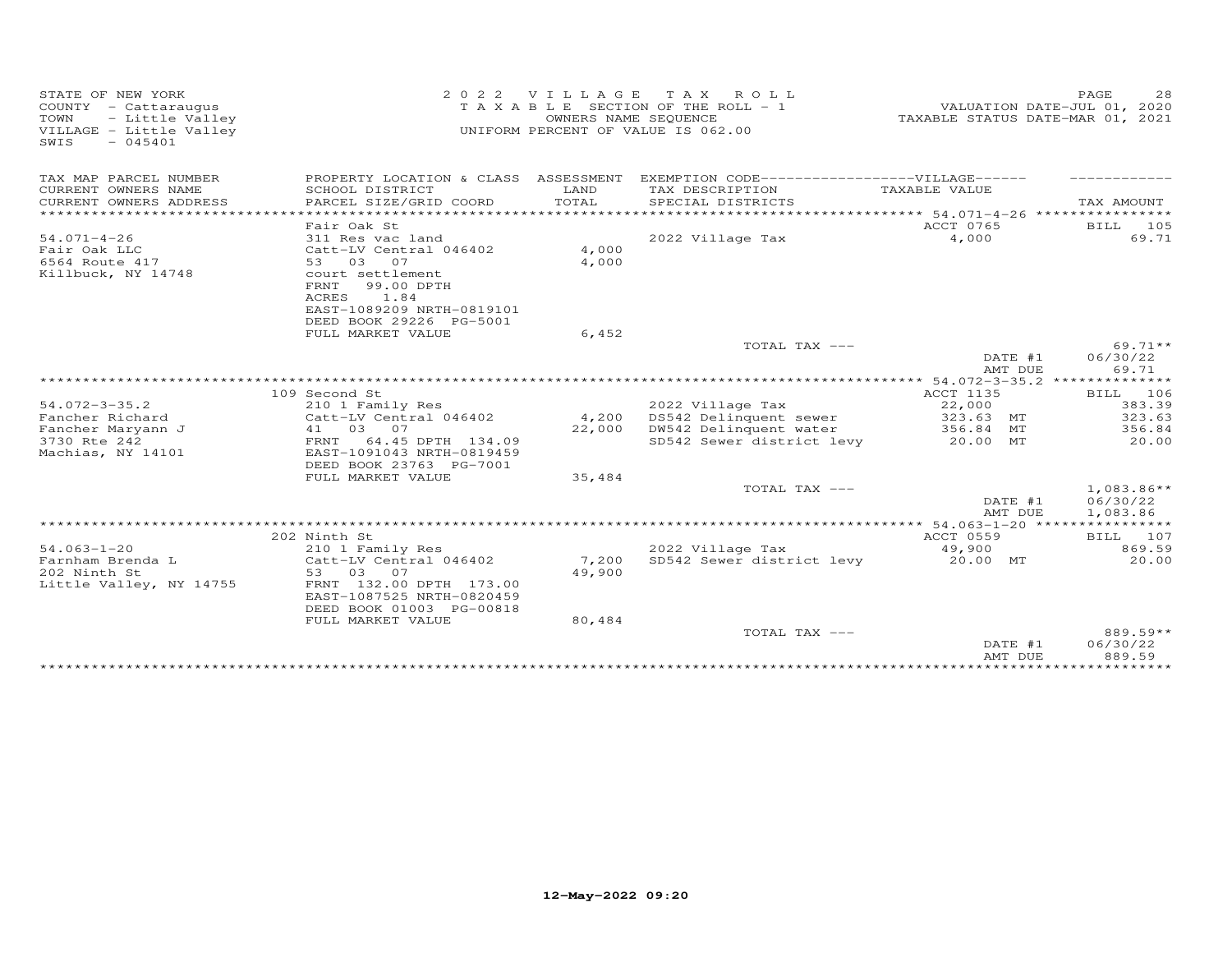| STATE OF NEW YORK<br>COUNTY - Cattaraugus<br>TOWN<br>- Little Valley<br>VILLAGE - Little Valley<br>SWIS<br>$-045401$ |                                                                                               |               | 2022 VILLAGE TAX ROLL<br>TAXABLE SECTION OF THE ROLL - 1<br>OWNERS NAME SEQUENCE<br>UNIFORM PERCENT OF VALUE IS 062.00                   | 23 14<br>VALUATION DATE-JUL 01, 2020<br>TAXABLE STATUS DATE-MAR 01, 2021 | PAGE                             |
|----------------------------------------------------------------------------------------------------------------------|-----------------------------------------------------------------------------------------------|---------------|------------------------------------------------------------------------------------------------------------------------------------------|--------------------------------------------------------------------------|----------------------------------|
| TAX MAP PARCEL NUMBER<br>CURRENT OWNERS NAME<br>CURRENT OWNERS ADDRESS                                               | SCHOOL DISTRICT<br>PARCEL SIZE/GRID COORD                                                     | LAND<br>TOTAL | PROPERTY LOCATION & CLASS ASSESSMENT EXEMPTION CODE------------------VILLAGE------<br>TAX DESCRIPTION TAXABLE VALUE<br>SPECIAL DISTRICTS |                                                                          | TAX AMOUNT                       |
|                                                                                                                      | 305 Fair Oak St                                                                               |               |                                                                                                                                          | ACCT 0846                                                                | BILL 108                         |
| 54.071-2-28                                                                                                          | 220 2 Family Res                                                                              |               |                                                                                                                                          | 11,425                                                                   |                                  |
| Farnham Kenneth H Sr<br>Farnham Theresa A                                                                            | Catt-LV Central 046402<br>53 03 07                                                            |               | 4,800 VET DIS CT 41141                                                                                                                   | 11,425                                                                   | 398.20                           |
| 305 Fair Oak St<br>Little Valley, NY 14755-1116                                                                      | FRNT 66.00 DPTH 181.50<br>BANK 017                                                            |               | VET COM CT 41131 11,4<br>4,800 VET DIS CT 41141 11,4<br>45,700 2022 Village Tax 22,850<br>SD542 Sewer district levy 20.00 MT             |                                                                          | 20.00                            |
|                                                                                                                      | EAST-1088819 NRTH-0819673<br>DEED BOOK 00993 PG-00969<br>FULL MARKET VALUE                    | 73,710        |                                                                                                                                          |                                                                          |                                  |
|                                                                                                                      |                                                                                               |               | TOTAL TAX ---                                                                                                                            | DATE #1<br>AMT DUE                                                       | $418.20**$<br>06/30/22<br>418.20 |
|                                                                                                                      |                                                                                               |               |                                                                                                                                          |                                                                          |                                  |
|                                                                                                                      | 208 Eighth St                                                                                 |               |                                                                                                                                          | ACCT 0560                                                                | BILL 109                         |
| $54.063 - 2 - 48$                                                                                                    | 210 1 Family Res<br>Catt-LV Central 046402                                                    |               | 2022 Village Tax<br>5,000 SD542 Sewer district levy 20.00 MT                                                                             | 49,500                                                                   | 862.62<br>20.00                  |
| Farnham William D<br>208 Eighth St                                                                                   | 53 03 07                                                                                      | 49,500        |                                                                                                                                          |                                                                          |                                  |
| Little Valley, NY 14755                                                                                              | FRNT 66.00 DPTH 264.00<br>EAST-1088702 NRTH-0820168<br>DEED BOOK 742<br>PG-01066              |               |                                                                                                                                          |                                                                          |                                  |
|                                                                                                                      | FULL MARKET VALUE                                                                             | 79,839        |                                                                                                                                          |                                                                          |                                  |
|                                                                                                                      |                                                                                               |               | TOTAL TAX ---                                                                                                                            | DATE #1<br>AMT DUE                                                       | 882.62**<br>06/30/22<br>882.62   |
|                                                                                                                      |                                                                                               |               |                                                                                                                                          |                                                                          | BILL 110                         |
| $54.081 - 1 - 4$                                                                                                     | 520 Rock City St<br>431 Auto dealer                                                           |               | 2022 Village Tax                                                                                                                         | ACCT 0779<br>144,700                                                     | 2,521.64                         |
| FCD, LLC<br>520 Rock City St<br>Little Valley, NY 14755                                                              | Catt-LV Central 046402<br>40 03 07<br>FRNT 265.00 DPTH                                        | 144,700       | 2022 Village Tax<br>9,900 SD542 Sewer district levy                                                                                      | 20.30 MT                                                                 | 20.30                            |
|                                                                                                                      | ACRES 1.10<br>EAST-1092783 NRTH-0818008<br>DEED BOOK 10811 PG-8002                            |               |                                                                                                                                          |                                                                          |                                  |
|                                                                                                                      | FULL MARKET VALUE                                                                             | 233,387       | TOTAL TAX ---                                                                                                                            |                                                                          | $2,541.94**$                     |
|                                                                                                                      |                                                                                               |               |                                                                                                                                          | DATE #1<br>AMT DUE                                                       | 06/30/22<br>2,541.94             |
|                                                                                                                      | Rock City St                                                                                  |               |                                                                                                                                          | ACCT 0780                                                                | BILL 111                         |
| $54.081 - 1 - 5$<br>FCD, LLC                                                                                         | 311 Res vac land<br>Catt-LV Central 046402                                                    | 3,500         | 2022 Village Tax                                                                                                                         | 3,500                                                                    | 60.99                            |
| $520$ Rock City St<br>Little Valley, NY 14755                                                                        | 40  03  07<br>FRNT 200.00 DPTH 147.00<br>EAST-1092973 NRTH-0817864<br>DEED BOOK 10811 PG-8002 | 3,500         |                                                                                                                                          |                                                                          |                                  |
|                                                                                                                      | FULL MARKET VALUE                                                                             | 5,645         |                                                                                                                                          |                                                                          |                                  |
|                                                                                                                      |                                                                                               |               | TOTAL TAX ---                                                                                                                            | DATE #1                                                                  | $60.99**$<br>06/30/22<br>60.99   |
|                                                                                                                      |                                                                                               |               |                                                                                                                                          | AMT DUE                                                                  | ***********                      |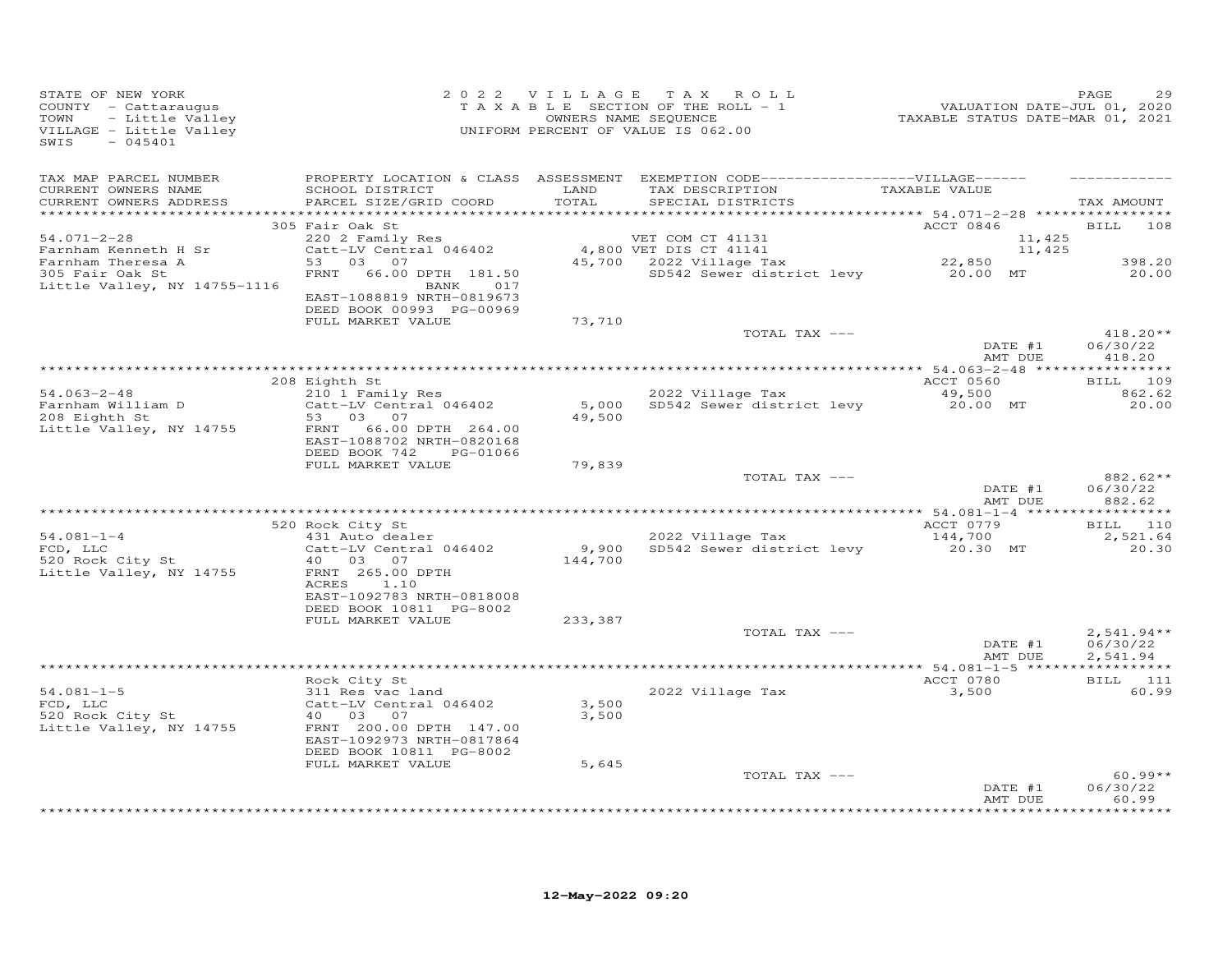| STATE OF NEW YORK<br>COUNTY - Cattaraugus<br>TOWN<br>VILLAGE - Little Valley<br>SWIS<br>$-045401$ | OF NEW YORK PAGE 30<br>Y - Cattaraugus Cattaraugus Cattaraugus TAXABLE SECTION OF THE ROLL - 1<br>- Little Valley CONNERS NAME SEQUENCE CONNERS NAME SEQUENCE<br>THE SECTION OF THE ROLL - 1<br>- 2021 CONNERS NAME SEQUENCE CONNERS N     |               |                                                                     |           |                                                                          |                      |
|---------------------------------------------------------------------------------------------------|--------------------------------------------------------------------------------------------------------------------------------------------------------------------------------------------------------------------------------------------|---------------|---------------------------------------------------------------------|-----------|--------------------------------------------------------------------------|----------------------|
| TAX MAP PARCEL NUMBER                                                                             | PROPERTY LOCATION & CLASS ASSESSMENT EXEMPTION CODE------------------VILLAGE------                                                                                                                                                         |               |                                                                     |           |                                                                          |                      |
| CURRENT OWNERS NAME<br>CURRENT OWNERS ADDRESS                                                     | SCHOOL DISTRICT<br>PARCEL SIZE/GRID COORD                                                                                                                                                                                                  | LAND<br>TOTAL | TAX DESCRIPTION TAXABLE VALUE<br>SPECIAL DISTRICTS                  |           |                                                                          | TAX AMOUNT           |
|                                                                                                   |                                                                                                                                                                                                                                            |               |                                                                     |           |                                                                          |                      |
|                                                                                                   | 600 Rock City St                                                                                                                                                                                                                           |               |                                                                     | ACCT 0769 |                                                                          | <b>BILL</b> 112      |
| $54.081 - 1 - 6$<br>$FCD$ , LLC<br>FCD, LLC<br>520 Rock City St                                   | Note that<br>311 Res vac land<br>Catt-LV Central 046402 3,000<br>40 03 07 3,000                                                                                                                                                            |               | 2022 Village Tax 3,000                                              |           |                                                                          | 52.28                |
| Little Valley, NY 14755                                                                           | 40 03 07<br>FRNT 475.00 DPTH 103.00<br>EAST-1093191 NRTH-0817699                                                                                                                                                                           | 3,000         |                                                                     |           |                                                                          |                      |
|                                                                                                   | DEED BOOK 22241 PG-4001<br>FULL MARKET VALUE                                                                                                                                                                                               | 4,839         |                                                                     |           |                                                                          |                      |
|                                                                                                   |                                                                                                                                                                                                                                            |               | TOTAL TAX ---                                                       |           | DATE #1                                                                  | $52.28**$            |
|                                                                                                   |                                                                                                                                                                                                                                            |               |                                                                     |           | AMT DUE                                                                  | 06/30/22<br>52.28    |
|                                                                                                   |                                                                                                                                                                                                                                            |               |                                                                     |           |                                                                          |                      |
|                                                                                                   | 426 Court St                                                                                                                                                                                                                               |               | 2022 Village Tax                                                    | ACCT 0576 |                                                                          | <b>BILL</b> 113      |
|                                                                                                   |                                                                                                                                                                                                                                            |               | 2022 Village Tax 48,800<br>4,100 SD542 Sewer district levy 20.00 MT |           |                                                                          | 850.42<br>20.00      |
|                                                                                                   |                                                                                                                                                                                                                                            | 48,800        |                                                                     |           |                                                                          |                      |
|                                                                                                   | 54.063-2-21<br>Feiss Barbara L<br>Teiss Barbara L<br>426 Court St.<br>53 03 07<br>Little Valley, NY 14755<br>ERNT 66.00 DPTH 122.20<br>EAST-1088351 NRTH-0821010                                                                           |               |                                                                     |           |                                                                          |                      |
|                                                                                                   | DEED BOOK 20249 PG-2002                                                                                                                                                                                                                    |               |                                                                     |           |                                                                          |                      |
|                                                                                                   | FULL MARKET VALUE                                                                                                                                                                                                                          | 78,710        | TOTAL TAX ---                                                       |           |                                                                          | $870.42**$           |
|                                                                                                   |                                                                                                                                                                                                                                            |               |                                                                     |           | DATE #1<br>AMT DUE                                                       | 06/30/22<br>870.42   |
|                                                                                                   |                                                                                                                                                                                                                                            |               |                                                                     |           |                                                                          |                      |
|                                                                                                   |                                                                                                                                                                                                                                            |               |                                                                     |           |                                                                          | BILL 114             |
|                                                                                                   |                                                                                                                                                                                                                                            |               |                                                                     |           |                                                                          |                      |
|                                                                                                   |                                                                                                                                                                                                                                            |               |                                                                     |           |                                                                          | 743.63               |
|                                                                                                   | 104 Sixth St<br>54.064-1-33 210 1 Family Res<br>Fellows Hazel 210 1 Family Res<br>Catt-LV Central 046402 4,900 AGED S 41804 10,668<br>53 03 07 42,672 60,900 2022 Village Tax<br>10,668 53 03 07 550 60,900 2022 Village Tax<br>5542 Sewer |               |                                                                     |           |                                                                          | 20.00                |
|                                                                                                   | DEED BOOK 573 PG-00516<br>FULL MARKET VALUE                                                                                                                                                                                                | 98,226        |                                                                     |           |                                                                          |                      |
|                                                                                                   |                                                                                                                                                                                                                                            |               | TOTAL TAX ---                                                       |           |                                                                          | $763.63**$           |
|                                                                                                   |                                                                                                                                                                                                                                            |               |                                                                     |           | $\begin{array}{cc}\n\text{DATE} & \#1 \\ \hline\n\end{array}$<br>AMT DUE | 06/30/22<br>763.63   |
|                                                                                                   |                                                                                                                                                                                                                                            |               |                                                                     |           |                                                                          |                      |
|                                                                                                   |                                                                                                                                                                                                                                            |               |                                                                     | ACCT 0613 |                                                                          | <b>BILL</b> 115      |
|                                                                                                   |                                                                                                                                                                                                                                            |               |                                                                     |           |                                                                          | 740.63               |
|                                                                                                   | Catt-LV Central 046402<br>40  03  07                                                                                                                                                                                                       |               |                                                                     |           |                                                                          | 20.20                |
|                                                                                                   | DEED BOOK 949 PG-8001                                                                                                                                                                                                                      |               |                                                                     |           |                                                                          |                      |
|                                                                                                   | FULL MARKET VALUE                                                                                                                                                                                                                          | 68,548        |                                                                     |           |                                                                          |                      |
|                                                                                                   |                                                                                                                                                                                                                                            |               | TOTAL TAX ---                                                       |           | DATE #1                                                                  | 760.83**<br>06/30/22 |
|                                                                                                   |                                                                                                                                                                                                                                            |               |                                                                     |           | AMT DUE                                                                  | 760.83               |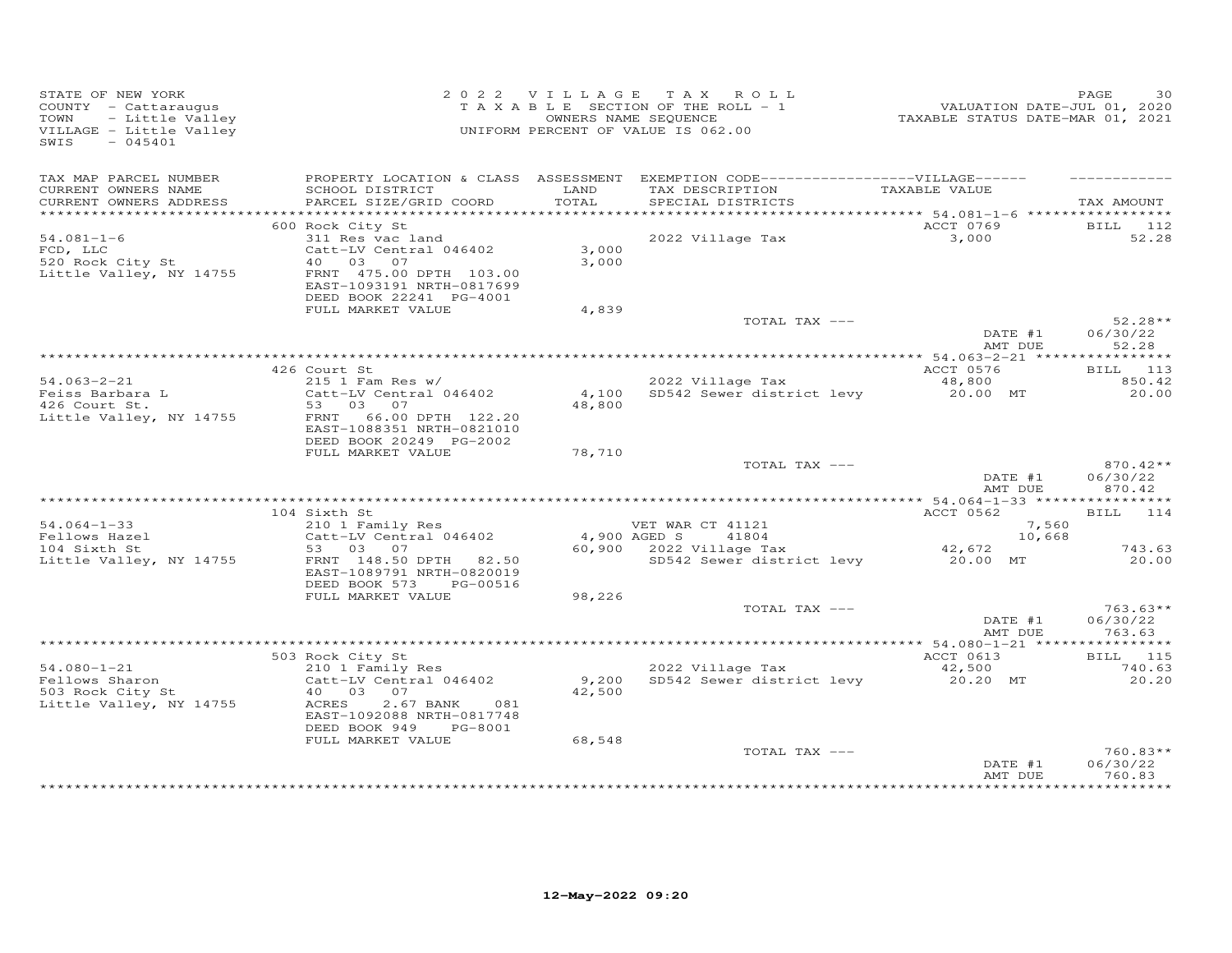| STATE OF NEW YORK<br>COUNTY - Cattaraugus<br>TOWN<br>- Little Valley<br>VILLAGE - Little Valley<br>SWIS<br>$-045401$ |                                                                                                                                                                                  | 2022 VILLAGE    | TAX ROLL<br>TAXABLE SECTION OF THE ROLL - 1<br>OWNERS NAME SEQUENCE<br>UNIFORM PERCENT OF VALUE IS 062.00                  | VALUATION DATE-JUL 01, 2020<br>TAXABLE STATUS DATE-MAR 01, 2021 | PAGE<br>31                            |
|----------------------------------------------------------------------------------------------------------------------|----------------------------------------------------------------------------------------------------------------------------------------------------------------------------------|-----------------|----------------------------------------------------------------------------------------------------------------------------|-----------------------------------------------------------------|---------------------------------------|
| TAX MAP PARCEL NUMBER<br>CURRENT OWNERS NAME<br>CURRENT OWNERS ADDRESS                                               | SCHOOL DISTRICT<br>PARCEL SIZE/GRID COORD                                                                                                                                        | LAND<br>TOTAL   | PROPERTY LOCATION & CLASS ASSESSMENT EXEMPTION CODE------------------VILLAGE------<br>TAX DESCRIPTION<br>SPECIAL DISTRICTS | TAXABLE VALUE                                                   | TAX AMOUNT                            |
| $54.063 - 2 - 8$<br>Fiegl Christopher J<br>425 Court St<br>Little Valley, NY 14755                                   | 425 Court St<br>210 1 Family Res<br>Catt-LV Central 046402<br>03<br>53<br>07<br>55.00 DPTH 135.00<br>FRNT<br>017<br>BANK<br>EAST-1088509 NRTH-0821137<br>DEED BOOK 28647 PG-7002 | 4,000<br>48,700 | 2022 Village Tax<br>SD542 Sewer district levy                                                                              | ACCT 0432<br>48,700<br>20.00 MT                                 | <b>BILL</b><br>116<br>848.68<br>20.00 |
|                                                                                                                      | FULL MARKET VALUE                                                                                                                                                                | 78,548          | TOTAL TAX ---                                                                                                              | DATE #1                                                         | 868.68**<br>06/30/22                  |
|                                                                                                                      | 425 Fair Oak St                                                                                                                                                                  |                 |                                                                                                                            | AMT DUE<br>ACCT 0495                                            | 868.68<br>BILL 117                    |
| $54.071 - 1 - 32$<br>Fink Kathleen L<br>Fink Robert<br>425 Fair Oak St<br>Little Valley, NY 14755                    | 210 1 Family Res<br>Catt-LV Central 046402<br>53 03<br>07<br>FRNT 82.25 DPTH 181.50<br>EAST-1087694 NRTH-0819588                                                                 |                 | VET COM CT 41131<br>5,300 VET DIS CT 41141<br>54,000 2022 Village Tax<br>SD542 Sewer district levy                         | 12,600<br>10,800<br>30,600<br>20.00 MT                          | 533.26<br>20.00                       |
|                                                                                                                      | DEED BOOK 867<br>PG-01022<br>FULL MARKET VALUE                                                                                                                                   | 87,097          | TOTAL TAX ---                                                                                                              | DATE #1                                                         | $553.26**$<br>06/30/22                |
|                                                                                                                      |                                                                                                                                                                                  |                 |                                                                                                                            | AMT DUE                                                         | 553.26                                |
| $54.063 - 1 - 21$<br>Fishpaw Keith                                                                                   | 200 Ninth St<br>210 1 Family Res<br>Catt-LV Central 046402                                                                                                                       | 5,200           | 2022 Village Tax<br>SD542 Sewer district levy                                                                              | ACCT 0583<br>33,300<br>20.00 MT                                 | BILL 118<br>580.31<br>20.00           |
| 200 Ninth Street<br>Little Valley, NY 14755                                                                          | 53<br>03<br>07<br>82.50 DPTH 173.00<br>FRNT<br>EAST-1087524 NRTH-0820351<br>DEED BOOK 20190 PG-2924                                                                              | 33,300          |                                                                                                                            |                                                                 |                                       |
|                                                                                                                      | FULL MARKET VALUE                                                                                                                                                                | 53,710          | TOTAL TAX ---                                                                                                              | DATE #1<br>AMT DUE                                              | $600.31**$<br>06/30/22<br>600.31      |
|                                                                                                                      |                                                                                                                                                                                  |                 |                                                                                                                            |                                                                 |                                       |
| $54.072 - 3 - 9.1$<br>Fitzgerald Linda M<br>Fitzgerald Shawn E<br>3948 Hindsbury Rd<br>Holley, NY 14470              | 106 First St<br>311 Res vac land<br>Catt-LV Central 046402<br>40 03<br>07<br>FRNT 230.00 DPTH 300.00<br>EAST-1092630 NRTH-0819039                                                | 300<br>300      | 2022 Village Tax<br>SD542 Sewer district levy                                                                              | ACCT 0684<br>300<br>20.00 MT                                    | BILL 119<br>5.23<br>20.00             |
|                                                                                                                      | DEED BOOK 27645 PG-3001<br>FULL MARKET VALUE                                                                                                                                     | 484             | TOTAL TAX ---                                                                                                              | DATE #1<br>AMT DUE                                              | $25.23**$<br>06/30/22<br>25.23        |
|                                                                                                                      |                                                                                                                                                                                  |                 |                                                                                                                            | *****************                                               | ***********                           |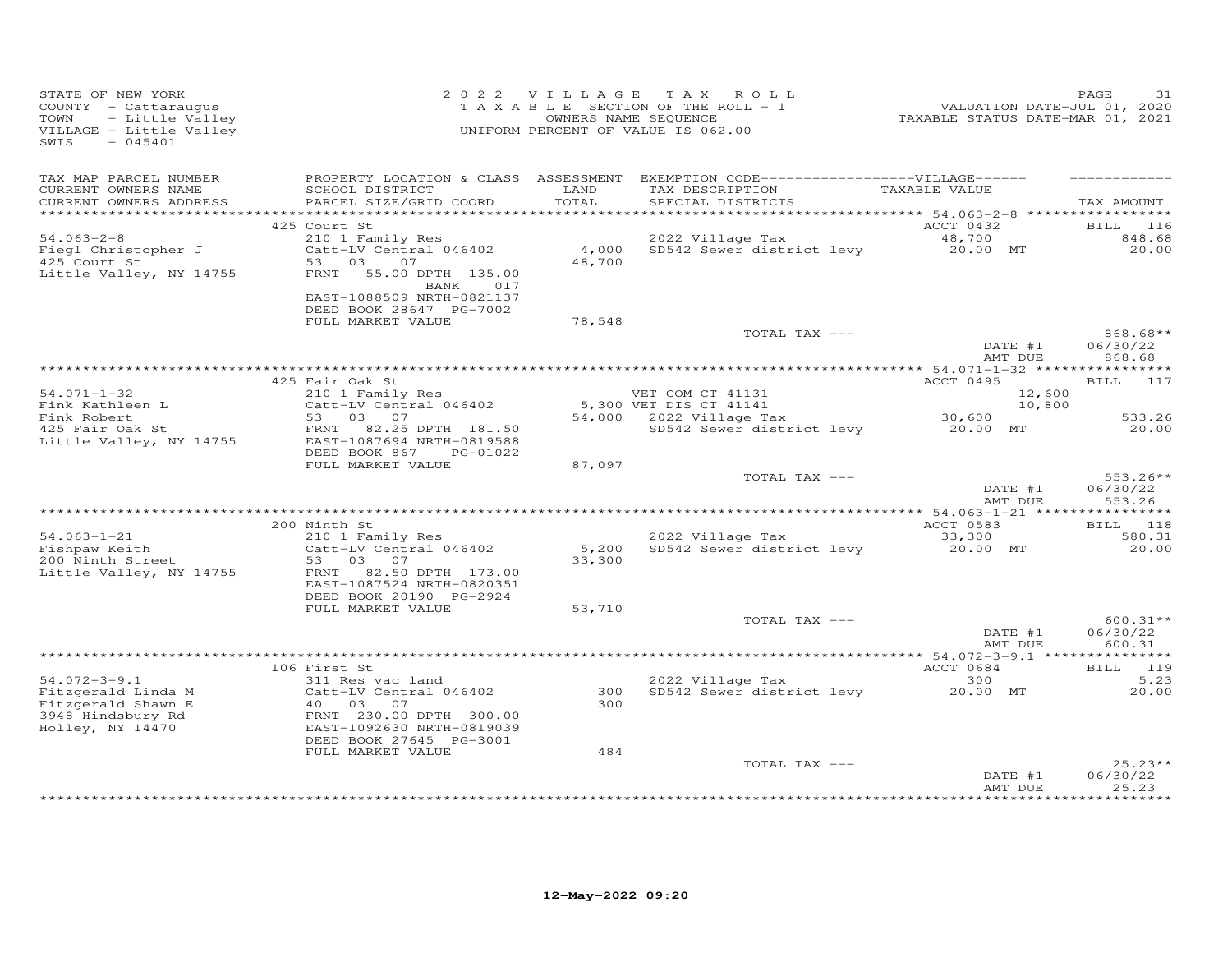| STATE OF NEW YORK<br>COUNTY - Cattaraugus<br>TOWN<br>- Little Valley<br>VILLAGE - Little Valley<br>$-045401$<br>SWIS |                                                                                     |                 | 2022 VILLAGE TAX<br>ROLL<br>T A X A B L E SECTION OF THE ROLL - 1<br>OWNERS NAME SEQUENCE<br>UNIFORM PERCENT OF VALUE IS 062.00 | TAXABLE STATUS DATE-MAR 01, 2021 | PAGE<br>32<br>VALUATION DATE-JUL 01, 2020 |
|----------------------------------------------------------------------------------------------------------------------|-------------------------------------------------------------------------------------|-----------------|---------------------------------------------------------------------------------------------------------------------------------|----------------------------------|-------------------------------------------|
| TAX MAP PARCEL NUMBER<br>CURRENT OWNERS NAME<br>CURRENT OWNERS ADDRESS<br>***********************                    | SCHOOL DISTRICT<br>PARCEL SIZE/GRID COORD                                           | LAND<br>TOTAL   | PROPERTY LOCATION & CLASS ASSESSMENT EXEMPTION CODE-----------------VILLAGE------<br>TAX DESCRIPTION<br>SPECIAL DISTRICTS       | TAXABLE VALUE                    | TAX AMOUNT                                |
|                                                                                                                      | 104 Thompson Ave                                                                    |                 |                                                                                                                                 | ACCT 0569                        | 120<br>BILL                               |
| $54.072 - 4 - 38$                                                                                                    | 210 1 Family Res                                                                    |                 | VET WAR CT 41121                                                                                                                |                                  | 5,160                                     |
| Fitzgerald William<br>Fitzgerald Patricia                                                                            | Catt-LV Central 046402<br>40<br>03<br>07                                            | 34,400          | 4,700 2022 Village Tax<br>SD542 Sewer district levy 20.00 MT                                                                    | 29,240                           | 509.56<br>20.00                           |
| 104 Thompson Ave<br>Little Valley, NY 14755                                                                          | 93.98 DPTH 112.86<br>FRNT<br>EAST-1090586 NRTH-0818851<br>DEED BOOK 676<br>PG-00152 |                 |                                                                                                                                 |                                  |                                           |
|                                                                                                                      | FULL MARKET VALUE                                                                   | 55,484          |                                                                                                                                 |                                  |                                           |
|                                                                                                                      |                                                                                     |                 | TOTAL TAX ---                                                                                                                   | DATE #1                          | $529.56**$<br>06/30/22                    |
|                                                                                                                      |                                                                                     |                 |                                                                                                                                 | AMT DUE                          | 529.56                                    |
|                                                                                                                      |                                                                                     |                 |                                                                                                                                 |                                  |                                           |
|                                                                                                                      | 106 Center St                                                                       |                 |                                                                                                                                 | ACCT 0596                        | BILL 121                                  |
| $54.071 - 2 - 4$                                                                                                     | 210 1 Family Res                                                                    |                 | 2022 Village Tax                                                                                                                | 43,500                           | 758.06                                    |
| Flanders Richard C<br>106 Center St                                                                                  | Catt-LV Central 046402<br>53 03<br>07                                               | 4,800<br>43,500 | DS542 Delinquent sewer<br>DW542 Delinquent water                                                                                | 216.82 MT<br>86.02 MT            | 216.82<br>86.02                           |
| Little Valley, NY 14755                                                                                              | 66.00 DPTH 189.00<br>FRNT                                                           |                 | SD542 Sewer district levy                                                                                                       | 20.00 MT                         | 20.00                                     |
|                                                                                                                      | EAST-1088340 NRTH-0819931                                                           |                 |                                                                                                                                 |                                  |                                           |
| PRIOR OWNER ON 3/01/2021                                                                                             | DEED BOOK 20220 PG-1020                                                             |                 |                                                                                                                                 |                                  |                                           |
| Crowley Kelly A                                                                                                      | FULL MARKET VALUE                                                                   | 70,161          |                                                                                                                                 |                                  |                                           |
|                                                                                                                      |                                                                                     |                 | TOTAL TAX ---                                                                                                                   | DATE #1<br>AMT DUE               | $1,080.90**$<br>06/30/22<br>1,080.90      |
|                                                                                                                      |                                                                                     |                 |                                                                                                                                 |                                  |                                           |
| $54.071 - 4 - 11$                                                                                                    | 426 Fair Oak St<br>210 1 Family Res                                                 |                 | 2022 Village Tax                                                                                                                | ACCT 0570<br>44,500              | BILL 122<br>775.49                        |
| Fleming Kim M                                                                                                        | Catt-LV Central 046402                                                              | 6,100           | DS542 Delinquent sewer                                                                                                          | 109.17 MT                        | 109.17                                    |
| 3617 Center Lane Dr                                                                                                  | $52/53$ 03<br>07                                                                    | 44,500          | DW542 Delinquent water                                                                                                          | 94.07 MT                         | 94.07                                     |
| Hamburg, NY 14075-6107                                                                                               | FRNT 110.00 DPTH 186.00<br>EAST-1087610 NRTH-0819354<br>DEED BOOK 891<br>PG-00561   |                 | SD542 Sewer district levy                                                                                                       | 20.00 MT                         | 20.00                                     |
|                                                                                                                      | FULL MARKET VALUE                                                                   | 71,774          |                                                                                                                                 |                                  |                                           |
|                                                                                                                      |                                                                                     |                 | TOTAL TAX ---                                                                                                                   |                                  | $998.73**$                                |
|                                                                                                                      |                                                                                     |                 |                                                                                                                                 | DATE #1<br>AMT DUE               | 06/30/22<br>998.73                        |
|                                                                                                                      | 202 Erie St                                                                         |                 |                                                                                                                                 | ACCT 0649                        | 123<br>BILL                               |
| $54.071 - 3 - 5$                                                                                                     | 210 1 Family Res                                                                    |                 | 2022 Village Tax                                                                                                                | 27,700                           | 482.72                                    |
| Folts Carol L                                                                                                        | Catt-LV Central 046402                                                              | 1,900           | SD542 Sewer district levy                                                                                                       | 20.00 MT                         | 20.00                                     |
| Folts Charles W<br>202 Erie St<br>Little Valley, NY 14755                                                            | 03<br>53<br>07<br>Garage Encroaches On Neig<br>Hbor<br>FRNT<br>32.00 DPTH<br>82.50  | 27,700          |                                                                                                                                 |                                  |                                           |
|                                                                                                                      | EAST-1089524 NRTH-0819841                                                           |                 |                                                                                                                                 |                                  |                                           |
|                                                                                                                      | DEED BOOK 23922 PG-4001<br>FULL MARKET VALUE                                        | 44,677          |                                                                                                                                 |                                  |                                           |
|                                                                                                                      |                                                                                     |                 | TOTAL TAX ---                                                                                                                   |                                  | $502.72**$                                |
|                                                                                                                      |                                                                                     |                 |                                                                                                                                 | DATE #1<br>AMT DUE               | 06/30/22<br>502.72                        |
|                                                                                                                      |                                                                                     |                 |                                                                                                                                 |                                  | *********                                 |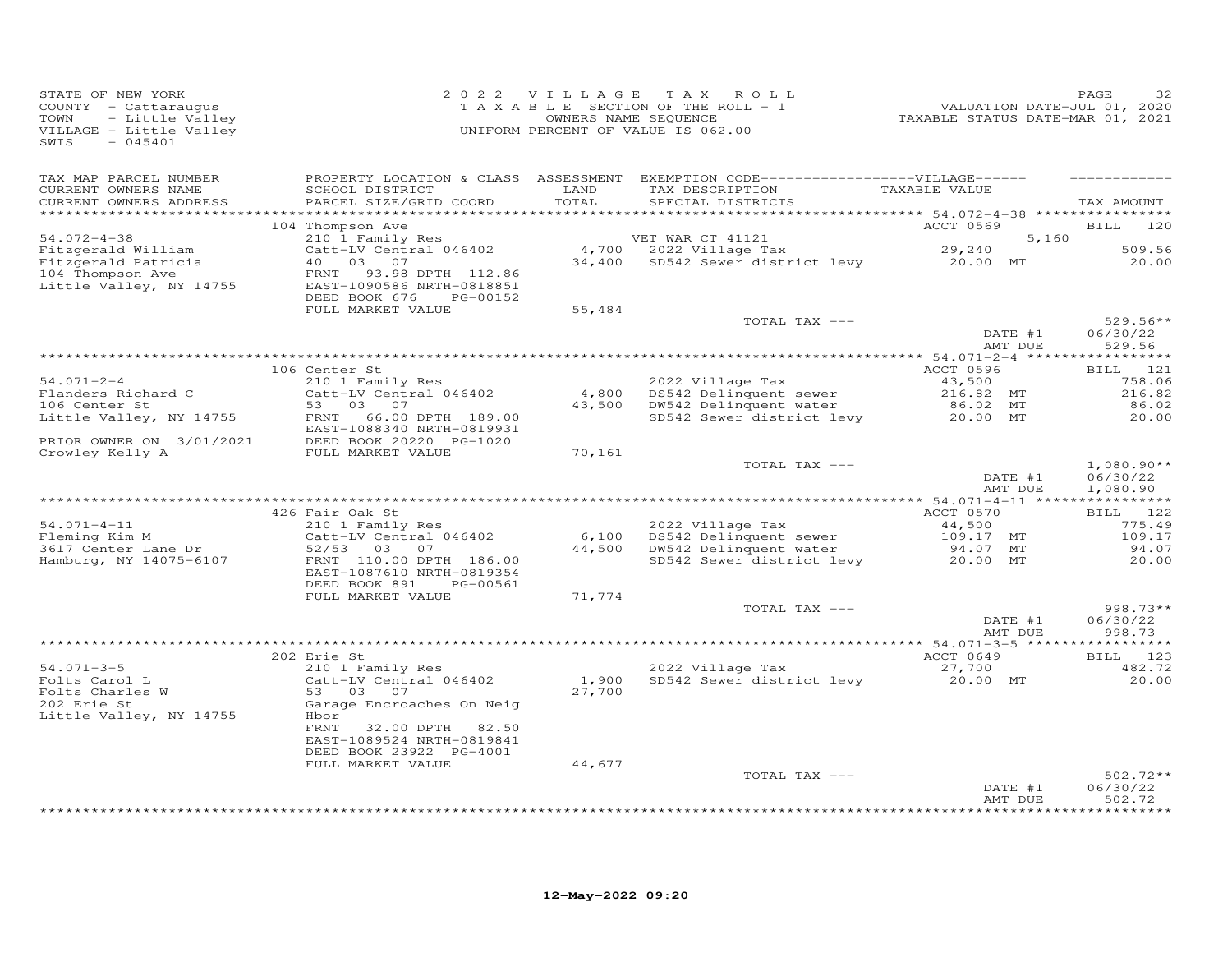| STATE OF NEW YORK<br>COUNTY - Cattaraugus<br>TOWN<br>- Little Valley<br>VILLAGE - Little Valley<br>$-045401$<br>SWIS |                                                                                  | 2022 VILLAGE    | TAX ROLL<br>TAXABLE SECTION OF THE ROLL - 1<br>OWNERS NAME SEQUENCE<br>UNIFORM PERCENT OF VALUE IS 062.00                 | VALUATION DATE-JUL 01, 2020<br>TAXABLE STATUS DATE-MAR 01, 2021 | PAGE<br>33                       |
|----------------------------------------------------------------------------------------------------------------------|----------------------------------------------------------------------------------|-----------------|---------------------------------------------------------------------------------------------------------------------------|-----------------------------------------------------------------|----------------------------------|
| TAX MAP PARCEL NUMBER<br>CURRENT OWNERS NAME<br>CURRENT OWNERS ADDRESS<br>*************************                  | SCHOOL DISTRICT<br>PARCEL SIZE/GRID COORD                                        | LAND<br>TOTAL   | PROPERTY LOCATION & CLASS ASSESSMENT EXEMPTION CODE-----------------VILLAGE------<br>TAX DESCRIPTION<br>SPECIAL DISTRICTS | TAXABLE VALUE                                                   | TAX AMOUNT                       |
|                                                                                                                      | 412 Fair Oak St                                                                  |                 |                                                                                                                           | ACCT 0473                                                       | <b>BILL</b><br>124               |
| $54.071 - 4 - 16$<br>Foster Sarah L<br>412 Fair Oak                                                                  | 220 2 Family Res<br>Catt-LV Central 046402<br>53 03<br>07                        | 6,300<br>23,000 | 2022 Village Tax<br>DS542 Delinquent sewer<br>DW542 Delinquent water                                                      | 23,000<br>92.31 MT<br>54.23 MT                                  | 400.81<br>92.31<br>54.23         |
| Little Valley, NY 14755                                                                                              | FRNT 108.00 DPTH 297.00<br>EAST-1088046 NRTH-0819304<br>DEED BOOK 19241 PG-8001  |                 | SD542 Sewer district levy                                                                                                 | 20.00 MT                                                        | 20.00                            |
|                                                                                                                      | FULL MARKET VALUE                                                                | 37,097          |                                                                                                                           |                                                                 |                                  |
|                                                                                                                      |                                                                                  |                 | TOTAL TAX ---                                                                                                             | DATE #1<br>AMT DUE                                              | $567.35**$<br>06/30/22<br>567.35 |
|                                                                                                                      |                                                                                  |                 |                                                                                                                           |                                                                 |                                  |
|                                                                                                                      | 421 Fair Oak St                                                                  |                 |                                                                                                                           | ACCT 0427                                                       | BILL 125                         |
| $54.071 - 1 - 31$<br>Fox Duane                                                                                       | 210 1 Family Res<br>Catt-LV Central 046402                                       | 6,000           | 2022 Village Tax<br>SD542 Sewer district levy                                                                             | 40,000<br>20.00 MT                                              | 697.07<br>20,00                  |
| 421 Fair Oak St                                                                                                      | 53 03 07                                                                         | 40,000          |                                                                                                                           |                                                                 |                                  |
| Little Valley, NY 14755                                                                                              | FRNT<br>99.00 DPTH 177.00<br>017<br>BANK<br>EAST-1087785 NRTH-0819590            |                 |                                                                                                                           |                                                                 |                                  |
|                                                                                                                      | DEED BOOK 00971 PG-00513<br>FULL MARKET VALUE                                    | 64,516          |                                                                                                                           |                                                                 |                                  |
|                                                                                                                      |                                                                                  |                 | TOTAL TAX ---                                                                                                             | DATE #1                                                         | $717.07**$<br>06/30/22           |
|                                                                                                                      |                                                                                  |                 |                                                                                                                           | AMT DUE                                                         | 717.07                           |
|                                                                                                                      | 112 Center St                                                                    |                 |                                                                                                                           | ACCT 0428                                                       | BILL 126                         |
| $54.071 - 2 - 2$                                                                                                     | 210 1 Family Res                                                                 |                 | 2022 Village Tax                                                                                                          | 54,500                                                          | 949.75                           |
| Frank Ginger E<br>112 Center St                                                                                      | Catt-LV Central 046402<br>03<br>53<br>07                                         | 6,800<br>54,500 | SD542 Sewer district levy                                                                                                 | 20.00 MT                                                        | 20,00                            |
| Little Valley, NY 14755                                                                                              | FRNT 115.50 DPTH 213.00<br>EAST-1088185 NRTH-0820009<br>DEED BOOK 00984 PG-00213 |                 |                                                                                                                           |                                                                 |                                  |
|                                                                                                                      | FULL MARKET VALUE                                                                | 87,903          |                                                                                                                           |                                                                 |                                  |
|                                                                                                                      |                                                                                  |                 | TOTAL TAX ---                                                                                                             | DATE #1<br>AMT DUE                                              | $969.75**$<br>06/30/22<br>969.75 |
|                                                                                                                      |                                                                                  |                 |                                                                                                                           |                                                                 |                                  |
|                                                                                                                      | 111 Park Pl                                                                      |                 |                                                                                                                           | ACCT 0810                                                       | BILL 127                         |
| $54.072 - 1 - 17$<br>Frank John B<br>PO Box 453                                                                      | 482 Det row bldg<br>Catt-LV Central 046402<br>53<br>03<br>07                     | 3,500<br>31,500 | 2022 Village Tax<br>SD542 Sewer district levy                                                                             | 31,500<br>20.00 MT                                              | 548.94<br>20,00                  |
| Ellicottville, NY 14731                                                                                              | FRNT 42.00 DPTH 100.00<br>EAST-1089682 NRTH-0819697<br>DEED BOOK 00973 PG-00405  |                 |                                                                                                                           |                                                                 |                                  |
|                                                                                                                      | FULL MARKET VALUE                                                                | 50,806          |                                                                                                                           |                                                                 |                                  |
|                                                                                                                      |                                                                                  |                 | TOTAL TAX ---                                                                                                             | DATE #1<br>AMT DUE                                              | 568.94**<br>06/30/22<br>568.94   |
|                                                                                                                      |                                                                                  |                 |                                                                                                                           |                                                                 |                                  |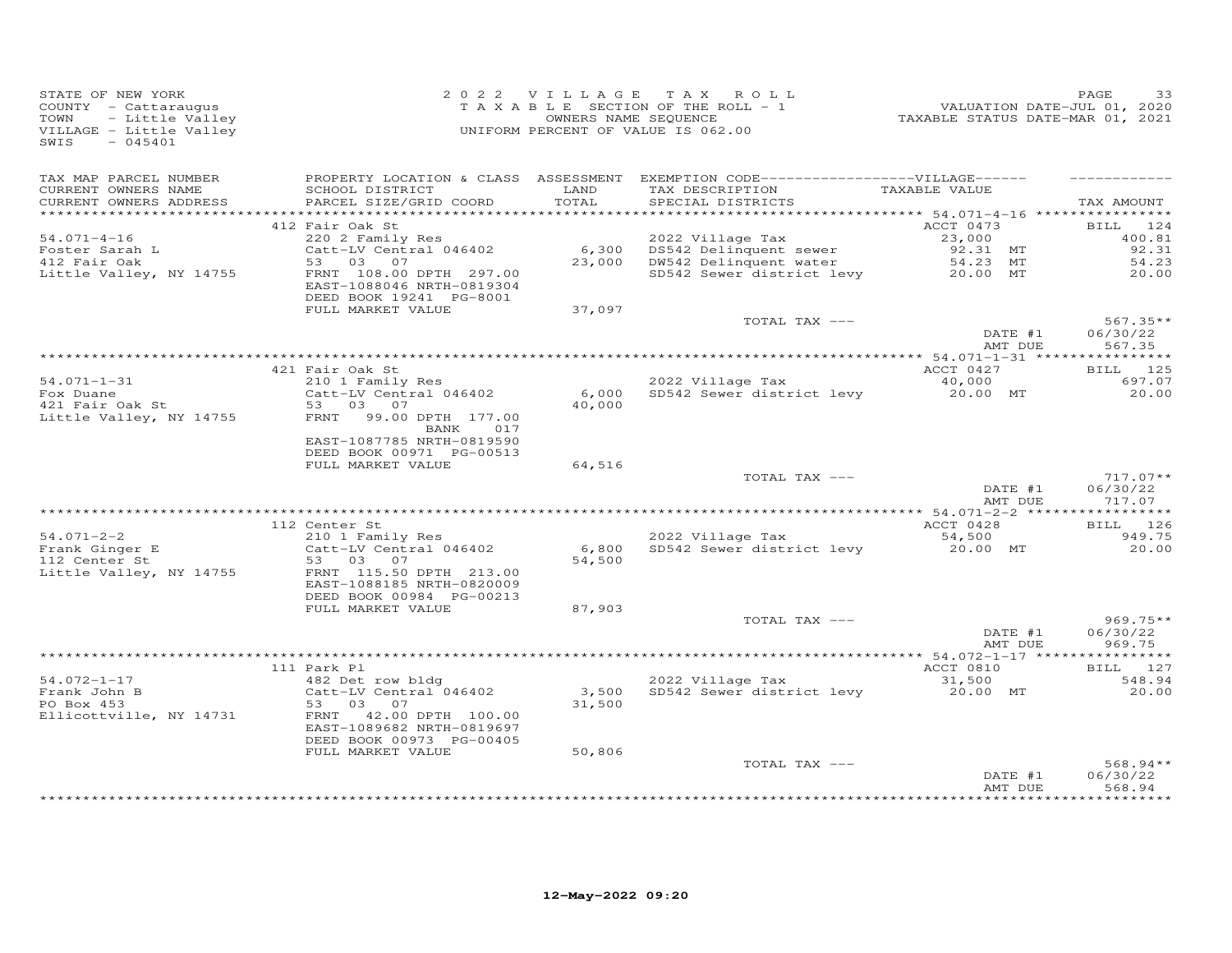| STATE OF NEW YORK<br>COUNTY - Cattaraugus<br>TOWN<br>- Little Valley<br>VILLAGE - Little Valley<br>$-045401$<br>SWIS               | 2 0 2 2 V I L L A G E T A X R C<br>T A X A B L E SECTION OF THE ROLL<br>OWNERS NAME SEQUENCE<br>UNIFORM PERCENT OF VALUE IS 062.00           |                 | 2022 VILLAGE TAX ROLL<br>T A X A B L E SECTION OF THE ROLL - 1                                                                          | 292<br>VALUATION DATE-JUL 01, 2020<br>TAXABLE STATUS DATE-MAR 01, 2021 | PAGE                                       |
|------------------------------------------------------------------------------------------------------------------------------------|----------------------------------------------------------------------------------------------------------------------------------------------|-----------------|-----------------------------------------------------------------------------------------------------------------------------------------|------------------------------------------------------------------------|--------------------------------------------|
| TAX MAP PARCEL NUMBER<br>CURRENT OWNERS NAME<br>CURRENT OWNERS ADDRESS                                                             | SCHOOL DISTRICT<br>PARCEL SIZE/GRID COORD                                                                                                    | LAND<br>TOTAL   | PROPERTY LOCATION & CLASS ASSESSMENT EXEMPTION CODE-----------------VILLAGE------<br>TAX DESCRIPTION TAXABLE VALUE<br>SPECIAL DISTRICTS |                                                                        | TAX AMOUNT                                 |
| $54.072 - 1 - 16.1$<br>Frank Jonathan Bartholome<br>7789 Jackman Hill Box 453<br>Ellicottville, NY 14731                           | 107 Park Pl<br>464 Office bldg.<br>Catt-LV Central 046402<br>53<br>03 07<br>10.00 DPTH 70.00<br>FRNT<br>EAST-1089709 NRTH-0819709            | 5,000           | 2022 Village Tax<br>2,500 SD542 Sewer district levy                                                                                     | ACCT 0469<br>5,000<br>20.00 MT                                         | 128<br>BILL<br>87.13<br>20.00              |
|                                                                                                                                    | DEED BOOK 00983 PG-00516<br>FULL MARKET VALUE                                                                                                | 8,065           | TOTAL TAX ---                                                                                                                           |                                                                        | $107.13**$                                 |
|                                                                                                                                    |                                                                                                                                              |                 |                                                                                                                                         | DATE #1<br>AMT DUE                                                     | 06/30/22<br>107.13                         |
|                                                                                                                                    |                                                                                                                                              |                 |                                                                                                                                         |                                                                        |                                            |
| $54.071 - 1 - 27$<br>Frank Stephen<br>Frank Melanie<br>106 Virginia Ave                                                            | 106 Virginia Ave<br>210 1 Family Res<br>Catt-LV Central 046402<br>53 03 07<br>FRNT 125.00 DPTH 111.00                                        | 5,700<br>60,900 | 2022 Village Tax<br>SD542 Sewer district levy                                                                                           | ACCT 0398<br>60,900<br>20.00 MT                                        | BILL 129<br>1,061.28<br>20.00              |
| Little Valley, NY 14755                                                                                                            | EAST-1087944 NRTH-0819844<br>DEED BOOK 20210 PG-367<br>FULL MARKET VALUE                                                                     | 98,226          | TOTAL TAX ---                                                                                                                           | DATE #1                                                                | $1,081.28**$<br>06/30/22                   |
|                                                                                                                                    |                                                                                                                                              |                 |                                                                                                                                         | AMT DUE                                                                | 1,081.28                                   |
| $54.072 - 2 - 8$<br>Frank Timothy J<br>110 Second St.<br>110 Second St<br>Little Valley, NY 14755                                  | 110 Second St<br>210 1 Family Res<br>Catt-LV Central 046402<br>41 03 07<br>FRNT 132.00 DPTH 165.00<br>EAST-1090892 NRTH-0819581              | 83,500          | 2022 Village Tax<br>7,000 SD542 Sewer district levy                                                                                     | ACCT 0620<br>83,500<br>20.00 MT                                        | BILL 130<br>1,455.13<br>20.00              |
|                                                                                                                                    | DEED BOOK 00918 PG-00454<br>FULL MARKET VALUE                                                                                                | 134,677         |                                                                                                                                         |                                                                        |                                            |
|                                                                                                                                    |                                                                                                                                              |                 | TOTAL TAX ---                                                                                                                           | DATE #1<br>AMT DUE                                                     | $1,475.13**$<br>06/30/22<br>1,475.13       |
|                                                                                                                                    |                                                                                                                                              |                 |                                                                                                                                         |                                                                        |                                            |
| $54.064 - 1 - 29$<br>Freaney James<br>Freaney James<br>Freaney Christine<br>6370 Peth Rd<br>6370 Peth Rd<br>Great Valley, NY 14741 | 212 Court St<br>210 1 Family Res<br>Catt-LV Central 046402<br>53 03 07<br>FRNT 60.00 DPTH 132.00<br>BANK<br>017<br>EAST-1089554 NRTH-0820188 |                 | 2022 Village Tax<br>4,100 DW542 Delinquent water<br>4,100 DW542 Delinquent water 30.88 MT<br>42,600 SD542 Sewer district levy 20.00 MT  | ACCT 0775<br>42,600                                                    | BILL 131<br>742.38<br>30.88<br>20.00       |
|                                                                                                                                    | DEED BOOK 4224 PG-6001<br>FULL MARKET VALUE                                                                                                  | 68,710          | TOTAL TAX ---                                                                                                                           | DATE #1<br>AMT DUE                                                     | $793.26**$<br>06/30/22<br>793.26<br>****** |
|                                                                                                                                    |                                                                                                                                              |                 |                                                                                                                                         |                                                                        |                                            |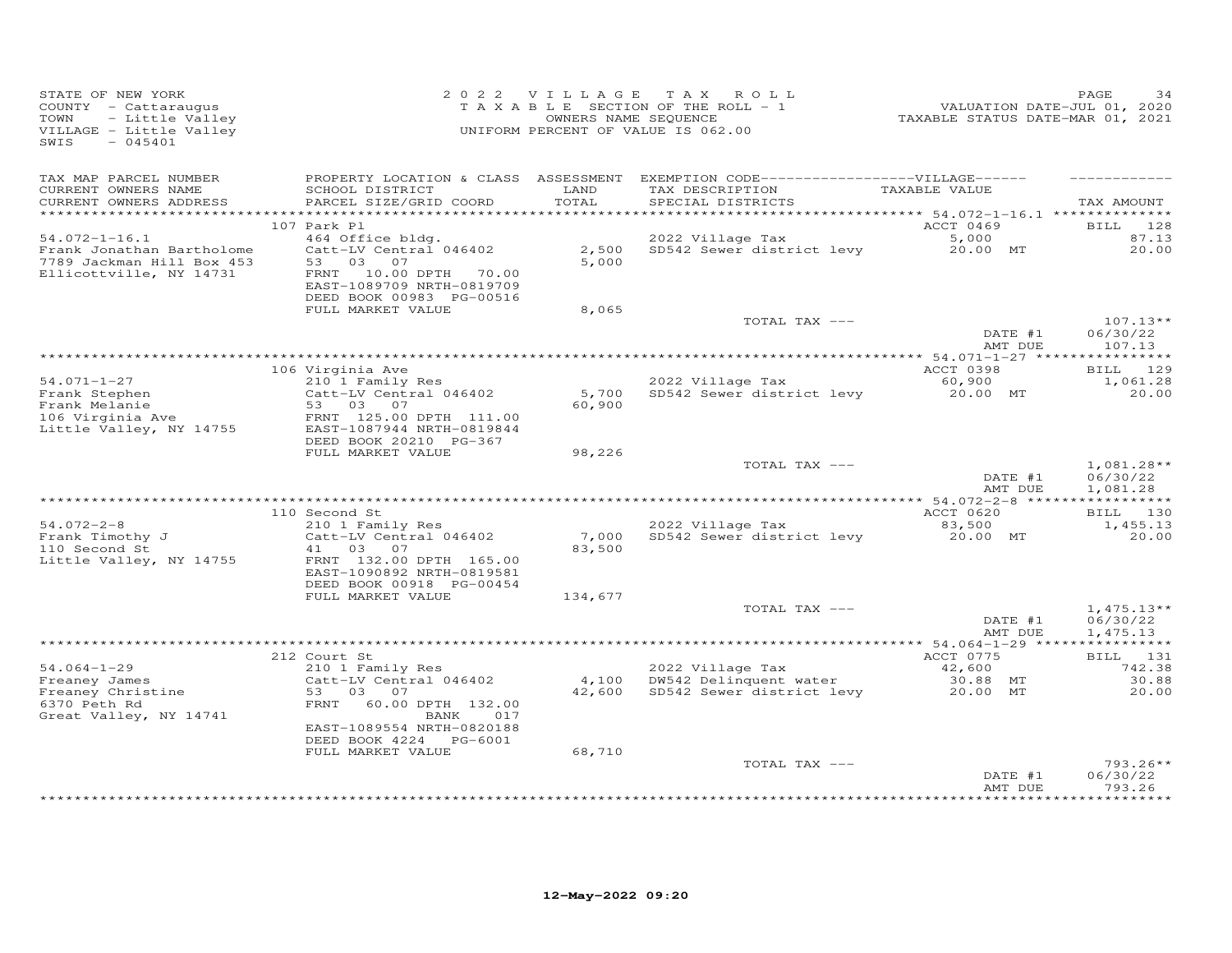| STATE OF NEW YORK<br>COUNTY - Cattaraugus<br>- Little Valley<br>TOWN<br>VILLAGE - Little Valley<br>SWIS<br>$-045401$ |                                                                                                                                               | 2022 VILLAGE     | TAX ROLL<br>T A X A B L E SECTION OF THE ROLL - 1<br>OWNERS NAME SEQUENCE<br>UNIFORM PERCENT OF VALUE IS 062.00            | -------<br>2020 VALUATION DATE-JUL 01, 2020<br>2021 TAXABLE STATUS DATE-MART | PAGE<br>35                           |
|----------------------------------------------------------------------------------------------------------------------|-----------------------------------------------------------------------------------------------------------------------------------------------|------------------|----------------------------------------------------------------------------------------------------------------------------|------------------------------------------------------------------------------|--------------------------------------|
| TAX MAP PARCEL NUMBER<br>CURRENT OWNERS NAME<br>CURRENT OWNERS ADDRESS                                               | SCHOOL DISTRICT<br>PARCEL SIZE/GRID COORD                                                                                                     | LAND<br>TOTAL    | PROPERTY LOCATION & CLASS ASSESSMENT EXEMPTION CODE------------------VILLAGE------<br>TAX DESCRIPTION<br>SPECIAL DISTRICTS | TAXABLE VALUE                                                                | TAX AMOUNT                           |
| $54.071 - 2 - 7$<br>Frentz Gary<br>Frentz Evangeline<br>104 Eighth St<br>Little Valley, NY 14755                     | 104 Eighth St<br>210 1 Family Res<br>Catt-LV Central 046402<br>53<br>03 07<br>66.00 DPTH 132.00<br>FRNT<br>EAST-1088515 NRTH-0819773          | 4,700<br>28,000  | 2022 Village Tax<br>SD542 Sewer district levy                                                                              | ACCT 0524<br>28,000<br>20.00 MT                                              | BILL 132<br>487.95<br>20,00          |
|                                                                                                                      | DEED BOOK 899<br>PG-00315<br>FULL MARKET VALUE                                                                                                | 45,161           | TOTAL TAX ---                                                                                                              | DATE #1                                                                      | $507.95**$<br>06/30/22               |
|                                                                                                                      |                                                                                                                                               |                  |                                                                                                                            | AMT DUE                                                                      | 507.95                               |
| $54.064 - 1 - 21$                                                                                                    | 201 Court St<br>210 1 Family Res                                                                                                              |                  | VET WAR CT 41121                                                                                                           | ACCT 0496                                                                    | BILL 133                             |
| Frentz James<br>Frentz Nancy<br>201 Court St<br>Little Valley, NY 14755                                              | Catt-LV Central 046402<br>53 03<br>07<br>99.00 DPTH 241.00<br>FRNT<br>BANK<br>017<br>EAST-1089929 NRTH-0820238<br>DEED BOOK 6319 PG-6001      | 6,400<br>52,000  | 2022 Village Tax<br>DS542 Delinquent sewer<br>DW542 Delinquent water<br>SD542 Sewer district levy                          | 7,560<br>44,440<br>431.23 MT<br>433.48 MT<br>20.00 MT                        | 774.44<br>431.23<br>433.48<br>20.00  |
|                                                                                                                      | FULL MARKET VALUE                                                                                                                             | 83,871           | TOTAL TAX ---                                                                                                              | DATE #1<br>AMT DUE                                                           | $1,659.15**$<br>06/30/22<br>1,659.15 |
|                                                                                                                      |                                                                                                                                               |                  |                                                                                                                            |                                                                              |                                      |
| $54.072 - 3 - 15$                                                                                                    | 422 Rock City St<br>210 1 Family Res                                                                                                          |                  | 2022 Village Tax                                                                                                           | ACCT 0574<br>68,000                                                          | BILL 134<br>1,185.01                 |
| Frentz Ronald L<br>Frentz Susan K<br>422 Rock City St<br>Little Valley, NY 14755                                     | Catt-LV Central 046402<br>40 03 07<br>FRNT 113.50 DPTH<br>ACRES<br>2.00<br>EAST-1091890 NRTH-0818728<br>DEED BOOK 861<br>PG-00104             | 10,400<br>68,000 | SD542 Sewer district levy                                                                                                  | 20.20 MT                                                                     | 20.20                                |
|                                                                                                                      | FULL MARKET VALUE                                                                                                                             | 109,677          |                                                                                                                            |                                                                              |                                      |
|                                                                                                                      |                                                                                                                                               |                  | TOTAL TAX ---                                                                                                              | DATE #1<br>AMT DUE                                                           | $1,205.21**$<br>06/30/22<br>1,205.21 |
|                                                                                                                      | 113 Erie St                                                                                                                                   |                  |                                                                                                                            | ACCT 0861                                                                    | BILL 135                             |
| $54.072 - 1 - 12$<br>Fruci Vincent<br>PO Box 304<br>West Seneca, NY 14224                                            | 423 Snack bar<br>Catt-LV Central 046402<br>53 03<br>07<br>14.00 DPTH<br>FRNT<br>20.00<br>EAST-1089811 NRTH-0819783<br>DEED BOOK 27904 PG-6009 | 1,000<br>5,700   | 2022 Village Tax<br>SD542 Sewer district levy                                                                              | 5,700<br>20.00 MT                                                            | 99.33<br>20.00                       |
|                                                                                                                      | FULL MARKET VALUE                                                                                                                             | 9,194            | TOTAL TAX ---                                                                                                              | DATE #1                                                                      | $119.33**$<br>06/30/22               |
|                                                                                                                      |                                                                                                                                               |                  |                                                                                                                            | AMT DUE                                                                      | 119.33                               |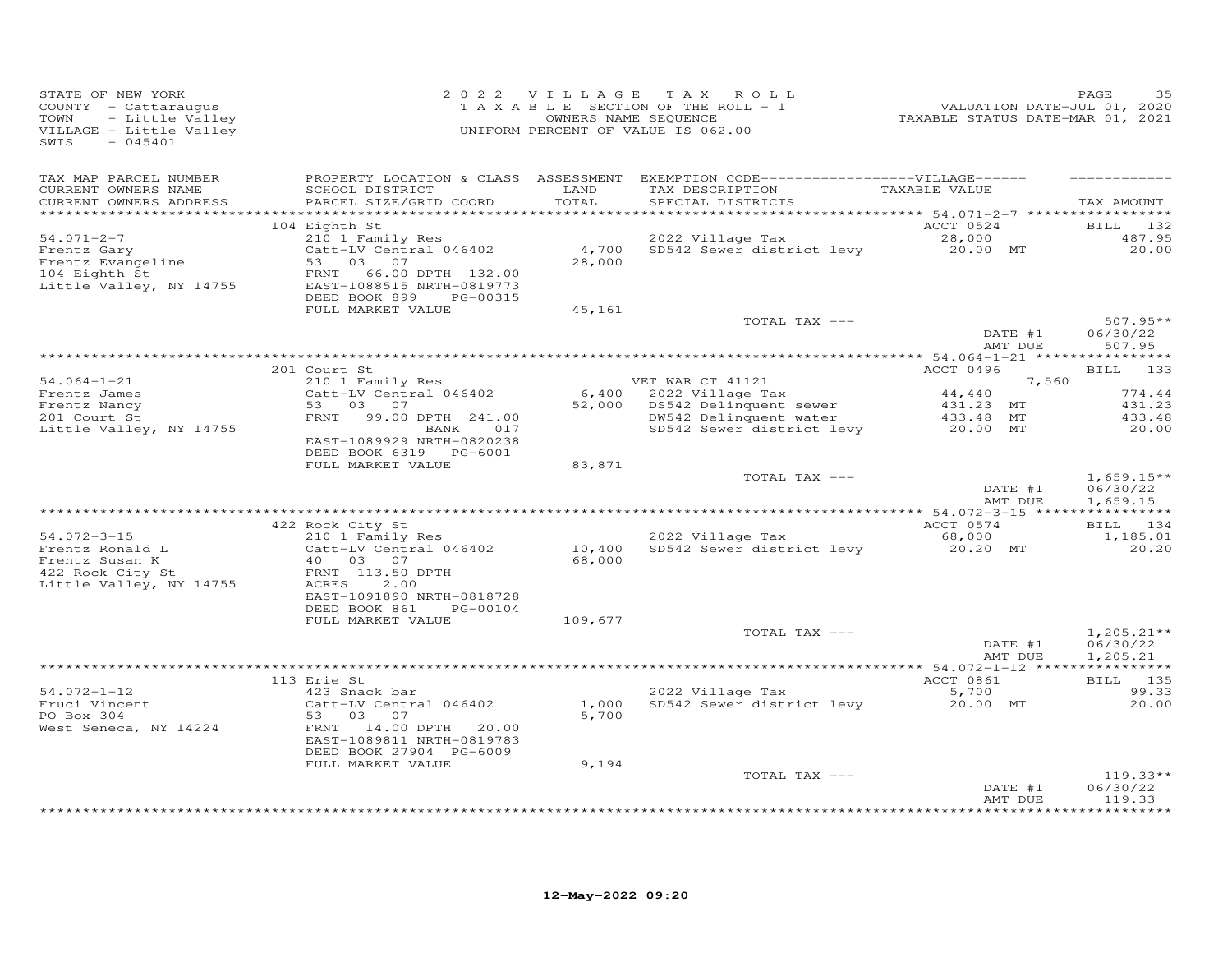| STATE OF NEW YORK<br>COUNTY - Cattaraugus<br>TOWN<br>VILLAGE - Little Valley<br>SWIS<br>$-045401$ | UF NEW YORK<br>Y - Cattaraugus<br>- Little Valley<br>T A X A B L E SECTION OF THE ROLL - 1<br>- Little Valley<br>T A X A B L E SECTION OF THE ROLL - 1<br>- OWNERS NAME SEQUENCE<br>- 045401<br>- 045401 |               | 2022 VILLAGE TAX ROLL<br>022 VILLAGE IAA KOLL<br>TAXABLE SECTION OF THE ROLL - 1 VALUATION DATE-JUL 01, 2020<br>OWNERS NAME SEQUENCE TAXABLE STATUS DATE-MAR 01, 2021                                                                |                    | PAGE<br>36                       |
|---------------------------------------------------------------------------------------------------|----------------------------------------------------------------------------------------------------------------------------------------------------------------------------------------------------------|---------------|--------------------------------------------------------------------------------------------------------------------------------------------------------------------------------------------------------------------------------------|--------------------|----------------------------------|
| TAX MAP PARCEL NUMBER<br>CURRENT OWNERS NAME<br>CURRENT OWNERS ADDRESS                            | SCHOOL DISTRICT<br>PARCEL SIZE/GRID COORD                                                                                                                                                                | LAND<br>TOTAL | PROPERTY LOCATION & CLASS ASSESSMENT EXEMPTION CODE-----------------VILLAGE------<br>TAX DESCRIPTION TAXABLE VALUE<br>SPECIAL DISTRICTS                                                                                              |                    | TAX AMOUNT                       |
|                                                                                                   |                                                                                                                                                                                                          |               |                                                                                                                                                                                                                                      |                    |                                  |
|                                                                                                   | 115 Erie St                                                                                                                                                                                              |               |                                                                                                                                                                                                                                      |                    | BILL 136                         |
| $54.072 - 1 - 13$<br>Fruci Vincent<br>PO Box 304                                                  | 210 1 Family Res<br>Catt-LV Central 046402                                                                                                                                                               |               | ACCT 0526<br>1,500 SD542 Sewer district levy 11,000<br>11,000 MT                                                                                                                                                                     |                    | 191.69<br>20.00                  |
| West Seneca, NY 14224                                                                             | 53 03 07<br>FRNT 21.50 DPTH 100.00<br>EAST-1089820 NRTH-0819829<br>DEED BOOK 8237 PG-8004                                                                                                                |               |                                                                                                                                                                                                                                      |                    |                                  |
|                                                                                                   | FULL MARKET VALUE                                                                                                                                                                                        | 17,742        |                                                                                                                                                                                                                                      |                    |                                  |
|                                                                                                   |                                                                                                                                                                                                          |               | TOTAL TAX ---                                                                                                                                                                                                                        | DATE #1            | $211.69**$<br>06/30/22           |
|                                                                                                   |                                                                                                                                                                                                          |               |                                                                                                                                                                                                                                      | AMT DUE            | 211.69                           |
|                                                                                                   | 303 Fourth St                                                                                                                                                                                            |               |                                                                                                                                                                                                                                      | ACCT 0608          | BILL 137                         |
| $54.080 - 1 - 2$                                                                                  | 210 1 Family Res                                                                                                                                                                                         |               |                                                                                                                                                                                                                                      |                    | 522.80                           |
| Fruci Vincent<br>PO Box 304                                                                       | Catt-LV Central 046402                                                                                                                                                                                   |               | 2022 Village Tax 30,000<br>4,400 DW542 Delinquent water 33.81 MT<br>30,000 SD542 Sewer district levy 20.00 MT                                                                                                                        |                    | 33.81                            |
| PO Box 304                                                                                        | 52 03 07                                                                                                                                                                                                 |               |                                                                                                                                                                                                                                      |                    | 20.00                            |
| West Seneca, NY 14224                                                                             | FRNT 99.00 DPTH 90.50<br>EAST-1089954 NRTH-0818113<br>DEED BOOK 5931 PG-4001                                                                                                                             |               |                                                                                                                                                                                                                                      |                    |                                  |
|                                                                                                   | FULL MARKET VALUE                                                                                                                                                                                        | 48,387        |                                                                                                                                                                                                                                      |                    |                                  |
|                                                                                                   |                                                                                                                                                                                                          |               | TOTAL TAX ---                                                                                                                                                                                                                        | DATE #1<br>AMT DUE | $576.61**$<br>06/30/22<br>576.61 |
|                                                                                                   |                                                                                                                                                                                                          |               |                                                                                                                                                                                                                                      |                    |                                  |
|                                                                                                   | 521 Rock City St                                                                                                                                                                                         |               |                                                                                                                                                                                                                                      | ACCT 0519          | BILL 138                         |
| $54.081 - 1 - 26$                                                                                 | 210 1 Family Res<br>Catt-LV Central 046402                                                                                                                                                               |               | 2022 Village Tax (20,000)<br>4,800 SD542 Sewer district levy (20,000 MT)                                                                                                                                                             |                    | 348.53                           |
| Fuller Todd Allen                                                                                 | $\begin{bmatrix} \text{Catt} & -\text{iv} & \text{v} & \text{v} \\ 40 & 03 & 07 \\ 0 & 0 & 0 \end{bmatrix}$                                                                                              | 20,000        |                                                                                                                                                                                                                                      |                    | 20.00                            |
| Carter Julie Ann<br>521 Rock City St<br>Little Valley, NY 14755                                   | FRNT 60.00 DPTH 244.00<br>EAST-1092864 NRTH-0817635<br>DEED BOOK 873 PG-01023                                                                                                                            |               |                                                                                                                                                                                                                                      |                    |                                  |
|                                                                                                   | FULL MARKET VALUE                                                                                                                                                                                        | 32,258        |                                                                                                                                                                                                                                      |                    |                                  |
|                                                                                                   |                                                                                                                                                                                                          |               | TOTAL TAX ---                                                                                                                                                                                                                        | DATE #1            | $368.53**$                       |
|                                                                                                   |                                                                                                                                                                                                          |               |                                                                                                                                                                                                                                      |                    | 06/30/22                         |
|                                                                                                   |                                                                                                                                                                                                          |               |                                                                                                                                                                                                                                      | AMT DUE            | 368.53                           |
|                                                                                                   | 509 Rock City St                                                                                                                                                                                         |               |                                                                                                                                                                                                                                      | ACCT 0544          | BILL 139                         |
| $54.080 - 1 - 24$                                                                                 | Rock City St<br>230 3 Family Res                                                                                                                                                                         |               |                                                                                                                                                                                                                                      |                    | 958.47                           |
|                                                                                                   |                                                                                                                                                                                                          |               |                                                                                                                                                                                                                                      |                    | 139.68                           |
| -- w oi, LLC<br>150 Wolf Creek Ln<br>Slinner                                                      |                                                                                                                                                                                                          |               | 230 3 Family Res<br>Catt-LV Central 046402 8,400 DS542 Delinquent sewer 55,000 MT<br>40 03 07 55,000 DW542 Delinquent water 85.06 MT<br>FRNT 81.18 DPTH 55,000 DW542 Delinquent water 85.06 MT<br>SD542 Sewer district levy 20.10 MT |                    | 85.06                            |
| Slippery Rock, PA 16057                                                                           | ACRES<br>1.50                                                                                                                                                                                            |               |                                                                                                                                                                                                                                      |                    | 20.10                            |
| PRIOR OWNER ON 3/01/2021<br>Christopher Christopher M                                             | EAST-1092374 NRTH-0817637<br>DEED BOOK 20221 PG-1240                                                                                                                                                     | 88,710        |                                                                                                                                                                                                                                      |                    |                                  |
|                                                                                                   | FULL MARKET VALUE                                                                                                                                                                                        |               | TOTAL TAX ---                                                                                                                                                                                                                        |                    | $1,203.31**$                     |
|                                                                                                   |                                                                                                                                                                                                          |               |                                                                                                                                                                                                                                      | DATE #1<br>AMT DUE | 06/30/22<br>1,203.31             |
|                                                                                                   |                                                                                                                                                                                                          |               |                                                                                                                                                                                                                                      |                    |                                  |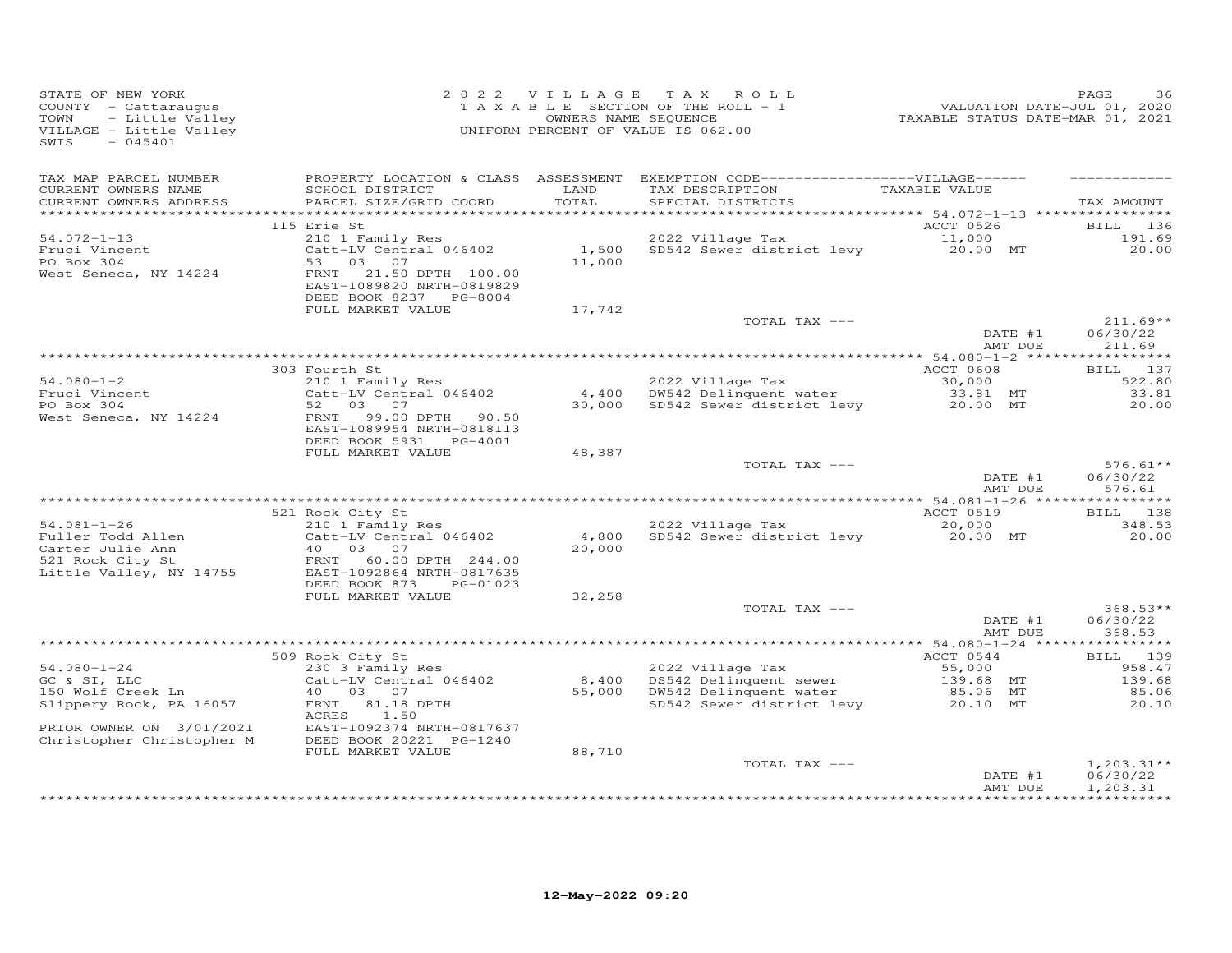| STATE OF NEW YORK<br>COUNTY - Cattaraugus<br>- Little Valley<br>TOWN<br>VILLAGE - Little Valley<br>SWIS<br>$-045401$ |                                                                                    | 2022 VILLAGE    | TAX ROLL<br>TAXABLE SECTION OF THE ROLL - 1<br>OWNERS NAME SEQUENCE<br>UNIFORM PERCENT OF VALUE IS 062.00                 | VALUATION DATE-JUL 01, 2020<br>TAXABLE STATUS DATE-MAR 01, 2021 | PAGE                             |
|----------------------------------------------------------------------------------------------------------------------|------------------------------------------------------------------------------------|-----------------|---------------------------------------------------------------------------------------------------------------------------|-----------------------------------------------------------------|----------------------------------|
| TAX MAP PARCEL NUMBER<br>CURRENT OWNERS NAME<br>CURRENT OWNERS ADDRESS<br>************************                   | SCHOOL DISTRICT<br>PARCEL SIZE/GRID COORD                                          | LAND<br>TOTAL   | PROPERTY LOCATION & CLASS ASSESSMENT EXEMPTION CODE-----------------VILLAGE------<br>TAX DESCRIPTION<br>SPECIAL DISTRICTS | TAXABLE VALUE                                                   | TAX AMOUNT                       |
|                                                                                                                      | 108 Thompson Ave                                                                   |                 |                                                                                                                           | ACCT 0776                                                       | BILL 140                         |
| $54.072 - 4 - 36$<br>Gentner Rachel<br>108 Thompson Avenue                                                           | 210 1 Family Res<br>Catt-LV Central 046402<br>40  03  07                           | 4,700<br>51,300 | 2022 Village Tax<br>SD542 Sewer district levy                                                                             | 51,300<br>20.00 MT                                              | 893.99<br>20.00                  |
| Little Valley, NY 14755                                                                                              | FRNT 74.25 DPTH 147.18<br>BANK<br>017                                              |                 |                                                                                                                           |                                                                 |                                  |
| PRIOR OWNER ON 3/01/2021<br>Thompson Frederick M                                                                     | EAST-1090605 NRTH-0818696<br>FULL MARKET VALUE                                     |                 |                                                                                                                           |                                                                 |                                  |
|                                                                                                                      |                                                                                    | 82,742          | TOTAL TAX ---                                                                                                             |                                                                 | $913.99**$                       |
|                                                                                                                      |                                                                                    |                 |                                                                                                                           | DATE #1<br>AMT DUE                                              | 06/30/22<br>913.99               |
|                                                                                                                      |                                                                                    |                 |                                                                                                                           |                                                                 |                                  |
| $54.072 - 2 - 10$                                                                                                    | 106 Second St<br>210 1 Family Res                                                  |                 | AGED C/T/S 41800                                                                                                          | ACCT 0418<br>26,500                                             | BILL 141                         |
| Gerwitz Dorothy                                                                                                      | Catt-LV Central 046402                                                             |                 | 4,600 2022 Village Tax                                                                                                    | 26,500                                                          | 461.81                           |
| 106 Second St                                                                                                        | 03<br>07<br>41                                                                     |                 | 53,000 SD542 Sewer district levy 20.00 MT                                                                                 |                                                                 | 20.00                            |
| Little Valley, NY 14755                                                                                              | FRNT<br>66.00 DPTH 165.00<br>EAST-1090787 NRTH-0819471<br>DEED BOOK 00920 PG-00878 |                 |                                                                                                                           |                                                                 |                                  |
|                                                                                                                      | FULL MARKET VALUE                                                                  | 85,484          |                                                                                                                           |                                                                 |                                  |
|                                                                                                                      |                                                                                    |                 | TOTAL TAX ---                                                                                                             | DATE #1<br>AMT DUE                                              | 481.81**<br>06/30/22<br>481.81   |
|                                                                                                                      |                                                                                    |                 |                                                                                                                           |                                                                 |                                  |
| $54.071 - 4 - 42$                                                                                                    | 208 Eagle St<br>210 1 Family Res                                                   |                 | 2022 Village Tax                                                                                                          | ACCT 0803<br>41,900                                             | BILL 142<br>730.18               |
| Goldfus Wendy C<br>208 Eagle St.                                                                                     | Catt-LV Central 046402<br>52 03<br>07                                              | 5,900<br>41,900 | SD542 Sewer district levy                                                                                                 | 20.00 MT                                                        | 20.00                            |
| Little Valley, NY 14755                                                                                              | 99.00 DPTH 165.00<br>FRNT<br>BANK<br>017                                           |                 |                                                                                                                           |                                                                 |                                  |
|                                                                                                                      | EAST-1089271 NRTH-0818532<br>DEED BOOK 20200 PG-4454<br>FULL MARKET VALUE          | 67,581          |                                                                                                                           |                                                                 |                                  |
|                                                                                                                      |                                                                                    |                 | TOTAL TAX ---                                                                                                             |                                                                 | $750.18**$                       |
|                                                                                                                      |                                                                                    |                 |                                                                                                                           | DATE #1<br>AMT DUE                                              | 06/30/22<br>750.18               |
|                                                                                                                      | 420 Court St                                                                       |                 |                                                                                                                           | ACCT 1146                                                       | BILL 143                         |
| $54.063 - 2 - 23.2$                                                                                                  | 210 1 Family Res                                                                   |                 | 2022 Village Tax                                                                                                          | 51,800                                                          | 902.70                           |
| Golley Lisa M<br>420 Court St                                                                                        | Catt-LV Central 046402<br>53 03<br>07                                              | 4,700<br>51,800 | SD542 Sewer district levy                                                                                                 | 20.00 MT                                                        | 20.00                            |
| Little Valley, NY 14755                                                                                              | 66.00 DPTH 175.80<br>FRNT<br>EAST-1088502 NRTH-0820877<br>DEED BOOK 29858 PG-9001  |                 |                                                                                                                           |                                                                 |                                  |
|                                                                                                                      | FULL MARKET VALUE                                                                  | 83,548          |                                                                                                                           |                                                                 |                                  |
|                                                                                                                      |                                                                                    |                 | TOTAL TAX ---                                                                                                             | DATE #1<br>AMT DUE                                              | $922.70**$<br>06/30/22<br>922.70 |
|                                                                                                                      |                                                                                    |                 |                                                                                                                           |                                                                 | **********                       |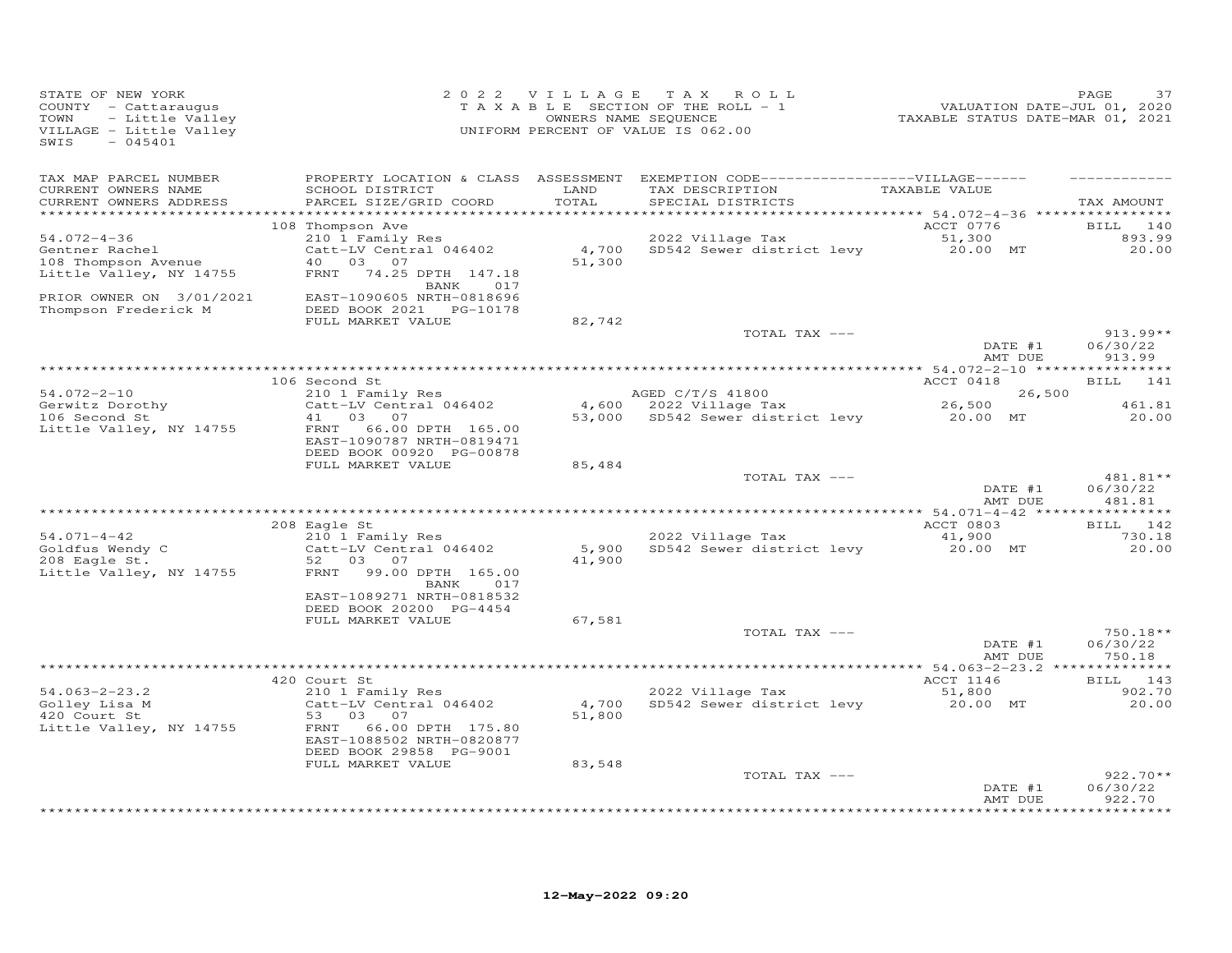| PROPERTY LOCATION & CLASS ASSESSMENT EXEMPTION CODE------------------VILLAGE------<br>TAX MAP PARCEL NUMBER<br>CURRENT OWNERS NAME<br>LAND<br>TAXABLE VALUE<br>SCHOOL DISTRICT<br>TAX DESCRIPTION                                                                                                                                                          | TAX AMOUNT                                                  |
|------------------------------------------------------------------------------------------------------------------------------------------------------------------------------------------------------------------------------------------------------------------------------------------------------------------------------------------------------------|-------------------------------------------------------------|
| TOTAL<br>CURRENT OWNERS ADDRESS<br>PARCEL SIZE/GRID COORD<br>SPECIAL DISTRICTS                                                                                                                                                                                                                                                                             |                                                             |
| ACCT 0520<br>113 Winship Ave                                                                                                                                                                                                                                                                                                                               | BILL<br>144                                                 |
| $54.072 - 4 - 25$<br>210 1 Family Res<br>2022 Village Tax<br>39,000<br>4,700<br>Goodwill Travis M<br>Catt-LV Central 046402<br>SD542 Sewer district levy<br>20.00 MT<br>39,000<br>Goodwill Kristine F<br>40<br>03 07<br>113 Winship Avenue<br>FRNT<br>74.25 DPTH 147.18<br>Little Valley, NY 14755<br>EAST-1090750 NRTH-0818495<br>DEED BOOK 29896 PG-5002 | 679.64<br>20,00                                             |
| FULL MARKET VALUE<br>62,903                                                                                                                                                                                                                                                                                                                                |                                                             |
| TOTAL TAX ---<br>DATE #1<br>AMT DUE                                                                                                                                                                                                                                                                                                                        | $699.64**$<br>06/30/22<br>699.64                            |
|                                                                                                                                                                                                                                                                                                                                                            |                                                             |
| 301 Fair Oak St<br>ACCT 0720<br>$54.071 - 2 - 26$<br>29,200<br>210 1 Family Res<br>2022 Village Tax<br>Grainer Kenneth<br>Catt-LV Central 046402<br>6,100<br>DS542 Delinquent sewer<br>91.49 MT<br>Grainer Rosemarie<br>03 07<br>DW542 Delinquent water<br>53<br>29,200<br>46.67 MT                                                                        | BILL 145<br>508.86<br>91.49<br>46.67                        |
| 301 Fair Oak St<br>SD542 Sewer district levy<br>20.00 MT<br>FRNT<br>99.00 DPTH 181.50<br>Little Valley, NY 14755<br>EAST-1088998 NRTH-0819649<br>DEED BOOK 00997 PG-00957<br>FULL MARKET VALUE<br>47,097                                                                                                                                                   | 20.00                                                       |
| TOTAL TAX ---<br>DATE #1<br>AMT DUE                                                                                                                                                                                                                                                                                                                        | $667.02**$<br>06/30/22<br>667.02                            |
|                                                                                                                                                                                                                                                                                                                                                            |                                                             |
| 415a Court St<br>ACCT 0547<br>$54.063 - 2 - 13.1$<br>312 Vac w/imprv<br>2022 Village Tax<br>20,000<br>Catt-LV Central 046402<br>3,800<br>SD542 Sewer district levy<br>Gray Clyde<br>20.00 MT<br>PO Box 6355<br>53 03 07<br>20,000<br>Peoria, AZ 85385<br>Barn                                                                                              | BILL 146<br>348.53<br>20.00                                 |
| FRNT<br>43.68 DPTH 180.00<br>EAST-1088818 NRTH-0820958<br>DEED BOOK 13081 PG-4001<br>FULL MARKET VALUE<br>32,258                                                                                                                                                                                                                                           |                                                             |
| TOTAL TAX ---<br>DATE #1<br>AMT DUE                                                                                                                                                                                                                                                                                                                        | $368.53**$<br>06/30/22<br>368.53                            |
|                                                                                                                                                                                                                                                                                                                                                            | **********                                                  |
| 207 Court St<br>ACCT 0442                                                                                                                                                                                                                                                                                                                                  | 147<br>BILL                                                 |
| $54.064 - 1 - 24$<br>464 Office bldg.<br>2022 Village Tax<br>88,000<br>Great Northeastern Dev Co LLC Catt-LV Central 046402<br>8,500<br>SD542 Sewer district levy<br>20.00 MT<br>207 Court St<br>53<br>03<br>07<br>88,000<br>Little Valley, NY 14755<br>82.50 DPTH 460.00<br>FRNT<br>EAST-1089751 NRTH-0820493<br>DEED BOOK 1129 PG-2004                   | 1,533.55<br>20.00                                           |
| FULL MARKET VALUE<br>141,935<br>TOTAL TAX ---<br>DATE #1<br>AMT DUE                                                                                                                                                                                                                                                                                        | $1,553.55**$<br>06/30/22<br>1,553.55<br>* * * * * * * * * * |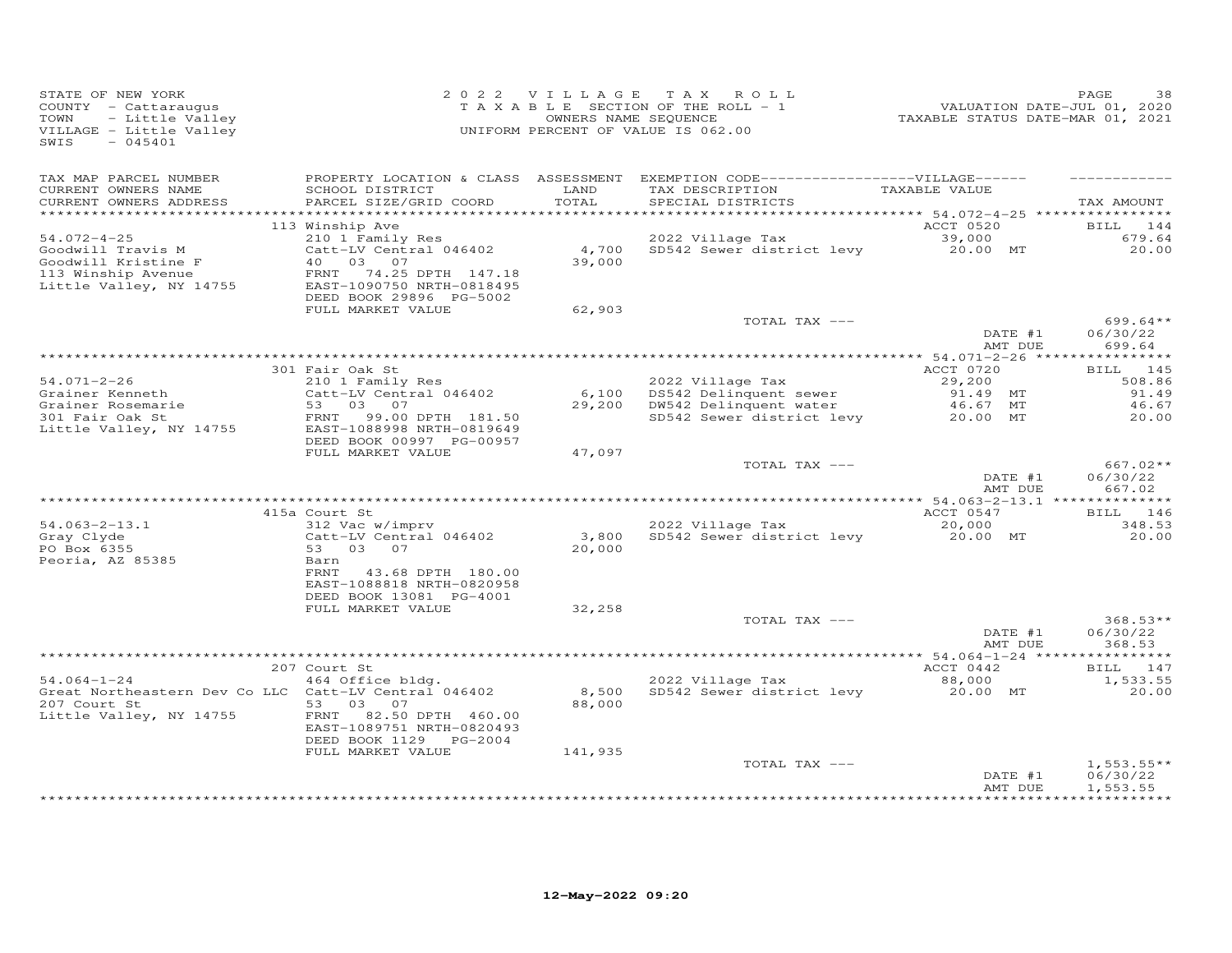| STATE OF NEW YORK<br>COUNTY - Cattaraugus<br>- Little Valley<br>TOWN<br>VILLAGE - Little Valley<br>$-045401$<br>SWIS |                                                                                                                                                                                        |                           | 2022 VILLAGE TAX ROLL<br>T A X A B L E SECTION OF THE ROLL - 1<br>OWNERS NAME SEQUENCE<br>UNIFORM PERCENT OF VALUE IS 062.00 | VALUATION DATE-JUL 01, 2020<br>TAXABLE STATUS DATE-MAR 01, 2021 | PAGE<br>39                                           |
|----------------------------------------------------------------------------------------------------------------------|----------------------------------------------------------------------------------------------------------------------------------------------------------------------------------------|---------------------------|------------------------------------------------------------------------------------------------------------------------------|-----------------------------------------------------------------|------------------------------------------------------|
| TAX MAP PARCEL NUMBER<br>CURRENT OWNERS NAME<br>CURRENT OWNERS ADDRESS                                               | SCHOOL DISTRICT<br>PARCEL SIZE/GRID COORD                                                                                                                                              | LAND<br>TOTAL             | PROPERTY LOCATION & CLASS ASSESSMENT EXEMPTION CODE------------------VILLAGE------<br>TAX DESCRIPTION<br>SPECIAL DISTRICTS   | TAXABLE VALUE                                                   | TAX AMOUNT                                           |
| $54.071 - 2 - 18$<br>Green John Jr<br>Green Shelley<br>306 Erie St<br>Little Valley, NY 14755                        | 306 Erie St<br>210 1 Family Res<br>Catt-LV Central 046402<br>53 03<br>07<br>FRNT<br>66.00 DPTH 132.00<br>EAST-1088987 NRTH-0820179<br>DEED BOOK 756<br>PG-00594<br>FULL MARKET VALUE   | 4,200<br>41,100<br>66,290 | 2022 Village Tax<br>SD542 Sewer district levy                                                                                | ACCT 0444<br>41,100<br>20.00 MT                                 | BILL 148<br>716.24<br>20.00                          |
|                                                                                                                      |                                                                                                                                                                                        |                           | TOTAL TAX ---                                                                                                                | DATE #1<br>AMT DUE                                              | $736.24**$<br>06/30/22<br>736.24                     |
| $54.063 - 2 - 50$<br>Grey Charlotte E<br>Grey Family Trust I<br>204 Eighth Street<br>Little Valley, NY 14755         | 204 Eighth St<br>210 1 Family Res<br>Catt-LV Central 046402<br>53 03 07<br>2/19-MRGD 2-53.2 IN PARCL<br>FRNT 66.25 DPTH 132.00<br>EAST-1088681 NRTH-0820020<br>DEED BOOK 30011 PG-5001 | 4,300<br>40,700           | 2022 Village Tax<br>SD542 Sewer district levy                                                                                | ACCT 0522<br>40,700<br>20.00 MT                                 | 149<br>BILL<br>709.26<br>20.00                       |
|                                                                                                                      | FULL MARKET VALUE                                                                                                                                                                      | 65,645                    | TOTAL TAX ---                                                                                                                | DATE #1<br>AMT DUE                                              | $729.26**$<br>06/30/22<br>729.26                     |
| $54.071 - 2 - 21$<br>Grey Samuel<br>Grey Mariel<br>108 Seventh St<br>Little Valley, NY 14755                         | 108 Seventh St<br>210 1 Family Res<br>Catt-LV Central 046402<br>53 03<br>07<br>FRNT<br>66.00 DPTH 132.00<br>BANK<br>017<br>EAST-1089067 NRTH-0820006                                   | 4,200<br>38,500           | 2022 Village Tax<br>SD542 Sewer district levy                                                                                | ACCT 0821<br>38,500<br>20.00 MT                                 | * * * * * * * * * * *<br>BILL 150<br>670.93<br>20.00 |
|                                                                                                                      | DEED BOOK 00983 PG-00334<br>FULL MARKET VALUE                                                                                                                                          | 62,097                    | TOTAL TAX ---                                                                                                                | DATE #1<br>AMT DUE                                              | $690.93**$<br>06/30/22<br>690.93                     |
|                                                                                                                      |                                                                                                                                                                                        |                           |                                                                                                                              | ACCT 0696                                                       | BILL 151                                             |
| $54.072 - 3 - 17$<br>Gross Kyle J<br>416 Rock City St<br>Little Valley, NY 14755                                     | 416 Rock City St<br>210 1 Family Res<br>Catt-LV Central 046402<br>40/53 03<br>07<br>FRNT<br>93.06 DPTH 319.00<br>BANK<br>032<br>EAST-1091684 NRTH-0818754                              | 51,800                    | 2022 Village Tax<br>6,100 SD542 Sewer district levy                                                                          | 51,800<br>20.00 MT                                              | 902.70<br>20.00                                      |
|                                                                                                                      | DEED BOOK 18787 PG-8001<br>FULL MARKET VALUE                                                                                                                                           | 83,548                    | TOTAL TAX ---                                                                                                                | DATE #1<br>AMT DUE                                              | $922.70**$<br>06/30/22<br>922.70                     |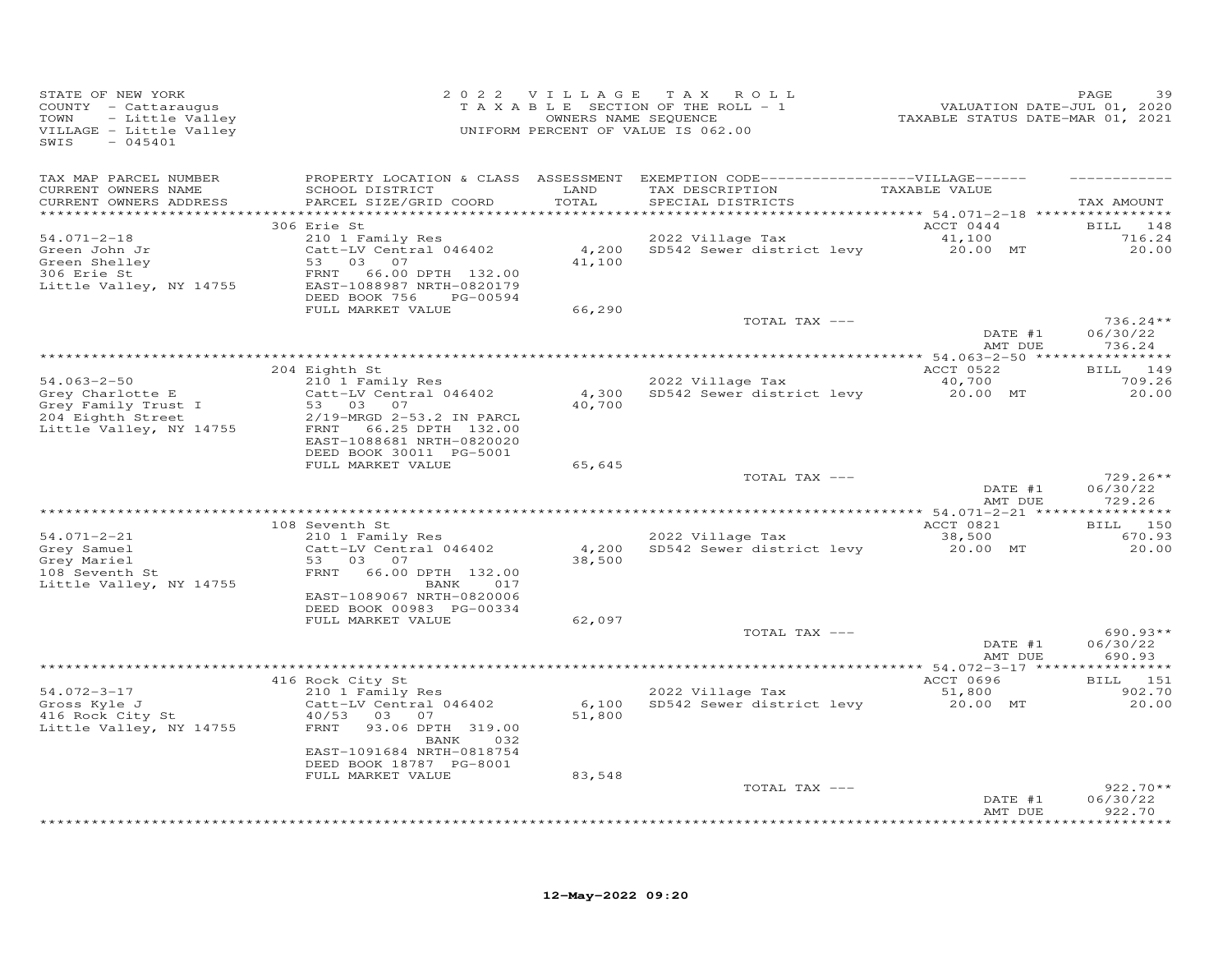| PROPERTY LOCATION & CLASS ASSESSMENT EXEMPTION CODE-----------------VILLAGE------<br>TAX MAP PARCEL NUMBER<br>TAXABLE VALUE<br>CURRENT OWNERS NAME<br>SCHOOL DISTRICT<br>LAND<br>TAX DESCRIPTION<br>CURRENT OWNERS ADDRESS<br>PARCEL SIZE/GRID COORD<br>TOTAL<br>SPECIAL DISTRICTS<br>ACCT 0842<br>410 Rock City St<br>$54.072 - 3 - 20$<br>2022 Village Tax<br>5,500<br>311 Res vac land<br>5,500<br>Catt-LV Central 046402<br>Gross Nathan<br>408 Rock City St<br>5,500<br>40 03 07<br>Little Valley, NY 14755<br>2011-house burned<br>FRNT 77.00 DPTH 357.00<br>EAST-1091517 NRTH-0818877<br>DEED BOOK 29970 PG-4004<br>FULL MARKET VALUE<br>8,871<br>TOTAL TAX ---<br>DATE #1<br>AMT DUE<br>95.85<br>ACCT 0426<br>408 Rock City St<br>2022 Village Tax<br>$54.072 - 3 - 21$<br>54,000<br>210 1 Family Res<br>Gross Nathan<br>Catt-LV Central 046402<br>5,000 SD542 Sewer district levy 20.10 MT<br>408 Rock City St<br>54,000<br>52<br>03 07<br>66.00 DPTH 372.10<br>Little Valley, NY 14755<br>FRNT<br>EAST-1091460 NRTH-0818921<br>DEED BOOK 15588 PG-7001<br>FULL MARKET VALUE<br>87,097<br>TOTAL TAX ---<br>DATE #1<br>AMT DUE<br>961.14<br>ACCT 0754<br>118 Mill St<br>210 1 Family Res<br>2022 Village Tax<br>54.072-6-33<br>32,000<br>Gross Phillip<br>Gross Jeanne<br>110 Mill St<br>Catt-LV Central 046402<br>5,400<br>SD542 Sewer district levy<br>20.00 MT<br>52 03<br>32,000<br>07<br>FRNT<br>89.00 DPTH 165.25<br>Little Valley, NY 14755<br>EAST-1089682 NRTH-0818799<br>DEED BOOK 893<br>PG-00308<br>FULL MARKET VALUE<br>51,613<br>TOTAL TAX ---<br>DATE #1<br>06/30/22<br>AMT DUE<br>577.65<br>107 Thompson Ave<br>ACCT 0809<br>2022 Village Tax<br>210 1 Family Res<br>$54.072 - 5 - 6$<br>44,900<br>5,200 SD542 Sewer district levy<br>Guglielmi Jonathan P<br>Catt-LV Central 046402<br>20.00 MT<br>44,900<br>107 Thompson Ave<br>40 03 07<br>Little Valley, NY 14755<br>FRNT<br>89.18 DPTH 153.12<br>BANK<br>017<br>EAST-1090406 NRTH-0818723<br>DEED BOOK 28254 PG-9002<br>FULL MARKET VALUE<br>72,419<br>TOTAL TAX ---<br>06/30/22<br>DATE #1 | STATE OF NEW YORK<br>COUNTY - Cattaraugus<br>TOWN<br>- Little Valley<br>VILLAGE - Little Valley<br>$-045401$<br>SWIS |  | 2022 VILLAGE TAX ROLL<br>TAXABLE SECTION OF THE ROLL - 1<br>OWNERS NAME SEQUENCE<br>UNIFORM PERCENT OF VALUE IS 062.00 | vALUATION DATE-JUL 01, 2020<br>TAXABLE STATUS DATE-MAR 01, 2021 | PAGE                                      |
|--------------------------------------------------------------------------------------------------------------------------------------------------------------------------------------------------------------------------------------------------------------------------------------------------------------------------------------------------------------------------------------------------------------------------------------------------------------------------------------------------------------------------------------------------------------------------------------------------------------------------------------------------------------------------------------------------------------------------------------------------------------------------------------------------------------------------------------------------------------------------------------------------------------------------------------------------------------------------------------------------------------------------------------------------------------------------------------------------------------------------------------------------------------------------------------------------------------------------------------------------------------------------------------------------------------------------------------------------------------------------------------------------------------------------------------------------------------------------------------------------------------------------------------------------------------------------------------------------------------------------------------------------------------------------------------------------------------------------------------------------------------------------------------------------------------------------------------------------------------------------------------------------------------------------------------------------------------------------------------------------------------------------------------------------------------------------|----------------------------------------------------------------------------------------------------------------------|--|------------------------------------------------------------------------------------------------------------------------|-----------------------------------------------------------------|-------------------------------------------|
|                                                                                                                                                                                                                                                                                                                                                                                                                                                                                                                                                                                                                                                                                                                                                                                                                                                                                                                                                                                                                                                                                                                                                                                                                                                                                                                                                                                                                                                                                                                                                                                                                                                                                                                                                                                                                                                                                                                                                                                                                                                                          |                                                                                                                      |  |                                                                                                                        |                                                                 | TAX AMOUNT                                |
|                                                                                                                                                                                                                                                                                                                                                                                                                                                                                                                                                                                                                                                                                                                                                                                                                                                                                                                                                                                                                                                                                                                                                                                                                                                                                                                                                                                                                                                                                                                                                                                                                                                                                                                                                                                                                                                                                                                                                                                                                                                                          |                                                                                                                      |  |                                                                                                                        |                                                                 | <b>BILL</b> 152<br>95.85                  |
|                                                                                                                                                                                                                                                                                                                                                                                                                                                                                                                                                                                                                                                                                                                                                                                                                                                                                                                                                                                                                                                                                                                                                                                                                                                                                                                                                                                                                                                                                                                                                                                                                                                                                                                                                                                                                                                                                                                                                                                                                                                                          |                                                                                                                      |  |                                                                                                                        |                                                                 | $95.85**$<br>06/30/22                     |
|                                                                                                                                                                                                                                                                                                                                                                                                                                                                                                                                                                                                                                                                                                                                                                                                                                                                                                                                                                                                                                                                                                                                                                                                                                                                                                                                                                                                                                                                                                                                                                                                                                                                                                                                                                                                                                                                                                                                                                                                                                                                          |                                                                                                                      |  |                                                                                                                        |                                                                 | BILL 153<br>941.04<br>20.10               |
|                                                                                                                                                                                                                                                                                                                                                                                                                                                                                                                                                                                                                                                                                                                                                                                                                                                                                                                                                                                                                                                                                                                                                                                                                                                                                                                                                                                                                                                                                                                                                                                                                                                                                                                                                                                                                                                                                                                                                                                                                                                                          |                                                                                                                      |  |                                                                                                                        |                                                                 | $961.14**$<br>06/30/22                    |
|                                                                                                                                                                                                                                                                                                                                                                                                                                                                                                                                                                                                                                                                                                                                                                                                                                                                                                                                                                                                                                                                                                                                                                                                                                                                                                                                                                                                                                                                                                                                                                                                                                                                                                                                                                                                                                                                                                                                                                                                                                                                          |                                                                                                                      |  |                                                                                                                        |                                                                 |                                           |
|                                                                                                                                                                                                                                                                                                                                                                                                                                                                                                                                                                                                                                                                                                                                                                                                                                                                                                                                                                                                                                                                                                                                                                                                                                                                                                                                                                                                                                                                                                                                                                                                                                                                                                                                                                                                                                                                                                                                                                                                                                                                          |                                                                                                                      |  |                                                                                                                        |                                                                 | BILL 154<br>557.65<br>20.00               |
|                                                                                                                                                                                                                                                                                                                                                                                                                                                                                                                                                                                                                                                                                                                                                                                                                                                                                                                                                                                                                                                                                                                                                                                                                                                                                                                                                                                                                                                                                                                                                                                                                                                                                                                                                                                                                                                                                                                                                                                                                                                                          |                                                                                                                      |  |                                                                                                                        |                                                                 | $577.65**$                                |
|                                                                                                                                                                                                                                                                                                                                                                                                                                                                                                                                                                                                                                                                                                                                                                                                                                                                                                                                                                                                                                                                                                                                                                                                                                                                                                                                                                                                                                                                                                                                                                                                                                                                                                                                                                                                                                                                                                                                                                                                                                                                          |                                                                                                                      |  |                                                                                                                        |                                                                 |                                           |
|                                                                                                                                                                                                                                                                                                                                                                                                                                                                                                                                                                                                                                                                                                                                                                                                                                                                                                                                                                                                                                                                                                                                                                                                                                                                                                                                                                                                                                                                                                                                                                                                                                                                                                                                                                                                                                                                                                                                                                                                                                                                          |                                                                                                                      |  |                                                                                                                        |                                                                 | BILL 155<br>782.46<br>20.00               |
| *************************************                                                                                                                                                                                                                                                                                                                                                                                                                                                                                                                                                                                                                                                                                                                                                                                                                                                                                                                                                                                                                                                                                                                                                                                                                                                                                                                                                                                                                                                                                                                                                                                                                                                                                                                                                                                                                                                                                                                                                                                                                                    |                                                                                                                      |  |                                                                                                                        | AMT DUE                                                         | $802.46**$<br>802.46<br>* * * * * * * * * |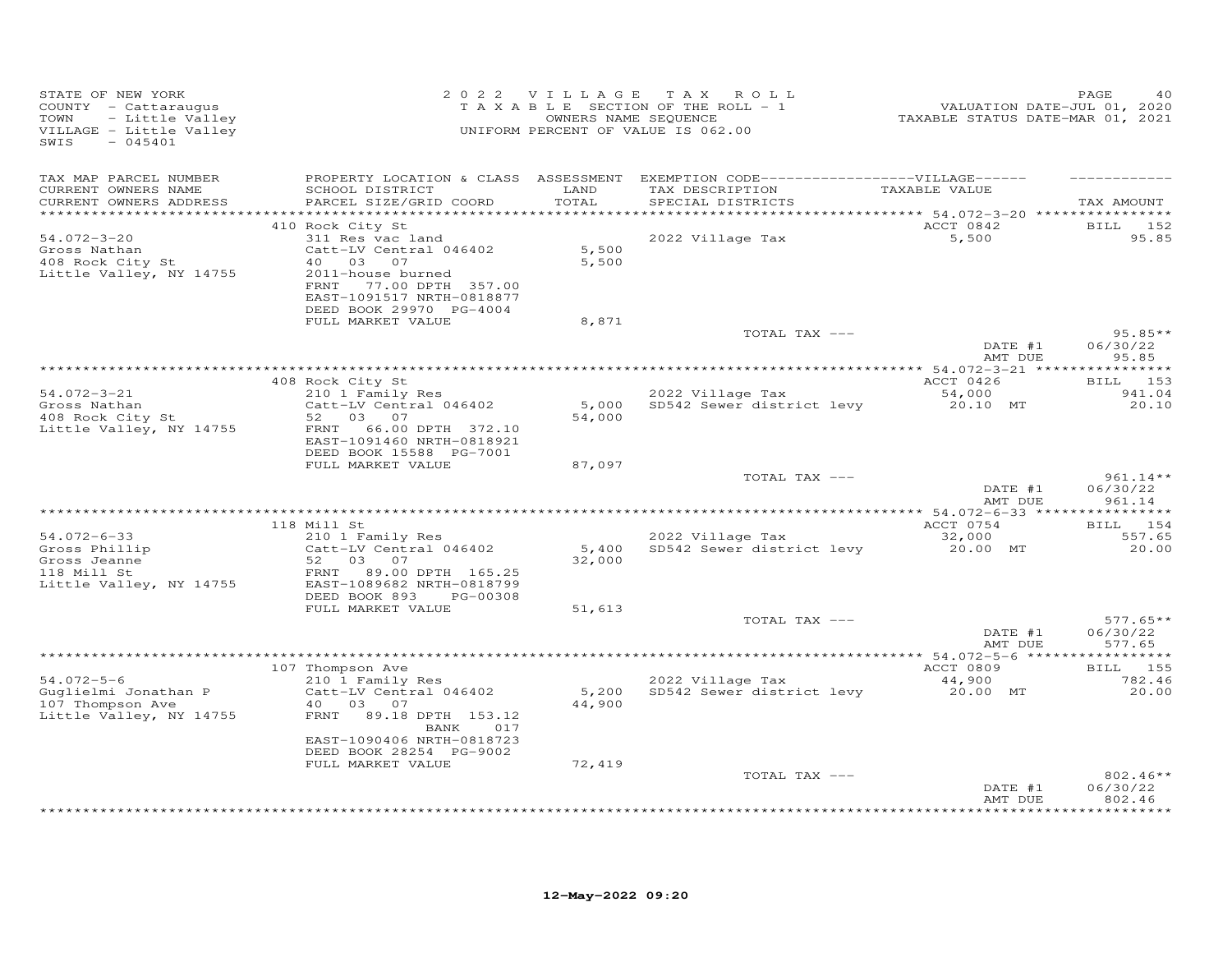| STATE OF NEW YORK<br>COUNTY - Cattaraugus<br>- Little Valley<br>TOWN<br>VILLAGE - Little Valley<br>$-045401$<br>SWIS |                                                                                                         | 2022 VILLAGE    | TAX ROLL<br>T A X A B L E SECTION OF THE ROLL - 1<br>OWNERS NAME SEQUENCE<br>UNIFORM PERCENT OF VALUE IS 062.00           | VALUATION DATE-JUL 01, 2020<br>TAXABLE STATUS DATE-MAR 01, 2021 | PAGE<br>41                                |
|----------------------------------------------------------------------------------------------------------------------|---------------------------------------------------------------------------------------------------------|-----------------|---------------------------------------------------------------------------------------------------------------------------|-----------------------------------------------------------------|-------------------------------------------|
| TAX MAP PARCEL NUMBER<br>CURRENT OWNERS NAME<br>CURRENT OWNERS ADDRESS                                               | SCHOOL DISTRICT<br>PARCEL SIZE/GRID COORD                                                               | LAND<br>TOTAL   | PROPERTY LOCATION & CLASS ASSESSMENT EXEMPTION CODE-----------------VILLAGE------<br>TAX DESCRIPTION<br>SPECIAL DISTRICTS | TAXABLE VALUE                                                   | TAX AMOUNT                                |
| **********************                                                                                               | ************************<br>Fair Oak St                                                                 |                 |                                                                                                                           | ACCT 1097                                                       | BILL 156                                  |
| $54.071 - 4 - 1.2$<br>Guignon Sandra L<br>518 Fair Oak St                                                            | 311 Res vac land<br>Catt-LV Central 046402<br>52 03<br>07<br>54.003-1-52 prev includ,                   | 3,000<br>3,000  | 2022 Village Tax                                                                                                          | 3,000                                                           | 52.28                                     |
| Little Valley, NY 14755                                                                                              | 4/13-now split off<br>35.00 DPTH 408.00<br>FRNT<br>EAST-1087165 NRTH-0818656<br>DEED BOOK 26722 PG-8001 |                 |                                                                                                                           |                                                                 |                                           |
|                                                                                                                      | FULL MARKET VALUE                                                                                       | 4,839           |                                                                                                                           |                                                                 | $52.28**$                                 |
|                                                                                                                      |                                                                                                         |                 | TOTAL TAX ---                                                                                                             | DATE #1<br>AMT DUE                                              | 06/30/22<br>52.28                         |
|                                                                                                                      |                                                                                                         |                 |                                                                                                                           |                                                                 |                                           |
| $54.071 - 4 - 2$                                                                                                     | 518 Fair Oak St<br>210 1 Family Res                                                                     |                 | 2022 Village Tax                                                                                                          | ACCT 0448<br>52,000                                             | BILL 157<br>906.19                        |
| Guignon Sandra L                                                                                                     | Catt-LV Central 046402                                                                                  | 4,800           | SD542 Sewer district levy                                                                                                 | 20.10 MT                                                        | 20.10                                     |
| 518 Fair Oak St<br>Little Valley, NY 124755                                                                          | 52<br>03 07<br>84.75 DPTH 127.00<br>FRNT<br>EAST-1087061 NRTH-0818770<br>DEED BOOK 26722 PG-8001        | 52,000          |                                                                                                                           |                                                                 |                                           |
|                                                                                                                      | FULL MARKET VALUE                                                                                       | 83,871          |                                                                                                                           |                                                                 |                                           |
|                                                                                                                      |                                                                                                         |                 | TOTAL TAX ---                                                                                                             | DATE #1<br>AMT DUE                                              | $926.29**$<br>06/30/22<br>926.29          |
|                                                                                                                      |                                                                                                         |                 |                                                                                                                           | ************ 54.071-4-19 **                                     | *********                                 |
|                                                                                                                      | 402 Fair Oak St                                                                                         |                 |                                                                                                                           | ACCT 0537                                                       | BILL 158                                  |
| $54.071 - 4 - 19$<br>Hahn Glenn<br>Hahn Mary Ann                                                                     | 210 1 Family Res<br>Catt-LV Central 046402<br>53<br>03<br>07                                            | 4,800<br>38,700 | 2022 Village Tax<br>SD542 Sewer district levy                                                                             | 38,700<br>20.00 MT                                              | 674.41<br>20,00                           |
| 402 Fair Oaks<br>Little Valley, NY 14755                                                                             | 60.00 DPTH 237.00<br>FRNT<br>EAST-1088332 NRTH-0819350<br>DEED BOOK 00959 PG-00602                      |                 |                                                                                                                           |                                                                 |                                           |
|                                                                                                                      | FULL MARKET VALUE                                                                                       | 62,419          |                                                                                                                           |                                                                 |                                           |
|                                                                                                                      |                                                                                                         |                 | TOTAL TAX ---                                                                                                             | DATE #1<br>AMT DUE                                              | 694.41**<br>06/30/22<br>694.41            |
|                                                                                                                      |                                                                                                         |                 |                                                                                                                           |                                                                 | **********                                |
| $54.080 - 1 - 9$                                                                                                     | 306 Fourth St<br>210 1 Family Res                                                                       |                 | 2022 Village Tax                                                                                                          | ACCT 0789<br>19,000                                             | BILL 159<br>331.11                        |
| Hallowell David L<br>Hallowell Sherry D<br>306 Fourth Street<br>Little Valley, NY 14755                              | Catt-LV Central 046402<br>52 03<br>07<br>FRNT<br>61.00 DPTH 108.00<br>EAST-1090097 NRTH-0817937         | 3,500<br>19,000 | SD542 Sewer district levy                                                                                                 | 20.00 MT                                                        | 20.00                                     |
|                                                                                                                      | DEED BOOK 22459 PG-9001<br>FULL MARKET VALUE                                                            | 30,645          |                                                                                                                           |                                                                 |                                           |
|                                                                                                                      |                                                                                                         |                 | TOTAL TAX ---                                                                                                             |                                                                 | 351.11**                                  |
|                                                                                                                      |                                                                                                         |                 |                                                                                                                           | DATE #1<br>AMT DUE                                              | 06/30/22<br>351.11<br>* * * * * * * * * * |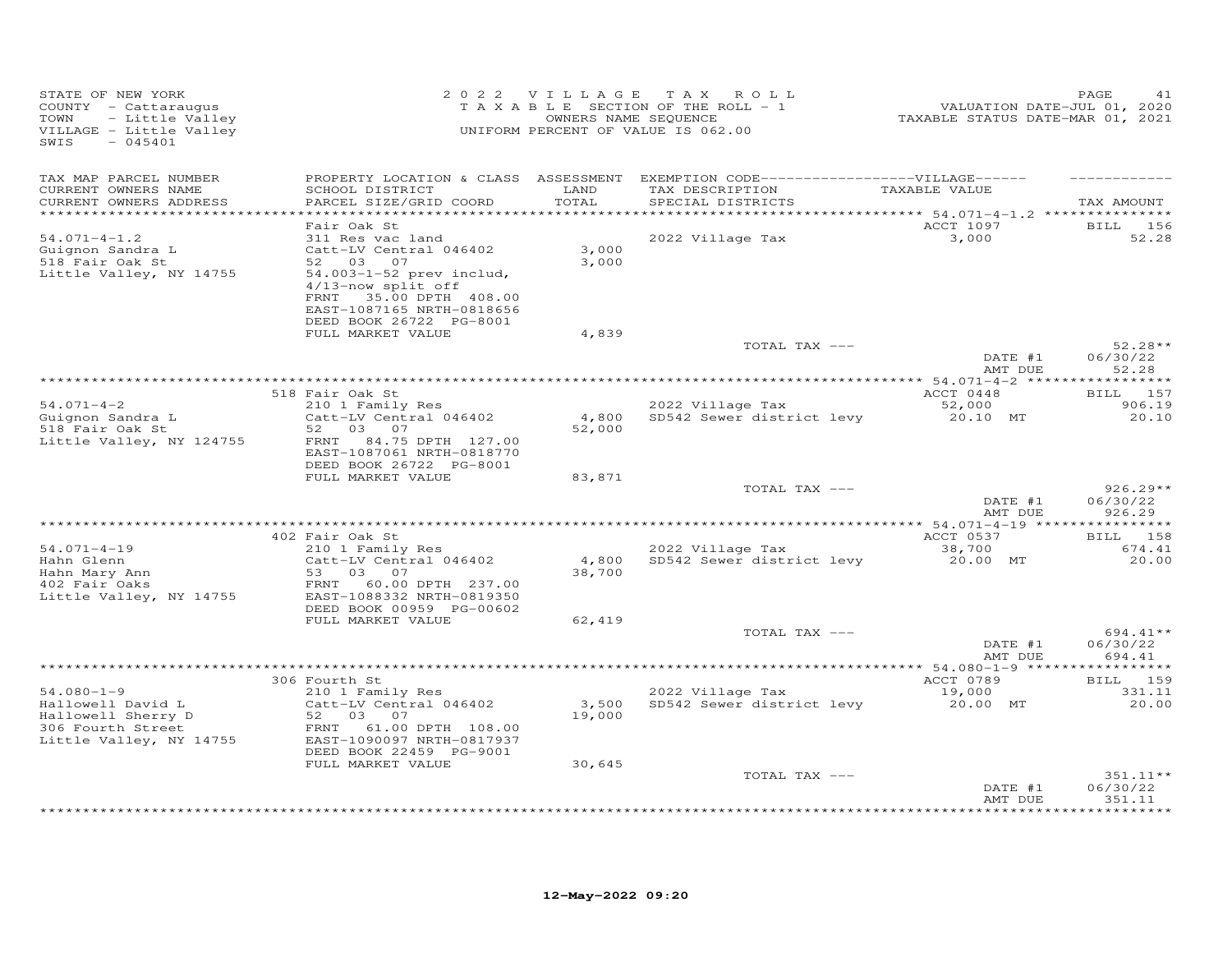| STATE OF NEW YORK<br>COUNTY - Cattaraugus<br>TOWN<br>- Little Valley<br>VILLAGE - Little Valley<br>$-045401$<br>SWIS |                                                                                            | 2022 VILLAGE   | TAX ROLL<br>TAXABLE SECTION OF THE ROLL - 1<br>OWNERS NAME SEQUENCE<br>UNIFORM PERCENT OF VALUE IS 062.00                  | VALUATION DATE-JUL 01, 2020<br>TAXABLE STATUS DATE-MAR 01, 2021 | 42<br>PAGE                           |
|----------------------------------------------------------------------------------------------------------------------|--------------------------------------------------------------------------------------------|----------------|----------------------------------------------------------------------------------------------------------------------------|-----------------------------------------------------------------|--------------------------------------|
| TAX MAP PARCEL NUMBER<br>CURRENT OWNERS NAME<br>CURRENT OWNERS ADDRESS                                               | SCHOOL DISTRICT<br>PARCEL SIZE/GRID COORD                                                  | LAND<br>TOTAL  | PROPERTY LOCATION & CLASS ASSESSMENT EXEMPTION CODE------------------VILLAGE------<br>TAX DESCRIPTION<br>SPECIAL DISTRICTS | TAXABLE VALUE                                                   | TAX AMOUNT                           |
|                                                                                                                      |                                                                                            |                |                                                                                                                            |                                                                 |                                      |
| $54.072 - 4 - 11$<br>Hastings Timothy J<br>Hastings Susan M<br>417 Rock City St                                      | 417 Rock City St<br>210 1 Family Res<br>Catt-LV Central 046402<br>40 03 07<br>Ff 156.50    | 65,000         | 2022 Village Tax 65,000<br>10,200 SD542 Sewer district levy 20.10 MT                                                       | ACCT 0834                                                       | BILL 160<br>1,132.73<br>20.10        |
| Little Valley, NY 14755                                                                                              | ACRES<br>1.90<br>EAST-1091382 NRTH-0818421<br>DEED BOOK 11711 PG-9001<br>FULL MARKET VALUE | 104,839        |                                                                                                                            |                                                                 |                                      |
|                                                                                                                      |                                                                                            |                | TOTAL TAX ---                                                                                                              | DATE #1<br>AMT DUE                                              | $1,152.83**$<br>06/30/22<br>1,152.83 |
|                                                                                                                      |                                                                                            |                |                                                                                                                            |                                                                 |                                      |
| $54.071 - 1 - 24$                                                                                                    | 202 Center St                                                                              |                |                                                                                                                            | ACCT 0500<br>62,000                                             | BILL 161                             |
| Hatch Larry E<br>202 Center St                                                                                       | 210 1 Family Res<br>Catt-LV Central 046402<br>53 03 07                                     | 62,000         | 2022 Village Tax<br>8,900 SD542 Sewer district levy                                                                        | 20.10 MT                                                        | 1,080.45<br>20.10                    |
| Little Valley, NY 14755                                                                                              | FRNT 200.00 DPTH 165.00<br>EAST-1087890 NRTH-0820209<br>DEED BOOK 878<br>PG-00906          |                |                                                                                                                            |                                                                 |                                      |
|                                                                                                                      | FULL MARKET VALUE                                                                          | 100,000        |                                                                                                                            |                                                                 |                                      |
|                                                                                                                      |                                                                                            |                | TOTAL TAX ---                                                                                                              | DATE #1<br>AMT DUE                                              | $1,100.55**$<br>06/30/22<br>1,100.55 |
|                                                                                                                      |                                                                                            |                |                                                                                                                            |                                                                 |                                      |
| $54.071 - 1 - 34$<br>Hatch Larry E<br>202 Center St                                                                  | 124 Virginia Ave<br>311 Res vac land<br>Catt-LV Central 046402<br>53 03 07                 | 800<br>800     | 2022 Village Tax                                                                                                           | <b>ACCT 1002</b><br>800                                         | BILL 162<br>13.94                    |
| Little Valley, NY 14755                                                                                              | FRNT 84.00 DPTH<br>90.00<br>EAST-1088011 NRTH-0820204<br>DEED BOOK 00936 PG-00898          |                |                                                                                                                            |                                                                 |                                      |
|                                                                                                                      | FULL MARKET VALUE                                                                          | 1,290          | TOTAL TAX ---                                                                                                              |                                                                 | $13.94**$                            |
|                                                                                                                      |                                                                                            |                |                                                                                                                            | DATE #1<br>AMT DUE                                              | 06/30/22<br>13.94                    |
|                                                                                                                      | Thompson Ave                                                                               |                |                                                                                                                            | ACCT 0476                                                       | BILL 163                             |
| $54.072 - 4 - 32$<br>Haus Brian M<br>Haus Sheila A<br>160 Roslin Ave                                                 | 311 Res vac land<br>Catt-LV Central 046402<br>40 03 07<br>FRNT 63.00 DPTH 147.18           | 1,900<br>1,900 | 2022 Village Tax                                                                                                           | 1,900                                                           | 33.11                                |
| Toronto, ON, M4N1Z6                                                                                                  | EAST-1090603 NRTH-0818403<br>DEED BOOK 898<br>PG-00832                                     |                |                                                                                                                            |                                                                 |                                      |
|                                                                                                                      | FULL MARKET VALUE                                                                          | 3,065          | TOTAL TAX ---                                                                                                              |                                                                 | $33.11**$                            |
|                                                                                                                      |                                                                                            |                |                                                                                                                            | DATE #1<br>AMT DUE                                              | 06/30/22<br>33.11                    |
|                                                                                                                      |                                                                                            |                |                                                                                                                            |                                                                 | **********                           |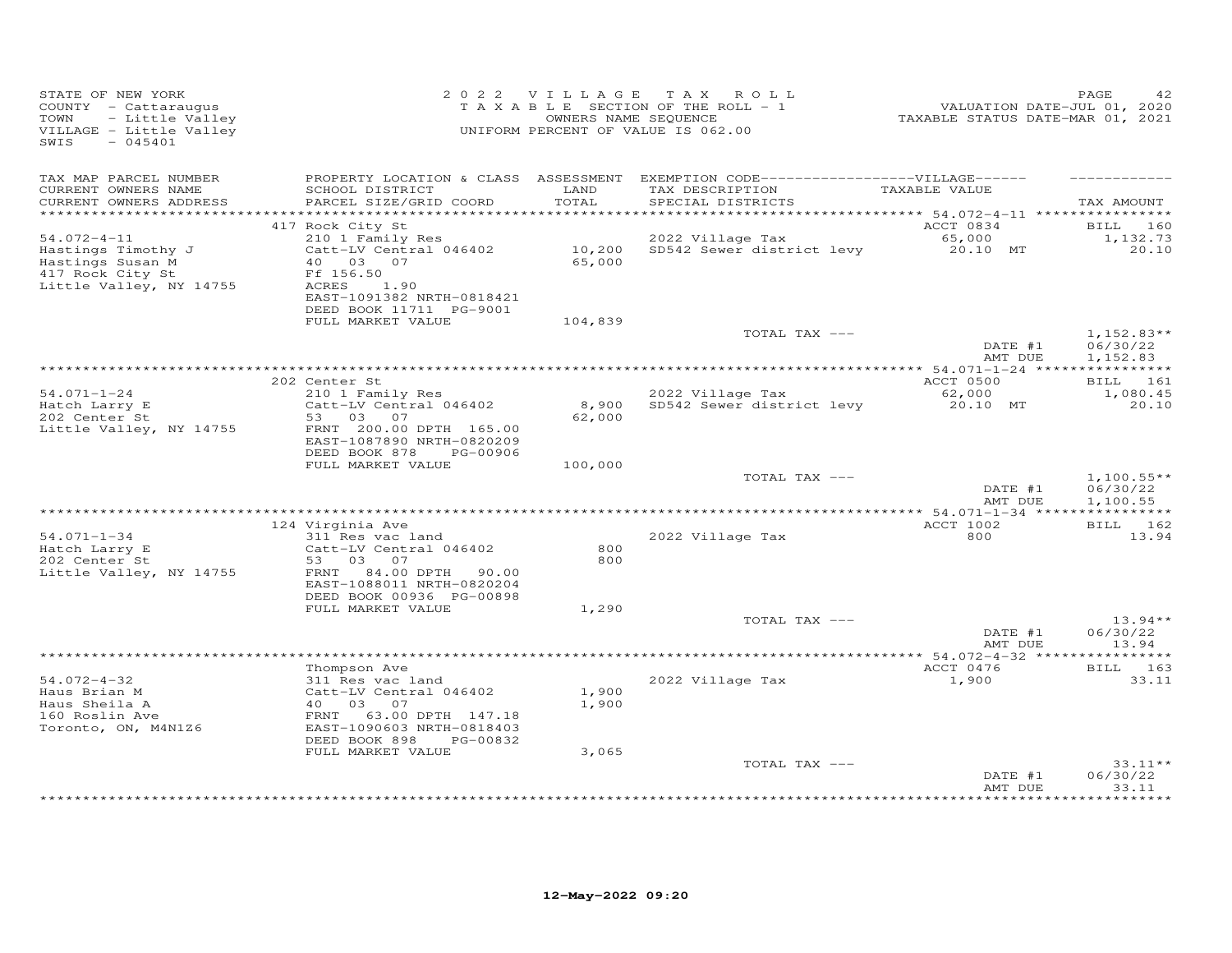| STATE OF NEW YORK<br>COUNTY - Cattaraugus<br>TOWN<br>- Little Valley<br>VILLAGE - Little Valley<br>$-045401$<br>SWIS |                                                                                                                                                                                                 | 2022 VILLAGE               | TAX ROLL<br>TAXABLE SECTION OF THE ROLL - 1<br>OWNERS NAME SEQUENCE<br>UNIFORM PERCENT OF VALUE IS 062.00                  | -------<br>71. VALUATION DATE-JUL 01, 2020<br>72021, TAXABLE STATUS DATE-MAR 01 | PAGE<br>43                                              |
|----------------------------------------------------------------------------------------------------------------------|-------------------------------------------------------------------------------------------------------------------------------------------------------------------------------------------------|----------------------------|----------------------------------------------------------------------------------------------------------------------------|---------------------------------------------------------------------------------|---------------------------------------------------------|
| TAX MAP PARCEL NUMBER<br>CURRENT OWNERS NAME<br>CURRENT OWNERS ADDRESS                                               | SCHOOL DISTRICT<br>PARCEL SIZE/GRID COORD                                                                                                                                                       | LAND<br>TOTAL              | PROPERTY LOCATION & CLASS ASSESSMENT EXEMPTION CODE------------------VILLAGE------<br>TAX DESCRIPTION<br>SPECIAL DISTRICTS | TAXABLE VALUE                                                                   | TAX AMOUNT                                              |
| $54.072 - 4 - 33$<br>Haus Brian M<br>Haus Sheila A<br>160 Roslin Ave<br>Toronto, ON, M4N1Z6                          | 116 Thompson Ave<br>210 1 Family Res<br>Catt-LV Central 046402<br>40 03 07<br>FRNT<br>74.25 DPTH 147.18<br>EAST-1090603 NRTH-0818472<br>DEED BOOK 892<br>PG-00316<br>FULL MARKET VALUE          | 5,000<br>58,065            | 2022 Village Tax<br>DS542 Delinquent sewer<br>36,000 DW542 Delinquent water<br>SD542 Sewer district levy                   | ACCT 0820<br>36,000<br>25.83 MT<br>15.33 MT<br>20.10 MT                         | <b>BILL</b><br>164<br>627.36<br>25.83<br>15.33<br>20.10 |
|                                                                                                                      |                                                                                                                                                                                                 |                            | TOTAL TAX ---                                                                                                              | DATE #1<br>AMT DUE                                                              | 688.62**<br>06/30/22<br>688.62                          |
|                                                                                                                      | 105 Rock City St                                                                                                                                                                                |                            |                                                                                                                            | ACCT 0751                                                                       | BILL 165                                                |
| $54.072 - 6 - 7$<br>Hawley Development Corp<br>100 W Genesee St<br>Lockport, NY 14094                                | 486 Mini-mart<br>Catt-LV Central 046402<br>53 03 07<br>11/18-NYS App.007<br>76.00 DPTH 125.00<br>FRNT<br>EAST-1090050 NRTH-0819397<br>DEED BOOK 14620 PG-9002                                   | 6,200<br>92,800            | 2022 Village Tax<br>SD542 Sewer district levy                                                                              | 92,800<br>20.00 MT                                                              | 1,617.19<br>20.00                                       |
|                                                                                                                      | FULL MARKET VALUE                                                                                                                                                                               | 149,677                    | TOTAL TAX ---                                                                                                              | DATE #1<br>AMT DUE                                                              | $1,637.19**$<br>06/30/22<br>1,637.19                    |
|                                                                                                                      |                                                                                                                                                                                                 |                            |                                                                                                                            |                                                                                 |                                                         |
| $54.063 - 2 - 12$<br>B4.000 L<br>Heber Jeanne M<br>417 Court St<br>Little Valley, NY 14755                           | 417 Court St<br>210 1 Family Res<br>Catt-LV Central 046402<br>53 03<br>07<br>66.00 DPTH 218.00<br>FRNT<br>EAST-1088761 NRTH-0821019                                                             | 5,000<br>34,100            | 2022 Village Tax<br>SD542 Sewer district levy                                                                              | ACCT 0631<br>34,100<br>20.00 MT                                                 | <b>BILL</b> 166<br>594.25<br>20.00                      |
|                                                                                                                      | DEED BOOK 00945 PG-00305<br>FULL MARKET VALUE                                                                                                                                                   | 55,000                     | TOTAL TAX ---                                                                                                              | DATE #1<br>AMT DUE                                                              | $614.25**$<br>06/30/22<br>614.25                        |
|                                                                                                                      |                                                                                                                                                                                                 |                            |                                                                                                                            |                                                                                 |                                                         |
| $54.073 - 1 - 3$<br>Helgager John L<br>Helgager Nanette<br>604 Rock City St<br>Little Valley, NY 14755               | Rock City St<br>312 Vac w/imprv<br>Catt-LV Central 046402<br>40  03  07<br>Barn-By Sewer Plant<br>ACRES<br>6.31<br>EAST-1093816 NRTH-0818365<br>DEED BOOK 2020<br>PG-16501<br>FULL MARKET VALUE | 10,700<br>18,000<br>29,032 | 2022 Village Tax<br>SD542 Sewer district levy                                                                              | ACCT 0588<br>18,000<br>20.60 MT                                                 | BILL 167<br>313.68<br>20.60                             |
|                                                                                                                      |                                                                                                                                                                                                 |                            | TOTAL TAX ---                                                                                                              | DATE #1<br>AMT DUE                                                              | 334.28**<br>06/30/22<br>334.28<br>*********             |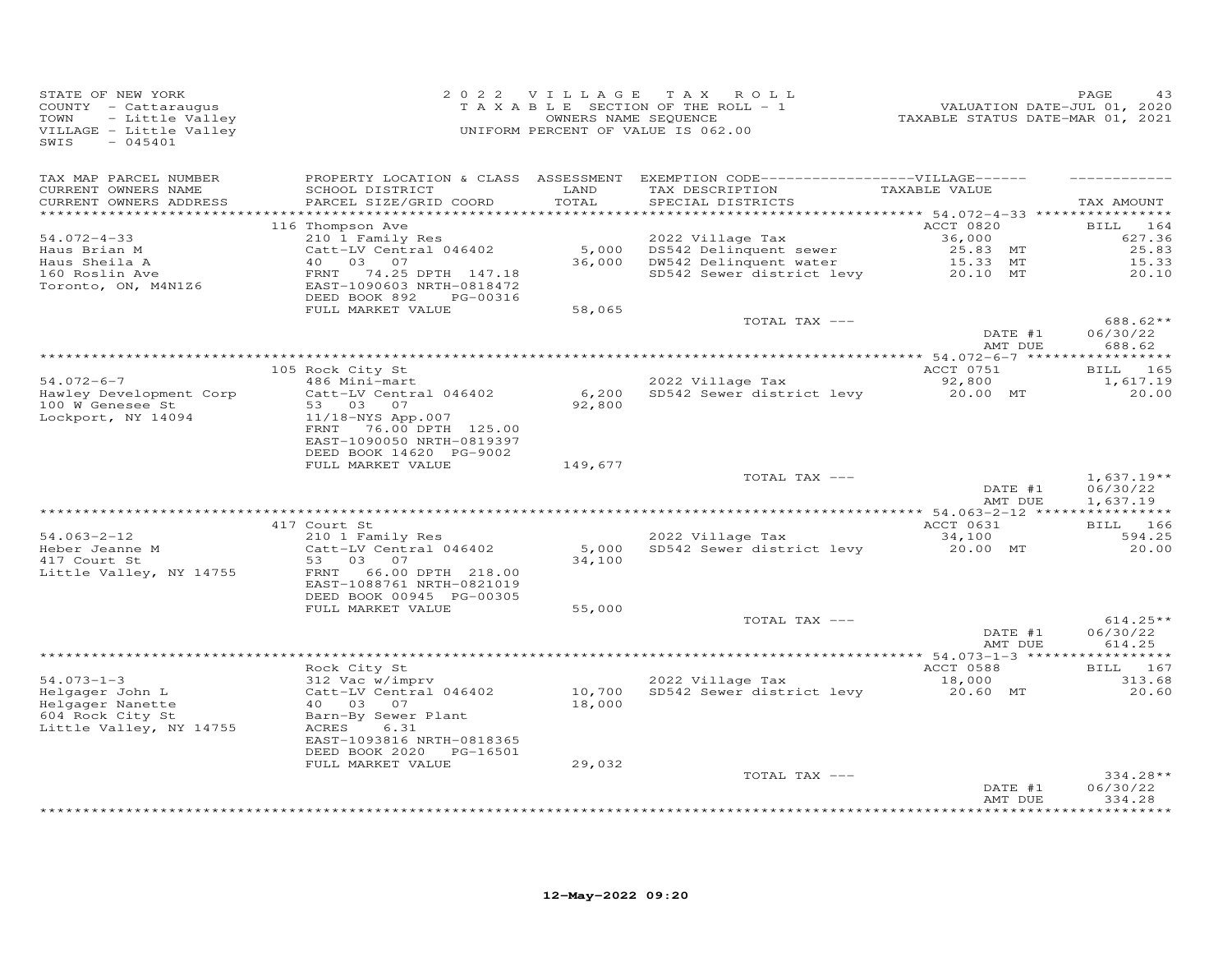| STATE OF NEW YORK<br>COUNTY - Cattaraugus<br>- Little Valley<br>TOWN<br>VILLAGE - Little Valley<br>SWIS<br>$-045401$ | 2 0 2 2                                                                                                                           | VILLAGE<br>OWNERS NAME SEQUENCE | T A X<br>ROLL ROLL<br>T A X A B L E SECTION OF THE ROLL - 1<br>UNIFORM PERCENT OF VALUE IS 062.00 | VALUATION DATE-JUL 01, 2020<br>TAXABLE STATUS DATE-MAR 01, 2021 | PAGE<br>44                           |
|----------------------------------------------------------------------------------------------------------------------|-----------------------------------------------------------------------------------------------------------------------------------|---------------------------------|---------------------------------------------------------------------------------------------------|-----------------------------------------------------------------|--------------------------------------|
| TAX MAP PARCEL NUMBER                                                                                                | PROPERTY LOCATION & CLASS ASSESSMENT                                                                                              |                                 | EXEMPTION CODE------------------VILLAGE------                                                     |                                                                 |                                      |
| CURRENT OWNERS NAME<br>CURRENT OWNERS ADDRESS                                                                        | SCHOOL DISTRICT<br>PARCEL SIZE/GRID COORD                                                                                         | LAND<br>TOTAL                   | TAX DESCRIPTION<br>SPECIAL DISTRICTS                                                              | TAXABLE VALUE                                                   | TAX AMOUNT                           |
| *************************                                                                                            |                                                                                                                                   |                                 |                                                                                                   |                                                                 |                                      |
|                                                                                                                      | 604 Rock City St                                                                                                                  |                                 |                                                                                                   | ACCT 0601                                                       | BILL<br>168                          |
| $54.081 - 1 - 7$                                                                                                     | 210 1 Family Res                                                                                                                  |                                 | VET WAR CT 41121                                                                                  | 7,560                                                           |                                      |
| Helgager John L                                                                                                      | Catt-LV Central 046402                                                                                                            |                                 | 18,000 2022 Village Tax                                                                           | 68,840                                                          | 1,199.65                             |
| Helgager Nanette                                                                                                     | 40 03 07                                                                                                                          | 76,400                          | SD542 Sewer district levy                                                                         | 21.90 MT                                                        | 21.90                                |
| 604 Rock City St<br>Little Valley, NY 14755                                                                          | 4/13-prev incl 54.004-1-3<br>town, now split to town<br>ACRES<br>19.46<br>EAST-1094162 NRTH-0818250<br>DEED BOOK 2020<br>PG-16501 |                                 |                                                                                                   |                                                                 |                                      |
|                                                                                                                      | FULL MARKET VALUE                                                                                                                 | 123,226                         |                                                                                                   |                                                                 |                                      |
|                                                                                                                      |                                                                                                                                   |                                 | TOTAL TAX ---                                                                                     | DATE #1<br>AMT DUE                                              | $1,221.55**$<br>06/30/22<br>1,221.55 |
|                                                                                                                      |                                                                                                                                   |                                 |                                                                                                   | *********** 54.063-2-26 *****                                   | ***********                          |
|                                                                                                                      | 414 Court St                                                                                                                      |                                 |                                                                                                   | ACCT 0598                                                       | BILL 169                             |
| $54.063 - 2 - 26$                                                                                                    | 210 1 Family Res                                                                                                                  |                                 | 2022 Village Tax                                                                                  | 53,700                                                          | 935.81                               |
| Hellwig Connor                                                                                                       | Catt-LV Central 046402                                                                                                            | 4,200                           | SD542 Sewer district levy                                                                         | 20.00 MT                                                        | 20.00                                |
| Hellwig Ashley                                                                                                       | 53<br>03<br>07                                                                                                                    | 53,700                          |                                                                                                   |                                                                 |                                      |
| 414 Court Street<br>Little Valley, NY 14755                                                                          | FRNT<br>66.00 DPTH 132.00<br>017<br>BANK<br>EAST-1088680 NRTH-0820783<br>DEED BOOK 2019<br>PG-17059                               |                                 |                                                                                                   |                                                                 |                                      |
|                                                                                                                      | FULL MARKET VALUE                                                                                                                 | 86,613                          |                                                                                                   |                                                                 |                                      |
|                                                                                                                      |                                                                                                                                   |                                 | TOTAL TAX ---                                                                                     |                                                                 | 955.81**                             |
|                                                                                                                      |                                                                                                                                   |                                 |                                                                                                   | DATE #1                                                         | 06/30/22<br>955.81                   |
|                                                                                                                      |                                                                                                                                   |                                 |                                                                                                   | AMT DUE                                                         |                                      |
|                                                                                                                      | 205 Fair Oak St                                                                                                                   |                                 |                                                                                                   | ACCT 0730                                                       | 170<br>BILL                          |
| $54.071 - 3 - 10$                                                                                                    | 210 1 Family Res                                                                                                                  |                                 | 2022 Village Tax                                                                                  | 40,500                                                          | 705.78                               |
| Hernandez William                                                                                                    | Catt-LV Central 046402                                                                                                            | 4,500                           | SD542 Sewer district levy                                                                         | 20.00 MT                                                        | 20.00                                |
| Hernandez Jordan Nicole                                                                                              | 53 03 07                                                                                                                          | 40,500                          |                                                                                                   |                                                                 |                                      |
| 205 Fair Oak St                                                                                                      | replotted 3/08 per survey                                                                                                         |                                 |                                                                                                   |                                                                 |                                      |
| Little Valley, NY 14755                                                                                              | FRNT<br>73.00 DPTH 150.00<br>BANK<br>017                                                                                          |                                 |                                                                                                   |                                                                 |                                      |
|                                                                                                                      | EAST-1089356 NRTH-0819653<br>DEED BOOK 30857 PG-9002                                                                              |                                 |                                                                                                   |                                                                 |                                      |
|                                                                                                                      | FULL MARKET VALUE                                                                                                                 | 65,323                          |                                                                                                   |                                                                 |                                      |
|                                                                                                                      |                                                                                                                                   |                                 | TOTAL TAX ---                                                                                     |                                                                 | $725.78**$                           |
|                                                                                                                      |                                                                                                                                   |                                 |                                                                                                   | DATE #1<br>AMT DUE                                              | 06/30/22<br>725.78                   |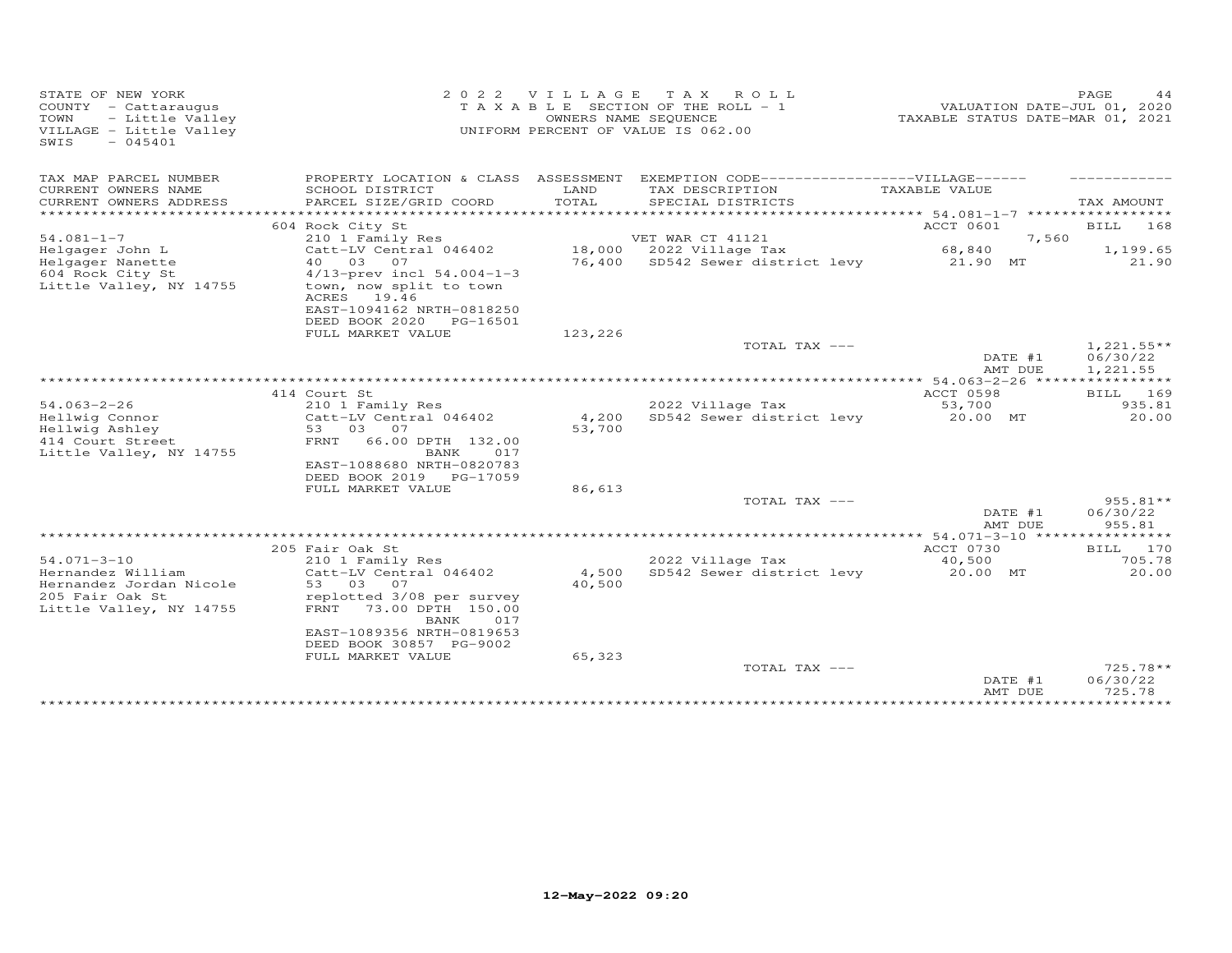| STATE OF NEW YORK<br>COUNTY - Cattaraugus<br>TOWN<br>- Little Valley<br>VILLAGE - Little Valley<br>$-045401$<br>SWIS |                                                                                                 | 2022 VILLAGE    | TAX ROLL<br>TAXABLE SECTION OF THE ROLL - 1<br>OWNERS NAME SEQUENCE<br>UNIFORM PERCENT OF VALUE IS 062.00                  | VALUATION DATE-JUL 01, 2020<br>TAXABLE STATUS DATE-MAR 01, 2021 | PAGE<br>45                           |
|----------------------------------------------------------------------------------------------------------------------|-------------------------------------------------------------------------------------------------|-----------------|----------------------------------------------------------------------------------------------------------------------------|-----------------------------------------------------------------|--------------------------------------|
| TAX MAP PARCEL NUMBER<br>CURRENT OWNERS NAME<br>CURRENT OWNERS ADDRESS                                               | SCHOOL DISTRICT<br>PARCEL SIZE/GRID COORD                                                       | LAND<br>TOTAL   | PROPERTY LOCATION & CLASS ASSESSMENT EXEMPTION CODE------------------VILLAGE------<br>TAX DESCRIPTION<br>SPECIAL DISTRICTS | TAXABLE VALUE                                                   | TAX AMOUNT                           |
|                                                                                                                      | 106 Thompson Ave                                                                                |                 |                                                                                                                            | ACCT 0567                                                       | BILL 171                             |
| $54.072 - 4 - 37$                                                                                                    | 210 1 Family Res                                                                                |                 | 2022 Village Tax                                                                                                           | 36,400                                                          | 634.33                               |
| Herron Amie                                                                                                          | Catt-LV Central 046402                                                                          | 4,700           | DS542 Delinquent sewer                                                                                                     | 247.55 MT                                                       | 247.55                               |
| 106 Thompson Ave                                                                                                     | 40  03  07                                                                                      |                 | 36,400 DW542 Delinquent water                                                                                              | 93.19 MT                                                        | 93.19                                |
| Little Valley, NY 14755                                                                                              | FRNT 74.25 DPTH 147.15<br>BANK 032<br>EAST-1090603 NRTH-0818770<br>DEED BOOK 22938 PG-5001      |                 | SD542 Sewer district levy                                                                                                  | 20.00 MT                                                        | 20.00                                |
|                                                                                                                      | FULL MARKET VALUE                                                                               | 58,710          |                                                                                                                            |                                                                 |                                      |
|                                                                                                                      |                                                                                                 |                 | TOTAL TAX ---                                                                                                              |                                                                 | $995.07**$                           |
|                                                                                                                      |                                                                                                 |                 |                                                                                                                            | DATE #1<br>AMT DUE                                              | 06/30/22<br>995.07                   |
|                                                                                                                      | 304 Fourth St                                                                                   |                 |                                                                                                                            | ACCT 0561                                                       | ***********<br>BILL 172              |
| $54.080 - 1 - 8$                                                                                                     | 210 1 Family Res                                                                                |                 | 2022 Village Tax                                                                                                           | 26,100                                                          | 454.84                               |
| Hilliard Nick                                                                                                        | Catt-LV Central 046402                                                                          |                 | 3,400 DS542 Delinquent sewer                                                                                               | 600.93 MT                                                       | 600.93                               |
| 304 Fourth St                                                                                                        | 52 03 07                                                                                        |                 | 26,100 DW542 Delinquent water                                                                                              | 445.61 MT                                                       | 445.61                               |
| Little Valley, NY 14755                                                                                              | FRNT<br>55.00 DPTH 108.00<br>EAST-1090102 NRTH-0817995<br>DEED BOOK 846<br>PG-00594             |                 | DS542 Delinquent sewer 600.93 MT<br>DW542 Delinquent water 445.61 MT<br>SD542 Sewer district levy 20.00 MT                 |                                                                 | 20.00                                |
|                                                                                                                      | FULL MARKET VALUE                                                                               | 42,097          |                                                                                                                            |                                                                 |                                      |
|                                                                                                                      |                                                                                                 |                 | TOTAL TAX ---                                                                                                              | DATE #1<br>AMT DUE                                              | $1,521.38**$<br>06/30/22<br>1,521.38 |
|                                                                                                                      | 113 Fourth St                                                                                   |                 |                                                                                                                            | ACCT 0669                                                       | BILL 173                             |
| $54.072 - 6 - 13$                                                                                                    | 210 1 Family Res                                                                                |                 | 2022 Village Tax                                                                                                           | 44,500                                                          | 775.49                               |
| Himes Nicole C<br>Rick Brian A<br>113 Fourth Street                                                                  | Catt-LV Central 046402<br>52 03 07                                                              | 3,600<br>44,500 | SD542 Sewer district levy                                                                                                  | 20.00 MT                                                        | 20.00                                |
| Little Valley, NY 14755                                                                                              | FRNT 41.25 DPTH 192.14<br>BANK 017<br>EAST-1089934 NRTH-0819141                                 |                 |                                                                                                                            |                                                                 |                                      |
|                                                                                                                      | DEED BOOK 20190 PG-7621<br>FULL MARKET VALUE                                                    | 71,774          |                                                                                                                            |                                                                 |                                      |
|                                                                                                                      |                                                                                                 |                 | TOTAL TAX ---                                                                                                              | DATE #1                                                         | $795.49**$<br>06/30/22               |
|                                                                                                                      |                                                                                                 |                 |                                                                                                                            | AMT DUE                                                         | 795.49                               |
|                                                                                                                      | 109 Ninth St                                                                                    |                 |                                                                                                                            | ACCT 0738                                                       | BILL 174                             |
| $54.071 - 1 - 19$                                                                                                    | 210 1 Family Res                                                                                |                 | 2022 Village Tax                                                                                                           | 37,300                                                          | 650.01                               |
| Hoch Janet                                                                                                           | Catt-LV Central 046402                                                                          | 4,800           | SD542 Sewer district levy                                                                                                  | 20.00 MT                                                        | 20.00                                |
| 109 Ninth St<br>Little Valley, NY 14755                                                                              | 53 03<br>07<br>FRNT<br>61.00 DPTH 230.59<br>EAST-1087774 NRTH-0819926<br>DEED BOOK 9487 PG-9001 | 37,300          |                                                                                                                            |                                                                 |                                      |
|                                                                                                                      | FULL MARKET VALUE                                                                               | 60,161          |                                                                                                                            |                                                                 |                                      |
|                                                                                                                      |                                                                                                 |                 | TOTAL TAX ---                                                                                                              | DATE #1<br>AMT DUE                                              | $670.01**$<br>06/30/22<br>670.01     |
|                                                                                                                      |                                                                                                 |                 |                                                                                                                            |                                                                 | ************                         |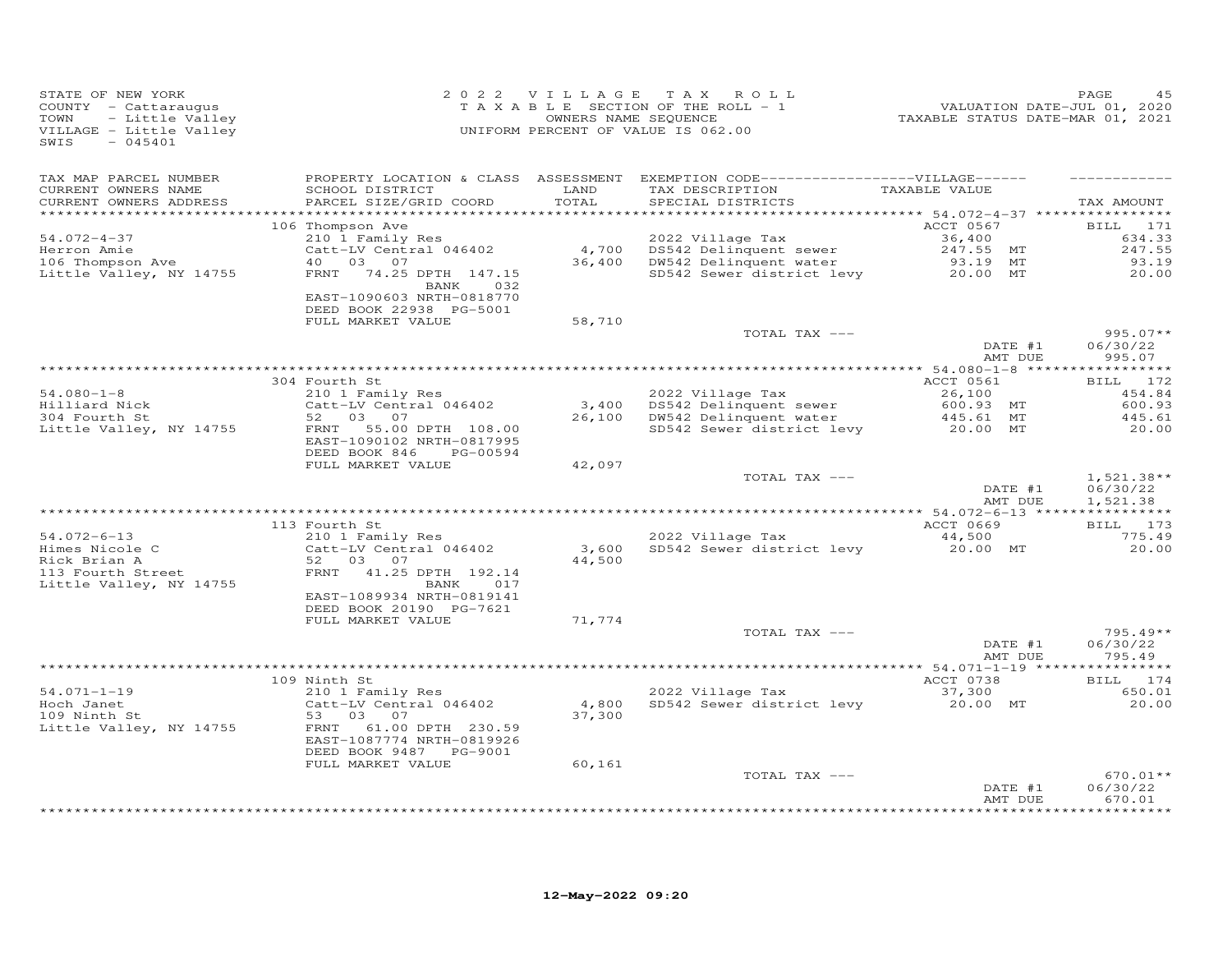| STATE OF NEW YORK<br>COUNTY - Cattaraugus<br>- Little Valley<br>TOWN<br>VILLAGE - Little Valley<br>$-045401$<br>SWIS                 |                                                                                                                                                                                   | 2022 VILLAGE              | TAX ROLL<br>TAXABLE SECTION OF THE ROLL - 1<br>OWNERS NAME SEQUENCE<br>UNIFORM PERCENT OF VALUE IS 062.00                 | VALUATION DATE-JUL 01, 2020<br>TAXABLE STATUS DATE-MAR 01, 2021 | PAGE                                  |
|--------------------------------------------------------------------------------------------------------------------------------------|-----------------------------------------------------------------------------------------------------------------------------------------------------------------------------------|---------------------------|---------------------------------------------------------------------------------------------------------------------------|-----------------------------------------------------------------|---------------------------------------|
| TAX MAP PARCEL NUMBER<br>CURRENT OWNERS NAME<br>CURRENT OWNERS ADDRESS                                                               | SCHOOL DISTRICT<br>PARCEL SIZE/GRID COORD                                                                                                                                         | LAND<br>TOTAL<br>******** | PROPERTY LOCATION & CLASS ASSESSMENT EXEMPTION CODE-----------------VILLAGE------<br>TAX DESCRIPTION<br>SPECIAL DISTRICTS | TAXABLE VALUE                                                   | TAX AMOUNT                            |
| $54.063 - 2 - 52$<br>Holman Scott<br>200 Center St<br>Little Valley, NY 14755                                                        | 200 Center St<br>210 1 Family Res<br>Catt-LV Central 046402<br>03<br>53<br>07<br>FRNT<br>37.00 DPTH 132.00<br>081<br>BANK<br>EAST-1088626 NRTH-0819938<br>DEED BOOK 19909 PG-4001 | 2,600<br>45,500           | 2022 Village Tax<br>SD542 Sewer district levy                                                                             | ********* 54.063-2-52 *<br>ACCT 0734<br>45,500<br>20.00 MT      | <b>BILL</b> 175<br>792.91<br>20,00    |
|                                                                                                                                      | FULL MARKET VALUE                                                                                                                                                                 | 73,387                    | TOTAL TAX ---                                                                                                             |                                                                 | $812.91**$                            |
|                                                                                                                                      |                                                                                                                                                                                   |                           |                                                                                                                           | DATE #1<br>AMT DUE                                              | 06/30/22<br>812.91                    |
|                                                                                                                                      | 417 Erie St                                                                                                                                                                       |                           |                                                                                                                           | ACCT 0794                                                       | BILL 176                              |
| $54.063 - 2 - 41$<br>Horning Richard C<br>Horning Melanie<br>89 Linlyco Rd<br>Cattaraugus, NY 14719                                  | 210 1 Family Res<br>Catt-LV Central 046402<br>53<br>03<br>07<br>66.00 DPTH 132.00<br>FRNT<br>EAST-1088607 NRTH-0820676<br>DEED BOOK 00974 PG-00163                                | 4,200<br>34,400           | 2022 Village Tax<br>SD542 Sewer district levy                                                                             | 34,400<br>20.00 MT                                              | 599.48<br>20,00                       |
|                                                                                                                                      | FULL MARKET VALUE                                                                                                                                                                 | 55,484                    | TOTAL TAX ---                                                                                                             | DATE #1<br>AMT DUE                                              | $619.48**$<br>06/30/22<br>619.48      |
|                                                                                                                                      |                                                                                                                                                                                   |                           |                                                                                                                           |                                                                 |                                       |
| $54.064 - 1 - 27$<br>Horning Richard C<br>Horning Melanie<br>89 Linlyco Lake Rd<br>Cattaraugus, NY 14719                             | 216 Court St<br>220 2 Family Res<br>Catt-LV Central 046402<br>53 03<br>07<br>FRNT<br>83.30 DPTH 132.00<br>017<br>BANK                                                             | 4,700<br>33,000           | 2022 Village Tax<br>SD542 Sewer district levy                                                                             | ACCT 0832<br>33,000<br>20.00 MT                                 | <b>BILL</b><br>177<br>575.08<br>20,00 |
|                                                                                                                                      | EAST-1089445 NRTH-0820264<br>DEED BOOK 00998 PG-00206<br>FULL MARKET VALUE                                                                                                        | 53,226                    |                                                                                                                           |                                                                 |                                       |
|                                                                                                                                      |                                                                                                                                                                                   |                           | TOTAL TAX ---                                                                                                             | DATE #1<br>AMT DUE                                              | $595.08**$<br>06/30/22<br>595.08      |
|                                                                                                                                      |                                                                                                                                                                                   |                           |                                                                                                                           |                                                                 |                                       |
| $54.063 - 1 - 13$<br>Huber Devin M<br>Huber Danielle<br>9494 Bucktooth Run Rd<br>Little Valley, NY 14755<br>PRIOR OWNER ON 3/01/2021 | 610 Erie St<br>210 1 Family Res<br>Catt-LV Central 046402<br>03 07<br>53<br>FRNT 132.00 DPTH<br>1.11<br>ACRES<br>EAST-1087154 NRTH-0821027<br>DEED BOOK 2021 PG-13204             | 9,100<br>36,700           | 2022 Village Tax<br>SD542 Sewer district levy                                                                             | ACCT 0565<br>36,700<br>20.10 MT                                 | BILL 178<br>639.56<br>20.10           |
| Farnham Jr. Marshall A                                                                                                               | FULL MARKET VALUE                                                                                                                                                                 | 59,194                    | TOTAL TAX ---                                                                                                             | DATE #1                                                         | $659.66**$<br>06/30/22<br>659.66      |
|                                                                                                                                      |                                                                                                                                                                                   |                           |                                                                                                                           | AMT DUE                                                         | + + + + + + + +                       |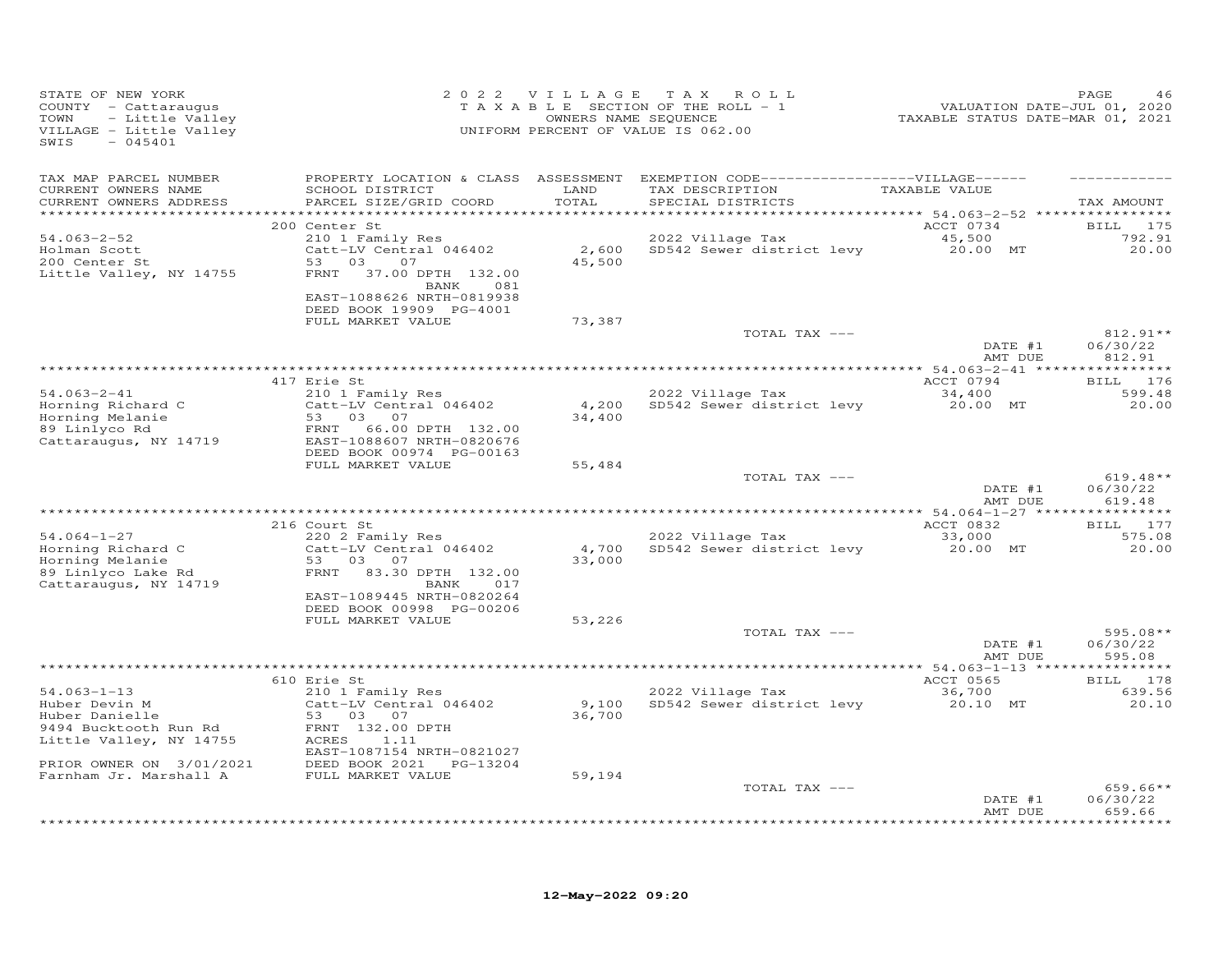| STATE OF NEW YORK<br>COUNTY - Cattaraugus<br>TOWN<br>- Little Valley<br>VILLAGE - Little Valley<br>$-045401$<br>SWIS | 2 0 2 2                                                                           |               | VILLAGE TAX ROLL<br>T A X A B L E SECTION OF THE ROLL - 1<br>OWNERS NAME SEQUENCE<br>UNIFORM PERCENT OF VALUE IS 062.00 | TAXABLE STATUS DATE-MAR 01, 2021 |        | 47<br>PAGE<br>VALUATION DATE-JUL 01, 2020 |
|----------------------------------------------------------------------------------------------------------------------|-----------------------------------------------------------------------------------|---------------|-------------------------------------------------------------------------------------------------------------------------|----------------------------------|--------|-------------------------------------------|
| TAX MAP PARCEL NUMBER                                                                                                |                                                                                   |               | PROPERTY LOCATION & CLASS ASSESSMENT EXEMPTION CODE------------------VILLAGE------                                      |                                  |        |                                           |
| CURRENT OWNERS NAME<br>CURRENT OWNERS ADDRESS<br>*********************                                               | SCHOOL DISTRICT<br>PARCEL SIZE/GRID COORD                                         | LAND<br>TOTAL | TAX DESCRIPTION<br>SPECIAL DISTRICTS                                                                                    | TAXABLE VALUE                    |        | TAX AMOUNT                                |
|                                                                                                                      | 112 Thompson Ave                                                                  |               |                                                                                                                         | ACCT 0637                        |        | BILL 179                                  |
| $54.072 - 4 - 34$                                                                                                    | 210 1 Family Res                                                                  |               | VET WAR CT 41121                                                                                                        |                                  | 5,400  |                                           |
| Huber Frank P Jr                                                                                                     | Catt-LV Central 046402                                                            |               | 4,700 AGED C/T/S 41800                                                                                                  |                                  | 15,300 |                                           |
| Huber William J                                                                                                      | 40  03  07                                                                        |               | 36,000 2022 Village Tax                                                                                                 | 15,300                           |        | 266.63                                    |
| 112 Thompson Ave<br>Little Valley, NY 14755                                                                          | FRNT<br>74.25 DPTH 147.18<br>EAST-1090604 NRTH-0818546<br>DEED BOOK 2021 PG-11556 |               | SD542 Sewer district levy                                                                                               | 20.00 MT                         |        | 20,00                                     |
| PRIOR OWNER ON 3/01/2021<br>Huber Frank P Jr                                                                         | FULL MARKET VALUE                                                                 | 58,065        |                                                                                                                         |                                  |        |                                           |
|                                                                                                                      |                                                                                   |               | TOTAL TAX ---                                                                                                           | DATE #1<br>AMT DUE               |        | $286.63**$<br>06/30/22<br>286.63          |
|                                                                                                                      |                                                                                   |               |                                                                                                                         |                                  |        |                                           |
|                                                                                                                      | 101 Court St                                                                      |               |                                                                                                                         | ACCT 0815                        |        | BILL 180                                  |
| $54.072 - 2 - 29$                                                                                                    | 312 Vac w/imprv                                                                   |               | 2022 Village Tax                                                                                                        | 4,100                            |        | 71.45                                     |
| Hughes Frank                                                                                                         | Catt-LV Central 046402                                                            | 3,100         | SD542 Sewer district levy                                                                                               | 20.00 MT                         |        | 20,00                                     |
| 129 Main St                                                                                                          | 53 03 07<br>53.30 DPTH 85.00<br>FRNT                                              | 4,100         |                                                                                                                         |                                  |        |                                           |
| Little Valley, NY 14755                                                                                              | EAST-1090330 NRTH-0819682<br>DEED BOOK 10262 PG-3001                              |               |                                                                                                                         |                                  |        |                                           |
|                                                                                                                      | FULL MARKET VALUE                                                                 | 6,613         |                                                                                                                         |                                  |        |                                           |
|                                                                                                                      |                                                                                   |               | TOTAL TAX ---                                                                                                           |                                  |        | $91.45**$                                 |
|                                                                                                                      |                                                                                   |               |                                                                                                                         | DATE #1                          |        | 06/30/22                                  |
|                                                                                                                      |                                                                                   |               |                                                                                                                         | AMT DUE                          |        | 91.45                                     |
|                                                                                                                      |                                                                                   |               |                                                                                                                         |                                  |        |                                           |
| $54.071 - 1 - 28$                                                                                                    | 100 Virginia Ave                                                                  |               | AGED C/T/S 41800                                                                                                        | ACCT 0540                        | 12,575 | BILL 181                                  |
| Hughes Frank J                                                                                                       | 210 1 Family Res<br>Catt-LV Central 046402                                        |               | 5,100 2022 Village Tax                                                                                                  | 37,725                           |        | 657.42                                    |
| Hughes Marilyn M                                                                                                     | 53 03 07                                                                          |               | 50,300 DS542 Delinquent sewer                                                                                           | 39.38 MT                         |        | 39.38                                     |
| 100 Virginia Ave                                                                                                     | $1/15$ -mrgd $1-29.2$ in prcl                                                     |               | DW542 Delinquent water                                                                                                  | 22.78 MT                         |        | 22.78                                     |
| Little Valley, NY 14755                                                                                              | FRNT 148.00 DPTH 111.00<br>BANK<br>017<br>EAST-1087944 NRTH-0819710               |               | SD542 Sewer district levy                                                                                               | 20.00 MT                         |        | 20.00                                     |
|                                                                                                                      | DEED BOOK 2019 PG-16740                                                           |               |                                                                                                                         |                                  |        |                                           |
|                                                                                                                      | FULL MARKET VALUE                                                                 | 81,129        | TOTAL TAX ---                                                                                                           |                                  |        | $739.58**$<br>06/30/22                    |
|                                                                                                                      |                                                                                   |               |                                                                                                                         | DATE #1<br>AMT DUE               |        | 739.58<br>***********                     |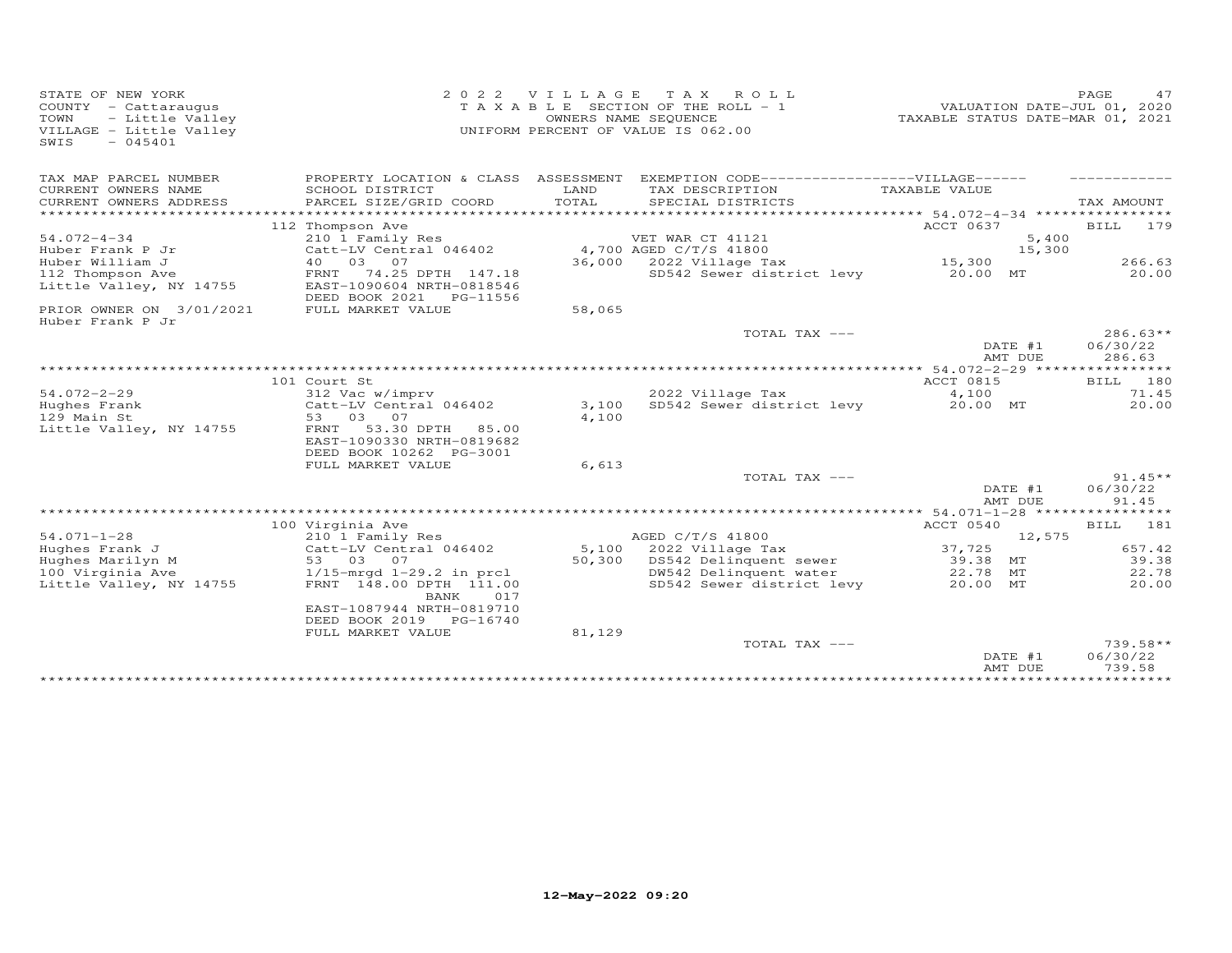| STATE OF NEW YORK<br>COUNTY - Cattaraugus<br>- Little Valley<br>TOWN<br>VILLAGE - Little Valley<br>$-045401$<br>SWIS                |                                                                                                                                                                                  | 2022 VILLAGE                 | TAX ROLL<br>TAXABLE SECTION OF THE ROLL - 1<br>OWNERS NAME SEQUENCE<br>UNIFORM PERCENT OF VALUE IS 062.00                 | VALUATION DATE-JUL 01, 2020<br>TAXABLE STATUS DATE-MAR 01, 2021 | PAGE<br>48                            |
|-------------------------------------------------------------------------------------------------------------------------------------|----------------------------------------------------------------------------------------------------------------------------------------------------------------------------------|------------------------------|---------------------------------------------------------------------------------------------------------------------------|-----------------------------------------------------------------|---------------------------------------|
| TAX MAP PARCEL NUMBER<br>CURRENT OWNERS NAME<br>CURRENT OWNERS ADDRESS                                                              | SCHOOL DISTRICT<br>PARCEL SIZE/GRID COORD                                                                                                                                        | LAND<br>TOTAL<br>*********** | PROPERTY LOCATION & CLASS ASSESSMENT EXEMPTION CODE-----------------VILLAGE------<br>TAX DESCRIPTION<br>SPECIAL DISTRICTS | TAXABLE VALUE<br>*********** 54.072-2-4 *****                   | TAX AMOUNT                            |
|                                                                                                                                     | 205 Main St                                                                                                                                                                      |                              |                                                                                                                           | ACCT 0705                                                       | <b>BILL</b><br>182                    |
| $54.072 - 2 - 4$<br>Hughes Raymond<br>Hughes Michelle<br>205 Main Street<br>Little Valley, NY 14755                                 | 210 1 Family Res<br>Catt-LV Central 046402<br>41 03 07<br>$2/16$ -mrged $2-5.2$ , 5.1, 6.2,<br>FRNT 152.20 DPTH 185.21<br>BANK<br>017                                            | 80,900                       | VET COM CT 41131<br>21,000 2022 Village Tax<br>SD542 Sewer district levy 20.00 MT                                         | 12,600<br>68,300                                                | 1,190.24<br>20.00                     |
|                                                                                                                                     | EAST-1090441 NRTH-0819797<br>DEED BOOK 2019 PG-13354<br>FULL MARKET VALUE                                                                                                        | 130,484                      |                                                                                                                           |                                                                 |                                       |
|                                                                                                                                     |                                                                                                                                                                                  |                              | TOTAL TAX ---                                                                                                             | DATE #1<br>AMT DUE                                              | $1,210.24**$<br>06/30/22<br>1,210.24  |
|                                                                                                                                     |                                                                                                                                                                                  |                              |                                                                                                                           |                                                                 |                                       |
| $54.072 - 2 - 28$                                                                                                                   | 129 Main St<br>414 Hotel                                                                                                                                                         | 4,500                        | 2022 Village Tax                                                                                                          | ACCT 0835<br>48,000                                             | BILL 183<br>836.48                    |
| Hughes Raymond<br>129 Main Street<br>Little Valley, NY 14755                                                                        | Catt-LV Central 046402<br>53 03 07<br>Hotel<br>FRNT<br>65.00 DPTH 82.00<br>EAST-1090284 NRTH-0819731                                                                             | 48,000                       | SD542 Sewer district levy                                                                                                 | 20.00 MT                                                        | 20.00                                 |
|                                                                                                                                     | DEED BOOK 19986 PG-7001<br>FULL MARKET VALUE                                                                                                                                     | 77,419                       |                                                                                                                           |                                                                 |                                       |
|                                                                                                                                     |                                                                                                                                                                                  |                              | TOTAL TAX ---                                                                                                             | DATE #1<br>AMT DUE                                              | 856.48**<br>06/30/22<br>856.48        |
|                                                                                                                                     | 210 Fair Oak St                                                                                                                                                                  |                              |                                                                                                                           | ACCT 0672                                                       | BILL 184                              |
| $54.071 - 4 - 29$<br>Hurd Melissa<br>210 Fair Oak St<br>Little Valley, NY 14755                                                     | 210 1 Family Res<br>Catt-LV Central 046402<br>53<br>03 07<br>FRNT 33.00 DPTH 297.00<br>EAST-1089375 NRTH-0819336                                                                 | 3,800<br>28,500              | 2022 Village Tax<br>SD542 Sewer district levy                                                                             | 28,500<br>20.00 MT                                              | 496.66<br>20.00                       |
|                                                                                                                                     | DEED BOOK 11625 PG-4001<br>FULL MARKET VALUE                                                                                                                                     | 45,968                       |                                                                                                                           |                                                                 |                                       |
|                                                                                                                                     |                                                                                                                                                                                  |                              | TOTAL TAX ---                                                                                                             | DATE #1<br>AMT DUE                                              | $516.66**$<br>06/30/22<br>516.66      |
|                                                                                                                                     |                                                                                                                                                                                  |                              |                                                                                                                           |                                                                 |                                       |
| $54.071 - 2 - 32$<br>Hyde David J<br>$\frac{1}{2}$ $\frac{475}{475}$<br>Hyde Sharon A<br>401 Fair Oak St<br>Little Valley, NY 14755 | 401 Fair Oak St<br>220 2 Family Res<br>Catt-LV Central 046402<br>53 03 07<br>FRNT 43.60 DPTH 203.90<br>EAST-1088416 NRTH-0819621<br>DEED BOOK 30298 PG-2001<br>FULL MARKET VALUE | 3,800<br>45,000<br>72,581    | 2022 Village Tax<br>SD542 Sewer district levy                                                                             | ACCT 0865<br>45,000<br>20.00 MT                                 | BILL 185<br>784.20<br>20.00           |
|                                                                                                                                     |                                                                                                                                                                                  |                              | TOTAL TAX ---                                                                                                             |                                                                 | $804.20**$                            |
|                                                                                                                                     |                                                                                                                                                                                  |                              |                                                                                                                           | DATE #1<br>AMT DUE                                              | 06/30/22<br>804.20<br>* * * * * * * * |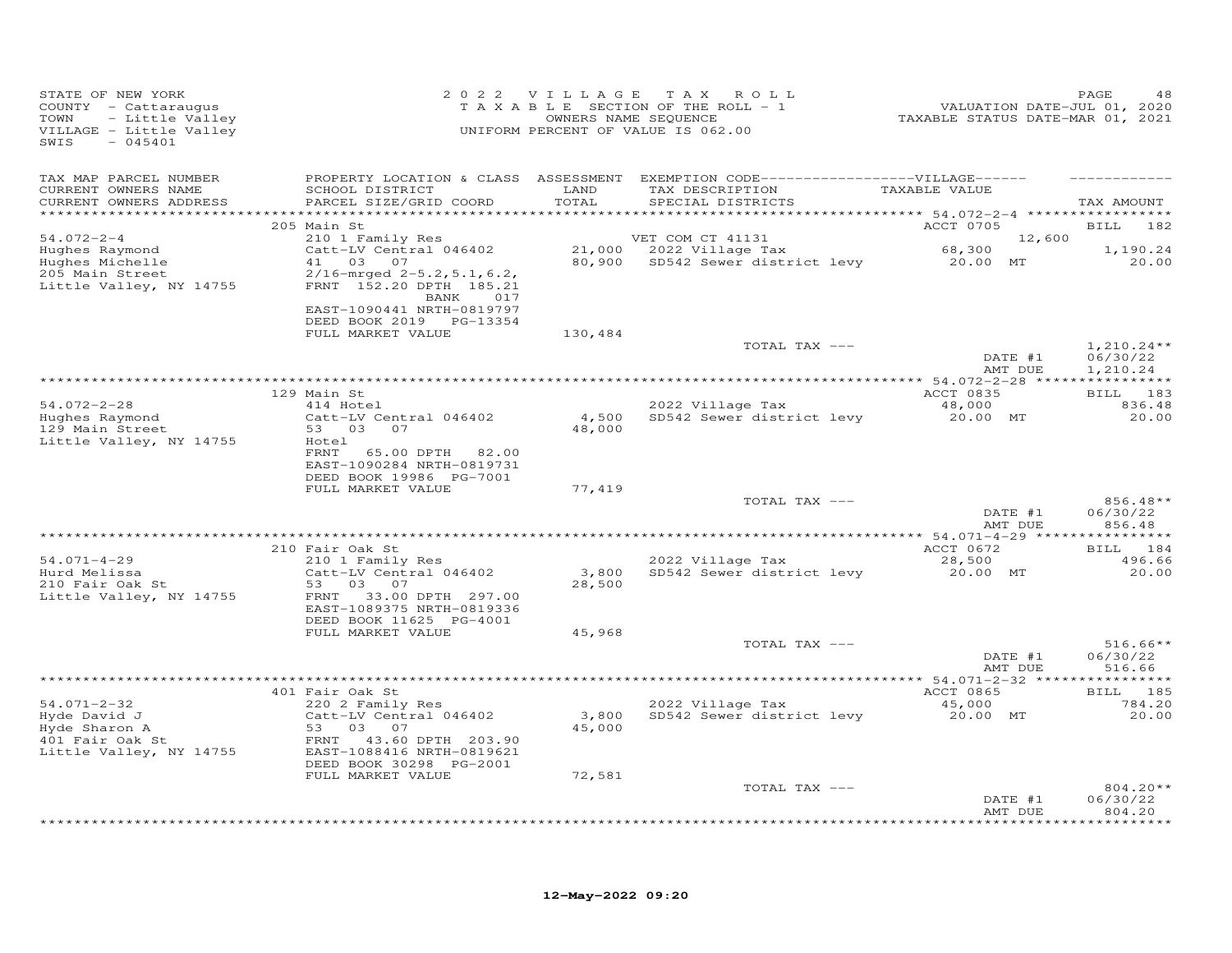| STATE OF NEW YORK<br>COUNTY - Cattaraugus<br>TOWN<br>- Little Valley<br>VILLAGE - Little Valley<br>$-045401$<br>SWIS |                                                                                                                                                               |                  | 2022 VILLAGE TAX ROLL<br>TAXABLE SECTION OF THE ROLL - 1<br>OWNERS NAME SEQUENCE<br>UNIFORM PERCENT OF VALUE IS 062.00                                       | 24 HADD PASE<br>701, 2020<br>TAXABLE STATUS DATE-MAR 01, 2021 | PAGE<br>49                                    |
|----------------------------------------------------------------------------------------------------------------------|---------------------------------------------------------------------------------------------------------------------------------------------------------------|------------------|--------------------------------------------------------------------------------------------------------------------------------------------------------------|---------------------------------------------------------------|-----------------------------------------------|
| TAX MAP PARCEL NUMBER<br>CURRENT OWNERS NAME<br>CURRENT OWNERS ADDRESS                                               | SCHOOL DISTRICT<br>PARCEL SIZE/GRID COORD                                                                                                                     | LAND<br>TOTAL    | PROPERTY LOCATION & CLASS ASSESSMENT EXEMPTION CODE-----------------VILLAGE------<br>TAX DESCRIPTION TAXABLE VALUE<br>SPECIAL DISTRICTS<br>SPECIAL DISTRICTS |                                                               | TAX AMOUNT                                    |
|                                                                                                                      |                                                                                                                                                               |                  |                                                                                                                                                              |                                                               |                                               |
| $54.072 - 6 - 29$<br>Imhoff Larry M<br>Imhoff Michelle L<br>106 Eagle St<br>106 Eagle St<br>Little Valley, NY 14755  | 106 Eagle St<br>FRNT 157.00 DPTH<br>ACRES<br>2.45<br>EAST-1089537 NRTH-0818372                                                                                |                  | 210 1 Family Res<br>Catt-LV Central 046402 9,300 SD542 Sewer district levy 20.20 MT<br>52 03 07 47,000 47,000                                                | ACCT 0748                                                     | BILL 186<br>819.05<br>20.20                   |
|                                                                                                                      | DEED BOOK 1031 PG-59<br>FULL MARKET VALUE                                                                                                                     | 75,806           |                                                                                                                                                              |                                                               |                                               |
|                                                                                                                      |                                                                                                                                                               |                  | TOTAL TAX ---                                                                                                                                                | DATE #1<br>AMT DUE                                            | 839.25**<br>06/30/22<br>839.25                |
|                                                                                                                      |                                                                                                                                                               |                  |                                                                                                                                                              |                                                               |                                               |
|                                                                                                                      | 407 Erie St                                                                                                                                                   |                  |                                                                                                                                                              | ACCT 0509                                                     | BILL 187                                      |
| $54.063 - 2 - 36$<br>Innovative Improvements, Inc Catt-LV Central 046402<br>407 Erie St                              | 484 1 use sm bld<br>53 03 07                                                                                                                                  | 25,000           | 2022 Village Tax<br>5,100 SD542 Sewer district levy                                                                                                          | 25,000<br>20.00 MT                                            | 435.67<br>20.00                               |
| Little Valley, NY 14755                                                                                              | FRNT 66.00 DPTH 132.00<br>EAST-1088826 NRTH-0820527<br>DEED BOOK 13767 PG-4001                                                                                |                  |                                                                                                                                                              |                                                               |                                               |
|                                                                                                                      | FULL MARKET VALUE                                                                                                                                             | 40,323           |                                                                                                                                                              |                                                               |                                               |
|                                                                                                                      |                                                                                                                                                               |                  | TOTAL TAX ---                                                                                                                                                | DATE #1<br>AMT DUE                                            | $455.67**$<br>06/30/22<br>455.67              |
|                                                                                                                      |                                                                                                                                                               |                  |                                                                                                                                                              |                                                               |                                               |
| $54.063 - 2 - 4$<br>Ji.vys-2-4<br>Isler Knicole<br>205 North Ninth St<br>Little Valley, NY 14755                     | 205 Ninth St<br>210 1 Family Res<br>Catt-LV Central 046402<br>53 03 07<br>FRNT 125.00 DPTH 115.50<br>EAST-1088620 NRTH-0821357<br>DEED BOOK 30799 PG-6001     |                  | 2022 Village Tax<br>5,800 DS542 Delinquent sewer<br>55,700 DW542 Delinquent water<br>SD542 Sewer district levy 20.00 MT                                      | ACCT 0692<br>55,700<br>43.90 MT<br>26.51 MT                   | BILL 188<br>970.66<br>43.90<br>26.51<br>20.00 |
|                                                                                                                      | FULL MARKET VALUE                                                                                                                                             | 89,839           |                                                                                                                                                              |                                                               |                                               |
|                                                                                                                      |                                                                                                                                                               |                  | TOTAL TAX ---                                                                                                                                                | DATE #1<br>AMT DUE                                            | $1,061.07**$<br>06/30/22<br>1,061.07          |
|                                                                                                                      | 406 Court St                                                                                                                                                  |                  |                                                                                                                                                              |                                                               | BILL 189                                      |
| $54.063 - 2 - 29$<br>Jaskier David P<br>Jaskier Sherry<br><sup>106</sup> Court St<br>Little Valley, NY 14755         | 210 1 Family Res<br>Catt-LV Central 046402<br>53 03 07<br>FRNT 66.00 DPTH 132.00<br>EAST-1088899 NRTH-0820635<br>DEED BOOK 28080 PG-9002<br>FULL MARKET VALUE | 20,000<br>32,258 | 2022 Village Tax<br>2022 Village Tax 20,000<br>4,200 SD542 Sewer district levy 20.00 MT                                                                      | ACCT 0737                                                     | 348.53<br>20.00                               |
|                                                                                                                      |                                                                                                                                                               |                  | TOTAL TAX ---                                                                                                                                                |                                                               | $368.53**$                                    |
|                                                                                                                      |                                                                                                                                                               |                  |                                                                                                                                                              | DATE #1<br>AMT DUE                                            | 06/30/22<br>368.53<br>***********             |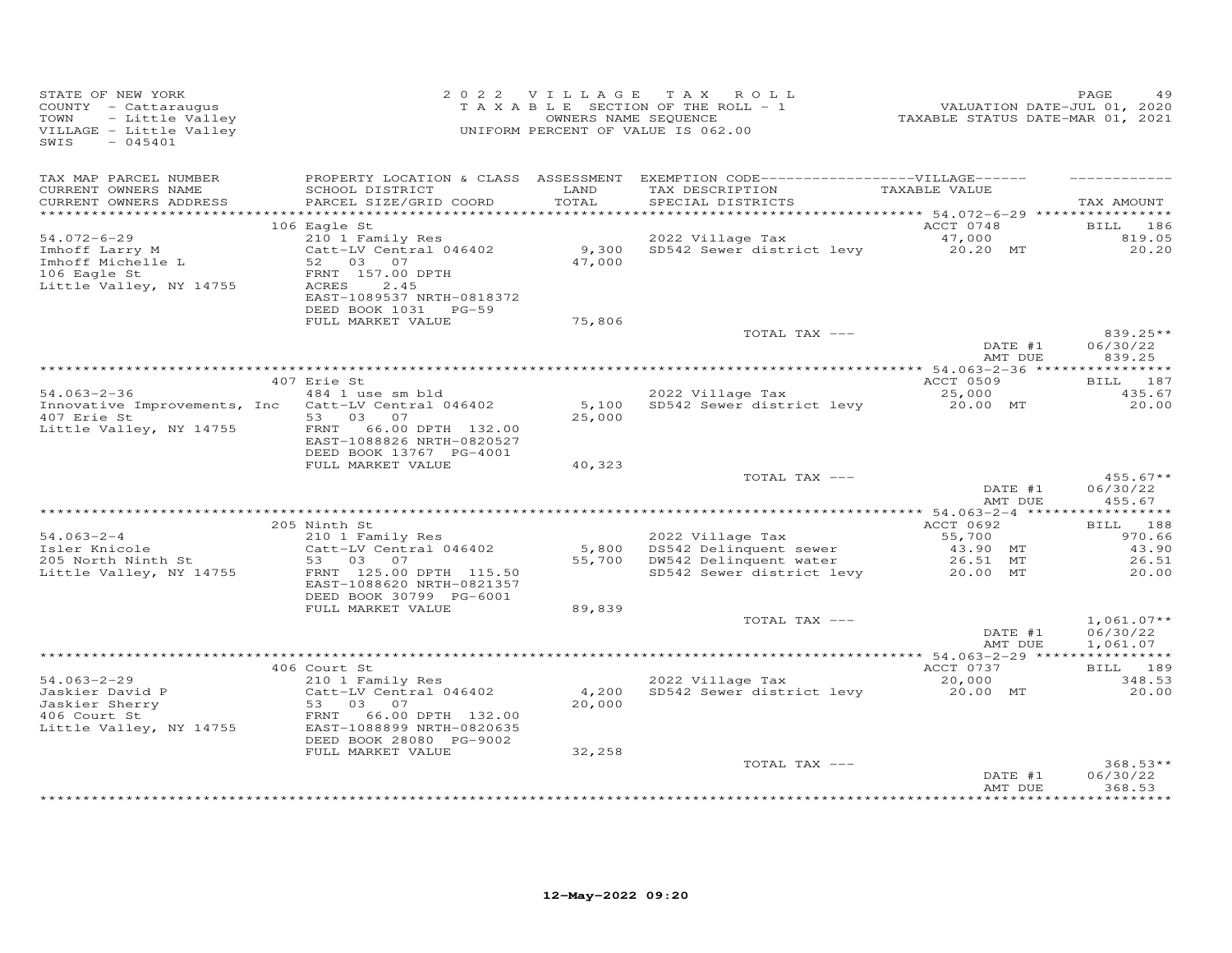| STATE OF NEW YORK<br>COUNTY - Cattaraugus<br>TOWN<br>- Little Valley<br>VILLAGE - Little Valley<br>$-045401$<br>SWIS | 2 0 2 2                                                                                                    |               | VILLAGE TAX ROLL<br>T A X A B L E SECTION OF THE ROLL - 1<br>OWNERS NAME SEQUENCE<br>UNIFORM PERCENT OF VALUE IS 062.00 | VALUATION DATE-JUL 01, 2020<br>TAXABLE STATUS DATE-MAR 01, 2021 | 50<br>PAGE                     |
|----------------------------------------------------------------------------------------------------------------------|------------------------------------------------------------------------------------------------------------|---------------|-------------------------------------------------------------------------------------------------------------------------|-----------------------------------------------------------------|--------------------------------|
| TAX MAP PARCEL NUMBER                                                                                                |                                                                                                            |               | PROPERTY LOCATION & CLASS ASSESSMENT EXEMPTION CODE------------------VILLAGE------                                      |                                                                 |                                |
| CURRENT OWNERS NAME<br>CURRENT OWNERS ADDRESS                                                                        | SCHOOL DISTRICT<br>PARCEL SIZE/GRID COORD                                                                  | LAND<br>TOTAL | TAX DESCRIPTION<br>SPECIAL DISTRICTS                                                                                    | TAXABLE VALUE                                                   | TAX AMOUNT                     |
| **********************                                                                                               |                                                                                                            |               |                                                                                                                         |                                                                 |                                |
|                                                                                                                      | 304 Erie St                                                                                                |               |                                                                                                                         | ACCT 0716                                                       | BILL 190                       |
| $54.071 - 2 - 19.1$                                                                                                  | 210 1 Family Res                                                                                           |               | 2022 Village Tax                                                                                                        | 49,600<br>20.00 MT                                              | 864.36                         |
| Jaskier-Manganiello Cedric V Catt-LV Central 046402<br>304 Erie Str<br>Little Valley, NY 14755                       | 53 03 07<br>11/18-splt 19x132 off<br>80.00 DPTH 132.00<br>FRNT<br>017<br>BANK<br>EAST-1089046 NRTH-0820137 | 49,600        | 5,000 SD542 Sewer district levy                                                                                         |                                                                 | 20.00                          |
|                                                                                                                      | DEED BOOK 31063 PG-5001                                                                                    |               |                                                                                                                         |                                                                 |                                |
|                                                                                                                      | FULL MARKET VALUE                                                                                          | 80,000        |                                                                                                                         |                                                                 |                                |
|                                                                                                                      |                                                                                                            |               | TOTAL TAX ---                                                                                                           | DATE #1<br>AMT DUE                                              | 884.36**<br>06/30/22<br>884.36 |
|                                                                                                                      |                                                                                                            |               |                                                                                                                         |                                                                 |                                |
|                                                                                                                      | 116 Mill St                                                                                                |               |                                                                                                                         | ACCT 0648                                                       | BILL 191                       |
| $54.072 - 6 - 34$                                                                                                    | 210 1 Family Res                                                                                           |               | VET COM CT 41131                                                                                                        | 12,600                                                          |                                |
| Jedrzejek Edward W                                                                                                   | Catt-LV Central 046402                                                                                     |               | 5,900 2022 Village Tax                                                                                                  | 39,500                                                          | 688.35                         |
| Jedrzejek Jeanette R                                                                                                 | 52 03 07                                                                                                   |               | 52,100 SD542 Sewer district levy                                                                                        | 20.00 MT                                                        | 20.00                          |
| 116 Mill St                                                                                                          | 99.00 DPTH 165.25<br>FRNT                                                                                  |               |                                                                                                                         |                                                                 |                                |
| Little Valley, NY 14755                                                                                              | EAST-1089703 NRTH-0818893<br>DEED BOOK 9969 PG-4001                                                        |               |                                                                                                                         |                                                                 |                                |
|                                                                                                                      | FULL MARKET VALUE                                                                                          | 84,032        |                                                                                                                         |                                                                 |                                |
|                                                                                                                      |                                                                                                            |               | TOTAL TAX ---                                                                                                           |                                                                 | 708.35**                       |
|                                                                                                                      |                                                                                                            |               |                                                                                                                         | DATE #1<br>AMT DUE                                              | 06/30/22<br>708.35             |
|                                                                                                                      |                                                                                                            |               |                                                                                                                         |                                                                 |                                |
|                                                                                                                      | Rock City St                                                                                               |               |                                                                                                                         | ACCT 0599                                                       | BILL 192                       |
| $54.072 - 3 - 11.1$                                                                                                  | 314 Rural vac<10                                                                                           |               | 2022 Village Tax                                                                                                        | 3,600                                                           | 62.74                          |
| Jimerson David                                                                                                       | Catt-LV Central 046402                                                                                     | 3,600         |                                                                                                                         |                                                                 |                                |
| Jimerson Gina                                                                                                        | 7/11-split off house                                                                                       | 3,600         |                                                                                                                         |                                                                 |                                |
| 430 Rock City Street<br>Little Valley, NY 14755                                                                      | FRNT 60.00 DPTH 344.00<br>BANK<br>032<br>EAST-1092184 NRTH-0818502<br>DEED BOOK 29755 PG-3001              |               |                                                                                                                         |                                                                 |                                |
|                                                                                                                      | FULL MARKET VALUE                                                                                          | 5,806         |                                                                                                                         |                                                                 |                                |
|                                                                                                                      |                                                                                                            |               | TOTAL TAX ---                                                                                                           | DATE #1<br>AMT DUE                                              | $62.74**$<br>06/30/22<br>62.74 |
|                                                                                                                      |                                                                                                            |               |                                                                                                                         |                                                                 |                                |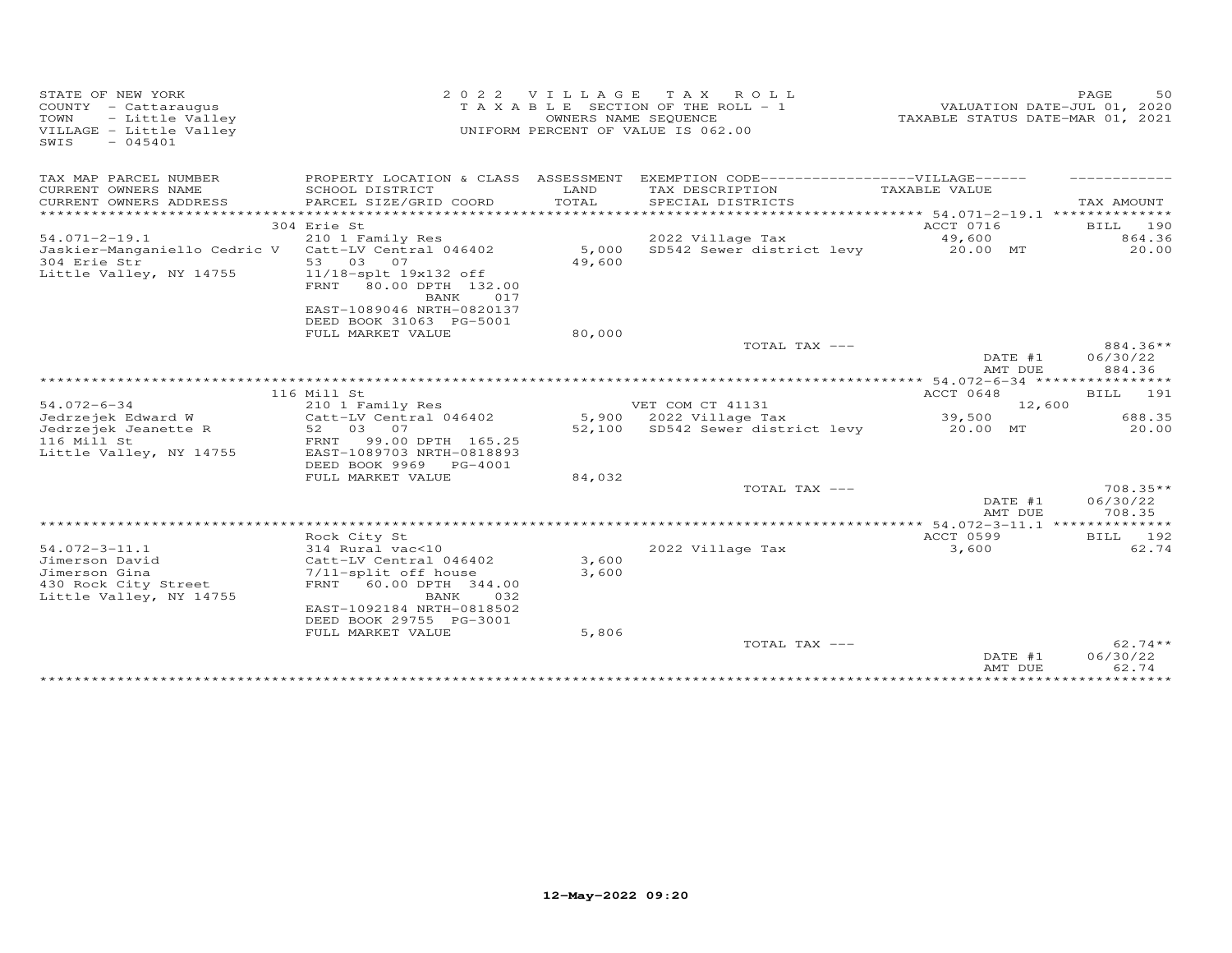| STATE OF NEW YORK<br>COUNTY - Cattaraugus<br>- Little Valley<br>TOWN<br>VILLAGE - Little Valley<br>SWIS<br>$-045401$ | 2 0 2 2                                                                                          | VILLAGE         | TAX ROLL<br>T A X A B L E SECTION OF THE ROLL - 1<br>OWNERS NAME SEQUENCE<br>UNIFORM PERCENT OF VALUE IS 062.00 | VALUATION DATE-JUL 01, 2020<br>TAXABLE STATUS DATE-MAR 01, 2021 | PAGE<br>.51                          |
|----------------------------------------------------------------------------------------------------------------------|--------------------------------------------------------------------------------------------------|-----------------|-----------------------------------------------------------------------------------------------------------------|-----------------------------------------------------------------|--------------------------------------|
| TAX MAP PARCEL NUMBER                                                                                                | PROPERTY LOCATION & CLASS ASSESSMENT                                                             |                 | EXEMPTION CODE-------------------VILLAGE------                                                                  |                                                                 |                                      |
| CURRENT OWNERS NAME<br>CURRENT OWNERS ADDRESS<br>*********************                                               | SCHOOL DISTRICT<br>PARCEL SIZE/GRID COORD                                                        | LAND<br>TOTAL   | TAX DESCRIPTION<br>SPECIAL DISTRICTS                                                                            | TAXABLE VALUE                                                   | TAX AMOUNT                           |
|                                                                                                                      | 430 Rock City St                                                                                 |                 |                                                                                                                 | ACCT 0761                                                       | BILL 193                             |
| $54.072 - 3 - 12$                                                                                                    | 210 1 Family Res                                                                                 |                 | CW_15_VET/ 41162                                                                                                |                                                                 | $\Omega$                             |
| Jimerson David                                                                                                       | Catt-LV Central 046402                                                                           |                 | 4,600 2022 Village Tax                                                                                          | 57,000                                                          | 993.32                               |
| Jimerson Gina                                                                                                        | 40 03 07                                                                                         |                 | 57,000 SD542 Sewer district levy                                                                                | 20.10 MT                                                        | 20.10                                |
| 430 Rock City St<br>Little Valley, NY 14755                                                                          | 50.00 DPTH 357.00<br>FRNT<br>BANK<br>032<br>EAST-1092108 NRTH-0818518<br>DEED BOOK 29755 PG-3001 |                 |                                                                                                                 |                                                                 |                                      |
|                                                                                                                      | FULL MARKET VALUE                                                                                | 91,935          |                                                                                                                 |                                                                 |                                      |
|                                                                                                                      |                                                                                                  |                 | TOTAL TAX ---                                                                                                   | DATE #1<br>AMT DUE                                              | $1,013.42**$<br>06/30/22<br>1,013.42 |
|                                                                                                                      |                                                                                                  |                 |                                                                                                                 |                                                                 |                                      |
|                                                                                                                      | Fourth St                                                                                        |                 |                                                                                                                 | ACCT 1066                                                       | BILL 194                             |
| $54.080 - 1 - 1.3$                                                                                                   | 311 Res vac land                                                                                 | 800             | 2022 Village Tax<br>SD542 Sewer district levy                                                                   | 800<br>20.00 MT                                                 | 13.94                                |
| Joesel Kent<br>Joesel Carena                                                                                         | Catt-LV Central 046402<br>52 03<br>07                                                            | 800             |                                                                                                                 |                                                                 | 20.00                                |
| Sheila Kelley                                                                                                        | FRNT<br>66.00 DPTH<br>99.00                                                                      |                 |                                                                                                                 |                                                                 |                                      |
| 301 Fourth St                                                                                                        | EAST-1089875 NRTH-0818116                                                                        |                 |                                                                                                                 |                                                                 |                                      |
| Little Valley, NY 14755                                                                                              | DEED BOOK 6951<br>PG-8001                                                                        |                 |                                                                                                                 |                                                                 |                                      |
|                                                                                                                      | FULL MARKET VALUE                                                                                | 1,290           |                                                                                                                 |                                                                 |                                      |
|                                                                                                                      |                                                                                                  |                 | TOTAL TAX ---                                                                                                   |                                                                 | $33.94**$                            |
|                                                                                                                      |                                                                                                  |                 |                                                                                                                 | DATE #1<br>AMT DUE                                              | 06/30/22<br>33.94                    |
|                                                                                                                      |                                                                                                  |                 |                                                                                                                 |                                                                 |                                      |
|                                                                                                                      | 201 Fair Oak St                                                                                  |                 |                                                                                                                 | ACCT 0731                                                       | BILL 195                             |
| $54.071 - 3 - 8$                                                                                                     | 210 1 Family Res                                                                                 |                 | 2022 Village Tax                                                                                                | 57,000                                                          | 993.32                               |
| Johnson Catherine M                                                                                                  | Catt-LV Central 046402<br>53 03 07                                                               | 5,600<br>57,000 | SD542 Sewer district levy                                                                                       | 20.00 MT                                                        | 20.00                                |
| 201 Fair Oak St<br>Little Valley, NY 14755                                                                           | 52.00 DPTH 104.00<br>FRNT                                                                        |                 |                                                                                                                 |                                                                 |                                      |
|                                                                                                                      | 017<br>BANK                                                                                      |                 |                                                                                                                 |                                                                 |                                      |
|                                                                                                                      | EAST-1089491 NRTH-0819661                                                                        |                 |                                                                                                                 |                                                                 |                                      |
|                                                                                                                      | DEED BOOK 01005 PG-01163<br>FULL MARKET VALUE                                                    | 91,935          |                                                                                                                 |                                                                 |                                      |
|                                                                                                                      |                                                                                                  |                 | TOTAL TAX ---                                                                                                   |                                                                 | $1,013.32**$                         |
|                                                                                                                      |                                                                                                  |                 |                                                                                                                 | DATE #1<br>AMT DUE                                              | 06/30/22<br>1,013.32                 |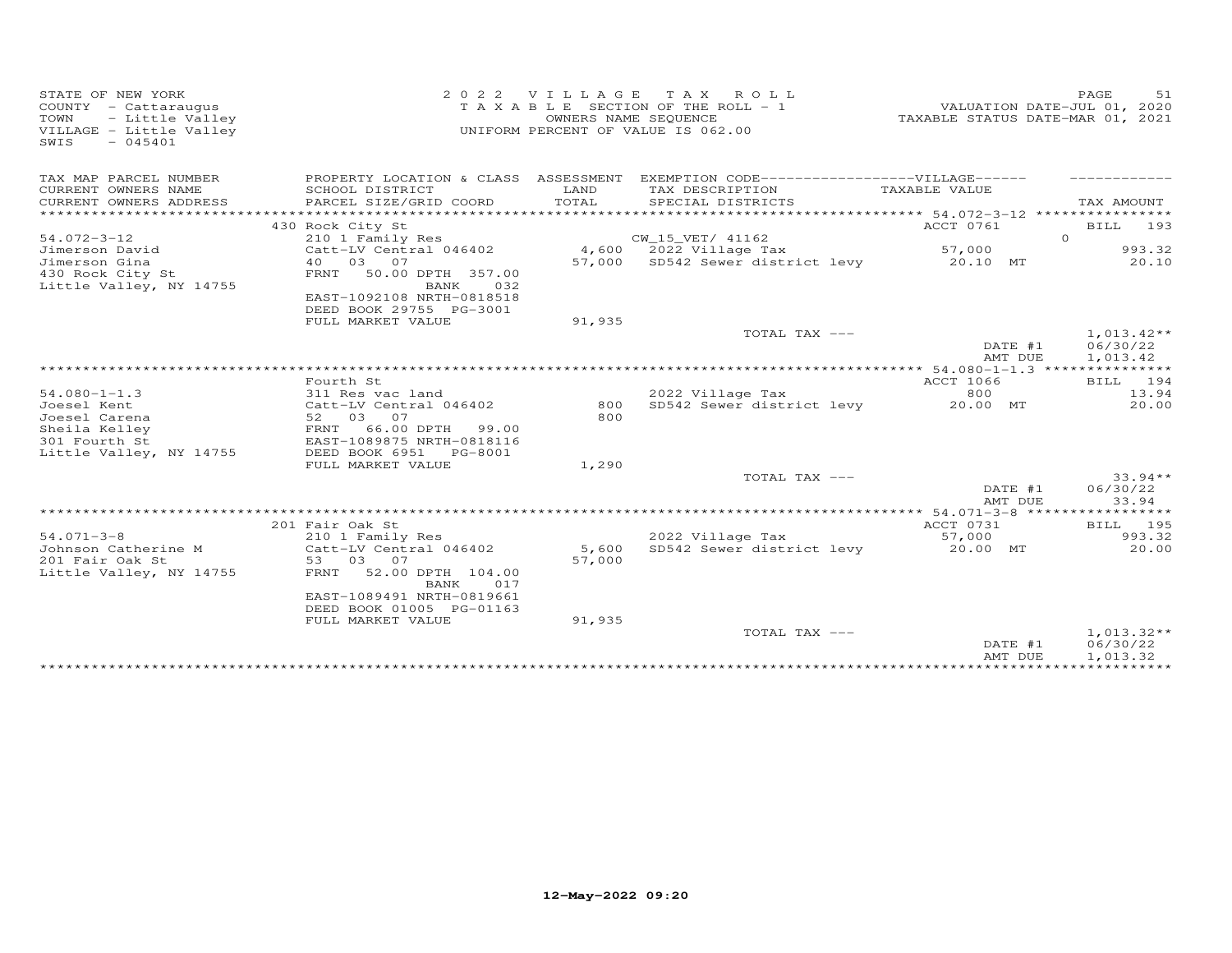| STATE OF NEW YORK<br>COUNTY - Cattaraugus<br>- Little Valley<br>TOWN<br>VILLAGE - Little Valley<br>$-045401$<br>SWIS | 2 0 2 2                                                                                                             | VILLAGE                             | T A X<br>ROLL<br>T A X A B L E SECTION OF THE ROLL - 1<br>OWNERS NAME SEQUENCE<br>UNIFORM PERCENT OF VALUE IS 062.00 | TAXABLE STATUS DATE-MAR 01, 2021   | 52<br>PAGE<br>VALUATION DATE-JUL 01, 2020 |
|----------------------------------------------------------------------------------------------------------------------|---------------------------------------------------------------------------------------------------------------------|-------------------------------------|----------------------------------------------------------------------------------------------------------------------|------------------------------------|-------------------------------------------|
| TAX MAP PARCEL NUMBER<br>CURRENT OWNERS NAME                                                                         | PROPERTY LOCATION & CLASS ASSESSMENT<br>SCHOOL DISTRICT                                                             | LAND                                | EXEMPTION CODE------------------VILLAGE------<br>TAX DESCRIPTION                                                     | TAXABLE VALUE                      |                                           |
| CURRENT OWNERS ADDRESS<br>***************                                                                            | PARCEL SIZE/GRID COORD                                                                                              | TOTAL<br>************************** | SPECIAL DISTRICTS                                                                                                    | ************ 54.063-2-33 ********* | TAX AMOUNT                                |
|                                                                                                                      | 300 Eighth St                                                                                                       |                                     |                                                                                                                      | ACCT 0582                          | BILL<br>196                               |
| $54.063 - 2 - 33$                                                                                                    | 210 1 Family Res                                                                                                    |                                     | VET C/T<br>41101                                                                                                     |                                    | 950                                       |
| Johnson Ronald M                                                                                                     | Catt-LV Central 046402                                                                                              | 4,700                               | 2022 Village Tax                                                                                                     | 48,250                             | 840.84                                    |
| Beeles-Johnson Denise J                                                                                              | 53<br>03<br>07                                                                                                      | 49,200                              | OT542 Omitted tax -Village                                                                                           | 5.56 MT                            | 5.56                                      |
| 300 Eighth St<br>Little Valley, NY 14755                                                                             | 82.50 DPTH 132.00<br>FRNT<br>EAST-1088946 NRTH-0820414<br>DEED BOOK 20220 PG-964                                    |                                     | SD542 Sewer district levy                                                                                            | 20.00 MT                           | 20.00                                     |
| PRIOR OWNER ON 3/01/2021<br>Frank Margaret                                                                           | FULL MARKET VALUE                                                                                                   | 79,355                              |                                                                                                                      |                                    |                                           |
|                                                                                                                      |                                                                                                                     |                                     | TOTAL TAX ---                                                                                                        | DATE #1<br>AMT DUE                 | $866.40**$<br>06/30/22<br>866.40          |
|                                                                                                                      |                                                                                                                     |                                     | ************************************                                                                                 | ************** 54.072-4-26 *****   | ***********                               |
|                                                                                                                      | 115 Winship Ave                                                                                                     |                                     |                                                                                                                      | ACCT 0626                          | BILL<br>197                               |
| $54.072 - 4 - 26$                                                                                                    | 210 1 Family Res                                                                                                    |                                     | 2022 Village Tax                                                                                                     | 49,900                             | 869.59                                    |
| Jones Michael S                                                                                                      | Catt-LV Central 046402                                                                                              | 4,700                               | DS542 Delinquent sewer                                                                                               | 408.76 MT                          | 408.76                                    |
| 115 Winship Ave                                                                                                      | 40  03  07                                                                                                          | 49,900                              | DW542 Delinquent water                                                                                               | 55.52 MT                           | 55.52                                     |
| Little Valley, NY 14755                                                                                              | 74.25 DPTH 147.18<br>FRNT<br>017<br>BANK<br>EAST-1090749 NRTH-0818418                                               |                                     | SD542 Sewer district levy                                                                                            | 20.00 MT                           | 20.00                                     |
|                                                                                                                      | DEED BOOK 31227 PG-3001                                                                                             |                                     |                                                                                                                      |                                    |                                           |
|                                                                                                                      | FULL MARKET VALUE                                                                                                   | 80,484                              |                                                                                                                      |                                    |                                           |
|                                                                                                                      |                                                                                                                     |                                     | TOTAL TAX ---                                                                                                        | DATE #1<br>AMT DUE                 | $1,353.87**$<br>06/30/22<br>1,353.87      |
|                                                                                                                      |                                                                                                                     |                                     |                                                                                                                      |                                    | ***********                               |
|                                                                                                                      | 405 Erie St                                                                                                         |                                     |                                                                                                                      | ACCT 0545                          | BILL 198                                  |
| $54.063 - 2 - 35$<br>Jordan Tressa M<br>Jordan William S IV<br>PO Box 744<br>Ellicottville, NY 14731                 | 210 1 Family Res<br>Catt-LV Central 046402<br>03 07<br>53<br>66.00 DPTH 132.00<br>FRNT<br>EAST-1088880 NRTH-0820490 | 4,200<br>27,500                     | 2022 Village Tax<br>SD542 Sewer district levy                                                                        | 27,500<br>20.00 MT                 | 479.23<br>20.00                           |
|                                                                                                                      | DEED BOOK 20210 PG-518                                                                                              |                                     |                                                                                                                      |                                    |                                           |
|                                                                                                                      | FULL MARKET VALUE                                                                                                   | 44,355                              | TOTAL TAX ---                                                                                                        | DATE #1<br>AMT DUE                 | $499.23**$<br>06/30/22<br>499.23          |
|                                                                                                                      |                                                                                                                     |                                     |                                                                                                                      | ***************                    | **********                                |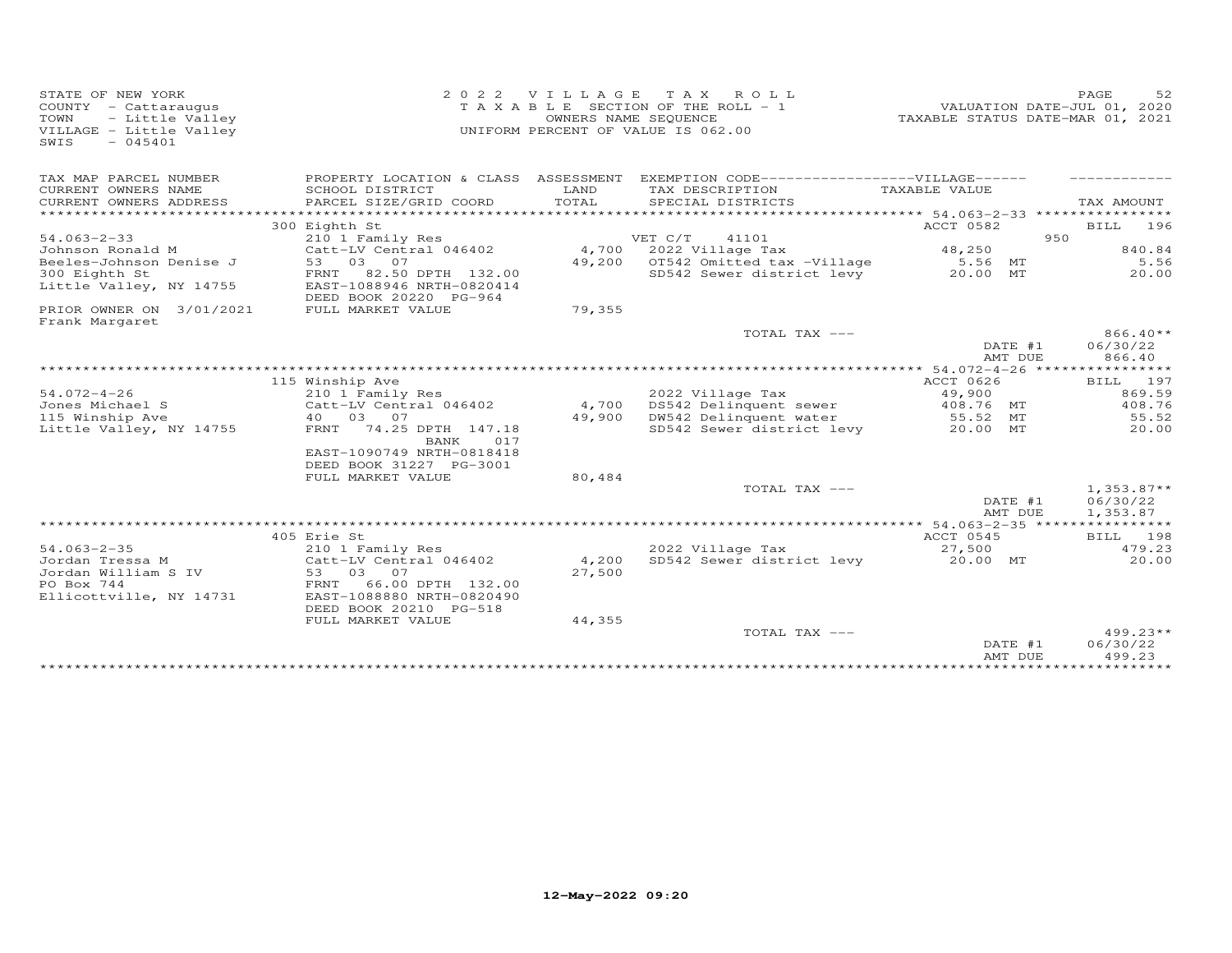| STATE OF NEW YORK<br>COUNTY - Cattaraugus<br>TOWN<br>- Little Valley<br>VILLAGE - Little Valley<br>$-045401$<br>SWIS | 2 0 2 2                                                                                                                                                                                       | VILLAGE                    | T A X<br>ROLL<br>T A X A B L E SECTION OF THE ROLL - 1<br>OWNERS NAME SEQUENCE<br>UNIFORM PERCENT OF VALUE IS 062.00 | TAXABLE STATUS DATE-MAR 01, 2021 | 53<br>PAGE<br>VALUATION DATE-JUL 01, 2020 |
|----------------------------------------------------------------------------------------------------------------------|-----------------------------------------------------------------------------------------------------------------------------------------------------------------------------------------------|----------------------------|----------------------------------------------------------------------------------------------------------------------|----------------------------------|-------------------------------------------|
| TAX MAP PARCEL NUMBER                                                                                                | PROPERTY LOCATION & CLASS ASSESSMENT                                                                                                                                                          |                            | EXEMPTION CODE------------------VILLAGE------                                                                        |                                  |                                           |
| CURRENT OWNERS NAME<br>CURRENT OWNERS ADDRESS<br>**********************                                              | SCHOOL DISTRICT<br>PARCEL SIZE/GRID COORD                                                                                                                                                     | LAND<br>TOTAL              | TAX DESCRIPTION<br>SPECIAL DISTRICTS                                                                                 | TAXABLE VALUE                    | TAX AMOUNT                                |
|                                                                                                                      | 413 Fair Oak St                                                                                                                                                                               |                            |                                                                                                                      | ACCT 0695                        | BILL<br>199                               |
| $54.071 - 2 - 37$                                                                                                    | 210 1 Family Res                                                                                                                                                                              |                            | 2022 Village Tax                                                                                                     | 54,100                           | 942.78                                    |
| Juenemann David M                                                                                                    | Catt-LV Central 046402                                                                                                                                                                        | 7,900                      | DS542 Delinquent sewer                                                                                               | 97.49 MT                         | 97.49                                     |
| 413 Fair Oak St                                                                                                      | 53<br>03 07                                                                                                                                                                                   | 54,100                     | DW542 Delinquent water                                                                                               | 107.53 MT                        | 107.53                                    |
| Little Valley, NY 14755                                                                                              | Life Use<br>FRNT 152.00 DPTH 233.00<br>BANK<br>018<br>EAST-1088110 NRTH-0819637<br>DEED BOOK 12449 PG-7001                                                                                    |                            | SD542 Sewer district levy                                                                                            | 20.00 MT                         | 20.00                                     |
|                                                                                                                      | FULL MARKET VALUE                                                                                                                                                                             | 87,258                     |                                                                                                                      |                                  |                                           |
|                                                                                                                      |                                                                                                                                                                                               |                            | TOTAL TAX ---                                                                                                        | DATE #1<br>AMT DUE               | $1,167.80**$<br>06/30/22<br>1,167.80      |
|                                                                                                                      |                                                                                                                                                                                               |                            |                                                                                                                      | ** 54.080-1-7 *****              |                                           |
|                                                                                                                      | 302 Fourth St                                                                                                                                                                                 |                            |                                                                                                                      | ACCT 0609                        | 200<br><b>BILL</b>                        |
| $54.080 - 1 - 7$<br>Keenen Kevin<br>107 The Heights<br>Little Valley, NY 14755                                       | 314 Rural vac<10<br>Catt-LV Central 046402<br>52 03<br>07<br>4/13-prev included town p<br>54.003-1-56, now split off<br>FRNT 322.02 DPTH<br><b>ACRES</b><br>3.81<br>EAST-1090203 NRTH-0817779 | 12,500<br>12,500           | 2022 Village Tax                                                                                                     | 12,500                           | 217.83                                    |
|                                                                                                                      | DEED BOOK 14614 PG-8001<br>FULL MARKET VALUE                                                                                                                                                  | 20,161                     |                                                                                                                      |                                  |                                           |
|                                                                                                                      |                                                                                                                                                                                               |                            | TOTAL TAX ---                                                                                                        | DATE #1<br>AMT DUE               | $217.83**$<br>06/30/22<br>217.83          |
|                                                                                                                      |                                                                                                                                                                                               |                            |                                                                                                                      |                                  |                                           |
|                                                                                                                      | 107 The Heights                                                                                                                                                                               |                            |                                                                                                                      | ACCT 0805                        | BILL<br>201                               |
| $54.080 - 1 - 12$<br>Keenen Kevin P<br>Keenen Sonya Q<br>107 The Heights<br>Little Valley, NY 14755                  | 210 1 Family Res<br>Catt-LV Central 046402<br>40 03<br>07<br>includes 54.080-1-6.2<br>FRNT 185.00 DPTH 230.00<br>EAST-1090347 NRTH-0818137<br>DEED BOOK 00994 PG-00551<br>FULL MARKET VALUE   | 9,000<br>69,500<br>112,097 | 2022 Village Tax<br>SD542 Sewer district levy                                                                        | 69,500<br>20.40 MT               | 1,211.15<br>20.40                         |
|                                                                                                                      |                                                                                                                                                                                               |                            | TOTAL TAX ---                                                                                                        | DATE #1                          | $1,231.55**$<br>06/30/22                  |
|                                                                                                                      |                                                                                                                                                                                               |                            |                                                                                                                      | AMT DUE                          | 1,231.55<br>***********                   |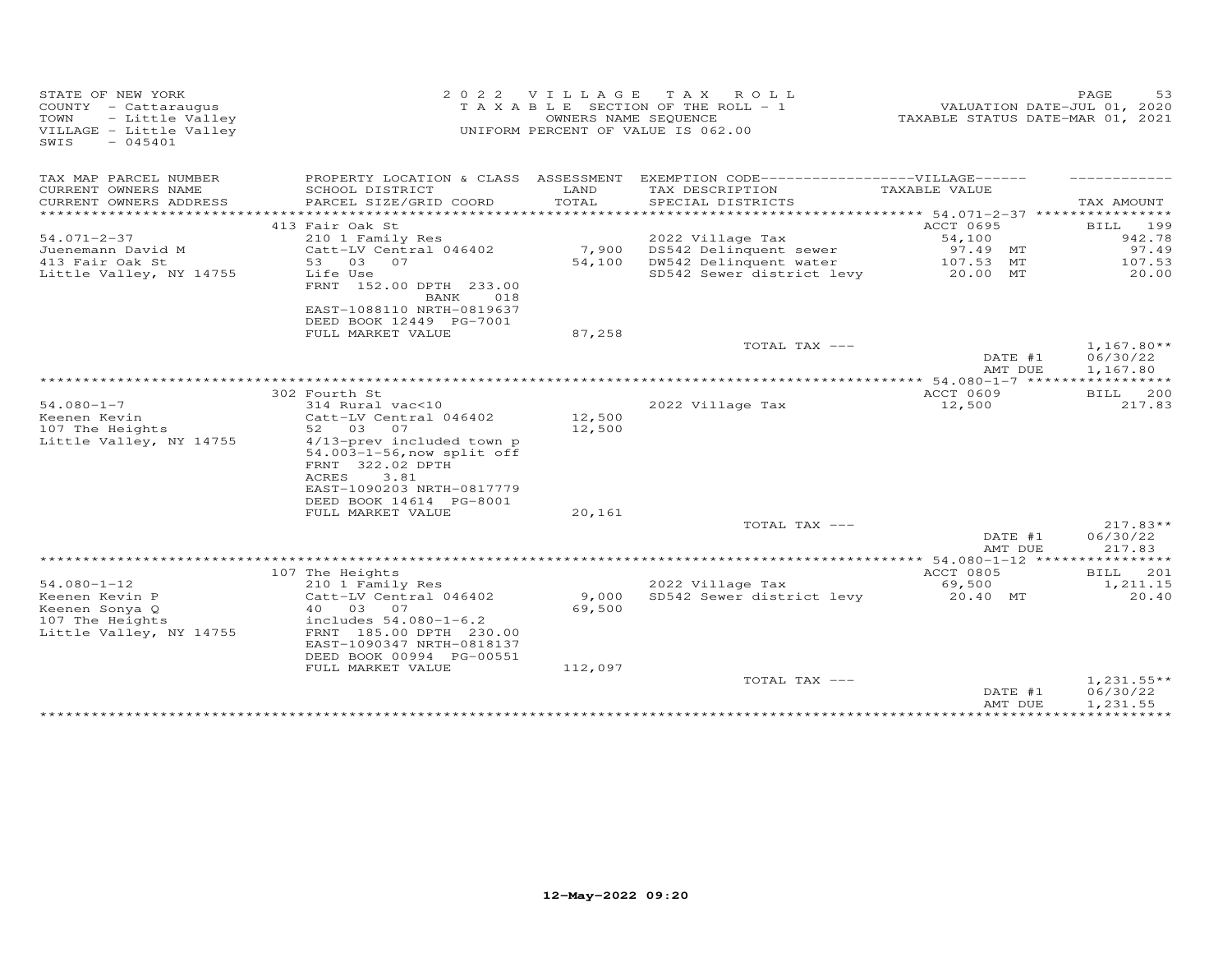| STATE OF NEW YORK<br>COUNTY - Cattaraugus<br>- Little Valley<br>TOWN<br>VILLAGE - Little Valley<br>SWIS<br>$-045401$ | 2 0 2 2                                                                                                                    | VILLAGE          | TAX ROLL<br>TAXABLE SECTION OF THE ROLL - 1<br>OWNERS NAME SEQUENCE<br>UNIFORM PERCENT OF VALUE IS 062.00                  | VALUATION DATE-JUL 01, 2020<br>TAXABLE STATUS DATE-MAR 01, 2021 | PAGE<br>54                        |
|----------------------------------------------------------------------------------------------------------------------|----------------------------------------------------------------------------------------------------------------------------|------------------|----------------------------------------------------------------------------------------------------------------------------|-----------------------------------------------------------------|-----------------------------------|
| TAX MAP PARCEL NUMBER<br>CURRENT OWNERS NAME<br>CURRENT OWNERS ADDRESS                                               | SCHOOL DISTRICT<br>PARCEL SIZE/GRID COORD                                                                                  | LAND<br>TOTAL    | PROPERTY LOCATION & CLASS ASSESSMENT EXEMPTION CODE------------------VILLAGE------<br>TAX DESCRIPTION<br>SPECIAL DISTRICTS | TAXABLE VALUE                                                   | TAX AMOUNT                        |
|                                                                                                                      | 105 Seventh St                                                                                                             |                  |                                                                                                                            | ACCT 0703                                                       | 202<br>BILL                       |
| $54.071 - 3 - 14$<br>Keesler Jeremy<br>105 7th St                                                                    | 210 1 Family Res<br>Catt-LV Central 046402<br>53 03 07<br>67.38 DPTH<br>99.00<br>FRNT                                      | 3,700<br>40,000  | 2022 Village Tax<br>DS542 Delinquent sewer<br>DW542 Delinquent water<br>SD542 Sewer district levy                          | 40,000<br>58.60 MT<br>34.50 MT<br>20.00 MT                      | 697.07<br>58.60<br>34.50<br>20.00 |
| Little Valley, NY 14755<br>PRIOR OWNER ON 3/01/2021                                                                  | BANK<br>017<br>EAST-1089164 NRTH-0819746                                                                                   |                  |                                                                                                                            |                                                                 |                                   |
| Green Brenda L                                                                                                       | DEED BOOK 20210 PG-6643<br>FULL MARKET VALUE                                                                               | 64,516           |                                                                                                                            |                                                                 |                                   |
|                                                                                                                      |                                                                                                                            |                  | TOTAL TAX ---                                                                                                              | DATE #1                                                         | 810.17**<br>06/30/22              |
|                                                                                                                      |                                                                                                                            |                  |                                                                                                                            | AMT DUE                                                         | 810.17                            |
|                                                                                                                      | 410 Fair Oak St                                                                                                            |                  |                                                                                                                            | ACCT 0465                                                       | 203<br><b>BILL</b>                |
| $54.071 - 4 - 17$                                                                                                    | 210 1 Family Res                                                                                                           |                  | 2022 Village Tax                                                                                                           | 64,000                                                          | 1,115.31                          |
| Kelder Amber D<br>2128 Route 83<br>Forestville, NY 14062                                                             | Catt-LV Central 046402<br>53<br>03 07<br>63.19 DPTH<br>FRNT<br>ACRES<br>2.45 BANK<br>017<br>EAST-1088099 NRTH-0818982      | 11,000<br>64,000 | SD542 Sewer district levy                                                                                                  | 20.20 MT                                                        | 20,20                             |
|                                                                                                                      | DEED BOOK 20200 PG-9908<br>FULL MARKET VALUE                                                                               | 103,226          |                                                                                                                            |                                                                 |                                   |
|                                                                                                                      |                                                                                                                            |                  | TOTAL TAX ---                                                                                                              | DATE #1                                                         | $1,135.51**$<br>06/30/22          |
|                                                                                                                      |                                                                                                                            |                  |                                                                                                                            | AMT DUE                                                         | 1,135.51                          |
|                                                                                                                      | 103 Ninth St                                                                                                               |                  |                                                                                                                            | ACCT 0732                                                       | 204<br><b>BILL</b>                |
| $54.071 - 1 - 16$                                                                                                    | 210 1 Family Res                                                                                                           |                  | 2022 Village Tax                                                                                                           | 38,000                                                          | 662.21                            |
| Kelley John<br>103 Nineth St<br>Little Valley, NY 14755                                                              | Catt-LV Central 046402<br>03 07<br>53<br>FRNT<br>90.00 DPTH 230.59<br>EAST-1087771 NRTH-0819722<br>DEED BOOK 14800 PG-8002 | 5,900<br>38,000  | SD542 Sewer district levy                                                                                                  | 20.00 MT                                                        | 20.00                             |
|                                                                                                                      | FULL MARKET VALUE                                                                                                          | 61,290           |                                                                                                                            |                                                                 |                                   |
|                                                                                                                      |                                                                                                                            |                  | TOTAL TAX ---                                                                                                              | DATE #1<br>AMT DUE                                              | 682.21**<br>06/30/22<br>682.21    |
|                                                                                                                      |                                                                                                                            |                  |                                                                                                                            |                                                                 |                                   |
| $54.072 - 6 - 27$                                                                                                    | 301 Fourth St<br>210 1 Family Res                                                                                          |                  | VET WAR CT 41121                                                                                                           | ACCT 0721<br>5,100                                              | 205<br><b>BILL</b>                |
| Kelley Sheila A<br>301 Fourth St                                                                                     | Catt-LV Central 046402<br>52<br>03<br>07                                                                                   | 34,000           | 5,100 2022 Village Tax<br>SD542 Sewer district levy                                                                        | 28,900<br>20.00 MT                                              | 503.63<br>20.00                   |
| Little Valley, NY 14755                                                                                              | 64.00 DPTH 395.42<br>FRNT<br>EAST-1089805 NRTH-0818203<br>DEED BOOK 18342 PG-8001                                          |                  |                                                                                                                            |                                                                 |                                   |
|                                                                                                                      | FULL MARKET VALUE                                                                                                          | 54,839           |                                                                                                                            |                                                                 |                                   |
|                                                                                                                      |                                                                                                                            |                  | TOTAL TAX ---                                                                                                              | DATE #1<br>AMT DUE                                              | $523.63**$<br>06/30/22<br>523.63  |
|                                                                                                                      |                                                                                                                            |                  |                                                                                                                            |                                                                 | .                                 |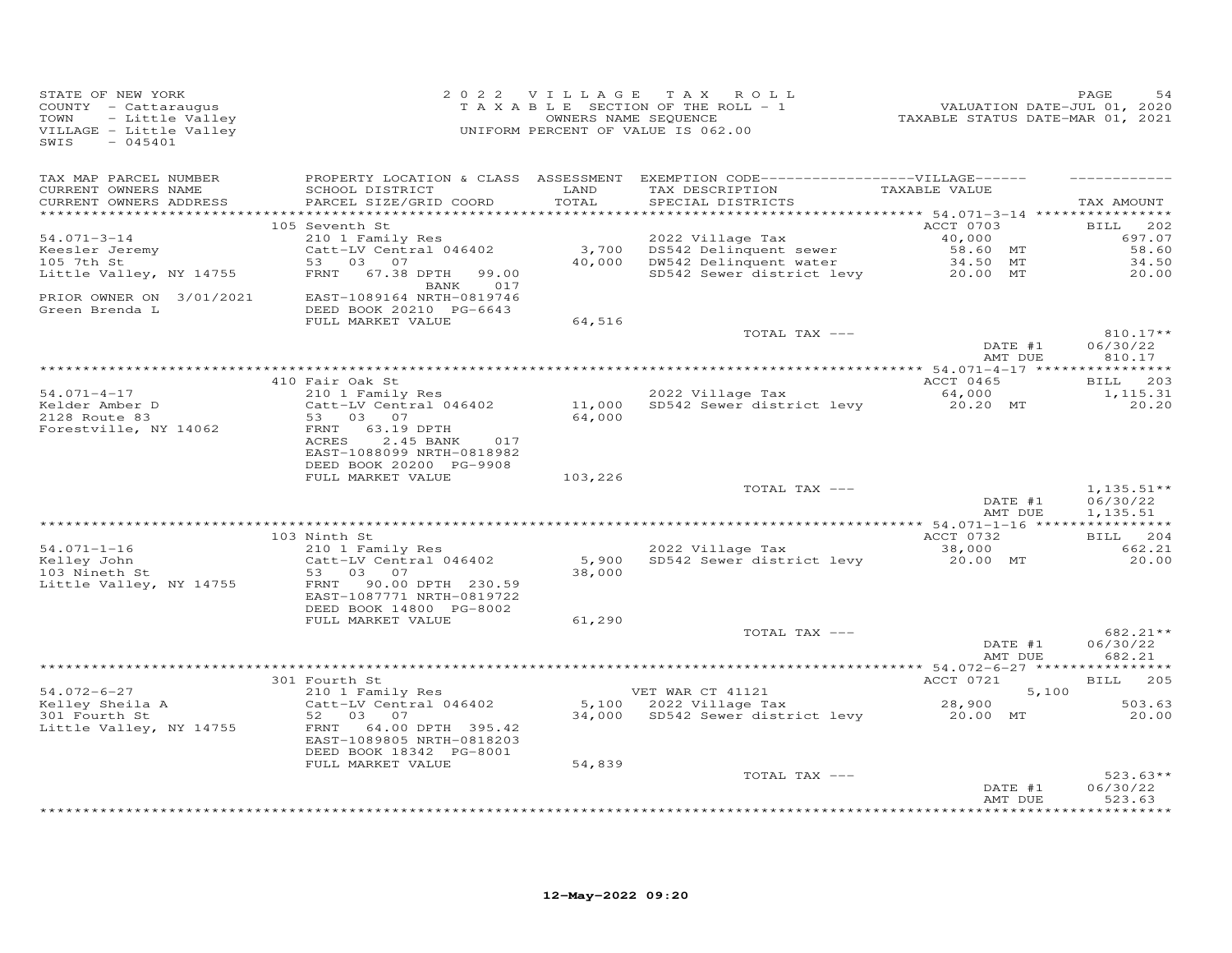| STATE OF NEW YORK<br>COUNTY - Cattaraugus<br>- Little Valley<br>TOWN<br>VILLAGE - Little Valley<br>$-045401$<br>SWIS |                                                                                                                                                                            |                 | 2022 VILLAGE TAX ROLL<br>TAXABLE SECTION OF THE ROLL - 1<br>OWNERS NAME SEQUENCE<br>UNIFORM PERCENT OF VALUE IS 062.00    | VALUATION DATE-JUL 01, 2020<br>TAXABLE STATUS DATE-MAR 01, 2021 | PAGE<br>55                            |
|----------------------------------------------------------------------------------------------------------------------|----------------------------------------------------------------------------------------------------------------------------------------------------------------------------|-----------------|---------------------------------------------------------------------------------------------------------------------------|-----------------------------------------------------------------|---------------------------------------|
| TAX MAP PARCEL NUMBER<br>CURRENT OWNERS NAME<br>CURRENT OWNERS ADDRESS<br>**********************                     | SCHOOL DISTRICT<br>PARCEL SIZE/GRID COORD                                                                                                                                  | LAND<br>TOTAL   | PROPERTY LOCATION & CLASS ASSESSMENT EXEMPTION CODE-----------------VILLAGE------<br>TAX DESCRIPTION<br>SPECIAL DISTRICTS | TAXABLE VALUE                                                   | TAX AMOUNT                            |
| $54.072 - 2 - 13$<br>Kennison George & Dan S<br>Garvey Nancy R<br>208 Rock City St<br>Little Valley, NY 14755        | 208 Rock City St<br>220 2 Family Res<br>Catt-LV Central 046402<br>41 03 07<br>93.40 DPTH 133.00<br>FRNT<br>EAST-1090649 NRTH-0819277<br>DEED BOOK 1024 PG-32               | 52,300          | 2022 Village Tax<br>5,000 SD542 Sewer district levy                                                                       | ACCT 0666<br>52,300<br>20.00 MT                                 | BILL 206<br>911.41<br>20.00           |
|                                                                                                                      | FULL MARKET VALUE                                                                                                                                                          | 84,355          | TOTAL TAX ---                                                                                                             | DATE #1<br>AMT DUE                                              | $931.41**$<br>06/30/22<br>931.41      |
| 54.072-6-20<br>King Dale<br>King Rebecca<br>131 Fourth St<br>Little Valley, NY 14755                                 | 131 Fourth St<br>210 1 Family Res<br>Catt-LV Central 046402<br>52<br>03 07<br>99.00 DPTH 112.00<br>FRNT<br>EAST-1089960 NRTH-0818693                                       | 5,000<br>39,800 | VET COM CT 41131<br>2022 Village Tax 29,850<br>SD542 Sewer district levy 20.00 MT                                         | ACCT 0813<br>9,950                                              | 207<br><b>BILL</b><br>520.19<br>20.00 |
|                                                                                                                      | DEED BOOK 803 PG-00426<br>FULL MARKET VALUE                                                                                                                                | 64,194          | TOTAL TAX ---                                                                                                             | DATE #1<br>AMT DUE                                              | $540.19**$<br>06/30/22<br>540.19      |
|                                                                                                                      |                                                                                                                                                                            |                 |                                                                                                                           |                                                                 |                                       |
| $54.063 - 1 - 5.1$<br>Xing Jeffrey II<br>104 Tenth St<br>Little Valley, NY 14755                                     | 104 Tenth St<br>210 1 Family Res<br>Catt-LV Central 046402<br>53 03 07<br>$11/14$ -splt 1.5Ac to Catt<br>FRNT 148.50 DPTH 194.00<br>081<br>BANK                            | 9,000<br>42,900 | 2022 Village Tax<br>SD542 Sewer district levy                                                                             | ACCT 0855<br>42,900<br>20.00 MT                                 | BILL 208<br>747.60<br>20.00           |
|                                                                                                                      | EAST-1086922 NRTH-0821676<br>DEED BOOK 30555 PG-3001<br>FULL MARKET VALUE                                                                                                  | 69,194          | TOTAL TAX ---                                                                                                             | DATE #1<br>AMT DUE                                              | $767.60**$<br>06/30/22<br>767.60      |
|                                                                                                                      |                                                                                                                                                                            |                 |                                                                                                                           |                                                                 |                                       |
| $54.072 - 1 - 2$<br>$54.072 + 7$<br>Klahn Leah Jane<br>106 Court St.<br>Little Valley, NY 14755                      | 106 Court St<br>210 1 Family Res<br>Catt-LV Central 046402<br>53 03<br>07<br>FRNT 66.00 DPTH 132.00<br>BANK<br>017<br>EAST-1089940 NRTH-0819931<br>DEED BOOK 26049 PG-5001 | 4,200<br>42,000 | 2022 Village Tax<br>SD542 Sewer district levy                                                                             | ACCT 0807<br>42,000<br>20.00 MT                                 | BILL 209<br>731.92<br>20.00           |
|                                                                                                                      | FULL MARKET VALUE                                                                                                                                                          | 67,742          | TOTAL TAX ---                                                                                                             | DATE #1<br>AMT DUE                                              | $751.92**$<br>06/30/22<br>751.92      |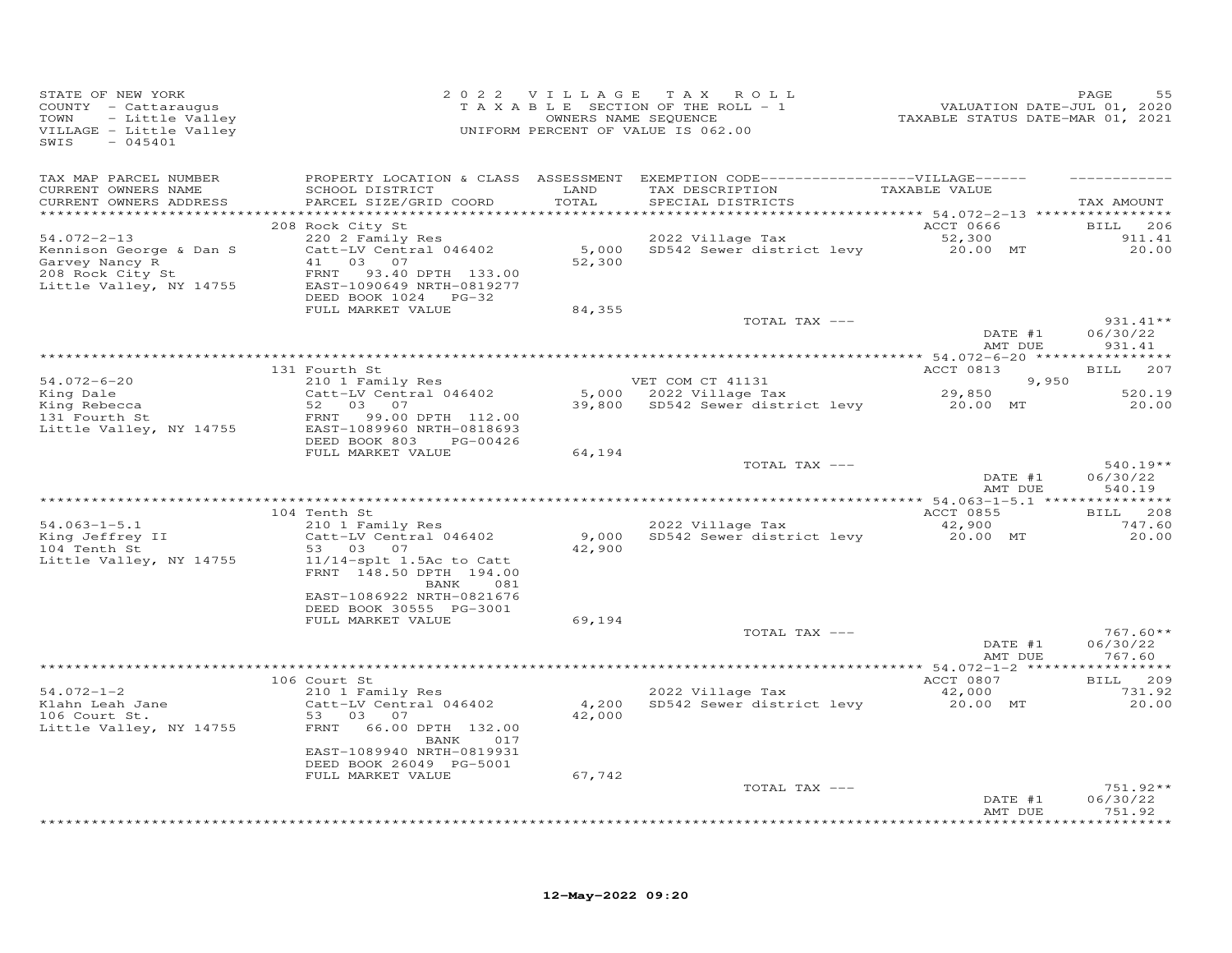| STATE OF NEW YORK<br>COUNTY - Cattaraugus<br>- Little Valley<br>TOWN<br>VILLAGE - Little Valley<br>$-045401$<br>SWIS |                                                                                                                                                                        |                 | 2022 VILLAGE TAX ROLL<br>T A X A B L E SECTION OF THE ROLL - 1<br>OWNERS NAME SEQUENCE<br>UNIFORM PERCENT OF VALUE IS 062.00 | VALUATION DATE-JUL 01, 2020<br>TAXABLE STATUS DATE-MAR 01, 2021 | PAGE<br>56                       |
|----------------------------------------------------------------------------------------------------------------------|------------------------------------------------------------------------------------------------------------------------------------------------------------------------|-----------------|------------------------------------------------------------------------------------------------------------------------------|-----------------------------------------------------------------|----------------------------------|
| TAX MAP PARCEL NUMBER<br>CURRENT OWNERS NAME<br>CURRENT OWNERS ADDRESS                                               | SCHOOL DISTRICT<br>PARCEL SIZE/GRID COORD                                                                                                                              | LAND<br>TOTAL   | PROPERTY LOCATION & CLASS ASSESSMENT EXEMPTION CODE-----------------VILLAGE------<br>TAX DESCRIPTION<br>SPECIAL DISTRICTS    | TAXABLE VALUE                                                   | TAX AMOUNT                       |
|                                                                                                                      | Erie St                                                                                                                                                                |                 |                                                                                                                              | ACCT 1037                                                       | <b>BILL</b> 210                  |
| $54.072 - 1 - 16.2$<br>Koch Jillian<br>31 Hill St<br>Little Valley, NY 14755                                         | 331 Com vac w/im<br>Catt-LV Central 046402<br>53 03 07<br>FRNT 40.00 DPTH 100.00<br>EAST-1089707 NRTH-0819739                                                          | 3,000           | 2022 Village Tax<br>3,000 SD542 Sewer district levy                                                                          | 3,000<br>20.00 MT                                               | 52.28<br>20,00                   |
|                                                                                                                      | DEED BOOK 2020 PG-10747<br>FULL MARKET VALUE                                                                                                                           | 4,839           |                                                                                                                              |                                                                 |                                  |
|                                                                                                                      |                                                                                                                                                                        |                 | TOTAL TAX ---                                                                                                                | DATE #1<br>AMT DUE                                              | $72.28**$<br>06/30/22<br>72.28   |
|                                                                                                                      |                                                                                                                                                                        |                 |                                                                                                                              |                                                                 |                                  |
| $54.081 - 1 - 23$<br>54.001 - -<br>Koch Jillian<br>Crouse Thomas<br>31 Hill Street                                   | Hill St<br>311 Res vac land<br>Catt-LV Central 046402<br>FRNT<br>28.00 DPTH 57.50<br>EAST-1092668 NRTH-0817321                                                         | 900<br>900      | 2022 Village Tax<br>SD542 Sewer district levy 20.00 MT                                                                       | ACCT 1421<br>900                                                | BILL 211<br>15.68<br>20.00       |
| Little Valley, NY 14755                                                                                              | DEED BOOK 20210 PG-7022<br>FULL MARKET VALUE                                                                                                                           | 1,452           |                                                                                                                              |                                                                 |                                  |
| PRIOR OWNER ON 3/01/2021<br>Skinner Mary                                                                             |                                                                                                                                                                        |                 |                                                                                                                              |                                                                 |                                  |
|                                                                                                                      |                                                                                                                                                                        |                 | TOTAL TAX ---                                                                                                                | DATE #1<br>AMT DUE                                              | $35.68**$<br>06/30/22<br>35.68   |
|                                                                                                                      | 31 Hill St                                                                                                                                                             |                 |                                                                                                                              |                                                                 | BILL 212                         |
| $54.081 - 1 - 22$                                                                                                    | 210 1 Family Res                                                                                                                                                       |                 | 2022 Village Tax                                                                                                             | ACCT 0595<br>10,500                                             | 182.98                           |
| $34.001 - 7.001$<br>Koch Jillian S<br>31 Hill St<br>Little Valley, NY 14755                                          | Catt-LV Central 046402<br>40 03 07<br>has 30% of house on parce<br>rest in town-70%<br>FRNT 176.00 DPTH 135.00<br>EAST-1092842 NRTH-0817349<br>DEED BOOK 18469 PG-3002 | 10,500          | 2,200 SD542 Sewer district levy                                                                                              | 20.00 MT                                                        | 20.00                            |
|                                                                                                                      | FULL MARKET VALUE                                                                                                                                                      | 16,935          |                                                                                                                              |                                                                 |                                  |
|                                                                                                                      |                                                                                                                                                                        |                 | TOTAL TAX ---                                                                                                                | DATE #1<br>AMT DUE                                              | $202.98**$<br>06/30/22<br>202.98 |
|                                                                                                                      |                                                                                                                                                                        |                 |                                                                                                                              |                                                                 |                                  |
| $54.081 - 1 - 19$<br>Kooser Gary E<br>Kooser Sherry L<br>601 Rock City St<br>Little Valley, NY 14755                 | 601 Rock City St<br>210 1 Family Res<br>Catt-LV Central 046402<br>40 03 07<br>FRNT 98.17 DPTH 169.55<br>EAST-1092994 NRTH-0817603<br>DEED BOOK 871<br>PG-00318         | 5,900<br>39,900 | 2022 Village Tax<br>SD542 Sewer district levy                                                                                | ACCT 0406<br>39,900<br>20.00 MT                                 | BILL 213<br>695.32<br>20.00      |
|                                                                                                                      | FULL MARKET VALUE                                                                                                                                                      | 64,355          |                                                                                                                              |                                                                 |                                  |
|                                                                                                                      |                                                                                                                                                                        |                 | TOTAL TAX ---                                                                                                                | DATE #1<br>AMT DUE                                              | $715.32**$<br>06/30/22<br>715.32 |
|                                                                                                                      |                                                                                                                                                                        |                 |                                                                                                                              |                                                                 | .                                |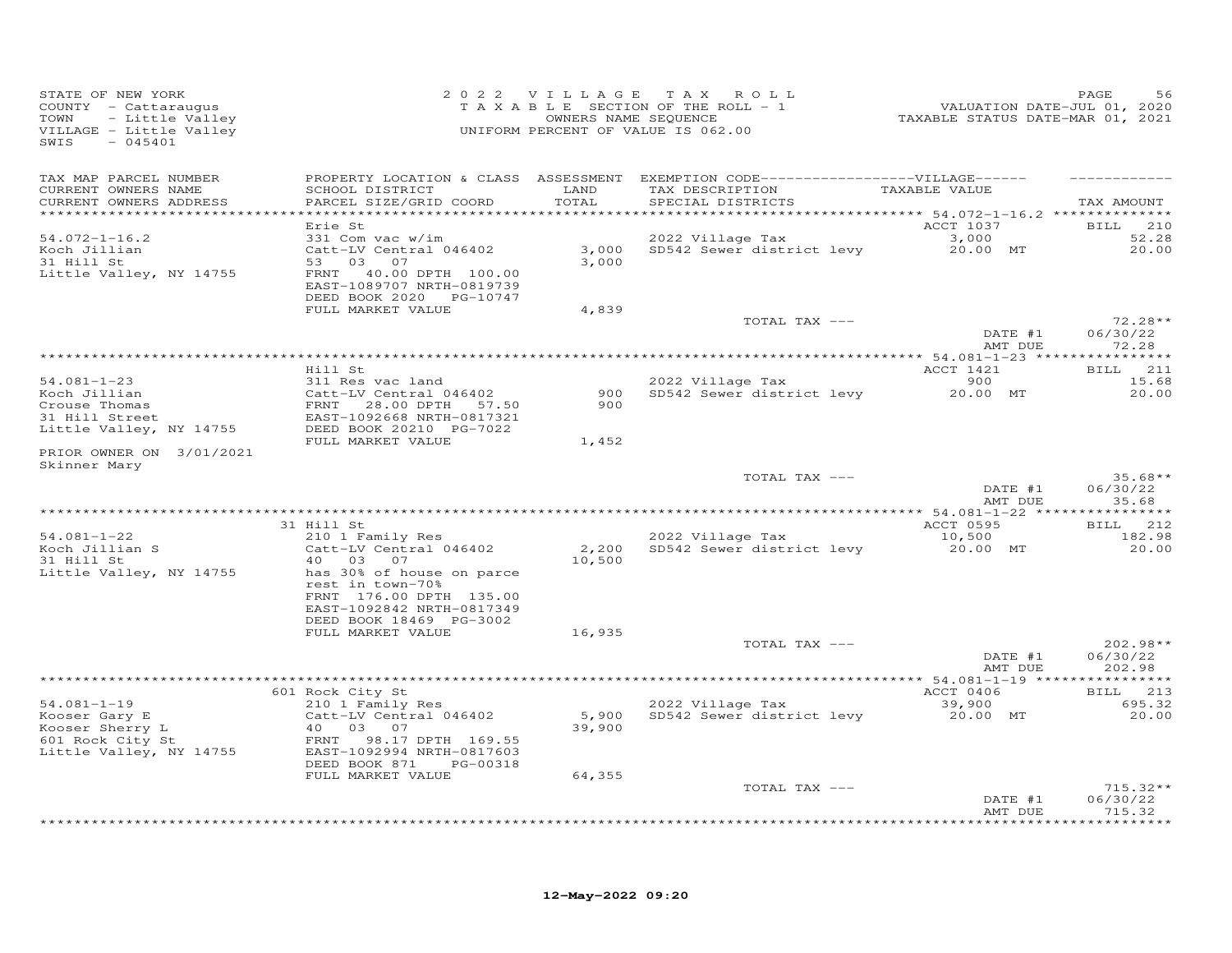| STATE OF NEW YORK<br>COUNTY - Cattaraugus<br>- Little Valley<br>TOWN<br>VILLAGE - Little Valley<br>SWIS<br>$-045401$        |                                                                                                                                                                              | 2022 VILLAGE      | TAX ROLL<br>TAXABLE SECTION OF THE ROLL - 1<br>OWNERS NAME SEQUENCE<br>UNIFORM PERCENT OF VALUE IS 062.00                 | VALUATION DATE-JUL 01, 2020<br>TAXABLE STATUS DATE-MAR 01, 2021 | PAGE<br>57                                             |
|-----------------------------------------------------------------------------------------------------------------------------|------------------------------------------------------------------------------------------------------------------------------------------------------------------------------|-------------------|---------------------------------------------------------------------------------------------------------------------------|-----------------------------------------------------------------|--------------------------------------------------------|
| TAX MAP PARCEL NUMBER<br>CURRENT OWNERS NAME<br>CURRENT OWNERS ADDRESS                                                      | SCHOOL DISTRICT<br>PARCEL SIZE/GRID COORD                                                                                                                                    | LAND<br>TOTAL     | PROPERTY LOCATION & CLASS ASSESSMENT EXEMPTION CODE-----------------VILLAGE------<br>TAX DESCRIPTION<br>SPECIAL DISTRICTS | TAXABLE VALUE                                                   | TAX AMOUNT                                             |
| $54.072 - 4 - 23$<br>Kraft Jackie<br>109 Winship Ave<br>Little Valley, NY 14755<br>PRIOR OWNER ON 3/01/2021<br>Kraft Robert | 109 Winship Ave<br>210 1 Family Res<br>Catt-LV Central 046402<br>40  03  07<br>FRNT 74.25 DPTH 147.18<br>081<br>BANK<br>EAST-1090750 NRTH-0818644<br>DEED BOOK 2021 PG-10975 | 4,700<br>47,300   | 2022 Village Tax<br>SD542 Sewer district levy 20.00 MT                                                                    | ACCT 0395<br>47,300                                             | BILL 214<br>824.28<br>20,00                            |
|                                                                                                                             | FULL MARKET VALUE                                                                                                                                                            | 76,290            | TOTAL TAX ---                                                                                                             | DATE #1                                                         | 844.28**<br>06/30/22                                   |
| $54.072 - 3 - 7$<br>Kreinheder Properties LLC<br>PO Box 1421<br>Ellicottville, NY 14731                                     | 202 Second St<br>449 Other Storag<br>Catt-LV Central 046402<br>41 03<br>07<br>$2/2018$ -mrged $3-6.283-3$ in<br>50.00 DPTH<br>FRNT<br>ACRES<br>7.35                          | 91,100            | 2022 Village Tax<br>18,900 SD542 Sewer district levy                                                                      | AMT DUE<br>ACCT 0660<br>91,100<br>20.70 MT                      | 844.28<br>***********<br>BILL 215<br>1,587.57<br>20.70 |
|                                                                                                                             | EAST-1091520 NRTH-0819769<br>DEED BOOK 22390 PG-2001<br>FULL MARKET VALUE                                                                                                    | 146,935           | TOTAL TAX ---                                                                                                             | DATE #1<br>AMT DUE                                              | $1,608.27**$<br>06/30/22<br>1,608.27                   |
|                                                                                                                             |                                                                                                                                                                              |                   |                                                                                                                           |                                                                 |                                                        |
| $54.055 - 1 - 3$<br>Kuhaneck Cathy<br>5957 Toad Hollow Road<br>Little Valley, NY 14755                                      | Ninth St<br>314 Rural vac<10<br>Catt-LV Central 046402<br>53 03 07<br>2.30<br>ACRES                                                                                          | 4,600             | 2022 Village Tax<br>4,600 SD542 Sewer district levy                                                                       | ACCT 0667<br>4,600<br>20.20 MT                                  | BILL 216<br>80.16<br>20.20                             |
|                                                                                                                             | EAST-1087981 NRTH-0822426<br>DEED BOOK 20200 PG-3524<br>FULL MARKET VALUE                                                                                                    | 7,419             | TOTAL TAX ---                                                                                                             | DATE #1<br>AMT DUE                                              | $100.36**$<br>06/30/22<br>100.36                       |
|                                                                                                                             |                                                                                                                                                                              |                   |                                                                                                                           |                                                                 |                                                        |
| $54.080 - 1 - 26$<br>Kuhaneck Donald J<br>Kuhaneck Cynthia R<br>315 Fourth St                                               | Fourth St<br>311 Res vac land<br>Catt-LV Central 046402<br>FRNT 38.00 DPTH 98.00<br>EAST-1089924 NRTH-0817531<br>EAST-1089924 NRTH-0817531<br>FULL MARKET VALUE              | 400<br>400<br>645 | 2022 Village Tax<br>SD542 Sewer district levy                                                                             | ACCT 1417<br>400<br>20.00 MT                                    | BILL 217<br>6.97<br>20.00                              |
| Little Valley, NY 14755                                                                                                     |                                                                                                                                                                              |                   | TOTAL TAX ---                                                                                                             | DATE #1<br>AMT DUE                                              | $26.97**$<br>06/30/22<br>26.97                         |
|                                                                                                                             |                                                                                                                                                                              |                   |                                                                                                                           |                                                                 | ******                                                 |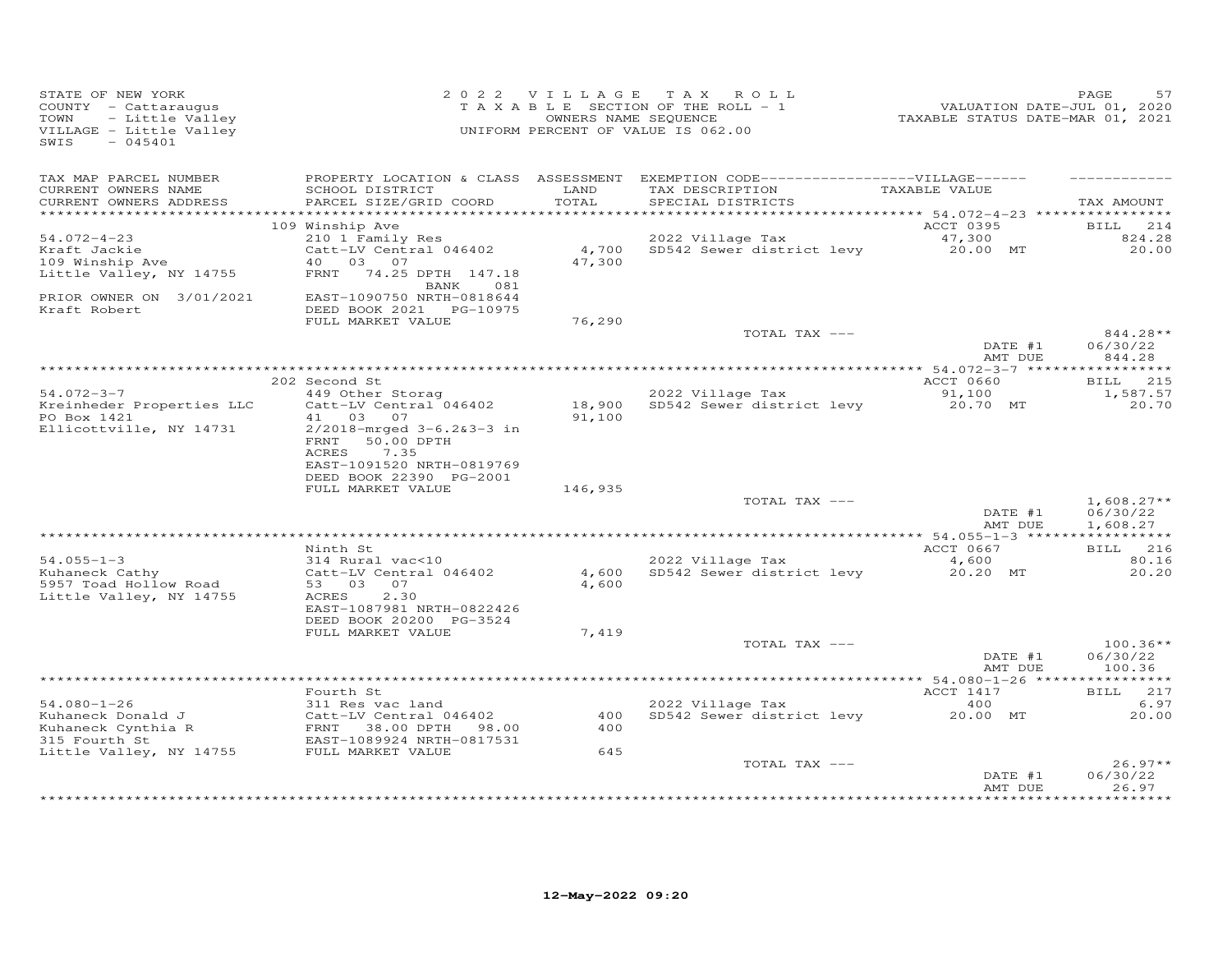| STATE OF NEW YORK<br>COUNTY - Cattaraugus<br>TOWN<br>- Little Valley<br>VILLAGE - Little Valley<br>SWIS<br>$-045401$ |                                                                                                             |               | 2022 VILLAGE TAX ROLL<br>T A X A B L E SECTION OF THE ROLL - 1<br>OWNERS NAME SEQUENCE<br>UNIFORM PERCENT OF VALUE IS 062.00            | rur – 1452<br>2020 ,2021 DATE-JUL<br>2021 TAXABLE STATUS DATE-MAR | PAGE<br>58                       |
|----------------------------------------------------------------------------------------------------------------------|-------------------------------------------------------------------------------------------------------------|---------------|-----------------------------------------------------------------------------------------------------------------------------------------|-------------------------------------------------------------------|----------------------------------|
| TAX MAP PARCEL NUMBER<br>CURRENT OWNERS NAME<br>CURRENT OWNERS ADDRESS                                               | SCHOOL DISTRICT<br>PARCEL SIZE/GRID COORD                                                                   | LAND<br>TOTAL | PROPERTY LOCATION & CLASS ASSESSMENT EXEMPTION CODE-----------------VILLAGE------<br>TAX DESCRIPTION TAXABLE VALUE<br>SPECIAL DISTRICTS |                                                                   | TAX AMOUNT                       |
| $54.072 - 6 - 16$                                                                                                    | 121 Fourth St<br>210 1 Family Res                                                                           |               | 2022 Village Tax                                                                                                                        | ACCT 0421<br>33,100                                               | <b>BILL</b><br>218<br>576.82     |
| Kuhaneck William<br>121 Fourth Street<br>Little Valley, NY 14755                                                     | Catt-LV Central 046402<br>52 03 07<br>L/u - Harold-Jean                                                     | 33,100        | $3,600$ SD542 Sewer district levy $20.00$ MT 33.100                                                                                     |                                                                   | 20.00                            |
| PRIOR OWNER ON $3/01/2021$                                                                                           | FRNT 41.25 DPTH 213.70<br>EAST-1089920 NRTH-0818963<br>DEED BOOK 20210 PG-3996<br>FULL MARKET VALUE         | 53,387        |                                                                                                                                         |                                                                   |                                  |
|                                                                                                                      |                                                                                                             |               | TOTAL TAX ---                                                                                                                           | DATE #1<br>AMT DUE                                                | $596.82**$<br>06/30/22<br>596.82 |
|                                                                                                                      |                                                                                                             |               |                                                                                                                                         |                                                                   |                                  |
| $54.064 - 1 - 32$                                                                                                    | 204 Court St<br>210 1 Family Res                                                                            |               | 2022 Village Tax                                                                                                                        | ACCT 0659<br>37,500                                               | BILL 219<br>653.50               |
| Lamberton Nicole<br>Dechane Josh<br>204 Court St<br>204 Court St<br>Little Valley, NY 14755                          | Catt-LV Central 046402<br>$Cat1 - 24$<br>53 03 07<br>82.50 DPTH 148.50<br>FRNT<br>EAST-1089725 NRTH-0820064 | 37,500        | 4,900 SD542 Sewer district levy 20.00 MT                                                                                                |                                                                   | 20.00                            |
|                                                                                                                      | DEED BOOK 22420 PG-2004<br>FULL MARKET VALUE                                                                | 60,484        |                                                                                                                                         |                                                                   |                                  |
|                                                                                                                      |                                                                                                             |               | TOTAL TAX ---                                                                                                                           | DATE #1<br>AMT DUE                                                | $673.50**$<br>06/30/22<br>673.50 |
|                                                                                                                      |                                                                                                             |               |                                                                                                                                         |                                                                   |                                  |
| 54.072-5-10                                                                                                          | 113 Thompson Ave<br>$210$ 1 Family Res                                                                      |               | 2022 Village Tax                                                                                                                        | ACCT 0546<br>40,600                                               | BILL 220<br>707.52               |
| Larose Douglas<br>4111 Bonavista Cresent<br>BURLINGTON, ONT., CANADA L7M4J FRNT 71.28 DPTH 153.12                    | Catt-LV Central 046402<br>40  03  07                                                                        | 40,600        | 4,600 SD542 Sewer district levy                                                                                                         | 20.00 MT                                                          | 20.00                            |
|                                                                                                                      | EAST-1090405 NRTH-0818477<br>DEED BOOK 23086 PG-3001                                                        |               |                                                                                                                                         |                                                                   |                                  |
|                                                                                                                      | FULL MARKET VALUE                                                                                           | 65,484        | TOTAL TAX ---                                                                                                                           |                                                                   | $727.52**$                       |
|                                                                                                                      |                                                                                                             |               |                                                                                                                                         | DATE #1<br>AMT DUE                                                | 06/30/22<br>727.52               |
|                                                                                                                      | 441 Rock City St                                                                                            |               |                                                                                                                                         | ACCT 0402                                                         | BILL 221                         |
| $54.080 - 1 - 20$                                                                                                    | 210 1 Family Res                                                                                            |               | 2022 Village Tax                                                                                                                        | 58,000                                                            | 1,010.75                         |
| Lasseter Kristin R<br>441 Rock City St<br>Little Valley, NY 14755                                                    | 40<br>03 07<br>FRNT 127.38 DPTH<br>ACRES<br>3.05<br>EAST-1091933 NRTH-0817750                               | 58,000        | Catt-LV Central 046402 11,800 SD542 Sewer district levy 20.30 MT                                                                        |                                                                   | 20.30                            |
|                                                                                                                      | DEED BOOK 00987 PG-00333                                                                                    |               |                                                                                                                                         |                                                                   |                                  |
|                                                                                                                      | FULL MARKET VALUE                                                                                           | 93,548        | TOTAL TAX ---                                                                                                                           | DATE #1                                                           | $1,031.05**$<br>06/30/22         |
|                                                                                                                      |                                                                                                             |               |                                                                                                                                         | AMT DUE                                                           | 1,031.05                         |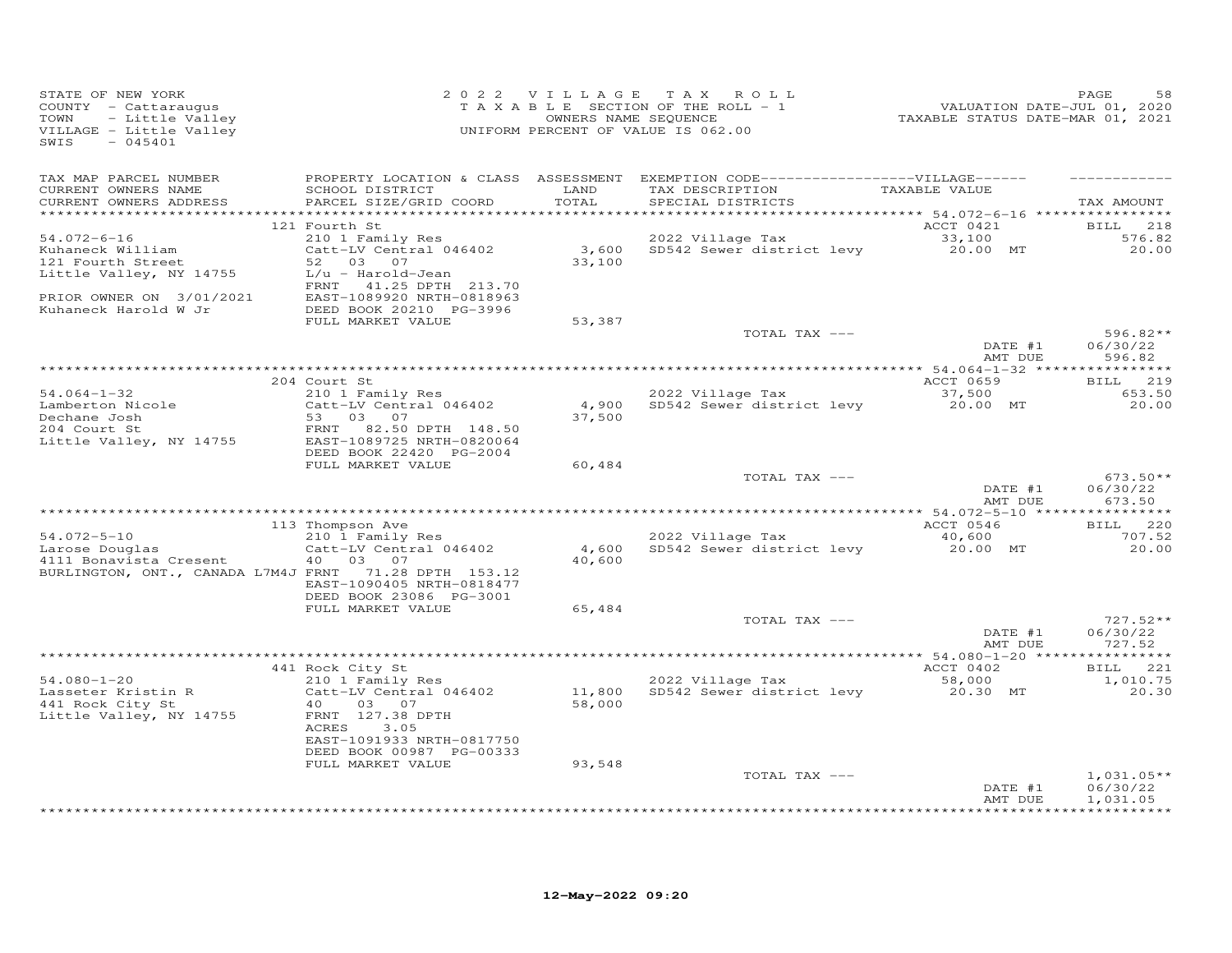| STATE OF NEW YORK<br>COUNTY - Cattaraugus<br>- Little Valley<br>TOWN<br>VILLAGE - Little Valley<br>$-045401$<br>SWIS |                                                                                                         |                 | 2022 VILLAGE TAX ROLL<br>TAXABLE SECTION OF THE ROLL - 1<br>OWNERS NAME SEQUENCE<br>UNIFORM PERCENT OF VALUE IS 062.00                  | 952<br>VALUATION DATE-JUL 01, 2020<br>TAXABLE STATUS DATE-MAR 01, 2021 | PAGE<br>59                       |
|----------------------------------------------------------------------------------------------------------------------|---------------------------------------------------------------------------------------------------------|-----------------|-----------------------------------------------------------------------------------------------------------------------------------------|------------------------------------------------------------------------|----------------------------------|
| TAX MAP PARCEL NUMBER<br>CURRENT OWNERS NAME<br>CURRENT OWNERS ADDRESS                                               | SCHOOL DISTRICT<br>PARCEL SIZE/GRID COORD                                                               | LAND<br>TOTAL   | PROPERTY LOCATION & CLASS ASSESSMENT EXEMPTION CODE-----------------VILLAGE------<br>TAX DESCRIPTION TAXABLE VALUE<br>SPECIAL DISTRICTS |                                                                        | TAX AMOUNT                       |
|                                                                                                                      | 421 Erie St                                                                                             |                 |                                                                                                                                         | ACCT 0450                                                              | BILL 222                         |
| 54.063-2-43<br>Learn Daniel K<br>Learn Connie L                                                                      | 270 Mfg housing<br>Catt-LV Central 046402<br>53 03 07                                                   | 18,000          | 2022 Village Tax<br>3,200 SD542 Sewer district levy 20.00 MT                                                                            | 18,000                                                                 | 313.68<br>20.00                  |
| 421 Erie St<br>Little Valley, NY 14755                                                                               | 63.00 DPTH<br>FRNT<br>97.00<br>EAST-1088479 NRTH-0820725<br>DEED BOOK 2933 PG-3004<br>FULL MARKET VALUE |                 |                                                                                                                                         |                                                                        |                                  |
|                                                                                                                      |                                                                                                         | 29,032          | TOTAL TAX ---                                                                                                                           | DATE #1                                                                | $333.68**$<br>06/30/22           |
|                                                                                                                      |                                                                                                         |                 |                                                                                                                                         | AMT DUE                                                                | 333.68                           |
|                                                                                                                      | 111 Ninth St                                                                                            |                 |                                                                                                                                         | ACCT 0629                                                              | BILL 223                         |
| $54.071 - 1 - 20$                                                                                                    | 210 1 Family Res                                                                                        |                 | 2022 Village Tax                                                                                                                        | 32,100                                                                 | 559.40                           |
| $\frac{54.011 \pm 1}{10000000}$                                                                                      | Catt-LV Central 046402<br>53 03 07                                                                      | 32,100          | 5,600 SD542 Sewer district levy                                                                                                         | 20.00 MT                                                               | 20.00                            |
| Little Valley, NY 14755                                                                                              | 85.14 DPTH 230.59<br>FRNT<br>BANK 017<br>EAST-1087774 NRTH-0820000                                      |                 |                                                                                                                                         |                                                                        |                                  |
|                                                                                                                      | DEED BOOK 00970 PG-00547                                                                                |                 |                                                                                                                                         |                                                                        |                                  |
|                                                                                                                      | FULL MARKET VALUE                                                                                       | 51,774          | TOTAL TAX ---                                                                                                                           |                                                                        | $579.40**$                       |
|                                                                                                                      |                                                                                                         |                 |                                                                                                                                         | DATE #1<br>AMT DUE                                                     | 06/30/22<br>579.40               |
|                                                                                                                      | 115 Ninth St                                                                                            |                 |                                                                                                                                         | ACCT 0670                                                              | BILL 224                         |
| $54.071 - 1 - 21$                                                                                                    | Ninth St<br>210 1 Family Res<br>Catt-LV Central 046402                                                  |                 | 2022 Village Tax                                                                                                                        | 51,800                                                                 | 902.70                           |
| Learn Robert W<br>Learn Betty J<br>115 Ninth St                                                                      | 53 03 07                                                                                                | 51,800          | 5,600 SD542 Sewer district levy                                                                                                         | 20.00 MT                                                               | 20.00                            |
| Little Valley, NY 14755                                                                                              | FRNT 85.14 DPTH 230.59<br>EAST-1087775 NRTH-0820086<br>DEED BOOK 20210 PG-39                            |                 |                                                                                                                                         |                                                                        |                                  |
|                                                                                                                      | FULL MARKET VALUE                                                                                       | 83,548          |                                                                                                                                         |                                                                        |                                  |
|                                                                                                                      |                                                                                                         |                 | TOTAL TAX ---                                                                                                                           | DATE #1<br>AMT DUE                                                     | $922.70**$<br>06/30/22<br>922.70 |
|                                                                                                                      |                                                                                                         |                 |                                                                                                                                         |                                                                        |                                  |
|                                                                                                                      | 402 Rock City St                                                                                        |                 | 2022 Village Tax                                                                                                                        | <b>ACCT 0839</b>                                                       | BILL 225                         |
| $54.072 - 3 - 23$<br>LeBlanc Christopher A<br>Jimerson Schyler Cree<br>402 Rock City St<br>Little Valley, NY 14755   | 210 1 Family Res<br>Catt-LV Central 046402<br>40/41 03 07<br>FRNT 117.00 DPTH 306.00<br>BANK<br>017     | 7,100<br>53,000 | SD542 Sewer district levy                                                                                                               | 53,000<br>20.00 MT                                                     | 923.61<br>20.00                  |
|                                                                                                                      | EAST-1091186 NRTH-0819042<br>DEED BOOK 2019 PG-5860                                                     |                 |                                                                                                                                         |                                                                        |                                  |
|                                                                                                                      | FULL MARKET VALUE                                                                                       | 85,484          | TOTAL TAX ---                                                                                                                           |                                                                        | $943.61**$                       |
|                                                                                                                      |                                                                                                         |                 |                                                                                                                                         | DATE #1<br>AMT DUE                                                     | 06/30/22<br>943.61               |
|                                                                                                                      |                                                                                                         |                 |                                                                                                                                         |                                                                        | **********                       |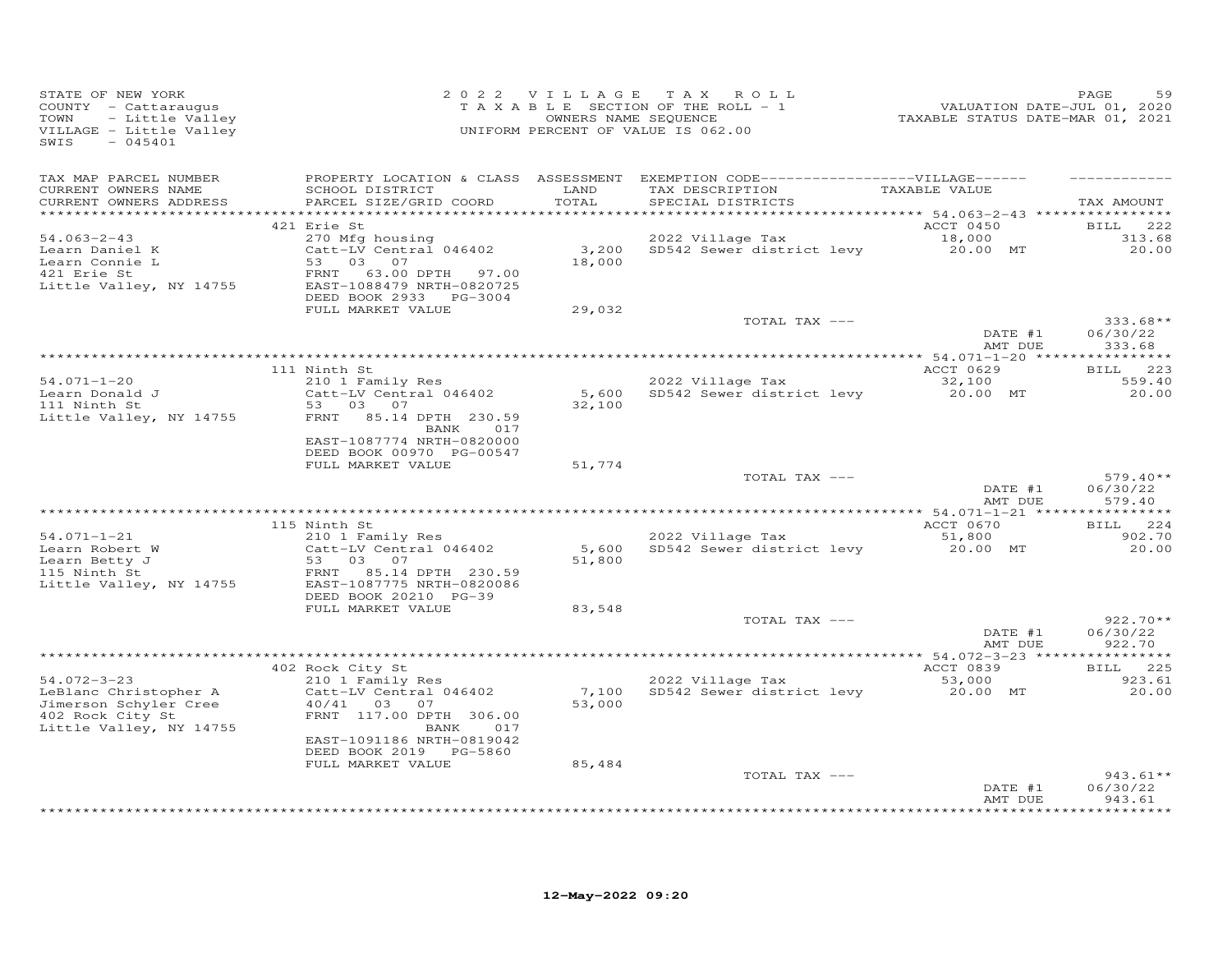| STATE OF NEW YORK<br>COUNTY - Cattaraugus<br>- Little Valley<br>TOWN<br>VILLAGE - Little Valley<br>SWIS<br>$-045401$ |                                                                                                                                   |                 | 2022 VILLAGE TAX ROLL<br>TAXABLE SECTION OF THE ROLL - 1<br>OWNERS NAME SEQUENCE<br>UNIFORM PERCENT OF VALUE IS 062.00     |                     | PAGE<br>60                           |
|----------------------------------------------------------------------------------------------------------------------|-----------------------------------------------------------------------------------------------------------------------------------|-----------------|----------------------------------------------------------------------------------------------------------------------------|---------------------|--------------------------------------|
| TAX MAP PARCEL NUMBER<br>CURRENT OWNERS NAME<br>CURRENT OWNERS ADDRESS                                               | SCHOOL DISTRICT<br>PARCEL SIZE/GRID COORD                                                                                         | LAND<br>TOTAL   | PROPERTY LOCATION & CLASS ASSESSMENT EXEMPTION CODE------------------VILLAGE------<br>TAX DESCRIPTION<br>SPECIAL DISTRICTS | TAXABLE VALUE       | TAX AMOUNT                           |
|                                                                                                                      | 432 Rock City St                                                                                                                  |                 |                                                                                                                            | ACCT 1416           | <b>BILL</b><br>226                   |
| $54.072 - 3 - 11.2$                                                                                                  | 210 1 Family Res                                                                                                                  |                 | AGED C/T/S 41800                                                                                                           | 21,000              |                                      |
| LeClerc Marshall<br>LeClerc Lucas<br>432 Rock City St<br>Little Valley, NY 14755                                     | Catt-LV Central 046402<br>40 03 07<br>Ff 157.00<br>FRNT 97.00 DPTH 179.10<br>EAST-1092176 NRTH-0818374<br>DEED BOOK 20190 PG-3605 |                 | 8,100 2022 Village Tax 21,000<br>42,000 SD542 Sewer district levy 20.00 MT                                                 |                     | 365.96<br>20.00                      |
|                                                                                                                      | FULL MARKET VALUE                                                                                                                 | 67,742          |                                                                                                                            |                     |                                      |
|                                                                                                                      |                                                                                                                                   |                 | TOTAL TAX ---                                                                                                              | DATE #1<br>AMT DUE  | 385.96**<br>06/30/22<br>385.96       |
|                                                                                                                      |                                                                                                                                   |                 |                                                                                                                            |                     |                                      |
| $54.071 - 4 - 32$                                                                                                    | 200 Fair Oak St<br>411 Apartment                                                                                                  |                 | 2022 Village Tax                                                                                                           | ACCT 0642<br>37,800 | 227<br><b>BILL</b><br>658.73         |
| Lester Development VI, LLC<br>145 Glen Ave                                                                           | Catt-LV Central 046402<br>53 03 07                                                                                                | 3,500<br>37,800 | SD542 Sewer district levy                                                                                                  | 20.00 MT            | 20.00                                |
| Williamsville, NY 14221                                                                                              | FRNT<br>46.00 DPTH 134.00<br>EAST-1089548 NRTH-0819461<br>DEED BOOK 20200 PG-8795                                                 |                 |                                                                                                                            |                     |                                      |
|                                                                                                                      | FULL MARKET VALUE                                                                                                                 | 60,968          |                                                                                                                            |                     |                                      |
|                                                                                                                      |                                                                                                                                   |                 | TOTAL TAX ---                                                                                                              | DATE #1<br>AMT DUE  | $678.73**$<br>06/30/22<br>678.73     |
|                                                                                                                      | 115 Fourth St                                                                                                                     |                 |                                                                                                                            | ACCT 0623           | BILL 228                             |
| $54.072 - 6 - 14$                                                                                                    | 411 Apartment                                                                                                                     |                 | 2022 Village Tax                                                                                                           | 41,500              | 723.21                               |
| Lester Development VII, LLC                                                                                          | Catt-LV Central 046402                                                                                                            | 5,900           | DS542 Delinquent sewer                                                                                                     | 480.33 MT           | 480.33                               |
| 145 Glen Ave                                                                                                         | 53 03 07                                                                                                                          | 41,500          | DW542 Delinquent water                                                                                                     | 68.80 MT            | 68.80                                |
| Williamsville, NY 14221<br>PRIOR OWNER ON 3/01/2021                                                                  | FRNT<br>94.96 DPTH 192.14<br>EAST-1089927 NRTH-0819071<br>DEED BOOK 20210 PG-9528                                                 |                 | SD542 Sewer district levy                                                                                                  | 20.00 MT            | 20.00                                |
| James Harry L                                                                                                        | FULL MARKET VALUE                                                                                                                 | 66,935          |                                                                                                                            |                     |                                      |
|                                                                                                                      |                                                                                                                                   |                 | TOTAL TAX ---                                                                                                              | DATE #1<br>AMT DUE  | $1,292.34**$<br>06/30/22<br>1,292.34 |
|                                                                                                                      |                                                                                                                                   |                 |                                                                                                                            |                     |                                      |
| $54.072 - 5 - 24$                                                                                                    | 104 Fourth St<br>210 1 Family Res                                                                                                 |                 | 2022 Village Tax                                                                                                           | ACCT 0770<br>66,100 | BILL 229<br>1,151.90                 |
| Liberatore Jennifer<br>104 Fourth Street<br>Little Valley, NY 14755                                                  | Catt-LV Central 046402<br>52 03<br>07<br>FRNT 75.00 DPTH 206.00                                                                   | 66,100          | 5,200 SD542 Sewer district levy                                                                                            | 20.00 MT            | 20.00                                |
|                                                                                                                      | BANK<br>017<br>EAST-1090187 NRTH-0819106<br>DEED BOOK 21981 PG-6002                                                               |                 |                                                                                                                            |                     |                                      |
|                                                                                                                      | FULL MARKET VALUE                                                                                                                 | 106,613         |                                                                                                                            |                     |                                      |
|                                                                                                                      |                                                                                                                                   |                 | TOTAL TAX ---                                                                                                              | DATE #1<br>AMT DUE  | $1,171.90**$<br>06/30/22<br>1,171.90 |
|                                                                                                                      |                                                                                                                                   |                 |                                                                                                                            |                     | <b>+++++++++++++</b>                 |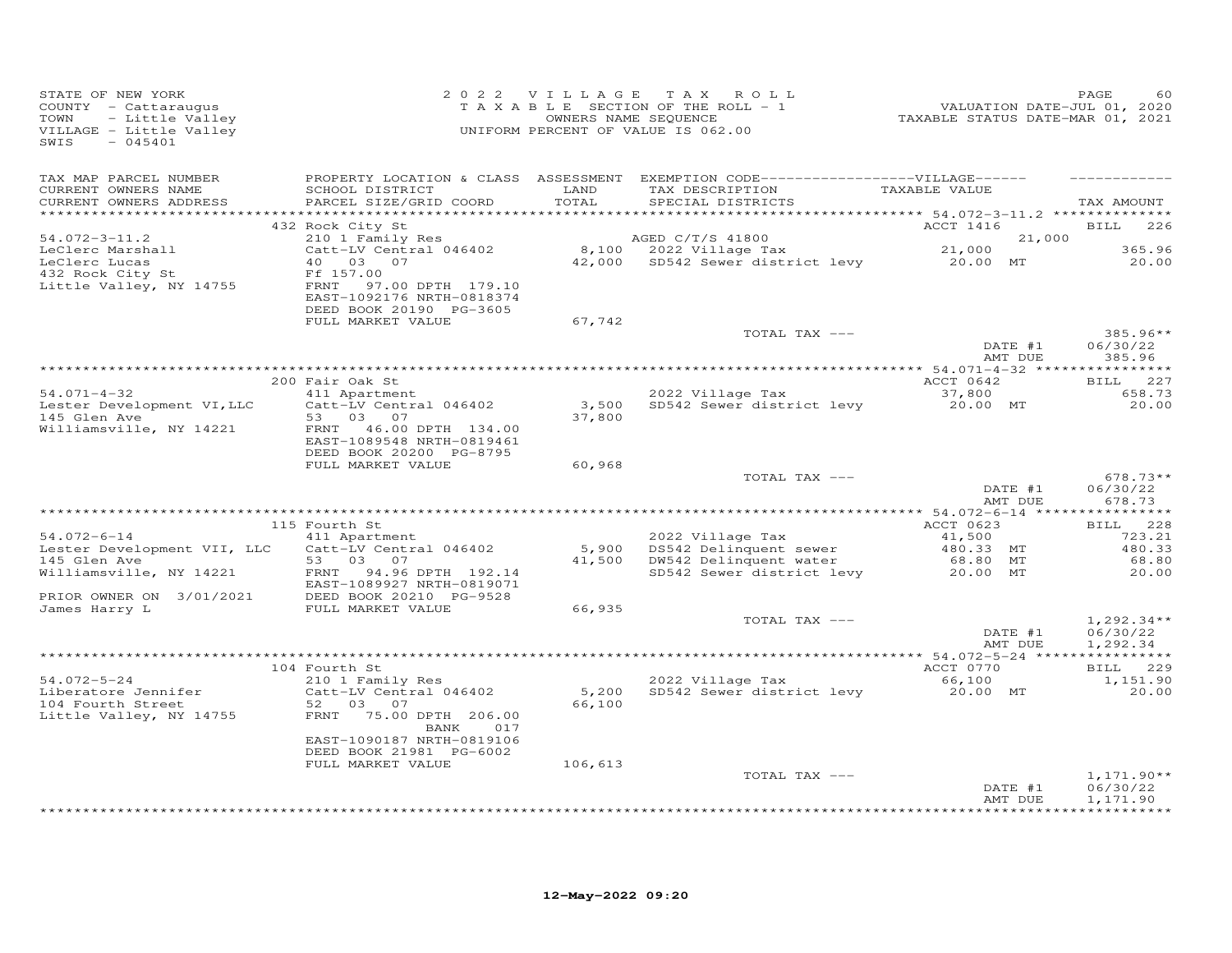| COUNTY - Cattaraugus<br>- Little Valley<br>TOWN<br>VILLAGE - Little Valley<br>SWIS<br>$-045401$ |                                                                                                                | OWNERS NAME SEQUENCE | T A X A B L E SECTION OF THE ROLL - 1<br>UNIFORM PERCENT OF VALUE IS 062.00       |                                        | PAGE<br>VALUATION DATE-JUL 01, 2020<br>TAXABLE STATUS DATE-MAR 01, 2021 | 61  |
|-------------------------------------------------------------------------------------------------|----------------------------------------------------------------------------------------------------------------|----------------------|-----------------------------------------------------------------------------------|----------------------------------------|-------------------------------------------------------------------------|-----|
| TAX MAP PARCEL NUMBER                                                                           |                                                                                                                |                      | PROPERTY LOCATION & CLASS ASSESSMENT EXEMPTION CODE-----------------VILLAGE------ |                                        |                                                                         |     |
| CURRENT OWNERS NAME<br>CURRENT OWNERS ADDRESS<br>**********************                         | SCHOOL DISTRICT<br>PARCEL SIZE/GRID COORD                                                                      | LAND<br>TOTAL        | TAX DESCRIPTION<br>SPECIAL DISTRICTS                                              | TAXABLE VALUE                          | TAX AMOUNT                                                              |     |
|                                                                                                 | 427 Rock City St                                                                                               |                      |                                                                                   | ACCT 0656                              | BILL                                                                    | 230 |
| $54.072 - 4 - 16$                                                                               | 210 1 Family Res                                                                                               |                      | 2022 Village Tax                                                                  | 59,600                                 | 1,038.63                                                                |     |
| Liquori Catherine<br>427 Rock City St                                                           | Catt-LV Central 046402<br>52 03 07                                                                             | 7,000<br>59,600      | SD542 Sewer district levy                                                         | 20.00 MT                               | 20.00                                                                   |     |
| Little Valley, NY 14755                                                                         | Life Use - Thomas/juanita<br>FRNT 114.84 DPTH 297.00<br>BANK<br>017                                            |                      |                                                                                   |                                        |                                                                         |     |
|                                                                                                 | EAST-1091719 NRTH-0818298<br>DEED BOOK 30936 PG-2001                                                           |                      |                                                                                   |                                        |                                                                         |     |
|                                                                                                 | FULL MARKET VALUE                                                                                              | 96,129               | TOTAL TAX ---                                                                     |                                        | $1,058.63**$                                                            |     |
|                                                                                                 |                                                                                                                |                      |                                                                                   | DATE #1<br>AMT DUE                     | 06/30/22<br>1,058.63                                                    |     |
|                                                                                                 |                                                                                                                |                      |                                                                                   | ******** 54.072-6-21 ***************** |                                                                         |     |
|                                                                                                 | 103 Eagle St                                                                                                   |                      |                                                                                   | ACCT 0700                              | <b>BILL</b>                                                             | 231 |
| $54.072 - 6 - 21$                                                                               | 210 1 Family Res                                                                                               |                      | 2022 Village Tax                                                                  | 45,400                                 | 791.17                                                                  |     |
| Little James<br>103 Eagle Street                                                                | Catt-LV Central 046402<br>03 07<br>52                                                                          | 4,100<br>45,400      | DS542 Delinquent sewer<br>DW542 Delinquent water                                  | 69.42 MT<br>198.39 MT                  | 69.42<br>198.39                                                         |     |
| Little Valley, NY 14755                                                                         | 83.00 DPTH<br>FRNT<br>99.00<br>017<br>BANK<br>EAST-1089863 NRTH-0818697                                        |                      | SD542 Sewer district levy                                                         | 20.00 MT                               | 20.00                                                                   |     |
|                                                                                                 | DEED BOOK 2019 PG-12762<br>FULL MARKET VALUE                                                                   | 73,226               |                                                                                   |                                        |                                                                         |     |
|                                                                                                 |                                                                                                                |                      | TOTAL TAX ---                                                                     | DATE #1<br>AMT DUE                     | $1,078.98**$<br>06/30/22<br>1,078.98                                    |     |
|                                                                                                 |                                                                                                                |                      | *****************                                                                 | *** 54.063-2-13.2 **                   | ***********                                                             |     |
|                                                                                                 | 415 Court St                                                                                                   |                      |                                                                                   | ACCT 1120                              | BILL 232                                                                |     |
| $54.063 - 2 - 13.2$<br>Little Valley Assoc., LP                                                 | 411 Apartment<br>Catt-LV Central 046402                                                                        | 19,600               | 2022 Village Tax<br>SD542 Sewer district levy                                     | 282,258<br>20.30 MT                    | 4,918.81<br>20.30                                                       |     |
| 25 Jefferson St<br>Salamanca, NY 14779                                                          | 53<br>03<br>07<br>28.76 DPTH<br>FRNT<br>ACRES<br>3.15<br>EAST-1088861 NRTH-0821233<br>DEED BOOK 00913 PG-00567 | 282,258              |                                                                                   |                                        |                                                                         |     |
|                                                                                                 | FULL MARKET VALUE                                                                                              | 455,255              |                                                                                   |                                        |                                                                         |     |
|                                                                                                 |                                                                                                                |                      | TOTAL TAX ---                                                                     | DATE #1<br>AMT DUE                     | $4,939.11**$<br>06/30/22<br>4,939.11                                    |     |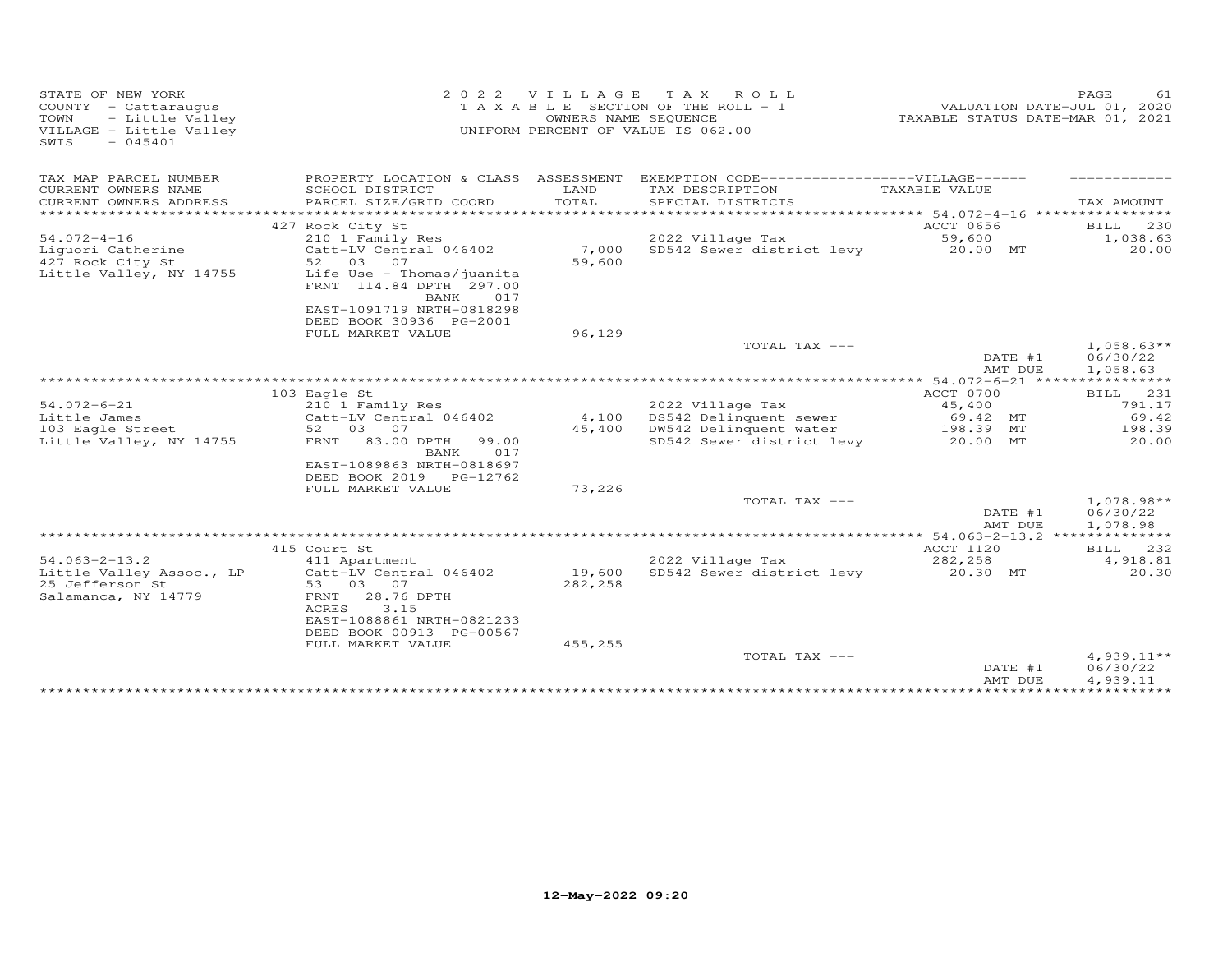| STATE OF NEW YORK<br>COUNTY - Cattaraugus<br>TOWN<br>- Little Valley<br>VILLAGE - Little Valley<br>$-045401$<br>SWIS |                                                                                   |                  | 2022 VILLAGE TAX ROLL<br>TAXABLE SECTION OF THE ROLL - 1<br>OWNERS NAME SEQUENCE<br>UNIFORM PERCENT OF VALUE IS 062.00     | -------<br>2020 VALUATION DATE-JUL 01, 2020<br>2021 TAXABLE STATUS DATE-MART | PAGE<br>62                                  |
|----------------------------------------------------------------------------------------------------------------------|-----------------------------------------------------------------------------------|------------------|----------------------------------------------------------------------------------------------------------------------------|------------------------------------------------------------------------------|---------------------------------------------|
| TAX MAP PARCEL NUMBER<br>CURRENT OWNERS NAME<br>CURRENT OWNERS ADDRESS                                               | SCHOOL DISTRICT<br>PARCEL SIZE/GRID COORD                                         | LAND<br>TOTAL    | PROPERTY LOCATION & CLASS ASSESSMENT EXEMPTION CODE------------------VILLAGE------<br>TAX DESCRIPTION<br>SPECIAL DISTRICTS | TAXABLE VALUE                                                                | TAX AMOUNT                                  |
|                                                                                                                      | 209 The Heights                                                                   |                  |                                                                                                                            | ACCT 0679                                                                    | 233<br><b>BILL</b>                          |
| $54.080 - 1 - 14$<br>Lockwood William<br>Lockwood Bonnie<br>209 The Hts                                              | 210 1 Family Res<br>Catt-LV Central 046402<br>40  03  07<br>FRNT 160.00 DPTH      | 12,300<br>83,900 | 2022 Village Tax<br>SD542 Sewer district levy 20.30 MT                                                                     | 83,900                                                                       | 1,462.10<br>20.30                           |
| Little Valley, NY 14755                                                                                              | ACRES<br>3.42<br>EAST-1090829 NRTH-0817681<br>DEED BOOK 731<br>PG-00863           |                  |                                                                                                                            |                                                                              |                                             |
|                                                                                                                      | FULL MARKET VALUE                                                                 | 135,323          | TOTAL TAX ---                                                                                                              |                                                                              | $1,482.40**$                                |
|                                                                                                                      |                                                                                   |                  |                                                                                                                            | DATE #1<br>AMT DUE                                                           | 06/30/22<br>1,482.40                        |
|                                                                                                                      | 104 Ninth St                                                                      |                  |                                                                                                                            | ACCT 0740                                                                    | BILL 234                                    |
| $54.071 - 1 - 14$                                                                                                    | 210 1 Family Res                                                                  |                  | 2022 Village Tax                                                                                                           | 38,400                                                                       | 669.18                                      |
| Lore Samantha                                                                                                        | Catt-LV Central 046402                                                            |                  | 6,000 DS542 Delinquent sewer                                                                                               | 30.35 MT                                                                     | 30.35                                       |
| 104 Ninth St                                                                                                         | 53 03<br>07                                                                       |                  | 38,400 DW542 Delinquent water                                                                                              | 15.33 MT                                                                     | 15.33                                       |
| Little Valley, NY 14755                                                                                              | FRNT<br>99.00 DPTH 137.00<br>BANK 017<br>EAST-1087536 NRTH-0819680                |                  | SD542 Sewer district levy                                                                                                  | 20.00 MT                                                                     | 20.00                                       |
| PRIOR OWNER ON 3/01/2021<br>Bedell Angela                                                                            | DEED BOOK 2021    PG-11027<br>FULL MARKET VALUE                                   | 61,935           |                                                                                                                            |                                                                              |                                             |
|                                                                                                                      |                                                                                   |                  | TOTAL TAX ---                                                                                                              | DATE #1                                                                      | 734.86**<br>06/30/22                        |
|                                                                                                                      |                                                                                   |                  |                                                                                                                            | AMT DUE                                                                      | 734.86                                      |
|                                                                                                                      | 122 Thompson Ave                                                                  |                  |                                                                                                                            | ACCT 0866                                                                    | * * * * * * * * * * *<br>235<br><b>BILL</b> |
| $54.072 - 4 - 30$                                                                                                    | 210 1 Family Res                                                                  |                  | 2022 Village Tax                                                                                                           | 53,000                                                                       | 923.61                                      |
| Lowry William T<br>Lowry Lois M<br>122 Thompson Ave                                                                  | Catt-LV Central 046402<br>40 03<br>07<br>FRNT 151.50 DPTH 166.16                  | 7,600<br>53,000  | SD542 Sewer district levy                                                                                                  | 20.00 MT                                                                     | 20.00                                       |
| Little Valley, NY 14755                                                                                              | EAST-1090608 NRTH-0818278<br>DEED BOOK 20864 PG-8002                              |                  |                                                                                                                            |                                                                              |                                             |
|                                                                                                                      | FULL MARKET VALUE                                                                 | 85,484           | TOTAL TAX ---                                                                                                              |                                                                              | $943.61**$                                  |
|                                                                                                                      |                                                                                   |                  |                                                                                                                            | DATE #1<br>AMT DUE                                                           | 06/30/22<br>943.61                          |
|                                                                                                                      |                                                                                   |                  |                                                                                                                            |                                                                              |                                             |
| $54.072 - 5 - 14.2$                                                                                                  | Fourth St<br>311 Res vac land                                                     |                  | 2022 Village Tax                                                                                                           | ACCT 1114<br>3,500                                                           | BILL 236<br>60.99                           |
| Macakanja Paul<br>Macakanja Linda                                                                                    | Catt-LV Central 046402<br>52 03 07                                                | 3,500<br>3,500   |                                                                                                                            |                                                                              |                                             |
| 202 Fourth St<br>Little Valley, NY 14755                                                                             | FRNT<br>53.04 DPTH 275.00<br>EAST-1090200 NRTH-0818443<br>DEED BOOK 30589 PG-3001 |                  |                                                                                                                            |                                                                              |                                             |
|                                                                                                                      | FULL MARKET VALUE                                                                 | 5,645            |                                                                                                                            |                                                                              |                                             |
|                                                                                                                      |                                                                                   |                  | TOTAL TAX ---                                                                                                              | DATE #1<br>AMT DUE                                                           | $60.99**$<br>06/30/22<br>60.99              |
|                                                                                                                      |                                                                                   |                  |                                                                                                                            |                                                                              | **********                                  |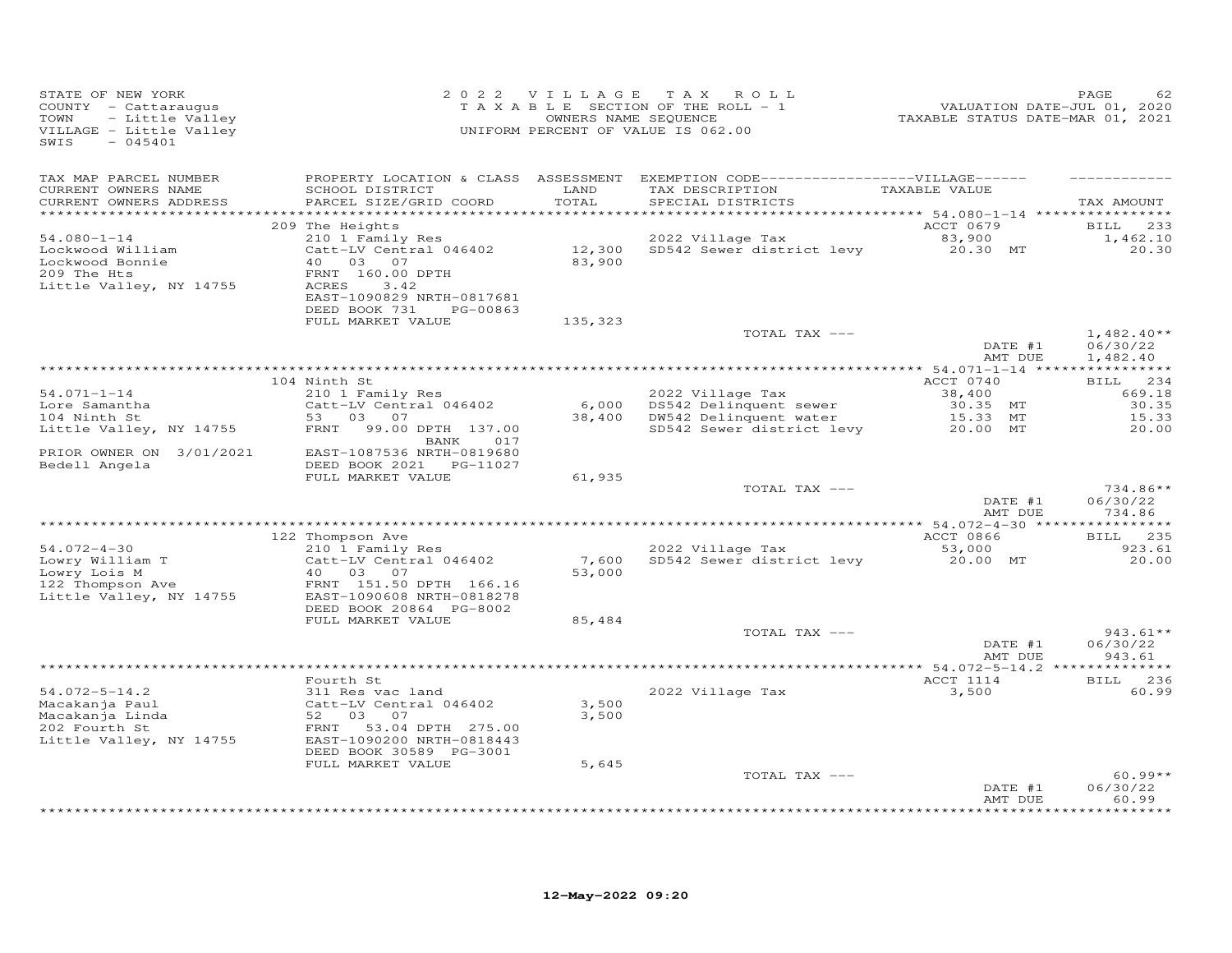| STATE OF NEW YORK<br>COUNTY - Cattaraugus<br>TOWN<br>- Little Valley<br>VILLAGE - Little Valley<br>$-045401$<br>SWIS |                                                                                                                                                               | 2022 VILLAGE            | TAX ROLL<br>T A X A B L E SECTION OF THE ROLL - 1<br>OWNERS NAME SEQUENCE<br>UNIFORM PERCENT OF VALUE IS 062.00           | VALUATION DATE-JUL 01, 2020<br>TAXABLE STATUS DATE-MAR 01, 2021 | PAGE                                 |
|----------------------------------------------------------------------------------------------------------------------|---------------------------------------------------------------------------------------------------------------------------------------------------------------|-------------------------|---------------------------------------------------------------------------------------------------------------------------|-----------------------------------------------------------------|--------------------------------------|
| TAX MAP PARCEL NUMBER<br>CURRENT OWNERS NAME<br>CURRENT OWNERS ADDRESS                                               | SCHOOL DISTRICT<br>PARCEL SIZE/GRID COORD                                                                                                                     | LAND<br>TOTAL           | PROPERTY LOCATION & CLASS ASSESSMENT EXEMPTION CODE-----------------VILLAGE------<br>TAX DESCRIPTION<br>SPECIAL DISTRICTS | TAXABLE VALUE                                                   | TAX AMOUNT                           |
|                                                                                                                      |                                                                                                                                                               |                         |                                                                                                                           |                                                                 |                                      |
| $54.072 - 5 - 15$                                                                                                    | 202 Fourth St<br>210 1 Family Res                                                                                                                             |                         | 2022 Village Tax                                                                                                          | ACCT 0746<br>62,400                                             | BILL 237<br>1,087.42                 |
| Macakanja Paul<br>Macakanja Linda<br>202 Fourth St<br>Little Valley, NY 14755                                        | Catt-LV Central 046402<br>52 03<br>07<br>FRNT<br>66.00 DPTH 269.00<br>EAST-1090195 NRTH-0818505<br>DEED BOOK 30589 PG-3001                                    | 5,000<br>62,400         | SD542 Sewer district levy                                                                                                 | 20.20 MT                                                        | 20.20                                |
|                                                                                                                      | FULL MARKET VALUE                                                                                                                                             | 100,645                 |                                                                                                                           |                                                                 |                                      |
|                                                                                                                      |                                                                                                                                                               |                         | TOTAL TAX ---                                                                                                             | DATE #1<br>AMT DUE                                              | $1,107.62**$<br>06/30/22<br>1,107.62 |
|                                                                                                                      |                                                                                                                                                               |                         |                                                                                                                           |                                                                 |                                      |
|                                                                                                                      | 200 Fourth St                                                                                                                                                 |                         |                                                                                                                           | ACCT 0848                                                       | BILL 238                             |
| $54.072 - 5 - 16$<br>Macakanja Paul<br>Macakanja Linda<br>202 Fourth St<br>Little Valley, NY 14755                   | 312 Vac w/imprv<br>Catt-LV Central 046402<br>52<br>03<br>07<br>66.00 DPTH 247.00<br>FRNT<br>EAST-1090186 NRTH-0818571                                         | 5,000<br>6,000          | 2022 Village Tax                                                                                                          | 6,000                                                           | 104.56                               |
|                                                                                                                      | DEED BOOK 30589 PG-3001<br>FULL MARKET VALUE                                                                                                                  | 9,677                   |                                                                                                                           |                                                                 |                                      |
|                                                                                                                      |                                                                                                                                                               |                         | TOTAL TAX ---                                                                                                             | DATE #1<br>AMT DUE                                              | $104.56**$<br>06/30/22<br>104.56     |
|                                                                                                                      |                                                                                                                                                               |                         |                                                                                                                           | ******* 54.081-1-21 *****************                           |                                      |
| $54.081 - 1 - 21$                                                                                                    | 25 Hill St<br>311 Res vac land                                                                                                                                |                         | 2022 Village Tax                                                                                                          | ACCT 1424<br>3,000                                              | BILL 239<br>52.28                    |
| Mager Damien<br>30 Welch Ave<br>Bradford, PA 16701                                                                   | Catt-LV Central 046402<br>prev assd with town 63.00<br>50.00 DPTH 320.00<br>FRNT<br>EAST-1092955 NRTH-0817351<br>DEED BOOK 21899 PG-8001<br>FULL MARKET VALUE | 3,000<br>3,000<br>4,839 | SD542 Sewer district levy                                                                                                 | 20.00 MT                                                        | 20.00                                |
|                                                                                                                      |                                                                                                                                                               |                         | TOTAL TAX ---                                                                                                             |                                                                 | $72.28**$                            |
|                                                                                                                      |                                                                                                                                                               |                         |                                                                                                                           | DATE #1<br>AMT DUE                                              | 06/30/22<br>72.28                    |
|                                                                                                                      |                                                                                                                                                               |                         |                                                                                                                           |                                                                 | ********                             |
| $54.081 - 1 - 9$                                                                                                     | Rock City St<br>311 Res vac land                                                                                                                              |                         | 2022 Village Tax                                                                                                          | ACCT 0584<br>1,200                                              | 240<br>BILL<br>20.91                 |
| Mager Paul D<br>Mager Suzanne L<br>69 Mountain View Dr<br>Little Valley, NY 14755                                    | Catt-LV Central 046402<br>40<br>03 07<br>FRNT 70.00 DPTH 145.00<br>EAST-1093586 NRTH-0817317<br>DEED BOOK 00950 PG-00428<br>FULL MARKET VALUE                 | 1,200<br>1,200<br>1,935 |                                                                                                                           |                                                                 |                                      |
|                                                                                                                      |                                                                                                                                                               |                         | TOTAL TAX ---                                                                                                             |                                                                 | $20.91**$                            |
|                                                                                                                      |                                                                                                                                                               |                         |                                                                                                                           | DATE #1<br>AMT DUE                                              | 06/30/22<br>20.91<br>********        |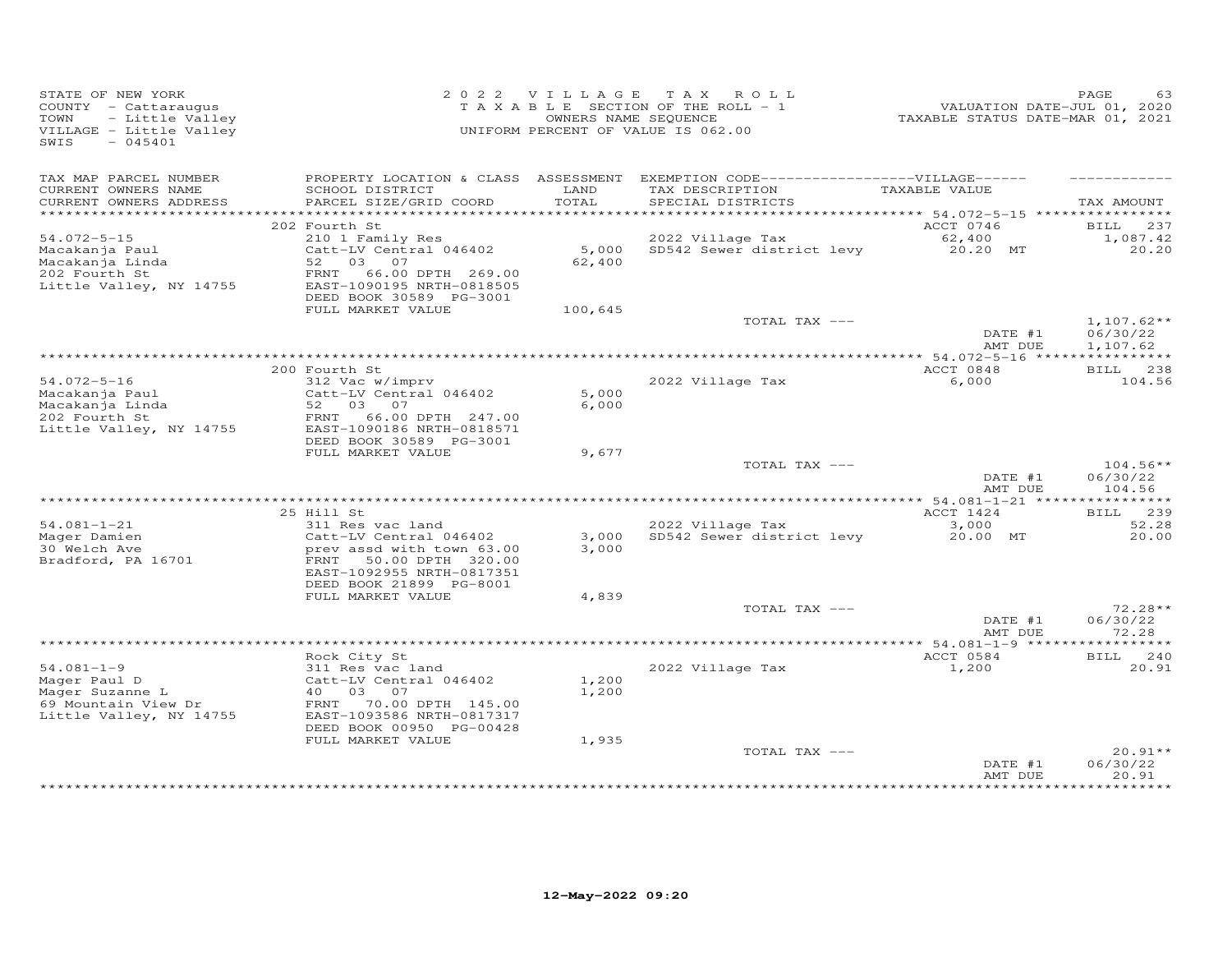| STATE OF NEW YORK<br>COUNTY - Cattaraugus<br>- Little Valley<br>TOWN<br>VILLAGE - Little Valley<br>SWIS<br>$-045401$ |                                                                                                                                                                                  | 2022 VILLAGE                | TAX ROLL<br>T A X A B L E SECTION OF THE ROLL - 1<br>OWNERS NAME SEQUENCE<br>UNIFORM PERCENT OF VALUE IS 062.00            | VALUATION DATE-JUL 01, 2020<br>TAXABLE STATUS DATE-MAR 01, 2021 | PAGE<br>64                       |
|----------------------------------------------------------------------------------------------------------------------|----------------------------------------------------------------------------------------------------------------------------------------------------------------------------------|-----------------------------|----------------------------------------------------------------------------------------------------------------------------|-----------------------------------------------------------------|----------------------------------|
| TAX MAP PARCEL NUMBER<br>CURRENT OWNERS NAME<br>CURRENT OWNERS ADDRESS                                               | SCHOOL DISTRICT<br>PARCEL SIZE/GRID COORD                                                                                                                                        | LAND<br>TOTAL<br>********** | PROPERTY LOCATION & CLASS ASSESSMENT EXEMPTION CODE------------------VILLAGE------<br>TAX DESCRIPTION<br>SPECIAL DISTRICTS | TAXABLE VALUE                                                   | TAX AMOUNT                       |
| $54.081 - 1 - 10$<br>Mager Paul D<br>Mager Suzanne L<br>69 Mountain View Dr<br>Little Valley, NY 14755               | Rock City St<br>311 Res vac land<br>Catt-LV Central 046402<br>40 03<br>07<br>FRNT 190.00 DPTH 120.00<br>EAST-1093468 NRTH-0817373<br>DEED BOOK 3566 PG-7001<br>FULL MARKET VALUE | 200<br>2.00<br>323          | 2022 Village Tax<br>SD542 Sewer district levy                                                                              | *********** 54.081-1-10 ****<br>ACCT 0542<br>200<br>20.10 MT    | BILL<br>241<br>3.49<br>20.10     |
|                                                                                                                      |                                                                                                                                                                                  |                             | TOTAL TAX ---                                                                                                              | DATE #1<br>AMT DUE                                              | $23.59**$<br>06/30/22<br>23.59   |
|                                                                                                                      |                                                                                                                                                                                  |                             |                                                                                                                            |                                                                 |                                  |
|                                                                                                                      | 418 Court St                                                                                                                                                                     |                             |                                                                                                                            | ACCT 0845                                                       | 242<br><b>BILL</b>               |
| $54.063 - 2 - 24$<br>Manning Christopher<br>418 Court St<br>Little Valley, NY 14755                                  | 210 1 Family Res<br>Catt-LV Central 046402<br>53 03<br>07<br>63.00 DPTH 180.00<br>FRNT<br>BANK<br>081                                                                            | 4,700<br>55,000             | 2022 Village Tax<br>SD542 Sewer district levy                                                                              | 55,000<br>20.00 MT                                              | 958.47<br>20.00                  |
|                                                                                                                      | EAST-1088555 NRTH-0820838<br>DEED BOOK 30094 PG-8002                                                                                                                             |                             |                                                                                                                            |                                                                 |                                  |
|                                                                                                                      | FULL MARKET VALUE                                                                                                                                                                | 88,710                      |                                                                                                                            |                                                                 |                                  |
|                                                                                                                      |                                                                                                                                                                                  |                             | TOTAL TAX ---                                                                                                              | DATE #1<br>AMT DUE                                              | $978.47**$<br>06/30/22<br>978.47 |
|                                                                                                                      |                                                                                                                                                                                  |                             |                                                                                                                            |                                                                 |                                  |
|                                                                                                                      | 519 Fair Oak St                                                                                                                                                                  |                             |                                                                                                                            | ACCT 0510                                                       | 243<br><b>BILL</b>               |
| $54.071 - 1 - 5$<br>Mansour Slade M<br>519 Fair Oak St<br>Little Valley, NY 14755                                    | 210 1 Family Res<br>Catt-LV Central 046402<br>52 03 07<br>FRNT 134.00 DPTH 264.00<br>BANK<br>017                                                                                 | 7,700<br>37,000             | 2022 Village Tax<br>SD542 Sewer district levy                                                                              | 37,000<br>20.00 MT                                              | 644.79<br>20.00                  |
|                                                                                                                      | EAST-1086998 NRTH-0819088<br>DEED BOOK 17475 PG-3001                                                                                                                             |                             |                                                                                                                            |                                                                 |                                  |
|                                                                                                                      | FULL MARKET VALUE                                                                                                                                                                | 59,677                      | TOTAL TAX ---                                                                                                              | DATE #1                                                         | 664.79**<br>06/30/22             |
|                                                                                                                      |                                                                                                                                                                                  |                             |                                                                                                                            | AMT DUE                                                         | 664.79                           |
|                                                                                                                      | 114 Center St                                                                                                                                                                    |                             |                                                                                                                            | ACCT 0689                                                       | 244<br><b>BILL</b>               |
| $54.071 - 2 - 1$                                                                                                     | 210 1 Family Res                                                                                                                                                                 |                             | AGED C/T/S 41800                                                                                                           | 23,950                                                          |                                  |
| Marsh Nancy                                                                                                          | Catt-LV Central 046402                                                                                                                                                           |                             | 7,600 2022 Village Tax                                                                                                     | 23,950                                                          | 417.37                           |
| 3829 Killbuck Rd<br>Kill Buck, NY 14748-9727                                                                         | 53 03<br>07<br>FRNT 132.00 DPTH 270.00<br>EAST-1088099 NRTH-0820077<br>DEED BOOK 689<br>PG-00154                                                                                 | 47,900                      | SD542 Sewer district levy                                                                                                  | 20.00 MT                                                        | 20.00                            |
|                                                                                                                      | FULL MARKET VALUE                                                                                                                                                                | 77,258                      |                                                                                                                            |                                                                 |                                  |
|                                                                                                                      |                                                                                                                                                                                  |                             | TOTAL TAX ---                                                                                                              | DATE #1<br>AMT DUE                                              | $437.37**$<br>06/30/22<br>437.37 |
|                                                                                                                      |                                                                                                                                                                                  |                             |                                                                                                                            |                                                                 | ***********                      |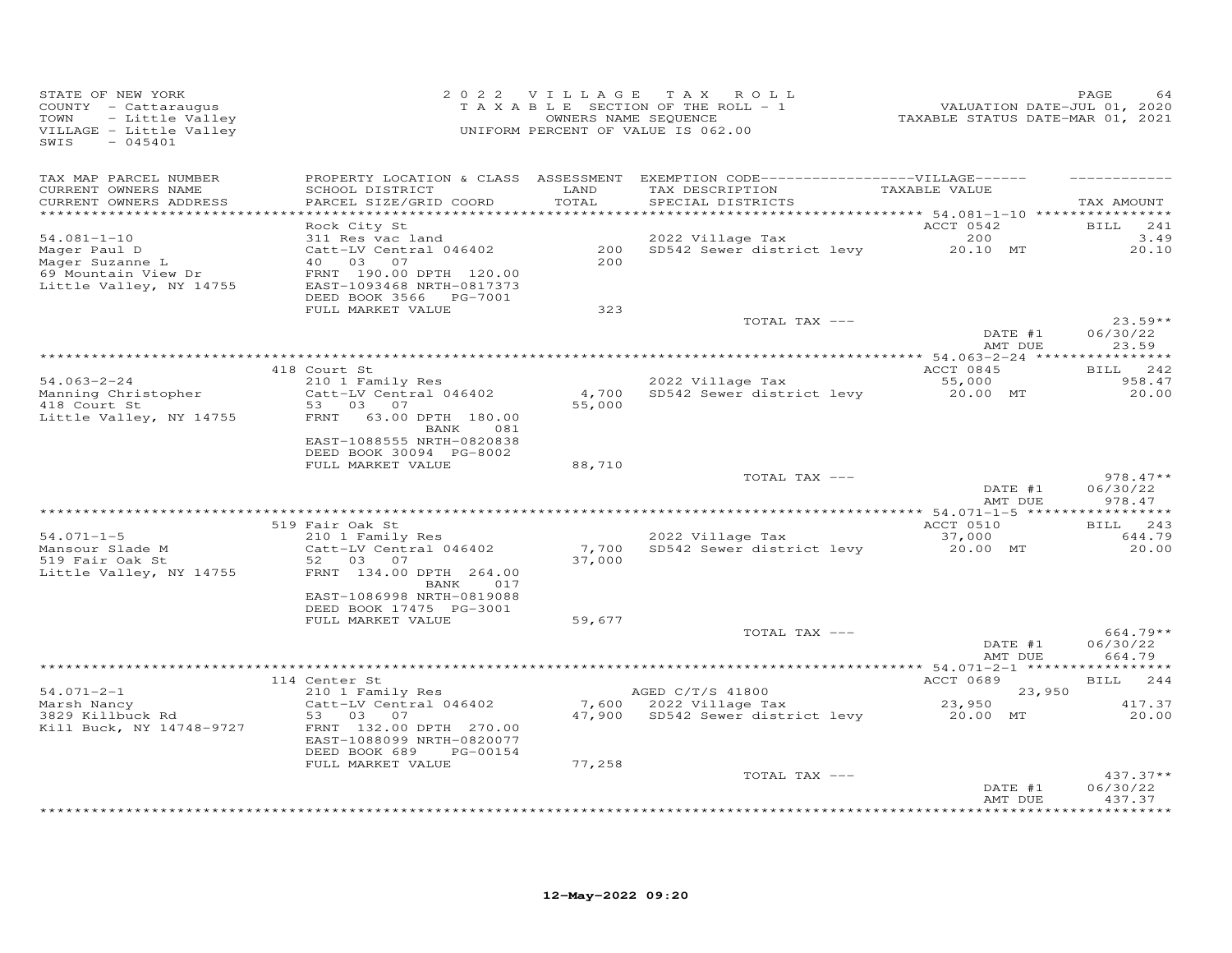| STATE OF NEW YORK<br>COUNTY - Cattaraugus<br>TOWN<br>- Little Valley<br>VILLAGE - Little Valley<br>SWIS<br>$-045401$ |                                                                                                                                      | 2022 VILLAGE    | TAX ROLL<br>TAXABLE SECTION OF THE ROLL - 1<br>OWNERS NAME SEQUENCE<br>UNIFORM PERCENT OF VALUE IS 062.00                               | 1<br>2020 VALUATION DATE-JUL 01, 2020<br>2021 TAXABLE STATUS DATE-MAR | PAGE<br>65                           |
|----------------------------------------------------------------------------------------------------------------------|--------------------------------------------------------------------------------------------------------------------------------------|-----------------|-----------------------------------------------------------------------------------------------------------------------------------------|-----------------------------------------------------------------------|--------------------------------------|
| TAX MAP PARCEL NUMBER<br>CURRENT OWNERS NAME<br>CURRENT OWNERS ADDRESS                                               | SCHOOL DISTRICT<br>PARCEL SIZE/GRID COORD                                                                                            | LAND<br>TOTAL   | PROPERTY LOCATION & CLASS ASSESSMENT EXEMPTION CODE-----------------VILLAGE------<br>TAX DESCRIPTION TAXABLE VALUE<br>SPECIAL DISTRICTS |                                                                       | TAX AMOUNT                           |
|                                                                                                                      | 121 First St                                                                                                                         |                 |                                                                                                                                         | ACCT 1089                                                             | 245<br><b>BILL</b>                   |
| $54.073 - 1 - 1.3$                                                                                                   | 210 1 Family Res                                                                                                                     |                 | VET COM CT 41131                                                                                                                        | 12,600                                                                |                                      |
| Marsh Norman L<br>Marsh Charlyn<br>121 First St<br>Little Valley, NY 14755                                           | Catt-LV Central 046402<br>41 03<br>07<br>ACRES<br>6.10<br>EAST-1093741 NRTH-0819217<br>DEED BOOK 00983 PG-00939<br>FULL MARKET VALUE | 122,419         |                                                                                                                                         |                                                                       | 1,103.11<br>20.60                    |
|                                                                                                                      |                                                                                                                                      |                 | TOTAL TAX ---                                                                                                                           |                                                                       | $1,123.71**$                         |
|                                                                                                                      |                                                                                                                                      |                 |                                                                                                                                         | DATE #1<br>AMT DUE                                                    | 06/30/22<br>1,123.71                 |
|                                                                                                                      |                                                                                                                                      |                 |                                                                                                                                         |                                                                       |                                      |
|                                                                                                                      | 701 Erie St                                                                                                                          |                 |                                                                                                                                         | ACCT 0744                                                             | BILL 246                             |
| $54.063 - 1 - 8.1$<br>Marte Laura D                                                                                  | 210 1 Family Res<br>Catt-LV Central 046402                                                                                           | 7,000           | 2022 Village Tax<br>SD542 Sewer district levy                                                                                           | 62,000<br>20.00 MT                                                    | 1,080.45<br>20.00                    |
| 701 Erie St.                                                                                                         | 53 03 07                                                                                                                             | 62,000          |                                                                                                                                         |                                                                       |                                      |
| Little Valley, NY 14755                                                                                              | FRNT 130.00 DPTH 170.00<br>BANK<br>017<br>EAST-1086872 NRTH-0821526                                                                  |                 |                                                                                                                                         |                                                                       |                                      |
|                                                                                                                      | DEED BOOK 26299 PG-8001<br>FULL MARKET VALUE                                                                                         | 100,000         |                                                                                                                                         |                                                                       |                                      |
|                                                                                                                      |                                                                                                                                      |                 | TOTAL TAX ---                                                                                                                           | DATE #1<br>AMT DUE                                                    | $1,100.45**$<br>06/30/22<br>1,100.45 |
|                                                                                                                      |                                                                                                                                      |                 |                                                                                                                                         |                                                                       |                                      |
| $54.071 - 2 - 10$                                                                                                    | 101 Eighth St<br>210 1 Family Res                                                                                                    |                 | 2022 Village Tax                                                                                                                        | ACCT 0513<br>31,900                                                   | BILL 247<br>555.91                   |
| Martin Aaron<br>Barber Megan<br>101 Eighth St.                                                                       | Catt-LV Central 046402<br>53 03 07<br>57.00 DPTH<br>FRNT<br>48.00<br>0.09<br>ACRES                                                   | 2,400<br>31,900 | SD542 Sewer district levy                                                                                                               | 20.00 MT                                                              | 20.00                                |
| Little Valley, NY 14755                                                                                              | EAST-1088677 NRTH-0819711<br>DEED BOOK 26287 PG-3001                                                                                 |                 |                                                                                                                                         |                                                                       |                                      |
|                                                                                                                      | FULL MARKET VALUE                                                                                                                    | 51,452          |                                                                                                                                         |                                                                       |                                      |
|                                                                                                                      |                                                                                                                                      |                 | TOTAL TAX ---                                                                                                                           | DATE #1<br>AMT DUE                                                    | $575.91**$<br>06/30/22<br>575.91     |
|                                                                                                                      |                                                                                                                                      |                 |                                                                                                                                         |                                                                       |                                      |
| $54.071 - 2 - 8$                                                                                                     | 102 Eighth St<br>220 2 Family Res                                                                                                    |                 | 2022 Village Tax                                                                                                                        | ACCT 0760<br>51,500                                                   | BILL 248<br>897.47                   |
| Martin Terry H Life Us                                                                                               | Catt-LV Central 046402                                                                                                               | 5,000           | SD542 Sewer district levy                                                                                                               | 20.00 MT                                                              | 20.00                                |
| Swartz Medria S<br>swartz Medria S<br>102 Eighth Street<br>Little Valley, NY 14755                                   | 53 03 07<br>FRNT 66.00 DPTH 287.00<br>EAST-1088419 NRTH-0819758<br>DEED BOOK 24464 PG-6001                                           | 51,500          |                                                                                                                                         |                                                                       |                                      |
|                                                                                                                      | FULL MARKET VALUE                                                                                                                    | 83,065          |                                                                                                                                         |                                                                       | $917.47**$                           |
|                                                                                                                      |                                                                                                                                      |                 | TOTAL TAX ---                                                                                                                           | DATE #1<br>AMT DUE                                                    | 06/30/22<br>917.47                   |
|                                                                                                                      |                                                                                                                                      |                 |                                                                                                                                         |                                                                       |                                      |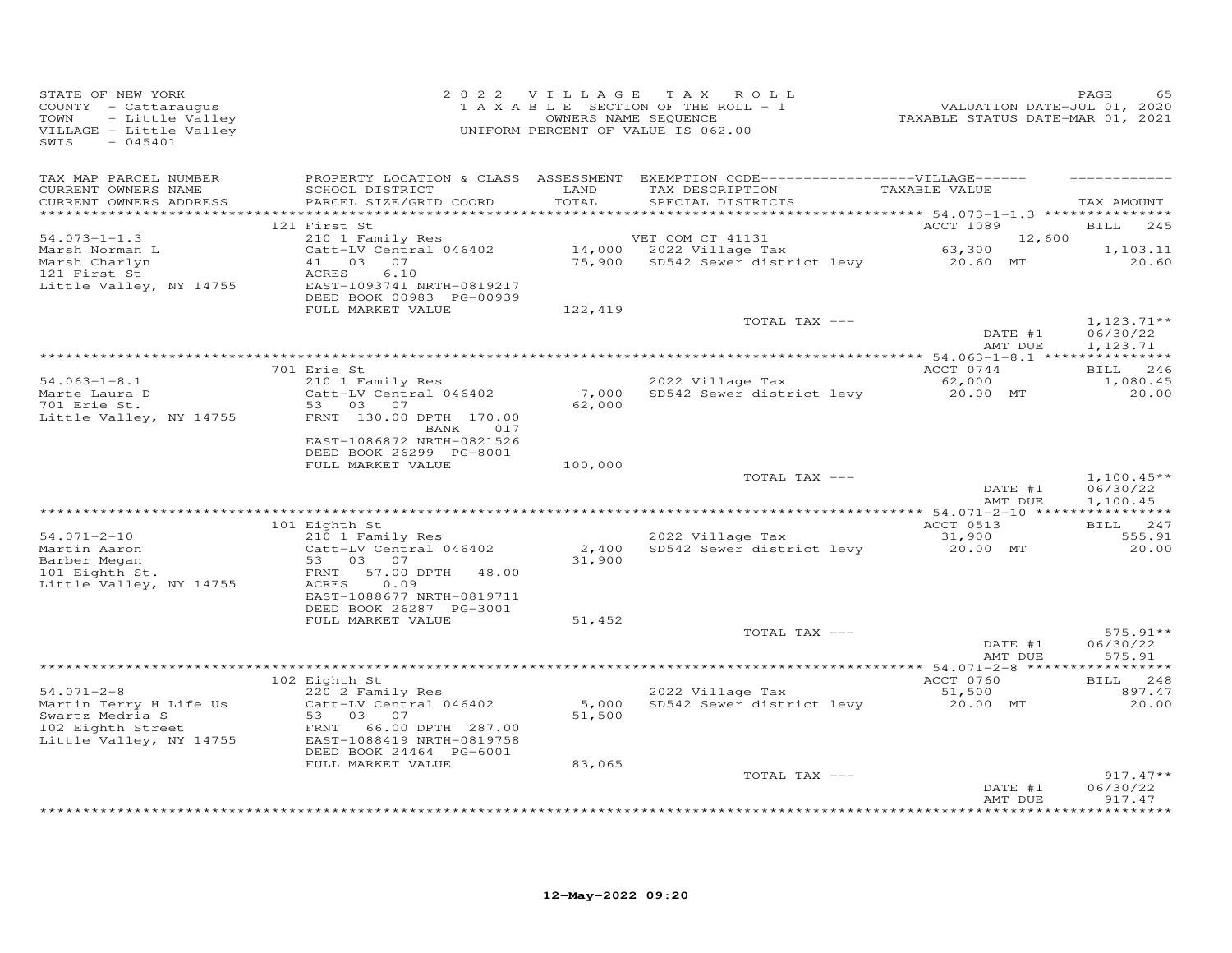| STATE OF NEW YORK<br>COUNTY - Cattaraugus<br>TOWN<br>- Little Valley<br>VILLAGE - Little Valley<br>SWIS<br>$-045401$ |                                                                                                | 2022 VILLAGE              | TAX ROLL<br>T A X A B L E SECTION OF THE ROLL - 1<br>OWNERS NAME SEQUENCE<br>UNIFORM PERCENT OF VALUE IS 062.00           | VALUATION DATE-JUL 01, 2020<br>TAXABLE STATUS DATE-MAR 01, 2021 | PAGE<br>66                           |
|----------------------------------------------------------------------------------------------------------------------|------------------------------------------------------------------------------------------------|---------------------------|---------------------------------------------------------------------------------------------------------------------------|-----------------------------------------------------------------|--------------------------------------|
| TAX MAP PARCEL NUMBER<br>CURRENT OWNERS NAME<br>CURRENT OWNERS ADDRESS                                               | SCHOOL DISTRICT<br>PARCEL SIZE/GRID COORD                                                      | LAND<br>TOTAL<br>******** | PROPERTY LOCATION & CLASS ASSESSMENT EXEMPTION CODE-----------------VILLAGE------<br>TAX DESCRIPTION<br>SPECIAL DISTRICTS | TAXABLE VALUE<br>********* 54.072-3-32 **                       | TAX AMOUNT                           |
|                                                                                                                      | 105 1/2 Second St                                                                              |                           |                                                                                                                           | ACCT 0676                                                       | <b>BILL</b><br>249                   |
| $54.072 - 3 - 32$                                                                                                    | 210 1 Family Res                                                                               |                           | VET COM CT 41131                                                                                                          | 5,000                                                           |                                      |
| Massar Dominic W<br>$105$ $1/2$ Second St                                                                            | Catt-LV Central 046402<br>41<br>03<br>07                                                       |                           | 2,900 AGED C/T/S 41800<br>20,000 2022 Village Tax                                                                         | 5,250<br>9,750                                                  | 169.91                               |
| Little Valley, NY 14755                                                                                              | FRNT<br>40.00 DPTH 119.70<br>EAST-1090963 NRTH-0819376<br>DEED BOOK 845<br>PG-00052            |                           | SD542 Sewer district levy                                                                                                 | 20.00 MT                                                        | 20,00                                |
|                                                                                                                      | FULL MARKET VALUE                                                                              | 32,258                    |                                                                                                                           |                                                                 |                                      |
|                                                                                                                      |                                                                                                |                           | TOTAL TAX ---                                                                                                             | DATE #1<br>AMT DUE                                              | 189.91**<br>06/30/22<br>189.91       |
|                                                                                                                      |                                                                                                |                           |                                                                                                                           |                                                                 |                                      |
|                                                                                                                      | 515 Fair Oak St                                                                                |                           |                                                                                                                           | ACCT 0404                                                       | <b>BILL</b><br>250                   |
| $54.071 - 1 - 6$<br>Mazurczyk Lawrence A<br>Mazurczyk Kathleen L<br>515 Fair Oak St<br>Little Valley, NY 14755       | 210 1 Family Res<br>Catt-LV Central 046402<br>52/53 03 07<br>FRNT 132.00 DPTH<br>ACRES<br>4.70 | 11,000<br>45,000          | 2022 Village Tax<br>SD542 Sewer district levy                                                                             | 45,000<br>20.40 MT                                              | 784.20<br>20,40                      |
|                                                                                                                      | EAST-1086781 NRTH-0819326                                                                      |                           |                                                                                                                           |                                                                 |                                      |
|                                                                                                                      | DEED BOOK 893<br>PG-00151<br>FULL MARKET VALUE                                                 | 72,581                    |                                                                                                                           |                                                                 |                                      |
|                                                                                                                      |                                                                                                |                           | TOTAL TAX ---                                                                                                             | DATE #1<br>AMT DUE                                              | $804.60**$<br>06/30/22<br>804.60     |
| ********************                                                                                                 |                                                                                                |                           |                                                                                                                           |                                                                 |                                      |
| $54.072 - 3 - 16$                                                                                                    | 420 Rock City St<br>210 1 Family Res                                                           |                           | 2022 Village Tax                                                                                                          | ACCT 0618<br>63,000                                             | 251<br><b>BILL</b><br>1,097.88       |
| McCasey Irayna<br>McCasey William P<br>420 Rock City St                                                              | Catt-LV Central 046402<br>40 03<br>07<br>FRNT 130.00 DPTH 162.40                               | 6,600<br>63,000           | SD542 Sewer district levy                                                                                                 | 20.00 MT                                                        | 20,00                                |
| Little Valley, NY 14755                                                                                              | BANK<br>017<br>EAST-1091752 NRTH-0818629<br>DEED BOOK 10521 PG-5001                            |                           |                                                                                                                           |                                                                 |                                      |
|                                                                                                                      | FULL MARKET VALUE                                                                              | 101,613                   |                                                                                                                           |                                                                 |                                      |
|                                                                                                                      |                                                                                                |                           | TOTAL TAX ---                                                                                                             | DATE #1<br>AMT DUE                                              | $1,117.88**$<br>06/30/22<br>1,117.88 |
|                                                                                                                      | 207 Fourth St                                                                                  |                           |                                                                                                                           | ACCT 0851                                                       | BILL 252                             |
| $54.072 - 6 - 25$                                                                                                    | 210 1 Family Res                                                                               |                           | 2022 Village Tax                                                                                                          | 36,100                                                          | 629.10                               |
| McCheskey Matthew<br>McCheskey Melissa<br>207 Fourth St<br>Little Valley, NY 14755                                   | Catt-LV Central 046402<br>03<br>52<br>07<br>99.00 DPTH 395.42<br>FRNT<br>BANK<br>081           | 6,600<br>36,100           | SD542 Sewer district levy                                                                                                 | 20.00 MT                                                        | 20.00                                |
|                                                                                                                      | EAST-1089808 NRTH-0818351                                                                      |                           |                                                                                                                           |                                                                 |                                      |
|                                                                                                                      | DEED BOOK 27559 PG-7002<br>FULL MARKET VALUE                                                   | 58,226                    |                                                                                                                           |                                                                 |                                      |
|                                                                                                                      |                                                                                                |                           | TOTAL TAX ---                                                                                                             | DATE #1                                                         | $649.10**$<br>06/30/22               |
|                                                                                                                      |                                                                                                |                           |                                                                                                                           | AMT DUE                                                         | 649.10<br>********                   |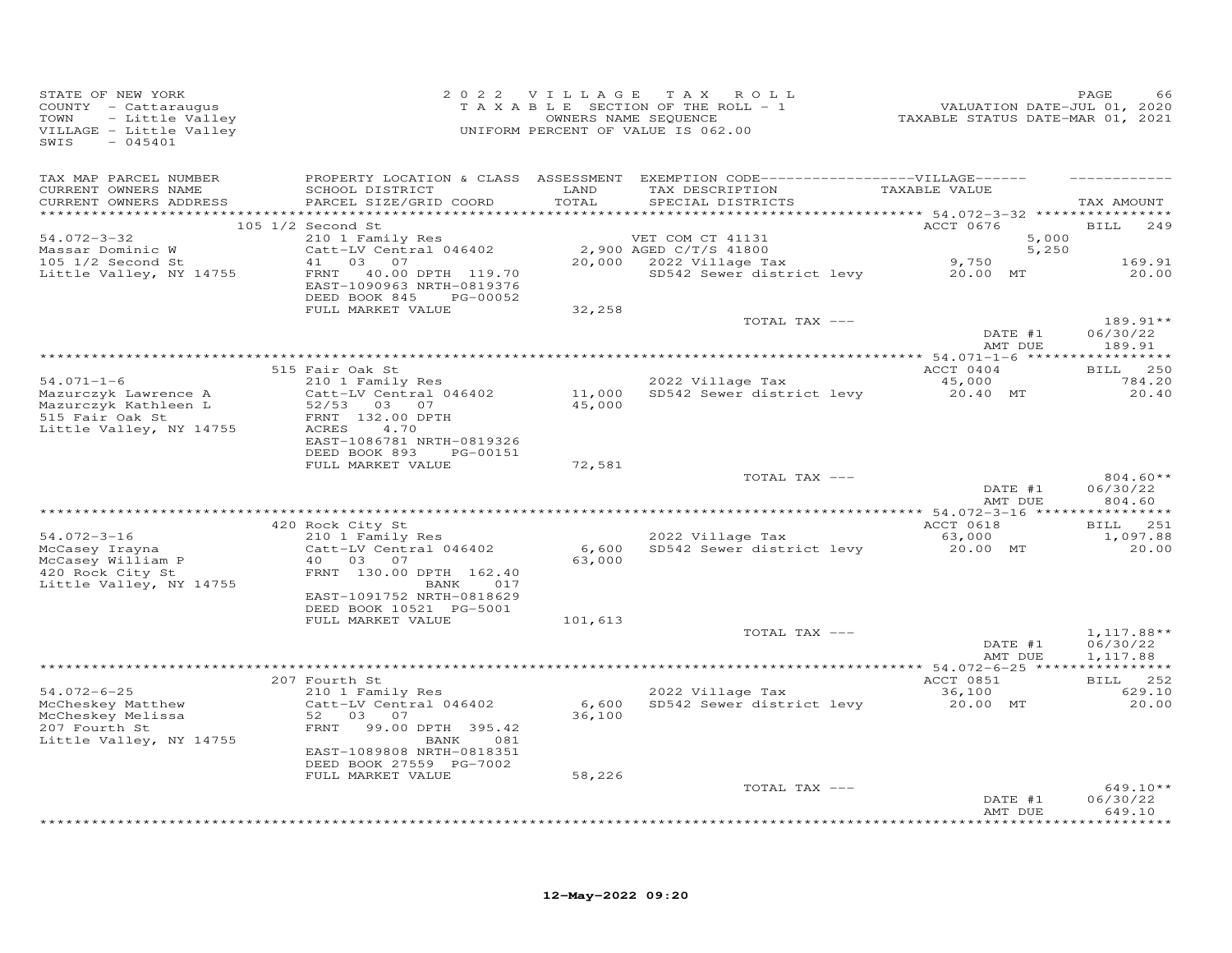| STATE OF NEW YORK<br>COUNTY - Cattaraugus<br>- Little Valley<br>TOWN<br>VILLAGE - Little Valley<br>SWIS<br>$-045401$ | 2 0 2 2                                                                           | VILLAGE<br>OWNERS NAME SEQUENCE | TAX ROLL<br>T A X A B L E SECTION OF THE ROLL - 1<br>UNIFORM PERCENT OF VALUE IS 062.00 | VALUATION DATE-JUL 01, 2020<br>TAXABLE STATUS DATE-MAR 01, 2021 | PAGE<br>67                       |
|----------------------------------------------------------------------------------------------------------------------|-----------------------------------------------------------------------------------|---------------------------------|-----------------------------------------------------------------------------------------|-----------------------------------------------------------------|----------------------------------|
| TAX MAP PARCEL NUMBER                                                                                                |                                                                                   |                                 | PROPERTY LOCATION & CLASS ASSESSMENT EXEMPTION CODE------------------VILLAGE------      |                                                                 |                                  |
| CURRENT OWNERS NAME<br>CURRENT OWNERS ADDRESS<br>************************                                            | SCHOOL DISTRICT<br>PARCEL SIZE/GRID COORD                                         | LAND<br>TOTAL                   | TAX DESCRIPTION<br>SPECIAL DISTRICTS                                                    | TAXABLE VALUE                                                   | TAX AMOUNT                       |
|                                                                                                                      | 108 Center St                                                                     |                                 |                                                                                         | ACCT 0430                                                       | <b>BILL</b><br>253               |
| $54.071 - 2 - 3$                                                                                                     | 210 1 Family Res                                                                  |                                 | 2022 Village Tax                                                                        | 52,000                                                          | 906.19                           |
| McClure Cameron<br>108 Center St<br>Little Valley, NY 14755                                                          | Catt-LV Central 046402<br>53 03 07<br>FRNT<br>82.50 DPTH 237.30<br>BANK<br>017    | 5,300<br>52,000                 | SD542 Sewer district levy                                                               | 20.00 MT                                                        | 20.00                            |
|                                                                                                                      | EAST-1088264 NRTH-0819953<br>DEED BOOK 30105 PG-5001<br>FULL MARKET VALUE         | 83,871                          |                                                                                         |                                                                 |                                  |
|                                                                                                                      |                                                                                   |                                 | TOTAL TAX ---                                                                           | DATE #1<br>AMT DUE                                              | $926.19**$<br>06/30/22<br>926.19 |
|                                                                                                                      |                                                                                   |                                 |                                                                                         |                                                                 |                                  |
|                                                                                                                      | 203 Ninth St                                                                      |                                 |                                                                                         | ACCT 0640                                                       | BILL 254                         |
| $54.063 - 2 - 5$                                                                                                     | 210 1 Family Res                                                                  |                                 | 2022 Village Tax                                                                        | 34,500                                                          | 601.22                           |
| McCormick Richard L                                                                                                  | Catt-LV Central 046402                                                            | 5,500                           | SD542 Sewer district levy                                                               | 20.00 MT                                                        | 20.00                            |
| McCormick Sally J<br>203 N Ninth St                                                                                  | 53 03 07<br>FRNT 115.00 DPTH 115.50                                               | 34,500                          |                                                                                         |                                                                 |                                  |
| Little Valley, NY 14755                                                                                              | BANK<br>017<br>EAST-1088554 NRTH-0821257<br>DEED BOOK 11897 PG-3001               |                                 |                                                                                         |                                                                 |                                  |
|                                                                                                                      | FULL MARKET VALUE                                                                 | 55,645                          |                                                                                         |                                                                 |                                  |
|                                                                                                                      |                                                                                   |                                 | TOTAL TAX ---                                                                           | DATE #1<br>AMT DUE                                              | $621.22**$<br>06/30/22<br>621.22 |
|                                                                                                                      |                                                                                   |                                 |                                                                                         |                                                                 |                                  |
|                                                                                                                      | 201 Fourth St                                                                     |                                 |                                                                                         | ACCT 0784                                                       | BILL 255                         |
| $54.072 - 6 - 23$                                                                                                    | 210 1 Family Res                                                                  |                                 | 2022 Village Tax                                                                        | 53,000                                                          | 923.61                           |
| McCubbin Linda J                                                                                                     | Catt-LV Central 046402                                                            | 5,900                           | SD542 Sewer district levy                                                               | 20.00 MT                                                        | 20.00                            |
| 201 4th St<br>Little Valley, NY 14755                                                                                | 52 03 07<br>99.00 DPTH 143.00<br>FRNT<br>BANK<br>017<br>EAST-1089939 NRTH-0818542 | 53,000                          |                                                                                         |                                                                 |                                  |
|                                                                                                                      | DEED BOOK 7623 PG-9001                                                            |                                 |                                                                                         |                                                                 |                                  |
|                                                                                                                      | FULL MARKET VALUE                                                                 | 85,484                          |                                                                                         |                                                                 |                                  |
|                                                                                                                      |                                                                                   |                                 | TOTAL TAX ---                                                                           | DATE #1<br>AMT DUE                                              | $943.61**$<br>06/30/22<br>943.61 |
|                                                                                                                      |                                                                                   |                                 |                                                                                         |                                                                 |                                  |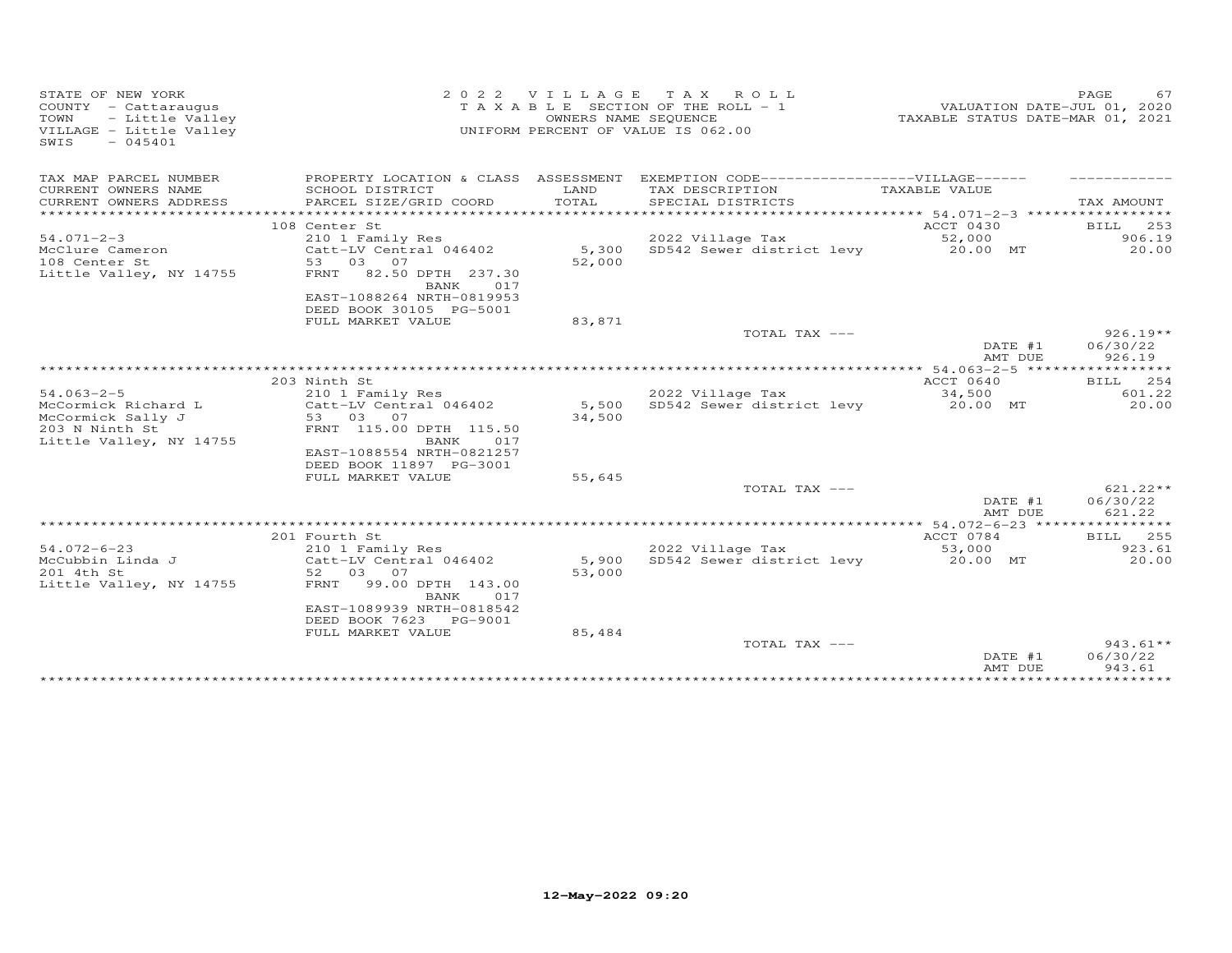| STATE OF NEW YORK<br>COUNTY - Cattaraugus<br>- Little Valley<br>TOWN<br>VILLAGE - Little Valley<br>SWIS<br>$-045401$ |                                                                                                              |                 | 2022 VILLAGE TAX ROLL<br>TAXABLE SECTION OF THE ROLL - 1<br>OWNERS NAME SEQUENCE<br>UNIFORM PERCENT OF VALUE IS 062.00    | VALUATION DATE-JUL 01, 2020<br>TAXABLE STATUS DATE-MAR 01, 2021 | PAGE<br>68                                     |
|----------------------------------------------------------------------------------------------------------------------|--------------------------------------------------------------------------------------------------------------|-----------------|---------------------------------------------------------------------------------------------------------------------------|-----------------------------------------------------------------|------------------------------------------------|
| TAX MAP PARCEL NUMBER<br>CURRENT OWNERS NAME<br>CURRENT OWNERS ADDRESS                                               | SCHOOL DISTRICT<br>PARCEL SIZE/GRID COORD                                                                    | LAND<br>TOTAL   | PROPERTY LOCATION & CLASS ASSESSMENT EXEMPTION CODE-----------------VILLAGE------<br>TAX DESCRIPTION<br>SPECIAL DISTRICTS | TAXABLE VALUE                                                   | TAX AMOUNT                                     |
|                                                                                                                      |                                                                                                              |                 |                                                                                                                           |                                                                 |                                                |
| $54.063 - 2 - 44.2$<br>McGuire Kevin M<br>McGuire Jennifer R                                                         | 423 Erie St<br>210 1 Family Res<br>Catt-LV Central 046402<br>53 03<br>07                                     | 6,800           | 2022 Village Tax<br>DS542 Delinquent sewer<br>43,200 DW542 Delinquent water                                               | ACCT 5018<br>43,200<br>70.12 MT<br>42.06 MT                     | 256<br><b>BILL</b><br>752.83<br>70.12<br>42.06 |
| 423 Erie St<br>Little Valley, NY 14755                                                                               | former church caretaker r<br>FRNT 135.20 DPTH 109.60<br>EAST-1088319 NRTH-0820836<br>DEED BOOK 14488 PG-7002 |                 | SD542 Sewer district levy                                                                                                 | 20.00 MT                                                        | 20.00                                          |
|                                                                                                                      | FULL MARKET VALUE                                                                                            | 69,677          |                                                                                                                           |                                                                 |                                                |
|                                                                                                                      |                                                                                                              |                 | TOTAL TAX ---                                                                                                             | DATE #1<br>AMT DUE                                              | 885.01**<br>06/30/22<br>885.01                 |
|                                                                                                                      |                                                                                                              |                 |                                                                                                                           |                                                                 |                                                |
| $54.063 - 2 - 16$                                                                                                    | 409 Court St<br>210 1 Family Res                                                                             |                 | 2022 Village Tax                                                                                                          | ACCT 0825<br>37,200                                             | BILL 257<br>648.27                             |
| McMullen Rebecca<br>409 Court St.                                                                                    | Catt-LV Central 046402<br>53 03 07                                                                           | 4,000<br>37,200 | SD542 Sewer district levy                                                                                                 | 20.00 MT                                                        | 20.00                                          |
| Little Valley, NY 14755                                                                                              | FRNT 45.00 DPTH 207.00<br>BANK<br>017<br>EAST-1088954 NRTH-0820882                                           |                 |                                                                                                                           |                                                                 |                                                |
|                                                                                                                      | DEED BOOK 2020 PG-11711                                                                                      |                 |                                                                                                                           |                                                                 |                                                |
|                                                                                                                      | FULL MARKET VALUE                                                                                            | 60,000          | TOTAL TAX ---                                                                                                             |                                                                 | 668.27**                                       |
|                                                                                                                      |                                                                                                              |                 |                                                                                                                           | DATE #1<br>AMT DUE                                              | 06/30/22<br>668.27                             |
|                                                                                                                      |                                                                                                              |                 |                                                                                                                           |                                                                 |                                                |
| $54.071 - 2 - 25$                                                                                                    | 100 Seventh St<br>210 1 Family Res                                                                           |                 | 2022 Village Tax                                                                                                          | ACCT 0712<br>23,900                                             | BILL 258<br>416.50                             |
| Memmott Martha N<br>3 Gregory Park<br>Rochester, NY 14620                                                            | Catt-LV Central 046402<br>03<br>0.7<br>53<br>36.00 DPTH 63.00<br>FRNT<br>EAST-1089017 NRTH-0819731           | 1,900<br>23,900 | SD542 Sewer district levy                                                                                                 | 20.00 MT                                                        | 20.00                                          |
|                                                                                                                      | DEED BOOK 16310 PG-7001<br>FULL MARKET VALUE                                                                 | 38,548          |                                                                                                                           |                                                                 |                                                |
|                                                                                                                      |                                                                                                              |                 | TOTAL TAX ---                                                                                                             | DATE #1<br>AMT DUE                                              | $436.50**$<br>06/30/22<br>436.50               |
|                                                                                                                      |                                                                                                              |                 |                                                                                                                           |                                                                 |                                                |
|                                                                                                                      | Rock City St                                                                                                 |                 |                                                                                                                           | ACCT 0823                                                       | BILL 259                                       |
| $54.072 - 4 - 9$<br>Mentley Timothy W<br>411 Rock City St                                                            | 311 Res vac land<br>Catt-LV Central 046402<br>40 03<br>07                                                    | 4,500<br>4,500  | 2022 Village Tax                                                                                                          | 4,500                                                           | 78.42                                          |
| Little Valley, NY 14755                                                                                              | 93.00 DPTH 235.00<br>FRNT<br>EAST-1091149 NRTH-0818700<br>DEED BOOK 13334 PG-2002                            |                 |                                                                                                                           |                                                                 |                                                |
|                                                                                                                      | FULL MARKET VALUE                                                                                            | 7,258           |                                                                                                                           |                                                                 |                                                |
|                                                                                                                      |                                                                                                              |                 | TOTAL TAX ---                                                                                                             | DATE #1<br>AMT DUE                                              | $78.42**$<br>06/30/22<br>78.42                 |
|                                                                                                                      |                                                                                                              |                 |                                                                                                                           |                                                                 | *********                                      |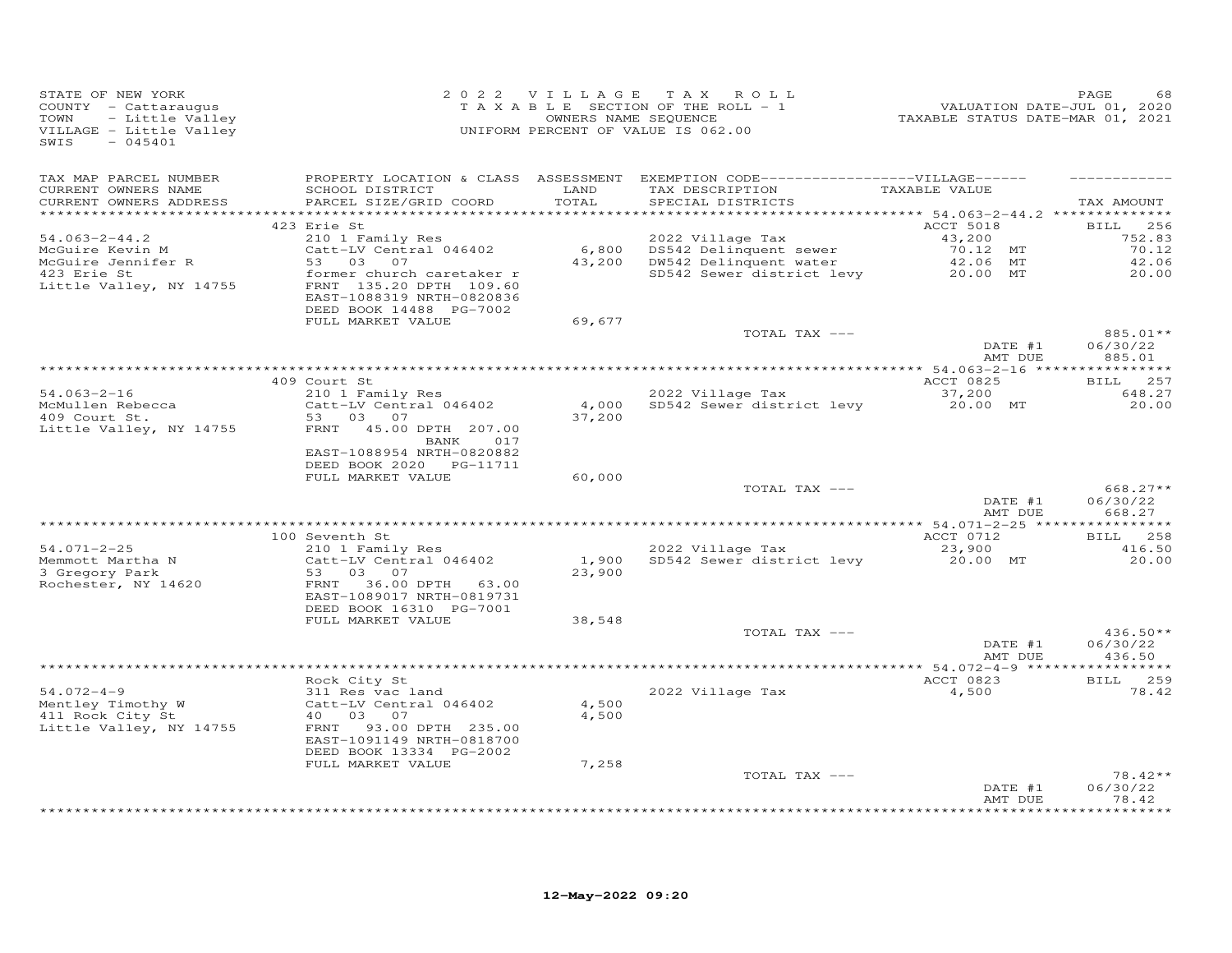| STATE OF NEW YORK<br>COUNTY - Cattaraugus<br>TOWN<br>- Little Valley<br>VILLAGE - Little Valley<br>SWIS<br>$-045401$ |                                                                                                                                                                            | 2022 VILLAGE    | TAX ROLL<br>TAXABLE SECTION OF THE ROLL - 1<br>OWNERS NAME SEQUENCE<br>UNIFORM PERCENT OF VALUE IS 062.00                  | VALUATION DATE-JUL 01, 2020<br>TAXABLE STATUS DATE-MAR 01, 2021 | PAGE                                    |
|----------------------------------------------------------------------------------------------------------------------|----------------------------------------------------------------------------------------------------------------------------------------------------------------------------|-----------------|----------------------------------------------------------------------------------------------------------------------------|-----------------------------------------------------------------|-----------------------------------------|
| TAX MAP PARCEL NUMBER<br>CURRENT OWNERS NAME<br>CURRENT OWNERS ADDRESS                                               | SCHOOL DISTRICT<br>PARCEL SIZE/GRID COORD                                                                                                                                  | LAND<br>TOTAL   | PROPERTY LOCATION & CLASS ASSESSMENT EXEMPTION CODE------------------VILLAGE------<br>TAX DESCRIPTION<br>SPECIAL DISTRICTS | TAXABLE VALUE                                                   | TAX AMOUNT                              |
| $54.072 - 4 - 10$<br>Mentley Timothy W<br>411 Rock City St<br>Little Valley, NY 14755                                | 411 Rock City St<br>471 Funeral home<br>Catt-LV Central 046402<br>40<br>03 07<br>FRNT 136.00 DPTH<br>ACRES<br>1.22<br>EAST-1091235 NRTH-0818561<br>DEED BOOK 13334 PG-2002 | 9,300<br>98,100 | 2022 Village Tax<br>SD542 Sewer district levy                                                                              | ACCT 0822<br>98,100<br>20.20 MT                                 | 260<br><b>BILL</b><br>1,709.55<br>20.20 |
|                                                                                                                      | FULL MARKET VALUE                                                                                                                                                          | 158,226         | TOTAL TAX ---                                                                                                              | DATE #1                                                         | $1,729.75**$<br>06/30/22                |
| $54.072 - 5 - 12$<br>Metzler Sharon L<br>117 Thompson Ave<br>Little Valley, NY 14755                                 | 117 Thompson Ave<br>210 1 Family Res<br>Catt-LV Central 046402<br>40 03<br>07<br>FRNT 132.00 DPTH 173.58<br>EAST-1090409 NRTH-0818317<br>DEED BOOK 9876 PG-7001            | 7,200<br>39,500 | 2022 Village Tax<br>SD542 Sewer district levy                                                                              | AMT DUE<br>ACCT 0502<br>39,500<br>20.00 MT                      | 1,729.75<br>BILL 261<br>688.35<br>20,00 |
|                                                                                                                      | FULL MARKET VALUE                                                                                                                                                          | 63,710          | TOTAL TAX ---                                                                                                              | DATE #1<br>AMT DUE                                              | $708.35**$<br>06/30/22<br>708.35        |
|                                                                                                                      |                                                                                                                                                                            |                 |                                                                                                                            |                                                                 |                                         |
| $54.072 - 2 - 19$<br>Michener Donald<br>103 S Court St<br>Little Valley, NY 14755                                    | 103 Court St<br>210 1 Family Res<br>Catt-LV Central 046402<br>41/53 03 07<br>FRNT 110.00 DPTH 137.00<br>EAST-1090380 NRTH-0819629<br>DEED BOOK 7254 PG-8001                | 4,100<br>21,000 | 2022 Village Tax<br>SD542 Sewer district levy                                                                              | ACCT 0587<br>21,000<br>20.00 MT                                 | BILL 262<br>365.96<br>20.00             |
|                                                                                                                      | FULL MARKET VALUE                                                                                                                                                          | 33,871          | TOTAL TAX ---                                                                                                              | DATE #1<br>AMT DUE                                              | 385.96**<br>06/30/22<br>385.96          |
|                                                                                                                      |                                                                                                                                                                            |                 |                                                                                                                            |                                                                 |                                         |
| $54.071 - 4 - 36$<br>Miles Teri L<br>109 Mill St<br>Little Valley, NY 14755                                          | 109 Mill St<br>210 1 Family Res<br>Catt-LV Central 046402<br>52<br>03<br>07<br>FRNT<br>66.00 DPTH 106.00<br>EAST-1089511 NRTH-0819245<br>DEED BOOK 595<br>PG-4001          | 3,400<br>24,000 | 2022 Village Tax<br>SD542 Sewer district levy                                                                              | ACCT 0701<br>24,000<br>20.00 MT                                 | 263<br><b>BILL</b><br>418.24<br>20,00   |
|                                                                                                                      | FULL MARKET VALUE                                                                                                                                                          | 38,710          | TOTAL TAX ---                                                                                                              | DATE #1<br>AMT DUE                                              | 438.24 **<br>06/30/22<br>438.24         |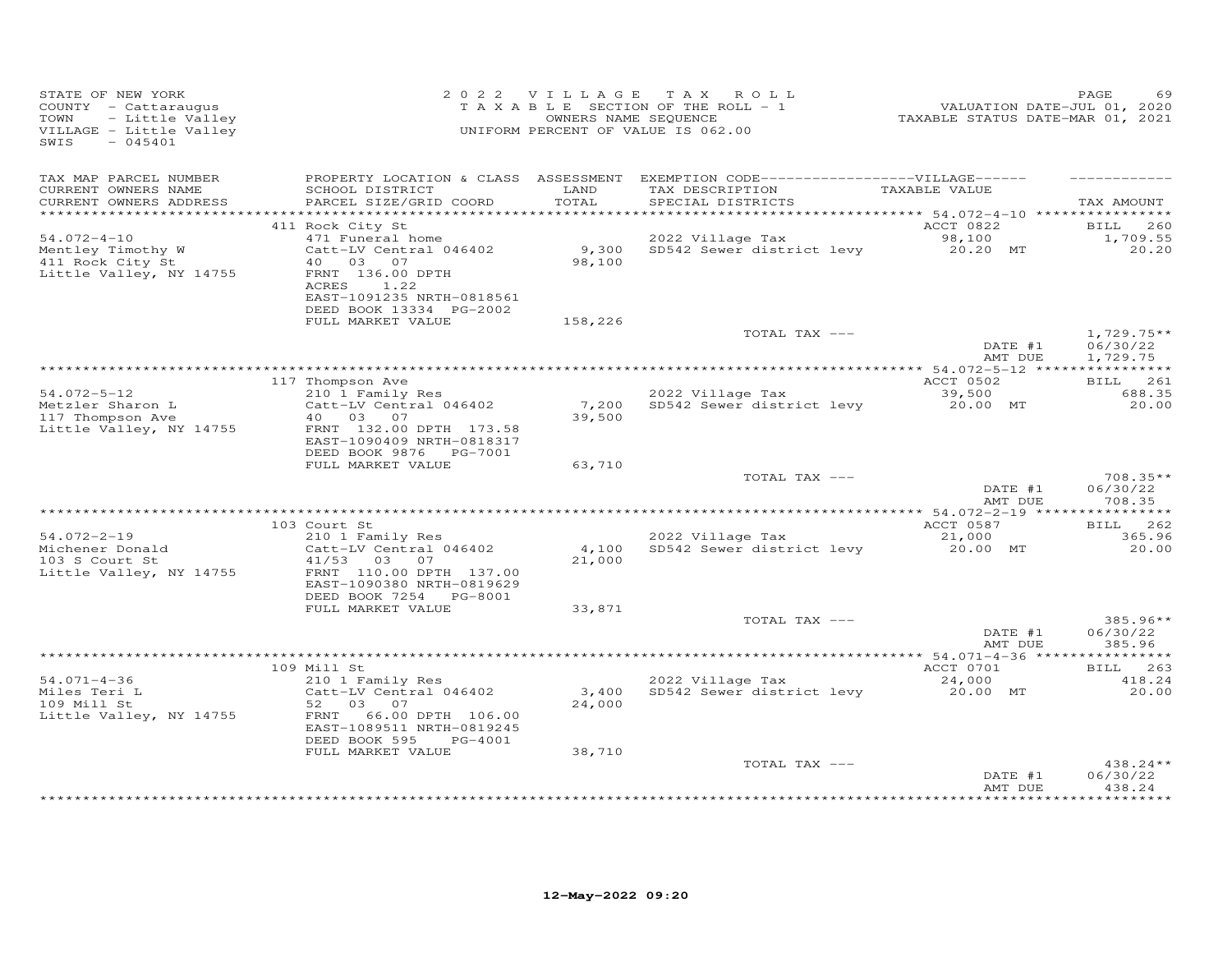| PROPERTY LOCATION & CLASS ASSESSMENT EXEMPTION CODE------------------VILLAGE------<br>TAX MAP PARCEL NUMBER<br>LAND<br>TAXABLE VALUE<br>CURRENT OWNERS NAME<br>SCHOOL DISTRICT<br>TAX DESCRIPTION<br>TOTAL<br>PARCEL SIZE/GRID COORD<br>SPECIAL DISTRICTS<br>CURRENT OWNERS ADDRESS                                                                                                                                                           | TAX AMOUNT                                       |
|-----------------------------------------------------------------------------------------------------------------------------------------------------------------------------------------------------------------------------------------------------------------------------------------------------------------------------------------------------------------------------------------------------------------------------------------------|--------------------------------------------------|
| ACCT 0707<br>425 Rock City St<br>$54.072 - 4 - 15$<br>2022 Village Tax<br>210 1 Family Res<br>31,800<br>4,600<br>DS542 Delinquent sewer<br>Milks Christa A<br>Catt-LV Central 046402<br>34.87 MT<br>4 O<br>03 07<br>31,800<br>DW542 Delinquent water<br>425 Rock City St<br>19.06 MT<br>Little Valley, NY 14755<br>SD542 Sewer district levy<br>FRNT<br>66.00 DPTH 165.00<br>20.00 MT<br>EAST-1091675 NRTH-0818400<br>DEED BOOK 13976 PG-3001 | 264<br>BILL<br>554.17<br>34.87<br>19.06<br>20.00 |
| FULL MARKET VALUE<br>51,290<br>TOTAL TAX ---<br>DATE #1                                                                                                                                                                                                                                                                                                                                                                                       | $628.10**$<br>06/30/22                           |
| AMT DUE                                                                                                                                                                                                                                                                                                                                                                                                                                       | 628.10                                           |
| 119 Park Pl<br>ACCT 0704<br>$54.072 - 6 - 5$<br>210 1 Family Res<br>2022 Village Tax<br>36,500<br>Milks Keith D<br>Catt-LV Central 046402<br>3,500<br>SD542 Sewer district levy<br>20.00 MT<br>Milks Shelli M<br>03 07<br>36,500<br>53<br>6736 S NC Highway 58<br>25.00 DPTH 200.00<br>FRNT<br>Nashville, NC 27856<br>EAST-1089850 NRTH-0819428                                                                                               | BILL 265<br>636.07<br>20,00                      |
| DEED BOOK 4001 PG-4001<br>FULL MARKET VALUE<br>58,871<br>TOTAL TAX ---<br>DATE #1<br>AMT DUE                                                                                                                                                                                                                                                                                                                                                  | $656.07**$<br>06/30/22<br>656.07                 |
|                                                                                                                                                                                                                                                                                                                                                                                                                                               | ***********                                      |
| 711 Erie St<br>ACCT 0665<br>$54.063 - 1 - 7$<br>2022 Village Tax<br>210 1 Family Res<br>26,100<br>Miller Cameron Scott<br>Catt-LV Central 046402<br>7,200<br>SD542 Sewer district levy<br>20.00 MT<br>PO Box 434<br>03<br>26,100<br>53<br>07<br>Ellicottville, NY 14731<br>FRNT 120.00 DPTH 177.56<br>017<br>BANK<br>EAST-1086670 NRTH-0821623<br>DEED BOOK 2020<br>PG-12311                                                                  | 266<br>BILL<br>454.84<br>20.00                   |
| FULL MARKET VALUE<br>42,097                                                                                                                                                                                                                                                                                                                                                                                                                   |                                                  |
| TOTAL TAX ---<br>DATE #1<br>AMT DUE                                                                                                                                                                                                                                                                                                                                                                                                           | $474.84**$<br>06/30/22<br>474.84                 |
|                                                                                                                                                                                                                                                                                                                                                                                                                                               | ***********                                      |
| ACCT 0668<br>102 Second St<br>$54.072 - 2 - 12$<br>2022 Village Tax<br>210 1 Family Res<br>30,000<br>Minnekine Christine Diane<br>Catt-LV Central 046402<br>4,600<br>SD542 Sewer district levy<br>20.00 MT<br>102 Second Street<br>30,000<br>41<br>03<br>07<br>Little Valley, NY 14755<br>66.00 DPTH 165.00<br>FRNT<br>EAST-1090695 NRTH-0819373<br>DEED BOOK 20200 PG-8163                                                                   | 267<br>BILL<br>522.80<br>20,00                   |
| 48,387<br>FULL MARKET VALUE<br>TOTAL TAX ---<br>DATE #1<br>AMT DUE                                                                                                                                                                                                                                                                                                                                                                            | $542.80**$<br>06/30/22<br>542.80                 |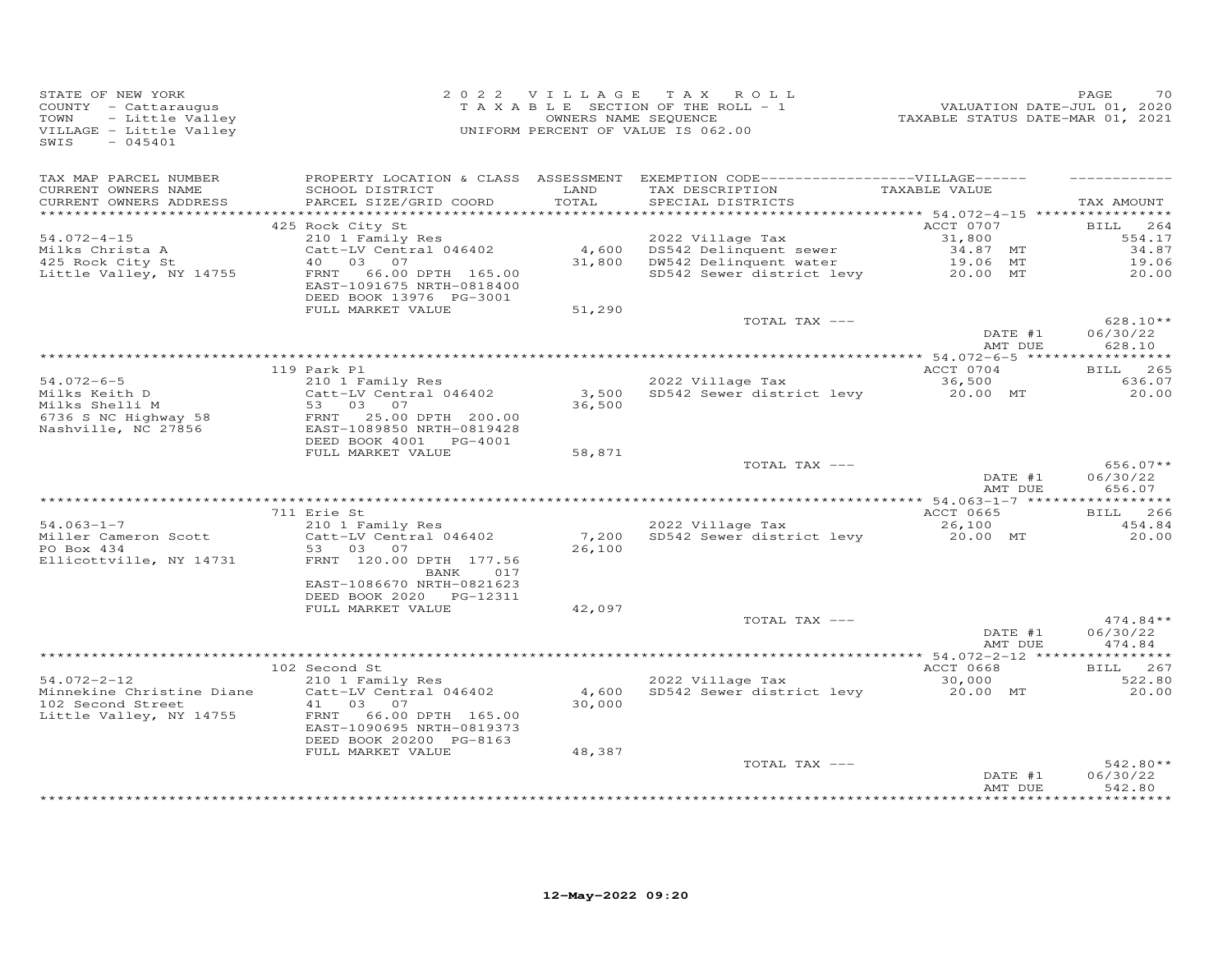| STATE OF NEW YORK<br>COUNTY - Cattaraugus<br>- Little Valley<br>TOWN<br>VILLAGE - Little Valley<br>$-045401$<br>SWIS |                                                                                                     |                 | 2022 VILLAGE TAX ROLL<br>T A X A B L E SECTION OF THE ROLL - 1<br>OWNERS NAME SEQUENCE<br>UNIFORM PERCENT OF VALUE IS 062.00 | VALUATION DATE-JUL 01, 2020<br>TAXABLE STATUS DATE-MAR 01, 2021 | PAGE<br>71                     |
|----------------------------------------------------------------------------------------------------------------------|-----------------------------------------------------------------------------------------------------|-----------------|------------------------------------------------------------------------------------------------------------------------------|-----------------------------------------------------------------|--------------------------------|
| TAX MAP PARCEL NUMBER<br>CURRENT OWNERS NAME<br>CURRENT OWNERS ADDRESS                                               | SCHOOL DISTRICT<br>PARCEL SIZE/GRID COORD                                                           | LAND<br>TOTAL   | PROPERTY LOCATION & CLASS ASSESSMENT EXEMPTION CODE------------------VILLAGE------<br>TAX DESCRIPTION<br>SPECIAL DISTRICTS   | TAXABLE VALUE                                                   | TAX AMOUNT                     |
|                                                                                                                      |                                                                                                     |                 |                                                                                                                              |                                                                 |                                |
| $54.071 - 2 - 16$                                                                                                    | 209 Eighth St<br>210 1 Family Res                                                                   |                 | 2022 Village Tax                                                                                                             | ACCT 0538<br>40,000                                             | BILL 268<br>697.07             |
| Minnekine Kenneth<br>209 8th Street<br>Little Valley, NY 14755                                                       | Catt-LV Central 046402<br>53 03<br>07<br>66.00 DPTH 132.00<br>FRNT<br>EAST-1088922 NRTH-0820024     | 40,000          | 4,200 SD542 Sewer district levy                                                                                              | 20.00 MT                                                        | 20.00                          |
|                                                                                                                      | DEED BOOK 20190 PG-7489                                                                             |                 |                                                                                                                              |                                                                 |                                |
|                                                                                                                      | FULL MARKET VALUE                                                                                   | 64,516          | TOTAL TAX ---                                                                                                                |                                                                 | $717.07**$                     |
|                                                                                                                      |                                                                                                     |                 |                                                                                                                              | DATE #1<br>AMT DUE                                              | 06/30/22<br>717.07             |
|                                                                                                                      |                                                                                                     |                 |                                                                                                                              |                                                                 |                                |
| $54.072 - 5 - 7$<br>Molina Vanessa                                                                                   | Thompson Ave<br>311 Res vac land<br>Catt-LV Central 046402                                          | 700             | 2022 Village Tax                                                                                                             | ACCT 0611<br>700                                                | BILL 269<br>12.20              |
| 109 Thompson Ave<br>Little Valley, NY 14755                                                                          | 40 03 07<br>FRNT<br>25.00 DPTH 153.12<br>EAST-1090406 NRTH-0818666<br>DEED BOOK 16364 PG-7001       | 700             |                                                                                                                              |                                                                 |                                |
|                                                                                                                      | FULL MARKET VALUE                                                                                   | 1,129           |                                                                                                                              |                                                                 |                                |
|                                                                                                                      |                                                                                                     |                 | TOTAL TAX ---                                                                                                                | DATE #1<br>AMT DUE                                              | $12.20**$<br>06/30/22<br>12.20 |
|                                                                                                                      | 109 Thompson Ave                                                                                    |                 |                                                                                                                              | ACCT 0441                                                       | BILL 270                       |
| $54.072 - 5 - 8$<br>Molina Vanessa<br>109 Thompson Ave                                                               | 210 1 Family Res<br>Catt-LV Central 046402<br>40  03  07                                            | 4,600<br>46,500 | 2022 Village Tax<br>SD542 Sewer district levy                                                                                | 46,500<br>20.10 MT                                              | 810.34<br>20.10                |
| Little Valley, NY 14755                                                                                              | FRNT 71.28 DPTH 153.12<br>EAST-1090406 NRTH-0818618<br>DEED BOOK 16364 PG-7001<br>FULL MARKET VALUE | 75,000          |                                                                                                                              |                                                                 |                                |
|                                                                                                                      |                                                                                                     |                 | TOTAL TAX ---                                                                                                                |                                                                 | 830.44**                       |
|                                                                                                                      |                                                                                                     |                 |                                                                                                                              | DATE #1<br>AMT DUE                                              | 06/30/22<br>830.44             |
|                                                                                                                      |                                                                                                     |                 |                                                                                                                              |                                                                 |                                |
| $54.071 - 2 - 22$                                                                                                    | 106 Seventh St<br>210 1 Family Res                                                                  |                 | 2022 Village Tax                                                                                                             | ACCT 0685<br>38,200                                             | BILL 271<br>665.70             |
| Morgenstern Mark A<br>Morgenstern Megan L<br>106 Seventh St<br>Little Valley, NY 14755                               | Catt-LV Central 046402<br>53 03 07<br>FRNT 66.00 DPTH 132.00<br>EAST-1089030 NRTH-0819950           | 4,200<br>38,200 | SD542 Sewer district levy                                                                                                    | 20.00 MT                                                        | 20.00                          |
|                                                                                                                      | DEED BOOK 2637 PG-4003<br>FULL MARKET VALUE                                                         | 61,613          |                                                                                                                              |                                                                 |                                |
|                                                                                                                      |                                                                                                     |                 | TOTAL TAX ---                                                                                                                | DATE #1<br>AMT DUE                                              | 685.70**<br>06/30/22<br>685.70 |
|                                                                                                                      |                                                                                                     |                 |                                                                                                                              |                                                                 |                                |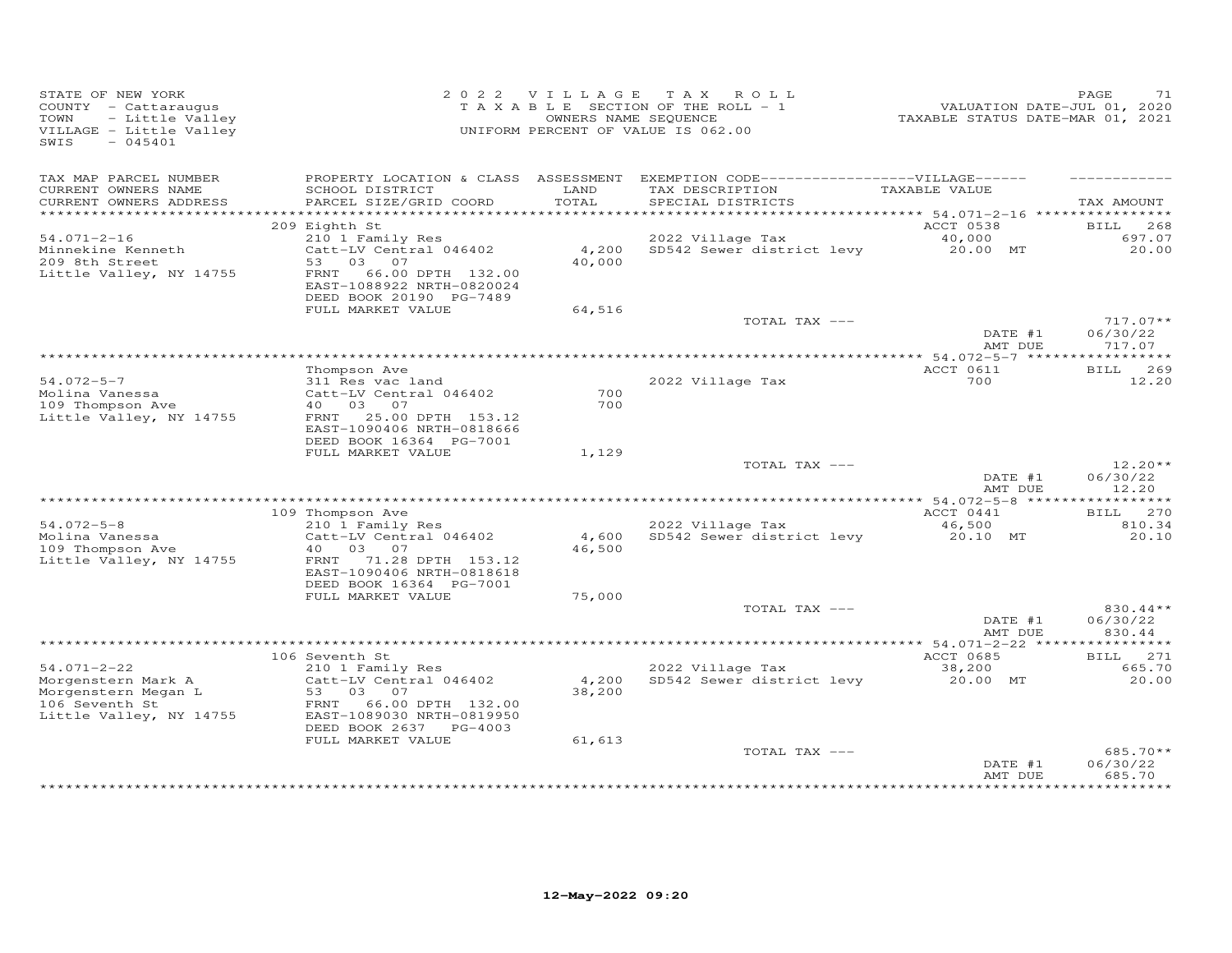| STATE OF NEW YORK<br>COUNTY - Cattaraugus<br>- Little Valley<br>TOWN<br>VILLAGE - Little Valley<br>$-045401$<br>SWIS |                                                                                    |               | 2022 VILLAGE TAX ROLL<br>T A X A B L E SECTION OF THE ROLL - 1<br>OWNERS NAME SEQUENCE<br>UNIFORM PERCENT OF VALUE IS 062.00 | 2010<br>2020 ,2021 VALUATION DATE-JUL<br>2021 TAXABLE STATUS DATE-MAR | PAGE<br>72                           |
|----------------------------------------------------------------------------------------------------------------------|------------------------------------------------------------------------------------|---------------|------------------------------------------------------------------------------------------------------------------------------|-----------------------------------------------------------------------|--------------------------------------|
| TAX MAP PARCEL NUMBER<br>CURRENT OWNERS NAME<br>CURRENT OWNERS ADDRESS                                               | SCHOOL DISTRICT<br>PARCEL SIZE/GRID COORD                                          | LAND<br>TOTAL | PROPERTY LOCATION & CLASS ASSESSMENT EXEMPTION CODE------------------VILLAGE------<br>TAX DESCRIPTION<br>SPECIAL DISTRICTS   | TAXABLE VALUE                                                         | TAX AMOUNT                           |
|                                                                                                                      | 214 Court St                                                                       |               |                                                                                                                              | ACCT 5020                                                             | <b>BILL</b><br>272                   |
| $54.064 - 1 - 28$                                                                                                    | 210 1 Family Res                                                                   |               | 2022 Village Tax                                                                                                             | 58,900                                                                | 1,026.43                             |
| Morton Tami D                                                                                                        | Catt-LV Central 046402                                                             | 4,100         |                                                                                                                              |                                                                       | 533.61                               |
| 214 Court St.<br>Little Valley, NY 14755                                                                             | 53 03 07<br>FRNT 60.00 DPTH 132.00                                                 |               | 4,100 DS542 Delinquent sewer 533.61 MT<br>58,900 DW542 Delinquent water 436.73 MT<br>SD542 Sewer district levy 20.00 MT      |                                                                       | 436.73<br>20.00                      |
|                                                                                                                      | BANK 032<br>EAST-1089504 NRTH-0820223<br>DEED BOOK 22466 PG-8001                   |               |                                                                                                                              |                                                                       |                                      |
|                                                                                                                      | FULL MARKET VALUE                                                                  | 95,000        |                                                                                                                              |                                                                       |                                      |
|                                                                                                                      |                                                                                    |               | TOTAL TAX ---                                                                                                                | DATE #1<br>AMT DUE                                                    | $2,016.77**$<br>06/30/22<br>2,016.77 |
|                                                                                                                      |                                                                                    |               |                                                                                                                              |                                                                       |                                      |
|                                                                                                                      | 108 Ninth St                                                                       |               |                                                                                                                              | ACCT 0854                                                             | BILL 273                             |
| $54.071 - 1 - 12$                                                                                                    | 210 1 Family Res                                                                   |               | 2022 Village Tax                                                                                                             | 47,900                                                                | 834.74                               |
| Morton Tiffany M<br>108 Ninth St                                                                                     | Catt-LV Central 046402                                                             |               | 7,200 DS542 Delinquent sewer<br>47,900 DW542 Delinquent water                                                                |                                                                       | 548.28                               |
| 108 Ninth St<br>Little Valley, NY 14755                                                                              | 53 03<br>07<br>FRNT 132.00 DPTH 173.00<br>BANK 017<br>EAST-1087521 NRTH-0819862    |               | DS542 Delinquent sewer 548.28 MT<br>DW542 Delinquent water 613.00 MT<br>SD542 Sewer district levy 20.00 MT                   |                                                                       | 613.00<br>20.00                      |
|                                                                                                                      | DEED BOOK 4963 PG-4005<br>FULL MARKET VALUE                                        | 77,258        |                                                                                                                              |                                                                       |                                      |
|                                                                                                                      |                                                                                    |               | TOTAL TAX ---                                                                                                                | DATE #1<br>AMT DUE                                                    | $2,016.02**$<br>06/30/22<br>2,016.02 |
|                                                                                                                      |                                                                                    |               |                                                                                                                              |                                                                       |                                      |
|                                                                                                                      | 110 Fourth St                                                                      |               |                                                                                                                              | ACCT 0572                                                             | BILL 274                             |
| $54.072 - 5 - 22$<br>Mosher Darrell L                                                                                | 210 1 Family Res<br>Catt-LV Central 046402                                         |               | 2022 Village Tax<br>4,800 DS542 Delinquent sewer                                                                             | 44,700<br>46.99 MT                                                    | 778.97<br>46.99                      |
| Mosher Deborah L                                                                                                     | 52<br>03 07                                                                        |               | 44,700 DW542 Delinquent water                                                                                                |                                                                       | 22.78                                |
| 110 Fourth St<br>Little Valley, NY 14755                                                                             | FRNT 66.00 DPTH 182.00<br>EAST-1090167 NRTH-0818966<br>DEED BOOK 00982 PG-00861    |               | DW542 Delinquent water 122.78 MT<br>SD542 Sewer district levy 20.00 MT                                                       |                                                                       | 20.00                                |
|                                                                                                                      | FULL MARKET VALUE                                                                  | 72,097        |                                                                                                                              |                                                                       |                                      |
|                                                                                                                      |                                                                                    |               | TOTAL TAX ---                                                                                                                | DATE #1<br>AMT DUE                                                    | $868.74**$<br>06/30/22<br>868.74     |
|                                                                                                                      |                                                                                    |               |                                                                                                                              |                                                                       |                                      |
|                                                                                                                      | 305 Rock City St                                                                   |               |                                                                                                                              | ACCT 0573                                                             | BILL 275                             |
| $54.072 - 4 - 2$<br>Mosher Kevin R<br>305 Rock City St                                                               | 220 2 Family Res<br>Catt-LV Central 046402<br>40 03<br>07                          | 36,600        | 2022 Village Tax<br>5,800 SD542 Sewer district levy                                                                          | 36,600<br>20.00 MT                                                    | 637.82<br>20.00                      |
| Little Valley, NY 14755                                                                                              | FRNT<br>99.00 DPTH 221.00<br>EAST-1090670 NRTH-0818976<br>DEED BOOK 00988 PG-00561 |               |                                                                                                                              |                                                                       |                                      |
|                                                                                                                      | FULL MARKET VALUE                                                                  | 59,032        |                                                                                                                              |                                                                       |                                      |
|                                                                                                                      |                                                                                    |               | TOTAL TAX ---                                                                                                                | DATE #1<br>AMT DUE                                                    | $657.82**$<br>06/30/22<br>657.82     |
|                                                                                                                      |                                                                                    |               |                                                                                                                              |                                                                       | **********                           |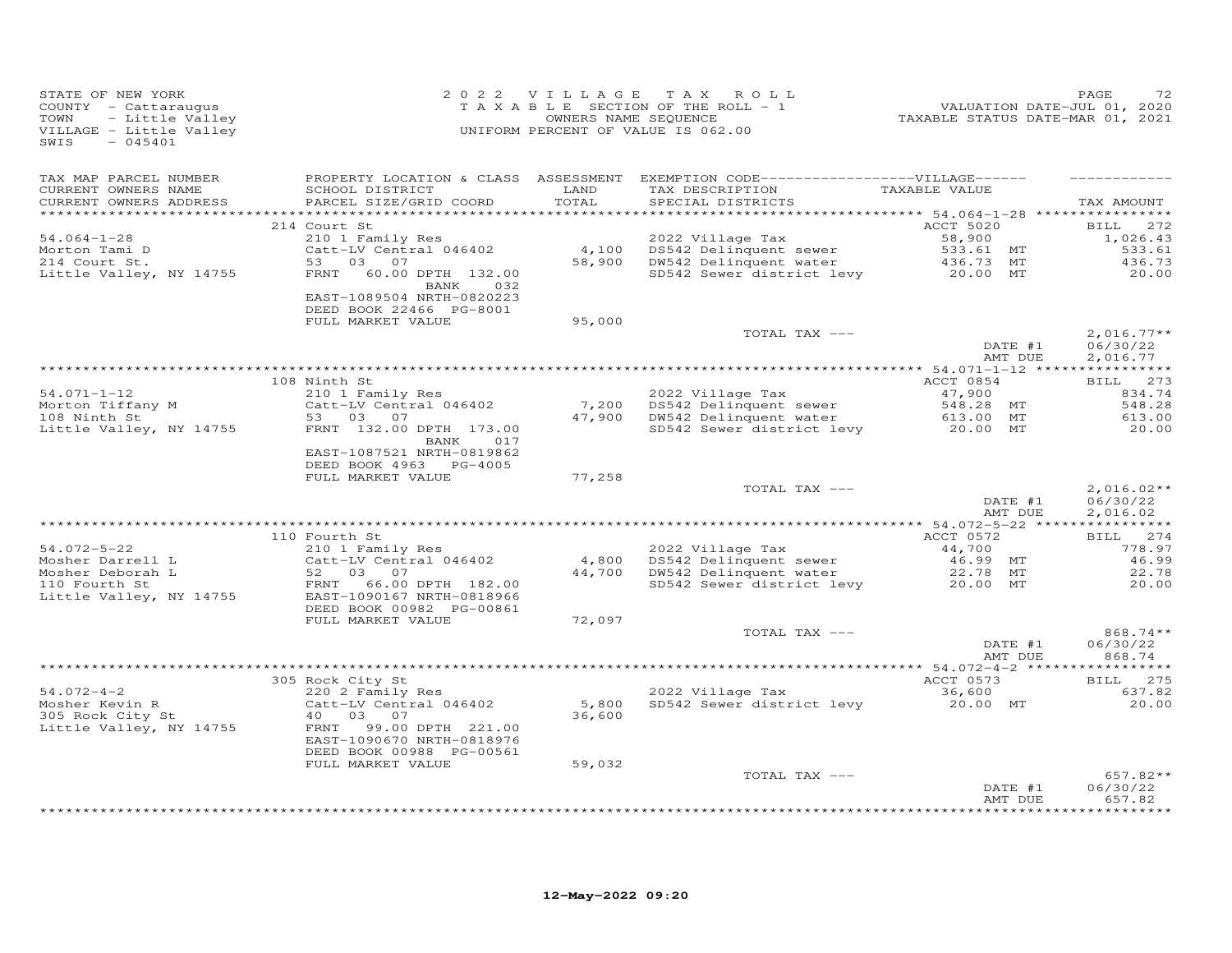| STATE OF NEW YORK<br>VILLAGE<br>2 0 2 2<br>T A X<br>TAXABLE SECTION OF THE ROLL - 1<br>COUNTY - Cattaraugus<br>OWNERS NAME SEQUENCE<br>TOWN<br>- Little Valley<br>VILLAGE - Little Valley<br>UNIFORM PERCENT OF VALUE IS 062.00<br>$-045401$<br>SWIS |                                                                                                                                                                       |                           | ROLL                                          | TAXABLE STATUS DATE-MAR 01, 2021                              | PAGE<br>73<br>VALUATION DATE-JUL 01, 2020 |
|------------------------------------------------------------------------------------------------------------------------------------------------------------------------------------------------------------------------------------------------------|-----------------------------------------------------------------------------------------------------------------------------------------------------------------------|---------------------------|-----------------------------------------------|---------------------------------------------------------------|-------------------------------------------|
| TAX MAP PARCEL NUMBER                                                                                                                                                                                                                                | PROPERTY LOCATION & CLASS ASSESSMENT                                                                                                                                  |                           | EXEMPTION CODE------------------VILLAGE------ |                                                               |                                           |
| CURRENT OWNERS NAME<br>CURRENT OWNERS ADDRESS<br>***************                                                                                                                                                                                     | SCHOOL DISTRICT<br>PARCEL SIZE/GRID COORD                                                                                                                             | LAND<br>TOTAL             | TAX DESCRIPTION<br>SPECIAL DISTRICTS          | TAXABLE VALUE<br>********************* 54.063-2-25 ********** | TAX AMOUNT                                |
|                                                                                                                                                                                                                                                      | 416 Court St                                                                                                                                                          |                           |                                               | ACCT 0717                                                     | 276<br><b>BILL</b>                        |
| $54.063 - 2 - 25$                                                                                                                                                                                                                                    | 210 1 Family Res                                                                                                                                                      |                           | 2022 Village Tax                              | 51,700                                                        | 900.96                                    |
| Mosher Rory<br>Galbraith Jamie<br>416 Court St<br>Little Valley, NY 14755                                                                                                                                                                            | Catt-LV Central 046402<br>53 03<br>07<br>FRNT<br>66.00 DPTH 132.00<br>EAST-1088625 NRTH-0820820<br>DEED BOOK 25931 PG-9001                                            | 4,200<br>51,700           | SD542 Sewer district levy                     | 20.00 MT                                                      | 20.00                                     |
|                                                                                                                                                                                                                                                      | FULL MARKET VALUE                                                                                                                                                     | 83,387                    |                                               |                                                               |                                           |
|                                                                                                                                                                                                                                                      |                                                                                                                                                                       |                           | TOTAL TAX ---                                 | DATE #1<br>AMT DUE                                            | $920.96**$<br>06/30/22<br>920.96          |
|                                                                                                                                                                                                                                                      |                                                                                                                                                                       |                           |                                               |                                                               |                                           |
|                                                                                                                                                                                                                                                      | 202 Eighth St                                                                                                                                                         |                           |                                               | ACCT 0447                                                     | BILL 277                                  |
| $54.063 - 2 - 51$<br>Mowery Joshua                                                                                                                                                                                                                   | 210 1 Family Res<br>Catt-LV Central 046402                                                                                                                            | 3,400                     | 2022 Village Tax<br>DS542 Delinquent sewer    | 42,500<br>153.72 MT                                           | 740.63<br>153.72                          |
| Mowery Kathleen                                                                                                                                                                                                                                      | 53 03 07                                                                                                                                                              | 42,500                    | DW542 Delinquent water                        | 19.06 MT                                                      | 19.06                                     |
| 202 Eighth St<br>Little Valley, NY 14755                                                                                                                                                                                                             | Trustees<br>45.25 DPTH 132.00<br>FRNT<br>BANK<br>017<br>EAST-1088650 NRTH-0819974<br>DEED BOOK 24899 PG-4002                                                          |                           | SD542 Sewer district levy                     | 20.00 MT                                                      | 20.00                                     |
|                                                                                                                                                                                                                                                      | FULL MARKET VALUE                                                                                                                                                     | 68,548                    |                                               |                                                               |                                           |
|                                                                                                                                                                                                                                                      |                                                                                                                                                                       |                           | TOTAL TAX ---                                 | DATE #1<br>AMT DUE                                            | $933.41**$<br>06/30/22<br>933.41          |
|                                                                                                                                                                                                                                                      |                                                                                                                                                                       |                           |                                               |                                                               | ***********                               |
|                                                                                                                                                                                                                                                      | 103 Main St                                                                                                                                                           |                           |                                               | ACCT 0400                                                     | BILL 278                                  |
| $54.072 - 2 - 26$<br>Mowry John<br>7966 Route 353<br>Cattaraugus, NY 14719                                                                                                                                                                           | 482 Det row bldg<br>Catt-LV Central 046402<br>53 03<br>07<br>FRNT<br>54.00 DPTH<br>75.00<br>EAST-1090073 NRTH-0819577<br>DEED BOOK 18595 PG-8001<br>FULL MARKET VALUE | 7,000<br>39,000<br>62,903 | 2022 Village Tax<br>SD542 Sewer district levy | 39,000<br>20.00 MT                                            | 679.64<br>20.00                           |
|                                                                                                                                                                                                                                                      |                                                                                                                                                                       |                           | TOTAL TAX ---                                 | DATE #1<br>AMT DUE                                            | $699.64**$<br>06/30/22<br>699.64          |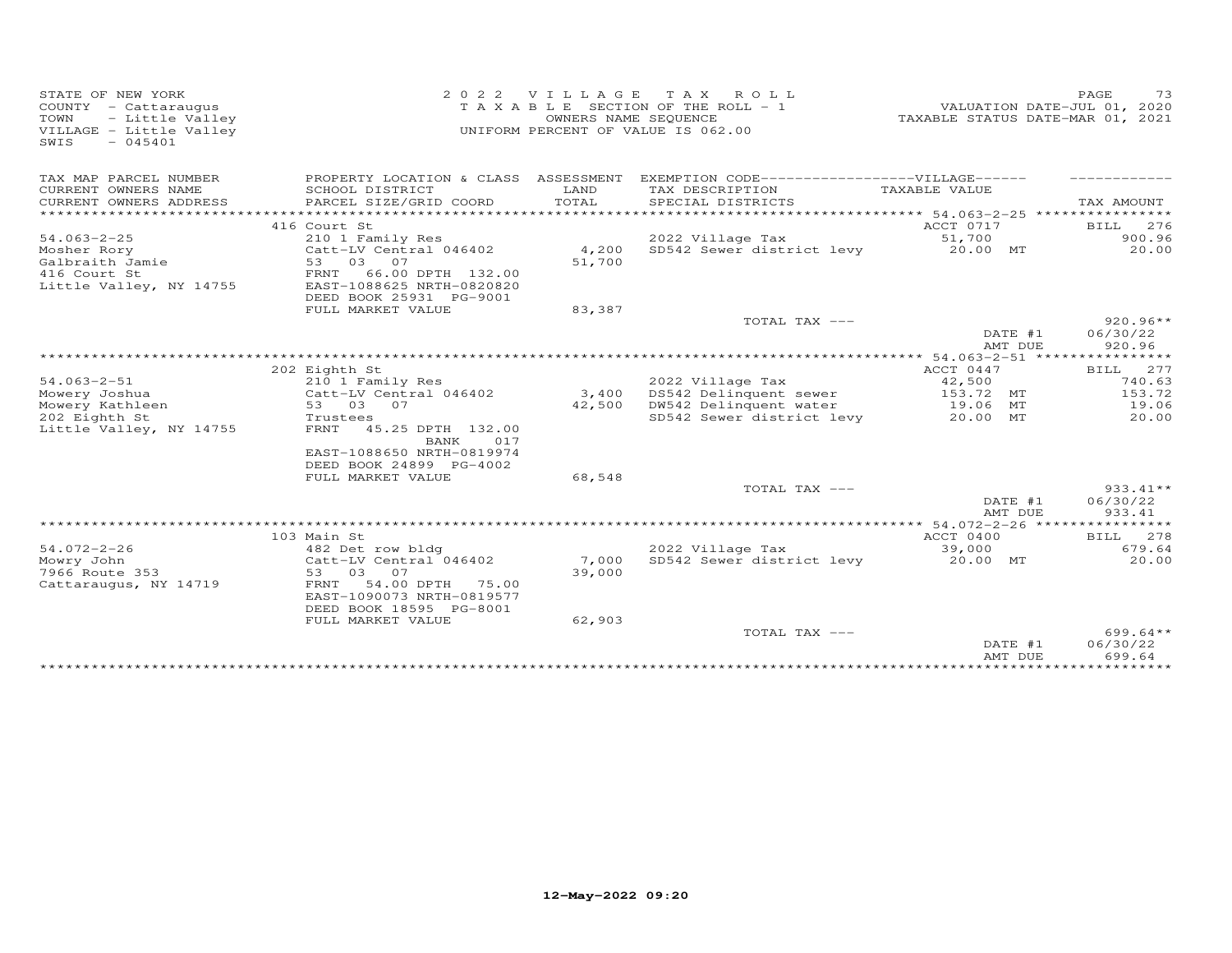| STATE OF NEW YORK<br>COUNTY - Cattaraugus<br>- Little Valley<br>TOWN<br>VILLAGE - Little Valley<br>SWIS<br>$-045401$ |                                                                                   | 2022 VILLAGE  | TAX ROLL<br>T A X A B L E SECTION OF THE ROLL - 1<br>OWNERS NAME SEQUENCE<br>UNIFORM PERCENT OF VALUE IS 062.00 | VALUATION DATE-JUL 01, 2020<br>TAXABLE STATUS DATE-MAR 01, 2021 | PAGE<br>74         |
|----------------------------------------------------------------------------------------------------------------------|-----------------------------------------------------------------------------------|---------------|-----------------------------------------------------------------------------------------------------------------|-----------------------------------------------------------------|--------------------|
| TAX MAP PARCEL NUMBER                                                                                                |                                                                                   |               | PROPERTY LOCATION & CLASS ASSESSMENT EXEMPTION CODE-----------------VILLAGE------                               |                                                                 |                    |
| CURRENT OWNERS NAME<br>CURRENT OWNERS ADDRESS                                                                        | SCHOOL DISTRICT<br>PARCEL SIZE/GRID COORD                                         | LAND<br>TOTAL | TAX DESCRIPTION<br>SPECIAL DISTRICTS                                                                            | TAXABLE VALUE                                                   | TAX AMOUNT         |
| **********************                                                                                               |                                                                                   | ************  | *********************************** 54.064—1—31 ****************                                                |                                                                 |                    |
|                                                                                                                      | 206 Court St                                                                      |               |                                                                                                                 | ACCT 0528                                                       | <b>BILL</b><br>279 |
| $54.064 - 1 - 31$                                                                                                    | 210 1 Family Res                                                                  |               | 2022 Village Tax                                                                                                | 46,400<br>64.91 MT                                              | 808.60<br>64.91    |
| Mulders Eric<br>PO Box 97                                                                                            | Catt-LV Central 046402<br>53 03 07                                                |               | 4,100 DS542 Delinquent sewer<br>46,400 DW542 Delinquent water                                                   | 46.67 MT                                                        | 46.67              |
| Waterford, ON Canada, NOE14                                                                                          | Rental Prop                                                                       |               | SD542 Sewer district levy                                                                                       | 20.00 MT                                                        | 20.00              |
|                                                                                                                      | 66.00 DPTH 148.50<br>FRNT<br>EAST-1089663 NRTH-0820106<br>DEED BOOK 27687 PG-9005 |               |                                                                                                                 |                                                                 |                    |
|                                                                                                                      | FULL MARKET VALUE                                                                 | 74,839        |                                                                                                                 |                                                                 |                    |
|                                                                                                                      |                                                                                   |               | TOTAL TAX ---                                                                                                   |                                                                 | 940.18**           |
|                                                                                                                      |                                                                                   |               |                                                                                                                 | DATE #1<br>AMT DUE                                              | 06/30/22<br>940.18 |
|                                                                                                                      |                                                                                   |               |                                                                                                                 |                                                                 |                    |
|                                                                                                                      | 212 Ninth St                                                                      |               |                                                                                                                 | ACCT 0759                                                       | BILL 280           |
| $54.063 - 1 - 16$                                                                                                    | 210 1 Family Res                                                                  |               | 2022 Village Tax                                                                                                | 35,100                                                          | 611.68             |
| Murphy Daniel J                                                                                                      | Catt-LV Central 046402                                                            |               | 4,700 SD542 Sewer district levy                                                                                 | 20.00 MT                                                        | 20.00              |
| 212 Ninth St                                                                                                         | 53 03<br>07                                                                       | 35,100        |                                                                                                                 |                                                                 |                    |
| Little Valley, NY 14755                                                                                              | FRNT 66.00 DPTH 173.00<br>BANK<br>017                                             |               |                                                                                                                 |                                                                 |                    |
|                                                                                                                      | EAST-1087526 NRTH-0820757                                                         |               |                                                                                                                 |                                                                 |                    |
|                                                                                                                      | DEED BOOK 26474 PG-3002                                                           |               |                                                                                                                 |                                                                 |                    |
|                                                                                                                      | FULL MARKET VALUE                                                                 | 56,613        |                                                                                                                 |                                                                 |                    |
|                                                                                                                      |                                                                                   |               | TOTAL TAX ---                                                                                                   |                                                                 | $631.68**$         |
|                                                                                                                      |                                                                                   |               |                                                                                                                 | DATE #1                                                         | 06/30/22           |
|                                                                                                                      |                                                                                   |               |                                                                                                                 | AMT DUE                                                         | 631.68             |
|                                                                                                                      | 110 Virginia Ave                                                                  |               |                                                                                                                 | ACCT 0460                                                       | BILL 281           |
| $54.071 - 1 - 26$                                                                                                    | 210 1 Family Res                                                                  |               | 2022 Village Tax                                                                                                | 49,700                                                          | 866.10             |
| Murphy Harry J Jr                                                                                                    | Catt-LV Central 046402                                                            | 5,700         | SD542 Sewer district levy                                                                                       | 20.00 MT                                                        | 20.00              |
|                                                                                                                      | 53 03 07                                                                          | 49,700        |                                                                                                                 |                                                                 |                    |
| Murphy Jean<br>110 Virginia Ave                                                                                      | FRNT 125.00 DPTH 111.00                                                           |               |                                                                                                                 |                                                                 |                    |
| Little Valley, NY 14755                                                                                              | EAST-1087946 NRTH-0819970                                                         |               |                                                                                                                 |                                                                 |                    |
|                                                                                                                      | DEED BOOK 855<br>PG-00097<br>FULL MARKET VALUE                                    | 80,161        |                                                                                                                 |                                                                 |                    |
|                                                                                                                      |                                                                                   |               | TOTAL TAX ---                                                                                                   |                                                                 | 886.10**           |
|                                                                                                                      |                                                                                   |               |                                                                                                                 | DATE #1                                                         | 06/30/22           |
|                                                                                                                      |                                                                                   |               |                                                                                                                 | AMT DUE                                                         | 886.10             |
|                                                                                                                      |                                                                                   |               |                                                                                                                 |                                                                 |                    |
|                                                                                                                      | 708 Erie St                                                                       |               |                                                                                                                 | ACCT 0580                                                       | BILL 282           |
| $54.063 - 1 - 9$<br>Niemi Jessica J                                                                                  | 210 1 Family Res                                                                  |               | 2022 Village Tax<br>9,800 SD542 Sewer district levy                                                             | 32,000                                                          | 557.65<br>20.10    |
| Ruper James K                                                                                                        | Catt-LV Central 046402<br>53 03 07                                                | 32,000        |                                                                                                                 | 20.10 MT                                                        |                    |
| 708 Erie St                                                                                                          | FRNT<br>80.00 DPTH                                                                |               |                                                                                                                 |                                                                 |                    |
| Little Valley, NY 14755                                                                                              | 1.56<br>ACRES                                                                     |               |                                                                                                                 |                                                                 |                    |
|                                                                                                                      | EAST-1086597 NRTH-0821098                                                         |               |                                                                                                                 |                                                                 |                    |
|                                                                                                                      | DEED BOOK 27307 PG-7002                                                           |               |                                                                                                                 |                                                                 |                    |
|                                                                                                                      | FULL MARKET VALUE                                                                 | 51,613        |                                                                                                                 |                                                                 |                    |
|                                                                                                                      |                                                                                   |               | TOTAL TAX ---                                                                                                   |                                                                 | $577.75**$         |
|                                                                                                                      |                                                                                   |               |                                                                                                                 | DATE #1<br>AMT DUE                                              | 06/30/22<br>577.75 |
|                                                                                                                      |                                                                                   |               |                                                                                                                 |                                                                 | <b>++++++++</b>    |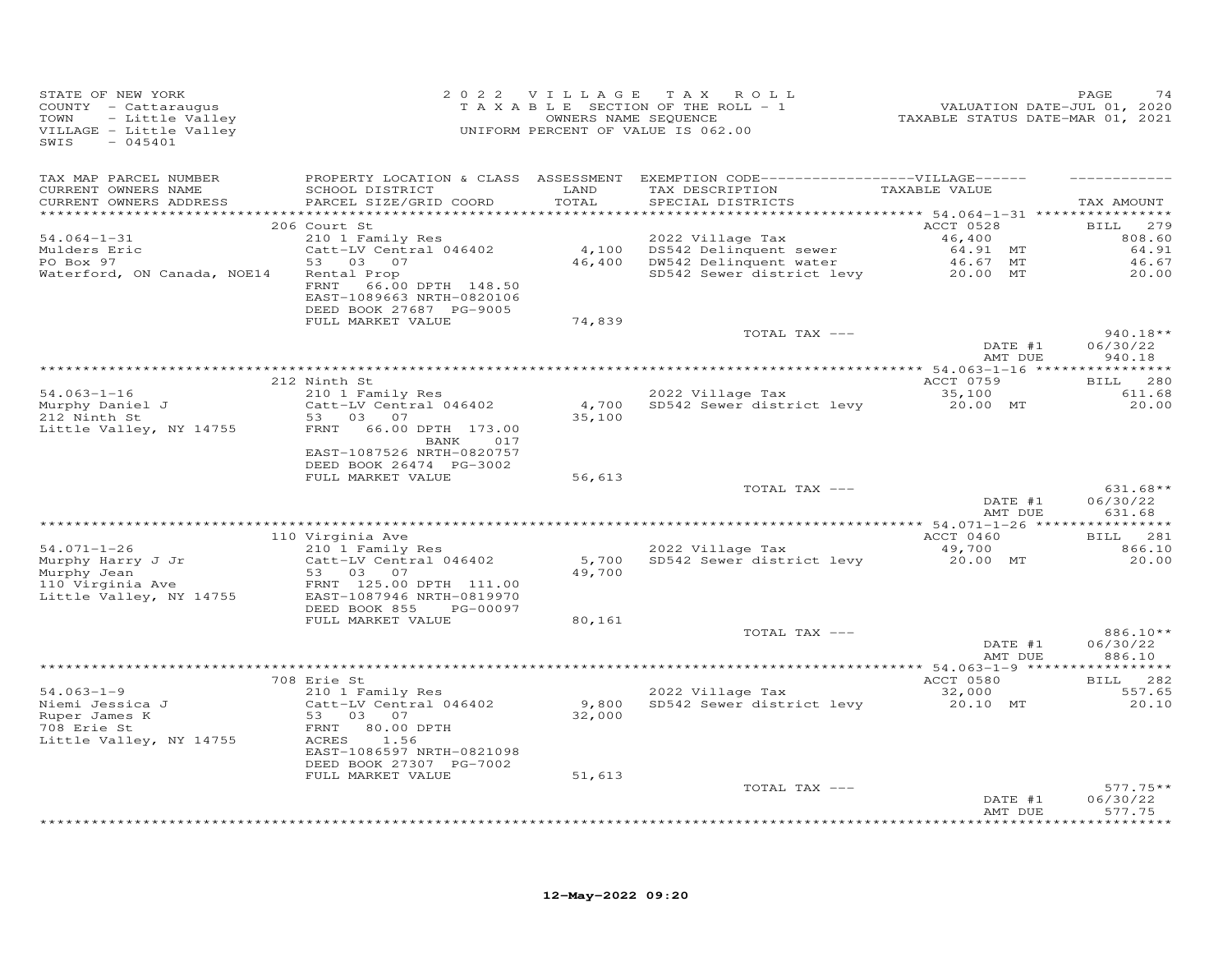| STATE OF NEW YORK<br>COUNTY - Cattaraugus<br>TOWN<br>- Little Valley<br>VILLAGE - Little Valley<br>SWIS<br>$-045401$ |                                                                                                                               | 2022 VILLAGE    | TAX ROLL<br>TAXABLE SECTION OF THE ROLL - 1<br>OWNERS NAME SEQUENCE<br>UNIFORM PERCENT OF VALUE IS 062.00 | VALUATION DATE-JUL 01, 2020<br>TAXABLE STATUS DATE-MAR 01, 2021 | PAGE<br>75                           |
|----------------------------------------------------------------------------------------------------------------------|-------------------------------------------------------------------------------------------------------------------------------|-----------------|-----------------------------------------------------------------------------------------------------------|-----------------------------------------------------------------|--------------------------------------|
| TAX MAP PARCEL NUMBER<br>CURRENT OWNERS NAME<br>CURRENT OWNERS ADDRESS                                               | PROPERTY LOCATION & CLASS ASSESSMENT<br>SCHOOL DISTRICT<br>PARCEL SIZE/GRID COORD                                             | LAND<br>TOTAL   | EXEMPTION CODE------------------VILLAGE------<br>TAX DESCRIPTION<br>SPECIAL DISTRICTS                     | TAXABLE VALUE                                                   | TAX AMOUNT                           |
|                                                                                                                      | 203 Court St                                                                                                                  |                 |                                                                                                           | ACCT 0663                                                       | 283<br><b>BILL</b>                   |
| $54.064 - 1 - 22$<br>Nyznyk Peter J<br>203 Court St<br>Little Valley, NY 14755                                       | 210 1 Family Res<br>Catt-LV Central 046402<br>53<br>03 07<br>FRNT<br>99.00 DPTH<br>ACRES<br>1.04<br>EAST-1089906 NRTH-0820384 | 9,100<br>67,700 | 2022 Village Tax<br>SD542 Sewer district levy                                                             | 67,700<br>20.10 MT                                              | 1,179.78<br>20.10                    |
|                                                                                                                      | DEED BOOK 23019 PG-6001<br>FULL MARKET VALUE                                                                                  | 109,194         |                                                                                                           |                                                                 |                                      |
|                                                                                                                      |                                                                                                                               |                 | TOTAL TAX ---                                                                                             | DATE #1<br>AMT DUE                                              | $1,199.88**$<br>06/30/22<br>1,199.88 |
|                                                                                                                      |                                                                                                                               |                 |                                                                                                           |                                                                 |                                      |
| $54.072 - 1 - 20$                                                                                                    | 115 Park Pl<br>220 2 Family Res                                                                                               |                 | 2022 Village Tax                                                                                          | ACCT 0671<br>25,000                                             | BILL 284<br>435.67                   |
| O'dell Edward<br>O'dell Andrew<br>10256 Earl Seaton Rd<br>Randolph, NY 14772                                         | Catt-LV Central 046402<br>53<br>03<br>07<br>FRNT 49.99 DPTH 41.00<br>EAST-1089641 NRTH-0819607                                | 2,100<br>25,000 | SD542 Sewer district levy                                                                                 | 20.00 MT                                                        | 20,00                                |
|                                                                                                                      | DEED BOOK 00972 PG-00936<br>FULL MARKET VALUE                                                                                 | 40,323          |                                                                                                           |                                                                 |                                      |
|                                                                                                                      |                                                                                                                               |                 | TOTAL TAX ---                                                                                             | DATE #1<br>AMT DUE                                              | $455.67**$<br>06/30/22<br>455.67     |
|                                                                                                                      | 112 Fourth St                                                                                                                 |                 |                                                                                                           | ACCT 0793                                                       | BILL 285                             |
| $54.072 - 5 - 21$<br>Oglevee Daniel W<br>Oglevee Lorri A                                                             | 210 1 Family Res<br>Catt-LV Central 046402<br>52<br>03 07                                                                     | 4,800<br>38,500 | 2022 Village Tax<br>SD542 Sewer district levy                                                             | 38,500<br>20.00 MT                                              | 670.93<br>20.00                      |
| 9603 W Bucktooth Run<br>Little Valley, NY 14755                                                                      | FRNT<br>66.00 DPTH 184.00<br>EAST-1090165 NRTH-0818900<br>DEED BOOK 01013 PG-00977<br>FULL MARKET VALUE                       | 62,097          |                                                                                                           |                                                                 |                                      |
|                                                                                                                      |                                                                                                                               |                 | TOTAL TAX ---                                                                                             |                                                                 | $690.93**$                           |
|                                                                                                                      |                                                                                                                               |                 |                                                                                                           | DATE #1<br>AMT DUE                                              | 06/30/22<br>690.93                   |
|                                                                                                                      | 107 Mill St                                                                                                                   |                 |                                                                                                           | ACCT 0594                                                       | 286<br>BILL                          |
| $54.071 - 4 - 35$<br>Overell Scott<br>14-337 Beach Blvd                                                              | 210 1 Family Res<br>Catt-LV Central 046402<br>53<br>03 07                                                                     | 3,400<br>36,000 | 2022 Village Tax<br>SD542 Sewer district levy                                                             | 36,000<br>20.00 MT                                              | 627.36<br>20.00                      |
| Hamilton, ON, Canada<br>L8H6W4                                                                                       | FRNT<br>48.00 DPTH 108.00<br>EAST-1089512 NRTH-0819300<br>DEED BOOK 18794 PG-5001<br>FULL MARKET VALUE                        | 58,065          |                                                                                                           |                                                                 |                                      |
|                                                                                                                      |                                                                                                                               |                 | TOTAL TAX ---                                                                                             | DATE #1<br>AMT DUE                                              | $647.36**$<br>06/30/22<br>647.36     |
|                                                                                                                      |                                                                                                                               |                 |                                                                                                           |                                                                 | ***********                          |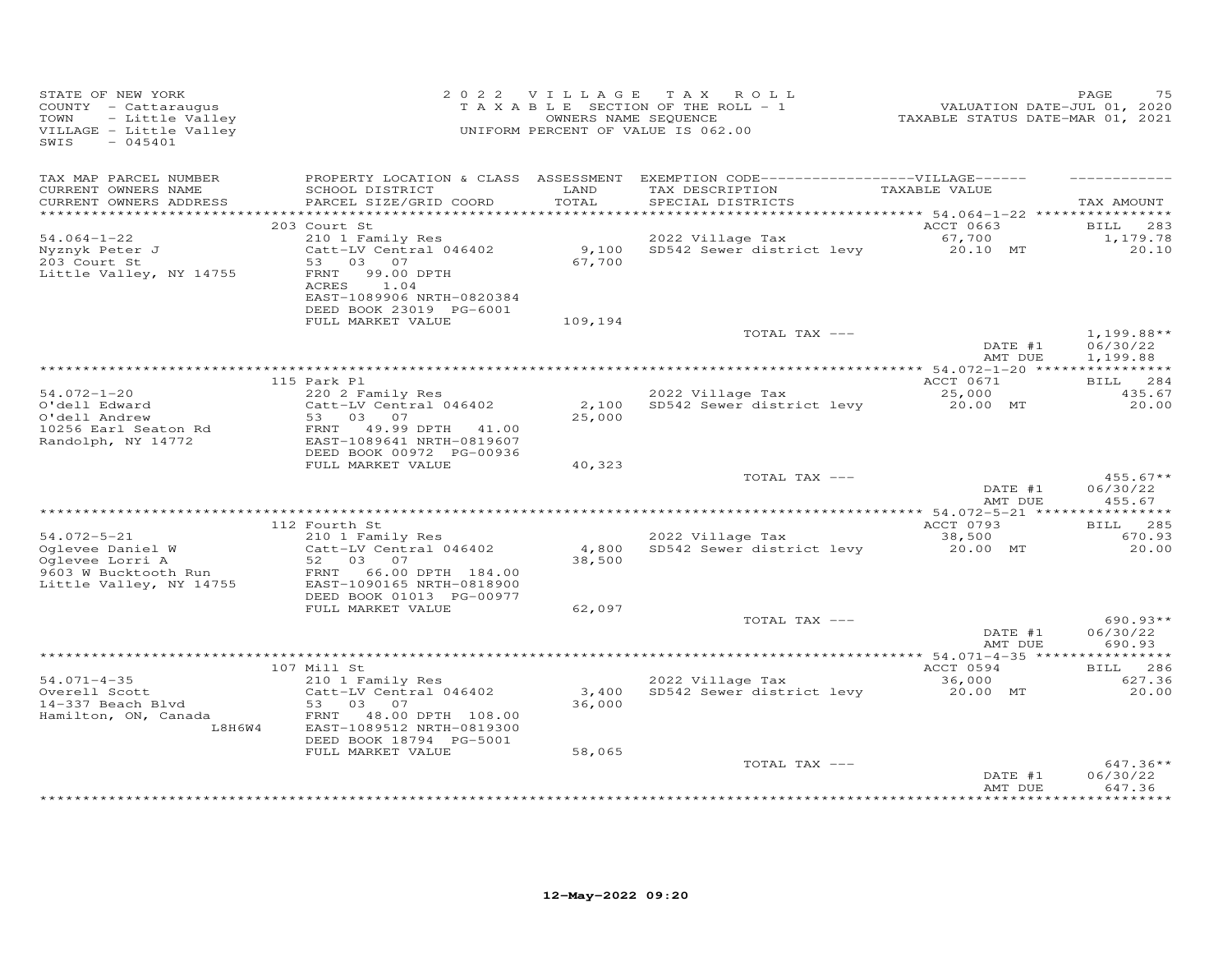| STATE OF NEW YORK<br>COUNTY - Cattaraugus<br>- Little Valley<br>TOWN<br>VILLAGE - Little Valley<br>$-045401$<br>SWIS | 2 0 2 2<br>VILLAGE<br>TAX ROLL<br>T A X A B L E SECTION OF THE ROLL - 1<br>OWNERS NAME SEQUENCE<br>UNIFORM PERCENT OF VALUE IS 062.00                      |                 |                                                                                                   | TAXABLE STATUS DATE-MAR 01, 2021                         | 76<br>PAGE<br>VALUATION DATE-JUL 01, 2020           |
|----------------------------------------------------------------------------------------------------------------------|------------------------------------------------------------------------------------------------------------------------------------------------------------|-----------------|---------------------------------------------------------------------------------------------------|----------------------------------------------------------|-----------------------------------------------------|
| TAX MAP PARCEL NUMBER<br>CURRENT OWNERS NAME<br>CURRENT OWNERS ADDRESS                                               | PROPERTY LOCATION & CLASS ASSESSMENT<br>SCHOOL DISTRICT<br>PARCEL SIZE/GRID COORD                                                                          | LAND<br>TOTAL   | EXEMPTION CODE------------------VILLAGE------<br>TAX DESCRIPTION<br>SPECIAL DISTRICTS             | TAXABLE VALUE                                            | TAX AMOUNT                                          |
|                                                                                                                      |                                                                                                                                                            |                 |                                                                                                   |                                                          |                                                     |
|                                                                                                                      | 212 Sixth St                                                                                                                                               |                 |                                                                                                   | ACCT 0729                                                | 287<br>BILL                                         |
| $54.064 - 1 - 18$                                                                                                    | 210 1 Family Res                                                                                                                                           |                 | 2022 Village Tax                                                                                  | 20,000                                                   | 348.53                                              |
| Oyer Caseann<br>7912 Spindrift Ct<br>Fort Worth, TX 76137                                                            | Catt-LV Central 046402<br>53 03<br>07<br>FRNT<br>72.00 DPTH<br>99.00<br>EAST-1090091 NRTH-0820488<br>DEED BOOK 896<br>PG-01106                             | 3,800<br>20,000 | SD542 Sewer district levy                                                                         | 20.00 MT                                                 | 20.00                                               |
|                                                                                                                      | FULL MARKET VALUE                                                                                                                                          | 32,258          |                                                                                                   |                                                          |                                                     |
|                                                                                                                      |                                                                                                                                                            |                 | TOTAL TAX ---                                                                                     | DATE #1<br>AMT DUE                                       | $368.53**$<br>06/30/22<br>368.53                    |
|                                                                                                                      |                                                                                                                                                            |                 |                                                                                                   |                                                          |                                                     |
|                                                                                                                      | Ninth St                                                                                                                                                   |                 |                                                                                                   | ACCT 0482                                                | <b>BILL</b><br>288                                  |
| $54.063 - 2 - 2.2$<br>Oyer Caseann Marie<br>The Oyer Family Trust<br>7912 Spendrift Ct<br>Fort Worth, TX 76137       | 311 Res vac land<br>Catt-LV Central 046402<br>07<br>53 03<br>4.00<br>ACRES<br>EAST-1089290 NRTH-0821471<br>DEED BOOK 20210 PG-1577                         | 6,300<br>6,300  | 2022 Village Tax<br>SD542 Sewer district levy                                                     | 6,300<br>20.40 MT                                        | 109.79<br>20.40                                     |
|                                                                                                                      | FULL MARKET VALUE                                                                                                                                          | 10,161          |                                                                                                   |                                                          |                                                     |
|                                                                                                                      |                                                                                                                                                            |                 | TOTAL TAX ---                                                                                     | DATE #1<br>AMT DUE                                       | $130.19**$<br>06/30/22<br>130.19                    |
|                                                                                                                      |                                                                                                                                                            |                 |                                                                                                   |                                                          |                                                     |
| $54.063 - 1 - 15$<br>Palmatier Shannon M<br>Palmatier Todd<br>214 Ninth St & Erie St<br>Little Valley, NY 14755      | 214 Ninth St<br>220 2 Family Res<br>Catt-LV Central 046402<br>53 03 07<br>Ff 189.00 Erie<br>FRNT 220.00 DPTH<br>1.02<br>ACRES<br>EAST-1087522 NRTH-0820921 | 9,200<br>57,800 | 2022 Village Tax<br>DS542 Delinquent sewer<br>DW542 Delinquent water<br>SD542 Sewer district levy | ACCT 0750<br>57,800<br>147.96 MT<br>64.70 MT<br>20.10 MT | BILL<br>289<br>1,007.26<br>147.96<br>64.70<br>20.10 |
|                                                                                                                      | DEED BOOK 1028<br>$PG-357$<br>FULL MARKET VALUE                                                                                                            | 93,226          |                                                                                                   |                                                          |                                                     |
|                                                                                                                      |                                                                                                                                                            |                 | TOTAL TAX ---                                                                                     | DATE #1<br>AMT DUE                                       | $1,240.02**$<br>06/30/22<br>1,240.02                |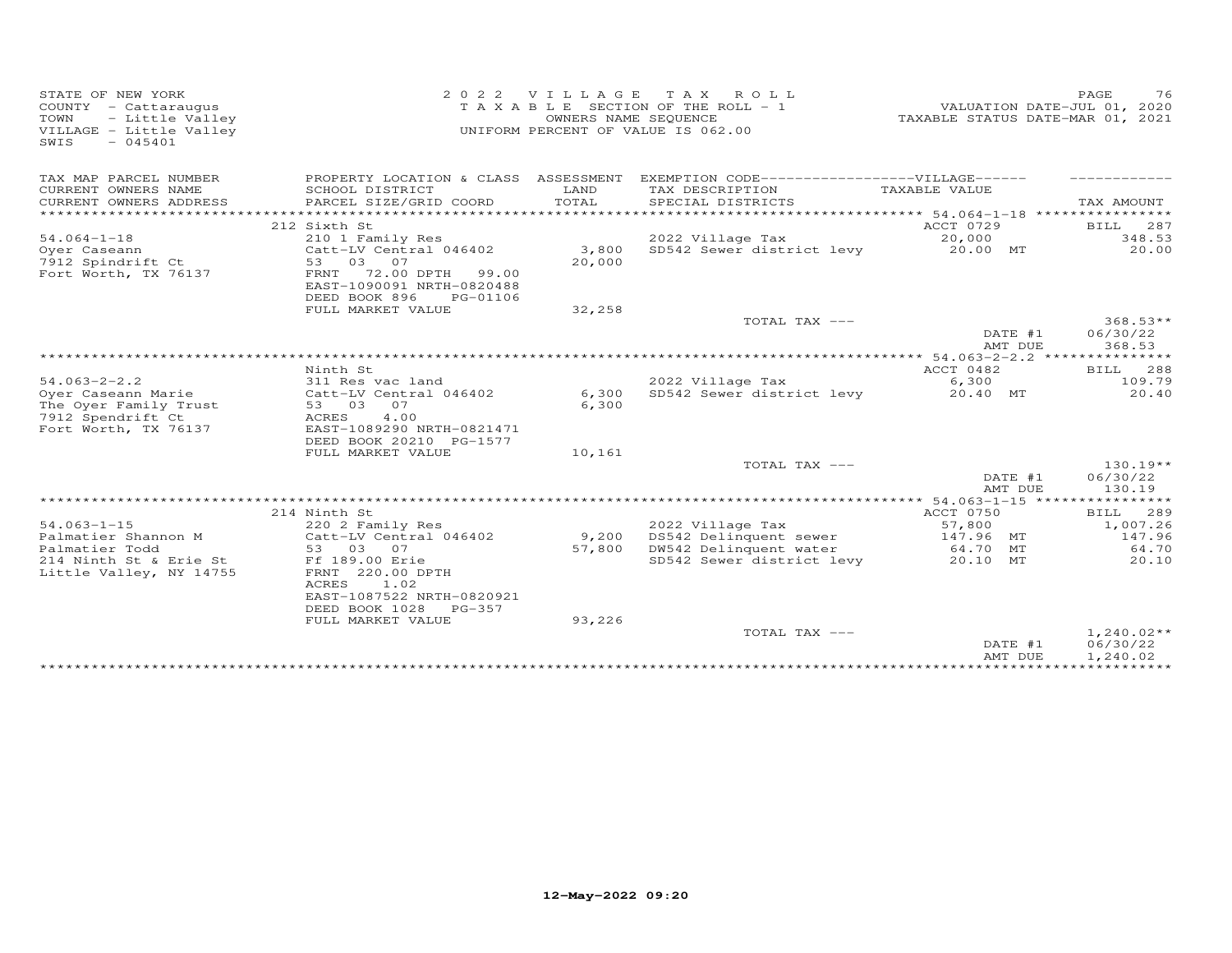| FAGE 77<br>COUNTY - Cattaraugus and the VALUATION DATE-JUL 01, 2020<br>TAXABLE SECTION OF THE ROLL - 1 WALUATION DATE-JUL 01, 2020<br>TOWN - Little Valley and the VALUA COUNTER OF THE ROLL - 1<br>VILLAGE - Little Valley (UNIFORM P        |                                                      |        |                                                                                                                                                                                          |                  |                    |                                  |
|-----------------------------------------------------------------------------------------------------------------------------------------------------------------------------------------------------------------------------------------------|------------------------------------------------------|--------|------------------------------------------------------------------------------------------------------------------------------------------------------------------------------------------|------------------|--------------------|----------------------------------|
| TAX MAP PARCEL NUMBER<br>CURRENT OWNERS NAME<br>CURRENT OWNERS ADDRESS                                                                                                                                                                        | SCHOOL DISTRICT LAND<br>PARCEL SIZE/GRID COORD       | TOTAL  | PROPERTY LOCATION & CLASS ASSESSMENT EXEMPTION CODE------------------VILLAGE------<br>TAX DESCRIPTION TAXABLE VALUE<br>SPECIAL DISTRICTS                                                 |                  |                    | TAX AMOUNT                       |
|                                                                                                                                                                                                                                               | 500 Fair Oak St                                      |        |                                                                                                                                                                                          | ACCT 0490        |                    | BILL 290                         |
| $54.071 - 4 - 10$                                                                                                                                                                                                                             |                                                      |        |                                                                                                                                                                                          |                  | 6,870              |                                  |
| Paquet Paul A<br>500 Fair Oak St                                                                                                                                                                                                              |                                                      |        |                                                                                                                                                                                          |                  |                    | 279.35                           |
| Little Valley, NY 14755                                                                                                                                                                                                                       | BANK 017<br>EAST-1087546 NRTH-0819323                |        | 210 1 Family Res<br>Catt-LV Central 046402 5,500 VET DIS CT 41141 22,900<br>53 03 07 45,800 2022 Village Tax 16,030<br>FRNT 108.00 DPTH 140.00 45,800 SD542 Sewer district levy 20.00 MT |                  |                    | 20.00                            |
|                                                                                                                                                                                                                                               | DEED BOOK 7582    PG-3001<br>FULL MARKET VALUE       | 73,871 |                                                                                                                                                                                          |                  |                    |                                  |
|                                                                                                                                                                                                                                               |                                                      |        | TOTAL TAX ---                                                                                                                                                                            |                  |                    | $299.35**$                       |
|                                                                                                                                                                                                                                               |                                                      |        |                                                                                                                                                                                          | DATE #1          | AMT DUE            | 06/30/22<br>299.35               |
|                                                                                                                                                                                                                                               |                                                      |        |                                                                                                                                                                                          |                  |                    | BILL 291                         |
|                                                                                                                                                                                                                                               |                                                      |        |                                                                                                                                                                                          |                  |                    |                                  |
|                                                                                                                                                                                                                                               |                                                      |        |                                                                                                                                                                                          |                  |                    | 787.68<br>20.20                  |
| 34.063-2-19<br>34.063-2-19<br>210 1 Family Res<br>Pares John Catt-LV Central 046402<br>Pares Ellen 53 03 07 57,800 SD542 Sewer district levy 20.20 MT<br>403 Court St Ff 92.00<br>12,600 SD542 Sewer district levy 20.20 MT<br>20.20 MT<br>   | EAST-1089137 NRTH-0820990                            |        |                                                                                                                                                                                          |                  |                    |                                  |
|                                                                                                                                                                                                                                               | DEED BOOK 15479 PG-6001<br>FULL MARKET VALUE         | 93,226 |                                                                                                                                                                                          |                  |                    |                                  |
|                                                                                                                                                                                                                                               |                                                      |        | TOTAL TAX ---                                                                                                                                                                            |                  | DATE #1            | 807.88**<br>06/30/22             |
|                                                                                                                                                                                                                                               |                                                      |        |                                                                                                                                                                                          |                  | AMT DUE            | 807.88                           |
|                                                                                                                                                                                                                                               | 210 Eighth St                                        |        |                                                                                                                                                                                          | <b>ACCT 0646</b> |                    | BILL 292                         |
| $54.063 - 2 - 47$                                                                                                                                                                                                                             | --;<br>210 1 Family Res                              |        | 2022 Village Tax 61,100<br>5,000 SD542 Sewer district levy 20.00 MT                                                                                                                      |                  |                    | 890.50                           |
| Park Place Real Estate Holding Catt-LV Central 046402<br>PO Box 453<br>Ellicottville, NY 14731 FRNT 66.00 DPTH 264.00                                                                                                                         | EAST-1088740 NRTH-0820223<br>DEED BOOK 22855 PG-4002 | 51,100 |                                                                                                                                                                                          |                  |                    | 20.00                            |
|                                                                                                                                                                                                                                               | FULL MARKET VALUE                                    | 82,419 |                                                                                                                                                                                          |                  |                    |                                  |
|                                                                                                                                                                                                                                               |                                                      |        | TOTAL TAX ---                                                                                                                                                                            | DATE #1          |                    | $910.50**$<br>06/30/22           |
|                                                                                                                                                                                                                                               |                                                      |        |                                                                                                                                                                                          |                  | AMT DUE            | 910.50                           |
|                                                                                                                                                                                                                                               |                                                      |        |                                                                                                                                                                                          |                  |                    | BILL 293                         |
| <sup>219</sup> Erie St (1985) 219 Erie St (1985) 2022 Village Tax (1985) 2000<br>2000 2022 Village Tax (1985) 2022 Real Estate Holding Catt-LV Central 046402<br>20.00 Por Boy 2018 20:00 Por Marting Catter of Catter of Catter of Catter of |                                                      |        |                                                                                                                                                                                          |                  |                    | 139.41                           |
| PO Box 453<br>PO Box 453<br>Elicottville, NY 14731<br>Elicottville, NY 14731<br>CERENT 1089433 NRTH-082011<br>PERR 1089433 NRTH-082011                                                                                                        |                                                      | 8,000  |                                                                                                                                                                                          |                  |                    | 20.00                            |
|                                                                                                                                                                                                                                               | DEED BOOK 26899 PG-3001<br>FULL MARKET VALUE         | 12,903 |                                                                                                                                                                                          |                  |                    |                                  |
|                                                                                                                                                                                                                                               |                                                      |        | TOTAL TAX ---                                                                                                                                                                            |                  | DATE #1<br>AMT DUE | $159.41**$<br>06/30/22<br>159.41 |
|                                                                                                                                                                                                                                               |                                                      |        |                                                                                                                                                                                          |                  |                    |                                  |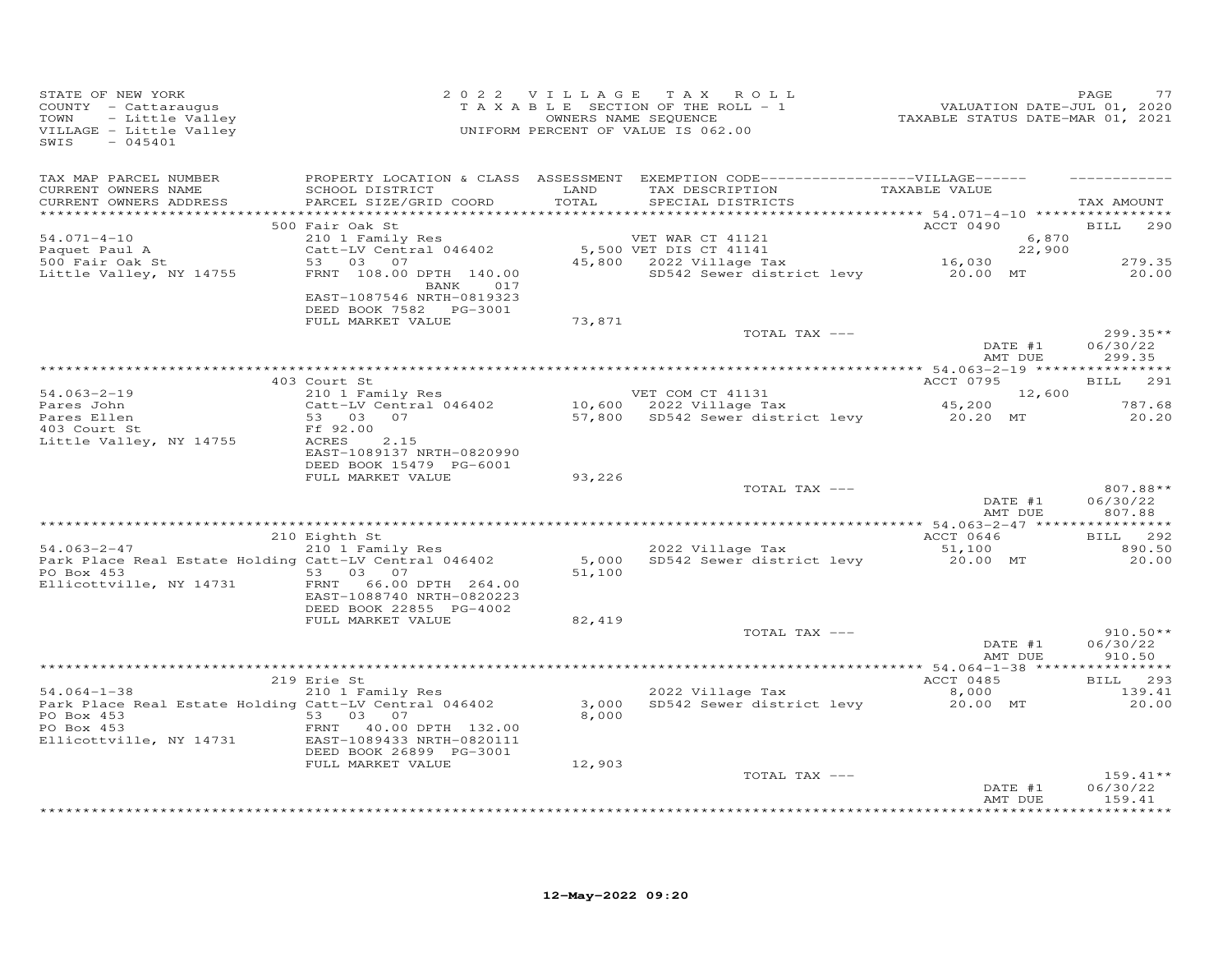| STATE OF NEW YORK<br>COUNTY - Cattaraugus<br>TOWN<br>- Little Valley<br>VILLAGE - Little Valley<br>$-045401$<br>SWIS |                                                                                              |               | 2022 VILLAGE TAX ROLL<br>$T$ A X A B L E SECTION OF THE ROLL - 1<br>OWNERS NAME SEQUENCE<br>UNIFORM PERCENT OF VALUE IS 062.00 | ں,<br>2020 ,VALUATION DATE-JUL<br>2021, TAXABLE STATUS DATE-MAR | PAGE<br>78                       |
|----------------------------------------------------------------------------------------------------------------------|----------------------------------------------------------------------------------------------|---------------|--------------------------------------------------------------------------------------------------------------------------------|-----------------------------------------------------------------|----------------------------------|
| TAX MAP PARCEL NUMBER<br>CURRENT OWNERS NAME<br>CURRENT OWNERS ADDRESS                                               | SCHOOL DISTRICT<br>PARCEL SIZE/GRID COORD                                                    | LAND<br>TOTAL | PROPERTY LOCATION & CLASS ASSESSMENT EXEMPTION CODE-----------------VILLAGE------<br>TAX DESCRIPTION<br>SPECIAL DISTRICTS      | TAXABLE VALUE                                                   | TAX AMOUNT                       |
|                                                                                                                      |                                                                                              |               |                                                                                                                                |                                                                 |                                  |
|                                                                                                                      | 102 Seventh St                                                                               |               |                                                                                                                                | ACCT 0568                                                       | <b>BILL</b><br>294               |
| $54.071 - 2 - 24$                                                                                                    | 220 2 Family Res                                                                             |               |                                                                                                                                |                                                                 | 921.87                           |
| Park Place Real Estate Holding Catt-LV Central 046402                                                                |                                                                                              |               |                                                                                                                                | 52,900<br>97.62 MT<br>123.67 MT                                 | 97.62                            |
| PO Box 453                                                                                                           | 53 03 07                                                                                     |               | SD542 Sewer district levy 20.00 MT                                                                                             |                                                                 | 123.67                           |
| Ellicottville, NY 14731                                                                                              | Upper Apt<br>FRNT 101.30 DPTH 197.80<br>EAST-1088957 NRTH-0819816<br>DEED BOOK 31099 PG-4001 |               |                                                                                                                                |                                                                 | 20.00                            |
|                                                                                                                      | FULL MARKET VALUE                                                                            | 85,323        |                                                                                                                                |                                                                 |                                  |
|                                                                                                                      |                                                                                              |               | TOTAL TAX ---                                                                                                                  | DATE #1                                                         | $1,163.16**$<br>06/30/22         |
|                                                                                                                      |                                                                                              |               |                                                                                                                                | AMT DUE                                                         | 1,163.16                         |
|                                                                                                                      | 115 Park Pl                                                                                  |               |                                                                                                                                | ACCT 0548                                                       | BILL 295                         |
| $54.072 - 1 - 19$                                                                                                    | 411 Apartment                                                                                |               | 2022 Village Tax                                                                                                               | 77,000<br>281.84 MT                                             | 1,341.85                         |
| Park Place Real Estate Holding Catt-LV Central 046402                                                                |                                                                                              |               | 3,000 DS542 Delinquent sewer                                                                                                   |                                                                 | 281.84                           |
| PO Box 453                                                                                                           | 53 03 07                                                                                     |               | 77,000 DW542 Delinquent water                                                                                                  | 601.11 MT                                                       | 601.11                           |
| Ellicottville, NY 14731                                                                                              | FRNT 33.25 DPTH 100.00<br>EAST-1089643 NRTH-0819640                                          |               | SD542 Sewer district levy                                                                                                      | 20.00 MT                                                        | 20.00                            |
| PRIOR OWNER ON 3/01/2021 DEED BOOK 20220 PG-1095<br>Frank John B                                                     | FULL MARKET VALUE                                                                            | 124,194       |                                                                                                                                |                                                                 |                                  |
|                                                                                                                      |                                                                                              |               | TOTAL TAX ---                                                                                                                  | DATE #1                                                         | $2, 244.80**$<br>06/30/22        |
|                                                                                                                      |                                                                                              |               |                                                                                                                                | AMT DUE                                                         | 2,244.80                         |
|                                                                                                                      |                                                                                              |               |                                                                                                                                |                                                                 |                                  |
| $54.071 - 1 - 8$                                                                                                     | 507 Fair Oak St                                                                              |               | 2022 Village Tax                                                                                                               | ACCT 0838                                                       | BILL 296<br>852.16               |
| Parmenter Edward J                                                                                                   | 220 2 Family Res<br>Catt-LV Central 046402                                                   |               | 6,700 SD542 Sewer district levy                                                                                                | 48,900<br>20.00 MT                                              | 20.00                            |
| 507 Fair Oak St                                                                                                      | 52/53 03 07                                                                                  | 48,900        |                                                                                                                                |                                                                 |                                  |
| Little Valley, NY 14755                                                                                              | FRNT 106.00 DPTH 297.00<br>EAST-1087227 NRTH-0819368                                         |               |                                                                                                                                |                                                                 |                                  |
|                                                                                                                      | DEED BOOK 906<br>PG-00462                                                                    |               |                                                                                                                                |                                                                 |                                  |
|                                                                                                                      | FULL MARKET VALUE                                                                            | 78,871        |                                                                                                                                |                                                                 |                                  |
|                                                                                                                      |                                                                                              |               | TOTAL TAX ---                                                                                                                  | DATE #1<br>AMT DUE                                              | $872.16**$<br>06/30/22<br>872.16 |
|                                                                                                                      |                                                                                              |               |                                                                                                                                |                                                                 |                                  |
|                                                                                                                      | Fair Oak St                                                                                  |               |                                                                                                                                | ACCT 0616                                                       | BILL 297                         |
| $54.071 - 4 - 1.1$                                                                                                   | 311 Res vac land                                                                             |               | 2022 Village Tax                                                                                                               | 700                                                             | 12.20                            |
| Parmenter Melissa                                                                                                    | Catt-LV Central 046402                                                                       |               | 700 SD542 Sewer district levy 20.10 MT                                                                                         |                                                                 | 20.10                            |
| 8781 NYS Route 242                                                                                                   | 52 03 07                                                                                     | 700           |                                                                                                                                |                                                                 |                                  |
| Little Valley, NY 14755                                                                                              | FRNT 78.00 DPTH 208.00<br>EAST-1086997 NRTH-0818689<br>DEED BOOK 20190 PG-5765               |               |                                                                                                                                |                                                                 |                                  |
|                                                                                                                      | FULL MARKET VALUE                                                                            | 1,129         |                                                                                                                                |                                                                 |                                  |
|                                                                                                                      |                                                                                              |               | TOTAL TAX ---                                                                                                                  |                                                                 | $32.30**$                        |
|                                                                                                                      |                                                                                              |               |                                                                                                                                | DATE #1<br>AMT DUE                                              | 06/30/22<br>32.30                |
|                                                                                                                      |                                                                                              |               |                                                                                                                                |                                                                 | * * * * * * * * * * * *          |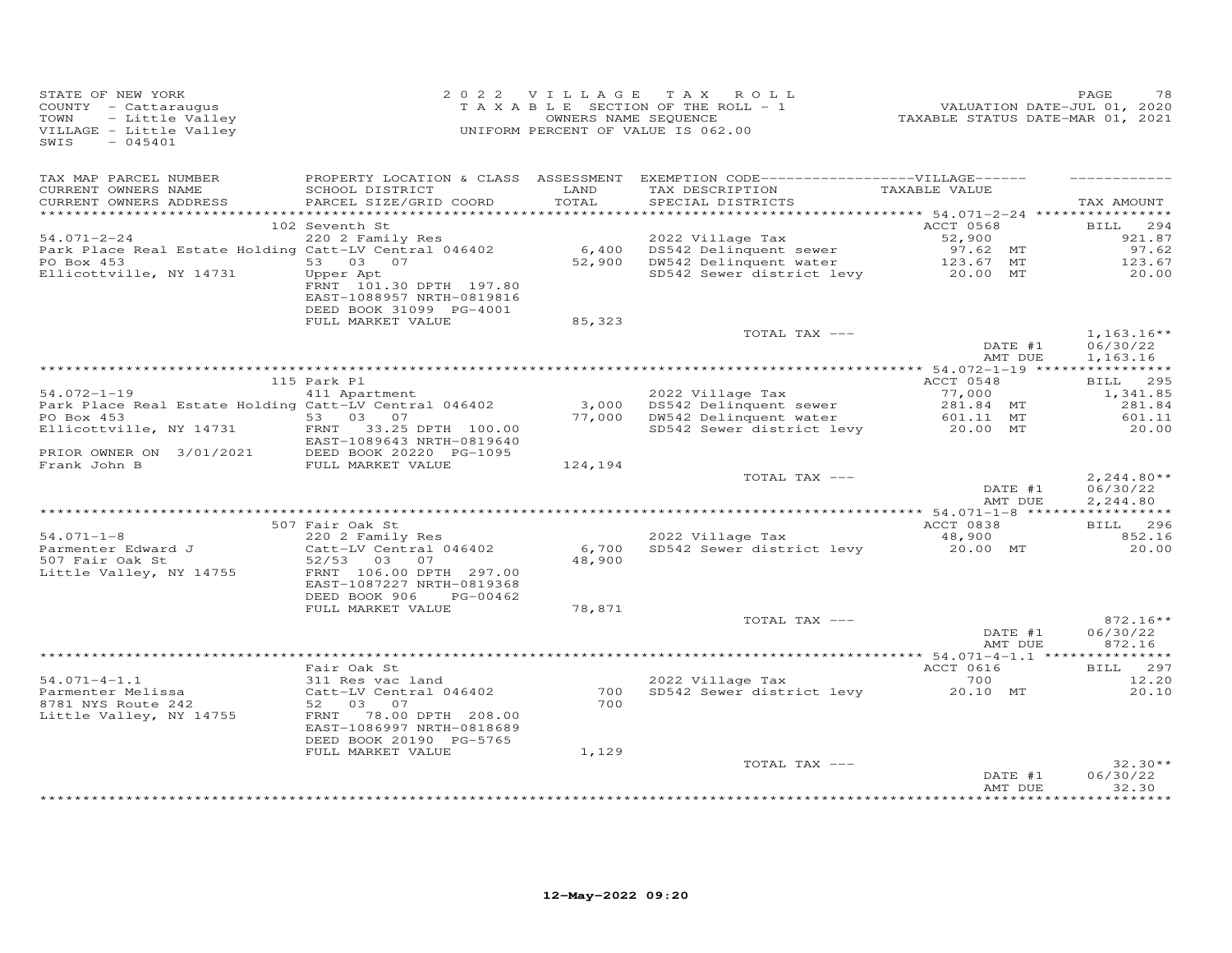| STATE OF NEW YORK<br>COUNTY - Cattaraugus<br>- Little Valley<br>TOWN<br>VILLAGE - Little Valley<br>SWIS<br>$-045401$ |                                                                                                                                                                                      | 2022 VILLAGE    | TAX ROLL<br>TAXABLE SECTION OF THE ROLL - 1<br>OWNERS NAME SEQUENCE<br>UNIFORM PERCENT OF VALUE IS 062.00                 | VALUATION DATE-JUL 01, 2020<br>TAXABLE STATUS DATE-MAR 01, 2021 | PAGE<br>79                       |
|----------------------------------------------------------------------------------------------------------------------|--------------------------------------------------------------------------------------------------------------------------------------------------------------------------------------|-----------------|---------------------------------------------------------------------------------------------------------------------------|-----------------------------------------------------------------|----------------------------------|
| TAX MAP PARCEL NUMBER<br>CURRENT OWNERS NAME<br>CURRENT OWNERS ADDRESS<br>***********************                    | SCHOOL DISTRICT<br>PARCEL SIZE/GRID COORD                                                                                                                                            | LAND<br>TOTAL   | PROPERTY LOCATION & CLASS ASSESSMENT EXEMPTION CODE-----------------VILLAGE------<br>TAX DESCRIPTION<br>SPECIAL DISTRICTS | TAXABLE VALUE                                                   | TAX AMOUNT                       |
| $54.071 - 4 - 48.1$<br>Parmenter Melissa<br>8781 NYS Route 242<br>Little Valley, NY 14755                            | Fair Oak St<br>311 Res vac land<br>Catt-LV Central 046402<br>prev assd with $54.003-1+-$<br>town parcel-NRF<br>ACRES<br>0.07<br>EAST-1087365 NRTH-0818537<br>DEED BOOK 20190 PG-5765 | 200<br>200      | 2022 Village Tax                                                                                                          | ACCT 1419<br>200                                                | <b>BILL</b><br>298<br>3.49       |
|                                                                                                                      | FULL MARKET VALUE                                                                                                                                                                    | 323             | TOTAL TAX ---                                                                                                             | DATE #1<br>AMT DUE                                              | $3.49**$<br>06/30/22<br>3.49     |
|                                                                                                                      |                                                                                                                                                                                      |                 |                                                                                                                           |                                                                 | *********                        |
| $54.071 - 4 - 37$<br>Paschen Ruth A                                                                                  | 111 Mill St<br>210 1 Family Res<br>Catt-LV Central 046402                                                                                                                            |                 | AGED T/S 41806<br>5,000 VET WAR CT 41121                                                                                  | ACCT 0853<br>8,033<br>4,050                                     | 299<br>BILL                      |
| 111 Mill St                                                                                                          | 52/53 03 07                                                                                                                                                                          |                 | 27,000 2022 Village Tax                                                                                                   | 14,917                                                          | 259.95                           |
| Little Valley, NY 14755                                                                                              | 66.00 DPTH 286.00<br>FRNT<br>EAST-1089412 NRTH-0819187<br>DEED BOOK 768<br>PG-00486<br>FULL MARKET VALUE                                                                             | 43,548          | SD542 Sewer district levy 20.00 MT                                                                                        |                                                                 | 20.00                            |
|                                                                                                                      |                                                                                                                                                                                      |                 | TOTAL TAX ---                                                                                                             | DATE #1<br>AMT DUE                                              | $279.95**$<br>06/30/22<br>279.95 |
|                                                                                                                      |                                                                                                                                                                                      |                 |                                                                                                                           |                                                                 |                                  |
| $54.071 - 2 - 6$<br>Payne Tina M<br>106 Eighth Street<br>Little Valley, NY 14755                                     | 106 Eighth St<br>220 2 Family Res<br>Catt-LV Central 046402<br>53 03 07<br>FRNT 165.00 DPTH<br>84.00<br>081<br>BANK                                                                  | 5,800<br>35,800 | 2022 Village Tax<br>SD542 Sewer district levy                                                                             | ACCT 0682<br>35,800<br>20.00 MT                                 | BILL 300<br>623.87<br>20.00      |
|                                                                                                                      | EAST-1088530 NRTH-0819839<br>DEED BOOK 20200 PG-4497<br>FULL MARKET VALUE                                                                                                            | 57,742          |                                                                                                                           |                                                                 |                                  |
|                                                                                                                      |                                                                                                                                                                                      |                 | TOTAL TAX ---                                                                                                             | DATE #1<br>AMT DUE                                              | $643.87**$<br>06/30/22<br>643.87 |
|                                                                                                                      |                                                                                                                                                                                      |                 |                                                                                                                           |                                                                 |                                  |
|                                                                                                                      | 206 Fourth St                                                                                                                                                                        |                 |                                                                                                                           | ACCT 0719                                                       | BILL 301                         |
| $54.072 - 5 - 14.1$<br>Pelton Brady A<br>1662 Eqgerts Rd<br>Amherst, NY 14226                                        | 210 1 Family Res<br>Catt-LV Central 046402<br>52 03<br>07<br>FRNT 76.80 DPTH 278.90<br>EAST-1090188 NRTH-0818380<br>DEED BOOK 20271 PG-3001                                          | 6,000<br>39,500 | 2022 Village Tax<br>SD542 Sewer district levy                                                                             | 39,500<br>20.00 MT                                              | 688.35<br>20.00                  |
|                                                                                                                      | FULL MARKET VALUE                                                                                                                                                                    | 63,710          | TOTAL TAX ---                                                                                                             |                                                                 | 708.35**                         |
|                                                                                                                      |                                                                                                                                                                                      |                 |                                                                                                                           | DATE #1<br>AMT DUE                                              | 06/30/22<br>708.35               |
|                                                                                                                      |                                                                                                                                                                                      |                 |                                                                                                                           |                                                                 | **********                       |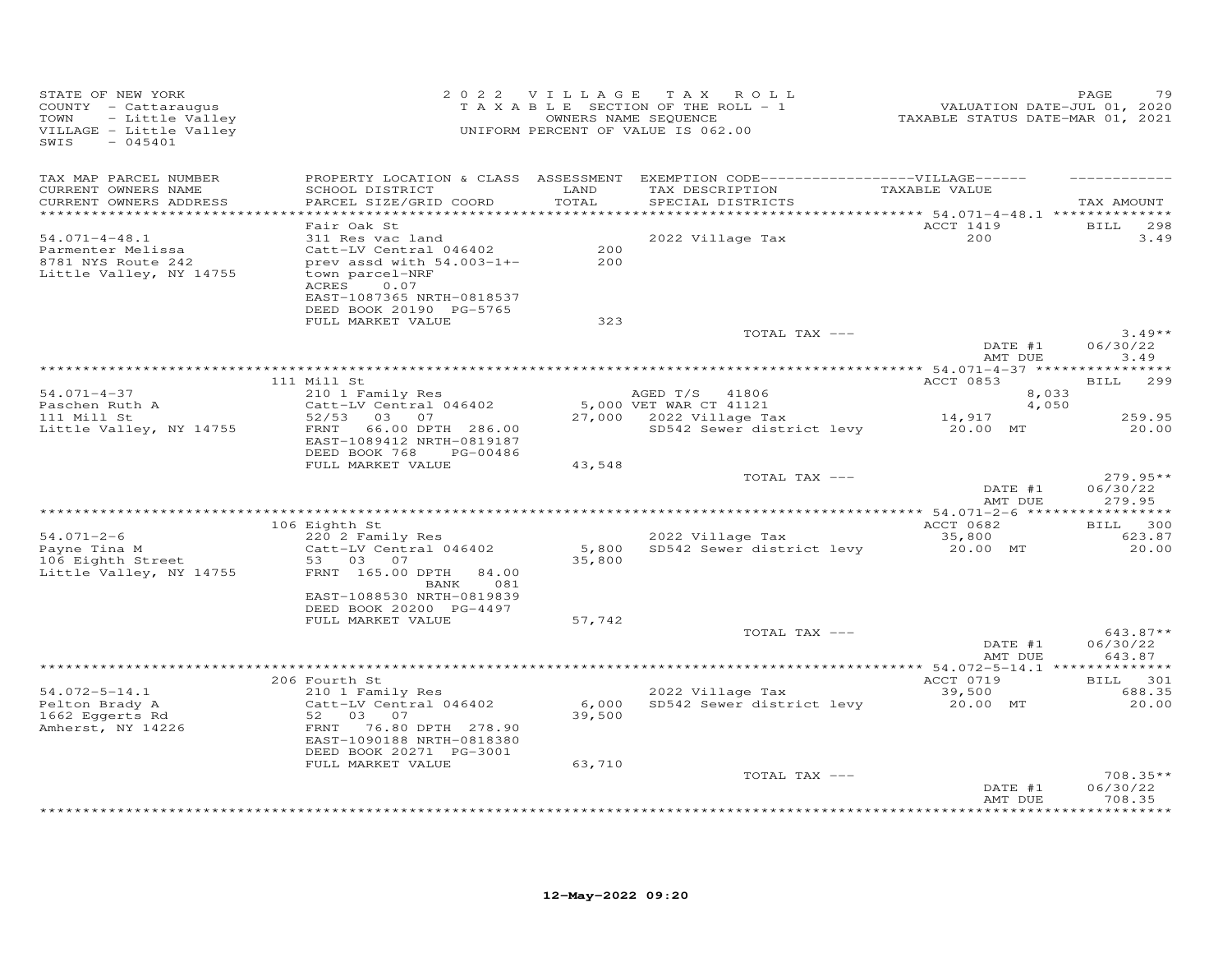| STATE OF NEW YORK<br>COUNTY - Cattaraugus<br>- Little Valley<br>TOWN<br>VILLAGE - Little Valley<br>$-045401$<br>SWIS |                                                                                                                                                                                   | 2022 VILLAGE     | TAX ROLL<br>T A X A B L E SECTION OF THE ROLL - 1<br>OWNERS NAME SEQUENCE<br>UNIFORM PERCENT OF VALUE IS 062.00            | -------<br>TAXABLE STATUS DATE-JUL 01, 2020<br>TAXABLE STATUS DATE-MAR 01, 2021 | PAGE                                                      |
|----------------------------------------------------------------------------------------------------------------------|-----------------------------------------------------------------------------------------------------------------------------------------------------------------------------------|------------------|----------------------------------------------------------------------------------------------------------------------------|---------------------------------------------------------------------------------|-----------------------------------------------------------|
| TAX MAP PARCEL NUMBER<br>CURRENT OWNERS NAME<br>CURRENT OWNERS ADDRESS<br>*************************                  | SCHOOL DISTRICT<br>PARCEL SIZE/GRID COORD                                                                                                                                         | LAND<br>TOTAL    | PROPERTY LOCATION & CLASS ASSESSMENT EXEMPTION CODE------------------VILLAGE------<br>TAX DESCRIPTION<br>SPECIAL DISTRICTS | TAXABLE VALUE                                                                   | TAX AMOUNT                                                |
| $54.063 - 2 - 14$<br>Pennell Daniel G 11<br>Pennell Cynthia L<br>413 Court St<br>Little Valley, NY 14755             | 413 Court St<br>210 1 Family Res<br>Catt-LV Central 046402<br>53<br>03 07<br>62.00 DPTH 218.00<br>FRNT<br>EAST-1088872 NRTH-0820943<br>DEED BOOK 1501 PG-2001                     | 5,000<br>42,400  | 2022 Village Tax<br>SD542 Sewer district levy 20.00 MT                                                                     | ACCT 0628<br>42,400                                                             | <b>BILL</b><br>302<br>738.89<br>20.00                     |
|                                                                                                                      | FULL MARKET VALUE                                                                                                                                                                 | 68,387           | TOTAL TAX ---                                                                                                              | DATE #1                                                                         | $758.89**$<br>06/30/22                                    |
| 54.072-3-27<br>Peterson Todd B<br>Peterson Stacey R<br>304 Rock City St<br>Little Valley, NY 14755                   | 304 Rock City St<br>220 2 Family Res<br>Catt-LV Central 046402<br>40/41 03 07<br>90.75 DPTH 231.00<br>FRNT<br>BANK<br>017<br>EAST-1090896 NRTH-0819177<br>DEED BOOK 23276 PG-7002 | 5,900<br>75,500  | 2022 Village Tax<br>DS542 Delinquent sewer<br>DW542 Delinquent water<br>SD542 Sewer district levy                          | AMT DUE<br>ACCT 0755<br>75,500<br>45.86 MT<br>22.78 MT<br>20.00 MT              | 758.89<br>BILL 303<br>1,315.71<br>45.86<br>22.78<br>20.00 |
|                                                                                                                      | FULL MARKET VALUE                                                                                                                                                                 | 121,774          | TOTAL TAX ---                                                                                                              | DATE #1<br>AMT DUE                                                              | $1,404.35**$<br>06/30/22<br>1,404.35                      |
|                                                                                                                      |                                                                                                                                                                                   |                  |                                                                                                                            |                                                                                 |                                                           |
|                                                                                                                      | 103 Virginia Ave                                                                                                                                                                  |                  |                                                                                                                            | ACCT 0551                                                                       | BILL 304                                                  |
| 54.071-2-39<br>Phillips Hope B<br>103 Virginia Ave<br>Little Valley, NY 14755                                        | 270 Mfg housing<br>Catt-LV Central 046402<br>53 03<br>07<br>50.00 DPTH 140.00<br>FRNT<br>EAST-1088101 NRTH-0819894                                                                | 2,800<br>15,500  | 2022 Village Tax<br>SD542 Sewer district levy                                                                              | 15,500<br>20.00 MT                                                              | 270.11<br>20.00                                           |
|                                                                                                                      | DEED BOOK 00930 PG-00315<br>FULL MARKET VALUE                                                                                                                                     | 25,000           | TOTAL TAX ---                                                                                                              | DATE #1                                                                         | 290.11**<br>06/30/22                                      |
|                                                                                                                      |                                                                                                                                                                                   |                  |                                                                                                                            | AMT DUE                                                                         | 290.11                                                    |
|                                                                                                                      |                                                                                                                                                                                   |                  |                                                                                                                            |                                                                                 | * * * * * * * * * * * *                                   |
| $54.080 - 1 - 18$<br>Phillips Marc D<br>431 Rock City St<br>Little Valley, NY 14755                                  | 431 Rock City St<br>210 1 Family Res<br>Catt-LV Central 046402<br>40  03  07<br>FRNT 155.00 DPTH<br>ACRES<br>4.33<br>EAST-1091709 NRTH-0817770<br>DEED BOOK 1024 PG-464           | 12,000<br>41,200 | 2022 Village Tax<br>SD542 Sewer district levy                                                                              | ACCT 0742<br>41,200<br>20.40 MT                                                 | BILL 305<br>717.98<br>20.40                               |
|                                                                                                                      | FULL MARKET VALUE                                                                                                                                                                 | 66,452           | TOTAL TAX ---                                                                                                              | DATE #1<br>AMT DUE                                                              | 738.38**<br>06/30/22<br>738.38                            |
|                                                                                                                      |                                                                                                                                                                                   |                  |                                                                                                                            |                                                                                 | ***********                                               |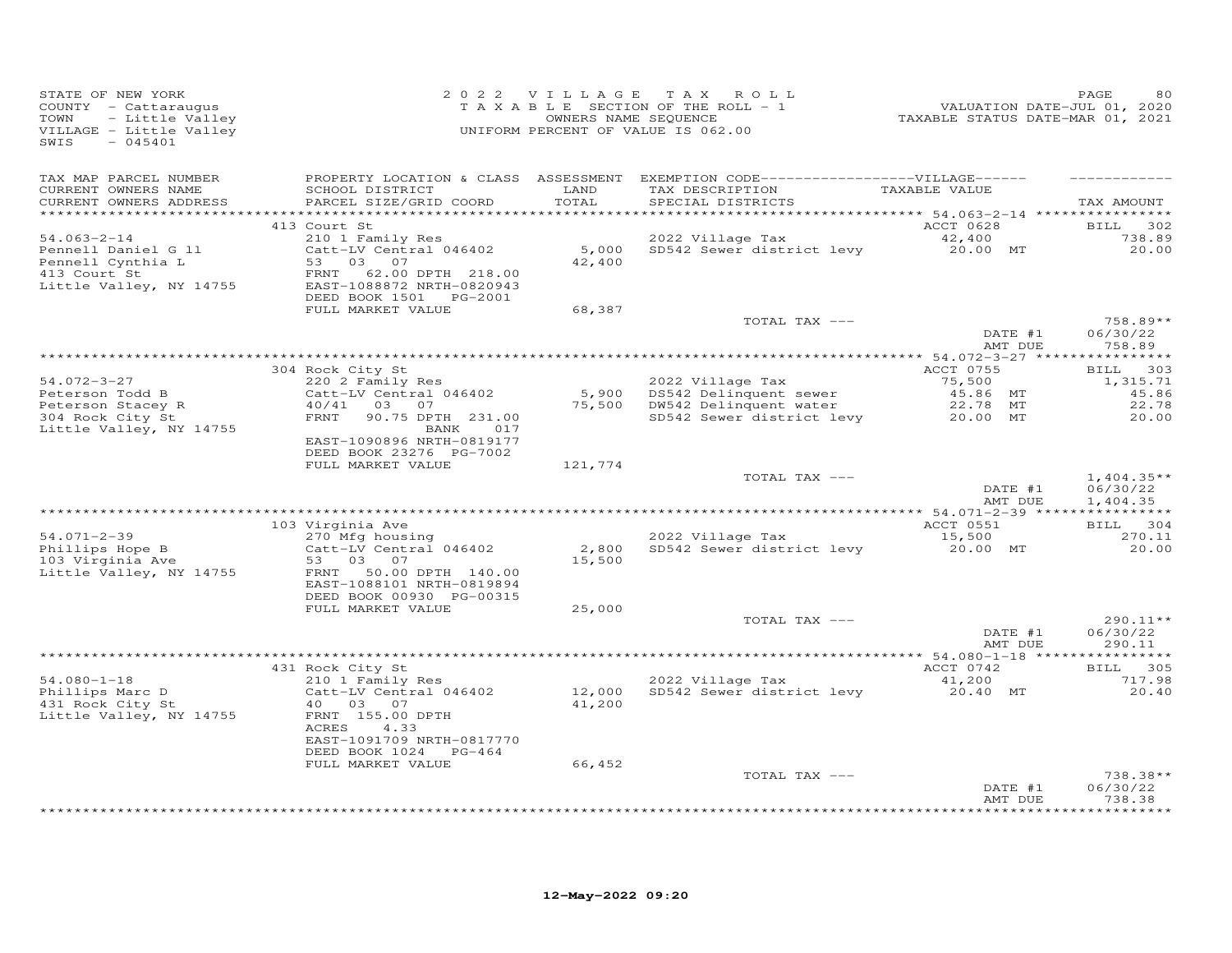| STATE OF NEW YORK<br>COUNTY - Cattaraugus<br>- Little Valley<br>TOWN<br>VILLAGE - Little Valley<br>$-045401$<br>SWIS |                                                                                              |                 | 2022 VILLAGE TAX ROLL<br>TAXABLE SECTION OF THE ROLL - 1<br>OWNERS NAME SEQUENCE<br>UNIFORM PERCENT OF VALUE IS 062.00                   | 2016<br>VALUATION DATE-JUL 01, 2020<br>TAXABLE STATUS DATE-MAR 01, 2021 | PAGE                             |
|----------------------------------------------------------------------------------------------------------------------|----------------------------------------------------------------------------------------------|-----------------|------------------------------------------------------------------------------------------------------------------------------------------|-------------------------------------------------------------------------|----------------------------------|
| TAX MAP PARCEL NUMBER<br>CURRENT OWNERS NAME<br>CURRENT OWNERS ADDRESS                                               | SCHOOL DISTRICT<br>PARCEL SIZE/GRID COORD                                                    | LAND<br>TOTAL   | PROPERTY LOCATION & CLASS ASSESSMENT EXEMPTION CODE------------------VILLAGE------<br>TAX DESCRIPTION TAXABLE VALUE<br>SPECIAL DISTRICTS |                                                                         | TAX AMOUNT                       |
|                                                                                                                      | 103 Mill St                                                                                  |                 |                                                                                                                                          | ACCT 0739                                                               | <b>BILL</b><br>306               |
| $54.071 - 4 - 33$<br>Phillips Zachary<br>103 Mill Street<br>Little Valley, NY 14755                                  | 210 1 Family Res<br>Catt-LV Central 046402<br>53 03 07<br>FRNT 26.00 DPTH<br>80.00           | 26,500          | 2022 Village Tax<br>1,500 SD542 Sewer district levy 20.00 MT                                                                             | 26,500                                                                  | 461.81<br>20.00                  |
|                                                                                                                      | BANK 017<br>EAST-1089530 NRTH-0819387<br>DEED BOOK 20200 PG-6555                             |                 |                                                                                                                                          |                                                                         |                                  |
|                                                                                                                      | FULL MARKET VALUE                                                                            | 42,742          | TOTAL TAX ---                                                                                                                            | DATE #1                                                                 | 481.81**<br>06/30/22             |
|                                                                                                                      |                                                                                              |                 |                                                                                                                                          | AMT DUE                                                                 | 481.81                           |
|                                                                                                                      | 211 Eighth St                                                                                |                 |                                                                                                                                          | ACCT 0743                                                               | <b>BILL</b><br>307               |
| 54.071-2-17                                                                                                          | 210 1 Family Res                                                                             |                 | VET COM CT 41131                                                                                                                         | 12,550                                                                  |                                  |
| Pilon John Sr<br>211 Eighth St<br>Little Valley, NY 14755                                                            | Catt-LV Central 046402<br>53 03 07<br>FRNT<br>66.00 DPTH 132.00<br>EAST-1088959 NRTH-0820079 |                 | VET COM CT 41131 12,550<br>4,200 2022 Village Tax 37,650<br>50,200 SD542 Sewer district levy 20.00 MT 20.00                              |                                                                         | 656.11<br>20.00                  |
|                                                                                                                      | DEED BOOK 748<br>PG-00332<br>FULL MARKET VALUE                                               | 80,968          |                                                                                                                                          |                                                                         |                                  |
|                                                                                                                      |                                                                                              |                 | TOTAL TAX ---                                                                                                                            | DATE $#1$<br>AMT DUE                                                    | $676.11**$<br>06/30/22<br>676.11 |
|                                                                                                                      | 417 Fair Oak St                                                                              |                 |                                                                                                                                          | ACCT 0651                                                               | BILL 308                         |
| $54.071 - 1 - 30$                                                                                                    | 210 1 Family Res                                                                             |                 | 2022 Village Tax                                                                                                                         | 37,000                                                                  | 644.79                           |
| Pilon Kevin<br>riion Nevin<br>Pilon Melissa<br>417 Fair Oak St                                                       | Catt-LV Central 046402<br>53 03 07<br>FRNT 114.00 DPTH 173.00                                | 6,500<br>37,000 | SD542 Sewer district levy                                                                                                                | 20.10 MT                                                                | 20.10                            |
| Little Valley, NY 14755                                                                                              | EAST-1087892 NRTH-0819594<br>DEED BOOK 29572 PG-3001<br>FULL MARKET VALUE                    | 59,677          |                                                                                                                                          |                                                                         |                                  |
|                                                                                                                      |                                                                                              |                 | TOTAL TAX ---                                                                                                                            | DATE #1<br>AMT DUE                                                      | $664.89**$<br>06/30/22<br>664.89 |
|                                                                                                                      |                                                                                              |                 |                                                                                                                                          |                                                                         |                                  |
|                                                                                                                      | Ninth St                                                                                     |                 |                                                                                                                                          | ACCT 0936                                                               | BILL 309                         |
| 54.063-1-23<br>Pilon Kevin D<br>Pilon Melissa<br>417 Fair Oak Street<br>Little Valley, NY 14755                      | 311 Res vac land<br>Catt-LV Central 046402<br>53 03 07<br>FRNT 304.26 DPTH<br>ACRES 1.20     | 6,100           | 2022 Village Tax<br>6,100 SD542 Sewer district levy                                                                                      | 6,100<br>20.10 MT                                                       | 106.30<br>20.10                  |
|                                                                                                                      | EAST-1087523 NRTH-0820078<br>DEED BOOK 29837 PG-8001<br>FULL MARKET VALUE                    | 9,839           |                                                                                                                                          |                                                                         |                                  |
|                                                                                                                      |                                                                                              |                 | TOTAL TAX ---                                                                                                                            | DATE #1                                                                 | $126.40**$<br>06/30/22           |
|                                                                                                                      |                                                                                              |                 |                                                                                                                                          | AMT DUE                                                                 | 126.40<br>.                      |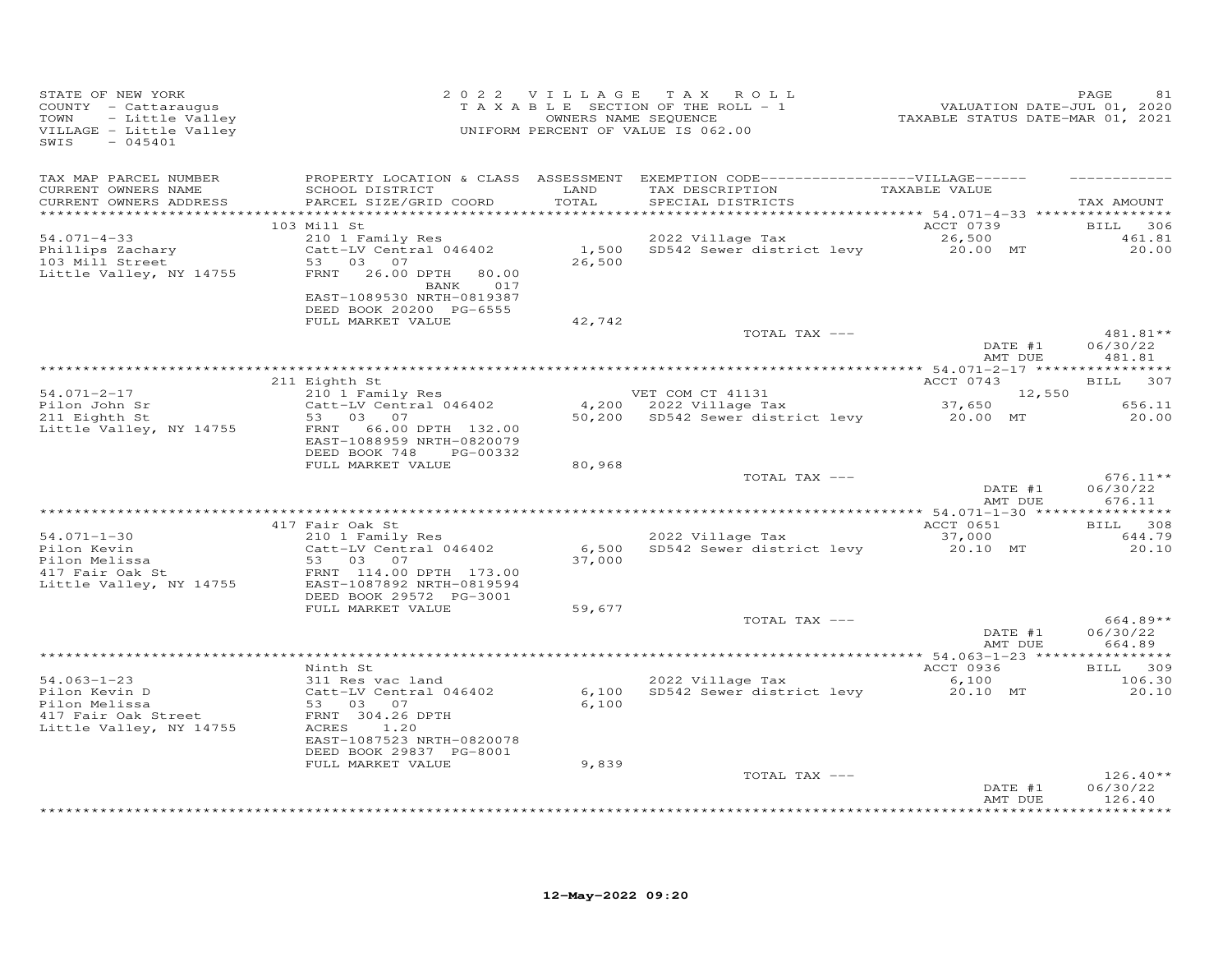| STATE OF NEW YORK<br>COUNTY - Cattaraugus<br>- Little Valley<br>TOWN<br>VILLAGE - Little Valley<br>$-045401$<br>SWIS |                                           |               | 2022 VILLAGE TAX ROLL<br>T A X A B L E SECTION OF THE ROLL - 1<br>OWNERS NAME SEQUENCE<br>UNIFORM PERCENT OF VALUE IS 062.00 | VALUATION DATE-JUL 01, 2020<br>TAXABLE STATUS DATE-MAR 01, 2021 | PAGE<br>82             |
|----------------------------------------------------------------------------------------------------------------------|-------------------------------------------|---------------|------------------------------------------------------------------------------------------------------------------------------|-----------------------------------------------------------------|------------------------|
| TAX MAP PARCEL NUMBER                                                                                                |                                           |               | PROPERTY LOCATION & CLASS ASSESSMENT EXEMPTION CODE-----------------VILLAGE------                                            |                                                                 |                        |
| CURRENT OWNERS NAME<br>CURRENT OWNERS ADDRESS                                                                        | SCHOOL DISTRICT<br>PARCEL SIZE/GRID COORD | LAND<br>TOTAL | TAX DESCRIPTION<br>SPECIAL DISTRICTS                                                                                         | TAXABLE VALUE                                                   | TAX AMOUNT             |
| ***********************                                                                                              |                                           |               |                                                                                                                              |                                                                 |                        |
| $54.071 - 1 - 29.1$                                                                                                  | Virginia Ave<br>311 Res vac land          |               | 2022 Village Tax                                                                                                             | ACCT 0541<br>400                                                | BILL 310<br>6.97       |
| Pilon Kevin D                                                                                                        | Catt-LV Central 046402                    | 400           |                                                                                                                              |                                                                 |                        |
| Pilon Melissa                                                                                                        | 53 03 07                                  | 400           |                                                                                                                              |                                                                 |                        |
| 417 Fair Oak St.                                                                                                     | FRNT 171.00 DPTH 49.10                    |               |                                                                                                                              |                                                                 |                        |
| Little Valley, NY 14755                                                                                              | EAST-1087973 NRTH-0819600                 |               |                                                                                                                              |                                                                 |                        |
|                                                                                                                      | DEED BOOK 21958 PG-6001                   | 645           |                                                                                                                              |                                                                 |                        |
|                                                                                                                      | FULL MARKET VALUE                         |               | TOTAL TAX ---                                                                                                                |                                                                 | $6.97**$               |
|                                                                                                                      |                                           |               |                                                                                                                              | DATE #1                                                         | 06/30/22               |
|                                                                                                                      |                                           |               |                                                                                                                              | AMT DUE                                                         | 6.97                   |
|                                                                                                                      |                                           |               |                                                                                                                              |                                                                 |                        |
|                                                                                                                      | 618 Erie St                               |               |                                                                                                                              | ACCT 0733                                                       | BILL 311               |
| $54.063 - 1 - 11$                                                                                                    | 210 1 Family Res                          |               | 2022 Village Tax                                                                                                             | 35,900                                                          | 625.62                 |
| Poole Arthur P                                                                                                       | Catt-LV Central 046402                    |               | 9,900 SD542 Sewer district levy                                                                                              | 20.10 MT                                                        | 20.10                  |
| Paschen-Poole Ann Marie<br>618 Erie St                                                                               | 53 03 07<br>FRNT 180.00 DPTH              | 35,900        |                                                                                                                              |                                                                 |                        |
| Little Valley, NY 14755                                                                                              | ACRES<br>1.55                             |               |                                                                                                                              |                                                                 |                        |
|                                                                                                                      | EAST-1086920 NRTH-0821134                 |               |                                                                                                                              |                                                                 |                        |
|                                                                                                                      | DEED BOOK 14862 PG-7001                   |               |                                                                                                                              |                                                                 |                        |
|                                                                                                                      | FULL MARKET VALUE                         | 57,903        |                                                                                                                              |                                                                 |                        |
|                                                                                                                      |                                           |               | TOTAL TAX ---                                                                                                                | DATE #1                                                         | $645.72**$<br>06/30/22 |
|                                                                                                                      |                                           |               |                                                                                                                              | AMT DUE                                                         | 645.72                 |
|                                                                                                                      |                                           |               |                                                                                                                              |                                                                 |                        |
|                                                                                                                      | 117 Ninth St                              |               |                                                                                                                              | ACCT 0630                                                       | BILL 312               |
| $54.071 - 1 - 22$                                                                                                    | 210 1 Family Res                          |               | 2022 Village Tax                                                                                                             | 42,600                                                          | 742.38                 |
| Priest Brian D                                                                                                       | Catt-LV Central 046402                    | 4,700         | DS542 Delinquent sewer                                                                                                       | 39.38 MT                                                        | 39.38                  |
| 117 9th Street                                                                                                       | 53 03 07                                  |               | 42,600 DW542 Delinquent water                                                                                                | 22.78 MT                                                        | 22.78                  |
| Little Valley, NY 14755                                                                                              | FRNT 82.50 DPTH 132.00<br>BANK<br>032     |               | SD542 Sewer district levy                                                                                                    | 20.00 MT                                                        | 20.00                  |
|                                                                                                                      | EAST-1087725 NRTH-0820168                 |               |                                                                                                                              |                                                                 |                        |
|                                                                                                                      | DEED BOOK 25746 PG-9002                   |               |                                                                                                                              |                                                                 |                        |
|                                                                                                                      | FULL MARKET VALUE                         | 68,710        |                                                                                                                              |                                                                 |                        |
|                                                                                                                      |                                           |               | TOTAL TAX ---                                                                                                                |                                                                 | $824.54**$             |
|                                                                                                                      |                                           |               |                                                                                                                              | DATE #1                                                         | 06/30/22               |
|                                                                                                                      |                                           |               |                                                                                                                              | AMT DUE                                                         | 824.54                 |
|                                                                                                                      | 208 Ninth St                              |               |                                                                                                                              | ACCT 0577                                                       | BILL 313               |
| $54.063 - 1 - 17.1$                                                                                                  | 210 1 Family Res                          |               | VET DIS CT 41141                                                                                                             | 10,475                                                          |                        |
| Pritchard Donald J                                                                                                   | Catt-LV Central 046402                    |               | 6,100 2022 Village Tax                                                                                                       | 31,425                                                          | 547.63                 |
| 208 Ninth Street                                                                                                     | 53 03<br>07                               |               | 41,900 SD542 Sewer district levy                                                                                             | 20.00 MT                                                        | 20.00                  |
| Little Valley, NY 14755                                                                                              | $4/16$ -splt $10x172$ off                 |               |                                                                                                                              |                                                                 |                        |
|                                                                                                                      | FRNT 122.00 DPTH 173.00                   |               |                                                                                                                              |                                                                 |                        |
|                                                                                                                      | BANK<br>017<br>EAST-1087524 NRTH-0820662  |               |                                                                                                                              |                                                                 |                        |
|                                                                                                                      | DEED BOOK 25574 PG-2004                   |               |                                                                                                                              |                                                                 |                        |
|                                                                                                                      | FULL MARKET VALUE                         | 67,581        |                                                                                                                              |                                                                 |                        |
|                                                                                                                      |                                           |               | TOTAL TAX ---                                                                                                                |                                                                 | $567.63**$             |
|                                                                                                                      |                                           |               |                                                                                                                              | DATE #1                                                         | 06/30/22               |
|                                                                                                                      |                                           |               |                                                                                                                              | AMT DUE                                                         | 567.63                 |
|                                                                                                                      |                                           |               |                                                                                                                              |                                                                 |                        |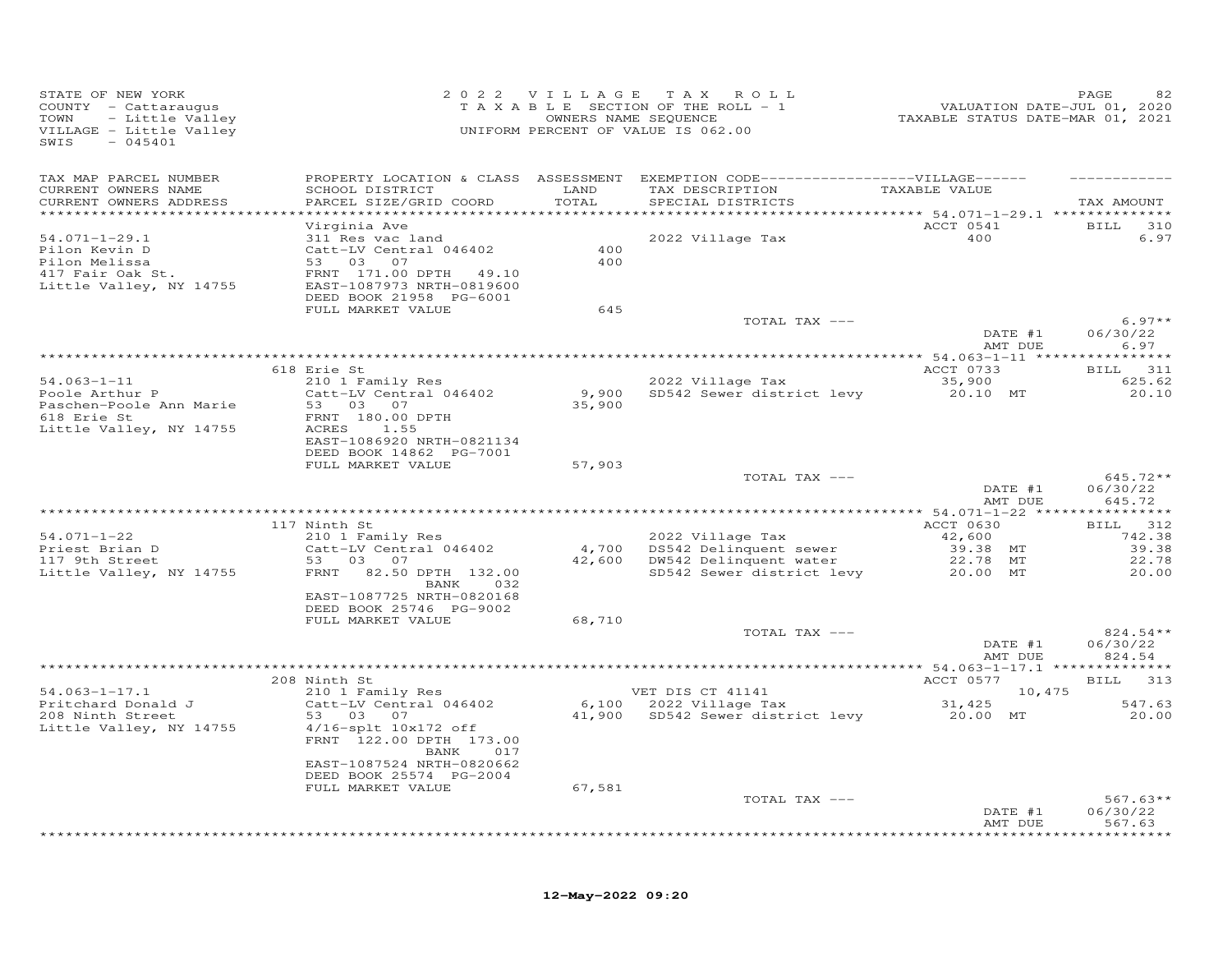| STATE OF NEW YORK<br>COUNTY - Cattaraugus<br>TOWN<br>- Little Valley<br>VILLAGE - Little Valley<br>$-045401$<br>SWIS |                                                        |         | 2022 VILLAGE TAX ROLL<br>TAXABLE SECTION OF THE ROLL - 1<br>OWNERS NAME SEQUENCE<br>UNIFORM PERCENT OF VALUE IS 062.00 | VALUATION DATE-JUL 01, 2020<br>TAXABLE STATUS DATE-MAR 01, 2021 | PAGE<br>83                     |
|----------------------------------------------------------------------------------------------------------------------|--------------------------------------------------------|---------|------------------------------------------------------------------------------------------------------------------------|-----------------------------------------------------------------|--------------------------------|
| TAX MAP PARCEL NUMBER<br>CURRENT OWNERS NAME                                                                         | SCHOOL DISTRICT                                        | LAND    | PROPERTY LOCATION & CLASS ASSESSMENT EXEMPTION CODE-----------------VILLAGE------<br>TAX DESCRIPTION                   | TAXABLE VALUE                                                   |                                |
| CURRENT OWNERS ADDRESS                                                                                               | PARCEL SIZE/GRID COORD                                 | TOTAL   | SPECIAL DISTRICTS                                                                                                      |                                                                 | TAX AMOUNT                     |
|                                                                                                                      | 114 First St                                           |         |                                                                                                                        | ACCT 1156                                                       | BILL 314                       |
| $54.073 - 1 - 1.5$                                                                                                   | 411 Apartment                                          |         | 2022 Village Tax                                                                                                       | 213,000                                                         | 3,711.88                       |
| Providence WNY Housing Dev.                                                                                          | Catt-LV Central 046402                                 |         | 15,800 DS542 Delinquent sewer                                                                                          | 25.83 MT                                                        | 25.83                          |
| Fund Company, Inc                                                                                                    | 41 03 07                                               | 213,000 | DW542 Delinquent water                                                                                                 | 213.56 MT                                                       | 213.56                         |
| 1150 Buffalo Road<br>Rochester, NY 14624                                                                             | ACRES<br>2.15<br>EAST-1093081 NRTH-0819341             |         | SD542 Sewer district levy 20.20 MT                                                                                     |                                                                 | 20.20                          |
|                                                                                                                      | DEED BOOK 20190 PG-7401                                |         |                                                                                                                        |                                                                 |                                |
|                                                                                                                      | FULL MARKET VALUE                                      | 343,548 | TOTAL TAX ---                                                                                                          |                                                                 | $3,971.47**$                   |
|                                                                                                                      |                                                        |         |                                                                                                                        | DATE #1<br>AMT DUE                                              | 06/30/22<br>3,971.47           |
|                                                                                                                      |                                                        |         |                                                                                                                        |                                                                 |                                |
|                                                                                                                      | 311 Rock City St                                       |         |                                                                                                                        | ACCT 0702                                                       | BILL 315                       |
| $54.072 - 4 - 3$                                                                                                     | 210 1 Family Res                                       |         | 2022 Village Tax                                                                                                       | 60,500<br>443.58 MT                                             | 1,054.31                       |
| Quigley Annette M                                                                                                    | Catt-LV Central 046402                                 | 6,700   | DS542 Delinquent sewer                                                                                                 |                                                                 | 443.58                         |
| Quigley Michael P<br>311 Rock City St                                                                                | 40 03 07<br>FRNT 107.00 DPTH 271.92                    |         | 60,500 DW542 Delinquent water 176.77 MT<br>SD542 Sever district levy 20.00 MT                                          |                                                                 | 176.77<br>20.00                |
| Little Valley, NY 14755                                                                                              | EAST-1090750 NRTH-0818906<br>DEED BOOK 21783 PG-7001   |         |                                                                                                                        |                                                                 |                                |
|                                                                                                                      | FULL MARKET VALUE                                      | 97,581  |                                                                                                                        |                                                                 |                                |
|                                                                                                                      |                                                        |         | TOTAL TAX ---                                                                                                          | DATE #1                                                         | $1,694.66**$<br>06/30/22       |
|                                                                                                                      |                                                        |         |                                                                                                                        | AMT DUE                                                         | 1,694.66                       |
|                                                                                                                      | 204 Fair Oak St                                        |         |                                                                                                                        | ACCT 0791                                                       | BILL 316                       |
| $54.071 - 4 - 31$                                                                                                    | 210 1 Family Res                                       |         | 2022 Village Tax                                                                                                       | 10,000                                                          | 174.27                         |
| Raichlin Samantha                                                                                                    | Catt-LV Central 046402                                 | 4,500   | DS542 Delinquent sewer                                                                                                 | 74.11 MT                                                        | 74.11                          |
| 204 Fair Oak St                                                                                                      | 53 03 07                                               |         | 10,000 DW542 Delinquent water                                                                                          | 23.90 MT                                                        | 23.90                          |
| Little Valley, NY 14755                                                                                              | FRNT<br>68.00 DPTH 149.00<br>EAST-1089491 NRTH-0819462 |         | SD542 Sewer district levy                                                                                              | 20.00 MT                                                        | 20.00                          |
|                                                                                                                      | DEED BOOK 2019 PG-12559<br>FULL MARKET VALUE           | 16,129  |                                                                                                                        |                                                                 |                                |
|                                                                                                                      |                                                        |         | TOTAL TAX ---                                                                                                          |                                                                 | 292.28**                       |
|                                                                                                                      |                                                        |         |                                                                                                                        | DATE #1<br>AMT DUE                                              | 06/30/22<br>292.28             |
|                                                                                                                      |                                                        |         |                                                                                                                        |                                                                 |                                |
|                                                                                                                      | 302 Eighth St                                          |         |                                                                                                                        | ACCT 0536                                                       | BILL 317                       |
| $54.063 - 2 - 32$                                                                                                    | 210 1 Family Res<br>Catt-LV Central 046402             | 4,700   | 2022 Village Tax<br>SD542 Sewer district levy                                                                          | 32,500<br>20.00 MT                                              | 566.37<br>20.00                |
| Ramadhan Crystal M<br>302 Eighth St<br>Little Valley, NY 14755                                                       | 53 03 07<br>82.50 DPTH 132.00<br>FRNT                  | 32,500  |                                                                                                                        |                                                                 |                                |
|                                                                                                                      | EAST-1088995 NRTH-0820478<br>DEED BOOK 8020 PG-7002    |         |                                                                                                                        |                                                                 |                                |
|                                                                                                                      | FULL MARKET VALUE                                      | 52,419  |                                                                                                                        |                                                                 |                                |
|                                                                                                                      |                                                        |         | TOTAL TAX ---                                                                                                          | DATE #1<br>AMT DUE                                              | 586.37**<br>06/30/22<br>586.37 |
|                                                                                                                      |                                                        |         |                                                                                                                        |                                                                 |                                |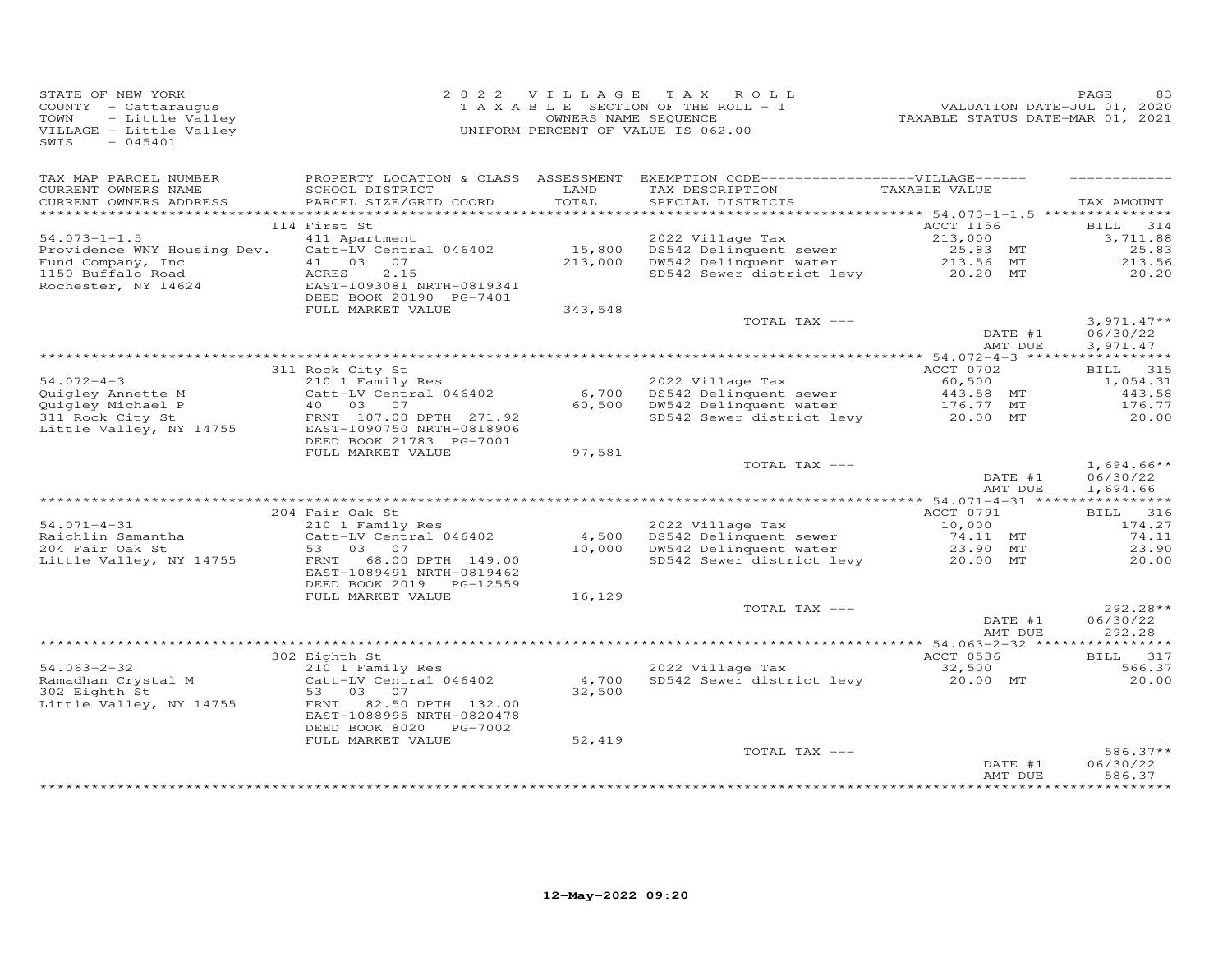| STATE OF NEW YORK<br>COUNTY - Cattaraugus<br>TOWN<br>- Little Valley<br>VILLAGE - Little Valley<br>$-045401$<br>SWIS |                                                                                   |               | 2022 VILLAGE TAX ROLL<br>TAXABLE SECTION OF THE ROLL - 1<br>OWNERS NAME SEQUENCE<br>UNIFORM PERCENT OF VALUE IS 062.00    | -------<br>2020, VALUATION DATE-JUL 01, 2020<br>2021, TAXABLE STATUS DATE-MAR 01, 2021 | PAGE<br>84                           |
|----------------------------------------------------------------------------------------------------------------------|-----------------------------------------------------------------------------------|---------------|---------------------------------------------------------------------------------------------------------------------------|----------------------------------------------------------------------------------------|--------------------------------------|
| TAX MAP PARCEL NUMBER                                                                                                |                                                                                   |               | PROPERTY LOCATION & CLASS ASSESSMENT EXEMPTION CODE------------------VILLAGE------                                        |                                                                                        |                                      |
| CURRENT OWNERS NAME<br>CURRENT OWNERS ADDRESS                                                                        | SCHOOL DISTRICT<br>PARCEL SIZE/GRID COORD                                         | LAND<br>TOTAL | TAX DESCRIPTION<br>SPECIAL DISTRICTS                                                                                      | TAXABLE VALUE                                                                          | TAX AMOUNT                           |
|                                                                                                                      |                                                                                   |               |                                                                                                                           |                                                                                        |                                      |
| $54.071 - 2 - 38$                                                                                                    | 101 Virginia Ave                                                                  |               | 2022 Village Tax                                                                                                          | ACCT 0414                                                                              | BILL 318<br>1,045.60                 |
| Rebescher Paul G                                                                                                     | 210 1 Family Res<br>Catt-LV Central 046402                                        |               | 5,400 SD542 Sewer district levy                                                                                           | 60,000<br>20.00 MT                                                                     | 20.00                                |
| 101 Virginia Avenue                                                                                                  | 53 03 07                                                                          | 60,000        |                                                                                                                           |                                                                                        |                                      |
| Little Valley, NY 14755                                                                                              | FRNT 100.00 DPTH 130.00<br>EAST-1088106 NRTH-0819808                              |               |                                                                                                                           |                                                                                        |                                      |
| PRIOR OWNER ON 3/01/2021                                                                                             | DEED BOOK 20210 PG-3821                                                           |               |                                                                                                                           |                                                                                        |                                      |
| Hackett Betty                                                                                                        | FULL MARKET VALUE                                                                 | 96,774        |                                                                                                                           |                                                                                        |                                      |
|                                                                                                                      |                                                                                   |               | TOTAL TAX ---                                                                                                             | DATE #1<br>AMT DUE                                                                     | $1,065.60**$<br>06/30/22<br>1,065.60 |
|                                                                                                                      |                                                                                   |               |                                                                                                                           |                                                                                        |                                      |
|                                                                                                                      | 607 -#1 Rock City St                                                              |               |                                                                                                                           | ACCT 0950                                                                              | BILL 319                             |
| $54.081 - 1 - 17$                                                                                                    | 270 Mfg housing                                                                   |               |                                                                                                                           |                                                                                        | 454.84                               |
| Reed Harold R                                                                                                        | $Catt-LV$ Central 046402                                                          |               | 6,000 DS542 Delinquent sewer<br>26,100 DW542 Delinquent water                                                             |                                                                                        | 109.83                               |
| Reed Jennifer S<br>910 Hoag Dr                                                                                       | 40  03  07<br>FRNT 85.00 DPTH 100.00                                              |               | 2022 Village Tax<br>DS542 Delinquent sewer<br>DW542 Delinquent water<br>SD542 Sewer district levy<br>20.00 MT<br>20.00 MT |                                                                                        | 108.76<br>20.00                      |
| Salamanca, NY 14779                                                                                                  | EAST-1093257 NRTH-0817472<br>DEED BOOK 20909 PG-6001                              |               |                                                                                                                           |                                                                                        |                                      |
|                                                                                                                      | FULL MARKET VALUE                                                                 | 42,097        |                                                                                                                           |                                                                                        |                                      |
|                                                                                                                      |                                                                                   |               | TOTAL TAX ---                                                                                                             | DATE #1                                                                                | $693.43**$<br>06/30/22               |
|                                                                                                                      |                                                                                   |               |                                                                                                                           | AMT DUE                                                                                | 693.43                               |
|                                                                                                                      | 98 Sixth St                                                                       |               |                                                                                                                           | ACCT 0549                                                                              | BILL 320                             |
| $54.071 - 3 - 7$                                                                                                     | 271 Mfg housings                                                                  |               | 2022 Village Tax                                                                                                          | 22,000                                                                                 | 383.39                               |
| Reed Irene                                                                                                           | Catt-LV Central 046402                                                            | 3,100         | SD542 Sewer district levy                                                                                                 | 20.00 MT                                                                               | 20.00                                |
| 98 Sixth St                                                                                                          | 53 03 07                                                                          | 22,000        |                                                                                                                           |                                                                                        |                                      |
| Little Valley, NY 14755                                                                                              | 60.00 DPTH 79.00<br>FRNT                                                          |               |                                                                                                                           |                                                                                        |                                      |
|                                                                                                                      | EAST-1089546 NRTH-0819729<br>DEED BOOK 00950 PG-00502                             |               |                                                                                                                           |                                                                                        |                                      |
|                                                                                                                      | FULL MARKET VALUE                                                                 | 35,484        |                                                                                                                           |                                                                                        |                                      |
|                                                                                                                      |                                                                                   |               | TOTAL TAX ---                                                                                                             |                                                                                        | $403.39**$                           |
|                                                                                                                      |                                                                                   |               |                                                                                                                           | DATE #1<br>AMT DUE                                                                     | 06/30/22<br>403.39                   |
|                                                                                                                      |                                                                                   |               |                                                                                                                           |                                                                                        |                                      |
| $54.071 - 4 - 3$                                                                                                     | 516 Fair Oak St<br>210 1 Family Res                                               |               | AGED C/T/S 41800                                                                                                          | ACCT 0752<br>28,000                                                                    | BILL 321                             |
| Reed Michael John                                                                                                    | Catt-LV Central 046402                                                            |               | 5,300 2022 Village Tax                                                                                                    | 28,000                                                                                 | 487.95                               |
| 516 Fair Oak St                                                                                                      | 52 03 07                                                                          |               | 56,000 SD542 Sewer district levy 20.00 MT                                                                                 |                                                                                        | 20.00                                |
| Little Valley, NY 14755                                                                                              | 75.00 DPTH 267.00<br>FRNT<br>EAST-1087167 NRTH-0818783<br>DEED BOOK 26963 PG-8001 |               |                                                                                                                           |                                                                                        |                                      |
|                                                                                                                      | FULL MARKET VALUE                                                                 | 90,323        |                                                                                                                           |                                                                                        |                                      |
|                                                                                                                      |                                                                                   |               | TOTAL TAX ---                                                                                                             |                                                                                        | $507.95**$                           |
|                                                                                                                      |                                                                                   |               |                                                                                                                           | DATE #1<br>AMT DUE                                                                     | 06/30/22<br>507.95                   |
|                                                                                                                      |                                                                                   |               |                                                                                                                           |                                                                                        | **********                           |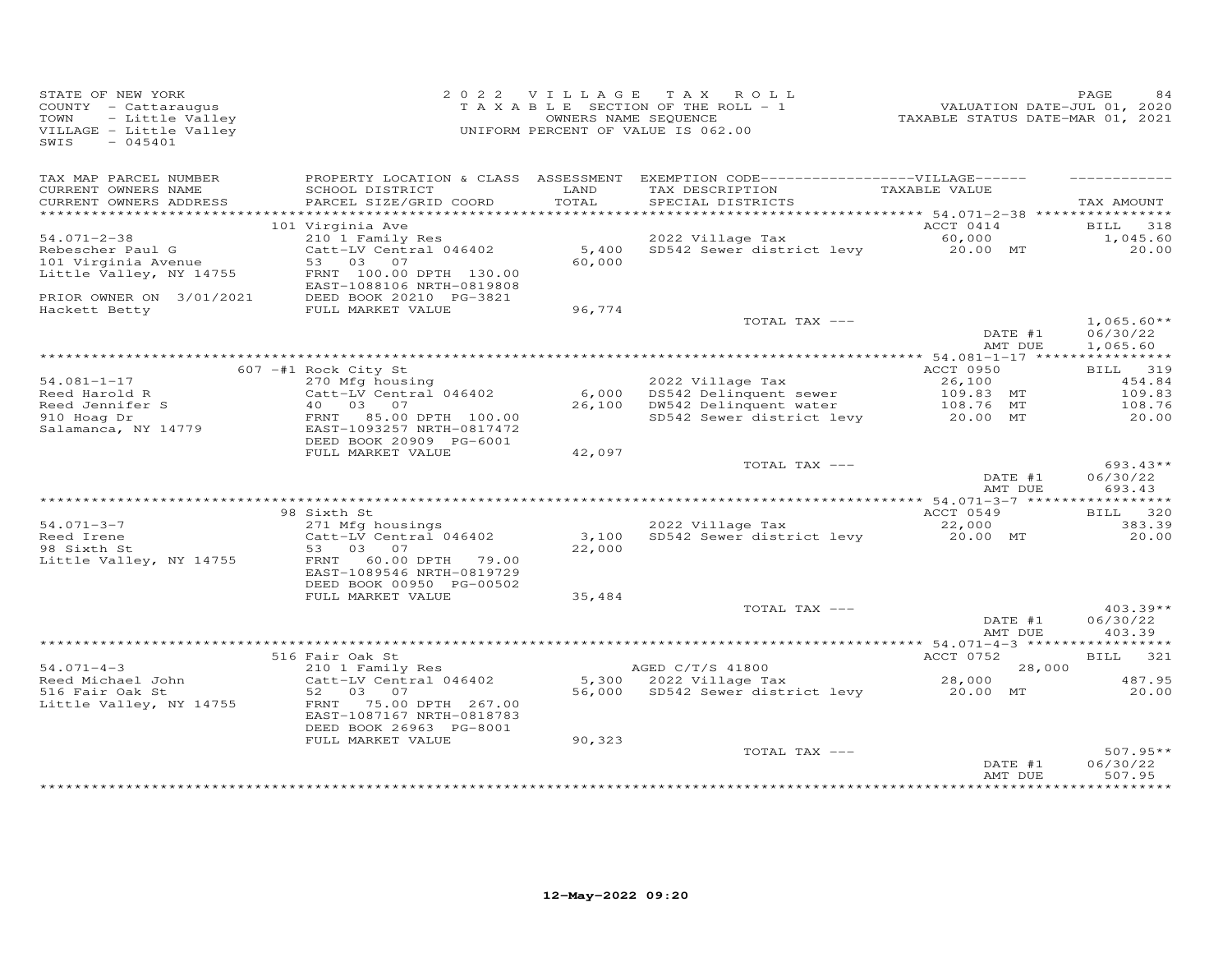| STATE OF NEW YORK<br>COUNTY - Cattaraugus<br>TOWN<br>- Little Valley<br>VILLAGE - Little Valley<br>SWIS<br>$-045401$ |                                                                                                                                                                                       |                  | 2022 VILLAGE TAX ROLL<br>$T$ A X A B L E SECTION OF THE ROLL - 1<br>OWNERS NAME SEQUENCE<br>UNIFORM PERCENT OF VALUE IS 062.00              | 2020<br>VALUATION DATE-JUL 01, 2020<br>TAXABLE STATUS DATE-MAR 01, 2021 | PAGE                                            |
|----------------------------------------------------------------------------------------------------------------------|---------------------------------------------------------------------------------------------------------------------------------------------------------------------------------------|------------------|---------------------------------------------------------------------------------------------------------------------------------------------|-------------------------------------------------------------------------|-------------------------------------------------|
| TAX MAP PARCEL NUMBER<br>CURRENT OWNERS NAME<br>CURRENT OWNERS ADDRESS                                               | SCHOOL DISTRICT<br>PARCEL SIZE/GRID COORD                                                                                                                                             | LAND<br>TOTAL    | PROPERTY LOCATION & CLASS ASSESSMENT EXEMPTION CODE------------------VILLAGE------<br>TAX DESCRIPTION TAXABLE VALUE<br>SPECIAL DISTRICTS    |                                                                         | TAX AMOUNT                                      |
| 54.063-2-22<br>Reed Robert J<br>Reed Amy C<br>422 Court St                                                           | 422 Court St<br>210 1 Family Res<br>Catt-LV Central 046402<br>53 03 07<br>FRNT 132.00 DPTH 178.20                                                                                     | 43,100           | ACCI US94<br>2022 Village Tax 43,100<br>7,200 SD542 Sewer district levy 20.00 MT                                                            | ACCT 0394                                                               | BILL 322<br>751.09<br>20.00                     |
| Little Valley, NY 14755                                                                                              | BANK 081<br>EAST-1088426 NRTH-0820932<br>DEED BOOK 00975 PG-00435<br>FULL MARKET VALUE                                                                                                | 69,516           | TOTAL TAX ---                                                                                                                               |                                                                         | $771.09**$                                      |
|                                                                                                                      |                                                                                                                                                                                       |                  |                                                                                                                                             | $\overline{DATE}$ #1<br>AMT DUE                                         | 06/30/22<br>771.09                              |
| Little Valley, NY 14755                                                                                              | 108 Court St<br>210 1 Family Res<br>Catt-LV Central 046402<br>53 03 07<br>FRNT 66.00 DPTH 113.50<br>BANK 081<br>EAST-1089891 NRTH-0819975<br>DEED BOOK 1019 PG-921                    |                  | 2022 Village Tax<br>3,900 DS542 Delinquent sewer 572.74 MT<br>55,000 DW542 Delinquent water 650.61 MT<br>SD542 Sewer district levy 20.00 MT | ACCT 0504                                                               | BILL 323<br>958.47<br>572.74<br>650.61<br>20.00 |
|                                                                                                                      | FULL MARKET VALUE                                                                                                                                                                     | 88,710           | TOTAL TAX ---                                                                                                                               | DATE #1<br>AMT DUE                                                      | $2,201.82**$<br>06/30/22<br>2,201.82            |
|                                                                                                                      | 703 Erie St                                                                                                                                                                           |                  |                                                                                                                                             |                                                                         | BILL 324                                        |
| $54.063 - 1 - 26$<br>Reese Dane A<br>703 Erie St<br>Little Valley, NY 14755                                          | 210 1 Family Res<br>Catt-LV Central 046402<br>53 03 07<br>FRNT 90.40 DPTH 170.00<br>EAST-1086779 NRTH-0821578<br>DEED BOOK 16734 PG-2001                                              | 63,000           | 2022 Village Tax<br>2022 Village Tax 63,000<br>5,300 SD542 Sewer district levy 20.00 MT                                                     | ACCT 1033                                                               | 1,097.88<br>20.00                               |
|                                                                                                                      | FULL MARKET VALUE                                                                                                                                                                     | 101,613          | TOTAL TAX ---                                                                                                                               | DATE #1                                                                 | $1,117.88**$<br>06/30/22                        |
|                                                                                                                      |                                                                                                                                                                                       |                  |                                                                                                                                             | AMT DUE                                                                 | 1,117.88                                        |
| $54.063 - 2 - 40$<br>Fivera Jesus<br>Rivera Amy<br>413 Erie St<br>Little Valley, NY 14755                            | 415 Erie St<br>Effe Sc<br>210 1 Family Res<br>Catt-LV Central 046402<br>53 03 07<br>FRNT 44.00 D7H 132.00<br>EAST-1088652 NRTH-0820645<br>DEED BOOK 4760 PG-9001<br>FULL MARKET VALUE | 28,200<br>45,484 | 2022 Village Tax<br>3,300 SD542 Sewer district levy                                                                                         | ACCT 0811<br>28,200<br>20.00 MT                                         | BILL 325<br>491.43<br>20.00                     |
|                                                                                                                      |                                                                                                                                                                                       |                  | TOTAL TAX ---                                                                                                                               | DATE #1<br>AMT DUE                                                      | $511.43**$<br>06/30/22<br>511.43                |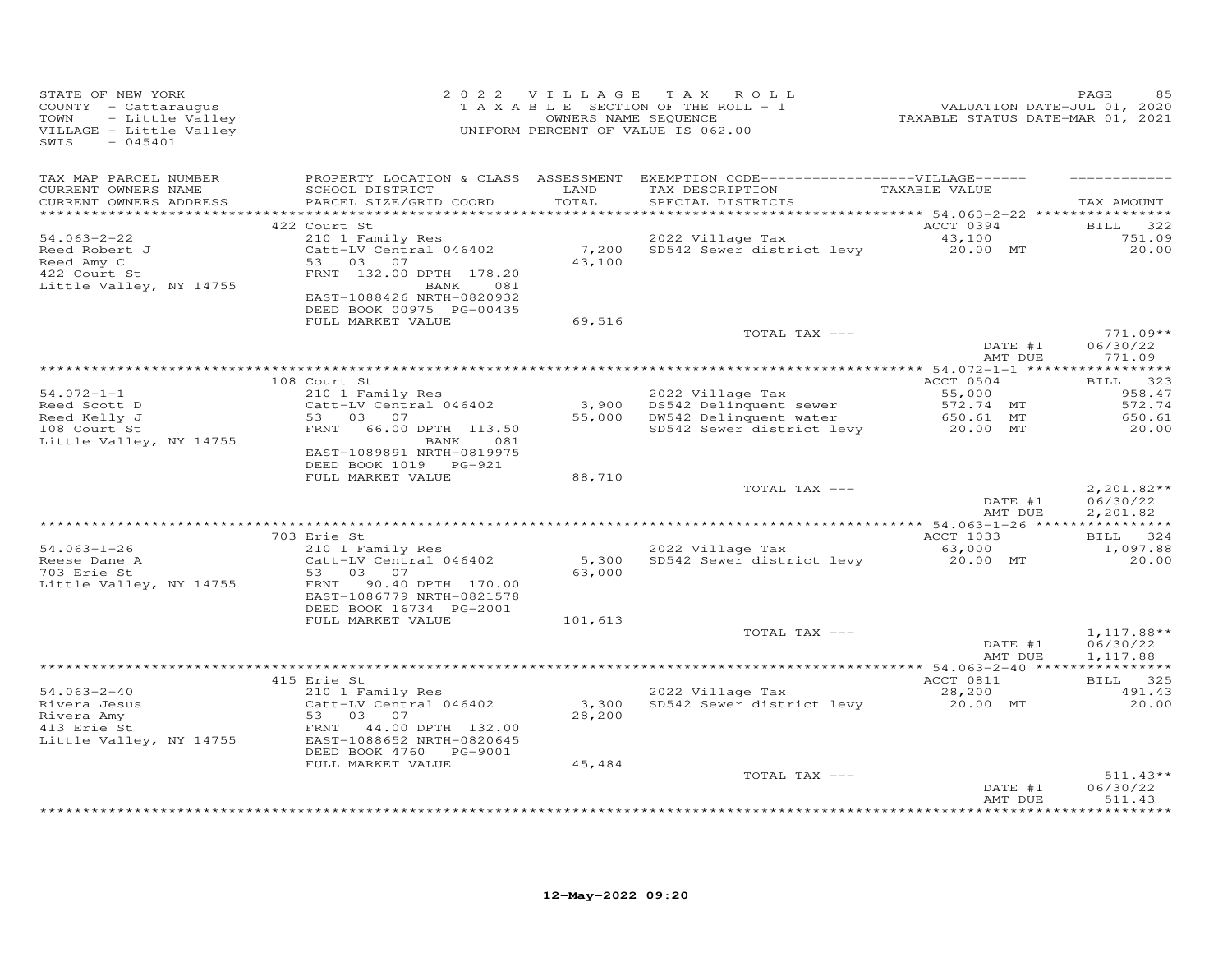| STATE OF NEW YORK<br>COUNTY - Cattaraugus<br>- Little Valley<br>TOWN<br>VILLAGE - Little Valley<br>$-045401$<br>SWIS                                              |                                                                                                                                                                                   |                           | 2022 VILLAGE TAX ROLL<br>TAXABLE SECTION OF THE ROLL - 1<br>OWNERS NAME SEQUENCE<br>UNIFORM PERCENT OF VALUE IS 062.00     | -------<br>TAXABLE STATUS DATE-JUL 01, 2020<br>TAXABLE STATUS DATE-MAR 01, 2021 | PAGE<br>86                                    |
|-------------------------------------------------------------------------------------------------------------------------------------------------------------------|-----------------------------------------------------------------------------------------------------------------------------------------------------------------------------------|---------------------------|----------------------------------------------------------------------------------------------------------------------------|---------------------------------------------------------------------------------|-----------------------------------------------|
| TAX MAP PARCEL NUMBER<br>CURRENT OWNERS NAME<br>CURRENT OWNERS ADDRESS                                                                                            | SCHOOL DISTRICT<br>PARCEL SIZE/GRID COORD                                                                                                                                         | LAND<br>TOTAL             | PROPERTY LOCATION & CLASS ASSESSMENT EXEMPTION CODE------------------VILLAGE------<br>TAX DESCRIPTION<br>SPECIAL DISTRICTS | TAXABLE VALUE                                                                   | TAX AMOUNT                                    |
| $54.063 - 2 - 39$<br>Rivera Jesus T<br>Rivera Amy M<br>413 Erie St<br>Little Valley, NY 14755                                                                     | 413 Erie St<br>210 1 Family Res<br>Catt-LV Central 046402<br>53 03 07<br>FRNT<br>44.00 DPTH 132.00<br>EAST-1088690 NRTH-0820620<br>DEED BOOK 880<br>PG-00357<br>FULL MARKET VALUE | 3,300<br>36,700<br>59,194 | 2022 Village Tax<br>SD542 Sewer district levy                                                                              | ACCT 0652<br>36,700<br>20.00 MT                                                 | 326<br><b>BILL</b><br>639.56<br>20.00         |
|                                                                                                                                                                   |                                                                                                                                                                                   |                           | TOTAL TAX ---                                                                                                              | DATE #1<br>AMT DUE                                                              | $659.56**$<br>06/30/22<br>659.56              |
| $54.071 - 2 - 31$<br>Rood Frederck H<br>Rood Joanne M<br>311 Fair Oak Str<br>Little Valley, NY 14755<br>PRIOR OWNER ON 3/01/2021                                  | 311 Fair Oak St<br>210 1 Family Res<br>Catt-LV Central 046402<br>53 03 07<br>FRNT 140.00 DPTH 202.00<br>BANK 017<br>EAST-1088606 NRTH-0819607<br>DEED BOOK 20220 PG-62            | 7,700<br>35,000           | 2022 Village Tax<br>SD542 Sewer district levy                                                                              | ACCT 0405<br>35,000<br>20.00 MT                                                 | BILL 327<br>609.93<br>20.00                   |
| Brooks Raymond C                                                                                                                                                  | FULL MARKET VALUE                                                                                                                                                                 | 56,452                    | TOTAL TAX ---                                                                                                              | DATE #1<br>AMT DUE                                                              | $629.93**$<br>06/30/22<br>629.93              |
| $54.063 - 1 - 25$<br>Ruper James<br>- Jessica<br>708 Erie Street<br>Little View<br>Little Valley, NY 14755<br>PRIOR OWNER ON 3/01/2021<br>Brewer Helena S Life Us | 710 Erie St<br>311 Res vac land<br>Catt-LV Central 046402<br>53 03 07<br>FRNT<br>20.00 DPTH 62.00<br>EAST-1086559 NRTH-0821487<br>DEED BOOK 20221 PG-1712<br>FULL MARKET VALUE    | 600<br>600<br>968         | 2022 Village Tax<br>SD542 Sewer district levy                                                                              | ACCT 0436<br>600<br>20.00 MT                                                    | BILL 328<br>10.46<br>20.00                    |
|                                                                                                                                                                   |                                                                                                                                                                                   |                           | TOTAL TAX ---                                                                                                              | DATE #1<br>AMT DUE                                                              | $30.46**$<br>06/30/22<br>30.46                |
| $54.081 - 1 - 13$<br>Ruper James C<br>10 Mountain View Dr<br>Little Valley, NY 14755                                                                              | Mountain View Dr<br>311 Res vac land<br>Catt-LV Central 046402<br>prev assd in 54.004-1-44(<br>FRNT 35.00 DPTH 35.00<br>EAST-1093296 NRTH-0817287                                 | 50<br>50                  | 2022 Village Tax<br>SD542 Sewer district levy 20.00 MT                                                                     | ACCT 1423<br>50                                                                 | BILL 329<br>0.87<br>20.00                     |
|                                                                                                                                                                   | FULL MARKET VALUE                                                                                                                                                                 | 81                        | TOTAL TAX ---                                                                                                              | DATE #1<br>AMT DUE                                                              | $20.87**$<br>06/30/22<br>20.87<br>* * * * * * |
|                                                                                                                                                                   |                                                                                                                                                                                   |                           |                                                                                                                            |                                                                                 |                                               |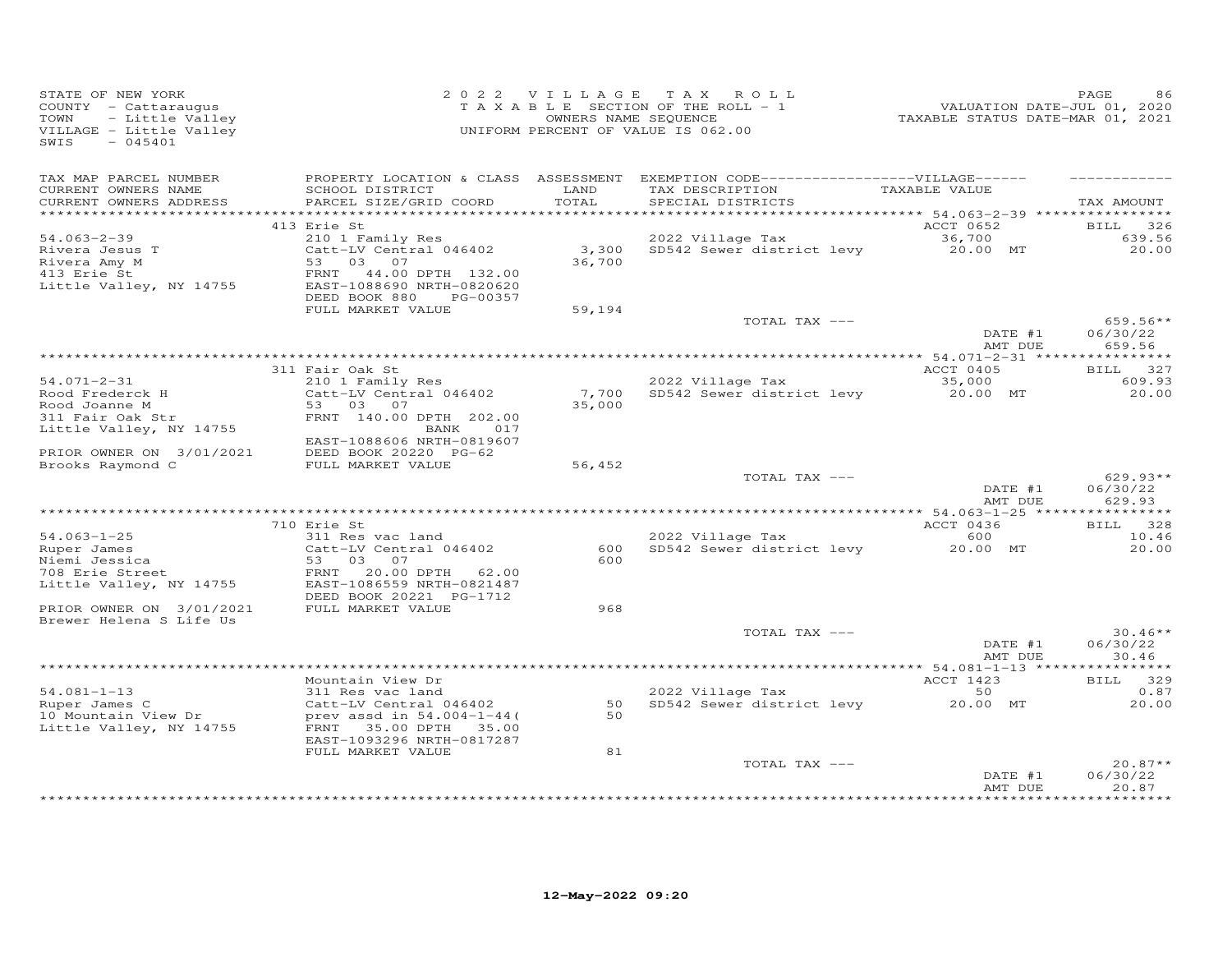| STATE OF NEW YORK<br>COUNTY - Cattaraugus<br>- Little Valley<br>TOWN<br>VILLAGE - Little Valley<br>$-045401$<br>SWIS |                                                                                                                                           | 2022 VILLAGE   | TAX ROLL<br>TAXABLE SECTION OF THE ROLL - 1<br>OWNERS NAME SEQUENCE<br>UNIFORM PERCENT OF VALUE IS 062.00                 | VALUATION DATE-JUL 01, 2020<br>TAXABLE STATUS DATE-MAR 01, 2021 | PAGE                                  |
|----------------------------------------------------------------------------------------------------------------------|-------------------------------------------------------------------------------------------------------------------------------------------|----------------|---------------------------------------------------------------------------------------------------------------------------|-----------------------------------------------------------------|---------------------------------------|
| TAX MAP PARCEL NUMBER<br>CURRENT OWNERS NAME<br>CURRENT OWNERS ADDRESS                                               | SCHOOL DISTRICT<br>PARCEL SIZE/GRID COORD                                                                                                 | LAND<br>TOTAL  | PROPERTY LOCATION & CLASS ASSESSMENT EXEMPTION CODE-----------------VILLAGE------<br>TAX DESCRIPTION<br>SPECIAL DISTRICTS | TAXABLE VALUE                                                   | TAX AMOUNT                            |
|                                                                                                                      |                                                                                                                                           |                |                                                                                                                           |                                                                 |                                       |
| $54.072 - 5 - 19$<br>Ruper Tammy<br>209 Fourth St<br>Little Valley, NY 14755                                         | 118 Fourth St<br>210 1 Family Res<br>Catt-LV Central 046402<br>52 03<br>07<br>FRNT 66.00 DPTH 259.00<br>EAST-1090200 NRTH-0818767         | 10,000         | 2022 Village Tax<br>5,000 SD542 Sewer district levy                                                                       | ACCT 0532<br>10,000<br>20.00 MT                                 | <b>BILL</b><br>330<br>174.27<br>20.00 |
|                                                                                                                      | DEED BOOK 3782 PG-2001<br>FULL MARKET VALUE                                                                                               | 16,129         |                                                                                                                           |                                                                 |                                       |
|                                                                                                                      |                                                                                                                                           |                | TOTAL TAX ---                                                                                                             | DATE #1<br>AMT DUE                                              | $194.27**$<br>06/30/22<br>194.27      |
|                                                                                                                      |                                                                                                                                           |                |                                                                                                                           |                                                                 |                                       |
|                                                                                                                      | 114 Fourth St                                                                                                                             |                |                                                                                                                           | ACCT 0824                                                       | BILL 331                              |
| $54.072 - 5 - 20$<br>Ruper Tammy<br>209 Fourth St<br>Little Valley, NY                                               | 220 2 Family Res<br>Catt-LV Central 046402<br>52 03 07<br>FRNT 66.00 DPTH 259.00<br>EAST-1090201 NRTH-0818834<br>DEED BOOK 217<br>PG-5001 | 40,000         | 2022 Village Tax<br>5,000 SD542 Sewer district levy                                                                       | 40,000<br>20.00 MT                                              | 697.07<br>20.00                       |
|                                                                                                                      | FULL MARKET VALUE                                                                                                                         | 64,516         |                                                                                                                           |                                                                 |                                       |
|                                                                                                                      |                                                                                                                                           |                | TOTAL TAX ---                                                                                                             | DATE #1<br>AMT DUE                                              | $717.07**$<br>06/30/22<br>717.07      |
|                                                                                                                      | 309 Fourth St                                                                                                                             |                |                                                                                                                           | ACCT 1063                                                       | BILL 332                              |
| $54.080 - 1 - 1.2$<br>Ruper Tammy<br>209 Fourth St<br>Little Valley, NY                                              | 311 Res vac land<br>Catt-LV Central 046402<br>52 03<br>07<br>FRNT<br>90.00 DPTH 95.00<br>EAST-1089935 NRTH-0817806                        | 3,200<br>3,200 | 2022 Village Tax<br>SD542 Sewer district levy                                                                             | 3,200<br>20.00 MT                                               | 55.77<br>20,00                        |
|                                                                                                                      | DEED BOOK 1024 PG-989<br>FULL MARKET VALUE                                                                                                | 5,161          |                                                                                                                           |                                                                 |                                       |
|                                                                                                                      |                                                                                                                                           |                | TOTAL TAX ---                                                                                                             | DATE #1<br>AMT DUE                                              | $75.77**$<br>06/30/22<br>75.77        |
|                                                                                                                      |                                                                                                                                           |                |                                                                                                                           |                                                                 |                                       |
| $54.080 - 1 - 10$                                                                                                    | 308 Fourth St<br>311 Res vac land                                                                                                         |                | 2022 Village Tax                                                                                                          | ACCT 0463<br>3,000                                              | BILL 333<br>52.28                     |
| Ruper Tammy<br>209 Fourth St<br>Little Valley, NY 14755                                                              | Catt-LV Central 046402<br>52 03<br>07<br>FRNT 100.00 DPTH 110.00<br>EAST-1090091 NRTH-0817856<br>DEED BOOK 5880<br>PG-6017                | 3,000<br>3,000 | SD542 Sewer district levy                                                                                                 | 20.00 MT                                                        | 20,00                                 |
|                                                                                                                      | FULL MARKET VALUE                                                                                                                         | 4,839          | TOTAL TAX ---                                                                                                             | DATE #1<br>AMT DUE                                              | $72.28**$<br>06/30/22<br>72.28        |
|                                                                                                                      |                                                                                                                                           |                |                                                                                                                           |                                                                 | *********                             |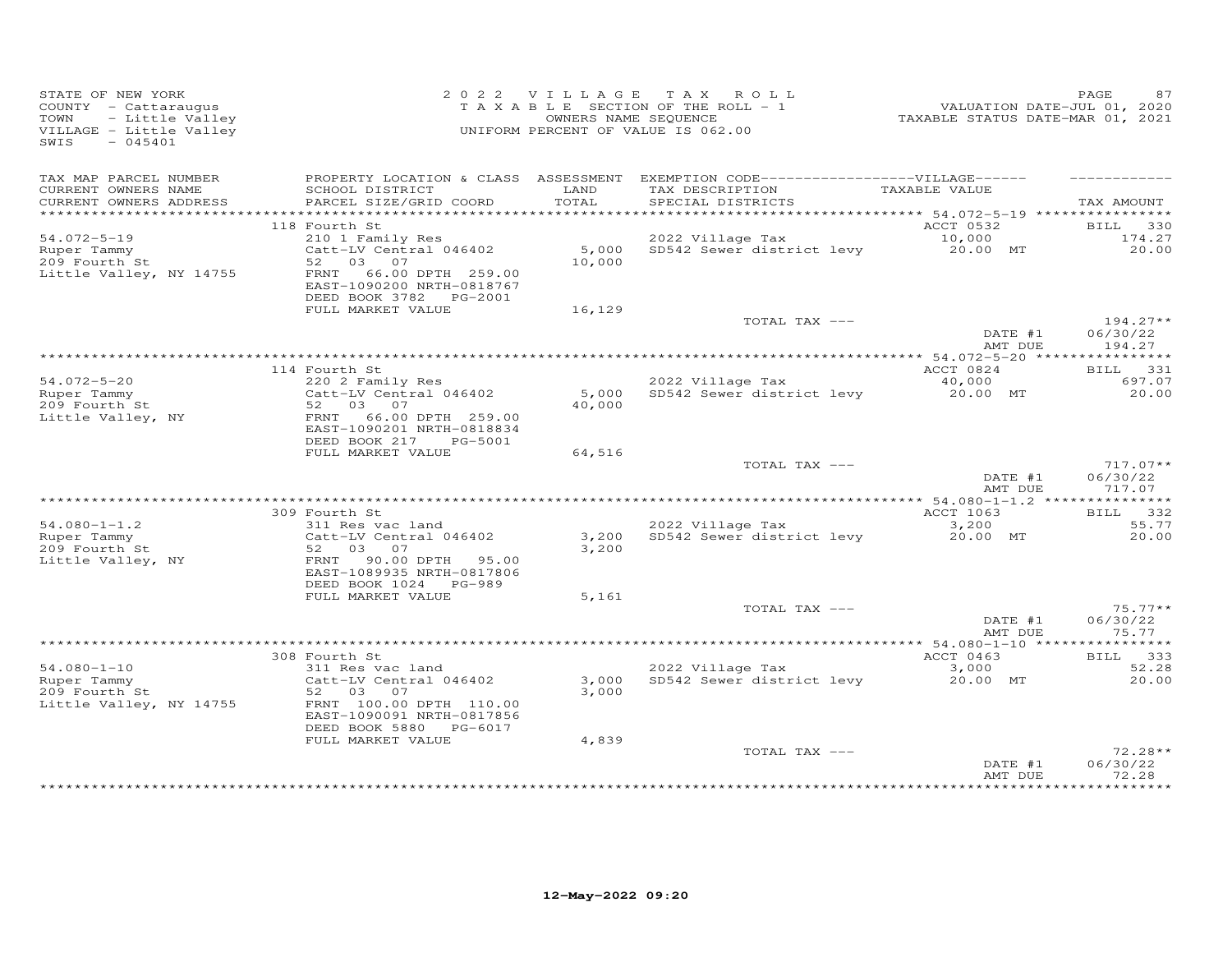| STATE OF NEW YORK<br>COUNTY - Cattaraugus<br>- Little Valley<br>TOWN<br>VILLAGE - Little Valley<br>$-045401$<br>SWIS |                                                                                                                                                                                              |                 | 2022 VILLAGE TAX ROLL<br>TAXABLE SECTION OF THE ROLL - 1<br>OWNERS NAME SEQUENCE<br>UNIFORM PERCENT OF VALUE IS 062.00    | VALUATION DATE-JUL 01, 2020<br>TAXABLE STATUS DATE-MAR 01, 2021 | PAGE                                 |
|----------------------------------------------------------------------------------------------------------------------|----------------------------------------------------------------------------------------------------------------------------------------------------------------------------------------------|-----------------|---------------------------------------------------------------------------------------------------------------------------|-----------------------------------------------------------------|--------------------------------------|
| TAX MAP PARCEL NUMBER<br>CURRENT OWNERS NAME<br>CURRENT OWNERS ADDRESS<br>***********************                    | SCHOOL DISTRICT<br>PARCEL SIZE/GRID COORD<br>*************************                                                                                                                       | LAND<br>TOTAL   | PROPERTY LOCATION & CLASS ASSESSMENT EXEMPTION CODE-----------------VILLAGE------<br>TAX DESCRIPTION<br>SPECIAL DISTRICTS | TAXABLE VALUE                                                   | TAX AMOUNT                           |
| $54.081 - 1 - 11$<br>Ruper Tammy<br>209 Fourth St<br>Little Valley, NY 14755                                         | Mountain View Dr<br>311 Res vac land<br>Catt-LV Central 046402<br>40 03 07<br>4/13-town 54.004-1-45 now<br>spltoff<br>30.00 DPTH 100.00<br>FRNT<br>EAST-1093390 NRTH-0817292                 | 1,600           | 2022 Village Tax<br>1,600 SD542 Sewer district levy 20.00 MT                                                              | ACCT 0806<br>1,600                                              | 334<br><b>BILL</b><br>27.88<br>20.00 |
|                                                                                                                      | DEED BOOK 10330 PG-7001<br>FULL MARKET VALUE                                                                                                                                                 | 2,581           | TOTAL TAX ---                                                                                                             | DATE #1<br>AMT DUE                                              | $47.88**$<br>06/30/22<br>47.88       |
|                                                                                                                      |                                                                                                                                                                                              |                 |                                                                                                                           |                                                                 |                                      |
| $54.081 - 1 - 12$<br>Ruper Tammy<br>209 Fourth St<br>Little Valley, NY 14755                                         | 7 Mountain View Dr<br>270 Mfg housing<br>Catt-LV Central 046402<br>40  03  07<br>FRNT 75.00 DPTH 80.00<br>EAST-1093348 NRTH-0817344                                                          | 3,500<br>14,500 | 2022 Village Tax<br>SD542 Sewer district levy 20.20 MT                                                                    | ACCT 0949<br>14,500                                             | BILL 335<br>252.69<br>20.20          |
|                                                                                                                      | DEED BOOK 1024 PG-986<br>FULL MARKET VALUE                                                                                                                                                   | 23,387          |                                                                                                                           |                                                                 |                                      |
|                                                                                                                      |                                                                                                                                                                                              |                 | TOTAL TAX ---                                                                                                             | DATE #1<br>AMT DUE                                              | $272.89**$<br>06/30/22<br>272.89     |
|                                                                                                                      |                                                                                                                                                                                              |                 |                                                                                                                           |                                                                 |                                      |
| $54.081 - 1 - 14$<br>Ruper Tammy<br>209 Fourth St<br>Little Valley, NY 14755                                         | Mountain View Dr<br>311 Res vac land<br>Catt-LV Central 046402<br>prev assd with town 1-43<br>FRNT 100.00 DPTH 77.00                                                                         | 1,200<br>1,200  | 2022 Village Tax                                                                                                          | ACCT 1422<br>1,200                                              | BILL 336<br>20.91                    |
|                                                                                                                      | EAST-1093228 NRTH-0817304<br>FULL MARKET VALUE                                                                                                                                               | 1,935           | TOTAL TAX ---                                                                                                             | DATE #1                                                         | $20.91**$<br>06/30/22                |
|                                                                                                                      |                                                                                                                                                                                              |                 |                                                                                                                           | AMT DUE                                                         | 20.91                                |
| $54.081 - 1 - 15$<br>Ruper Tammy<br>209 Fourth St<br>Little Valley, NY 14755                                         | Mountain View Dr<br>312 Vac w/imprv<br>Catt-LV Central 046402<br>40 03 07<br>$4/13$ -town $1-42$ now split<br>FRNT 100.00 DPTH 100.00<br>EAST-1093139 NRTH-0817337<br>DEED BOOK 4354 PG-2002 | 2,550<br>4,000  | 2022 Village Tax                                                                                                          | ACCT 0475<br>4,000                                              | BILL 337<br>69.71                    |
|                                                                                                                      | FULL MARKET VALUE                                                                                                                                                                            | 6,452           | TOTAL TAX ---                                                                                                             | DATE #1<br>AMT DUE                                              | $69.71**$<br>06/30/22<br>69.71       |
|                                                                                                                      |                                                                                                                                                                                              |                 |                                                                                                                           |                                                                 | *******                              |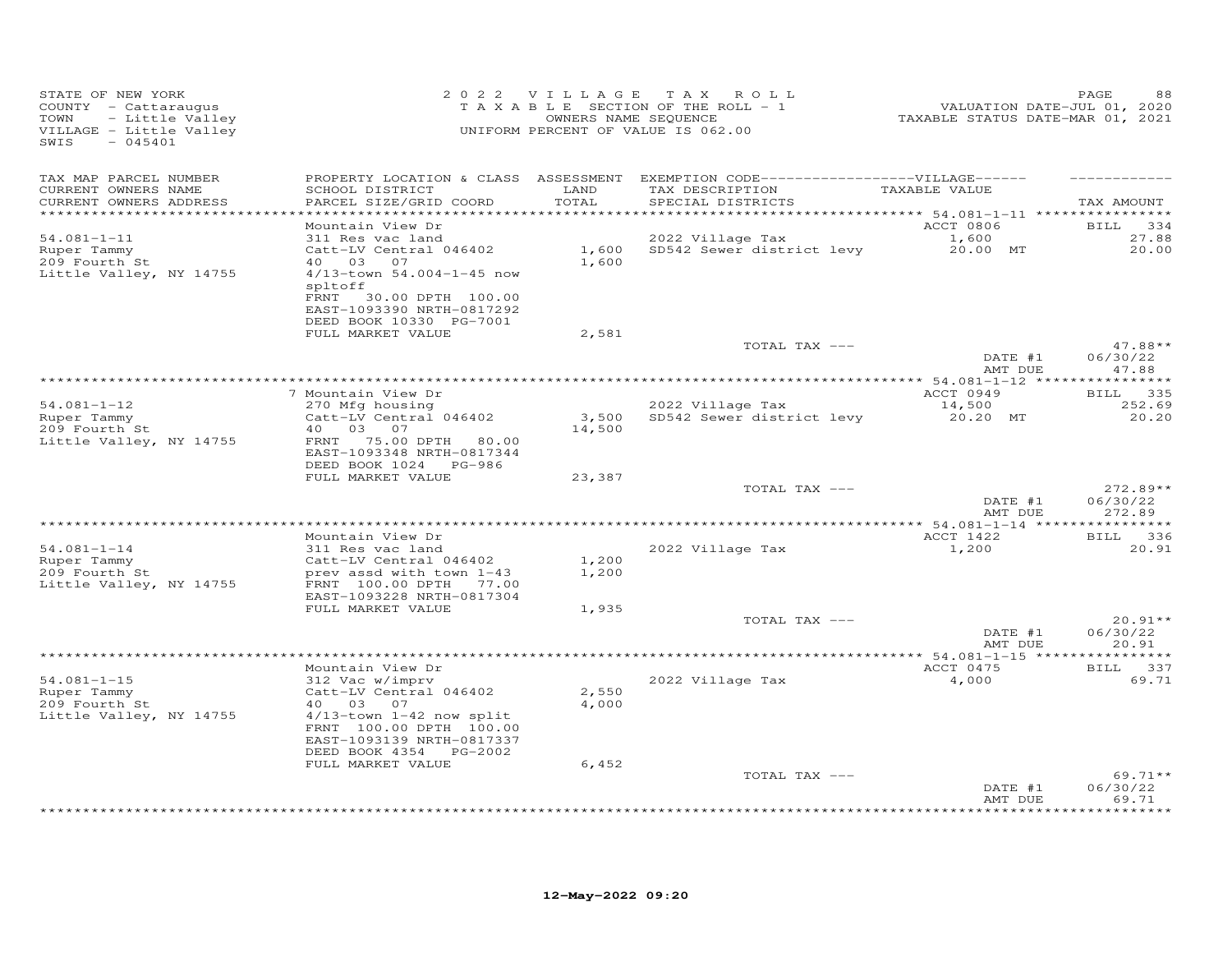| STATE OF NEW YORK<br>COUNTY - Cattaraugus<br>- Little Valley<br>TOWN<br>VILLAGE - Little Valley<br>SWIS<br>$-045401$ | 2 0 2 2                                                                                                                                                    | VILLAGE         | T A X<br>R O T. T.<br>T A X A B L E SECTION OF THE ROLL - 1<br>OWNERS NAME SEQUENCE<br>UNIFORM PERCENT OF VALUE IS 062.00 | VALUATION DATE-JUL 01, 2020<br>TAXABLE STATUS DATE-MAR 01, 2021 | 89<br>PAGE                       |
|----------------------------------------------------------------------------------------------------------------------|------------------------------------------------------------------------------------------------------------------------------------------------------------|-----------------|---------------------------------------------------------------------------------------------------------------------------|-----------------------------------------------------------------|----------------------------------|
| TAX MAP PARCEL NUMBER                                                                                                |                                                                                                                                                            |                 | PROPERTY LOCATION & CLASS ASSESSMENT EXEMPTION CODE------------------VILLAGE------                                        |                                                                 |                                  |
| CURRENT OWNERS NAME<br>CURRENT OWNERS ADDRESS<br>*******************                                                 | SCHOOL DISTRICT<br>PARCEL SIZE/GRID COORD<br>************************                                                                                      | LAND<br>TOTAL   | TAX DESCRIPTION<br>SPECIAL DISTRICTS                                                                                      | TAXABLE VALUE                                                   | TAX AMOUNT                       |
|                                                                                                                      | 423 Rock City St                                                                                                                                           |                 |                                                                                                                           | ACCT 0472                                                       | BILL 338                         |
| $54.072 - 4 - 14$                                                                                                    | 411 Apartment                                                                                                                                              |                 | 2022 Village Tax                                                                                                          | 30,000                                                          | 522.80                           |
| Ruper Tammy J<br>209 Fourth St<br>Little Valley, NY 14755                                                            | Catt-LV Central 046402<br>40 03 07<br>95.00 DPTH 200.00<br>FRNT                                                                                            | 6,000<br>30,000 | SD542 Sewer district levy                                                                                                 | 20.00 MT                                                        | 20,00                            |
|                                                                                                                      | EAST-1091593 NRTH-0818365<br>DEED BOOK 17273 PG-5001                                                                                                       |                 |                                                                                                                           |                                                                 |                                  |
|                                                                                                                      | FULL MARKET VALUE                                                                                                                                          | 48,387          |                                                                                                                           |                                                                 |                                  |
|                                                                                                                      |                                                                                                                                                            |                 | TOTAL TAX ---                                                                                                             | DATE #1<br>AMT DUE                                              | 542.80**<br>06/30/22<br>542.80   |
|                                                                                                                      |                                                                                                                                                            |                 |                                                                                                                           |                                                                 |                                  |
|                                                                                                                      | 305 Fourth St                                                                                                                                              |                 |                                                                                                                           | ACCT 0610                                                       | BILL 339                         |
| $54.080 - 1 - 1.1$<br>Ruper Tammy J                                                                                  | 210 1 Family Res<br>Catt-LV Central 046402                                                                                                                 | 7,800           | 2022 Village Tax<br>SD542 Sewer district levy                                                                             | 16,700<br>20.70 MT                                              | 291.03<br>20.70                  |
| 209 Fourth St<br>Little Valley, NY 14755                                                                             | 52 03 07<br>prev 54.003-1-53 included<br>4/13-split to town<br>65.00 DPTH<br>FRNT<br>ACRES<br>6.68<br>EAST-1089517 NRTH-0817938<br>DEED BOOK 17273 PG-5002 | 16,700          |                                                                                                                           |                                                                 |                                  |
|                                                                                                                      | FULL MARKET VALUE                                                                                                                                          | 26,935          |                                                                                                                           |                                                                 |                                  |
|                                                                                                                      |                                                                                                                                                            |                 | TOTAL TAX ---                                                                                                             | DATE #1<br>AMT DUE                                              | $311.73**$<br>06/30/22<br>311.73 |
|                                                                                                                      |                                                                                                                                                            |                 | ************************                                                                                                  | ** 54.080-1-6.1 ****                                            | * * * * * * * * *                |
| $54.080 - 1 - 6.1$<br>Ruper Tammy J<br>209 Fourth St<br>Little Valley, NY 14755                                      | Fourth St<br>312 Vac w/imprv<br>Catt-LV Central 046402<br>52 03 07<br>37.00 DPTH<br>FRNT<br>72.00                                                          | 1,700<br>5,100  | 2022 Village Tax                                                                                                          | ACCT 0714<br>5,100                                              | BILL 340<br>88.88                |
|                                                                                                                      | EAST-1090082 NRTH-0818185<br>DEED BOOK 1022<br>PG-357                                                                                                      | 8,226           |                                                                                                                           |                                                                 |                                  |
|                                                                                                                      | FULL MARKET VALUE                                                                                                                                          |                 | TOTAL TAX ---                                                                                                             |                                                                 | 88.88**                          |
|                                                                                                                      |                                                                                                                                                            |                 |                                                                                                                           | DATE #1<br>AMT DUE                                              | 06/30/22<br>88.88                |
|                                                                                                                      |                                                                                                                                                            |                 |                                                                                                                           |                                                                 |                                  |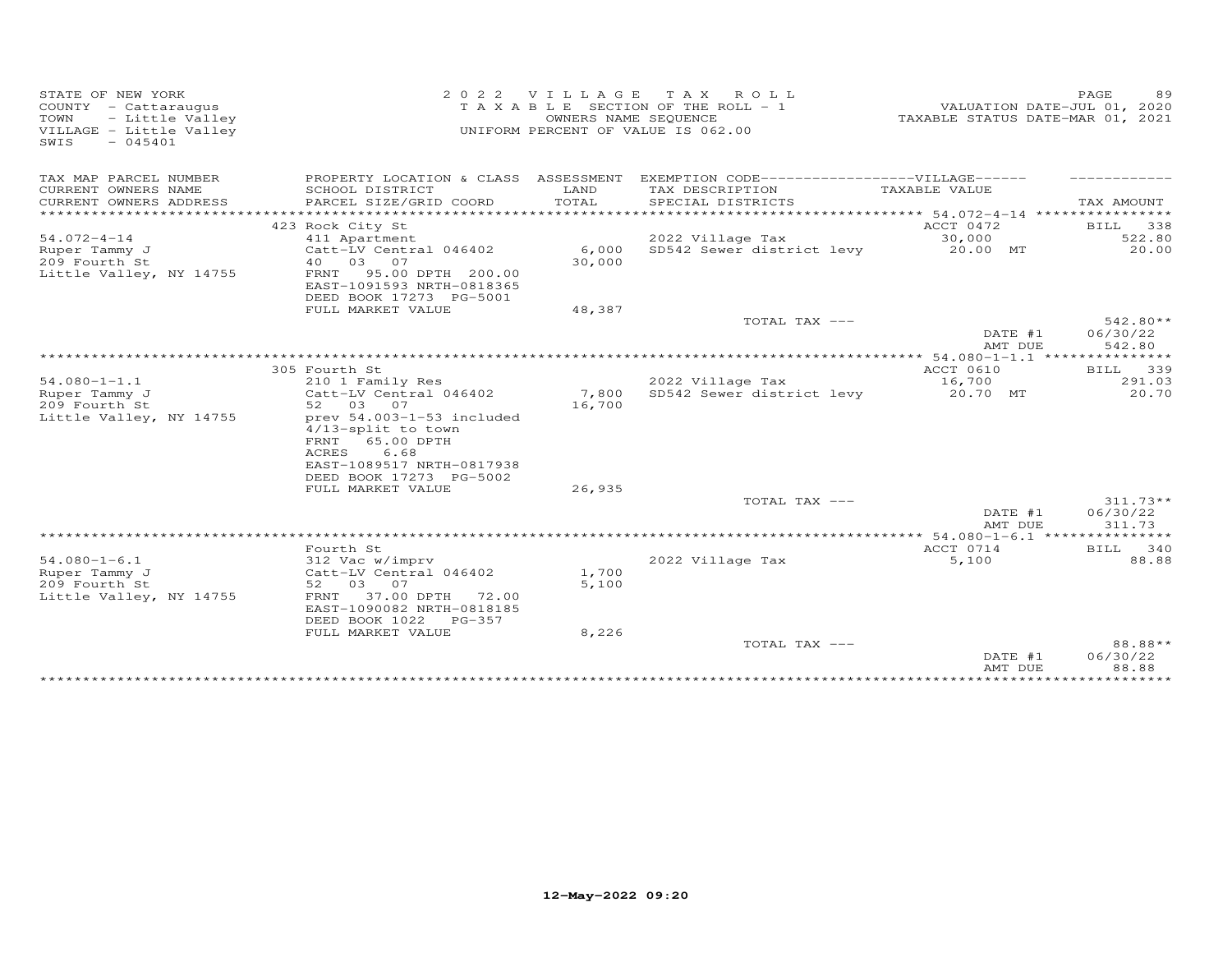| STATE OF NEW YORK<br>COUNTY - Cattaraugus<br>- Little Valley<br>TOWN<br>VILLAGE - Little Valley<br>SWIS<br>$-045401$ |                                                                                   |                 | 2022 VILLAGE TAX ROLL<br>TAXABLE SECTION OF THE ROLL - 1<br>OWNERS NAME SEQUENCE<br>UNIFORM PERCENT OF VALUE IS 062.00 | 2020<br>VALUATION DATE-JUL 01, 2020<br>TAXABLE STATUS DATE-MAR 01, 2021 | PAGE<br>90               |
|----------------------------------------------------------------------------------------------------------------------|-----------------------------------------------------------------------------------|-----------------|------------------------------------------------------------------------------------------------------------------------|-------------------------------------------------------------------------|--------------------------|
| TAX MAP PARCEL NUMBER<br>CURRENT OWNERS NAME                                                                         | SCHOOL DISTRICT                                                                   | LAND            | PROPERTY LOCATION & CLASS ASSESSMENT EXEMPTION CODE------------------VILLAGE------<br>TAX DESCRIPTION                  | TAXABLE VALUE                                                           |                          |
| CURRENT OWNERS ADDRESS<br>************************                                                                   | PARCEL SIZE/GRID COORD                                                            | TOTAL           | SPECIAL DISTRICTS                                                                                                      |                                                                         | TAX AMOUNT               |
|                                                                                                                      | 313 Rock City St                                                                  |                 |                                                                                                                        | ACCT 0456                                                               | <b>BILL</b><br>341       |
| $54.072 - 4 - 4$                                                                                                     | 210 1 Family Res                                                                  |                 | 2022 Village Tax                                                                                                       | 58,000                                                                  | 1,010.75                 |
| Ruszkowski Stefen                                                                                                    | Catt-LV Central 046402<br>40 03 07                                                |                 | 4,800 DS542 Delinquent sewer<br>58,000 DW542 Delinquent water                                                          | 546.60 MT                                                               | 546.60<br>468.47         |
| 313 Rock City St<br>Little Valley, NY 14755                                                                          | 61.50 DPTH 202.00<br>FRNT                                                         |                 | SD542 Sewer district levy 20.00 MT                                                                                     | 468.47 MT                                                               | 20.00                    |
|                                                                                                                      | BANK 017<br>EAST-1090838 NRTH-0818884<br>DEED BOOK 1755 PG-9001                   |                 |                                                                                                                        |                                                                         |                          |
|                                                                                                                      | FULL MARKET VALUE                                                                 | 93,548          |                                                                                                                        |                                                                         |                          |
|                                                                                                                      |                                                                                   |                 | TOTAL TAX ---                                                                                                          | DATE #1                                                                 | $2,045.82**$<br>06/30/22 |
|                                                                                                                      |                                                                                   |                 |                                                                                                                        | AMT DUE                                                                 | 2,045.82                 |
|                                                                                                                      |                                                                                   |                 |                                                                                                                        |                                                                         |                          |
| $54.080 - 1 - 4.1$                                                                                                   | 311 Fourth St<br>210 1 Family Res                                                 |                 | 2022 Village Tax                                                                                                       | ACCT 0458<br>31,900                                                     | BILL 342<br>555.91       |
| en.coo i i.i<br>Ryan Casey D<br>Ryan Dustin                                                                          | Catt-LV Central 046402                                                            |                 | 8,300 SD542 Sewer district levy                                                                                        | 20.10 MT                                                                | 20.10                    |
| Ryan Dustin                                                                                                          | 52 03 07                                                                          | 31,900          |                                                                                                                        |                                                                         |                          |
| 311 Fourth Street<br>Little Valley, NY 14755                                                                         | 54.003-1-58 (town parcel)<br>assessed in this parcel<br>ACRES<br>1.10 BANK<br>017 |                 |                                                                                                                        |                                                                         |                          |
|                                                                                                                      | EAST-1089825 NRTH-0817642<br>DEED BOOK 2019 PG-11067                              |                 |                                                                                                                        |                                                                         |                          |
|                                                                                                                      | FULL MARKET VALUE                                                                 | 51,452          |                                                                                                                        |                                                                         |                          |
|                                                                                                                      |                                                                                   |                 | TOTAL TAX ---                                                                                                          | DATE #1                                                                 | $576.01**$<br>06/30/22   |
|                                                                                                                      |                                                                                   |                 |                                                                                                                        | AMT DUE                                                                 | 576.01                   |
|                                                                                                                      | 110 Thompson Ave                                                                  |                 |                                                                                                                        | ACCT 0782                                                               | BILL 343                 |
| $54.072 - 4 - 35$                                                                                                    | 210 l Family Res                                                                  |                 | 2022 Village Tax                                                                                                       | 55,000<br>20.00 MT                                                      | 958.47                   |
| Sanders Tyler<br>110 Thompson Ave                                                                                    | Catt-LV Central 046402<br>40<br>03 07                                             | 4,700<br>55,000 | SD542 Sewer district levy                                                                                              |                                                                         | 20.00                    |
| Little Valley, NY 14755                                                                                              | FRNT 74.25 DPTH 147.18                                                            |                 |                                                                                                                        |                                                                         |                          |
|                                                                                                                      | EAST-1090604 NRTH-0818621                                                         |                 |                                                                                                                        |                                                                         |                          |
|                                                                                                                      | DEED BOOK 24127 PG-5001<br>FULL MARKET VALUE                                      | 88,710          |                                                                                                                        |                                                                         |                          |
|                                                                                                                      |                                                                                   |                 | TOTAL TAX ---                                                                                                          |                                                                         | $978.47**$               |
|                                                                                                                      |                                                                                   |                 |                                                                                                                        | DATE #1                                                                 | 06/30/22                 |
|                                                                                                                      |                                                                                   |                 |                                                                                                                        | AMT DUE                                                                 | 978.47                   |
|                                                                                                                      | 207 Fair Oak St                                                                   |                 |                                                                                                                        | ACCT 0727                                                               | BILL 344                 |
| $54.071 - 3 - 11$<br>Schaffner Cheryl S                                                                              | $210$ 1 Family Res<br>Catt-LV Central 046402                                      | 2,600           | 2022 Village Tax<br>SD542 Sewer district levy                                                                          | 35,100<br>20.00 MT                                                      | 611.68<br>20.00          |
| 217 Erie St                                                                                                          | 53 03 07                                                                          | 35,100          |                                                                                                                        |                                                                         |                          |
| Little Valley, NY 14755                                                                                              | FRNT 35.00 DPTH 132.00                                                            |                 |                                                                                                                        |                                                                         |                          |
|                                                                                                                      | EAST-1089302 NRTH-0819650<br>DEED BOOK 5268<br>PG-7001                            |                 |                                                                                                                        |                                                                         |                          |
|                                                                                                                      | FULL MARKET VALUE                                                                 | 56,613          |                                                                                                                        |                                                                         |                          |
|                                                                                                                      |                                                                                   |                 | TOTAL TAX ---                                                                                                          |                                                                         | $631.68**$               |
|                                                                                                                      |                                                                                   |                 |                                                                                                                        | DATE #1<br>AMT DUE                                                      | 06/30/22<br>631.68       |
|                                                                                                                      |                                                                                   |                 |                                                                                                                        |                                                                         | * * * * * * * * *        |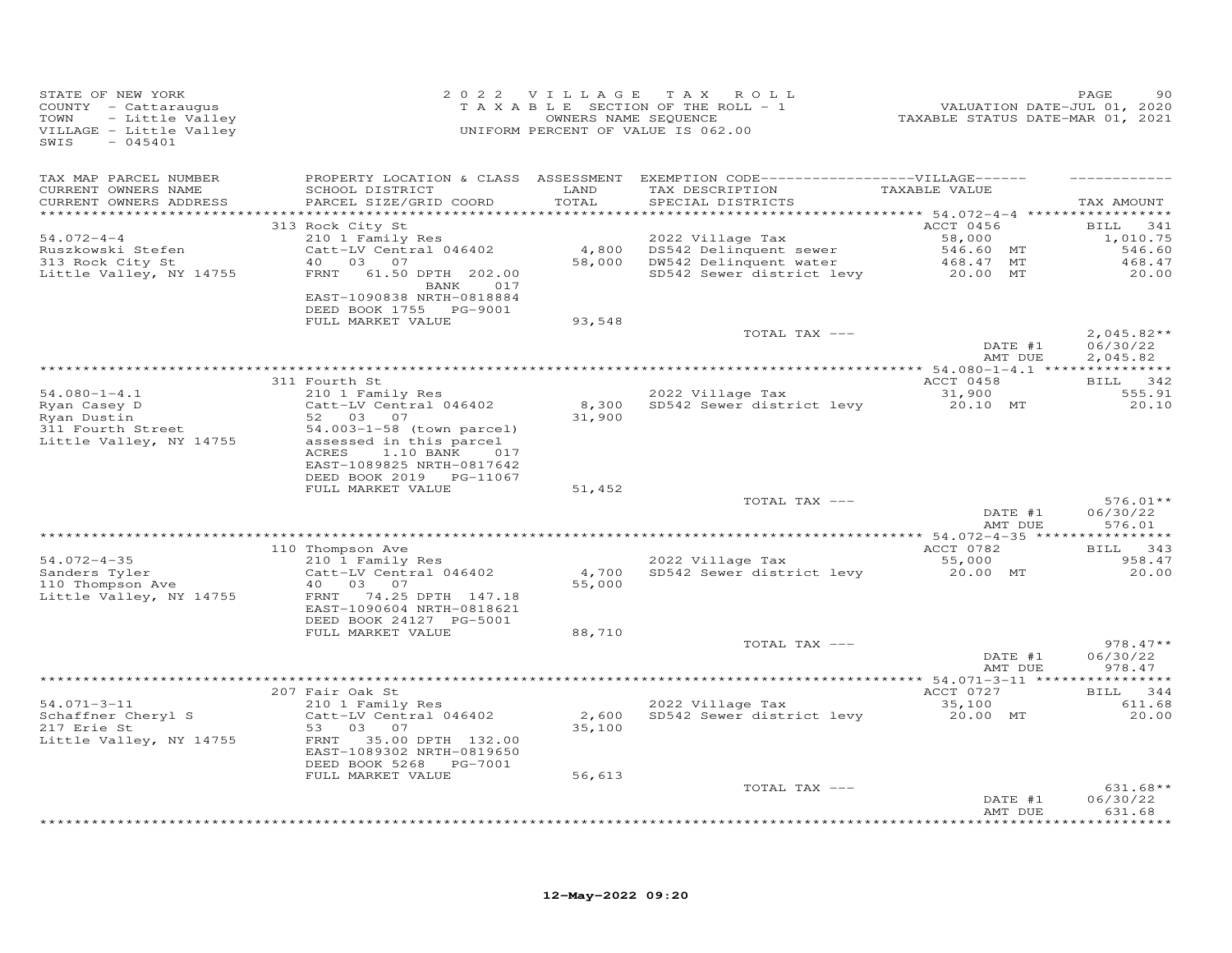| STATE OF NEW YORK<br>COUNTY - Cattaraugus<br>- Little Valley<br>TOWN<br>VILLAGE - Little Valley<br>SWIS<br>$-045401$ |                                                                                                                            | 2022 VILLAGE    | TAX ROLL<br>TAXABLE SECTION OF THE ROLL - 1<br>OWNERS NAME SEQUENCE<br>UNIFORM PERCENT OF VALUE IS 062.00 | VALUATION DATE-JUL 01, 2020<br>TAXABLE STATUS DATE-MAR 01, 2021 | PAGE<br>91                   |
|----------------------------------------------------------------------------------------------------------------------|----------------------------------------------------------------------------------------------------------------------------|-----------------|-----------------------------------------------------------------------------------------------------------|-----------------------------------------------------------------|------------------------------|
| TAX MAP PARCEL NUMBER                                                                                                | PROPERTY LOCATION & CLASS ASSESSMENT                                                                                       |                 | EXEMPTION CODE------------------VILLAGE------                                                             |                                                                 |                              |
| CURRENT OWNERS NAME<br>CURRENT OWNERS ADDRESS<br>***********************                                             | SCHOOL DISTRICT<br>PARCEL SIZE/GRID COORD                                                                                  | LAND<br>TOTAL   | TAX DESCRIPTION<br>SPECIAL DISTRICTS                                                                      | TAXABLE VALUE                                                   | TAX AMOUNT                   |
|                                                                                                                      | 208 Fourth St                                                                                                              |                 |                                                                                                           | ACCT 0564                                                       | 345<br><b>BILL</b>           |
| $54.072 - 5 - 13$                                                                                                    | 210 1 Family Res                                                                                                           |                 | 2022 Village Tax                                                                                          | 32,800                                                          | 571.59                       |
| Schmid Donald G                                                                                                      | Catt-LV Central 046402                                                                                                     | 5,300           | SD542 Sewer district levy                                                                                 | 20.00 MT                                                        | 20.00                        |
| 208 Fourth St<br>Little Valley, NY 14755                                                                             | 03<br>52<br>07<br>75.00 DPTH 275.00<br>FRNT<br>EAST-1090178 NRTH-0818307<br>DEED BOOK 01004 PG-00989                       | 32,800          |                                                                                                           |                                                                 |                              |
|                                                                                                                      | FULL MARKET VALUE                                                                                                          | 52,903          |                                                                                                           |                                                                 |                              |
|                                                                                                                      |                                                                                                                            |                 | TOTAL TAX ---                                                                                             |                                                                 | $591.59**$                   |
|                                                                                                                      |                                                                                                                            |                 |                                                                                                           | DATE #1<br>AMT DUE                                              | 06/30/22<br>591.59           |
|                                                                                                                      |                                                                                                                            |                 |                                                                                                           |                                                                 |                              |
|                                                                                                                      | 103 Center St                                                                                                              |                 |                                                                                                           | ACCT 0498                                                       | BILL 346                     |
| $54.063 - 2 - 53.1$                                                                                                  | 210 1 Family Res                                                                                                           |                 | 2022 Village Tax                                                                                          | 64,800                                                          | 1,129.25                     |
| Schneider Eric<br>103 Center St                                                                                      | Catt-LV Central 046402<br>53<br>03 07                                                                                      | 6,600<br>64,800 | SD542 Sewer district levy                                                                                 | 20.00 MT                                                        | 20.00                        |
| Little Valley, NY 14755                                                                                              | 8/18 split off 3 x 132 to<br>FRNT 132.00 DPTH 148.50<br>BANK<br>017<br>EAST-1088549 NRTH-0820059                           |                 |                                                                                                           |                                                                 |                              |
|                                                                                                                      | DEED BOOK 30459 PG-3002                                                                                                    |                 |                                                                                                           |                                                                 |                              |
|                                                                                                                      | FULL MARKET VALUE                                                                                                          | 104,516         | TOTAL TAX ---                                                                                             |                                                                 | $1,149.25**$                 |
|                                                                                                                      |                                                                                                                            |                 |                                                                                                           | DATE #1<br>AMT DUE                                              | 06/30/22<br>1,149.25         |
|                                                                                                                      |                                                                                                                            |                 |                                                                                                           |                                                                 |                              |
| $54.071 - 4 - 41$                                                                                                    | 119 Cutler Pl<br>210 1 Family Res                                                                                          |                 | 2022 Village Tax                                                                                          | ACCT 0771<br>26,000                                             | BILL 347<br>453.09           |
| Schroder Aaron E<br>119 Cutler Place (Eagle St)<br>Little Valley, NY 14755                                           | Catt-LV Central 046402<br>52 03 07<br>FRNT 180.00 DPTH<br>ACRES<br>1.17 BANK<br>017<br>EAST-1089365 NRTH-0818814           | 8,100<br>26,000 | SD542 Sewer district levy                                                                                 | 20.10 MT                                                        | 20.10                        |
|                                                                                                                      | DEED BOOK 6422    PG-2001<br>FULL MARKET VALUE                                                                             | 41,935          |                                                                                                           |                                                                 |                              |
|                                                                                                                      |                                                                                                                            |                 | TOTAL TAX ---                                                                                             |                                                                 | $473.19**$                   |
|                                                                                                                      |                                                                                                                            |                 |                                                                                                           | DATE #1<br>AMT DUE                                              | 06/30/22<br>473.19           |
|                                                                                                                      |                                                                                                                            |                 |                                                                                                           |                                                                 |                              |
| $54.072 - 2 - 14$                                                                                                    | 206 Rock City St<br>210 1 Family Res                                                                                       |                 | 2022 Village Tax                                                                                          | ACCT 0766<br>51,000                                             | <b>BILL</b><br>348<br>888.76 |
| Schroder Heinz G Life Us<br>Schroder Aaron F<br>206 Rock City St<br>Little Valley, NY 14755                          | Catt-LV Central 046402<br>03 07<br>41<br>74.50 DPTH 165.00<br>FRNT<br>EAST-1090579 NRTH-0819322<br>DEED BOOK 29196 PG-3001 | 5,200<br>51,000 | SD542 Sewer district levy                                                                                 | 20.00 MT                                                        | 20.00                        |
|                                                                                                                      | FULL MARKET VALUE                                                                                                          | 82,258          |                                                                                                           |                                                                 |                              |
|                                                                                                                      |                                                                                                                            |                 | TOTAL TAX ---                                                                                             | DATE #1                                                         | $908.76**$<br>06/30/22       |
|                                                                                                                      |                                                                                                                            |                 |                                                                                                           | AMT DUE                                                         | 908.76<br>* * * * * * * * *  |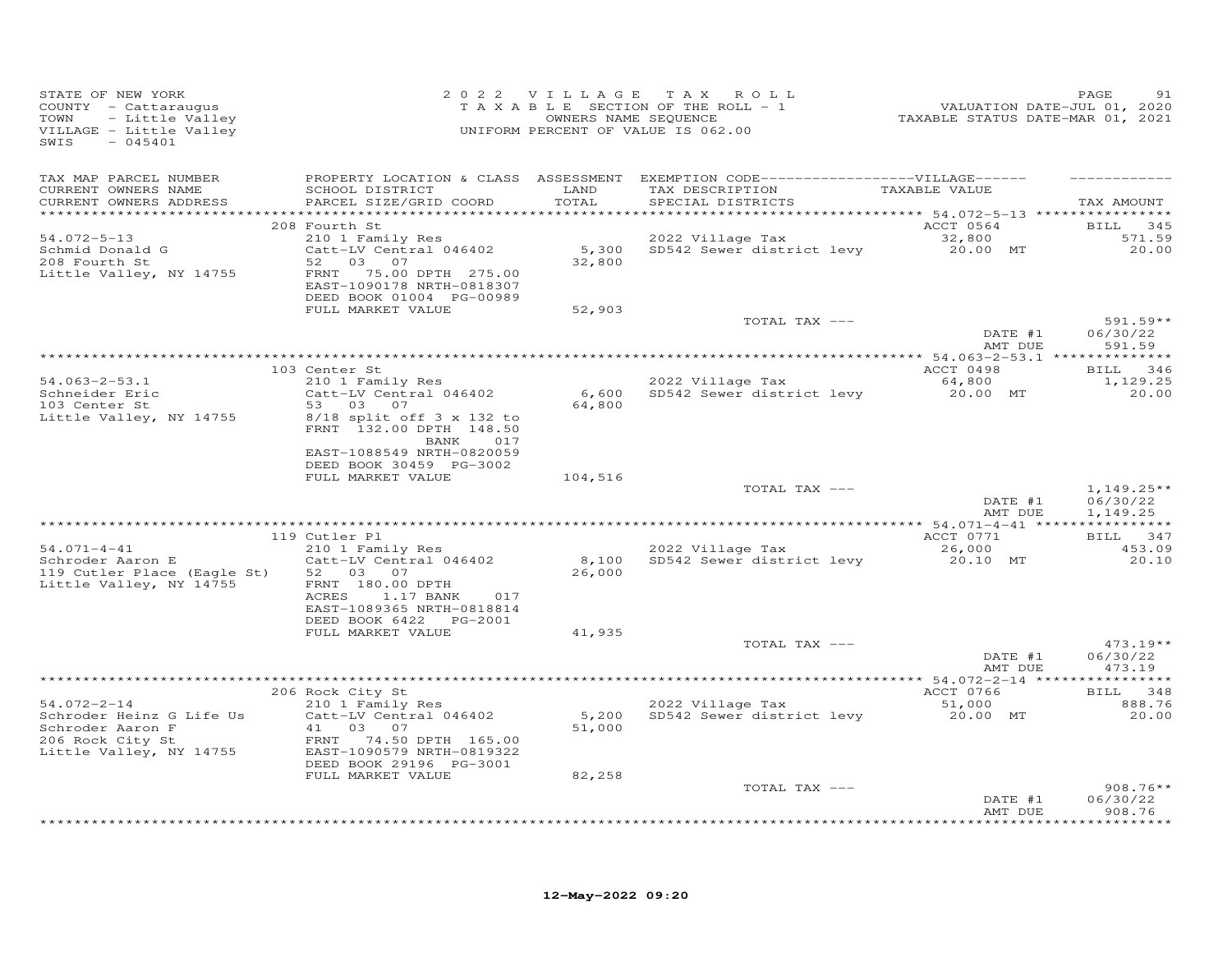| STATE OF NEW YORK<br>COUNTY - Cattaraugus<br>- Little Valley<br>TOWN<br>VILLAGE - Little Valley<br>SWIS<br>$-045401$ | 2 0 2 2                                               | VILLAGE<br>OWNERS NAME SEQUENCE | T A X<br>R O L L<br>T A X A B L E SECTION OF THE ROLL - 1<br>UNIFORM PERCENT OF VALUE IS 062.00 | TAXABLE STATUS DATE-MAR 01, 2021 | PAGE<br>92<br>VALUATION DATE-JUL 01, 2020 |
|----------------------------------------------------------------------------------------------------------------------|-------------------------------------------------------|---------------------------------|-------------------------------------------------------------------------------------------------|----------------------------------|-------------------------------------------|
| TAX MAP PARCEL NUMBER                                                                                                | PROPERTY LOCATION & CLASS ASSESSMENT                  |                                 | EXEMPTION CODE-------------------VILLAGE------                                                  |                                  |                                           |
| CURRENT OWNERS NAME                                                                                                  | SCHOOL DISTRICT                                       | LAND                            | TAX DESCRIPTION                                                                                 | TAXABLE VALUE                    |                                           |
| CURRENT OWNERS ADDRESS                                                                                               | PARCEL SIZE/GRID COORD                                | TOTAL                           | SPECIAL DISTRICTS                                                                               |                                  | TAX AMOUNT                                |
|                                                                                                                      | 104 Second St                                         |                                 |                                                                                                 | ACCT 0566                        | BILL 349                                  |
| $54.072 - 2 - 11$                                                                                                    | 210 1 Family Res                                      |                                 | 2022 Village Tax                                                                                | 43,300                           | 754.57                                    |
| Sciolino Joseph                                                                                                      | Catt-LV Central 046402                                | 4,600                           | SD542 Sewer district levy                                                                       | 20.00 MT                         | 20.00                                     |
| 104 Second St                                                                                                        | 41 03 07                                              | 43,300                          |                                                                                                 |                                  |                                           |
| Little Valley, NY 14755                                                                                              | FRNT<br>66.00 DPTH 165.00                             |                                 |                                                                                                 |                                  |                                           |
|                                                                                                                      | BANK<br>017                                           |                                 |                                                                                                 |                                  |                                           |
|                                                                                                                      | EAST-1090741 NRTH-0819422<br>DEED BOOK 00999 PG-00811 |                                 |                                                                                                 |                                  |                                           |
|                                                                                                                      | FULL MARKET VALUE                                     | 69,839                          |                                                                                                 |                                  |                                           |
|                                                                                                                      |                                                       |                                 | TOTAL TAX ---                                                                                   |                                  | $774.57**$                                |
|                                                                                                                      |                                                       |                                 |                                                                                                 | DATE #1                          | 06/30/22                                  |
|                                                                                                                      |                                                       |                                 |                                                                                                 | AMT DUE                          | 774.57                                    |
|                                                                                                                      |                                                       |                                 |                                                                                                 |                                  |                                           |
| $54.072 - 3 - 26$                                                                                                    | 306 Rock City St<br>210 1 Family Res                  |                                 | 2022 Village Tax                                                                                | ACCT 0857<br>52,000              | 350<br><b>BILL</b><br>906.19              |
| Seymour Dana W                                                                                                       | Catt-LV Central 046402                                | 5,100                           | SD542 Sewer district levy                                                                       | 20.00 MT                         | 20.00                                     |
| 306 Rock City St                                                                                                     | 40/41<br>03<br>07                                     | 52,000                          |                                                                                                 |                                  |                                           |
| Little Valley, NY 14755                                                                                              | FRNT<br>66.00 DPTH 355.00                             |                                 |                                                                                                 |                                  |                                           |
|                                                                                                                      | BANK<br>017                                           |                                 |                                                                                                 |                                  |                                           |
|                                                                                                                      | EAST-1090993 NRTH-0819186                             |                                 |                                                                                                 |                                  |                                           |
|                                                                                                                      | DEED BOOK 1030 PG-787<br>FULL MARKET VALUE            | 83,871                          |                                                                                                 |                                  |                                           |
|                                                                                                                      |                                                       |                                 | TOTAL TAX ---                                                                                   |                                  | $926.19**$                                |
|                                                                                                                      |                                                       |                                 |                                                                                                 | DATE #1                          | 06/30/22                                  |
|                                                                                                                      |                                                       |                                 |                                                                                                 | AMT DUE                          | 926.19                                    |
|                                                                                                                      |                                                       |                                 | ****************************                                                                    | ***** 54.072-2-2.1               | ***********                               |
| $54.072 - 2 - 2.1$                                                                                                   | 209 Main St<br>220 2 Family Res                       |                                 | 2022 Village Tax                                                                                | ACCT 0484<br>3,800               | BILL 351<br>66.22                         |
| Shantler Marvin M Jr                                                                                                 | Catt-LV Central 046402                                | 2,800                           | DS542 Delinquent sewer                                                                          | 228.15 MT                        | 228.15                                    |
| 618 Erie Street                                                                                                      | 41 03 07                                              | 3,800                           | SD542 Sewer district levy                                                                       | 20.00 MT                         | 20.00                                     |
| Little Valley, NY 14755                                                                                              | 3/09-merged 2-3 into prcl                             |                                 |                                                                                                 |                                  |                                           |
|                                                                                                                      | 6/15-splt 17x157-Valler                               |                                 |                                                                                                 |                                  |                                           |
| PRIOR OWNER ON 3/01/2021                                                                                             | FRNT<br>43.00 DPTH 101.00                             |                                 |                                                                                                 |                                  |                                           |
| Poole Arthur P                                                                                                       | EAST-1090492 NRTH-0819885<br>DEED BOOK 20210 PG-4311  |                                 |                                                                                                 |                                  |                                           |
|                                                                                                                      | FULL MARKET VALUE                                     | 6,129                           |                                                                                                 |                                  |                                           |
|                                                                                                                      |                                                       |                                 | TOTAL TAX ---                                                                                   |                                  | $314.37**$                                |
|                                                                                                                      |                                                       |                                 |                                                                                                 | DATE #1                          | 06/30/22                                  |
|                                                                                                                      |                                                       |                                 |                                                                                                 | AMT DUE                          | 314.37                                    |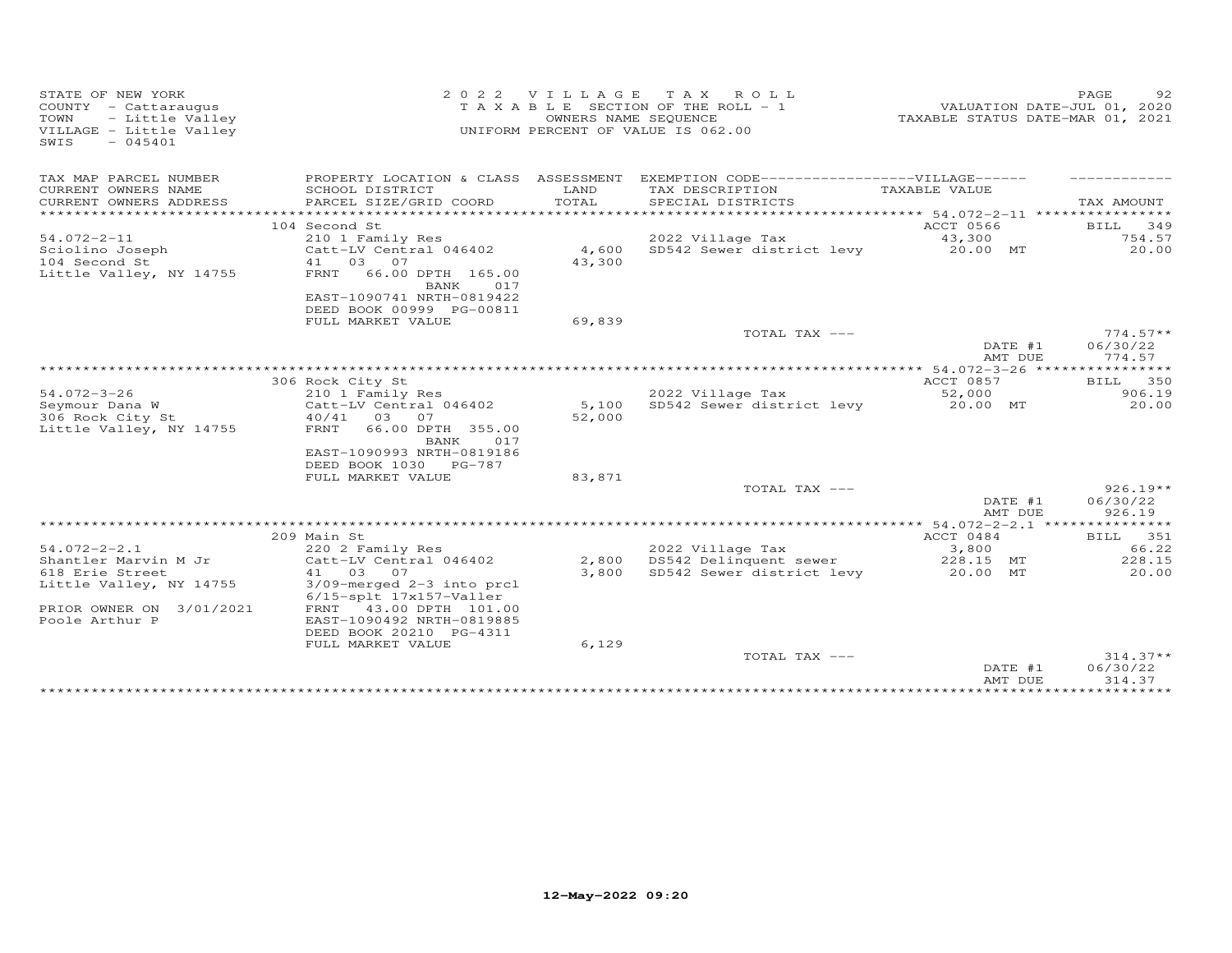| STATE OF NEW YORK<br>COUNTY - Cattaraugus<br>TOWN<br>- Little Valley<br>VILLAGE - Little Valley<br>$-045401$<br>SWIS |                                                                                                                                                                                             |                  | 2022 VILLAGE TAX ROLL<br>TAXABLE SECTION OF THE ROLL - 1<br>OWNERS NAME SEQUENCE<br>UNIFORM PERCENT OF VALUE IS 062.00                  | 29.<br>VALUATION DATE-JUL 01, 2020<br>TAXABLE STATUS DATE-MAR 01, 2021 | PAGE<br>93                           |
|----------------------------------------------------------------------------------------------------------------------|---------------------------------------------------------------------------------------------------------------------------------------------------------------------------------------------|------------------|-----------------------------------------------------------------------------------------------------------------------------------------|------------------------------------------------------------------------|--------------------------------------|
| TAX MAP PARCEL NUMBER<br>CURRENT OWNERS NAME<br>CURRENT OWNERS ADDRESS                                               | SCHOOL DISTRICT<br>PARCEL SIZE/GRID COORD                                                                                                                                                   | LAND<br>TOTAL    | PROPERTY LOCATION & CLASS ASSESSMENT EXEMPTION CODE-----------------VILLAGE------<br>TAX DESCRIPTION TAXABLE VALUE<br>SPECIAL DISTRICTS |                                                                        | TAX AMOUNT                           |
| 54.071-4-27<br>Shingler Marie C<br>Shingler Joe<br>214 Fair Oak St<br>Little Valley, NY 14755                        | 214 Fair Oak St<br>210 1 Family Res<br>Catt-LV Central 046402<br>52/53 03 07<br>66.00 DPTH 297.00<br>FRNT<br>EAST-1089284 NRTH-0819371<br>DEED BOOK 5524 PG-8001<br>FULL MARKET VALUE       | 45,000<br>72,581 | 2022 Village Tax<br>$2022$ Village Tax $45,000$<br>5,900 SD542 Sewer district levy $20.00$ MT                                           | ACCT 0777                                                              | <b>BILL</b> 352<br>784.20<br>20.00   |
|                                                                                                                      |                                                                                                                                                                                             |                  | TOTAL TAX ---                                                                                                                           | DATE #1<br>AMT DUE                                                     | $804.20**$<br>06/30/22<br>804.20     |
| $54.073 - 1 - 1.4$<br>Shinners David<br>Shinners Nancy<br>118 First St<br>Little Valley, NY 14755                    | 118 First St<br>210 1 Family Res<br>Catt-LV Central 046402<br>41 03 07<br>ACRES 1.05<br>EAST-1093407 NRTH-0819540                                                                           | 84,800           | 2022 Village Tax<br>8,400 SD542 Sewer district levy                                                                                     | ACCT 1147<br>84,800<br>20.10 MT                                        | BILL 353<br>1,477.78<br>20.10        |
|                                                                                                                      | DEED BOOK 00946 PG-00637<br>FULL MARKET VALUE                                                                                                                                               | 136,774          | TOTAL TAX ---                                                                                                                           | DATE #1<br>AMT DUE                                                     | $1,497.88**$<br>06/30/22<br>1,497.88 |
|                                                                                                                      |                                                                                                                                                                                             |                  |                                                                                                                                         |                                                                        |                                      |
| $54.072 - 6 - 3$<br>Smith Casey J<br>4833 Elm Creek Rd<br>Randolph, NY 14772                                         | 102 Fair Oak St<br>483 Converted Re<br>Catt-LV Central 046402<br>53 03 07<br>Apt Up<br>FRNT<br>25.00 DPTH 85.00<br>EAST-1089715 NRTH-0819504                                                | 38,400           | 2022 Village Tax<br>2,000 SD542 Sewer district levy                                                                                     | ACCT 0833<br>38,400<br>20.10 MT                                        | BILL 354<br>669.18<br>20.10          |
|                                                                                                                      | DEED BOOK 29960 PG-4001<br>FULL MARKET VALUE                                                                                                                                                | 61,935           | TOTAL TAX ---                                                                                                                           | DATE #1<br>AMT DUE                                                     | 689.28**<br>06/30/22<br>689.28       |
|                                                                                                                      |                                                                                                                                                                                             |                  |                                                                                                                                         |                                                                        |                                      |
| $54.072 - 6 - 4.2$<br>$Smith$ Casey J<br>$A833 = 7$<br>4833 Elm Creek Rd<br>Randolph, NY 14772                       | Fair Oak St<br>311 Res vac land<br>Catt-LV Central 046402<br>1//2010-split off Cred Un<br>R102 Fair Oak<br>FRNT<br>22.00 DPTH 65.00<br>EAST-1089732 NRTH-0819436<br>DEED BOOK 29960 PG-4001 | 100<br>100       | 2022 Village Tax                                                                                                                        | ACCT 1413<br>100                                                       | BILL 355<br>1.74                     |
|                                                                                                                      | FULL MARKET VALUE                                                                                                                                                                           | 161              | TOTAL TAX ---                                                                                                                           | DATE #1<br>AMT DUE                                                     | $1.74**$<br>06/30/22<br>1.74         |
|                                                                                                                      |                                                                                                                                                                                             |                  |                                                                                                                                         |                                                                        | * * * * * * * *                      |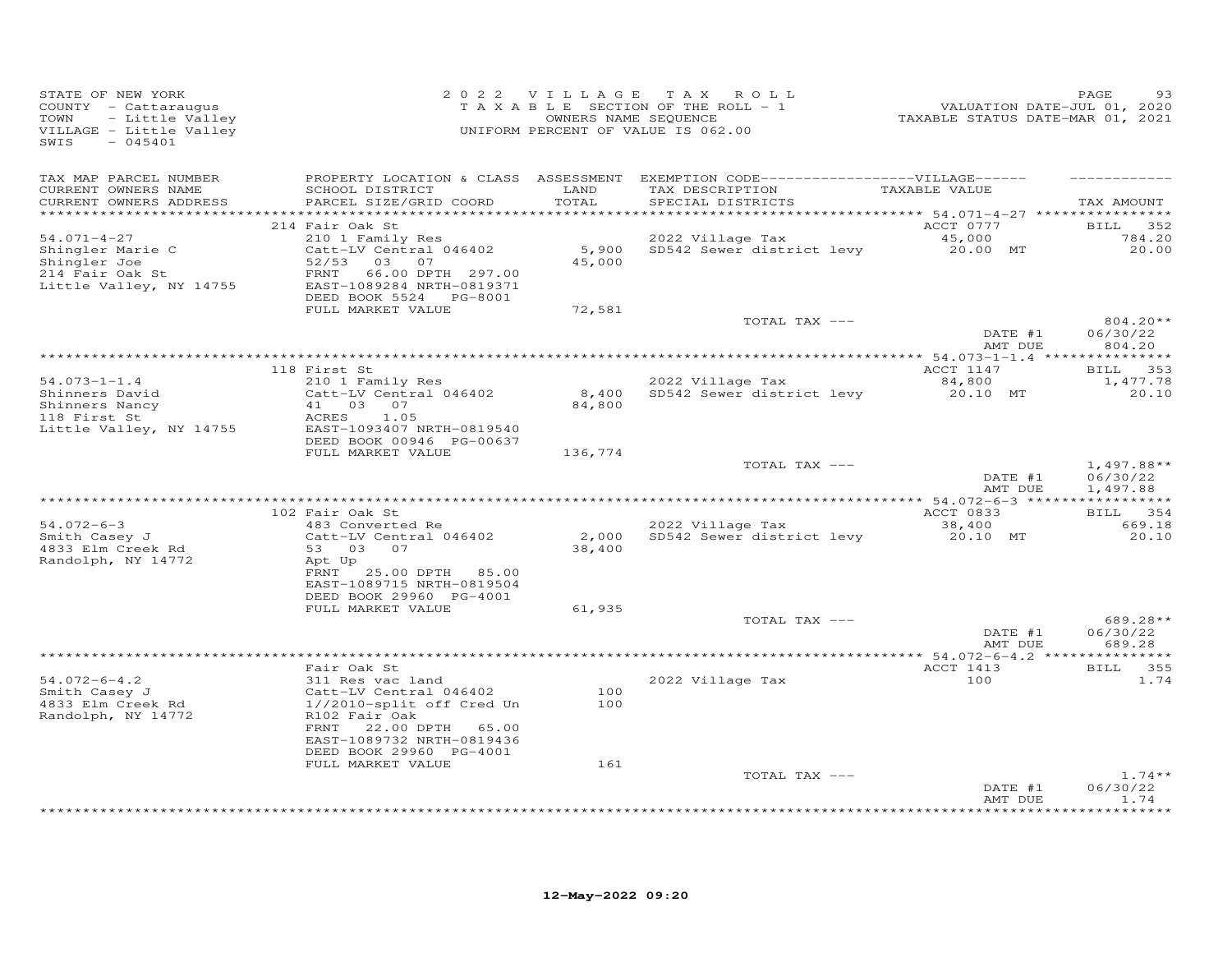| STATE OF NEW YORK<br>COUNTY - Cattaraugus<br>- Little Valley<br>TOWN<br>VILLAGE - Little Valley<br>SWIS<br>$-045401$ |                                                                                    |                 | 2022 VILLAGE TAX ROLL<br>TAXABLE SECTION OF THE ROLL - 1<br>OWNERS NAME SEQUENCE<br>UNIFORM PERCENT OF VALUE IS 062.00     | 1<br>2020 VALUATION DATE-JUL<br>2021 TAXABLE STATUS DATE-MAR | PAGE                             |
|----------------------------------------------------------------------------------------------------------------------|------------------------------------------------------------------------------------|-----------------|----------------------------------------------------------------------------------------------------------------------------|--------------------------------------------------------------|----------------------------------|
| TAX MAP PARCEL NUMBER<br>CURRENT OWNERS NAME<br>CURRENT OWNERS ADDRESS<br>*************************                  | SCHOOL DISTRICT<br>PARCEL SIZE/GRID COORD                                          | LAND<br>TOTAL   | PROPERTY LOCATION & CLASS ASSESSMENT EXEMPTION CODE------------------VILLAGE------<br>TAX DESCRIPTION<br>SPECIAL DISTRICTS | TAXABLE VALUE                                                | TAX AMOUNT                       |
|                                                                                                                      | 204 Railroad Ave                                                                   |                 |                                                                                                                            | ACCT 0478                                                    | <b>BILL</b><br>356               |
| $54.072 - 3 - 2$<br>Smith Edward F<br>Smith Diana L<br>112 Oakdale Pl                                                | 210 1 Family Res<br>Catt-LV Central 046402<br>41 03 07<br>FRNT 120.00 DPTH 110.00  | 65,000          | 2022 Village Tax<br>5,500 SD542 Sewer district levy 20.00 MT                                                               | 65,000                                                       | 1,132.73<br>20.00                |
| Cortland, OH 44410                                                                                                   | BANK 017<br>EAST-1090983 NRTH-0819715<br>DEED BOOK 1032 PG-965                     |                 |                                                                                                                            |                                                              |                                  |
|                                                                                                                      | FULL MARKET VALUE                                                                  | 104,839         | TOTAL TAX ---                                                                                                              |                                                              | $1,152.73**$                     |
|                                                                                                                      |                                                                                    |                 |                                                                                                                            | DATE #1<br>AMT DUE                                           | 06/30/22<br>1,152.73             |
|                                                                                                                      | 207 Sixth St                                                                       |                 |                                                                                                                            | ACCT 0804                                                    | BILL 357                         |
| $54.064 - 1 - 16$                                                                                                    | 210 1 Family Res                                                                   |                 | 2022 Village Tax                                                                                                           | 25,000                                                       | 435.67                           |
| Snow Audrey R<br>207 Sixth St                                                                                        | Catt-LV Central 046402<br>53<br>03 07                                              | 25,000          | 4,700 SD542 Sewer district levy 20.00 MT                                                                                   |                                                              | 20.00                            |
| Little Valley, NY 14755                                                                                              | 60.00 DPTH 198.00<br>FRNT<br>EAST-1090173 NRTH-0820270<br>DEED BOOK 00998 PG-00974 |                 |                                                                                                                            |                                                              |                                  |
|                                                                                                                      | FULL MARKET VALUE                                                                  | 40,323          |                                                                                                                            |                                                              |                                  |
|                                                                                                                      |                                                                                    |                 | TOTAL TAX ---                                                                                                              | DATE #1<br>AMT DUE                                           | $455.67**$<br>06/30/22<br>455.67 |
|                                                                                                                      |                                                                                    |                 |                                                                                                                            |                                                              |                                  |
| $54.064 - 1 - 4.1$                                                                                                   | 214 Main St<br>331 Com vac w/im                                                    |                 | 2022 Village Tax                                                                                                           | ACCT 5046<br>16,500                                          | BILL 358<br>287.54               |
| Snowbounders, Inc.<br>7658 Wilson Rd<br>PO Box 68                                                                    | Catt-LV Central 046402<br>41 03 07                                                 | 4,500<br>16,500 | SD542 Sewer district levy                                                                                                  | 20.50 MT                                                     | 20.50                            |
| Little Valley, NY 14755                                                                                              | 5.10<br>ACRES<br>EAST-1090759 NRTH-0820338<br>DEED BOOK 22456 PG-8001              |                 |                                                                                                                            |                                                              |                                  |
|                                                                                                                      | FULL MARKET VALUE                                                                  | 26,613          |                                                                                                                            |                                                              |                                  |
|                                                                                                                      |                                                                                    |                 | TOTAL TAX ---                                                                                                              | DATE #1<br>AMT DUE                                           | $308.04**$<br>06/30/22<br>308.04 |
|                                                                                                                      |                                                                                    |                 |                                                                                                                            |                                                              |                                  |
| $54.072 - 5 - 5$                                                                                                     | 105 Thompson Ave<br>210 1 Family Res                                               |                 | 2022 Village Tax                                                                                                           | ACCT 0697                                                    | BILL 359                         |
| Southwick Thomas James<br>105 Thompson Ave                                                                           | Catt-LV Central 046402<br>40  03  07                                               | 5,300<br>48,100 | SD542 Sewer district levy                                                                                                  | 48,100<br>20.00 MT                                           | 838.22<br>20.00                  |
| Little Valley, NY 14755                                                                                              | FRNT 99.66 DPTH 153.12<br>BANK<br>017                                              |                 |                                                                                                                            |                                                              |                                  |
| PRIOR OWNER ON 3/01/2021<br>Johnston Garth P                                                                         | EAST-1090407 NRTH-0818818<br>DEED BOOK 20210 PG-9292                               |                 |                                                                                                                            |                                                              |                                  |
|                                                                                                                      | FULL MARKET VALUE                                                                  | 77,581          | TOTAL TAX ---                                                                                                              |                                                              | 858.22**                         |
|                                                                                                                      |                                                                                    |                 |                                                                                                                            | DATE #1<br>AMT DUE                                           | 06/30/22<br>858.22               |
|                                                                                                                      |                                                                                    |                 |                                                                                                                            |                                                              | *********                        |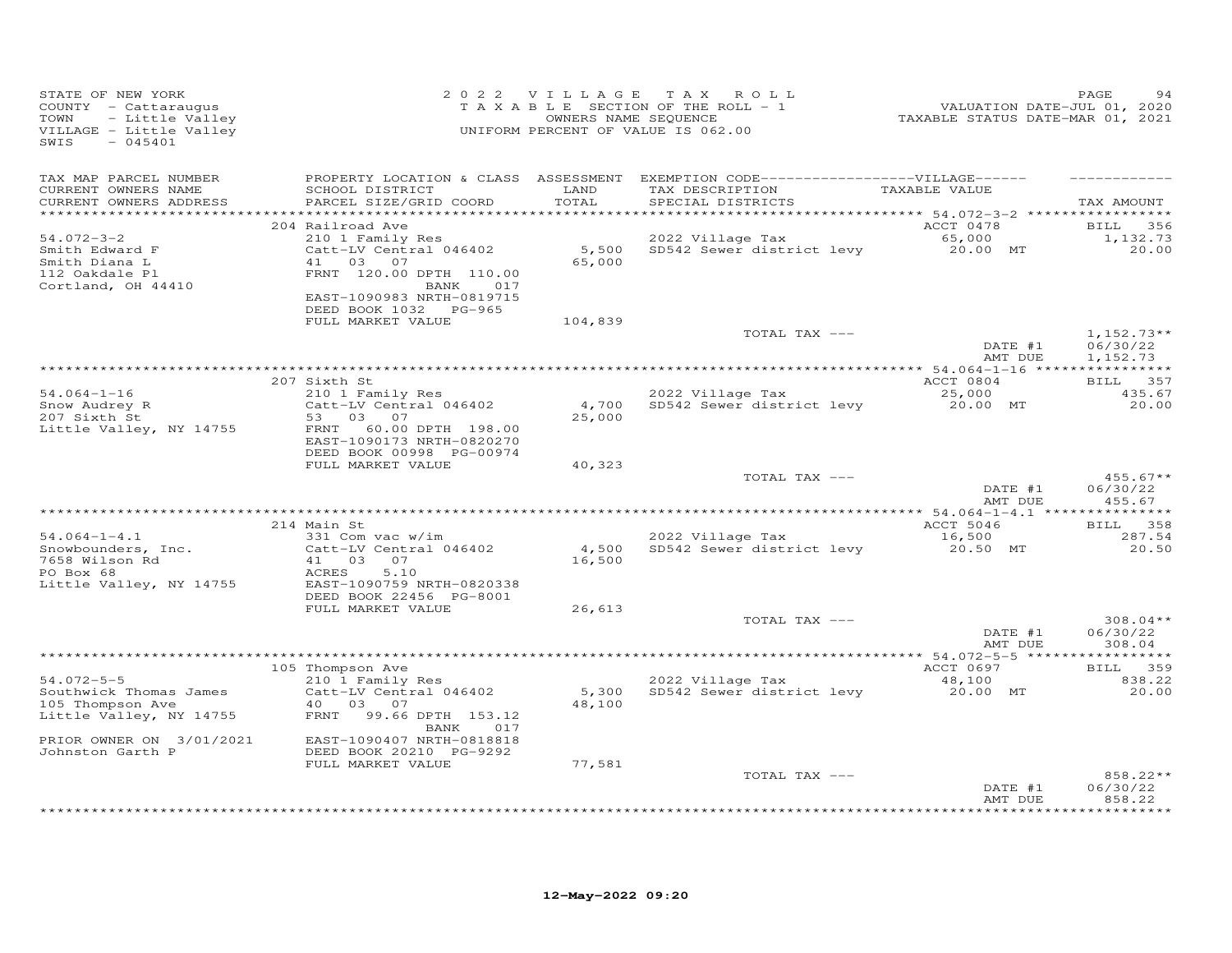| STATE OF NEW YORK<br>COUNTY - Cattaraugus<br>TOWN<br>- Little Valley<br>VILLAGE - Little Valley<br>SWIS<br>$-045401$ | 2 0 2 2                                                               | VILLAGE       | TAX ROLL<br>T A X A B L E SECTION OF THE ROLL - 1<br>OWNERS NAME SEQUENCE<br>UNIFORM PERCENT OF VALUE IS 062.00 | VALUATION DATE-JUL 01, 2020<br>TAXABLE STATUS DATE-MAR 01, 2021 | PAGE<br>95           |
|----------------------------------------------------------------------------------------------------------------------|-----------------------------------------------------------------------|---------------|-----------------------------------------------------------------------------------------------------------------|-----------------------------------------------------------------|----------------------|
| TAX MAP PARCEL NUMBER                                                                                                |                                                                       |               | PROPERTY LOCATION & CLASS ASSESSMENT EXEMPTION CODE------------------VILLAGE------                              |                                                                 |                      |
| CURRENT OWNERS NAME<br>CURRENT OWNERS ADDRESS                                                                        | SCHOOL DISTRICT<br>PARCEL SIZE/GRID COORD                             | LAND<br>TOTAL | TAX DESCRIPTION<br>SPECIAL DISTRICTS                                                                            | TAXABLE VALUE                                                   | TAX AMOUNT           |
|                                                                                                                      |                                                                       |               |                                                                                                                 |                                                                 |                      |
| $54.072 - 2 - 6.1$                                                                                                   | 102 Court St                                                          |               |                                                                                                                 | ACCT 0749<br>33,000                                             | 360<br>BILL          |
|                                                                                                                      | 210 1 Family Res                                                      | 4,500         | 2022 Village Tax                                                                                                | 34.87 MT                                                        | 575.08<br>34.87      |
| Spagnola Rachelle<br>102 S Court St                                                                                  | Catt-LV Central 046402<br>41 03<br>07                                 | 33,000        | DS542 Delinquent sewer<br>DW542 Delinquent water                                                                | 19.06 MT                                                        | 19.06                |
| Little Valley, NY 14755                                                                                              | 6/15-splt 8x132 to Valler<br>$3/16$ -mrqd $2-2.3$ in prcl             |               | SD542 Sewer district levy                                                                                       | 20.00 MT                                                        | 20.00                |
|                                                                                                                      | 58.00 DPTH 162.00<br>FRNT<br>BANK<br>017<br>EAST-1090531 NRTH-0819732 |               |                                                                                                                 |                                                                 |                      |
|                                                                                                                      | DEED BOOK 20190 PG-9979<br>FULL MARKET VALUE                          | 53,226        |                                                                                                                 |                                                                 |                      |
|                                                                                                                      |                                                                       |               | TOTAL TAX ---                                                                                                   |                                                                 | $649.01**$           |
|                                                                                                                      |                                                                       |               |                                                                                                                 | DATE #1<br>AMT DUE                                              | 06/30/22<br>649.01   |
|                                                                                                                      |                                                                       |               |                                                                                                                 |                                                                 |                      |
|                                                                                                                      | 205 Eighth St                                                         |               |                                                                                                                 | ACCT 0539                                                       | BILL<br>361          |
| $54.071 - 2 - 14$                                                                                                    | 210 1 Family Res                                                      |               | 2022 Village Tax                                                                                                | 20,000                                                          | 348.53               |
| Stalica Troy V                                                                                                       | Catt-LV Central 046402                                                | 4,200         | SD542 Sewer district levy                                                                                       | 20.00 MT                                                        | 20.00                |
| 300 Erie Street                                                                                                      | 53 03 07                                                              | 20,000        |                                                                                                                 |                                                                 |                      |
| Little Valley, NY 14755                                                                                              | 66.00 DPTH 132.00<br>FRNT<br>EAST-1088849 NRTH-0819911                |               |                                                                                                                 |                                                                 |                      |
|                                                                                                                      | DEED BOOK 22317 PG-5002                                               |               |                                                                                                                 |                                                                 |                      |
|                                                                                                                      | FULL MARKET VALUE                                                     | 32,258        |                                                                                                                 |                                                                 |                      |
|                                                                                                                      |                                                                       |               | TOTAL TAX ---                                                                                                   |                                                                 | $368.53**$           |
|                                                                                                                      |                                                                       |               |                                                                                                                 | DATE #1<br>AMT DUE                                              | 06/30/22<br>368.53   |
|                                                                                                                      | 300 Erie St                                                           |               |                                                                                                                 | ACCT 0514                                                       | BILL 362             |
| $54.071 - 2 - 20$                                                                                                    |                                                                       |               | 2022 Village Tax                                                                                                | 74,700                                                          | 1,301.77             |
| Stalica Troy V                                                                                                       | 230 3 Family Res<br>Catt-LV Central 046402                            | 6,000         | SD542 Sewer district levy                                                                                       | 20.00 MT                                                        | 20.00                |
| 300 Erie St                                                                                                          | 53 03<br>07                                                           | 74,700        |                                                                                                                 |                                                                 |                      |
| Little Valley, NY 14755                                                                                              | Apts                                                                  |               |                                                                                                                 |                                                                 |                      |
|                                                                                                                      | $2/10$ -mrgd $2-19.2$ in                                              |               |                                                                                                                 |                                                                 |                      |
|                                                                                                                      | FRNT 118.00 DPTH 132.00                                               |               |                                                                                                                 |                                                                 |                      |
|                                                                                                                      | EAST-1089127 NRTH-0820082                                             |               |                                                                                                                 |                                                                 |                      |
|                                                                                                                      | DEED BOOK 00969 PG-00789                                              |               |                                                                                                                 |                                                                 |                      |
|                                                                                                                      | FULL MARKET VALUE                                                     | 120,484       |                                                                                                                 |                                                                 |                      |
|                                                                                                                      |                                                                       |               | TOTAL TAX ---                                                                                                   |                                                                 | $1,321.77**$         |
|                                                                                                                      |                                                                       |               |                                                                                                                 | DATE #1<br>AMT DUE                                              | 06/30/22<br>1,321.77 |
|                                                                                                                      |                                                                       |               |                                                                                                                 | ***************************                                     |                      |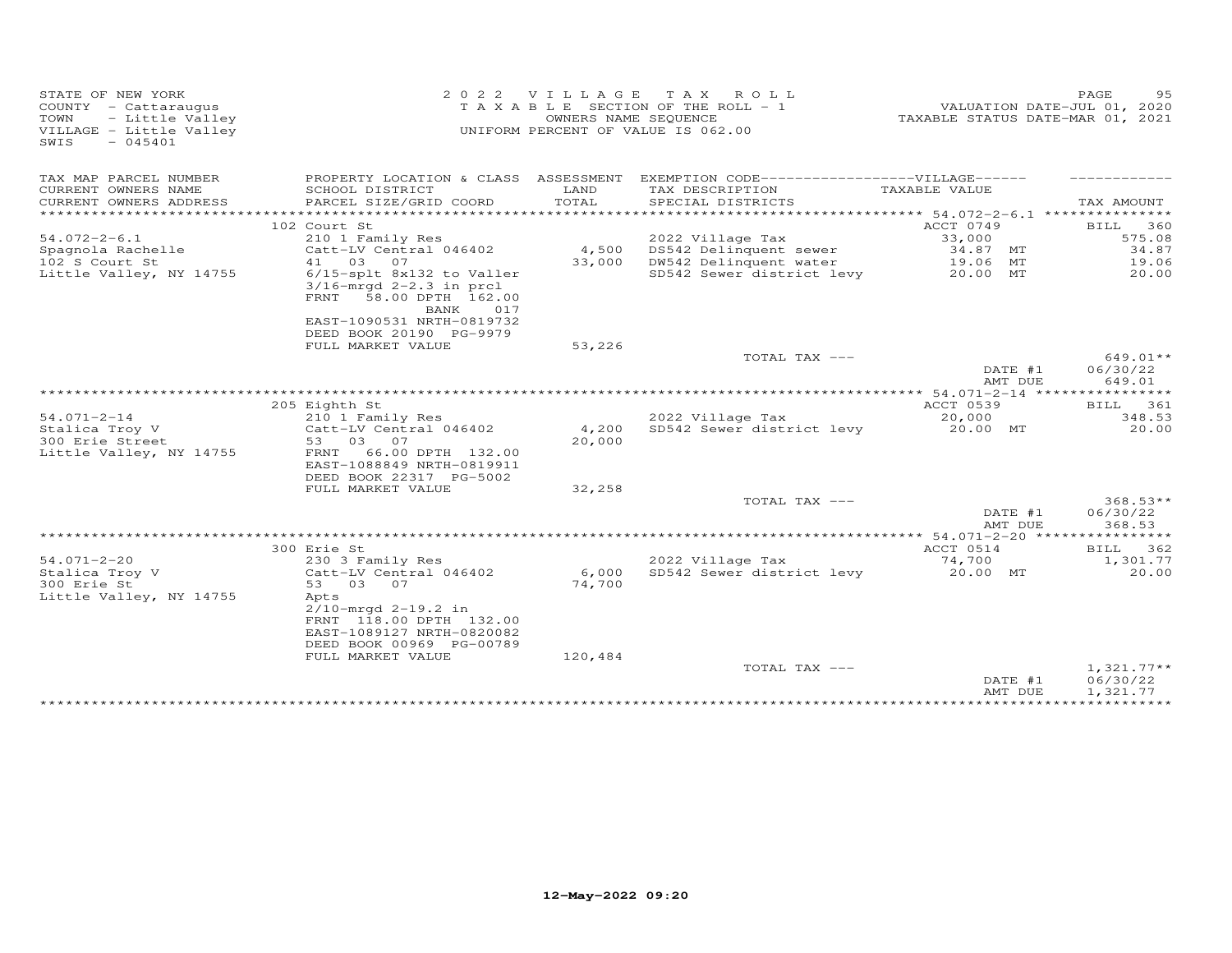| STATE OF NEW YORK<br>COUNTY - Cattaraugus<br>- Little Valley<br>TOWN<br>VILLAGE - Little Valley<br>SWIS<br>$-045401$ | 2 0 2 2<br>TAXABLE                                                                                                                                                                       | VILLAGE                 | TAX ROLL<br>SECTION OF THE ROLL - 1<br>OWNERS NAME SEQUENCE<br>UNIFORM PERCENT OF VALUE IS 062.00 | VALUATION DATE-JUL 01, 2020<br>TAXABLE STATUS DATE-MAR 01, 2021 | 96<br>PAGE                           |
|----------------------------------------------------------------------------------------------------------------------|------------------------------------------------------------------------------------------------------------------------------------------------------------------------------------------|-------------------------|---------------------------------------------------------------------------------------------------|-----------------------------------------------------------------|--------------------------------------|
| TAX MAP PARCEL NUMBER                                                                                                | PROPERTY LOCATION & CLASS ASSESSMENT                                                                                                                                                     |                         | EXEMPTION CODE-------------------VILLAGE------                                                    |                                                                 |                                      |
| CURRENT OWNERS NAME                                                                                                  | SCHOOL DISTRICT                                                                                                                                                                          | LAND                    | TAX DESCRIPTION                                                                                   | TAXABLE VALUE                                                   |                                      |
| CURRENT OWNERS ADDRESS<br>*******************                                                                        | PARCEL SIZE/GRID COORD                                                                                                                                                                   | TOTAL<br>************** | SPECIAL DISTRICTS<br>*********************************** 54.063–2–7 *****************             |                                                                 | TAX AMOUNT                           |
|                                                                                                                      | 201 Ninth St                                                                                                                                                                             |                         |                                                                                                   | ACCT 0764                                                       | BILL 363                             |
| $54.063 - 2 - 7$                                                                                                     | 210 1 Family Res                                                                                                                                                                         |                         | 2022 Village Tax                                                                                  | 40,400                                                          | 704.04                               |
| Stanford Chrystal L<br>201 N 9th St<br>Little Valley, NY 14755                                                       | Catt-LV Central 046402<br>53 03 07<br>FRNT 60.00 DPTH 135.00<br>EAST-1088462 NRTH-0821169<br>DEED BOOK 9548 PG-7002                                                                      | 4,100<br>40,400         | SD542 Sewer district levy                                                                         | 20.00 MT                                                        | 20.00                                |
|                                                                                                                      | FULL MARKET VALUE                                                                                                                                                                        | 65,161                  |                                                                                                   |                                                                 |                                      |
|                                                                                                                      |                                                                                                                                                                                          |                         | TOTAL TAX ---                                                                                     | DATE #1<br>AMT DUE                                              | $724.04**$<br>06/30/22<br>724.04     |
|                                                                                                                      |                                                                                                                                                                                          |                         |                                                                                                   |                                                                 |                                      |
|                                                                                                                      | 214 Main St                                                                                                                                                                              |                         |                                                                                                   | ACCT 5021                                                       | BILL<br>364                          |
| $54.064 - 1 - 5.1$<br>Stang Michael<br>PO Box 1235<br>Ellicottville, NY 14731                                        | 449 Other Storag<br>Catt-LV Central 046402<br>41/53 03 07<br>$2/10$ -split $111x145$ to Car<br>FRNT 172.00 DPTH<br>ACRES<br>1.40<br>EAST-1090399 NRTH-0820212<br>DEED BOOK 15427 PG-2001 | 10,900<br>67,000        | 2022 Village Tax<br>SD542 Sewer district levy                                                     | 67,000<br>20.10 MT                                              | 1,167.59<br>20.10                    |
|                                                                                                                      | FULL MARKET VALUE                                                                                                                                                                        | 108,065                 |                                                                                                   |                                                                 |                                      |
|                                                                                                                      |                                                                                                                                                                                          |                         | TOTAL TAX ---                                                                                     | DATE #1<br>AMT DUE                                              | $1,187.69**$<br>06/30/22<br>1,187.69 |
|                                                                                                                      |                                                                                                                                                                                          |                         |                                                                                                   |                                                                 |                                      |
|                                                                                                                      | 303 Main St                                                                                                                                                                              |                         |                                                                                                   | ACCT 0607                                                       | BILL 365                             |
| $54.072 - 3 - 1$<br>Stang Michael<br>PO Box 1235<br>Ellicottville, NY 14731                                          | 449 Other Storag<br>Catt-LV Central 046402<br>41<br>03<br>07<br>FRNT 420.00 DPTH<br>ACRES<br>1.00<br>EAST-1090785 NRTH-0819897<br>DEED BOOK 2935 PG-5001                                 | 9,000<br>35,000         | 2022 Village Tax<br>SD542 Sewer district levy                                                     | 35,000<br>20.00 MT                                              | 609.93<br>20.00                      |
|                                                                                                                      | FULL MARKET VALUE                                                                                                                                                                        | 56,452                  | TOTAL TAX ---                                                                                     |                                                                 | $629.93**$                           |
|                                                                                                                      |                                                                                                                                                                                          |                         |                                                                                                   | DATE #1<br>AMT DUE                                              | 06/30/22<br>629.93                   |
|                                                                                                                      |                                                                                                                                                                                          |                         |                                                                                                   |                                                                 |                                      |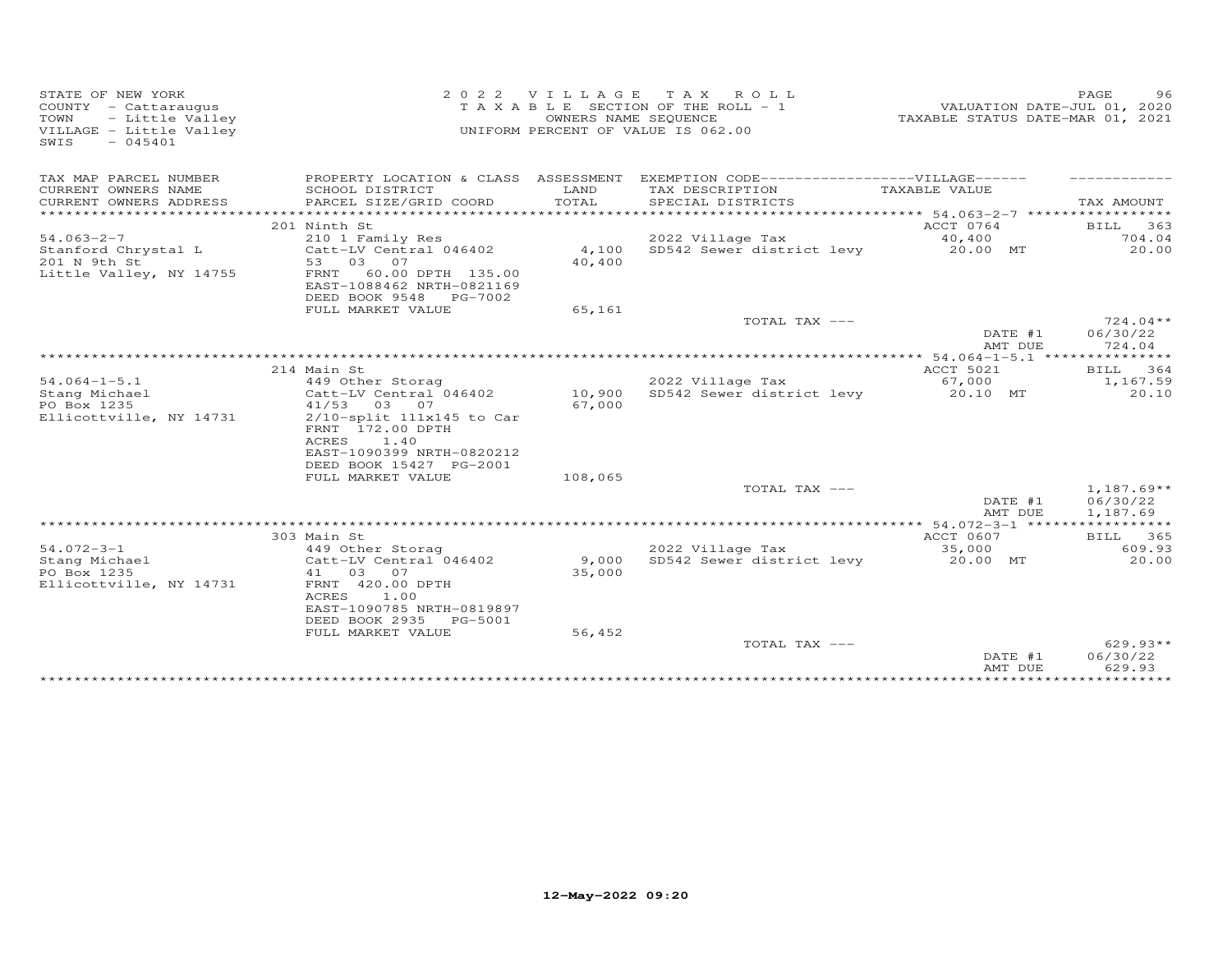| STATE OF NEW YORK<br>COUNTY - Cattaraugus<br>- Little Valley<br>TOWN<br>VILLAGE - Little Valley<br>$-045401$<br>SWIS |                                                                                  |               | 2022 VILLAGE TAX ROLL<br>TAXABLE SECTION OF THE ROLL - 1<br>OWNERS NAME SEQUENCE<br>UNIFORM PERCENT OF VALUE IS 062.00     |                        |                    | PAGE                             |
|----------------------------------------------------------------------------------------------------------------------|----------------------------------------------------------------------------------|---------------|----------------------------------------------------------------------------------------------------------------------------|------------------------|--------------------|----------------------------------|
| TAX MAP PARCEL NUMBER<br>CURRENT OWNERS NAME<br>CURRENT OWNERS ADDRESS                                               | SCHOOL DISTRICT<br>PARCEL SIZE/GRID COORD                                        | LAND<br>TOTAL | PROPERTY LOCATION & CLASS ASSESSMENT EXEMPTION CODE------------------VILLAGE------<br>TAX DESCRIPTION<br>SPECIAL DISTRICTS | TAXABLE VALUE          |                    | TAX AMOUNT                       |
|                                                                                                                      | 100 Main St                                                                      |               |                                                                                                                            | ACCT 0653              |                    | BILL 366                         |
| $54.072 - 1 - 10$                                                                                                    | 484 1 use sm bld                                                                 |               | 2022 Village Tax                                                                                                           | 34,000                 |                    | 592.51                           |
| Starks Barry D                                                                                                       | Catt-LV Central 046402                                                           |               | 3,200 DS542 Delinquent sewer<br>34,000 DW542 Delinquent water                                                              | 315.42 MT<br>249.17 MT |                    | 315.42                           |
| Starks Brandy $M$                                                                                                    | 53 03 07                                                                         |               |                                                                                                                            |                        |                    | 249.17                           |
| 102 Fourth Street<br>Little Valley, NY 14755                                                                         | FRNT 38.20 DPTH 58.50<br>EAST-1089962 NRTH-0819680<br>DEED BOOK 21379 PG-5001    |               | SD542 Sewer district levy                                                                                                  | 20.00 MT               |                    | 20.00                            |
|                                                                                                                      | FULL MARKET VALUE                                                                | 54,839        | TOTAL TAX ---                                                                                                              |                        |                    | $1,177.10**$                     |
|                                                                                                                      |                                                                                  |               |                                                                                                                            |                        | DATE #1<br>AMT DUE | 06/30/22<br>1,177.10             |
|                                                                                                                      |                                                                                  |               |                                                                                                                            |                        |                    |                                  |
| 54.072-5-25                                                                                                          | 102 Fourth St<br>220 2 Family Res                                                |               |                                                                                                                            | ACCT 0812<br>46,800    |                    | BILL 367<br>815.57               |
|                                                                                                                      | Catt-LV Central 046402                                                           |               | 2022 Village Tax                                                                                                           | 74.84 MT               |                    | 74.84                            |
| Starks Barry D<br>Starks Brandy M<br>102 Fourth St                                                                   | 52 03 07                                                                         |               | 5,400 DS542 Delinquent sewer<br>46,800 DW542 Delinquent water                                                              | 42.18 MT               |                    | 42.18                            |
| 102 Fourth St<br>Little Valley, NY 14755                                                                             | FRNT 100.00 DPTH 132.00<br>EAST-1090132 NRTH-0819178<br>DEED BOOK 01004 PG-00131 |               | SD542 Sewer district levy 20.00 MT                                                                                         |                        |                    | 20.00                            |
|                                                                                                                      | FULL MARKET VALUE                                                                | 75,484        |                                                                                                                            |                        |                    |                                  |
|                                                                                                                      |                                                                                  |               | TOTAL TAX ---                                                                                                              |                        | DATE #1<br>AMT DUE | $952.59**$<br>06/30/22<br>952.59 |
|                                                                                                                      |                                                                                  |               |                                                                                                                            |                        |                    |                                  |
|                                                                                                                      | 409 Erie St                                                                      |               |                                                                                                                            | ACCT 0592              |                    | <b>BILL</b><br>368               |
| $54.063 - 2 - 37$                                                                                                    | 210 1 Family Res                                                                 |               | 2022 Village Tax                                                                                                           | 39,600                 |                    | 690.10                           |
| Starks Brandy                                                                                                        | Catt-LV Central 046402<br>53 03 07                                               |               | 4,200 DS542 Delinquent sewer<br>39,600 DW542 Delinquent water                                                              | 50.61 MT               |                    | 50.61<br>26.41                   |
| Starks Barry<br>Starks Barry<br>409 Erie Street                                                                      | FRNT<br>66.00 DPTH 132.00                                                        |               | SD542 Sewer district levy<br>SD542 Sewer district levy<br>20.00 MT                                                         |                        |                    | 20.00                            |
| Little Valley, NY 14755                                                                                              | EAST-1088771 NRTH-0820565<br>DEED BOOK 2020 PG-17617                             |               |                                                                                                                            |                        |                    |                                  |
|                                                                                                                      | FULL MARKET VALUE                                                                | 63,871        |                                                                                                                            |                        |                    |                                  |
|                                                                                                                      |                                                                                  |               | TOTAL TAX ---                                                                                                              |                        | DATE #1<br>AMT DUE | 787.12**<br>06/30/22<br>787.12   |
|                                                                                                                      |                                                                                  |               |                                                                                                                            |                        |                    |                                  |
| $54.064 - 1 - 15$                                                                                                    | 205 Sixth St<br>210 1 Family Res                                                 |               | 2022 Village Tax                                                                                                           | ACCT 0597<br>43,000    |                    | BILL 369<br>749.35               |
|                                                                                                                      | Catt-LV Central 046402                                                           | 4,700         | SD542 Sewer district levy                                                                                                  | 20.00 MT               |                    | 20.00                            |
| Starks David J<br>Starks Jessica<br>205 6 th St<br>205 6 th St                                                       | 53 03 07<br>FRNT 60.00 DPTH 198.00                                               | 43,000        |                                                                                                                            |                        |                    |                                  |
| Little Valley, NY 14755                                                                                              | BANK 017<br>EAST-1090141 NRTH-0820220<br>DEED BOOK 8450 PG-5004                  |               |                                                                                                                            |                        |                    |                                  |
|                                                                                                                      | FULL MARKET VALUE                                                                | 69,355        |                                                                                                                            |                        |                    |                                  |
|                                                                                                                      |                                                                                  |               | TOTAL TAX ---                                                                                                              |                        | DATE #1<br>AMT DUE | $769.35**$<br>06/30/22<br>769.35 |
|                                                                                                                      |                                                                                  |               |                                                                                                                            |                        |                    | * * * * * * * * * *              |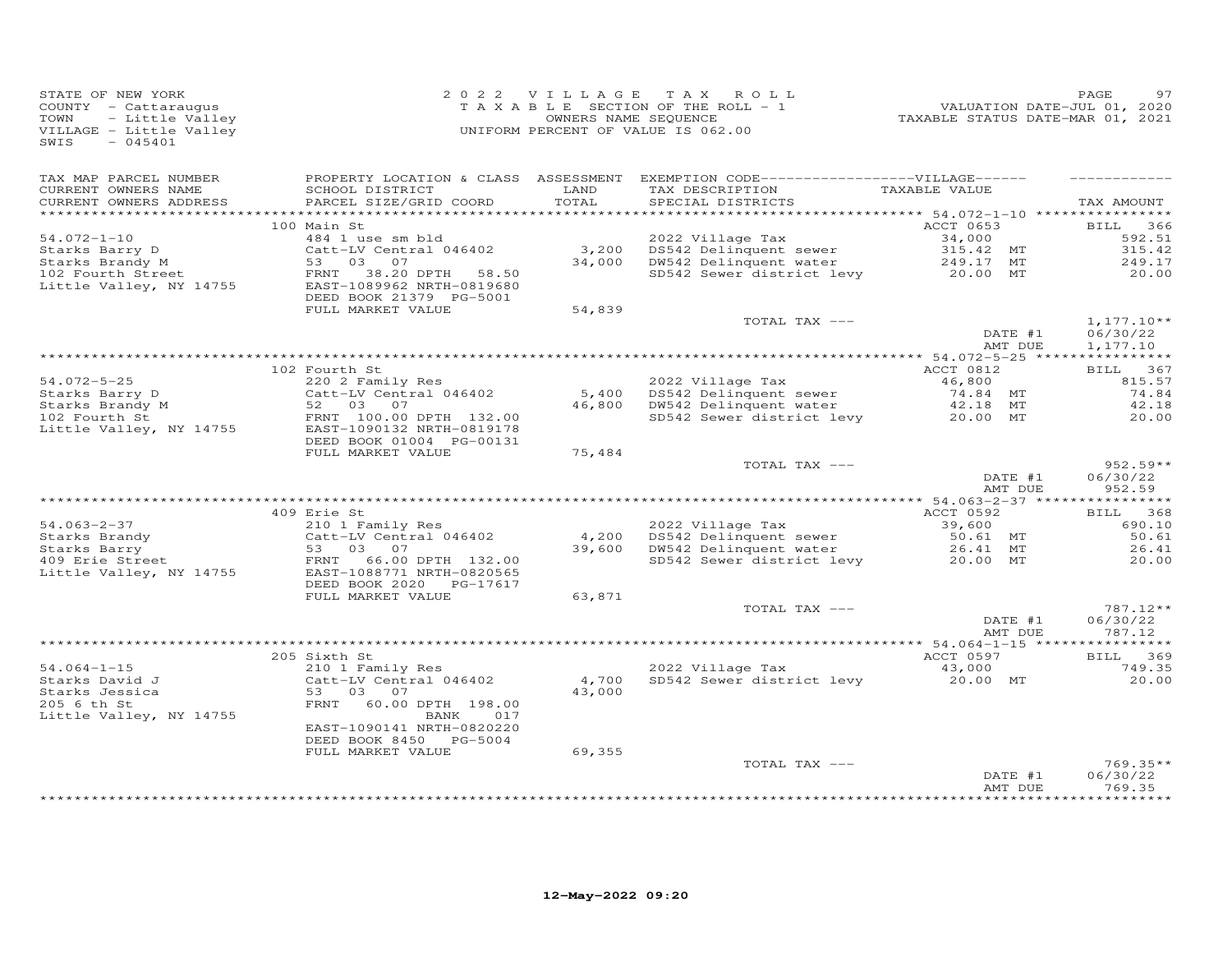| STATE OF NEW YORK<br>COUNTY - Cattaraugus<br>TOWN<br>- Little Valley<br>VILLAGE - Little Valley<br>$-045401$<br>SWIS |                                                                                                                                              |                  | 2022 VILLAGE TAX ROLL<br>TAXABLE SECTION OF THE ROLL - 1<br>OWNERS NAME SEQUENCE<br>UNIFORM PERCENT OF VALUE IS 062.00                   | VALUATION DATE-JUL 01, 2020<br>TAXABLE STATUS DATE-MAR 01, 2021 | PAGE<br>98             |
|----------------------------------------------------------------------------------------------------------------------|----------------------------------------------------------------------------------------------------------------------------------------------|------------------|------------------------------------------------------------------------------------------------------------------------------------------|-----------------------------------------------------------------|------------------------|
| TAX MAP PARCEL NUMBER<br>CURRENT OWNERS NAME<br>CURRENT OWNERS ADDRESS                                               | SCHOOL DISTRICT<br>PARCEL SIZE/GRID COORD                                                                                                    | LAND<br>TOTAL    | PROPERTY LOCATION & CLASS ASSESSMENT EXEMPTION CODE------------------VILLAGE------<br>TAX DESCRIPTION TAXABLE VALUE<br>SPECIAL DISTRICTS |                                                                 | TAX AMOUNT             |
| $54.072 - 2 - 1$                                                                                                     | 213 Main St<br>453 Large retail                                                                                                              |                  | 2022 Village Tax                                                                                                                         | ACCT 0818<br>31,500                                             | BILL 370<br>548.94     |
| Stein Wayne M<br>Stein Debra D<br>9926 New Albion Road<br>Cattaraugus, NY 14719                                      | Catt-LV Central 046402<br>41 03 07<br>FRNT<br>84.05 DPTH 192.97<br>EAST-1090580 NRTH-0819879<br>DEED BOOK 20200 PG-6025<br>FULL MARKET VALUE | 31,500<br>50,806 | 8,100 SD542 Sewer district levy 20.00 MT                                                                                                 |                                                                 | 20.00                  |
|                                                                                                                      |                                                                                                                                              |                  | TOTAL TAX ---                                                                                                                            |                                                                 | $568.94**$             |
|                                                                                                                      |                                                                                                                                              |                  |                                                                                                                                          | DATE #1<br>AMT DUE                                              | 06/30/22<br>568.94     |
|                                                                                                                      |                                                                                                                                              |                  |                                                                                                                                          | ACCT 0516                                                       | BILL 371               |
| $54.064 - 1 - 37$                                                                                                    | 217 Erie St<br>210 1 Family Res                                                                                                              |                  | 2022 Village Tax                                                                                                                         |                                                                 | 592.51                 |
| Steinbroner Florence Day<br>Schaffner Cheryl Day                                                                     | Catt-LV Central 046402<br>53 03 07                                                                                                           | 34,000           | 4,200 SD542 Sewer district levy                                                                                                          | 34,000<br>20.00 MT                                              | 20.00                  |
| 217 Erie St<br>Little Valley, NY 14755                                                                               | FRNT 66.00 DPTH 132.00<br>EAST-1089478 NRTH-0820080<br>DEED BOOK 00796 PG-00533                                                              |                  |                                                                                                                                          |                                                                 |                        |
|                                                                                                                      | FULL MARKET VALUE                                                                                                                            | 54,839           | TOTAL TAX ---                                                                                                                            | DATE #1                                                         | $612.51**$<br>06/30/22 |
|                                                                                                                      |                                                                                                                                              |                  |                                                                                                                                          | AMT DUE                                                         | 612.51                 |
|                                                                                                                      | First St                                                                                                                                     |                  |                                                                                                                                          | ACCT 0589                                                       | BILL 372               |
| $54.072 - 3 - 8$<br>Stevens Anne C                                                                                   | 321 Abandoned ag<br>Catt-LV Central 046402                                                                                                   | 6,700            | 2022 Village Tax                                                                                                                         | 6,700                                                           | 116.76                 |
| Stevens Edwin C<br>9643 Upper Edgar Rd<br>Little Valley, NY 14755                                                    | 53 03 07<br>ACRES 20.65<br>EAST-1091839 NRTH-0819919                                                                                         | 6,700            |                                                                                                                                          |                                                                 |                        |
| PRIOR OWNER ON 3/01/2021<br>Stevens Anne C                                                                           | DEED BOOK 2021    PG-11319<br>FULL MARKET VALUE                                                                                              | 10,806           |                                                                                                                                          |                                                                 |                        |
|                                                                                                                      |                                                                                                                                              |                  | TOTAL TAX ---                                                                                                                            |                                                                 | $116.76**$             |
|                                                                                                                      |                                                                                                                                              |                  |                                                                                                                                          | DATE #1<br>AMT DUE                                              | 06/30/22<br>116.76     |
|                                                                                                                      | 404 Rock City St                                                                                                                             |                  |                                                                                                                                          | ACCT 0590                                                       | BILL 373               |
| $54.072 - 3 - 22$                                                                                                    | 210 1 Family Res                                                                                                                             |                  | 2022 Village Tax                                                                                                                         | 86,500                                                          | 1,507.41               |
| Stevens Anne C<br>Stevens Anne C<br>Stevens Edwin C                                                                  |                                                                                                                                              |                  | zio i ramily Res<br>Catt-LV Central 046402 14,300 SD542 Sewer district levy                                                              | 22.40 MT                                                        | 22.40                  |
| Stevens Edwin C<br>9643 Upper Edgar Rd<br>Little Valley, NY 14755                                                    | 53 03 07<br>FRNT 210.00 DPTH<br>ACRES<br>4.95                                                                                                | 86,500           |                                                                                                                                          |                                                                 |                        |
| PRIOR OWNER ON 3/01/2021<br>Stevens Anne C                                                                           | EAST-1091454 NRTH-0819118<br>DEED BOOK 2021    PG-11321<br>FULL MARKET VALUE                                                                 | 139,516          |                                                                                                                                          |                                                                 |                        |
|                                                                                                                      |                                                                                                                                              |                  | TOTAL TAX ---                                                                                                                            |                                                                 | $1,529.81**$           |
|                                                                                                                      |                                                                                                                                              |                  |                                                                                                                                          | DATE #1<br>AMT DUE                                              | 06/30/22<br>1,529.81   |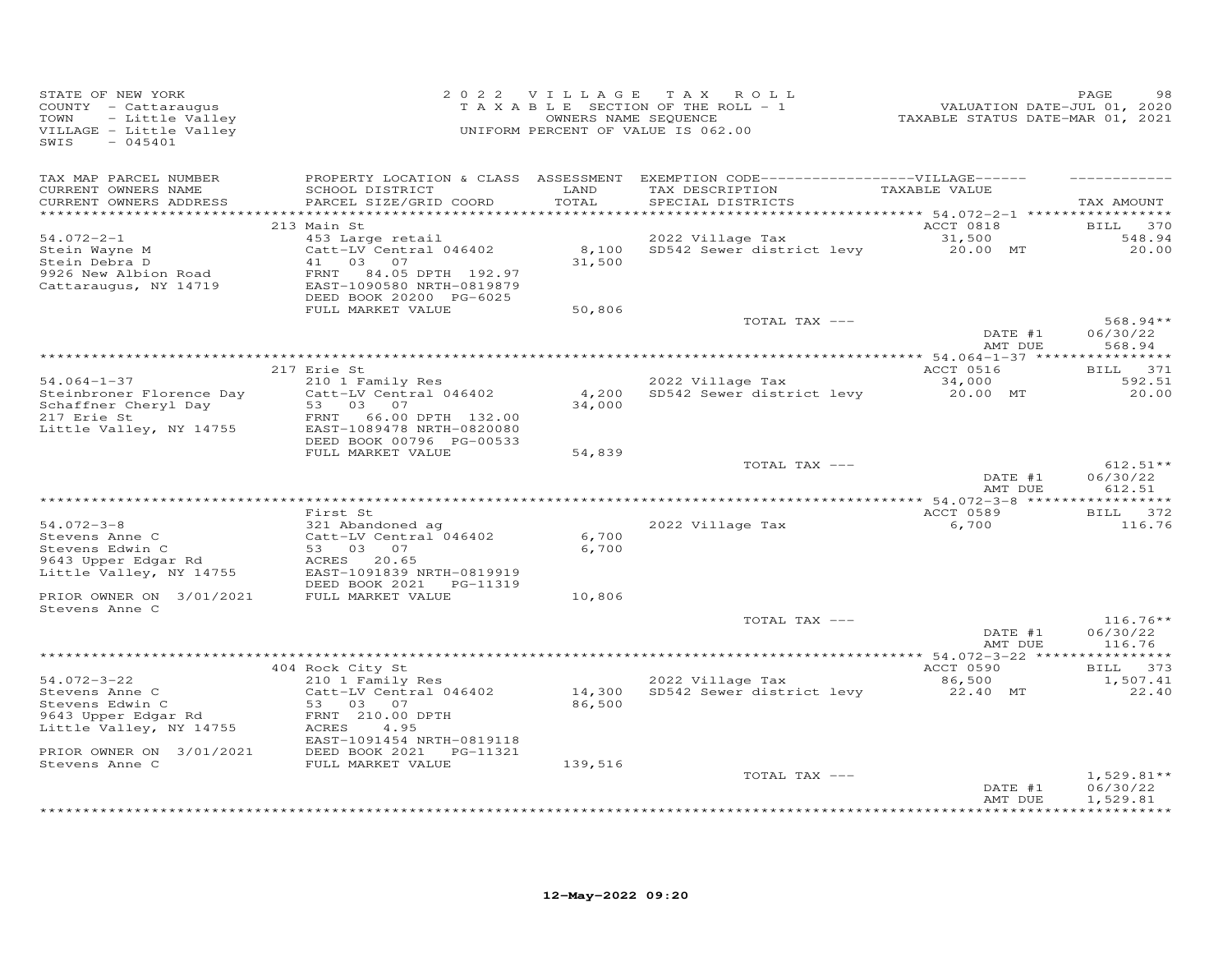| STATE OF NEW YORK<br>COUNTY - Cattaraugus<br>TOWN<br>- Little Valley<br>VILLAGE - Little Valley<br>SWIS<br>$-045401$ |                                                                                                                | 2022 VILLAGE<br>OWNERS NAME SEQUENCE | TAX ROLL<br>TAXABLE SECTION OF THE ROLL - 1<br>UNIFORM PERCENT OF VALUE IS 062.00                                          | VALUATION DATE-JUL 01, 2020<br>TAXABLE STATUS DATE-MAR 01, 2021 | PAGE<br>99                       |
|----------------------------------------------------------------------------------------------------------------------|----------------------------------------------------------------------------------------------------------------|--------------------------------------|----------------------------------------------------------------------------------------------------------------------------|-----------------------------------------------------------------|----------------------------------|
| TAX MAP PARCEL NUMBER<br>CURRENT OWNERS NAME<br>CURRENT OWNERS ADDRESS                                               | SCHOOL DISTRICT<br>PARCEL SIZE/GRID COORD                                                                      | LAND<br>TOTAL                        | PROPERTY LOCATION & CLASS ASSESSMENT EXEMPTION CODE------------------VILLAGE------<br>TAX DESCRIPTION<br>SPECIAL DISTRICTS | TAXABLE VALUE                                                   | TAX AMOUNT                       |
| $54.072 - 2 - 20$<br>Stoll Thomas<br>Stoll Mary                                                                      | 102 Third St<br>210 1 Family Res<br>Catt-LV Central 046402<br>41/53 03 07                                      | 8,400<br>48,000                      | 2022 Village Tax<br>SD542 Sewer district levy                                                                              | ACCT 0407<br>48,000<br>20.00 MT                                 | BILL<br>374<br>836.48<br>20.00   |
| PO Box 248<br>Little Valley, NY 14755                                                                                | $3/14$ -mrged 2-21 in prcl<br>FRNT 150.00 DPTH 106.00<br>EAST-1090332 NRTH-0819523<br>DEED BOOK 00984 PG-00649 |                                      |                                                                                                                            |                                                                 |                                  |
|                                                                                                                      | FULL MARKET VALUE                                                                                              | 77,419                               | TOTAL TAX ---                                                                                                              | DATE #1<br>AMT DUE                                              | 856.48**<br>06/30/22<br>856.48   |
|                                                                                                                      |                                                                                                                |                                      |                                                                                                                            |                                                                 |                                  |
|                                                                                                                      | 113 Mill St                                                                                                    |                                      |                                                                                                                            | ACCT 0741                                                       | BILL 375                         |
| $54.071 - 4 - 38$<br>Strusa Timothy                                                                                  | 210 1 Family Res<br>Catt-LV Central 046402                                                                     | 4,700                                | 2022 Village Tax<br>DS542 Delinquent sewer                                                                                 | 24,000<br>215.32 MT                                             | 418.24<br>215.32                 |
| 9860 Sawmill Rd                                                                                                      | 52/53 03 07                                                                                                    | 24,000                               | DW542 Delinquent water                                                                                                     | 34.61 MT                                                        | 34.61                            |
| Little Valley, NY 14755                                                                                              | FRNT<br>54.00 DPTH 304.00<br>EAST-1089407 NRTH-0819127                                                         |                                      | SD542 Sewer district levy                                                                                                  | 20.00 MT                                                        | 20.00                            |
| PRIOR OWNER ON 3/01/2021<br>Strusa Timothy                                                                           | DEED BOOK 31197 PG-5002<br>FULL MARKET VALUE                                                                   | 38,710                               |                                                                                                                            |                                                                 |                                  |
|                                                                                                                      |                                                                                                                |                                      | TOTAL TAX ---                                                                                                              | DATE #1                                                         | 688.17**<br>06/30/22             |
|                                                                                                                      |                                                                                                                |                                      |                                                                                                                            | AMT DUE                                                         | 688.17                           |
|                                                                                                                      |                                                                                                                |                                      |                                                                                                                            |                                                                 |                                  |
| $54.063 - 2 - 42$                                                                                                    | 419 Erie St                                                                                                    |                                      | 2022 Village Tax                                                                                                           | ACCT 0459<br>33,500                                             | BILL 376<br>583.79               |
| Stuckey Valerie R<br>419 Erie St                                                                                     | 210 1 Family Res<br>Catt-LV Central 046402<br>53 03<br>07                                                      | 4,400<br>33,500                      | SD542 Sewer district levy                                                                                                  | 20.00 MT                                                        | 20,00                            |
| Little Valley, NY 14755                                                                                              | 66.00 DPTH 132.00<br>FRNT<br>EAST-1088551 NRTH-0820711<br>DEED BOOK 4203 PG-8001                               |                                      |                                                                                                                            |                                                                 |                                  |
|                                                                                                                      | FULL MARKET VALUE                                                                                              | 54,032                               |                                                                                                                            |                                                                 |                                  |
|                                                                                                                      |                                                                                                                |                                      | TOTAL TAX ---                                                                                                              | DATE #1<br>AMT DUE                                              | $603.79**$<br>06/30/22<br>603.79 |
|                                                                                                                      |                                                                                                                |                                      |                                                                                                                            |                                                                 |                                  |
|                                                                                                                      | 307 Fair Oak St                                                                                                |                                      |                                                                                                                            | ACCT 1680                                                       | BILL 377                         |
| $54.071 - 2 - 29.2$                                                                                                  | 210 1 Family Res                                                                                               |                                      | 2022 Village Tax                                                                                                           | 52,000                                                          | 906.19                           |
| Swanson Edward A<br>Swanson Donna M<br>707 Water St<br>Smethport, PA 16749                                           | Catt-LV Central 046402<br>7/2018 Split from 2-29<br>61.50 DPTH 171.50<br>FRNT<br>EAST-1088160 NRTH-0819641     | 4,100<br>52,000                      | SD542 Sewer district levy                                                                                                  | 20.00 MT                                                        | 20,00                            |
|                                                                                                                      | DEED BOOK 30019 PG-3001                                                                                        |                                      |                                                                                                                            |                                                                 |                                  |
|                                                                                                                      | FULL MARKET VALUE                                                                                              | 83,871                               | TOTAL TAX ---                                                                                                              |                                                                 | $926.19**$                       |
|                                                                                                                      |                                                                                                                |                                      |                                                                                                                            | DATE #1<br>AMT DUE                                              | 06/30/22<br>926.19               |
|                                                                                                                      |                                                                                                                |                                      |                                                                                                                            |                                                                 |                                  |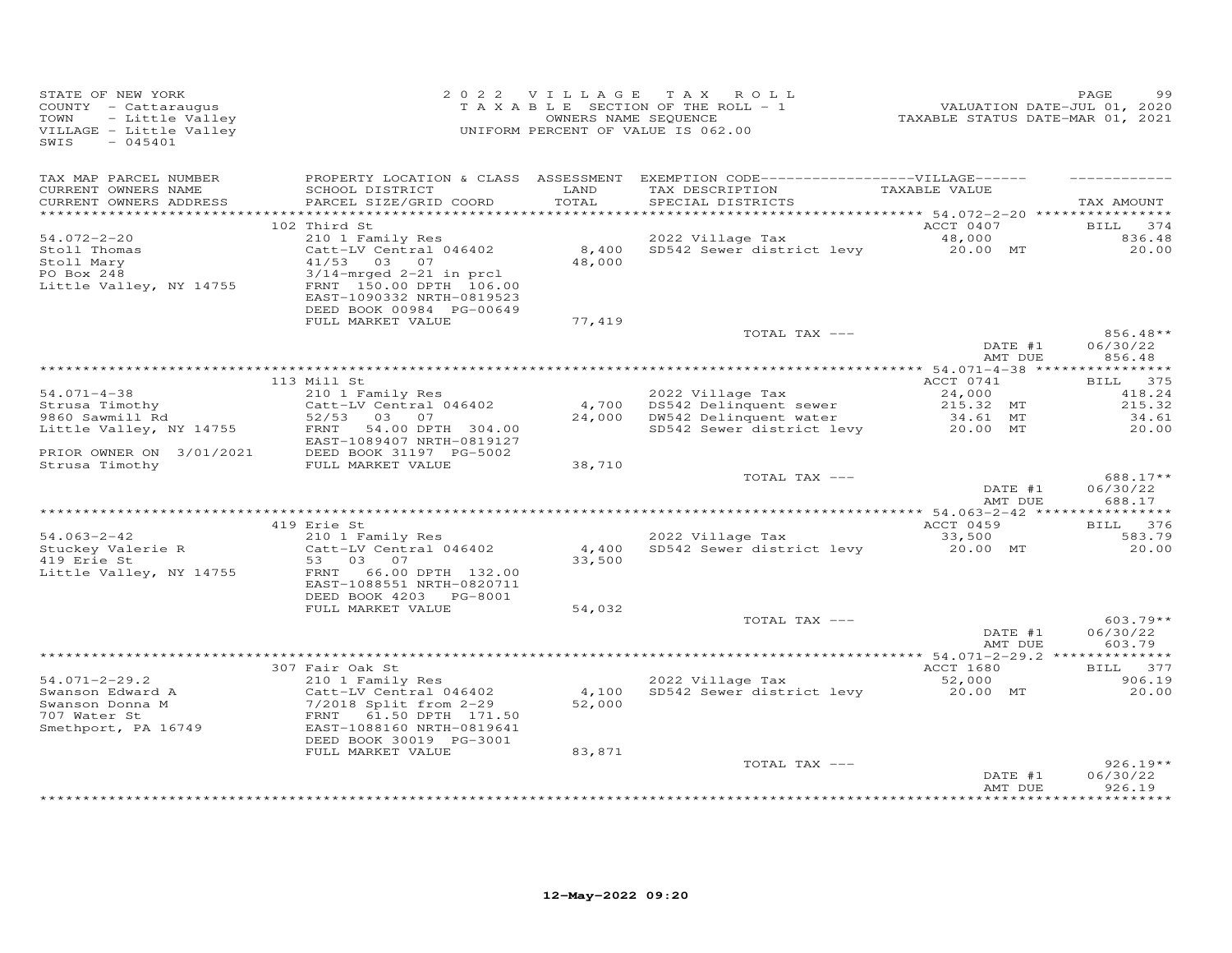| STATE OF NEW YORK<br>COUNTY - Cattaraugus<br>TOWN<br>- Little Valley<br>VILLAGE - Little Valley<br>$-045401$<br>SWIS |                                                                                                   |               | 2022 VILLAGE TAX ROLL<br>TAXABLE SECTION OF THE ROLL - 1<br>OWNERS NAME SEQUENCE<br>UNIFORM PERCENT OF VALUE IS 062.00        | 2020<br>7202 , VALUATION DATE-JUL<br>72021 TAXABLE STATUS DATE-MAR | PAGE<br>100          |
|----------------------------------------------------------------------------------------------------------------------|---------------------------------------------------------------------------------------------------|---------------|-------------------------------------------------------------------------------------------------------------------------------|--------------------------------------------------------------------|----------------------|
| TAX MAP PARCEL NUMBER<br>CURRENT OWNERS NAME<br>CURRENT OWNERS ADDRESS                                               | SCHOOL DISTRICT<br>PARCEL SIZE/GRID COORD                                                         | LAND<br>TOTAL | PROPERTY LOCATION & CLASS ASSESSMENT EXEMPTION CODE-----------------VILLAGE------<br>TAX DESCRIPTION<br>SPECIAL DISTRICTS     | TAXABLE VALUE                                                      | TAX AMOUNT           |
|                                                                                                                      |                                                                                                   |               |                                                                                                                               |                                                                    |                      |
|                                                                                                                      | 100 Eagle St                                                                                      |               |                                                                                                                               | ACCT 0792                                                          | <b>BILL</b><br>378   |
| 54.072-6-28                                                                                                          | 210 1 Family Res                                                                                  |               | VET WAR CT 41121                                                                                                              | 6,360                                                              |                      |
|                                                                                                                      | Catt-LV Central 046402                                                                            |               | 6, VET WAR CT 41121<br>3,800 2022 Village Tax 36,040<br>42,400 SD542 Sewer district levy 20.00 MT<br>$3,800$ 2022 Village Tax |                                                                    | 628.06               |
| Taft Richard H<br>Taft Karen J<br>100 Eagle St<br>100 Eagle St<br>Little Valley, NY 14755                            | 52 03 07<br>71.25 DPTH<br>FRNT<br>99.00<br>EAST-1089831 NRTH-0818547<br>DEED BOOK 804<br>PG-01190 |               |                                                                                                                               |                                                                    | 20.00                |
|                                                                                                                      | FULL MARKET VALUE                                                                                 | 68,387        |                                                                                                                               |                                                                    |                      |
|                                                                                                                      |                                                                                                   |               | TOTAL TAX ---                                                                                                                 |                                                                    | 648.06**             |
|                                                                                                                      |                                                                                                   |               |                                                                                                                               | DATE #1<br>AMT DUE                                                 | 06/30/22<br>648.06   |
|                                                                                                                      |                                                                                                   |               |                                                                                                                               |                                                                    |                      |
|                                                                                                                      | 115 Thompson Ave                                                                                  |               |                                                                                                                               | ACCT 0693                                                          | BILL 379             |
| $54.072 - 5 - 11$                                                                                                    | 210 1 Family Res                                                                                  |               | 2022 Village Tax                                                                                                              | 53,000                                                             | 923.61               |
| Terhune Adam R                                                                                                       | Catt-LV Central 046402                                                                            |               | 4,600 DS542 Delinquent sewer                                                                                                  | 408.81 MT<br>128.50 MT                                             | 408.81               |
| 115 Thompson Ave                                                                                                     | 40 03 07                                                                                          |               | $53,000$ DW542 Delinquent water                                                                                               | 128.50 MT                                                          | 128.50               |
| Little Valley, NY 14755                                                                                              | FRNT 71.28 DPTH 153.12<br>017<br>BANK<br>EAST-1090404 NRTH-0818406                                |               | SD542 Sewer district levy                                                                                                     | 20.00 MT                                                           | 20.00                |
|                                                                                                                      | DEED BOOK 28727 PG-5001<br>FULL MARKET VALUE                                                      | 85,484        |                                                                                                                               |                                                                    |                      |
|                                                                                                                      |                                                                                                   |               | TOTAL TAX ---                                                                                                                 |                                                                    | $1,480.92**$         |
|                                                                                                                      |                                                                                                   |               |                                                                                                                               | DATE #1<br>AMT DUE                                                 | 06/30/22<br>1,480.92 |
|                                                                                                                      |                                                                                                   |               |                                                                                                                               |                                                                    | BILL 380             |
| $54.072 - 3 - 18$                                                                                                    | 414 Rock City St<br>210 1 Family Res                                                              |               | 2022 Village Tax                                                                                                              | ACCT 0797<br>39,000                                                | 679.64               |
|                                                                                                                      | Catt-LV Central 046402                                                                            |               | 5,100 SD542 Sewer district levy 20.00 MT                                                                                      |                                                                    | 20.00                |
| Terhune Andrew P<br>414 Rock City St<br>414 Rock City St                                                             | 40 03 07                                                                                          | 39,000        |                                                                                                                               |                                                                    |                      |
| Little Valley, NY 14755                                                                                              | FRNT 67.10 DPTH 331.00<br>BANK<br>017                                                             |               |                                                                                                                               |                                                                    |                      |
|                                                                                                                      | EAST-1091619 NRTH-0818801<br>DEED BOOK 10114 PG-7002                                              |               |                                                                                                                               |                                                                    |                      |
|                                                                                                                      | FULL MARKET VALUE                                                                                 | 62,903        |                                                                                                                               |                                                                    |                      |
|                                                                                                                      |                                                                                                   |               | TOTAL TAX ---                                                                                                                 |                                                                    | $699.64**$           |
|                                                                                                                      |                                                                                                   |               |                                                                                                                               | DATE #1<br>AMT DUE                                                 | 06/30/22<br>699.64   |
|                                                                                                                      | 103 Eighth St                                                                                     |               |                                                                                                                               | ACCT 0408                                                          | BILL 381             |
| $54.071 - 2 - 11$                                                                                                    | 210 1 Family Res                                                                                  |               | 2022 Village Tax                                                                                                              | 46,900                                                             | 817.31               |
|                                                                                                                      | Catt-LV Central 046402                                                                            |               | 4,500 SD542 Sewer district levy                                                                                               | 20.00 MT                                                           | 20.00                |
| Terhune Christine L<br>103 Eighth Street                                                                             | 53 03 07                                                                                          | 46,900        |                                                                                                                               |                                                                    |                      |
| Little Valley, NY 14755                                                                                              | FRNT 82.00 DPTH 109.00<br>BANK<br>081                                                             |               |                                                                                                                               |                                                                    |                      |
|                                                                                                                      | EAST-1088729 NRTH-0819763<br>DEED BOOK 27997 PG-4001                                              |               |                                                                                                                               |                                                                    |                      |
|                                                                                                                      | FULL MARKET VALUE                                                                                 | 75,645        |                                                                                                                               |                                                                    |                      |
|                                                                                                                      |                                                                                                   |               | TOTAL TAX ---                                                                                                                 |                                                                    | $837.31**$           |
|                                                                                                                      |                                                                                                   |               |                                                                                                                               | DATE #1<br>AMT DUE                                                 | 06/30/22<br>837.31   |
|                                                                                                                      |                                                                                                   |               |                                                                                                                               |                                                                    |                      |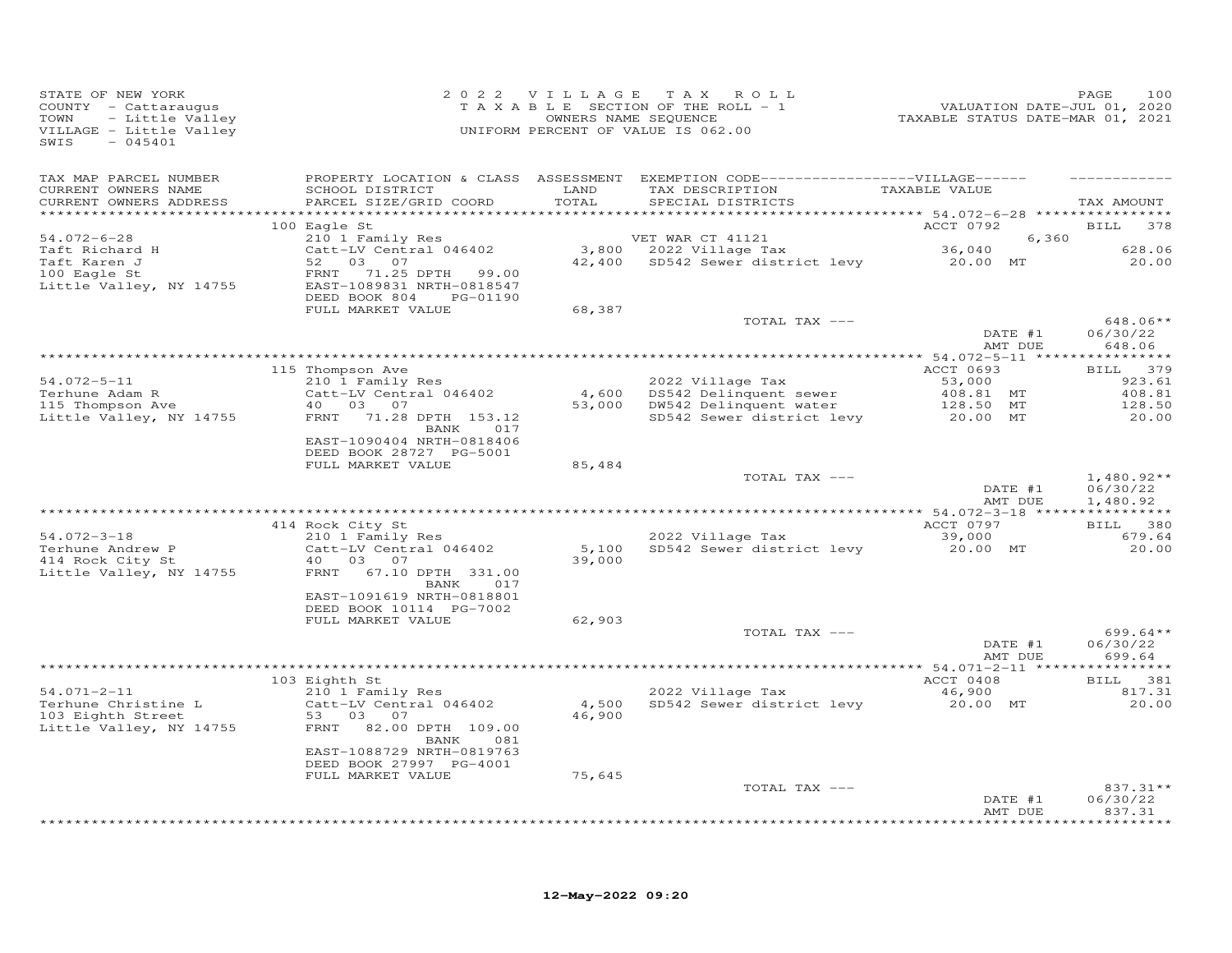| STATE OF NEW YORK<br>COUNTY - Cattaraugus<br>TOWN<br>- Little Valley<br>VILLAGE - Little Valley<br>$-045401$<br>SWIS |                                                                                                        |               | 2022 VILLAGE TAX ROLL<br>TAXABLE SECTION OF THE ROLL - 1<br>OWNERS NAME SEQUENCE<br>UNIFORM PERCENT OF VALUE IS 062.00        | PAGE<br>101, VALUATION DATE-JUL 01, 2020<br>TAXABLE STATUS DATE-MAR 01, 2021 |                    | 101<br>PAGE                          |
|----------------------------------------------------------------------------------------------------------------------|--------------------------------------------------------------------------------------------------------|---------------|-------------------------------------------------------------------------------------------------------------------------------|------------------------------------------------------------------------------|--------------------|--------------------------------------|
| TAX MAP PARCEL NUMBER<br>CURRENT OWNERS NAME<br>CURRENT OWNERS ADDRESS                                               | SCHOOL DISTRICT<br>PARCEL SIZE/GRID COORD                                                              | LAND<br>TOTAL | PROPERTY LOCATION & CLASS ASSESSMENT EXEMPTION CODE-----------------VILLAGE------<br>TAX DESCRIPTION<br>SPECIAL DISTRICTS     | TAXABLE VALUE                                                                |                    | TAX AMOUNT                           |
|                                                                                                                      | 504 Fair Oak St                                                                                        |               |                                                                                                                               | ACCT 0556                                                                    |                    | <b>BILL</b><br>382                   |
| $54.071 - 4 - 8$                                                                                                     | 210 1 Family Res                                                                                       |               | VET WAR CT 41121                                                                                                              |                                                                              | 6,750              |                                      |
| Terhune Eugene<br>Terhune Christine                                                                                  | $210$ $1$ $240$ $240$ $240$ $240$ $240$ $240$ $240$ $240$<br>53 03 07                                  |               | 5,800 VET DIS CT 41141<br>$45,000$ 2022 Village Tax                                                                           |                                                                              | 11,250             | 470.52                               |
| $504$ Fair Oak St<br>Little Valley, NY 14755                                                                         | FRNT<br>87.00 DPTH 338.00<br>EAST-1087519 NRTH-0819147                                                 |               | SD542 Sewer district levy 20.00 MT                                                                                            | 27,000                                                                       |                    | 20.00                                |
|                                                                                                                      | DEED BOOK 00942 PG-01098<br>FULL MARKET VALUE                                                          | 72,581        |                                                                                                                               |                                                                              |                    |                                      |
|                                                                                                                      |                                                                                                        |               | TOTAL TAX ---                                                                                                                 |                                                                              | DATE #1            | $490.52**$<br>06/30/22               |
|                                                                                                                      |                                                                                                        |               |                                                                                                                               |                                                                              | AMT DUE            | 490.52                               |
|                                                                                                                      | 118 Winship Ave                                                                                        |               |                                                                                                                               | ACCT 0814                                                                    |                    | BILL 383                             |
| $54.072 - 4 - 20$                                                                                                    | 210 1 Family Res                                                                                       |               | VET COM CT 41131                                                                                                              |                                                                              | 12,600             |                                      |
| Terwilliger Robert W FamTrst Catt-LV Central 046402                                                                  |                                                                                                        |               | 7,000 2022 Village Tax 58,900 12<br>71,500 SD542 Sewer district levy 20.00 MT                                                 |                                                                              |                    | 1,026.43                             |
| Doty Donna<br>Doty Donna<br>118 Winship Ave<br>Little Valley, NY 14755                                               | 40  03  07<br>Life Use<br>FRNT 132.00 DPTH 165.00<br>EAST-1090955 NRTH-0818243                         |               |                                                                                                                               |                                                                              |                    | 20,00                                |
|                                                                                                                      | DEED BOOK 28533 PG-4001                                                                                |               |                                                                                                                               |                                                                              |                    |                                      |
|                                                                                                                      | FULL MARKET VALUE                                                                                      | 115,323       |                                                                                                                               |                                                                              |                    |                                      |
|                                                                                                                      |                                                                                                        |               | TOTAL TAX ---                                                                                                                 |                                                                              | DATE #1<br>AMT DUE | $1,046.43**$<br>06/30/22<br>1,046.43 |
|                                                                                                                      |                                                                                                        |               |                                                                                                                               |                                                                              |                    |                                      |
| $54.071 - 3 - 15$                                                                                                    | 107 Seventh St<br>210 1 Family Res                                                                     |               |                                                                                                                               | ACCT 0688<br>25,400                                                          |                    | BILL 384<br>442.64                   |
| Thomas Jennifer                                                                                                      | Catt-LV Central 046402                                                                                 |               | 2022 village Tax<br>3,500 DS542 Delinquent sewer<br>25,400 DW542 Deligne                                                      |                                                                              |                    | 470.04                               |
| 107 Seventh St                                                                                                       | 53 03 07                                                                                               |               | 3,500 DS542 Delinquent sewer $470.04$ MT<br>25,400 DW542 Delinquent water $479.91$ MT<br>SD542 Sewer district levy $20.00$ MT |                                                                              |                    | 479.91                               |
| Little Valley, NY 14755                                                                                              | Land Contct-Jen Thomas<br>60.00 DPTH 99.00<br>FRNT<br>EAST-1089162 NRTH-0819810                        |               |                                                                                                                               |                                                                              |                    | 20.00                                |
|                                                                                                                      | DEED BOOK 28004 PG-4001                                                                                |               |                                                                                                                               |                                                                              |                    |                                      |
|                                                                                                                      | FULL MARKET VALUE                                                                                      | 40,968        | TOTAL TAX ---                                                                                                                 |                                                                              |                    | $1,412.59**$                         |
|                                                                                                                      |                                                                                                        |               |                                                                                                                               |                                                                              | DATE #1<br>AMT DUE | 06/30/22<br>1,412.59                 |
|                                                                                                                      |                                                                                                        |               |                                                                                                                               |                                                                              |                    |                                      |
| $54.081 - 1 - 28$                                                                                                    | 515 Rock City St<br>210 1 Family Res                                                                   |               | 2022 Village Tax                                                                                                              | ACCT 0403<br>33,000                                                          |                    | BILL 385<br>575.08                   |
| Troester Anthony<br>515 Rock City St.<br>Little Valley, NY 14755                                                     | Catt-LV Central 046402<br>40 03 07<br>FRNT 133.26 DPTH                                                 | 33,000        | 9,100 SD542 Sewer district levy                                                                                               | 20.20 MT                                                                     |                    | 20.20                                |
|                                                                                                                      | ACRES<br>2.35 BANK<br>081<br>EAST-1092564 NRTH-0817568<br>DEED BOOK 27941 PG-6002<br>FULL MARKET VALUE | 53,226        |                                                                                                                               |                                                                              |                    |                                      |
|                                                                                                                      |                                                                                                        |               | TOTAL TAX ---                                                                                                                 |                                                                              |                    | $595.28**$                           |
|                                                                                                                      |                                                                                                        |               |                                                                                                                               |                                                                              | DATE #1<br>AMT DUE | 06/30/22<br>595.28                   |
|                                                                                                                      |                                                                                                        |               |                                                                                                                               |                                                                              |                    | * * * * * * * *                      |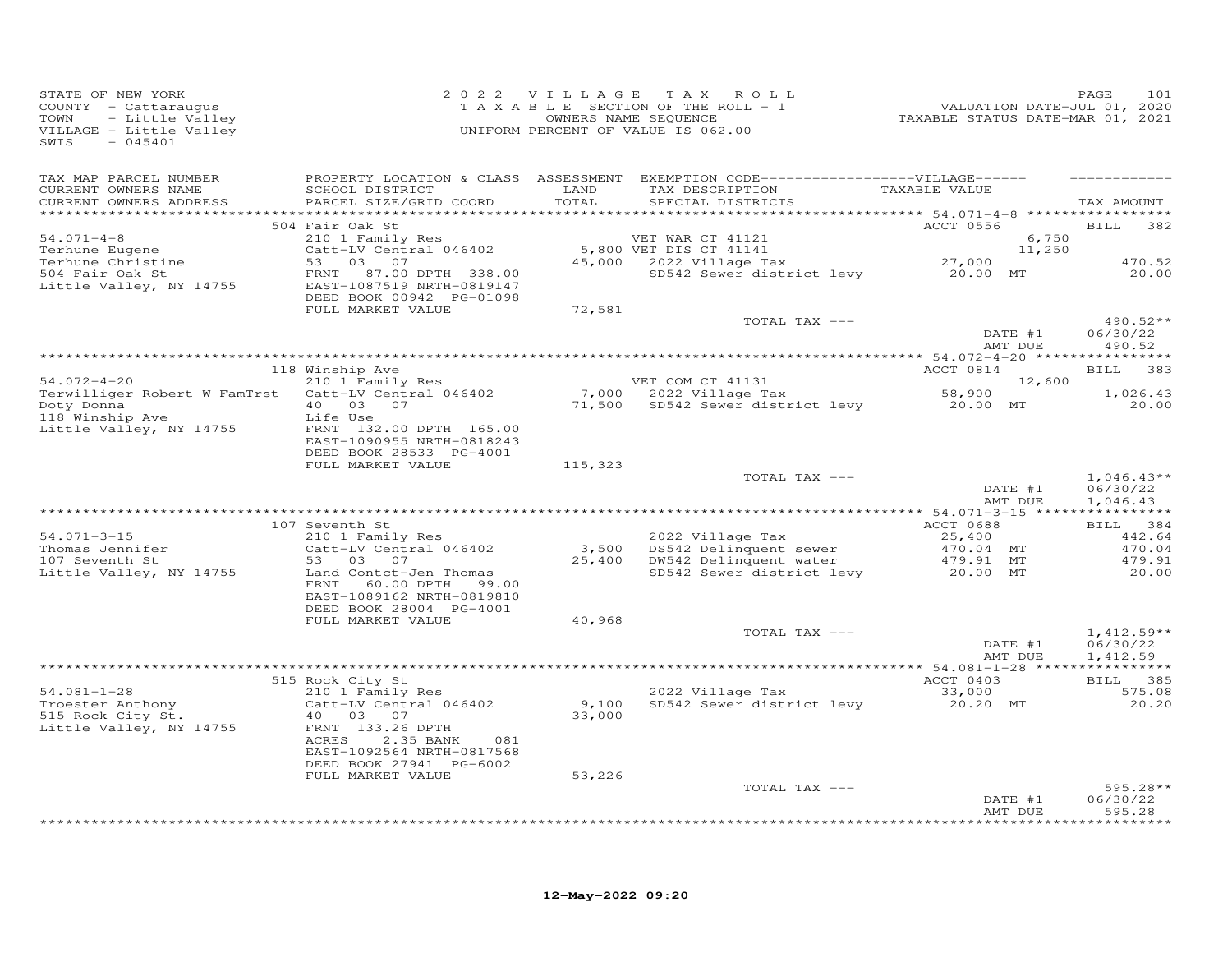| STATE OF NEW YORK<br>COUNTY - Cattaraugus<br>TOWN<br>- Little Valley<br>VILLAGE - Little Valley<br>$-045401$<br>SWIS |                                                                                                                                                                                   |                 | 2022 VILLAGE TAX ROLL<br>$T$ A X A B L E SECTION OF THE ROLL - 1<br>OWNERS NAME SEQUENCE<br>UNIFORM PERCENT OF VALUE IS 062.00 | ۳ALUATION DATE-JUL 01, 2020<br>TAXABLE STATUS DATE-MAR 01, 2021 | PAGE<br>102                          |
|----------------------------------------------------------------------------------------------------------------------|-----------------------------------------------------------------------------------------------------------------------------------------------------------------------------------|-----------------|--------------------------------------------------------------------------------------------------------------------------------|-----------------------------------------------------------------|--------------------------------------|
| TAX MAP PARCEL NUMBER<br>CURRENT OWNERS NAME<br>CURRENT OWNERS ADDRESS                                               | SCHOOL DISTRICT<br>PARCEL SIZE/GRID COORD                                                                                                                                         | LAND<br>TOTAL   | PROPERTY LOCATION & CLASS ASSESSMENT EXEMPTION CODE-----------------VILLAGE------<br>TAX DESCRIPTION<br>SPECIAL DISTRICTS      | TAXABLE VALUE                                                   | TAX AMOUNT                           |
| $54.071 - 3 - 4$<br>Twarog Edward<br>Twarog Marilyn<br>17 Jenick Ln<br>Woodbridge, CT 06525                          | 204 Erie St<br>482 Det row bldg<br>Catt-LV Central 046402<br>53 03 07<br>Upper Apt<br>FRNT 99.50 DPTH 82.50<br>EAST-1089470 NRTH-0819878<br>DEED BOOK 11905 PG-4001               | 9,500           | 2022 Village Tax 9,500<br>5,300 SD542 Sewer district levy 20.00 MT                                                             | ACCT 0681                                                       | BILL 386<br>165.55<br>20.00          |
|                                                                                                                      | FULL MARKET VALUE                                                                                                                                                                 | 15,323          | TOTAL TAX ---                                                                                                                  | DATE #1<br>AMT DUE                                              | $185.55**$<br>06/30/22<br>185.55     |
|                                                                                                                      |                                                                                                                                                                                   |                 |                                                                                                                                |                                                                 |                                      |
| $54.072 - 1 - 11$<br>Vail Robert D<br>104 Main St<br>Little Valley, NY 14755                                         | 104 Main St<br>484 1 use sm bld<br>Catt-LV Central 046402<br>53 03 07<br>Merows Store<br>FRNT 150.00 DPTH 140.00<br>EAST-1089918 NRTH-0819777<br>DEED BOOK 00947 PG-00092         | 124,500         | 2022 Village Tax<br>11,700 SD542 Sewer district levy                                                                           | ACCT 0699<br>124,500<br>20.00 MT                                | BILL 387<br>2,169.62<br>20.00        |
|                                                                                                                      | FULL MARKET VALUE                                                                                                                                                                 | 200,806         | TOTAL TAX ---                                                                                                                  | DATE #1<br>AMT DUE                                              | $2,189.62**$<br>06/30/22<br>2,189.62 |
|                                                                                                                      |                                                                                                                                                                                   |                 |                                                                                                                                |                                                                 |                                      |
| $54.071 - 2 - 13$<br>Valentine Paul J<br>4075 Bear Hollow<br>Great Valley, NY 14741                                  | 203 Eighth St<br>220 2 Family Res<br>Catt-LV Central 046402<br>53 03 07<br>FRNT 66.00 DPTH 155.00<br>EAST-1088818 NRTH-0819853                                                    | 4,500<br>49,500 | 2022 Village Tax<br>SD542 Sewer district levy and 20.00 MT                                                                     | ACCT 0641<br>49,500                                             | BILL 388<br>862.62<br>20.00          |
|                                                                                                                      | DEED BOOK 27964 PG-3001<br>FULL MARKET VALUE                                                                                                                                      | 79,839          | TOTAL TAX ---                                                                                                                  | DATE #1                                                         | 882.62**<br>06/30/22                 |
|                                                                                                                      |                                                                                                                                                                                   |                 |                                                                                                                                | AMT DUE                                                         | 882.62                               |
|                                                                                                                      |                                                                                                                                                                                   |                 |                                                                                                                                |                                                                 |                                      |
| $54.071 - 1 - 13$<br>VanDusen Jennifer A<br>106 Ninth St<br>Little Valley, NY 14755                                  | 106 Ninth St<br>210 1 Family Res<br>Catt-LV Central 046402<br>53 03 07<br>FRNT<br>66.00 DPTH<br>ACRES<br>1.25 BANK<br>017<br>EAST-1087344 NRTH-0819851<br>DEED BOOK 27809 PG-3001 | 42,000          | 2022 Village Tax<br>9,300 SD542 Sewer district levy                                                                            | ACCT 0843<br>42,000<br>20.10 MT                                 | BILL 389<br>731.92<br>20.10          |
|                                                                                                                      | FULL MARKET VALUE                                                                                                                                                                 | 67,742          | TOTAL TAX ---                                                                                                                  | DATE #1<br>AMT DUE                                              | 752.02**<br>06/30/22<br>752.02       |
|                                                                                                                      |                                                                                                                                                                                   |                 |                                                                                                                                |                                                                 | * * * * * * * * * *                  |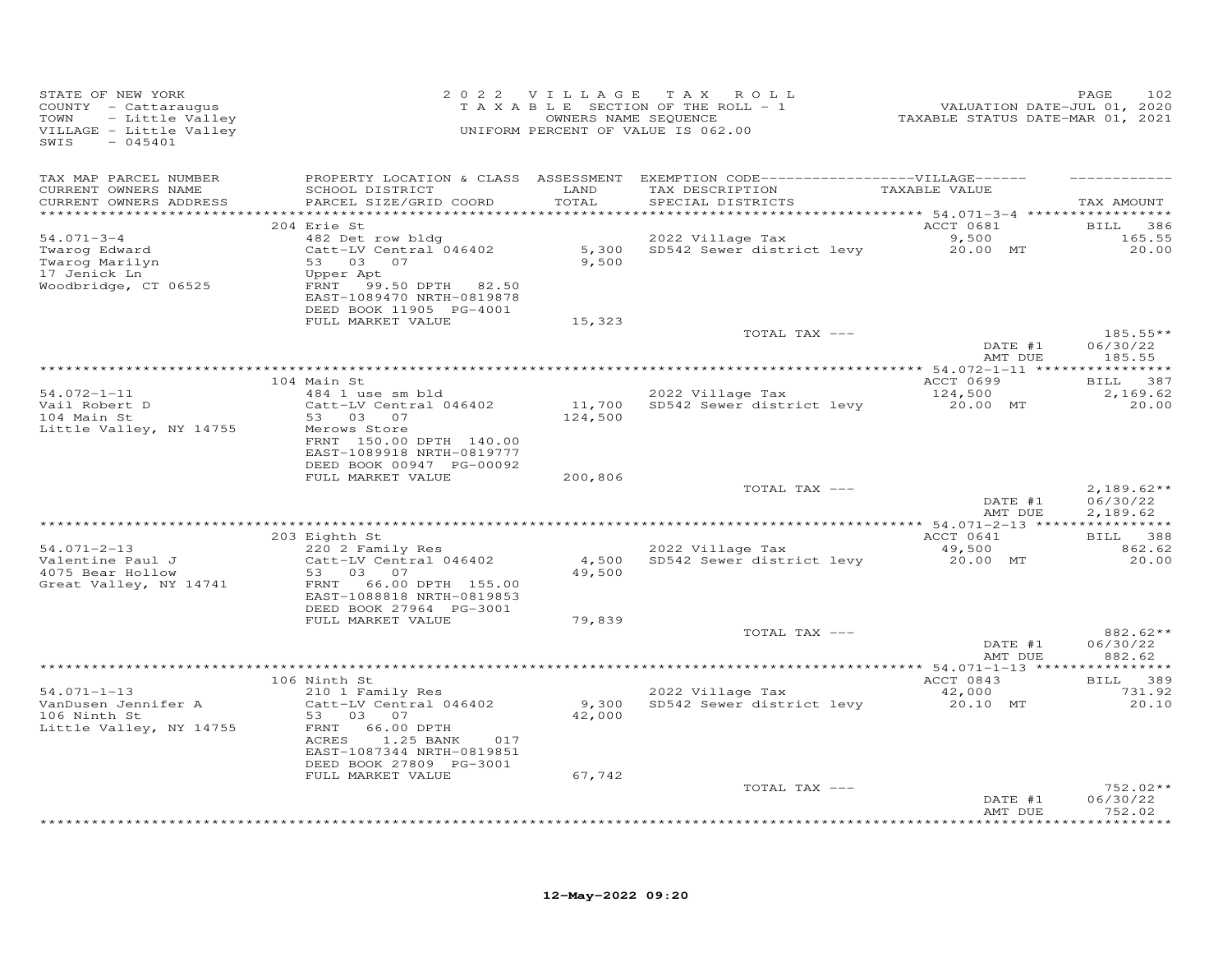| STATE OF NEW YORK<br>COUNTY - Cattaraugus<br>- Little Valley<br>TOWN<br>VILLAGE - Little Valley<br>SWIS<br>$-045401$ |                                                                                               |                 | 2022 VILLAGE TAX ROLL<br>TAXABLE SECTION OF THE ROLL - 1<br>OWNERS NAME SEQUENCE<br>UNIFORM PERCENT OF VALUE IS 062.00     | 1.01, 2020<br>2020, VALUATION DATE-JUL<br>2021, TAXABLE STATUS DATE-MAR 01, 2021 | 103<br>PAGE                      |
|----------------------------------------------------------------------------------------------------------------------|-----------------------------------------------------------------------------------------------|-----------------|----------------------------------------------------------------------------------------------------------------------------|----------------------------------------------------------------------------------|----------------------------------|
| TAX MAP PARCEL NUMBER<br>CURRENT OWNERS NAME<br>CURRENT OWNERS ADDRESS                                               | SCHOOL DISTRICT<br>PARCEL SIZE/GRID COORD                                                     | LAND<br>TOTAL   | PROPERTY LOCATION & CLASS ASSESSMENT EXEMPTION CODE------------------VILLAGE------<br>TAX DESCRIPTION<br>SPECIAL DISTRICTS | TAXABLE VALUE                                                                    | TAX AMOUNT                       |
|                                                                                                                      | 210 Eagle St                                                                                  |                 |                                                                                                                            | ACCT 0826                                                                        | <b>BILL</b><br>390               |
| $54.071 - 4 - 43$<br>Velie Robert M<br>210 Eagle St                                                                  | 210 1 Family Res<br>Catt-LV Central 046402<br>52 03 07                                        | 7,500<br>34,500 | 2022 Village Tax<br>SD542 Sewer district levy 20.30 MT                                                                     | 34,500                                                                           | 601.22<br>20.30                  |
| Little Valley, NY 14755                                                                                              | Ff 198.00<br>ACRES<br>3.40<br>EAST-1089152 NRTH-0818388<br>DEED BOOK 6162 PG-4001             |                 |                                                                                                                            |                                                                                  |                                  |
|                                                                                                                      | FULL MARKET VALUE                                                                             | 55,645          |                                                                                                                            |                                                                                  |                                  |
|                                                                                                                      |                                                                                               |                 | TOTAL TAX ---                                                                                                              | DATE #1<br>AMT DUE                                                               | $621.52**$<br>06/30/22<br>621.52 |
|                                                                                                                      |                                                                                               |                 |                                                                                                                            |                                                                                  |                                  |
|                                                                                                                      | 505 Rock City St                                                                              |                 |                                                                                                                            | ACCT 0849                                                                        | BILL 391                         |
| $54.080 - 1 - 22$<br>VI PROPERTIES OF WNY, LLC                                                                       | 436 Self carwash<br>Catt-LV Central 046402                                                    |                 | 2022 Village Tax<br>1,100 SD542 Sewer district levy 20.00 MT                                                               | 13,100                                                                           | 228.29<br>20.00                  |
| 7696 Maples Road<br>Little Valley, NY 14755                                                                          | 40  03  07<br>FRNT 116.70 DPTH 225.00<br>EAST-1092326 NRTH-0817990<br>DEED BOOK 22530 PG-6002 | 13,100          |                                                                                                                            |                                                                                  |                                  |
|                                                                                                                      | FULL MARKET VALUE                                                                             | 21,129          |                                                                                                                            |                                                                                  |                                  |
|                                                                                                                      |                                                                                               |                 | TOTAL TAX ---                                                                                                              | DATE #1<br>AMT DUE                                                               | $248.29**$<br>06/30/22<br>248.29 |
|                                                                                                                      |                                                                                               |                 |                                                                                                                            |                                                                                  |                                  |
| $54.071 - 2 - 27$                                                                                                    | 303 Fair Oak St<br>210 1 Family Res                                                           |                 | 2022 Village Tax                                                                                                           | ACCT 0396<br>52,100                                                              | BILL 392<br>907.93               |
| Viereck Dennis P<br>Viereck Cathy                                                                                    | Catt-LV Central 046402<br>53 03<br>07                                                         | 6,100<br>52,100 | SD542 Sewer district levy                                                                                                  | 20.00 MT                                                                         | 20.00                            |
| viereck Cathy<br>303 Fair Oak St<br>Till<br>Little Valley, NY 14755                                                  | FRNT<br>99.00 DPTH 181.50<br>EAST-1088901 NRTH-0819654<br>DEED BOOK 801<br>PG-00948           |                 |                                                                                                                            |                                                                                  |                                  |
|                                                                                                                      | FULL MARKET VALUE                                                                             | 84,032          |                                                                                                                            |                                                                                  |                                  |
|                                                                                                                      |                                                                                               |                 | TOTAL TAX ---                                                                                                              | DATE #1<br>AMT DUE                                                               | $927.93**$<br>06/30/22<br>927.93 |
|                                                                                                                      |                                                                                               |                 |                                                                                                                            |                                                                                  |                                  |
| $54.072 - 4 - 8$                                                                                                     | 405 Rock City St<br>210 1 Family Res                                                          |                 |                                                                                                                            | ACCT 0763                                                                        | BILL 393                         |
| Vogan Thomas W II                                                                                                    | Catt-LV Central 046402                                                                        |                 | 2022 Village Tax<br>9,400 DS542 Delinquent sewer                                                                           | 42,600<br>73.40 MT                                                               | 742.38<br>73.40                  |
| Vogan Scott T                                                                                                        | 40 03 07                                                                                      |                 | 42,600 DW542 Delinquent water                                                                                              | 46.67 MT                                                                         | 46.67                            |
| 686 N 250 West<br>American Fork, UT 84003                                                                            | Ff 135.00<br>ACRES<br>1.27<br>EAST-1091097 NRTH-0818547                                       |                 | SD542 Sewer district levy                                                                                                  | 20.10 MT                                                                         | 20.10                            |
|                                                                                                                      | DEED BOOK 10809 PG-7001<br>FULL MARKET VALUE                                                  | 68,710          |                                                                                                                            |                                                                                  |                                  |
|                                                                                                                      |                                                                                               |                 | TOTAL TAX ---                                                                                                              |                                                                                  | 882.55**                         |
|                                                                                                                      |                                                                                               |                 |                                                                                                                            | DATE #1<br>AMT DUE                                                               | 06/30/22<br>882.55               |
|                                                                                                                      |                                                                                               |                 |                                                                                                                            |                                                                                  | * * * * * * * * *                |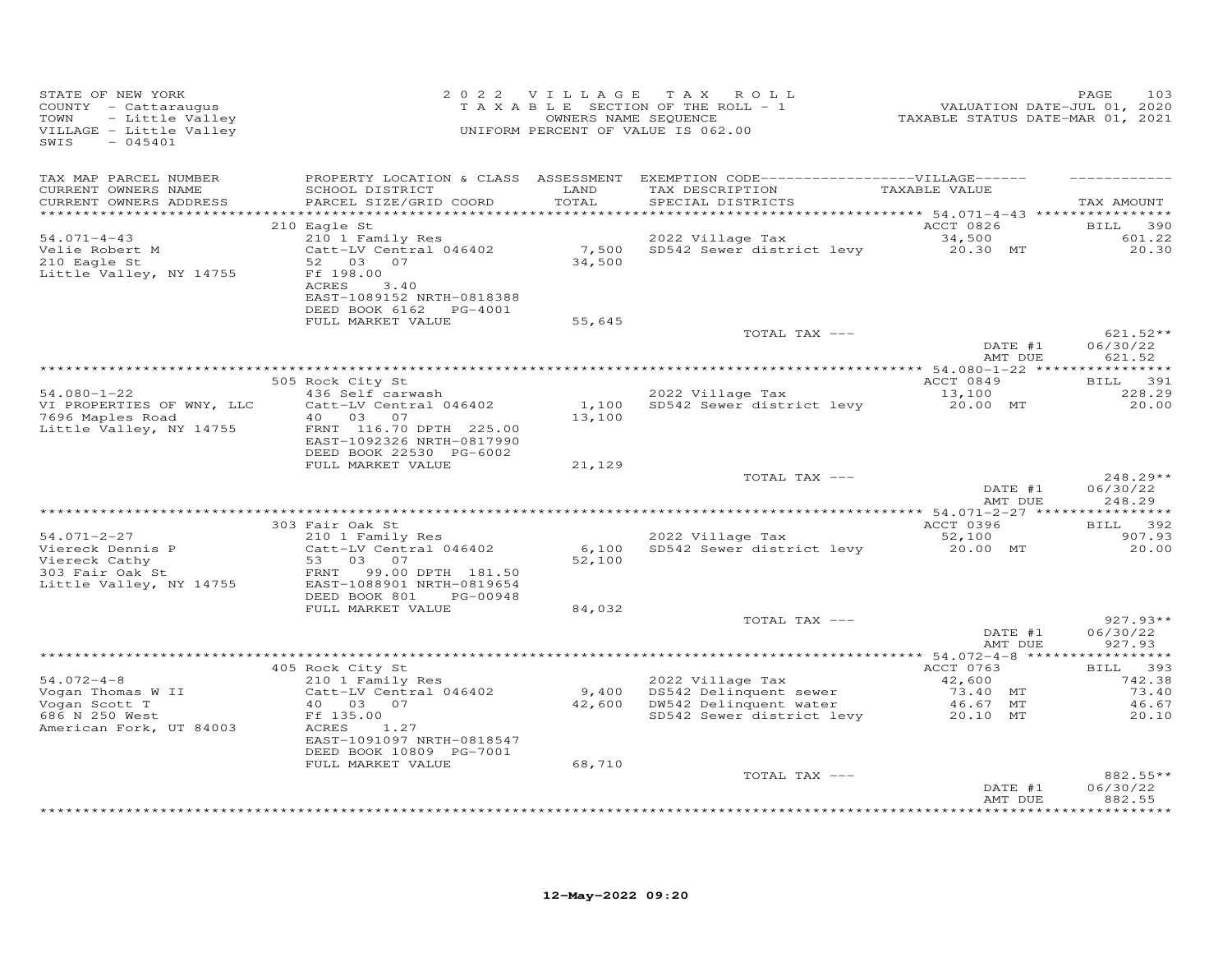| STATE OF NEW YORK<br>COUNTY - Cattaraugus<br>- Little Valley<br>TOWN<br>VILLAGE - Little Valley<br>$-045401$<br>SWIS |                                                                                                                                   |                  | 2022 VILLAGE TAX ROLL<br>TAXABLE SECTION OF THE ROLL - 1<br>OWNERS NAME SEQUENCE<br>UNIFORM PERCENT OF VALUE IS 062.00                  | 2020<br>701, VALUATION DATE-JUL 01, 2020<br>7021, TAXABLE STATUS DATE-MAR 01, 2021 | 104<br>PAGE                      |
|----------------------------------------------------------------------------------------------------------------------|-----------------------------------------------------------------------------------------------------------------------------------|------------------|-----------------------------------------------------------------------------------------------------------------------------------------|------------------------------------------------------------------------------------|----------------------------------|
| TAX MAP PARCEL NUMBER<br>CURRENT OWNERS NAME<br>CURRENT OWNERS ADDRESS                                               | SCHOOL DISTRICT<br>PARCEL SIZE/GRID COORD                                                                                         | LAND<br>TOTAL    | PROPERTY LOCATION & CLASS ASSESSMENT EXEMPTION CODE-----------------VILLAGE------<br>TAX DESCRIPTION TAXABLE VALUE<br>SPECIAL DISTRICTS |                                                                                    | TAX AMOUNT                       |
|                                                                                                                      | 214 Sixth St                                                                                                                      |                  |                                                                                                                                         | ACCT 0481                                                                          | <b>BILL</b><br>394               |
| $54.063 - 2 - 2.1$<br>Vosburgh Kurt<br>214 Sixth St                                                                  | 240 Rural res<br>Catt-LV Central 046402<br>53 03 07                                                                               | 19,600<br>55,500 | 2022 Village Tax<br>SD542 Sewer district levy 22.10 MT                                                                                  | 55,500                                                                             | 967.18<br>22.10                  |
| Little Valley, NY 14755                                                                                              | 6/10-.026 county appropri<br>FRNT 460.00 DPTH<br>ACRES 21.71 BANK<br>017<br>EAST-1089416 NRTH-0821532<br>DEED BOOK 00976 PG-00684 |                  |                                                                                                                                         |                                                                                    |                                  |
|                                                                                                                      | FULL MARKET VALUE                                                                                                                 | 89,516           | TOTAL TAX ---                                                                                                                           |                                                                                    | $989.28**$                       |
|                                                                                                                      |                                                                                                                                   |                  |                                                                                                                                         | DATE #1<br>AMT DUE                                                                 | 06/30/22<br>989.28               |
|                                                                                                                      |                                                                                                                                   |                  |                                                                                                                                         |                                                                                    |                                  |
| $54.064 - 1 - 2.1$                                                                                                   | 307 Sixth St<br>312 Vac w/imprv                                                                                                   |                  | 2022 Village Tax                                                                                                                        | ACCT 0401<br>12,000                                                                | BILL 395<br>209.12               |
| Vosburgh Kurt<br>214 Sixth St<br>Little Valley, NY 14755                                                             | Catt-LV Central 046402<br>41/53 03 07<br>ACRES<br>1.30<br>EAST-1090544 NRTH-0820804                                               | 6,000<br>12,000  | SD542 Sewer district levy 20.20 MT                                                                                                      |                                                                                    | 20.20                            |
|                                                                                                                      | DEED BOOK 19434 PG-9001                                                                                                           |                  |                                                                                                                                         |                                                                                    |                                  |
|                                                                                                                      | FULL MARKET VALUE                                                                                                                 | 19,355           | TOTAL TAX ---                                                                                                                           |                                                                                    | $229.32**$                       |
|                                                                                                                      |                                                                                                                                   |                  |                                                                                                                                         | DATE #1<br>AMT DUE                                                                 | 06/30/22<br>229.32               |
|                                                                                                                      |                                                                                                                                   |                  |                                                                                                                                         |                                                                                    |                                  |
| $54.064 - 1 - 1$                                                                                                     | Sixth St<br>311 Res vac land                                                                                                      |                  | 2022 Village Tax                                                                                                                        | ACCT 5041<br>1,100                                                                 | BILL 396<br>19.17                |
| Vosburgh Kurt J                                                                                                      | Catt-LV Central 046402                                                                                                            | 1,100            |                                                                                                                                         |                                                                                    |                                  |
| 214 Sixth St<br>Little Valley, NY 14755                                                                              | 53 03 07<br>38.50 DPTH 250.00<br>FRNT<br>EAST-1089980 NRTH-0820820<br>DEED BOOK 1021 PG-863                                       | 1,100            |                                                                                                                                         |                                                                                    |                                  |
|                                                                                                                      | FULL MARKET VALUE                                                                                                                 | 1,774            |                                                                                                                                         |                                                                                    |                                  |
|                                                                                                                      |                                                                                                                                   |                  | TOTAL TAX ---                                                                                                                           | DATE #1<br>AMT DUE                                                                 | $19.17**$<br>06/30/22<br>19.17   |
|                                                                                                                      |                                                                                                                                   |                  |                                                                                                                                         |                                                                                    |                                  |
| $54.063 - 2 - 27$                                                                                                    | 410 Court St<br>210 1 Family Res                                                                                                  |                  | VET COM CT 41131                                                                                                                        | ACCT 0437<br>6,250                                                                 | BILL 397                         |
| Jacasdorp Daniel<br>Waasdorp Emily<br>410 Court St<br>Little Valley, NY 14755                                        | Catt-LV Central 046402<br>53 03 07<br>FRNT 132.00 DPTH 132.00<br>EAST-1088761 NRTH-0820729<br>DEED BOOK 16530 PG-4004             | 25,000           | 6,400 2022 Village Tax                                                                                                                  | 18,750                                                                             | 326.75                           |
|                                                                                                                      | FULL MARKET VALUE                                                                                                                 | 40,323           |                                                                                                                                         |                                                                                    |                                  |
|                                                                                                                      |                                                                                                                                   |                  | TOTAL TAX ---                                                                                                                           | DATE #1<br>AMT DUE                                                                 | $326.75**$<br>06/30/22<br>326.75 |
|                                                                                                                      |                                                                                                                                   |                  |                                                                                                                                         |                                                                                    | * * * * * * * * *                |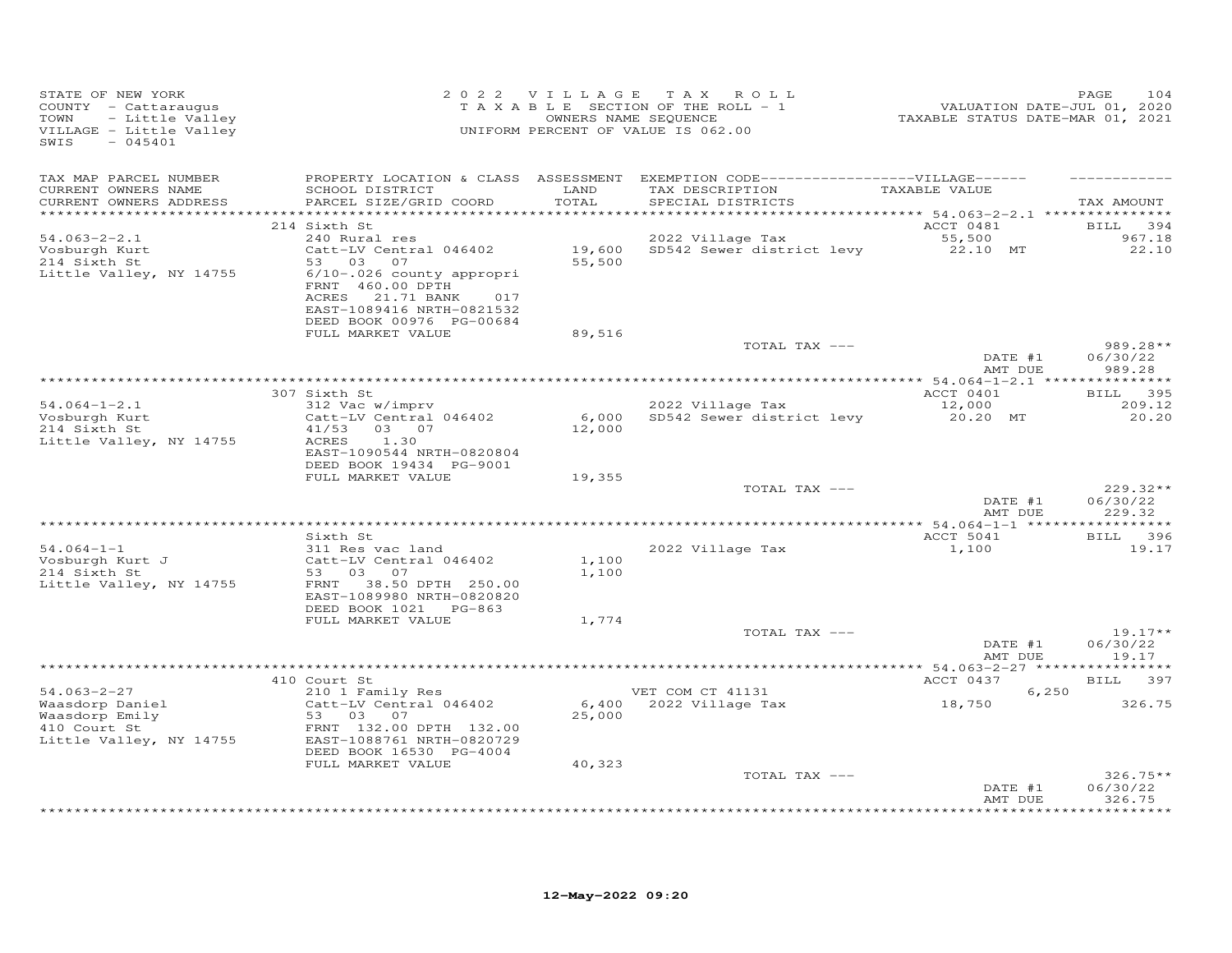| STATE OF NEW YORK<br>COUNTY - Cattaraugus<br>- Little Valley<br>TOWN<br>VILLAGE - Little Valley<br>$-045401$<br>SWIS |                                                                                                                                                                                               | 2022 VILLAGE TAX                    | ROLL<br>TAXABLE SECTION OF THE ROLL - 1<br>OWNERS NAME SEQUENCE<br>UNIFORM PERCENT OF VALUE IS 062.00                                                                     | VALUATION DATE-JUL 01, 2020<br>TAXABLE STATUS DATE-MAR 01, 2021 | 105<br>PAGE                                               |
|----------------------------------------------------------------------------------------------------------------------|-----------------------------------------------------------------------------------------------------------------------------------------------------------------------------------------------|-------------------------------------|---------------------------------------------------------------------------------------------------------------------------------------------------------------------------|-----------------------------------------------------------------|-----------------------------------------------------------|
| TAX MAP PARCEL NUMBER<br>CURRENT OWNERS NAME<br>CURRENT OWNERS ADDRESS<br>**********************                     | SCHOOL DISTRICT<br>PARCEL SIZE/GRID COORD                                                                                                                                                     | LAND<br>TOTAL<br>****************** | PROPERTY LOCATION & CLASS ASSESSMENT EXEMPTION CODE-----------------VILLAGE------<br>TAX DESCRIPTION<br>SPECIAL DISTRICTS<br>*************************** 54.072-6-22 **** | TAXABLE VALUE                                                   | TAX AMOUNT                                                |
| $54.072 - 6 - 22$<br>Wagner Calla<br>105 Eagle St<br>Little Valley, NY 14755                                         | 105 Eagle St<br>210 1 Family Res<br>Catt-LV Central 046402<br>52 03<br>07<br>FRNT<br>66.00 DPTH<br>99.00<br>EAST-1089790 NRTH-0818739<br>DEED BOOK 24858 PG-6001<br>FULL MARKET VALUE         | 3,700<br>25,000<br>40,323           | 2022 Village Tax<br>DS542 Delinquent sewer<br>DW542 Delinquent water<br>SD542 Sewer district levy                                                                         | ACCT 0674<br>25,000<br>374.52 MT<br>389.30 MT<br>20.00 MT       | <b>BILL</b><br>398<br>435.67<br>374.52<br>389.30<br>20.00 |
|                                                                                                                      |                                                                                                                                                                                               |                                     | TOTAL TAX ---                                                                                                                                                             | DATE #1<br>AMT DUE                                              | $1,219.49**$<br>06/30/22<br>1,219.49                      |
| $54.063 - 1 - 6.1$<br>Warner Harold W<br>Warner Elaine L<br>713 Erie St<br>Little Valley, NY 14755                   | 713 Erie St<br>210 1 Family Res<br>Catt-LV Central 046402<br>53 03 07<br>4/13-prev included 54.003<br>now split to town<br>FRNT 40.00 DPTH 183.00<br>BANK<br>081<br>EAST-1086588 NRTH-0821674 | 4,400<br>23,900                     | 2022 Village Tax<br>SD542 Sewer district levy                                                                                                                             | ACCT 0790<br>23,900<br>20.00 MT                                 | BILL 399<br>416.50<br>20.00                               |
|                                                                                                                      | DEED BOOK 12388 PG-5002<br>FULL MARKET VALUE                                                                                                                                                  | 38,548                              | TOTAL TAX ---                                                                                                                                                             | DATE #1<br>AMT DUE                                              | $436.50**$<br>06/30/22<br>436.50                          |
|                                                                                                                      |                                                                                                                                                                                               |                                     |                                                                                                                                                                           |                                                                 |                                                           |
| $54.071 - 2 - 15$<br>Washburn Scott L<br>Washburn Lisa A<br>207 Eighth St<br>Little Valley, NY 14755                 | 207 Eighth St<br>210 1 Family Res<br>Catt-LV Central 046402<br>53 03 07<br>FRNT 66.00 DPTH 132.00<br>EAST-1088884 NRTH-0819968                                                                | 39,800                              | VET WAR CT 41121<br>4,200 2022 Village Tax<br>SD542 Sewer district levy                                                                                                   | <b>ACCT 5019</b><br>5,970<br>33,830<br>20.00 MT                 | BILL 400<br>589.54<br>20.00                               |
|                                                                                                                      | DEED BOOK 01010 PG-00465<br>FULL MARKET VALUE                                                                                                                                                 | 64,194                              | TOTAL TAX ---                                                                                                                                                             | DATE #1<br>AMT DUE                                              | $609.54**$<br>06/30/22<br>609.54                          |
| $54.071 - 2 - 23$<br>Washburn Scott L<br>Washburn Lisa A<br>207 Eighth St<br>Little Valley, NY 14755                 | 104 Seventh St<br>210 1 Family Res<br>Catt-LV Central 046402<br>53 03 07<br>FRNT<br>40.00 DPTH 132.00<br>EAST-1089000 NRTH-0819906<br>DEED BOOK 3903<br>PG-3001<br>FULL MARKET VALUE          | 3,000<br>28,000<br>45,161           | 2022 Village Tax<br>SD542 Sewer district levy                                                                                                                             | ACCT 0713<br>28,000<br>20.00 MT                                 | BILL 401<br>487.95<br>20.00                               |
|                                                                                                                      |                                                                                                                                                                                               |                                     | TOTAL TAX ---                                                                                                                                                             | DATE #1<br>AMT DUE                                              | $507.95**$<br>06/30/22<br>507.95<br>********              |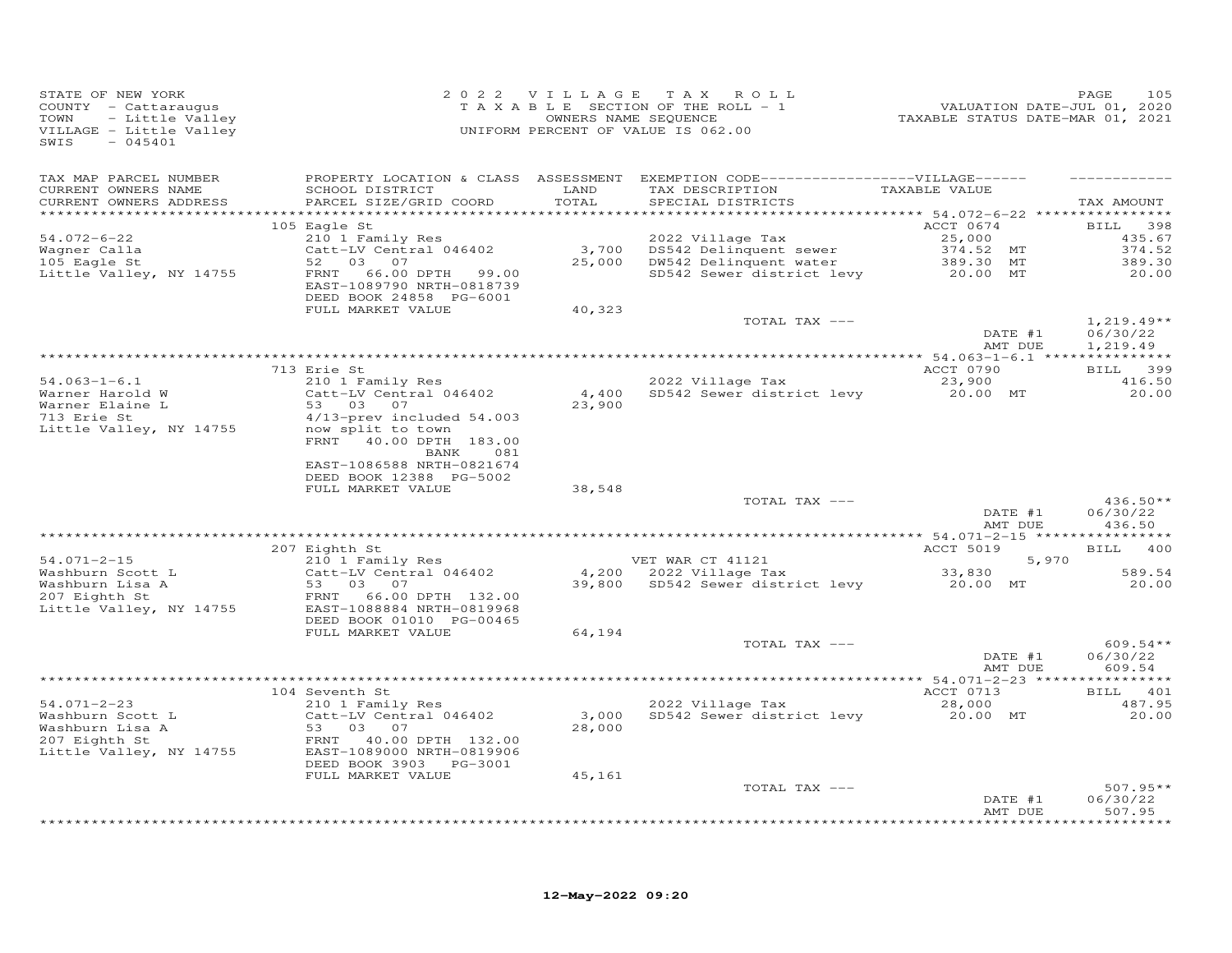| STATE OF NEW YORK<br>COUNTY - Cattaraugus<br>- Little Valley<br>TOWN<br>VILLAGE - Little Valley<br>$-045401$<br>SWIS |                                                                                                                                     |               | 2022 VILLAGE TAX ROLL<br>T A X A B L E SECTION OF THE ROLL - $1$<br>OWNERS NAME SEQUENCE<br>UNIFORM PERCENT OF VALUE IS 062.00          |                                        | 106<br>PAGE                    |
|----------------------------------------------------------------------------------------------------------------------|-------------------------------------------------------------------------------------------------------------------------------------|---------------|-----------------------------------------------------------------------------------------------------------------------------------------|----------------------------------------|--------------------------------|
| TAX MAP PARCEL NUMBER<br>CURRENT OWNERS NAME<br>CURRENT OWNERS ADDRESS                                               | SCHOOL DISTRICT<br>PARCEL SIZE/GRID COORD                                                                                           | LAND<br>TOTAL | PROPERTY LOCATION & CLASS ASSESSMENT EXEMPTION CODE-----------------VILLAGE------<br>TAX DESCRIPTION TAXABLE VALUE<br>SPECIAL DISTRICTS |                                        | TAX AMOUNT                     |
|                                                                                                                      |                                                                                                                                     |               |                                                                                                                                         |                                        |                                |
|                                                                                                                      | 429 Rock City St                                                                                                                    |               |                                                                                                                                         | ACCT 0675                              | BILL 402                       |
| $54.072 - 4 - 17$                                                                                                    | 210 1 Family Res                                                                                                                    |               |                                                                                                                                         |                                        | 819.05                         |
| Watkins Robert<br>Stone Clifton<br>7214 Route 242 W<br>Ellicottville, NY 14731                                       | Catt-LV Central $046402$<br>40 03 07<br>40 03 07<br>FRNT 114.84 DPTH 267.00<br>EAST-1091826 NRTH-0818252<br>DEED BOOK 20598 PG-2001 | 47,000        |                                                                                                                                         |                                        | 20.00                          |
|                                                                                                                      | FULL MARKET VALUE                                                                                                                   | 75,806        |                                                                                                                                         |                                        |                                |
|                                                                                                                      |                                                                                                                                     |               | TOTAL TAX ---                                                                                                                           | DATE #1                                | 839.05**<br>06/30/22           |
|                                                                                                                      |                                                                                                                                     |               |                                                                                                                                         | AMT DUE                                | 839.05                         |
|                                                                                                                      | 206 Eagle St                                                                                                                        |               |                                                                                                                                         | ACCT 0488                              | BILL 403                       |
| $54.072 - 6 - 31$                                                                                                    | 210 1 Family Res                                                                                                                    |               | 2022 Village Tax                                                                                                                        | 26,400                                 | 460.06                         |
| Weaver Terry<br>206 Eagle St<br>Little Valley, NY 14755                                                              | Catt-LV Central 046402<br>52 03 07<br>FRNT<br>99.00 DPTH 189.70<br>EAST-1089369 NRTH-0818521                                        | 26,400        | 6,000 SD542 Sewer district levy                                                                                                         | 20.00 MT                               | 20.00                          |
|                                                                                                                      | DEED BOOK 01002 PG-00881                                                                                                            |               |                                                                                                                                         |                                        |                                |
|                                                                                                                      | FULL MARKET VALUE                                                                                                                   | 42,581        | TOTAL TAX ---                                                                                                                           | DATE #1                                | $480.06**$<br>06/30/22         |
|                                                                                                                      |                                                                                                                                     |               |                                                                                                                                         | AMT DUE                                | 480.06                         |
|                                                                                                                      |                                                                                                                                     |               |                                                                                                                                         |                                        |                                |
| $54.071 - 4 - 15$                                                                                                    | 416 Fair Oak St<br>210 1 Family Res                                                                                                 |               | 2022 Village Tax                                                                                                                        | ACCT 0673<br>44,700                    | BILL 404<br>778.97             |
| Webster Colette<br>PO Box 64<br>Little Valley, NY 14755                                                              | Catt-LV Central 046402<br>53 03 07<br>FRNT 81.40 DPTH 297.00<br>EAST-1087951 NRTH-0819297                                           | 44,700        | 5,800 SD542 Sewer district levy                                                                                                         | 20.00 MT                               | 20.00                          |
|                                                                                                                      | DEED BOOK 16489 PG-8001                                                                                                             |               |                                                                                                                                         |                                        |                                |
|                                                                                                                      | FULL MARKET VALUE                                                                                                                   | 72,097        | TOTAL TAX ---                                                                                                                           |                                        | 798.97**                       |
|                                                                                                                      |                                                                                                                                     |               |                                                                                                                                         | $\overline{\text{DATE}}$ #1<br>AMT DUE | 06/30/22<br>798.97             |
|                                                                                                                      |                                                                                                                                     |               |                                                                                                                                         |                                        |                                |
|                                                                                                                      | 502 Fair Oak St                                                                                                                     |               |                                                                                                                                         | ACCT 0664                              | BILL 405                       |
| $54.071 - 4 - 9$                                                                                                     | 210 1 Family Res                                                                                                                    |               | 2022 Village Tax                                                                                                                        | 34,100                                 | 594.25                         |
| Welka Brian J<br>Canaan Jennifer                                                                                     | Catt-LV Central 046402<br>53 03 07                                                                                                  |               | 5,900 DS542 Delinquent sewer<br>34,100 DW542 Delinquent water                                                                           | $141.50$ MT<br>53.02 MT                | 141.50<br>53.02                |
| 502 Fair Oak St<br>Little Valley, NY 14755                                                                           | FRNT 91.00 DPTH 259.00<br>EAST-1087541 NRTH-0819237<br>DEED BOOK 14245 PG-8002                                                      |               | SD542 Sewer district levy                                                                                                               | 20.00 MT                               | 20.00                          |
|                                                                                                                      | FULL MARKET VALUE                                                                                                                   | 55,000        |                                                                                                                                         |                                        |                                |
|                                                                                                                      |                                                                                                                                     |               | TOTAL TAX ---                                                                                                                           | DATE #1<br>AMT DUE                     | 808.77**<br>06/30/22<br>808.77 |
|                                                                                                                      |                                                                                                                                     |               |                                                                                                                                         |                                        | ***********                    |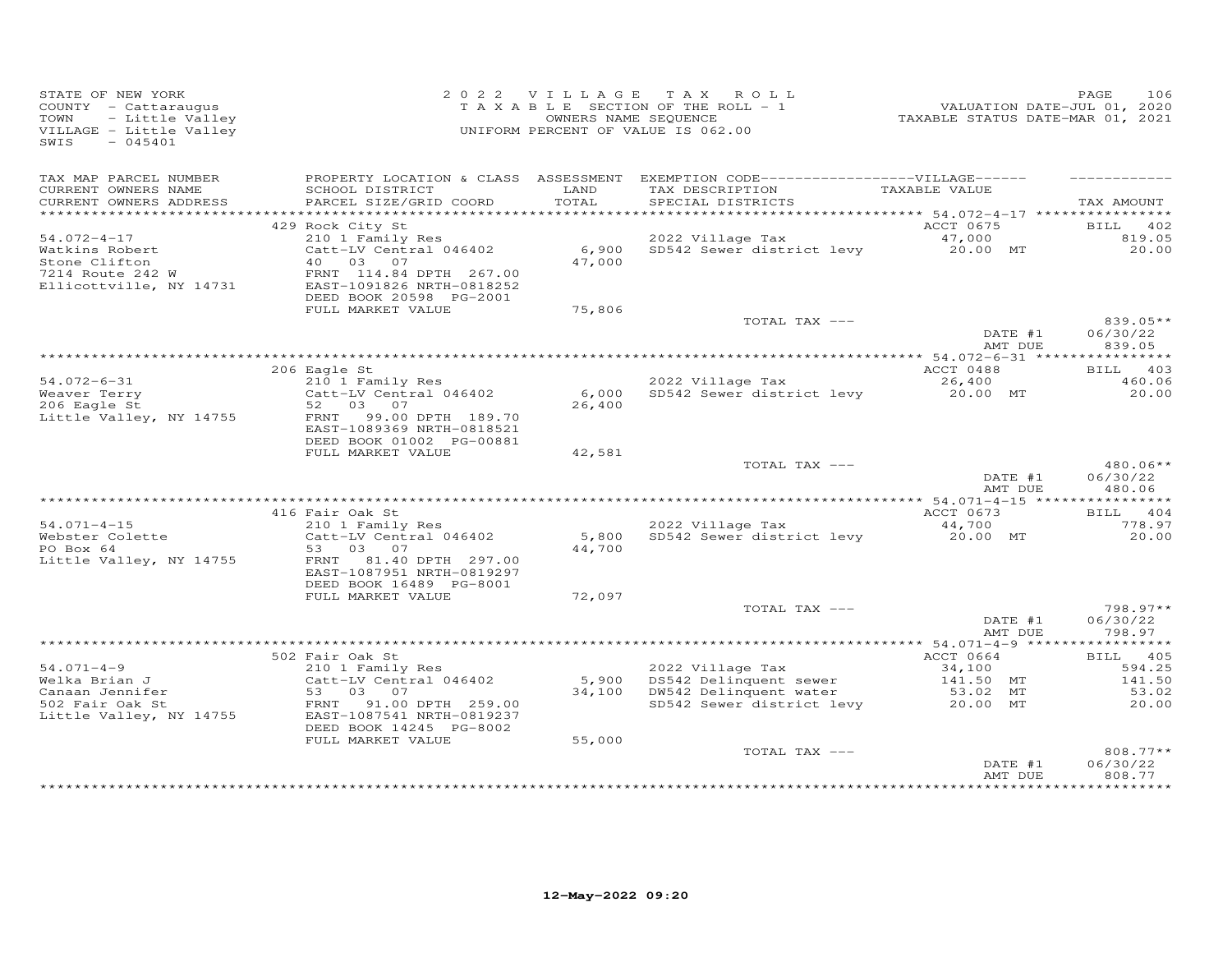| STATE OF NEW YORK<br>COUNTY - Cattaraugus<br>- Little Valley<br>TOWN<br>VILLAGE - Little Valley<br>SWIS<br>$-045401$ | 2 0 2 2                                                                                                                                                                             | VILLAGE                   | ROLL<br>T A X<br>T A X A B L E SECTION OF THE ROLL - 1<br>OWNERS NAME SEQUENCE<br>UNIFORM PERCENT OF VALUE IS 062.00 | VALUATION DATE-JUL 01, 2020<br>TAXABLE STATUS DATE-MAR 01, 2021 | 107<br>PAGE                    |
|----------------------------------------------------------------------------------------------------------------------|-------------------------------------------------------------------------------------------------------------------------------------------------------------------------------------|---------------------------|----------------------------------------------------------------------------------------------------------------------|-----------------------------------------------------------------|--------------------------------|
| TAX MAP PARCEL NUMBER                                                                                                |                                                                                                                                                                                     |                           | PROPERTY LOCATION & CLASS ASSESSMENT EXEMPTION CODE------------------VILLAGE------                                   |                                                                 |                                |
| CURRENT OWNERS NAME<br>CURRENT OWNERS ADDRESS                                                                        | SCHOOL DISTRICT<br>PARCEL SIZE/GRID COORD                                                                                                                                           | LAND<br>TOTAL             | TAX DESCRIPTION<br>SPECIAL DISTRICTS                                                                                 | TAXABLE VALUE                                                   | TAX AMOUNT                     |
| *********************                                                                                                |                                                                                                                                                                                     |                           |                                                                                                                      |                                                                 |                                |
|                                                                                                                      | 107 Fair Oak St                                                                                                                                                                     |                           |                                                                                                                      | ACCT 0470                                                       | BILL 406                       |
| $54.072 - 1 - 22$                                                                                                    | 210 1 Family Res                                                                                                                                                                    |                           | 2022 Village Tax                                                                                                     | 21,000                                                          | 365.96                         |
| Westfall Margaret<br>107 Fair Oak St<br>Little Valley, NY 14755                                                      | Catt-LV Central 046402<br>53 03 07<br>FRNT 38.00 DPTH<br>63.00<br>EAST-1089572 NRTH-0819607<br>DEED BOOK 00970 PG-00076                                                             | 2,200<br>21,000           | SD542 Sewer district levy                                                                                            | 20.00 MT                                                        | 20.00                          |
|                                                                                                                      | FULL MARKET VALUE                                                                                                                                                                   | 33,871                    |                                                                                                                      |                                                                 |                                |
|                                                                                                                      |                                                                                                                                                                                     |                           | TOTAL TAX ---                                                                                                        | DATE #1<br>AMT DUE                                              | 385.96**<br>06/30/22<br>385.96 |
|                                                                                                                      |                                                                                                                                                                                     |                           |                                                                                                                      |                                                                 |                                |
|                                                                                                                      | 123 Fourth St                                                                                                                                                                       |                           |                                                                                                                      | ACCT 0658                                                       | BILL 407                       |
| $54.072 - 6 - 17$<br>Wheeler Syndey R<br>125 Fourth Street<br>Little Valley, NY 14755                                | 314 Rural vac<10<br>Catt-LV Central 046402<br>52 03 07<br>house demolished 2007<br>46.50 DPTH 213.70<br>FRNT<br>BANK<br>017<br>EAST-1089919 NRTH-0818918<br>DEED BOOK 28155 PG-2001 | 4,100<br>4,100            | 2022 Village Tax                                                                                                     | 4,100                                                           | 71.45                          |
|                                                                                                                      | FULL MARKET VALUE                                                                                                                                                                   | 6,613                     |                                                                                                                      |                                                                 |                                |
|                                                                                                                      |                                                                                                                                                                                     |                           | TOTAL TAX ---                                                                                                        | DATE #1<br>AMT DUE                                              | $71.45**$<br>06/30/22<br>71.45 |
|                                                                                                                      |                                                                                                                                                                                     |                           |                                                                                                                      |                                                                 |                                |
|                                                                                                                      | 125 Fourth St                                                                                                                                                                       |                           |                                                                                                                      | ACCT 0422                                                       | BILL 408                       |
| $54.072 - 6 - 18$<br>Wheeler Syndey R<br>125 Fourth Street<br>Little Valley, NY 14755                                | 210 1 Family Res<br>Catt-LV Central 046402<br>41 03 07<br>FRNT<br>69.20 DPTH 213.70<br>BANK<br>017<br>EAST-1089917 NRTH-0818861<br>DEED BOOK 28155 PG-2001<br>FULL MARKET VALUE     | 5,100<br>49,200<br>79,355 | 2022 Village Tax<br>SD542 Sewer district levy                                                                        | 49,200<br>20.10 MT                                              | 857.39<br>20.10                |
|                                                                                                                      |                                                                                                                                                                                     |                           | TOTAL TAX ---                                                                                                        |                                                                 | $877.49**$                     |
|                                                                                                                      |                                                                                                                                                                                     |                           |                                                                                                                      | DATE #1<br>AMT DUE                                              | 06/30/22<br>877.49             |
|                                                                                                                      |                                                                                                                                                                                     |                           |                                                                                                                      |                                                                 |                                |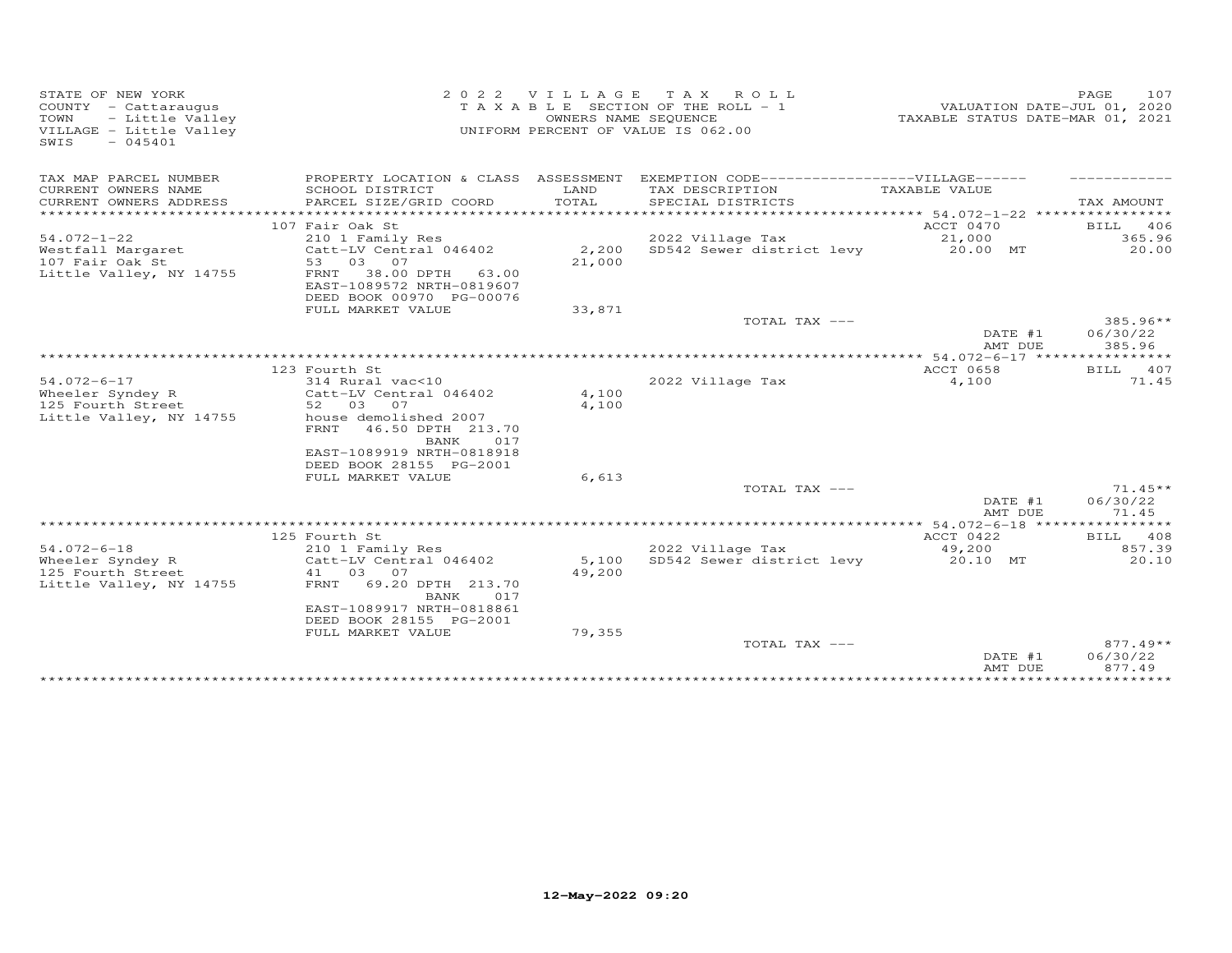| STATE OF NEW YORK<br>COUNTY - Cattaraugus<br>TOWN<br>- Little Valley<br>VILLAGE - Little Valley<br>SWIS<br>$-045401$ |                                                                                       | 2022 VILLAGE TAX | ROLL<br>TAXABLE SECTION OF THE ROLL - 1<br>OWNERS NAME SEQUENCE<br>UNIFORM PERCENT OF VALUE IS 062.00 | 01.01 PAGE<br>702 / VALUATION DATE-JUL<br>7020 TAXABLE STATUS DATE-MAR 01, 2021 | 108<br>PAGE                          |
|----------------------------------------------------------------------------------------------------------------------|---------------------------------------------------------------------------------------|------------------|-------------------------------------------------------------------------------------------------------|---------------------------------------------------------------------------------|--------------------------------------|
| TAX MAP PARCEL NUMBER                                                                                                |                                                                                       |                  | PROPERTY LOCATION & CLASS ASSESSMENT EXEMPTION CODE-----------------VILLAGE------                     |                                                                                 |                                      |
| CURRENT OWNERS NAME<br>CURRENT OWNERS ADDRESS                                                                        | SCHOOL DISTRICT<br>PARCEL SIZE/GRID COORD                                             | LAND<br>TOTAL    | TAX DESCRIPTION<br>SPECIAL DISTRICTS                                                                  | TAXABLE VALUE                                                                   | TAX AMOUNT                           |
|                                                                                                                      |                                                                                       |                  |                                                                                                       |                                                                                 |                                      |
| $54.071 - 2 - 36$                                                                                                    | 409 Fair Oak St<br>220 2 Family Res                                                   |                  | 2022 Village Tax                                                                                      | <b>ACCT 0505</b><br>42,000                                                      | BILL 409<br>731.92                   |
| Whipple Jason S                                                                                                      | Catt-LV Central 046402                                                                |                  |                                                                                                       | 142.30 MT                                                                       | 142.30                               |
| 5248 Kyler Hill Rd                                                                                                   | 53 03 07                                                                              |                  | 5,100 DS542 Delinquent sewer<br>42,000 DW542 Delinquent water                                         | 71.04 MT                                                                        | 71.04                                |
| Little Valley, NY 14755                                                                                              | 70.00 DPTH 330.00<br>FRNT<br>EAST-1088212 NRTH-0819695<br>DEED BOOK 4268 PG-6001      |                  | SD542 Sewer district levy 20.00 MT                                                                    |                                                                                 | 20.00                                |
|                                                                                                                      | FULL MARKET VALUE                                                                     | 67,742           |                                                                                                       |                                                                                 |                                      |
|                                                                                                                      |                                                                                       |                  | TOTAL TAX ---                                                                                         |                                                                                 | $965.26**$                           |
|                                                                                                                      |                                                                                       |                  |                                                                                                       | DATE #1                                                                         | 06/30/22                             |
|                                                                                                                      |                                                                                       |                  |                                                                                                       | AMT DUE                                                                         | 965.26                               |
|                                                                                                                      | 111 Seventh St                                                                        |                  |                                                                                                       | ACCT 0410                                                                       | BILL 410                             |
| $54.071 - 3 - 17$                                                                                                    | 210 1 Family Res                                                                      |                  | 2022 Village Tax                                                                                      | 31,400                                                                          | 547.20                               |
| Whipple Scott W                                                                                                      | Catt-LV Central 046402                                                                |                  | 3,300 DS542 Delinquent sewer                                                                          | $330.52$ MT                                                                     | 330.52                               |
| 26 Rollin Ave                                                                                                        | 53<br>0.3 0.7                                                                         | 31,400           | DW542 Delinquent water                                                                                | 177.19 MT                                                                       | 177.19                               |
| Silver Creek, NY 14136                                                                                               | FRNT 43.40 DPTH 90.00<br>EAST-1089211 NRTH-0819913<br>DEED BOOK 17916 PG-2003         |                  | SD542 Sewer district levy                                                                             | 20.00 MT                                                                        | 20.00                                |
|                                                                                                                      | FULL MARKET VALUE                                                                     | 50,645           |                                                                                                       |                                                                                 |                                      |
|                                                                                                                      |                                                                                       |                  | TOTAL TAX ---                                                                                         | DATE #1<br>AMT DUE                                                              | $1,074.91**$<br>06/30/22<br>1,074.91 |
|                                                                                                                      |                                                                                       |                  |                                                                                                       |                                                                                 |                                      |
|                                                                                                                      | 608 Rock City St                                                                      |                  |                                                                                                       | ACCT 0728                                                                       | BILL 411                             |
| $54.081 - 1 - 8$<br>White David C                                                                                    | 210 1 Family Res<br>Catt-LV Central 046402                                            |                  | 2022 Village Tax<br>8,700 DW542 Delinquent water                                                      | 51,400<br>30.88 MT                                                              | 895.73<br>30.88                      |
|                                                                                                                      | 40 03 07                                                                              | 51,400           | SD542 Sewer district levy 20.10 MT                                                                    |                                                                                 | 20.10                                |
| white Darlene K<br>White Darlene K<br>5482 Rte 353<br>Little Valley, NY 14755                                        | Inc. 54.081-2-13<br>Ff 165.00                                                         |                  |                                                                                                       |                                                                                 |                                      |
|                                                                                                                      | 1.59 BANK<br>ACRES<br>028<br>EAST-1094357 NRTH-0817487<br>DEED BOOK 00948 PG-00113    |                  |                                                                                                       |                                                                                 |                                      |
|                                                                                                                      | FULL MARKET VALUE                                                                     | 82,903           |                                                                                                       |                                                                                 |                                      |
|                                                                                                                      |                                                                                       |                  | TOTAL TAX ---                                                                                         |                                                                                 | $946.71**$                           |
|                                                                                                                      |                                                                                       |                  |                                                                                                       | DATE #1<br>AMT DUE                                                              | 06/30/22<br>946.71                   |
|                                                                                                                      | 437 Rock City St                                                                      |                  |                                                                                                       | ACCT 0708                                                                       | BILL 412                             |
| $54.080 - 1 - 19$                                                                                                    | 210 1 Family Res                                                                      |                  | 2022 Village Tax                                                                                      | 40,000                                                                          | 697.07                               |
| Whited Kevin C<br>437 Rock City Street<br>Little Valley, NY 14755                                                    | Catt-LV Central 046402<br>40 03 07<br>FRNT<br>79.00 DPTH<br>ACRES<br>1.34 BANK<br>017 | 40,000           | 9,000 SD542 Sewer district levy                                                                       | 20.10 MT                                                                        | 20.10                                |
|                                                                                                                      | EAST-1091956 NRTH-0818021<br>DEED BOOK 2019 PG-11084                                  |                  |                                                                                                       |                                                                                 |                                      |
|                                                                                                                      | FULL MARKET VALUE                                                                     | 64,516           | TOTAL TAX ---                                                                                         |                                                                                 | $717.17**$                           |
|                                                                                                                      |                                                                                       |                  |                                                                                                       | DATE #1<br>AMT DUE                                                              | 06/30/22<br>717.17                   |
|                                                                                                                      |                                                                                       |                  |                                                                                                       |                                                                                 | * * * * * * * *                      |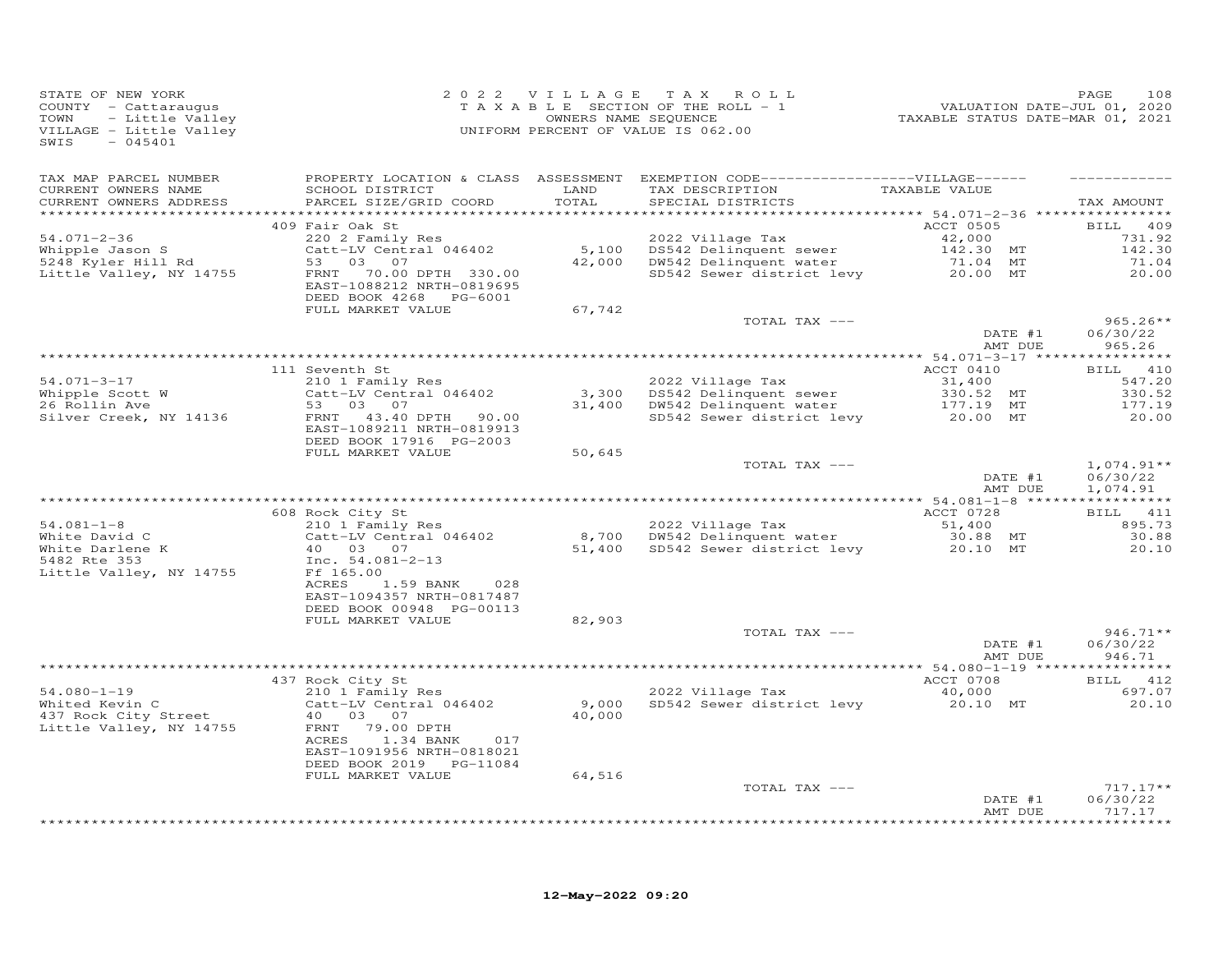| STATE OF NEW YORK<br>COUNTY - Cattaraugus<br>- Little Valley<br>TOWN<br>VILLAGE - Little Valley<br>$-045401$<br>SWIS | 2 0 2 2                                                                                                                    | VILLAGE<br>OWNERS NAME SEQUENCE | T A X<br>R O L L<br>T A X A B L E SECTION OF THE ROLL - 1<br>UNIFORM PERCENT OF VALUE IS 062.00 | VALUATION DATE-JUL 01, 2020<br>TAXABLE STATUS DATE-MAR 01, 2021 | 109<br>PAGE                          |
|----------------------------------------------------------------------------------------------------------------------|----------------------------------------------------------------------------------------------------------------------------|---------------------------------|-------------------------------------------------------------------------------------------------|-----------------------------------------------------------------|--------------------------------------|
| TAX MAP PARCEL NUMBER                                                                                                | PROPERTY LOCATION & CLASS ASSESSMENT                                                                                       |                                 | EXEMPTION CODE------------------VILLAGE------                                                   |                                                                 |                                      |
| CURRENT OWNERS NAME<br>CURRENT OWNERS ADDRESS<br>*************                                                       | SCHOOL DISTRICT<br>PARCEL SIZE/GRID COORD<br>****************************                                                  | LAND<br>TOTAL                   | TAX DESCRIPTION<br>SPECIAL DISTRICTS                                                            | TAXABLE VALUE                                                   | TAX AMOUNT                           |
|                                                                                                                      | 107 Fourth St                                                                                                              |                                 |                                                                                                 | ACCT 0680                                                       | BILL<br>413                          |
| $54.072 - 6 - 9$                                                                                                     | 210 1 Family Res                                                                                                           |                                 | 2022 Village Tax                                                                                | 24,200                                                          | 421.73                               |
| Whitmore Denny R<br>Whitmore Nancy<br>200 Congress St<br>Bradford, PA 16701                                          | Catt-LV Central 046402<br>53 03<br>07<br>FRNT<br>10.00 DPTH 116.90<br>EAST-1089954 NRTH-0819277<br>DEED BOOK 18058 PG-6001 | 1,600<br>24,200                 | SD542 Sewer district levy                                                                       | 20.00 MT                                                        | 20.00                                |
|                                                                                                                      | FULL MARKET VALUE                                                                                                          | 39,032                          |                                                                                                 |                                                                 |                                      |
|                                                                                                                      |                                                                                                                            |                                 | TOTAL TAX ---                                                                                   |                                                                 | 441.73**                             |
|                                                                                                                      |                                                                                                                            |                                 |                                                                                                 | DATE #1<br>AMT DUE                                              | 06/30/22<br>441.73                   |
|                                                                                                                      |                                                                                                                            |                                 |                                                                                                 |                                                                 |                                      |
|                                                                                                                      | 428 Rock City St                                                                                                           |                                 |                                                                                                 | ACCT 0399                                                       | BILL 414                             |
| $54.072 - 3 - 13$<br>Wig Steven                                                                                      | 210 1 Family Res<br>Catt-LV Central 046402                                                                                 | 5,400                           | 2022 Village Tax<br>SD542 Sewer district levy                                                   | 60,000<br>20.00 MT                                              | 1,045.60<br>20.00                    |
| Wig Melissa                                                                                                          | 40 03 07                                                                                                                   | 60,000                          |                                                                                                 |                                                                 |                                      |
| 428 Rock City St<br>Little Valley, NY 14755                                                                          | FRNT<br>75.00 DPTH 373.00<br>017<br>BANK<br>EAST-1092058 NRTH-0818557                                                      |                                 |                                                                                                 |                                                                 |                                      |
|                                                                                                                      | DEED BOOK 5317<br>PG-8001                                                                                                  |                                 |                                                                                                 |                                                                 |                                      |
|                                                                                                                      | FULL MARKET VALUE                                                                                                          | 96,774                          |                                                                                                 |                                                                 |                                      |
|                                                                                                                      |                                                                                                                            |                                 | TOTAL TAX ---                                                                                   | DATE #1<br>AMT DUE                                              | $1,065.60**$<br>06/30/22<br>1,065.60 |
|                                                                                                                      |                                                                                                                            |                                 |                                                                                                 |                                                                 |                                      |
|                                                                                                                      | 100 Eighth St                                                                                                              |                                 |                                                                                                 | ACCT 0841                                                       | BILL 415                             |
| $54.071 - 2 - 9$                                                                                                     | 210 1 Family Res                                                                                                           |                                 | 2022 Village Tax                                                                                | 40,600                                                          | 707.52                               |
| Wilbur Edwin A<br>Wilbur Linda M                                                                                     | Catt-LV Central 046402<br>53<br>03<br>07                                                                                   | 3,400<br>40,600                 | SD542 Sewer district levy                                                                       | 20.00 MT                                                        | 20.00                                |
| 100 Eighth St<br>Little Valley, NY 14755                                                                             | FRNT<br>48.00 DPTH 118.00<br>EAST-1088457 NRTH-0819662<br>DEED BOOK 20210 PG-3031                                          |                                 |                                                                                                 |                                                                 |                                      |
| PRIOR OWNER ON 3/01/2021<br>Wilbur Edwin A                                                                           | FULL MARKET VALUE                                                                                                          | 65,484                          |                                                                                                 |                                                                 |                                      |
|                                                                                                                      |                                                                                                                            |                                 | TOTAL TAX ---                                                                                   | DATE #1<br>AMT DUE                                              | $727.52**$<br>06/30/22<br>727.52     |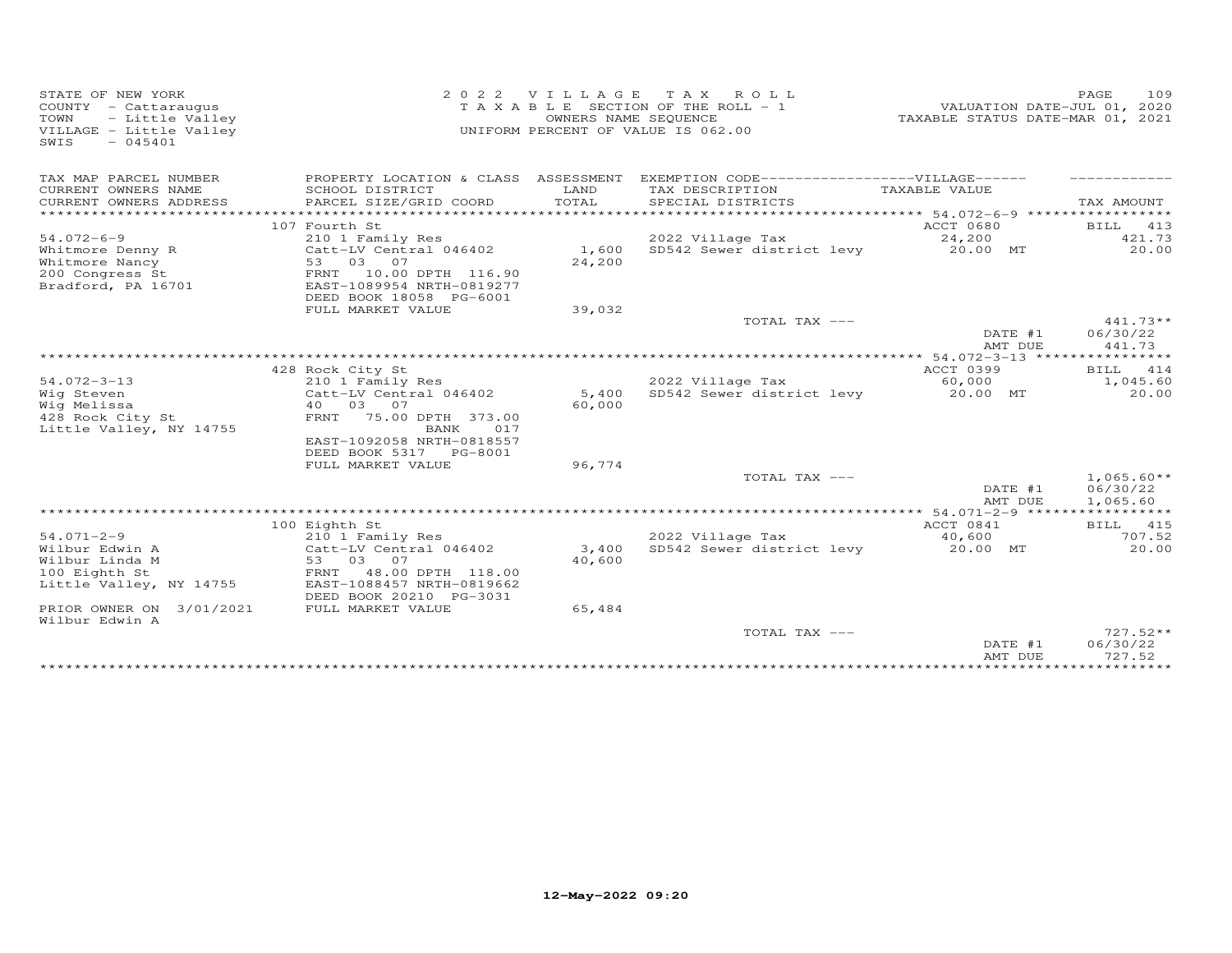| STATE OF NEW YORK<br>COUNTY - Cattaraugus<br>TOWN<br>- Little Valley<br>VILLAGE - Little Valley<br>$-045401$<br>SWIS |                                                                                                                                         |                 | 2022 VILLAGE TAX ROLL<br>T A X A B L E SECTION OF THE ROLL - 1<br>OWNERS NAME SEQUENCE<br>UNIFORM PERCENT OF VALUE IS 062.00 | 21UATION DATE-JUL 01, 2020<br>2020 TAXABLE STATUS DATE-MAR 01, 2021 | PAGE<br>110                      |
|----------------------------------------------------------------------------------------------------------------------|-----------------------------------------------------------------------------------------------------------------------------------------|-----------------|------------------------------------------------------------------------------------------------------------------------------|---------------------------------------------------------------------|----------------------------------|
| TAX MAP PARCEL NUMBER<br>CURRENT OWNERS NAME<br>CURRENT OWNERS ADDRESS                                               | SCHOOL DISTRICT<br>PARCEL SIZE/GRID COORD                                                                                               | LAND<br>TOTAL   | PROPERTY LOCATION & CLASS ASSESSMENT EXEMPTION CODE-----------------VILLAGE------<br>TAX DESCRIPTION<br>SPECIAL DISTRICTS    | TAXABLE VALUE<br>************ 54.071-2-5 ******************         | TAX AMOUNT                       |
|                                                                                                                      | 104 Center St                                                                                                                           |                 |                                                                                                                              | ACCT 0800                                                           | 416<br><b>BILL</b>               |
| $54.071 - 2 - 5$<br>Wilcox Terry D                                                                                   | 210 1 Family Res<br>Catt-LV Central 046402                                                                                              |                 | VET WAR CT 41121                                                                                                             | 7,560<br>25,200                                                     |                                  |
| Wilcox Pamela M<br>104 Center St                                                                                     | 53 03 07                                                                                                                                |                 | 5,700 VET DIS CT 41141<br>59,000    2022 Village Tax                                                                         | 26,240                                                              | 457.28                           |
| 104 Center St<br>Little Valley, NY 14755                                                                             | FRNT<br>99.00 DPTH 148.50<br>BANK 017<br>EAST-1088415 NRTH-0819891<br>DEED BOOK 8190 PG-9001                                            |                 | SD542 Sewer district levy 20.00 MT                                                                                           |                                                                     | 20.00                            |
|                                                                                                                      | FULL MARKET VALUE                                                                                                                       | 95,161          |                                                                                                                              |                                                                     |                                  |
|                                                                                                                      |                                                                                                                                         |                 | TOTAL TAX ---                                                                                                                |                                                                     | $477.28**$                       |
|                                                                                                                      |                                                                                                                                         |                 |                                                                                                                              | DATE #1<br>AMT DUE                                                  | 06/30/22<br>477.28               |
|                                                                                                                      |                                                                                                                                         |                 |                                                                                                                              |                                                                     |                                  |
| $54.071 - 3 - 6$                                                                                                     | 200 Erie St<br>652 Govt bldgs                                                                                                           |                 | 2022 Village Tax                                                                                                             | ACCT 5023<br>40,000                                                 | BILL 417<br>697.07               |
|                                                                                                                      | Catt-LV Central 046402                                                                                                                  |                 | 5,300 SD542 Sewer district levy                                                                                              | 20.00 MT                                                            | 20.00                            |
| Williams Clayton<br>Meacham Bonnie<br>6558 Hencoop Rd                                                                | Meacham Bonnie<br>6558 Hencoop Rd FRNT 98.00 DPTH 75.00<br>Ellicottville, NY 14631 EAST-1089583 NRTH-0819807<br>DEED BOOK 30934 PG-5001 | 40,000          |                                                                                                                              |                                                                     |                                  |
|                                                                                                                      | FULL MARKET VALUE                                                                                                                       | 64,516          |                                                                                                                              |                                                                     |                                  |
|                                                                                                                      |                                                                                                                                         |                 | TOTAL TAX ---                                                                                                                | DATE #1<br>AMT DUE                                                  | $717.07**$<br>06/30/22<br>717.07 |
|                                                                                                                      |                                                                                                                                         |                 |                                                                                                                              |                                                                     |                                  |
| $54.072 - 1 - 18$                                                                                                    | 113 Park Pl<br>482 Det row bldg                                                                                                         |                 | 2022 Village Tax                                                                                                             | ACCT 0816<br>30,000                                                 | BILL 418<br>522.80               |
| Williams Clayton<br>Meachan Bonnie                                                                                   | Catt-LV Central 046402<br>$\frac{Ca_{\text{UL}-\text{L}}}{53}$ .<br>07<br>FRNT                                                          | 3,000<br>30,000 | SD542 Sewer district levy                                                                                                    | 20.00 MT                                                            | 20.00                            |
| 6558 Hencoop Road<br>PO Box 365<br>Ellicottville, NY 14731                                                           | 23.25 DPTH 100.00<br>EAST-1089662 NRTH-0819667<br>DEED BOOK 20200 --                                                                    |                 |                                                                                                                              |                                                                     |                                  |
|                                                                                                                      | FULL MARKET VALUE                                                                                                                       | 48,387          | TOTAL TAX ---                                                                                                                |                                                                     | 542.80**                         |
|                                                                                                                      |                                                                                                                                         |                 |                                                                                                                              | DATE #1<br>AMT DUE                                                  | 06/30/22<br>542.80               |
|                                                                                                                      | 400 Court St                                                                                                                            |                 |                                                                                                                              | ACCT 0593                                                           | BILL 419                         |
| $54.063 - 2 - 31$                                                                                                    | 210 1 Family Res                                                                                                                        |                 | 2022 Village Tax                                                                                                             |                                                                     | 1,319.20                         |
| Wilson Jessica LA<br>400 Court St.<br>Little Valley, NY 14755                                                        | Catt-LV Central 046402<br>53 03<br>07<br>Ff 99.00 Eighth St<br>FRNT 132.00 DPTH 132.00<br>ACRES<br>0.34 BANK 017                        | 75,700          | 6,400 SD542 Sewer district levy                                                                                              | 75,700<br>20.00 MT                                                  | 20.00                            |
|                                                                                                                      | EAST-1089036 NRTH-0820556<br>DEED BOOK 20200 PG-4396                                                                                    |                 |                                                                                                                              |                                                                     |                                  |
|                                                                                                                      | FULL MARKET VALUE                                                                                                                       | 122,097         | TOTAL TAX ---                                                                                                                |                                                                     | $1,339.20**$                     |
|                                                                                                                      |                                                                                                                                         |                 |                                                                                                                              | DATE #1<br>AMT DUE                                                  | 06/30/22<br>1,339.20             |
|                                                                                                                      |                                                                                                                                         |                 |                                                                                                                              |                                                                     | * * * * * * * * * *              |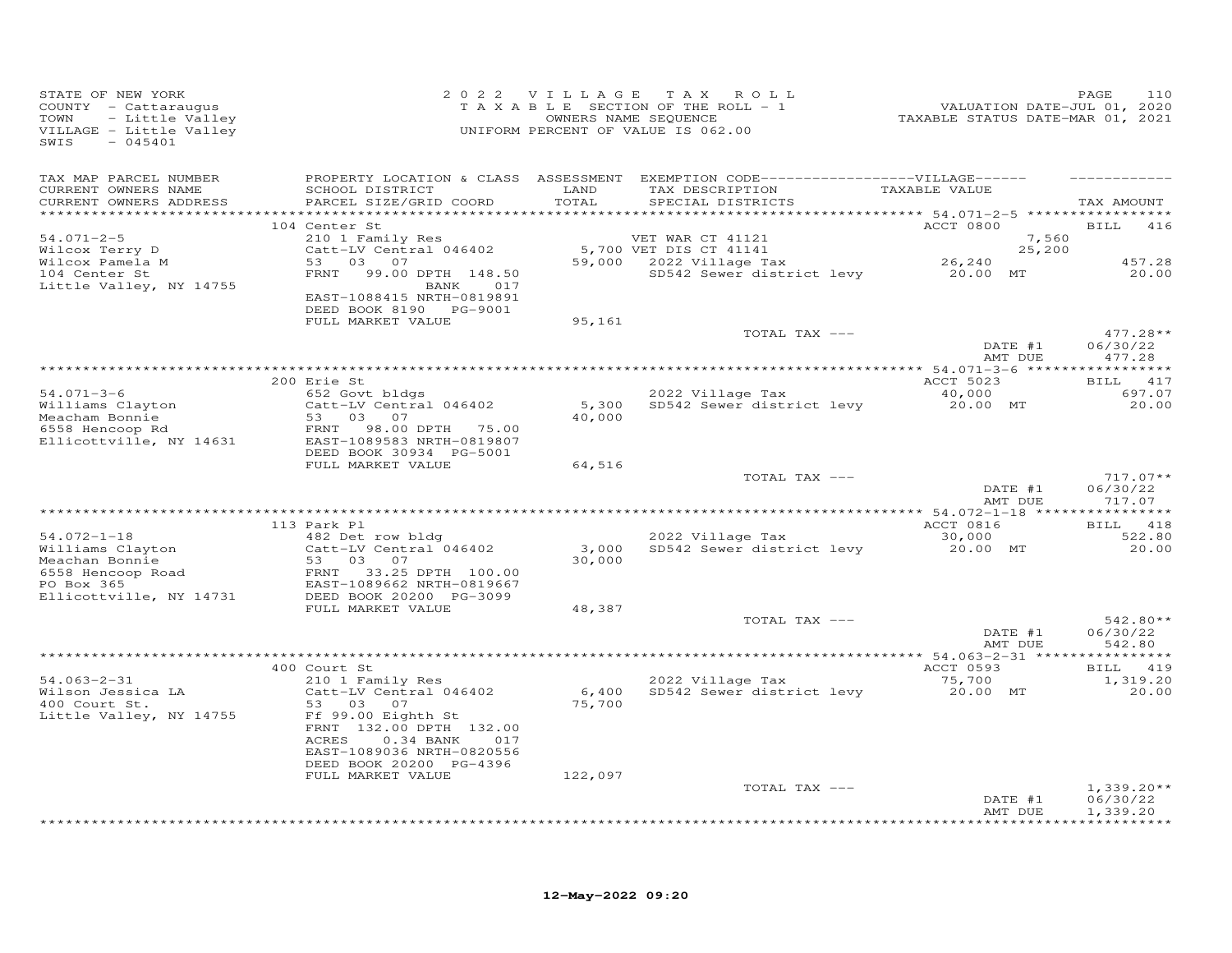| STATE OF NEW YORK<br>COUNTY - Cattaraugus<br>TOWN<br>- Little Valley<br>VILLAGE - Little Valley<br>$-045401$<br>SWIS | 2 0 2 2                                                                         | VILLAGE | TAX ROLL<br>T A X A B L E SECTION OF THE ROLL - 1<br>OWNERS NAME SEQUENCE<br>UNIFORM PERCENT OF VALUE IS 062.00 | TAXABLE STATUS DATE-MAR 01, 2021 | PAGE<br>VALUATION DATE-JUL 01, 2020  | 111    |
|----------------------------------------------------------------------------------------------------------------------|---------------------------------------------------------------------------------|---------|-----------------------------------------------------------------------------------------------------------------|----------------------------------|--------------------------------------|--------|
| TAX MAP PARCEL NUMBER                                                                                                |                                                                                 |         | PROPERTY LOCATION & CLASS ASSESSMENT EXEMPTION CODE-----------------VILLAGE------                               |                                  |                                      |        |
| CURRENT OWNERS NAME                                                                                                  | SCHOOL DISTRICT                                                                 | LAND    | TAX DESCRIPTION                                                                                                 | TAXABLE VALUE                    |                                      |        |
| CURRENT OWNERS ADDRESS                                                                                               | PARCEL SIZE/GRID COORD                                                          | TOTAL   | SPECIAL DISTRICTS                                                                                               |                                  | TAX AMOUNT                           |        |
|                                                                                                                      |                                                                                 |         |                                                                                                                 |                                  |                                      |        |
|                                                                                                                      | 418 Fair Oak St                                                                 |         |                                                                                                                 | ACCT 0443                        | <b>BILL</b>                          | 420    |
| $54.071 - 4 - 14$                                                                                                    | 220 2 Family Res                                                                |         | 2022 Village Tax                                                                                                | 52,000                           |                                      | 906.19 |
| Winship Andrew S                                                                                                     | Catt-LV Central 046402                                                          | 5,200   | DS542 Delinquent sewer                                                                                          | 975.73 MT                        |                                      | 975.73 |
| Winship Christie                                                                                                     | 52 03 07                                                                        | 52,000  | DW542 Delinquent water                                                                                          | 135.03 MT                        |                                      | 135.03 |
| 418 Fair Oak St<br>Little Valley, NY 14755                                                                           | Upper Apt<br>FRNT 66.00 DPTH 412.00<br>BANK<br>017<br>EAST-1087904 NRTH-0819190 |         | SD542 Sewer district levy                                                                                       | 20.00 MT                         |                                      | 20.00  |
|                                                                                                                      | DEED BOOK 1031 PG-1<br>FULL MARKET VALUE                                        | 83,871  |                                                                                                                 |                                  |                                      |        |
|                                                                                                                      |                                                                                 |         | TOTAL TAX ---                                                                                                   | DATE #1<br>AMT DUE               | $2,036.95**$<br>06/30/22<br>2,036.95 |        |
|                                                                                                                      |                                                                                 |         |                                                                                                                 |                                  |                                      |        |
|                                                                                                                      | 400 Rock City St                                                                |         |                                                                                                                 | ACCT 0585                        | BILL 421                             |        |
| $54.072 - 3 - 24$                                                                                                    | 210 1 Family Res                                                                |         | 2022 Village Tax                                                                                                | 57,000                           |                                      | 993.32 |
| Winship Chad                                                                                                         | Catt-LV Central 046402                                                          | 6,000   | SD542 Sewer district levy                                                                                       | 20.00 MT                         |                                      | 20.00  |
| Winship Jackie                                                                                                       | 40/41 03<br>07                                                                  | 57,000  |                                                                                                                 |                                  |                                      |        |
| 400 Rock City St                                                                                                     | 81.18 DPTH 322.00<br>FRNT                                                       |         |                                                                                                                 |                                  |                                      |        |
| Little Valley, NY 14755                                                                                              | EAST-1091107 NRTH-0819102<br>DEED BOOK 10722 PG-3001                            |         |                                                                                                                 |                                  |                                      |        |
|                                                                                                                      | FULL MARKET VALUE                                                               | 91,935  |                                                                                                                 |                                  |                                      |        |
|                                                                                                                      |                                                                                 |         | TOTAL TAX ---                                                                                                   |                                  | $1,013.32**$                         |        |
|                                                                                                                      |                                                                                 |         |                                                                                                                 | DATE #1                          | 06/30/22                             |        |
|                                                                                                                      |                                                                                 |         |                                                                                                                 | AMT DUE                          | 1,013.32                             |        |
|                                                                                                                      |                                                                                 |         |                                                                                                                 |                                  |                                      |        |
|                                                                                                                      | 411 Court St                                                                    |         |                                                                                                                 | ACCT 0614                        | BILL 422                             |        |
| $54.063 - 2 - 15$                                                                                                    | 210 1 Family Res                                                                |         | VET WAR CT 41121                                                                                                |                                  | 6,000                                |        |
| Winship Thomas E                                                                                                     | Catt-LV Central 046402                                                          |         | 4,400 2022 Village Tax                                                                                          | 34,000                           |                                      | 592.51 |
| 411 Court St<br>Little Valley, NY 14755                                                                              | 53 03<br>07<br>50.00 DPTH 207.00<br>FRNT<br>017<br>BANK                         |         | 40,000 SD542 Sewer district levy                                                                                | 20.00 MT                         |                                      | 20.00  |
|                                                                                                                      | EAST-1088915 NRTH-0820908<br>DEED BOOK 850<br>PG-00941                          |         |                                                                                                                 |                                  |                                      |        |
|                                                                                                                      | FULL MARKET VALUE                                                               | 64,516  |                                                                                                                 |                                  |                                      |        |
|                                                                                                                      |                                                                                 |         | TOTAL TAX ---                                                                                                   | DATE #1<br>AMT DUE               | $612.51**$<br>06/30/22<br>612.51     |        |
|                                                                                                                      |                                                                                 |         |                                                                                                                 |                                  |                                      |        |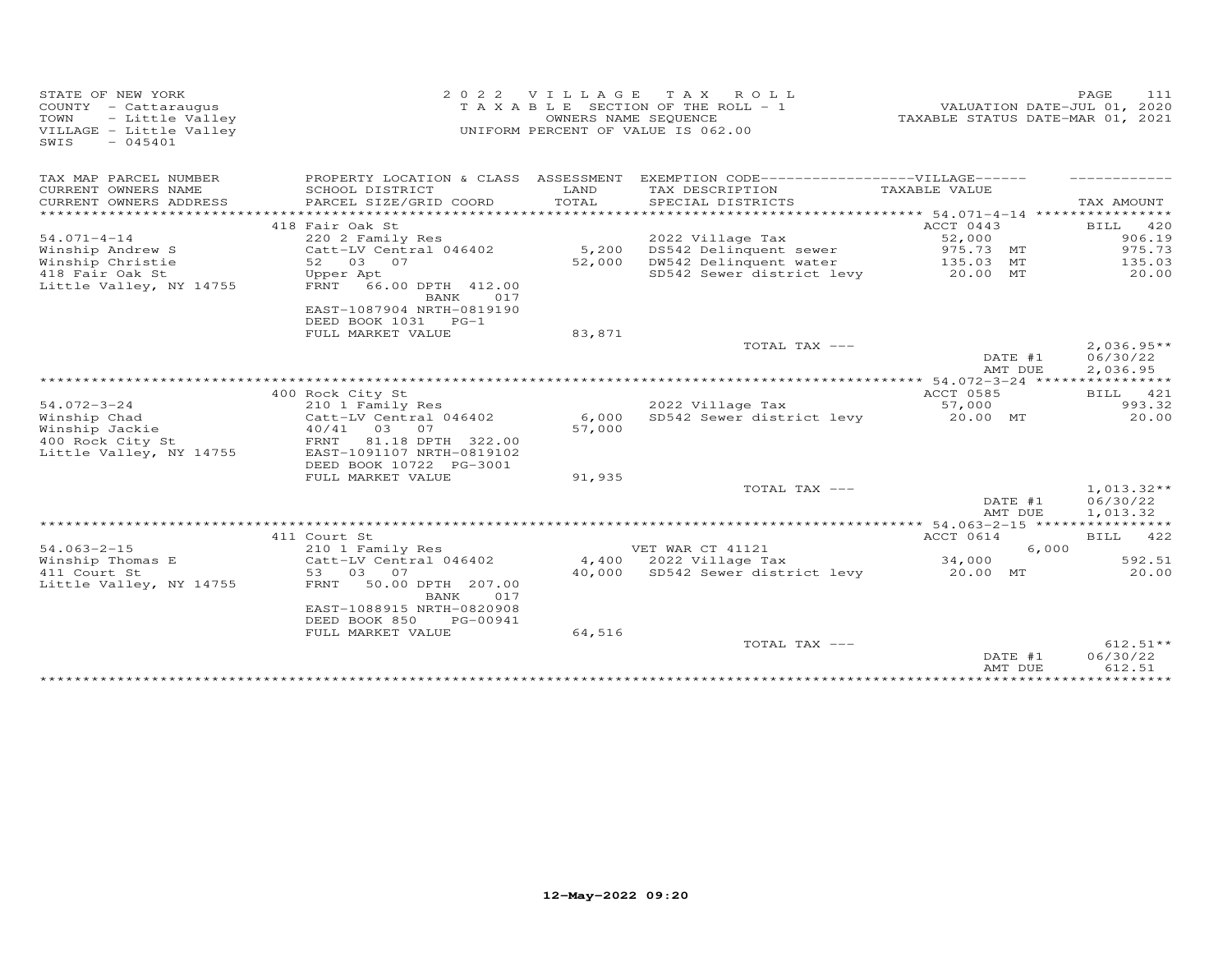| STATE OF NEW YORK<br>COUNTY - Cattaraugus<br>TOWN<br>- Little Valley<br>VILLAGE - Little Valley<br>$-045401$<br>SWIS |                                                                                                  | 2022 VILLAGE    | TAX ROLL<br>TAXABLE SECTION OF THE ROLL - 1<br>OWNERS NAME SEQUENCE<br>UNIFORM PERCENT OF VALUE IS 062.00                  | VALUATION DATE-JUL 01, 2020<br>TAXABLE STATUS DATE-MAR 01, 2021 | 112<br>PAGE                      |
|----------------------------------------------------------------------------------------------------------------------|--------------------------------------------------------------------------------------------------|-----------------|----------------------------------------------------------------------------------------------------------------------------|-----------------------------------------------------------------|----------------------------------|
| TAX MAP PARCEL NUMBER<br>CURRENT OWNERS NAME<br>CURRENT OWNERS ADDRESS                                               | SCHOOL DISTRICT<br>PARCEL SIZE/GRID COORD                                                        | LAND<br>TOTAL   | PROPERTY LOCATION & CLASS ASSESSMENT EXEMPTION CODE------------------VILLAGE------<br>TAX DESCRIPTION<br>SPECIAL DISTRICTS | TAXABLE VALUE                                                   | TAX AMOUNT                       |
|                                                                                                                      |                                                                                                  |                 |                                                                                                                            |                                                                 |                                  |
| $54.072 - 5 - 23$                                                                                                    | 108 Fourth St<br>210 1 Family Res                                                                |                 | 2022 Village Tax                                                                                                           | ACCT 0455<br>44,500                                             | <b>BILL</b><br>423<br>775.49     |
| Winters Devon M                                                                                                      | Catt-LV Central 046402                                                                           | 4,800           | DS542 Delinquent sewer                                                                                                     | 43.90 MT                                                        | 43.90                            |
| 108 Fourth St                                                                                                        | 52 03<br>07                                                                                      | 44,500          | DW542 Delinquent water                                                                                                     | 26.51 MT                                                        | 26.51                            |
| Little Valley, NY 14755                                                                                              | FRNT<br>66.00 DPTH 180.00<br>BANK<br>017<br>EAST-1090168 NRTH-0819032<br>DEED BOOK 23946 PG-9002 |                 | SD542 Sewer district levy                                                                                                  | 20.00 MT                                                        | 20.00                            |
|                                                                                                                      | FULL MARKET VALUE                                                                                | 71,774          |                                                                                                                            |                                                                 |                                  |
|                                                                                                                      |                                                                                                  |                 | TOTAL TAX ---                                                                                                              | DATE #1<br>AMT DUE                                              | $865.90**$<br>06/30/22<br>865.90 |
|                                                                                                                      |                                                                                                  |                 |                                                                                                                            |                                                                 | **********                       |
|                                                                                                                      | 105 Second St                                                                                    |                 |                                                                                                                            | ACCT 0606                                                       | BILL 424                         |
| $54.072 - 3 - 31$                                                                                                    | 210 1 Family Res                                                                                 |                 | 2022 Village Tax                                                                                                           | 21,000                                                          | 365.96                           |
| Wright Cathleen<br>5639 Allegany Rd                                                                                  | Catt-LV Central 046402<br>07<br>41 03                                                            | 4,600<br>21,000 | SD542 Sewer district levy                                                                                                  | 20.00 MT                                                        | 20.00                            |
| Cattaraugus, NY 14719                                                                                                | 65.00 DPTH 169.00<br>FRNT<br>EAST-1090943 NRTH-0819325<br>DEED BOOK 1024 PG-992                  |                 |                                                                                                                            |                                                                 |                                  |
|                                                                                                                      | FULL MARKET VALUE                                                                                | 33,871          |                                                                                                                            |                                                                 |                                  |
|                                                                                                                      |                                                                                                  |                 | TOTAL TAX ---                                                                                                              | DATE #1<br>AMT DUE                                              | $385.96**$<br>06/30/22<br>385.96 |
|                                                                                                                      |                                                                                                  |                 |                                                                                                                            |                                                                 |                                  |
|                                                                                                                      | 209 Fourth St                                                                                    |                 |                                                                                                                            | ACCT 0462                                                       | BILL 425                         |
| $54.072 - 6 - 26$<br>Wright Tammy<br>209 Fourth St                                                                   | 210 1 Family Res<br>Catt-LV Central 046402<br>52 03<br>07                                        | 5,200<br>41,400 | 2022 Village Tax<br>SD542 Sewer district levy                                                                              | 41,400<br>20.00 MT                                              | 721.46<br>20.00                  |
| Little Valley, NY 14755                                                                                              | FRNT<br>68.00 DPTH 395.42<br>EAST-1089805 NRTH-0818269<br>DEED BOOK 00941 PG-00504               |                 |                                                                                                                            |                                                                 |                                  |
|                                                                                                                      | FULL MARKET VALUE                                                                                | 66,774          |                                                                                                                            |                                                                 |                                  |
|                                                                                                                      |                                                                                                  |                 | TOTAL TAX ---                                                                                                              | DATE #1<br>AMT DUE                                              | $741.46**$<br>06/30/22<br>741.46 |
|                                                                                                                      |                                                                                                  |                 |                                                                                                                            |                                                                 |                                  |
|                                                                                                                      | 110 Mill St                                                                                      |                 |                                                                                                                            | ACCT 0413                                                       | BILL 426                         |
| $54.072 - 6 - 37$<br>Wright Tammy<br>209 Fourth St<br>Little Valley, NY 14755                                        | 270 Mfg housing<br>Catt-LV Central 046402<br>53<br>03<br>07<br>FRNT 50.00 DPTH 219.00            | 4,400<br>16,400 | 2022 Village Tax<br>SD542 Sewer district levy                                                                              | 16,400<br>20.00 MT                                              | 285.80<br>20.00                  |
|                                                                                                                      | EAST-1089719 NRTH-0819146<br>DEED BOOK 00967 PG-00415                                            |                 |                                                                                                                            |                                                                 |                                  |
|                                                                                                                      | FULL MARKET VALUE                                                                                | 26,452          |                                                                                                                            |                                                                 |                                  |
|                                                                                                                      |                                                                                                  |                 | TOTAL TAX ---                                                                                                              | DATE #1<br>AMT DUE                                              | $305.80**$<br>06/30/22<br>305.80 |
|                                                                                                                      |                                                                                                  |                 |                                                                                                                            |                                                                 |                                  |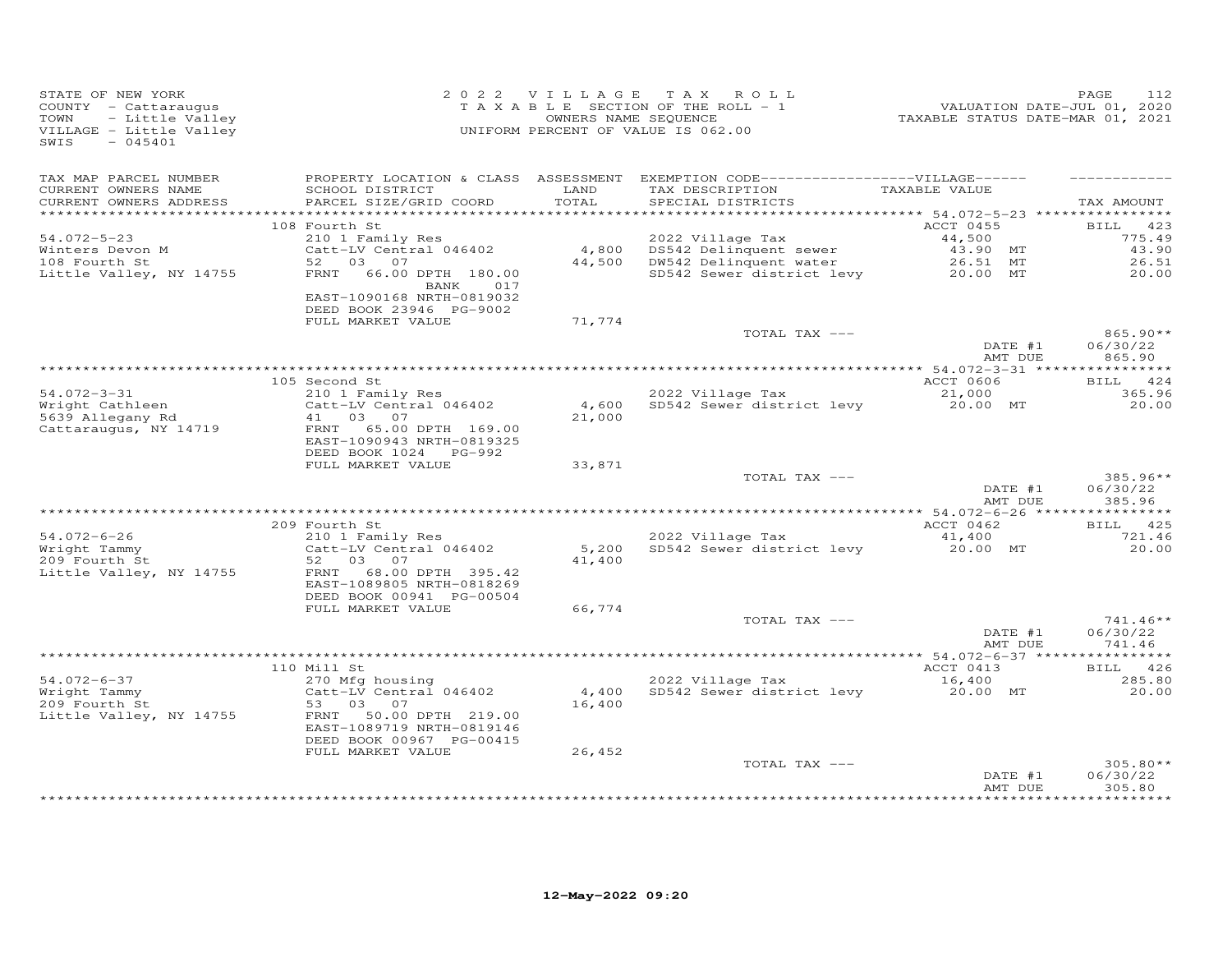| STATE OF NEW YORK<br>COUNTY - Cattaraugus<br>- Little Valley<br>TOWN<br>VILLAGE - Little Valley<br>$-045401$<br>SWIS |                                                                                                   | 2022 VILLAGE   | TAX ROLL<br>T A X A B L E SECTION OF THE ROLL - 1<br>OWNERS NAME SEQUENCE<br>UNIFORM PERCENT OF VALUE IS 062.00                         | rang Panet<br>11.01, 2020<br>TAXABLE STATUS DATE-MAR 01, 2021 | PAGE<br>113                      |
|----------------------------------------------------------------------------------------------------------------------|---------------------------------------------------------------------------------------------------|----------------|-----------------------------------------------------------------------------------------------------------------------------------------|---------------------------------------------------------------|----------------------------------|
| TAX MAP PARCEL NUMBER<br>CURRENT OWNERS NAME<br>CURRENT OWNERS ADDRESS                                               | SCHOOL DISTRICT<br>PARCEL SIZE/GRID COORD                                                         | LAND<br>TOTAL  | PROPERTY LOCATION & CLASS ASSESSMENT EXEMPTION CODE-----------------VILLAGE------<br>TAX DESCRIPTION TAXABLE VALUE<br>SPECIAL DISTRICTS |                                                               | TAX AMOUNT                       |
|                                                                                                                      | 607 -#2 Rock City St                                                                              |                |                                                                                                                                         | ACCT 0948                                                     | BILL 427                         |
| $54.081 - 1 - 16$<br>Wright Tammy                                                                                    | 270 Mfg housing<br>Catt-LV Central 046402                                                         |                | 2022 Village Tax<br>5,400 SD542 Sewer district levy 20.00 MT                                                                            | 14,000                                                        | 243.97<br>20.00                  |
| 209 Fourth St<br>Little Valley, NY 14755                                                                             | 40 03<br>07<br>FRNT 200.00 DPTH<br>67.00<br>EAST-1093238 NRTH-0817398<br>DEED BOOK 00956 PG-00861 | 14,000         |                                                                                                                                         |                                                               |                                  |
|                                                                                                                      | FULL MARKET VALUE                                                                                 | 22,581         | TOTAL TAX ---                                                                                                                           |                                                               | $263.97**$                       |
|                                                                                                                      |                                                                                                   |                |                                                                                                                                         | DATE #1<br>AMT DUE                                            | 06/30/22<br>263.97               |
|                                                                                                                      |                                                                                                   |                |                                                                                                                                         |                                                               |                                  |
|                                                                                                                      | 21 Hill St                                                                                        |                |                                                                                                                                         | ACCT 0480                                                     | BILL 428                         |
| $54.081 - 1 - 20$<br>Wright Tammy                                                                                    | 270 Mfg housing<br>Catt-LV Central 046402                                                         |                | 2022 Village Tax<br>3,900 SD542 Sewer district levy                                                                                     | 11,400<br>20.00 MT                                            | 198.66<br>20.00                  |
| 209 Fourth St                                                                                                        | 40  03  07                                                                                        | 11,400         |                                                                                                                                         |                                                               |                                  |
| Little Valley, NY 14755                                                                                              | Trl-Rental                                                                                        |                |                                                                                                                                         |                                                               |                                  |
|                                                                                                                      | FRNT<br>86.00 DPTH 90.00<br>EAST-1092924 NRTH-0817493                                             |                |                                                                                                                                         |                                                               |                                  |
|                                                                                                                      | DEED BOOK 00994 PG-01151<br>FULL MARKET VALUE                                                     | 18,387         |                                                                                                                                         |                                                               |                                  |
|                                                                                                                      |                                                                                                   |                | TOTAL TAX ---                                                                                                                           | DATE #1                                                       | $218.66**$<br>06/30/22           |
|                                                                                                                      |                                                                                                   |                |                                                                                                                                         | AMT DUE                                                       | 218.66                           |
|                                                                                                                      | 209 Fair Oak St                                                                                   |                |                                                                                                                                         | ACCT 0466                                                     | BILL 429                         |
| $54.071 - 3 - 12$                                                                                                    | 210 1 Family Res                                                                                  |                | 2022 Village Tax                                                                                                                        | 8,000                                                         | 139.41                           |
| $Wright$ $T=$<br>$Wright$ $T=$ $T=$<br>209 Fourth St                                                                 | Catt-LV Central 046402<br>53 03<br>07                                                             | 4,200<br>8,000 | SD542 Sewer district levy                                                                                                               | 20.00 MT                                                      | 20.00                            |
| Little Valley, NY 14755                                                                                              | FRNT<br>66.00 DPTH 132.00<br>EAST-1089252 NRTH-0819648<br>DEED BOOK 00981 PG-00787                |                |                                                                                                                                         |                                                               |                                  |
|                                                                                                                      | FULL MARKET VALUE                                                                                 | 12,903         |                                                                                                                                         |                                                               |                                  |
|                                                                                                                      |                                                                                                   |                | TOTAL TAX ---                                                                                                                           | DATE #1                                                       | $159.41**$<br>06/30/22           |
|                                                                                                                      |                                                                                                   |                |                                                                                                                                         | AMT DUE                                                       | 159.41                           |
|                                                                                                                      | 519 Rock City St                                                                                  |                |                                                                                                                                         | ACCT 0655                                                     | BILL 430                         |
| $54.081 - 1 - 27.1$                                                                                                  | 210 1 Family Res                                                                                  |                |                                                                                                                                         | 24,300                                                        | 423.47                           |
| Wrona Autumn M                                                                                                       | Catt-LV Central 046402                                                                            |                | 2022 Village Tax<br>6,300 DS542 Delinquent sewer<br>24,300 DN542 Delinquent water                                                       | 51.82 MT                                                      | 51.82                            |
| S19 Rock City St<br>Little Verland<br>Little Valley, NY 14755                                                        | 40 03<br>07<br>FRNT 109.23 DPTH 216.00<br>BANK<br>017                                             |                | SD542 Sewer district levy                                                                                                               | 15.33 MT<br>20.00 MT                                          | 15.33<br>20,00                   |
|                                                                                                                      | EAST-1092799 NRTH-0817690<br>DEED BOOK 18470 PG-8001                                              |                |                                                                                                                                         |                                                               |                                  |
|                                                                                                                      | FULL MARKET VALUE                                                                                 | 39,194         |                                                                                                                                         |                                                               |                                  |
|                                                                                                                      |                                                                                                   |                | TOTAL TAX ---                                                                                                                           | DATE #1<br>AMT DUE                                            | $510.62**$<br>06/30/22<br>510.62 |
|                                                                                                                      |                                                                                                   |                |                                                                                                                                         |                                                               | **********                       |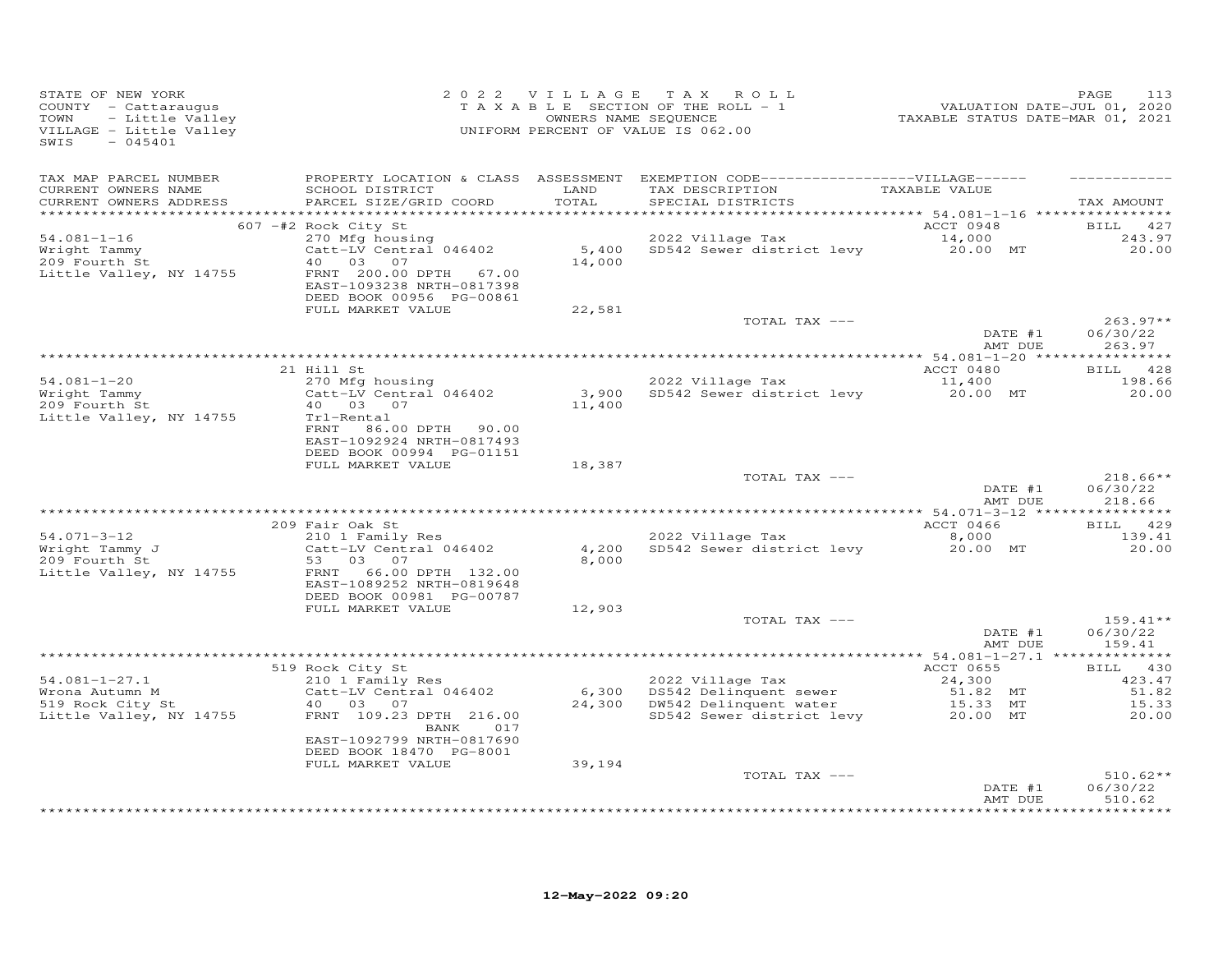| STATE OF NEW YORK<br>COUNTY - Cattaraugus<br>TOWN<br>- Little Valley<br>VILLAGE - Little Valley<br>SWIS<br>$-045401$ |                                                                                                                                          | OWNERS NAME SEQUENCE | 2022 VILLAGE TAX ROLL<br>T A X A B L E SECTION OF THE ROLL - 1<br>UNIFORM PERCENT OF VALUE IS 062.00                                                  | 1<br>VALUATION DATE-JUL 01, 2020<br>TAXABLE STATUS DATE-MAR 01, 2021 | PAGE<br>114                      |
|----------------------------------------------------------------------------------------------------------------------|------------------------------------------------------------------------------------------------------------------------------------------|----------------------|-------------------------------------------------------------------------------------------------------------------------------------------------------|----------------------------------------------------------------------|----------------------------------|
| TAX MAP PARCEL NUMBER<br>CURRENT OWNERS NAME<br>CURRENT OWNERS ADDRESS                                               | SCHOOL DISTRICT<br>PARCEL SIZE/GRID COORD                                                                                                | LAND<br>TOTAL        | PROPERTY LOCATION & CLASS ASSESSMENT EXEMPTION CODE------------------VILLAGE------<br>TAX DESCRIPTION<br>SPECIAL DISTRICTS                            | TAXABLE VALUE                                                        | TAX AMOUNT                       |
|                                                                                                                      |                                                                                                                                          |                      |                                                                                                                                                       |                                                                      |                                  |
| $54.064 - 1 - 20$                                                                                                    | 206 Sixth St                                                                                                                             |                      | 2022 Village Tax                                                                                                                                      | ACCT 0650                                                            | BILL 431<br>545.45               |
| Wrona Christine<br>214 Eagle Street<br>Little Valley, NY 14755                                                       | 210 1 Family Res<br>Catt-LV Central 046402<br>53 03 07<br>FRNT 71.00 DPTH 99.00<br>EAST-1090014 NRTH-0820369<br>DEED BOOK 2020 PG-17645  | 31,300               | 3,800 SD542 Sewer district levy                                                                                                                       | 31,300<br>20.00 MT                                                   | 20.00                            |
|                                                                                                                      | FULL MARKET VALUE                                                                                                                        | 50,484               |                                                                                                                                                       |                                                                      |                                  |
|                                                                                                                      |                                                                                                                                          |                      | TOTAL TAX ---                                                                                                                                         | DATE #1<br>AMT DUE                                                   | $565.45**$<br>06/30/22<br>565.45 |
|                                                                                                                      |                                                                                                                                          |                      |                                                                                                                                                       |                                                                      |                                  |
|                                                                                                                      | 405 Fair Oak St                                                                                                                          |                      |                                                                                                                                                       | ACCT 0464                                                            | BILL 432                         |
| $54.071 - 2 - 34$<br>Wrona Christine<br>405 Fair Oak St<br>Little Valley, NY 14755                                   | 311 Res vac land<br>Catt-LV Central 046402<br>53 03 07<br>FRNT 33.00 DPTH 330.00<br>EAST-1088300 NRTH-0819698<br>DEED BOOK 30558 PG-2001 | 3,000<br>3,000       | 2022 Village Tax                                                                                                                                      | 3,000                                                                | 52.28                            |
|                                                                                                                      | FULL MARKET VALUE                                                                                                                        | 4,839                |                                                                                                                                                       |                                                                      |                                  |
|                                                                                                                      |                                                                                                                                          |                      | TOTAL TAX ---                                                                                                                                         | DATE #1<br>AMT DUE                                                   | $52.28**$<br>06/30/22<br>52.28   |
|                                                                                                                      | Erie St                                                                                                                                  |                      |                                                                                                                                                       | ACCT 0647                                                            | BILL 433                         |
| $54.063 - 2 - 23.1$                                                                                                  | 311 Res vac land                                                                                                                         |                      | 2022 Village Tax                                                                                                                                      | 4,200                                                                | 73.19                            |
| Wrona Christine M<br>214 Eagle Street<br>LIittle Valley, NY 14755                                                    | Catt-LV Central 046402<br>53 03 07<br>FRNT 66.00 DPTH 115.00                                                                             | 4,200<br>4,200       | SD542 Sewer district levy                                                                                                                             | 20.00 MT                                                             | 20.00                            |
|                                                                                                                      | EAST-1088423 NRTH-0820759                                                                                                                |                      |                                                                                                                                                       |                                                                      |                                  |
| PRIOR OWNER ON 3/01/2021<br>847854 Ontario Inc                                                                       | DEED BOOK 2021    PG-15432<br>FULL MARKET VALUE                                                                                          | 6,774                |                                                                                                                                                       |                                                                      |                                  |
|                                                                                                                      |                                                                                                                                          |                      | TOTAL TAX ---                                                                                                                                         |                                                                      | $93.19**$                        |
|                                                                                                                      |                                                                                                                                          |                      |                                                                                                                                                       | DATE #1<br>AMT DUE                                                   | 06/30/22<br>93.19                |
|                                                                                                                      | 407 Fair Oak St                                                                                                                          |                      |                                                                                                                                                       | ACCT 0788                                                            | BILL 434                         |
| $54.071 - 2 - 35$                                                                                                    | 220 2 Family Res                                                                                                                         |                      | 2022 Village Tax                                                                                                                                      | 35,000                                                               | 609.93                           |
| Wrona Christine M                                                                                                    | Catt-LV Central 046402                                                                                                                   |                      | 3,400 DW542 Delinquent water<br>DW542 Delinquent water                           46.67   MT<br>SD542 Sewer district levy                   20.10   MT |                                                                      | 46.67                            |
| 214 Eagle ST<br>Little Valley, NY 14755                                                                              | 53 03 07<br>FRNT 37.00 DPTH 330.00<br>EAST-1088265 NRTH-0819698<br>DEED BOOK 16067 PG-5009                                               | 35,000               |                                                                                                                                                       |                                                                      | 20.10                            |
|                                                                                                                      | FULL MARKET VALUE                                                                                                                        | 56,452               |                                                                                                                                                       |                                                                      |                                  |
|                                                                                                                      |                                                                                                                                          |                      | TOTAL TAX ---                                                                                                                                         | DATE #1<br>AMT DUE                                                   | $676.70**$<br>06/30/22<br>676.70 |
|                                                                                                                      |                                                                                                                                          |                      |                                                                                                                                                       |                                                                      |                                  |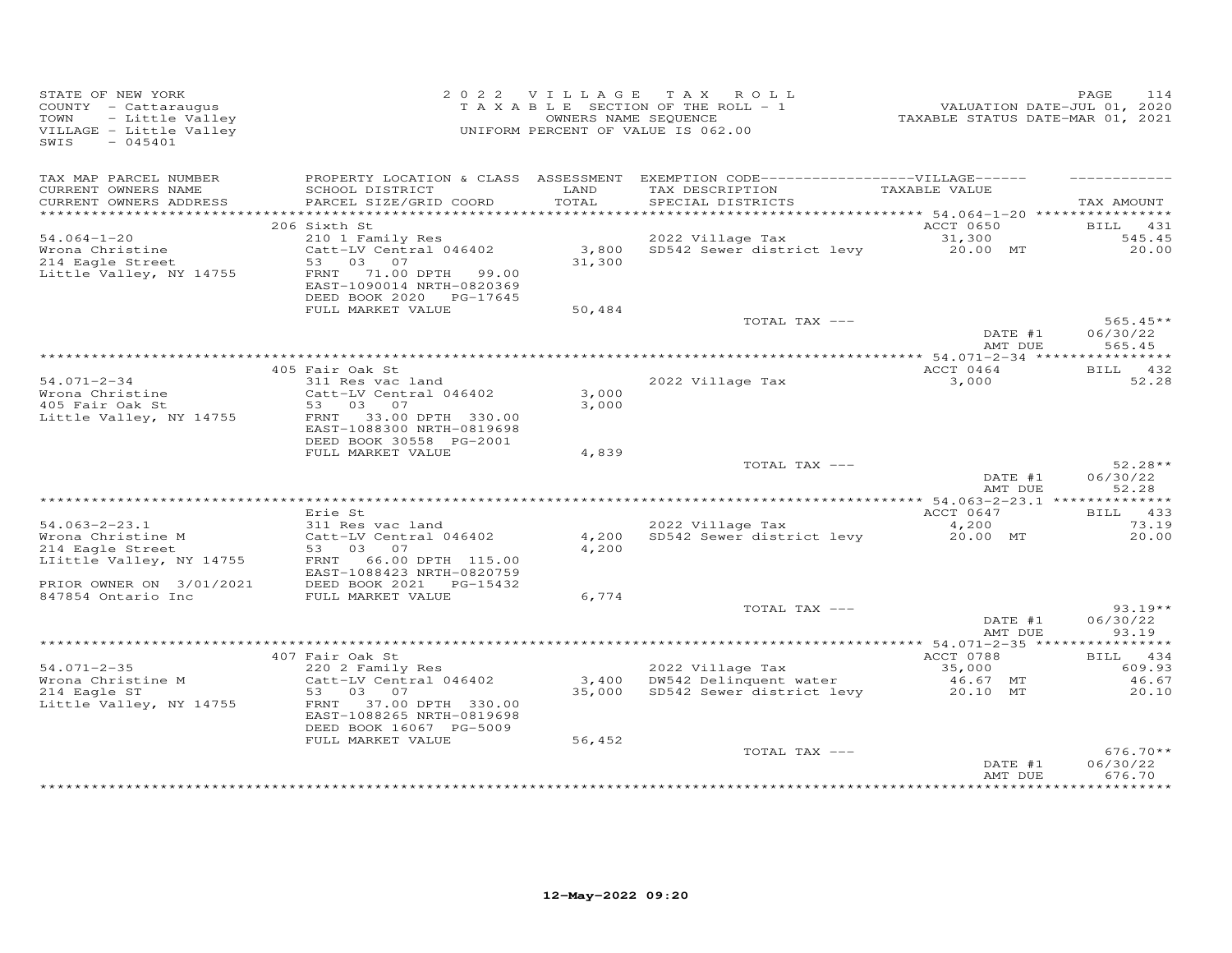| STATE OF NEW YORK<br>COUNTY - Cattaraugus<br>- Little Valley<br>TOWN<br>VILLAGE - Little Valley<br>SWIS<br>$-045401$ |                                                                                                                              | OWNERS NAME SEQUENCE | 2022 VILLAGE TAX ROLL<br>T A X A B L E SECTION OF THE ROLL - 1<br>UNIFORM PERCENT OF VALUE IS 062.00  | VALUATION DATE-JUL 01, 2020<br>TAXABLE STATUS DATE-MAR 01, 2021 | 115<br>PAGE                          |
|----------------------------------------------------------------------------------------------------------------------|------------------------------------------------------------------------------------------------------------------------------|----------------------|-------------------------------------------------------------------------------------------------------|-----------------------------------------------------------------|--------------------------------------|
| TAX MAP PARCEL NUMBER<br>CURRENT OWNERS NAME                                                                         | SCHOOL DISTRICT                                                                                                              | LAND                 | PROPERTY LOCATION & CLASS ASSESSMENT EXEMPTION CODE------------------VILLAGE------<br>TAX DESCRIPTION | TAXABLE VALUE                                                   |                                      |
| CURRENT OWNERS ADDRESS                                                                                               | PARCEL SIZE/GRID COORD                                                                                                       | TOTAL                | SPECIAL DISTRICTS                                                                                     |                                                                 | TAX AMOUNT                           |
|                                                                                                                      |                                                                                                                              |                      |                                                                                                       |                                                                 |                                      |
| $54.071 - 4 - 34$                                                                                                    | 105 Mill St<br>210 1 Family Res                                                                                              |                      | 2022 Village Tax                                                                                      | ACCT 0757<br>34,400                                             | <b>BILL</b> 435<br>599.48            |
| Wrona Christine M<br>214 Eagle St<br>Little Valley, NY 14755                                                         | Catt-LV Central 046402<br>53 03 07<br>FRNT 52.00 DPTH 110.00<br>EAST-1089514 NRTH-0819350                                    | 34,400               | 3,500 SD542 Sewer district levy                                                                       | 20.00 MT                                                        | 20.00                                |
|                                                                                                                      | DEED BOOK 10887 PG-2001                                                                                                      |                      |                                                                                                       |                                                                 |                                      |
|                                                                                                                      | FULL MARKET VALUE                                                                                                            | 55,484               | TOTAL TAX ---                                                                                         |                                                                 | $619.48**$                           |
|                                                                                                                      |                                                                                                                              |                      |                                                                                                       | DATE #1<br>AMT DUE                                              | 06/30/22<br>619.48                   |
|                                                                                                                      |                                                                                                                              |                      |                                                                                                       |                                                                 |                                      |
|                                                                                                                      | 214 Eagle St                                                                                                                 |                      |                                                                                                       | ACCT 1116                                                       | BILL 436                             |
| $54.071 - 4 - 46.3$<br>Wrona Christine M<br>214 Eagle St<br>Little Valley, NY 14755                                  | 210 1 Family Res<br>Catt-LV Central 046402<br>53 03 07<br>ACRES 13.50<br>EAST-1088530 NRTH-0818347<br>DEED BOOK 1540 PG-7001 | 76,000               | 2022 Village Tax<br>14,700 SD542 Sewer district levy                                                  | 76,000<br>21.50 MT                                              | 1,324.43<br>21.50                    |
|                                                                                                                      | FULL MARKET VALUE                                                                                                            | 122,581              |                                                                                                       |                                                                 |                                      |
|                                                                                                                      |                                                                                                                              |                      | TOTAL TAX ---                                                                                         | DATE #1<br>AMT DUE                                              | $1,345.93**$<br>06/30/22<br>1,345.93 |
|                                                                                                                      |                                                                                                                              |                      |                                                                                                       |                                                                 |                                      |
| $54.071 - 4 - 48.2$                                                                                                  | Fair Oak St<br>311 Res vac land                                                                                              |                      | 2022 Village Tax                                                                                      | ACCT 1420<br>50                                                 | BILL 437<br>0.87                     |
| Wrona Christine M                                                                                                    | Catt-LV Central 046402                                                                                                       | 50                   |                                                                                                       |                                                                 |                                      |
| 214 Eagle St<br>Little Valley, NY 14755                                                                              | prev assd with town 1-42.<br>NRF                                                                                             | 50                   |                                                                                                       |                                                                 |                                      |
|                                                                                                                      | FRNT<br>20.00 DPTH<br>50.00<br>EAST-1087365 NRTH-0818537                                                                     |                      |                                                                                                       |                                                                 |                                      |
|                                                                                                                      | FULL MARKET VALUE                                                                                                            | 81                   |                                                                                                       |                                                                 |                                      |
|                                                                                                                      |                                                                                                                              |                      | TOTAL TAX ---                                                                                         | DATE #1<br>AMT DUE                                              | $0.87**$<br>06/30/22<br>0.87         |
|                                                                                                                      |                                                                                                                              |                      |                                                                                                       |                                                                 |                                      |
|                                                                                                                      | 127 Fourth St                                                                                                                |                      |                                                                                                       | ACCT 0603                                                       | BILL 438                             |
| $54.072 - 6 - 19$<br>Wrona Christine M                                                                               | 210 1 Family Res<br>Catt-LV Central 046402                                                                                   |                      | 2022 Village Tax<br>5,500 DS542 Delinquent sewer                                                      | 65,000                                                          | 1,132.73<br>186.50                   |
| 214 Eagle St.                                                                                                        | 52 03 07                                                                                                                     |                      | 65,000 DW542 Delinquent water                                                                         | 186.50<br>186.50 MT<br>107.70<br>107.78 MT                      | 107.78                               |
| Little Valley, NY 14755                                                                                              | FRNT 82.50 DPTH 206.55<br>EAST-1089917 NRTH-0818785<br>DEED BOOK 29781 PG-3001                                               |                      | SD542 Sewer district levy                                                                             | 20.00 MT                                                        | 20.00                                |
|                                                                                                                      | FULL MARKET VALUE                                                                                                            | 104,839              |                                                                                                       |                                                                 |                                      |
|                                                                                                                      |                                                                                                                              |                      | TOTAL TAX ---                                                                                         | DATE #1<br>AMT DUE                                              | $1,447.01**$<br>06/30/22<br>1,447.01 |
|                                                                                                                      |                                                                                                                              |                      |                                                                                                       |                                                                 |                                      |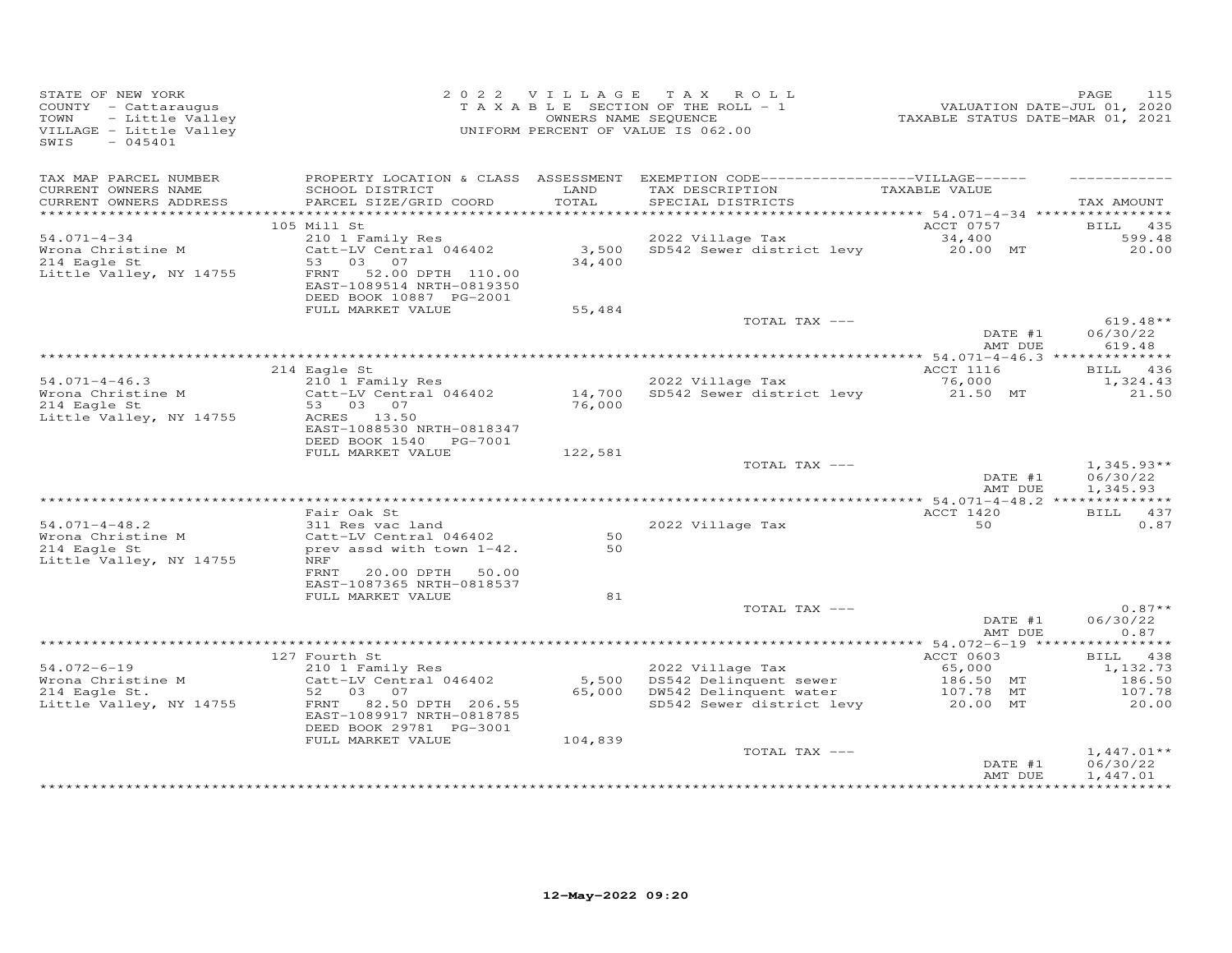| STATE OF NEW YORK<br>COUNTY - Cattaraugus<br>- Little Valley<br>TOWN<br>VILLAGE - Little Valley<br>$-045401$<br>SWIS         |                                                                                                                                        |                 | 2022 VILLAGE TAX ROLL<br>TAXABLE SECTION OF THE ROLL - 1<br>OWNERS NAME SEQUENCE<br>UNIFORM PERCENT OF VALUE IS 062.00     | VALUATION DATE-JUL 01, 2020<br>TAXABLE STATUS DATE-MAR 01, 2021 | PAGE<br>116                      |
|------------------------------------------------------------------------------------------------------------------------------|----------------------------------------------------------------------------------------------------------------------------------------|-----------------|----------------------------------------------------------------------------------------------------------------------------|-----------------------------------------------------------------|----------------------------------|
| TAX MAP PARCEL NUMBER<br>CURRENT OWNERS NAME<br>CURRENT OWNERS ADDRESS                                                       | SCHOOL DISTRICT<br>PARCEL SIZE/GRID COORD                                                                                              | LAND<br>TOTAL   | PROPERTY LOCATION & CLASS ASSESSMENT EXEMPTION CODE------------------VILLAGE------<br>TAX DESCRIPTION<br>SPECIAL DISTRICTS | TAXABLE VALUE                                                   | TAX AMOUNT                       |
|                                                                                                                              | Fair Oak St                                                                                                                            |                 |                                                                                                                            | ACCT 1401                                                       |                                  |
| $54.071 - 1 - 1.2$<br>Wrona Stephen J Life Us<br>Wrona & White Family Trust I<br>523 Fair Oak St<br>Little Valley, NY 124755 | 312 Vac w/imprv<br>Catt-LV Central 046402<br>R523 Fair Oak St<br>ACRES<br>0.26<br>EAST-1086693 NRTH-0818993<br>DEED BOOK 26722 PG-8001 | 3,300<br>6,400  | 2022 Village Tax                                                                                                           | 6,400                                                           | BILL 439<br>111.53               |
|                                                                                                                              | FULL MARKET VALUE                                                                                                                      | 10,323          | TOTAL TAX ---                                                                                                              |                                                                 | $111.53**$                       |
|                                                                                                                              |                                                                                                                                        |                 |                                                                                                                            | DATE #1<br>AMT DUE                                              | 06/30/22<br>111.53               |
|                                                                                                                              | 523 Fair Oak St                                                                                                                        |                 |                                                                                                                            | ACCT 0856                                                       | BILL 440                         |
| $54.071 - 1 - 3$<br>Wrona Stephen J Life Us<br>Wrona & White Famly Trust I<br>523 Fair Oak Street                            | 210 1 Family Res<br>Catt-LV Central 046402<br>52 03 07<br>FRNT 162.50 DPTH 264.00                                                      | 8,500<br>62,500 | 2022 Village Tax<br>SD542 Sewer district levy                                                                              | 62,500<br>20.10 MT                                              | 1,089.17<br>20.10                |
| Little Valley, NY 14755                                                                                                      | EAST-1086834 NRTH-0818904<br>DEED BOOK 20745 PG-8002<br>FULL MARKET VALUE                                                              | 100,806         | TOTAL TAX ---                                                                                                              |                                                                 | $1,109.27**$                     |
|                                                                                                                              |                                                                                                                                        |                 |                                                                                                                            | DATE #1<br>AMT DUE                                              | 06/30/22<br>1,109.27             |
|                                                                                                                              | 310 Fourth St                                                                                                                          |                 |                                                                                                                            | ACCT 0758                                                       | BILL 441                         |
| $54.080 - 1 - 11$<br>Wujec John A<br>Holdren Laura L<br>3182 Clubside Dr<br>Norton, OH 44203                                 | 311 Res vac land<br>Catt-LV Central 046402<br>52 03 07<br>FRNT 132.00 DPTH 104.00<br>EAST-1090084 NRTH-0817741                         | 3,400<br>3,400  | 2022 Village Tax<br>SD542 Sewer district levy                                                                              | 3,400<br>20.00 MT                                               | 59.25<br>20,00                   |
|                                                                                                                              | DEED BOOK 5678 PG-8001                                                                                                                 |                 |                                                                                                                            |                                                                 |                                  |
|                                                                                                                              | FULL MARKET VALUE                                                                                                                      | 5,484           | TOTAL TAX ---                                                                                                              | DATE #1                                                         | $79.25**$<br>06/30/22            |
|                                                                                                                              |                                                                                                                                        |                 |                                                                                                                            | AMT DUE                                                         | 79.25                            |
|                                                                                                                              | 114 Virginia Ave                                                                                                                       |                 |                                                                                                                            | ACCT 0785                                                       | <b>BILL</b><br>442               |
| $54.071 - 1 - 25$                                                                                                            | 210 1 Family Res                                                                                                                       |                 | AGED C/T/S 41800                                                                                                           | 26,100                                                          |                                  |
| Wydysh Alexis                                                                                                                | Catt-LV Central 046402                                                                                                                 |                 | 4,800 2022 Village Tax                                                                                                     | 26,100                                                          | 454.84                           |
| Wydysh Lori<br>114 Virginia Ave<br>Little Valley, NY 14755                                                                   | 53 03 07<br>FRNT 96.00 DPTH 111.00<br>BANK<br>017<br>EAST-1087947 NRTH-0820082                                                         |                 | 52,200 OT542 Omitted tax -Village<br>SD542 Sewer district levy                                                             | 333.62 MT<br>20.00 MT                                           | 333.62<br>20.00                  |
| PRIOR OWNER ON 3/01/2021                                                                                                     | DEED BOOK 2021 PG-10068                                                                                                                |                 |                                                                                                                            |                                                                 |                                  |
| Skeels Roberta E                                                                                                             | FULL MARKET VALUE                                                                                                                      | 84,194          | TOTAL TAX ---                                                                                                              | DATE #1<br>AMT DUE                                              | $808.46**$<br>06/30/22<br>808.46 |
|                                                                                                                              |                                                                                                                                        |                 |                                                                                                                            |                                                                 |                                  |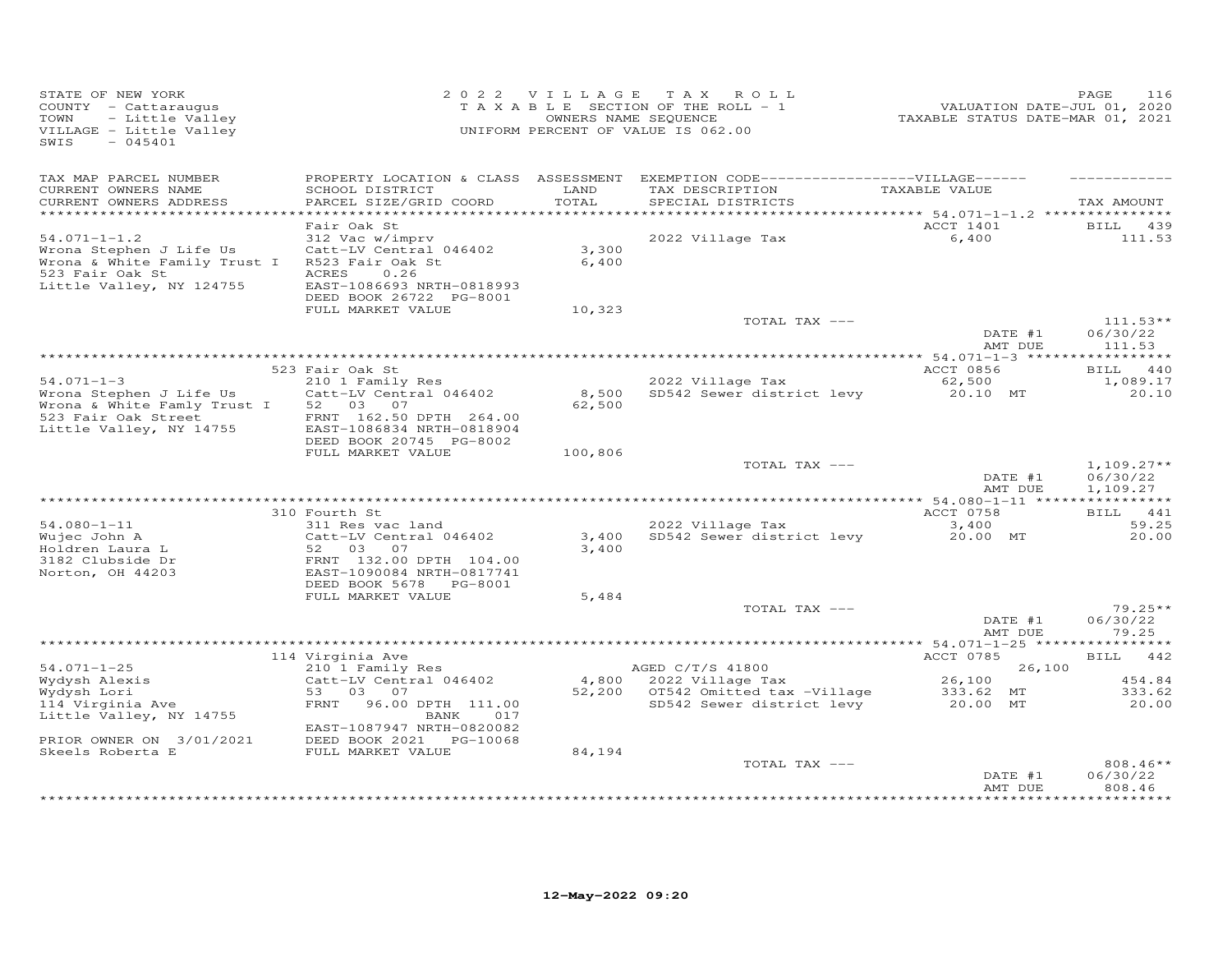| STATE OF NEW YORK<br>Y - Cattaraugus<br>- Little Valley<br>3E - Little Valley<br>- 045401<br>COUNTY - Cattaraugus<br>TOWN<br>VILLAGE - Little Valley<br>SWIS |                                                                                                                                                                                                      |                 | 2022 VILLAGE TAX ROLL<br>OWNERS NAME SEQUENCE<br>UNIFORM PERCENT OF VALUE IS 062.00                                                      | PAGE<br>11/01, 2020<br>TAXABLE STATUS DATE-JUL 01, 2021 | PAGE<br>117                                            |
|--------------------------------------------------------------------------------------------------------------------------------------------------------------|------------------------------------------------------------------------------------------------------------------------------------------------------------------------------------------------------|-----------------|------------------------------------------------------------------------------------------------------------------------------------------|---------------------------------------------------------|--------------------------------------------------------|
| TAX MAP PARCEL NUMBER<br>CURRENT OWNERS NAME<br>CURRENT OWNERS ADDRESS                                                                                       | SCHOOL DISTRICT LAND<br>PARCEL SIZE/GRID COORD                                                                                                                                                       | TOTAL           | PROPERTY LOCATION & CLASS ASSESSMENT EXEMPTION CODE------------------VILLAGE------<br>TAX DESCRIPTION TAXABLE VALUE<br>SPECIAL DISTRICTS |                                                         | TAX AMOUNT                                             |
|                                                                                                                                                              | 424 Rock City St                                                                                                                                                                                     |                 |                                                                                                                                          | ACCT 0735                                               | BILL 443                                               |
| $54.072 - 3 - 14$<br>Yaworsky Brian<br>424 Rock City Street<br>Little Valley, NY 14755                                                                       | 210 1 Family Res<br>Catt-LV Central 046402<br>40 03 07<br>FRNT 76.50 DPTH 388.00<br>EAST-1091997 NRTH-0818602                                                                                        | 80,600          | 2022 Village Tax<br>2022 Village Tax<br>5,500 SD542 Sewer district levy 20.00 MT<br>80,600 MT                                            |                                                         | 1,404.59<br>20.00                                      |
|                                                                                                                                                              | DEED BOOK 20190 PG-8473                                                                                                                                                                              |                 |                                                                                                                                          |                                                         |                                                        |
|                                                                                                                                                              | FULL MARKET VALUE                                                                                                                                                                                    | 130,000         | TOTAL TAX ---                                                                                                                            |                                                         |                                                        |
|                                                                                                                                                              |                                                                                                                                                                                                      |                 |                                                                                                                                          |                                                         | $1,424.59**$<br>DATE #1 $06/30/22$<br>AMT DUE 1,424.59 |
|                                                                                                                                                              |                                                                                                                                                                                                      |                 |                                                                                                                                          |                                                         |                                                        |
|                                                                                                                                                              | Fourth St                                                                                                                                                                                            |                 |                                                                                                                                          | <b>ACCT 0535</b>                                        | BILL 444                                               |
| $54.072 - 6 - 10$                                                                                                                                            | 484 1 use sm bld                                                                                                                                                                                     | 4,000<br>18,000 | 2022 Village Tax                                                                                                                         | 18,000                                                  | 313.68                                                 |
|                                                                                                                                                              | Extracts I cattle Cattle Central 046402<br>2 Salewski Julie A. B. 40 03 07<br>104 Mill Street FRNT 82.20 DPTH 104.70<br>Little Valley, NY 14755 EAST-1089840 NRTH-0819265<br>DEED BOOK 20190 PG-6251 |                 |                                                                                                                                          |                                                         |                                                        |
|                                                                                                                                                              | FULL MARKET VALUE                                                                                                                                                                                    | 29,032          | TOTAL TAX ---                                                                                                                            | DATE #1<br>AMT DUE                                      | $313.68**$<br>06/30/22<br>313.68                       |
|                                                                                                                                                              |                                                                                                                                                                                                      |                 |                                                                                                                                          |                                                         |                                                        |
|                                                                                                                                                              | 104 Mill St                                                                                                                                                                                          |                 |                                                                                                                                          | ACCT 0829 BILL 445                                      |                                                        |
|                                                                                                                                                              | Little Valley, NY 14755 FRNT 167.00 DPTH 200.00<br>EAST-1089706 NRTH-0819297                                                                                                                         | 73,600          | 2022 Village Tax<br>2022 Village Tax 573,600<br>8,400 SD542 Sewer district levy 20.10 MT                                                 |                                                         | 1,282.60<br>20.10                                      |
|                                                                                                                                                              | DEED BOOK 20190 PG-6252                                                                                                                                                                              |                 |                                                                                                                                          |                                                         |                                                        |
|                                                                                                                                                              | FULL MARKET VALUE                                                                                                                                                                                    | 118,710         |                                                                                                                                          |                                                         |                                                        |
|                                                                                                                                                              |                                                                                                                                                                                                      |                 | TOTAL TAX ---                                                                                                                            | DATE #1<br>AMT DUE                                      | $1,302.70**$<br>06/30/22<br>1,302.70                   |
|                                                                                                                                                              |                                                                                                                                                                                                      |                 |                                                                                                                                          |                                                         |                                                        |
| $54.071 - 4 - 12$                                                                                                                                            | 422 Fair Oak St<br>210 1 Family Res                                                                                                                                                                  |                 | 2022 Village Tax                                                                                                                         | ACCT 0507                                               | BILL 446<br>724.95                                     |
| 54.071-4-12<br>Zimbardi Jordan<br>422 Fair Oak Street                                                                                                        | BANK<br>081                                                                                                                                                                                          | 41,600          |                                                                                                                                          |                                                         | 20.00                                                  |
| PRIOR OWNER ON 3/01/2021<br>Hook Shawna                                                                                                                      | EAST-1087696 NRTH-0819227<br>DEED BOOK 20210 PG-8975                                                                                                                                                 |                 |                                                                                                                                          |                                                         |                                                        |
|                                                                                                                                                              | FULL MARKET VALUE                                                                                                                                                                                    | 67,097          | TOTAL TAX ---                                                                                                                            |                                                         | $744.95**$                                             |
|                                                                                                                                                              |                                                                                                                                                                                                      |                 |                                                                                                                                          | DATE #1<br>AMT DUE                                      | 06/30/22<br>744.95                                     |
|                                                                                                                                                              |                                                                                                                                                                                                      |                 |                                                                                                                                          |                                                         | ***********                                            |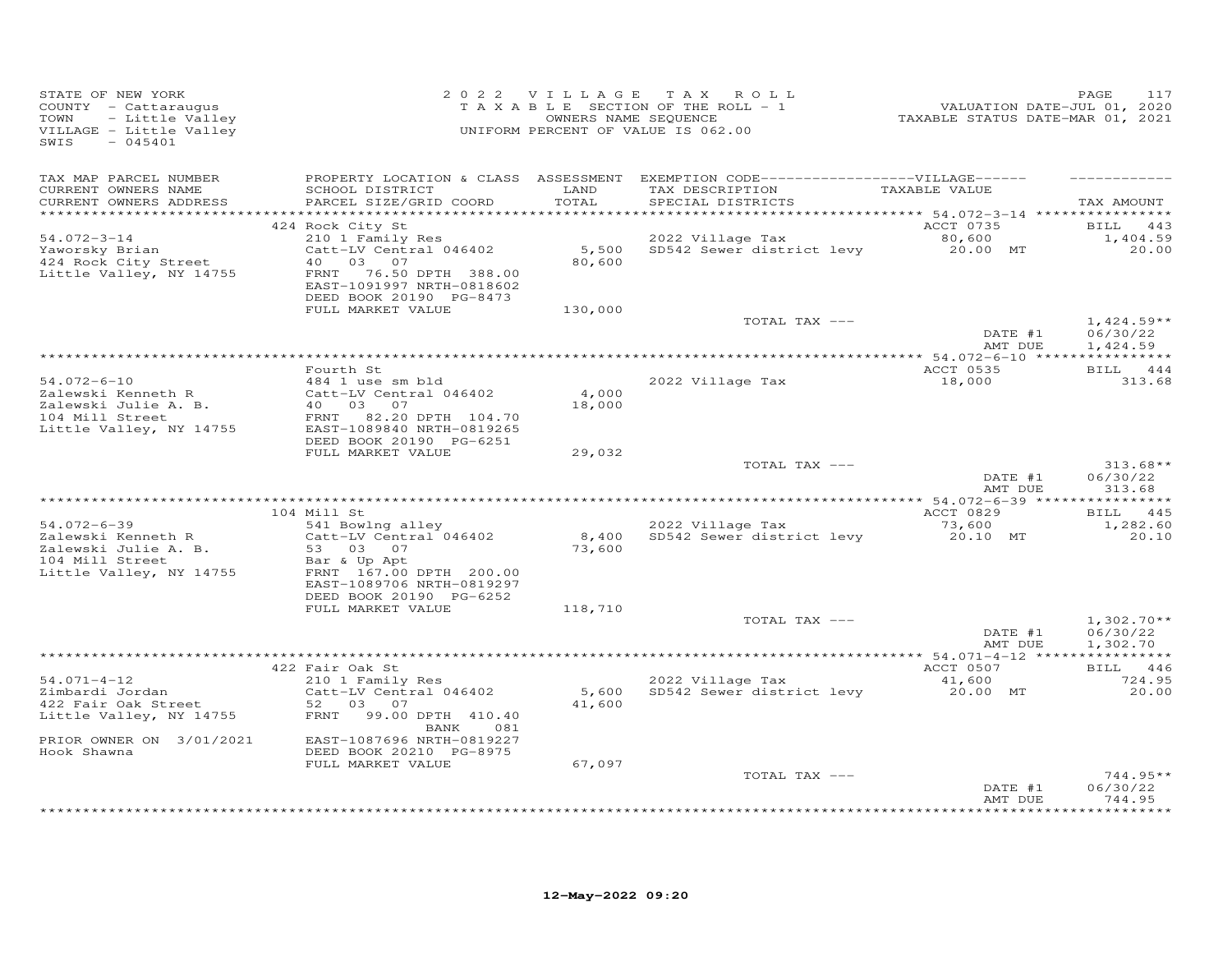| STATE OF NEW YORK<br>COUNTY - Cattaraugus<br>- Little Valley<br>TOWN<br>VILLAGE - Little Valley<br>$-045401$<br>SWIS |                                                                                                                                         | 2022 VILLAGE<br>OWNERS NAME SEQUENCE | TAX ROLL<br>TAXABLE SECTION OF THE ROLL - 1<br>UNIFORM PERCENT OF VALUE IS 062.00                                          | VALUATION DATE-JUL 01, 2020<br>TAXABLE STATUS DATE-MAR 01, 2021 | 118<br>PAGE                          |
|----------------------------------------------------------------------------------------------------------------------|-----------------------------------------------------------------------------------------------------------------------------------------|--------------------------------------|----------------------------------------------------------------------------------------------------------------------------|-----------------------------------------------------------------|--------------------------------------|
| TAX MAP PARCEL NUMBER<br>CURRENT OWNERS NAME<br>CURRENT OWNERS ADDRESS                                               | SCHOOL DISTRICT<br>PARCEL SIZE/GRID COORD                                                                                               | LAND<br>TOTAL                        | PROPERTY LOCATION & CLASS ASSESSMENT EXEMPTION CODE------------------VILLAGE------<br>TAX DESCRIPTION<br>SPECIAL DISTRICTS | TAXABLE VALUE                                                   | TAX AMOUNT                           |
|                                                                                                                      |                                                                                                                                         |                                      |                                                                                                                            |                                                                 |                                      |
| $54.072 - 6 - 36$<br>Zimbardi Shawna<br>Lenahan Armon<br>112 Mill St                                                 | 112 Mill St<br>210 1 Family Res<br>Catt-LV Central 046402<br>52/53 03 07<br>FRNT 114.00 DPTH 219.00                                     | 4,900<br>23,000                      | 2022 Village Tax<br>SD542 Sewer district levy 20.00 MT                                                                     | ACCT 0710<br>23,000                                             | BILL<br>447<br>400.81<br>20,00       |
| Little Valley, NY 14755                                                                                              | EAST-1089692 NRTH-0819079<br>DEED BOOK 20210 PG-2777                                                                                    |                                      |                                                                                                                            |                                                                 |                                      |
| PRIOR OWNER ON 3/01/2021<br>Mitchell Daniel                                                                          | FULL MARKET VALUE                                                                                                                       | 37,097                               |                                                                                                                            |                                                                 |                                      |
|                                                                                                                      |                                                                                                                                         |                                      | TOTAL TAX ---                                                                                                              | DATE #1<br>AMT DUE                                              | $420.81**$<br>06/30/22<br>420.81     |
|                                                                                                                      |                                                                                                                                         |                                      |                                                                                                                            |                                                                 | **********                           |
|                                                                                                                      | 201 Erie St                                                                                                                             |                                      |                                                                                                                            | ACCT 0529                                                       | BILL 448                             |
| $54.064 - 1 - 34$<br>Zimbardi Timothy                                                                                | 411 Apartment<br>Catt-LV Central 046402                                                                                                 |                                      | 2022 Village Tax<br>5,900 DS542 Delinquent sewer                                                                           | 75,000<br>207.88 MT                                             | 1,307.00<br>207.88                   |
| Zimbardi Pamela                                                                                                      | 53 03<br>07                                                                                                                             | 75,000                               | DW542 Delinquent water                                                                                                     | 59.38 MT                                                        | 59.38                                |
| 4891 Rte 353<br>Salamanca, NY 14779                                                                                  | FRNT 132.00 DPTH 100.00<br>EAST-1089692 NRTH-0819916<br>DEED BOOK 00926 PG-00388                                                        |                                      | SD542 Sewer district levy                                                                                                  | 20.00 MT                                                        | 20,00                                |
|                                                                                                                      | FULL MARKET VALUE                                                                                                                       | 120,968                              |                                                                                                                            |                                                                 |                                      |
|                                                                                                                      |                                                                                                                                         |                                      | TOTAL TAX ---                                                                                                              | DATE #1<br>AMT DUE                                              | $1,594.26**$<br>06/30/22<br>1,594.26 |
|                                                                                                                      |                                                                                                                                         |                                      |                                                                                                                            |                                                                 |                                      |
| $54.071 - 4 - 30$                                                                                                    | 208 Fair Oak St<br>411 Apartment                                                                                                        |                                      | 2022 Village Tax                                                                                                           | ACCT 0416<br>30,800                                             | BILL 449<br>536.74                   |
| Zimbardi Timothy<br>Zimbardi Pamela                                                                                  | Catt-LV Central 046402<br>53 03<br>07                                                                                                   | 3,600<br>30,800                      | SD542 Sewer district levy                                                                                                  | 20.00 MT                                                        | 20.00                                |
| 4891 Route 353<br>Little Valley, NY 14755                                                                            | FRNT 51.00 DPTH 298.00<br>EAST-1089436 NRTH-0819376<br>DEED BOOK 23803 PG-2001                                                          |                                      |                                                                                                                            |                                                                 |                                      |
|                                                                                                                      | FULL MARKET VALUE                                                                                                                       | 49,677                               |                                                                                                                            |                                                                 |                                      |
|                                                                                                                      |                                                                                                                                         |                                      | TOTAL TAX ---                                                                                                              | DATE #1<br>AMT DUE                                              | $556.74**$<br>06/30/22<br>556.74     |
|                                                                                                                      |                                                                                                                                         |                                      |                                                                                                                            |                                                                 |                                      |
|                                                                                                                      | 103 Sixth St                                                                                                                            |                                      |                                                                                                                            | ACCT 0786                                                       | BILL 450                             |
| $54.072 - 1 - 14$<br>Zimbardi Timothy<br>Zimbardi Pamela<br>4891 Route 353<br>Little Valley, NY 14755                | 210 1 Family Res<br>Catt-LV Central 046402<br>53 03 07<br>FRNT 35.00 DPTH 66.00<br>EAST-1089849 NRTH-0819914<br>DEED BOOK 20190 PG-8449 | 1,800<br>20,500                      | 2022 Village Tax<br>SD542 Sewer district levy                                                                              | 20,500<br>20.00 MT                                              | 357.25<br>20.00                      |
|                                                                                                                      | FULL MARKET VALUE                                                                                                                       | 33,065                               |                                                                                                                            |                                                                 |                                      |
|                                                                                                                      |                                                                                                                                         |                                      | TOTAL TAX ---                                                                                                              | DATE #1<br>AMT DUE                                              | $377.25**$<br>06/30/22<br>377.25     |
|                                                                                                                      |                                                                                                                                         |                                      |                                                                                                                            |                                                                 |                                      |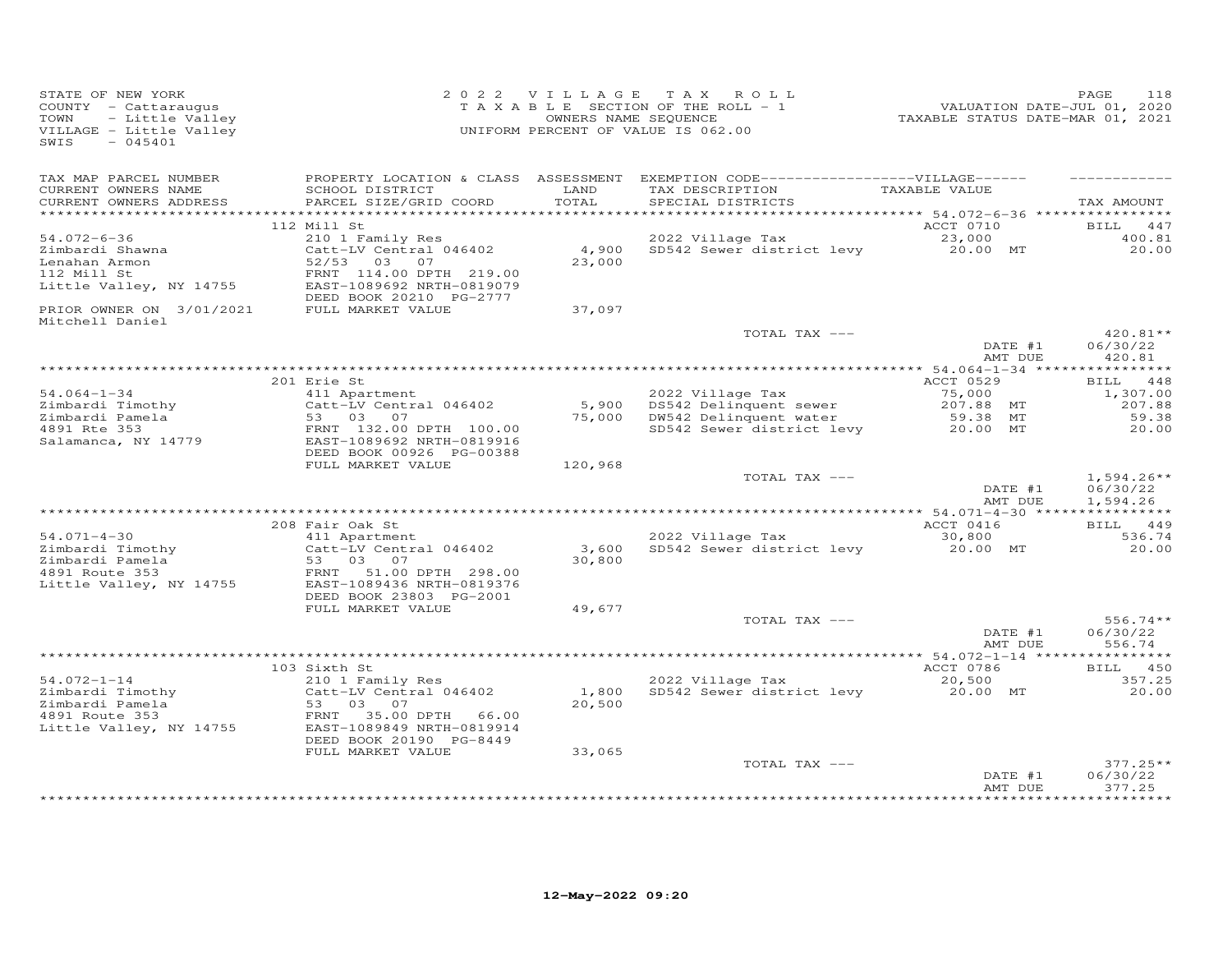| STATE OF NEW YORK<br>COUNTY - Cattaraugus<br>- Little Valley<br>TOWN<br>VILLAGE - Little Valley<br>SWIS<br>$-045401$ |                                                                                                                                                                                                                                                                                    | OWNERS NAME SEQUENCE | 2022 VILLAGE TAX ROLL<br>TAXABLE SECTION OF THE ROLL - 1<br>UNIFORM PERCENT OF VALUE IS 062.00                                                 | 213 PALUATION DATE-JUL 01, 2020<br>TAXABLE STATUS DATE-MAR 01, 2021 | PAGE<br>119                          |
|----------------------------------------------------------------------------------------------------------------------|------------------------------------------------------------------------------------------------------------------------------------------------------------------------------------------------------------------------------------------------------------------------------------|----------------------|------------------------------------------------------------------------------------------------------------------------------------------------|---------------------------------------------------------------------|--------------------------------------|
| TAX MAP PARCEL NUMBER<br>CURRENT OWNERS NAME<br>CURRENT OWNERS ADDRESS                                               | SCHOOL DISTRICT<br>PARCEL SIZE/GRID COORD                                                                                                                                                                                                                                          | LAND<br>TOTAL        | PROPERTY LOCATION & CLASS ASSESSMENT EXEMPTION CODE-----------------VILLAGE------<br>TAX DESCRIPTION<br>SPECILL RIGHALGES<br>SPECIAL DISTRICTS | TAXABLE VALUE                                                       | TAX AMOUNT                           |
|                                                                                                                      |                                                                                                                                                                                                                                                                                    |                      |                                                                                                                                                |                                                                     |                                      |
| $54.072 - 1 - 15$<br>Zimbardi Timothy                                                                                | 117 Erie St                                                                                                                                                                                                                                                                        |                      | 2010 1 Family Res<br>Catt-LV Central 046402 2,600 DS542 Delinquent sewer 18.05 MT<br>53 03 07 11,500 DW542 Delinquent water 14.10 MT           | ACCT 0530                                                           | <b>BILL</b> 451<br>200.41<br>18.05   |
| zimbardi Pamela<br>4891 Rte 353<br>Salamanca, NY 14779                                                               | FRNT 44.50 DPTH 100.00<br>EAST-1089792 NRTH-0819849<br>DEED BOOK 00926 PG-00388                                                                                                                                                                                                    |                      | SD542 Sewer district levy                                                                                                                      | 20.00 MT                                                            | 14.10<br>20,00                       |
|                                                                                                                      | FULL MARKET VALUE                                                                                                                                                                                                                                                                  | 18,548               |                                                                                                                                                |                                                                     |                                      |
|                                                                                                                      |                                                                                                                                                                                                                                                                                    |                      | TOTAL TAX ---                                                                                                                                  | DATE #1                                                             | $252.56**$<br>06/30/22               |
|                                                                                                                      |                                                                                                                                                                                                                                                                                    |                      |                                                                                                                                                | AMT DUE                                                             | 252.56                               |
|                                                                                                                      | 105 Fair Oak St                                                                                                                                                                                                                                                                    |                      |                                                                                                                                                | ACCT 0636                                                           | BILL 452                             |
| $54.072 - 1 - 21$                                                                                                    | 210 1 Family Res                                                                                                                                                                                                                                                                   |                      | 2022 Village Tax<br>1,700 DS542 Delinquent sewer 17,000<br>17,000 DW542 Delinquent water 192.07 MT<br>SD542 Sewer district levy 20.00 MT       |                                                                     | 296.25                               |
|                                                                                                                      |                                                                                                                                                                                                                                                                                    |                      |                                                                                                                                                |                                                                     | 757.18                               |
|                                                                                                                      |                                                                                                                                                                                                                                                                                    |                      |                                                                                                                                                |                                                                     | 192.07<br>20.00                      |
|                                                                                                                      | 34.024.1 Can Catt-LV Central 046402<br>21.mbardi Pamela<br>53 03 07<br>5085 Route 353<br>Salamanca, NY 14779<br>81.13 DPTH 50.00<br>81.13 DPTH 50.00<br>81.13 DPTH 50.00<br>81.13 DPTH 50.00<br>81.13 DPTH 50.00<br>81.13 DPTH 50.00<br>81.13 DPTH 5<br>DEED BOOK 2019    PG-13092 |                      |                                                                                                                                                |                                                                     |                                      |
|                                                                                                                      | FULL MARKET VALUE                                                                                                                                                                                                                                                                  | 27,419               |                                                                                                                                                |                                                                     |                                      |
|                                                                                                                      |                                                                                                                                                                                                                                                                                    |                      | TOTAL TAX ---                                                                                                                                  | DATE #1<br>AMT DUE                                                  | $1,265.50**$<br>06/30/22<br>1,265.50 |
|                                                                                                                      |                                                                                                                                                                                                                                                                                    |                      |                                                                                                                                                |                                                                     |                                      |
|                                                                                                                      | 103 Second St                                                                                                                                                                                                                                                                      |                      |                                                                                                                                                | ACCT 5009                                                           | BILL 453                             |
| 54.072-3-30                                                                                                          | 312 Vac w/imprv                                                                                                                                                                                                                                                                    |                      | 2022 Village Tax                                                                                                                               | 8,000                                                               | 139.41                               |
| Zimbardi Timothy<br>4891 NYS Rte 353<br>Salamanca, NY 14779                                                          | Catt-LV Central 046402<br>41 03 07<br>FRNT 120.00 DPTH 104.00<br>EAST-1090853 NRTH-0819278                                                                                                                                                                                         | 5,300<br>8,000       | SD542 Sewer district levy 20.00 MT                                                                                                             |                                                                     | 20.00                                |
|                                                                                                                      | DEED BOOK 21389 PG-2001<br>FULL MARKET VALUE                                                                                                                                                                                                                                       | 12,903               |                                                                                                                                                |                                                                     |                                      |
|                                                                                                                      |                                                                                                                                                                                                                                                                                    |                      | TOTAL TAX ---                                                                                                                                  |                                                                     | $159.41**$                           |
|                                                                                                                      |                                                                                                                                                                                                                                                                                    |                      |                                                                                                                                                | DATE #1<br>AMT DUE                                                  | 06/30/22<br>159.41                   |
|                                                                                                                      | 203 Fourth St                                                                                                                                                                                                                                                                      |                      |                                                                                                                                                | ACCT 0837                                                           | BILL 454                             |
| 54.072-6-24                                                                                                          | $210$ 1 Family Res                                                                                                                                                                                                                                                                 |                      | 2022 Village Tax                                                                                                                               | 30,800                                                              | 536.74                               |
| Zimbardi Timothy<br>Zimbardi Pamela                                                                                  | Catt-LV Central 046402<br>52 03 07                                                                                                                                                                                                                                                 | 6,300<br>30,800      | SD542 Sewer district levy                                                                                                                      | 20.00 MT                                                            | 20.00                                |
| Land Ctr-Michael Morrel<br>4891 Rte 353<br>Salamanca, NY 14779                                                       | Land Cont-Michael Morrel<br>FRNT 99.00 DPTH 255.75<br>EAST-1089894 NRTH-0818445<br>DEED BOOK 870 PG-00669                                                                                                                                                                          |                      |                                                                                                                                                |                                                                     |                                      |
|                                                                                                                      | FULL MARKET VALUE                                                                                                                                                                                                                                                                  | 49,677               |                                                                                                                                                |                                                                     |                                      |
|                                                                                                                      |                                                                                                                                                                                                                                                                                    |                      | TOTAL TAX ---                                                                                                                                  | DATE #1<br>AMT DUE                                                  | $556.74**$<br>06/30/22<br>556.74     |
|                                                                                                                      |                                                                                                                                                                                                                                                                                    |                      |                                                                                                                                                |                                                                     | * * * * * * * * * * *                |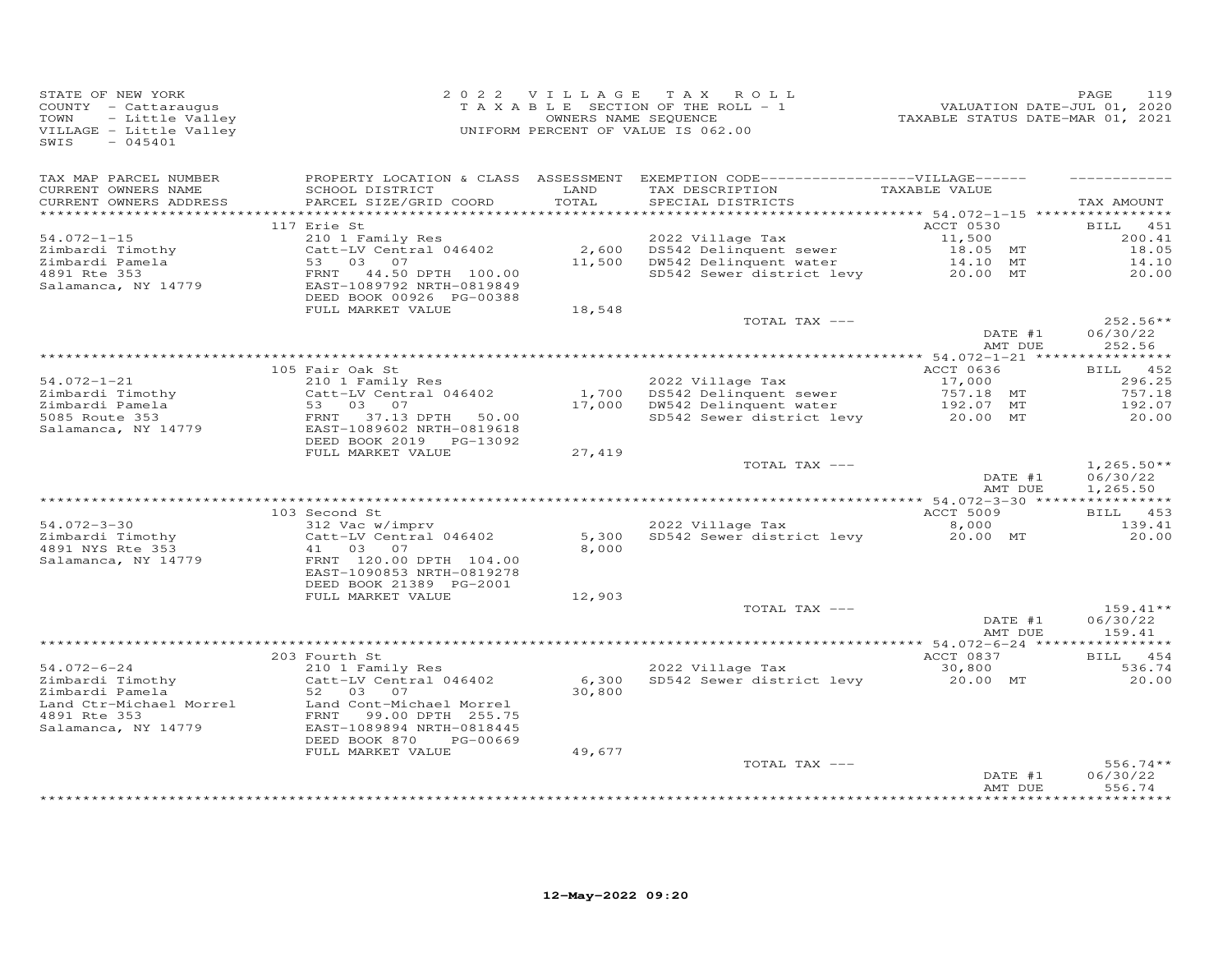| STATE OF NEW YORK<br>COUNTY - Cattaraugus<br>TOWN<br>VILLAGE - Little Valley<br>SWIS<br>$-045401$                                                                                               | OF NEW YORK<br>C - Cattaraugus<br>- Little Valley<br>- Little Valley<br>- Little Valley<br>- Little Valley<br>- CASA01<br>- CASA01<br>- CASA01<br>- CASA01 |               | 2022 VILLAGE TAX ROLL<br>TAXABLE SECTION OF THE ROLL - 1                                                                                    | PAGE 120<br>2020, VALUATION DATE-JUL<br>2021, TAXABLE STATUS DATE-MAR | PAGE<br>120                                               |
|-------------------------------------------------------------------------------------------------------------------------------------------------------------------------------------------------|------------------------------------------------------------------------------------------------------------------------------------------------------------|---------------|---------------------------------------------------------------------------------------------------------------------------------------------|-----------------------------------------------------------------------|-----------------------------------------------------------|
| TAX MAP PARCEL NUMBER<br>CURRENT OWNERS NAME<br>CURRENT OWNERS ADDRESS                                                                                                                          | SCHOOL DISTRICT<br>PARCEL SIZE/GRID COORD                                                                                                                  | LAND<br>TOTAL | PROPERTY LOCATION & CLASS ASSESSMENT EXEMPTION CODE------------------VILLAGE------<br>TAX DESCRIPTION TAXABLE VALUE<br>SPECIAL DISTRICTS    |                                                                       | TAX AMOUNT                                                |
|                                                                                                                                                                                                 |                                                                                                                                                            |               |                                                                                                                                             | ACCT 0864                                                             |                                                           |
| $54.064 - 1 - 39$                                                                                                                                                                               | 221 Erie St                                                                                                                                                |               |                                                                                                                                             |                                                                       | <b>BILL</b> 455<br>484.46                                 |
| Zimbardi Timothy J<br>4891 Rte 353<br>Salamanca, NY 14779                                                                                                                                       | FRNT 95.30 DPTH 132.00<br>EAST-1089377 NRTH-0820150                                                                                                        |               | - 11 Apartment 2022 Village Tax ACCT 0864<br>Catt-LV Central 046402 5,200 SD542 Sewer district levy 20.00 MT<br>53 03 07 27,800 27,800      |                                                                       | 20.00                                                     |
|                                                                                                                                                                                                 | DEED BOOK 905<br>PG-01054<br>FULL MARKET VALUE                                                                                                             | 44,839        |                                                                                                                                             |                                                                       |                                                           |
|                                                                                                                                                                                                 |                                                                                                                                                            |               | TOTAL TAX ---                                                                                                                               |                                                                       | $504.46**$                                                |
|                                                                                                                                                                                                 |                                                                                                                                                            |               |                                                                                                                                             | DATE #1<br>AMT DUE                                                    | 06/30/22<br>504.46                                        |
|                                                                                                                                                                                                 | 403 Fair Oak St                                                                                                                                            |               |                                                                                                                                             | ACCT 0467                                                             | BILL 456                                                  |
| $54.071 - 2 - 33$                                                                                                                                                                               | 230 3 Family Res                                                                                                                                           |               |                                                                                                                                             |                                                                       | 435.67<br>398.43                                          |
| Zimbardi Timothy J<br>Zimbardi Timothy J<br>4891 Route 353<br>Salamanca, NY 14779                                                                                                               | Catt-LV Central 046402<br>53 03 07<br>FRNT 62.00 DPTH 248.50<br>EAST-1088349 NRTH-0819650<br>DEED BOOK 6808 PG-8001                                        |               | 2022 Village Tax<br>5,200 DS542 Delinquent sewer 398.43 MT<br>25,000 DW542 Delinquent water 159.67 MT<br>SD542 Sewer district levy 20.00 MT |                                                                       | 159.67<br>20.00                                           |
|                                                                                                                                                                                                 | FULL MARKET VALUE                                                                                                                                          | 40,323        |                                                                                                                                             |                                                                       |                                                           |
|                                                                                                                                                                                                 |                                                                                                                                                            |               | TOTAL TAX ---                                                                                                                               | DATE #1<br>AMT DUE                                                    | $1,013.77**$<br>06/30/22<br>1,013.77                      |
|                                                                                                                                                                                                 | 130 Main St                                                                                                                                                |               |                                                                                                                                             | ACCT 0817                                                             | BILL 457                                                  |
| $54.072 - 1 - 5.2$                                                                                                                                                                              | o main st<br>482 Det row bldg                                                                                                                              |               |                                                                                                                                             |                                                                       | 1,435.96                                                  |
|                                                                                                                                                                                                 | Catt-LV Central 046402                                                                                                                                     |               |                                                                                                                                             |                                                                       | 635.39                                                    |
| 31 notati 1 imothy J<br>21 notati 1 imothy J<br>21 notati 2 notati 2 53 03 07<br>4891 Route 353 FRNT 56.50 DPTH 89.00<br>53 03 07<br>EAST -1090150 NETH POOTS NEWS<br>RESERT POOTS NEWS PG-4001 |                                                                                                                                                            |               | 2022 Village Tax<br>4,500 DS542 Delinquent sewer 635.39 MT<br>82,400 DW542 Delinquent water 316.56 MT<br>5D542 Sewer district levy 20.00 MT |                                                                       | 316.56<br>20.00                                           |
|                                                                                                                                                                                                 | DEED BOOK 9516 PG-4001                                                                                                                                     |               |                                                                                                                                             |                                                                       |                                                           |
|                                                                                                                                                                                                 | FULL MARKET VALUE                                                                                                                                          | 132,903       |                                                                                                                                             |                                                                       |                                                           |
|                                                                                                                                                                                                 |                                                                                                                                                            |               | TOTAL TAX ---                                                                                                                               | DATE #1<br>AMT DUE                                                    | $2,407.91**$<br>06/30/22<br>2,407.91                      |
|                                                                                                                                                                                                 |                                                                                                                                                            |               |                                                                                                                                             |                                                                       |                                                           |
| $54.072 - 4 - 5$                                                                                                                                                                                | 315 Rock City St<br>315 Rock City St<br>220 2 Family Res<br>Catt-LV Central 046402                                                                         |               | 2022 Village Tax<br>2022 Village Tax 27,300<br>2,900 SD542 Sewer district levy 20.00 MT<br>27.300                                           | ACCT 0633                                                             | BILL 458<br>475.75                                        |
|                                                                                                                                                                                                 | EAST-1090884 NRTH-0818880<br>DEED BOOK 00970 PG-01022                                                                                                      | 27,300        |                                                                                                                                             |                                                                       | 20.00                                                     |
|                                                                                                                                                                                                 | FULL MARKET VALUE                                                                                                                                          | 44,032        |                                                                                                                                             |                                                                       |                                                           |
|                                                                                                                                                                                                 |                                                                                                                                                            |               | TOTAL TAX ---                                                                                                                               | DATE #1<br>AMT DUE                                                    | $495.75**$<br>06/30/22<br>495.75<br>* * * * * * * * * * * |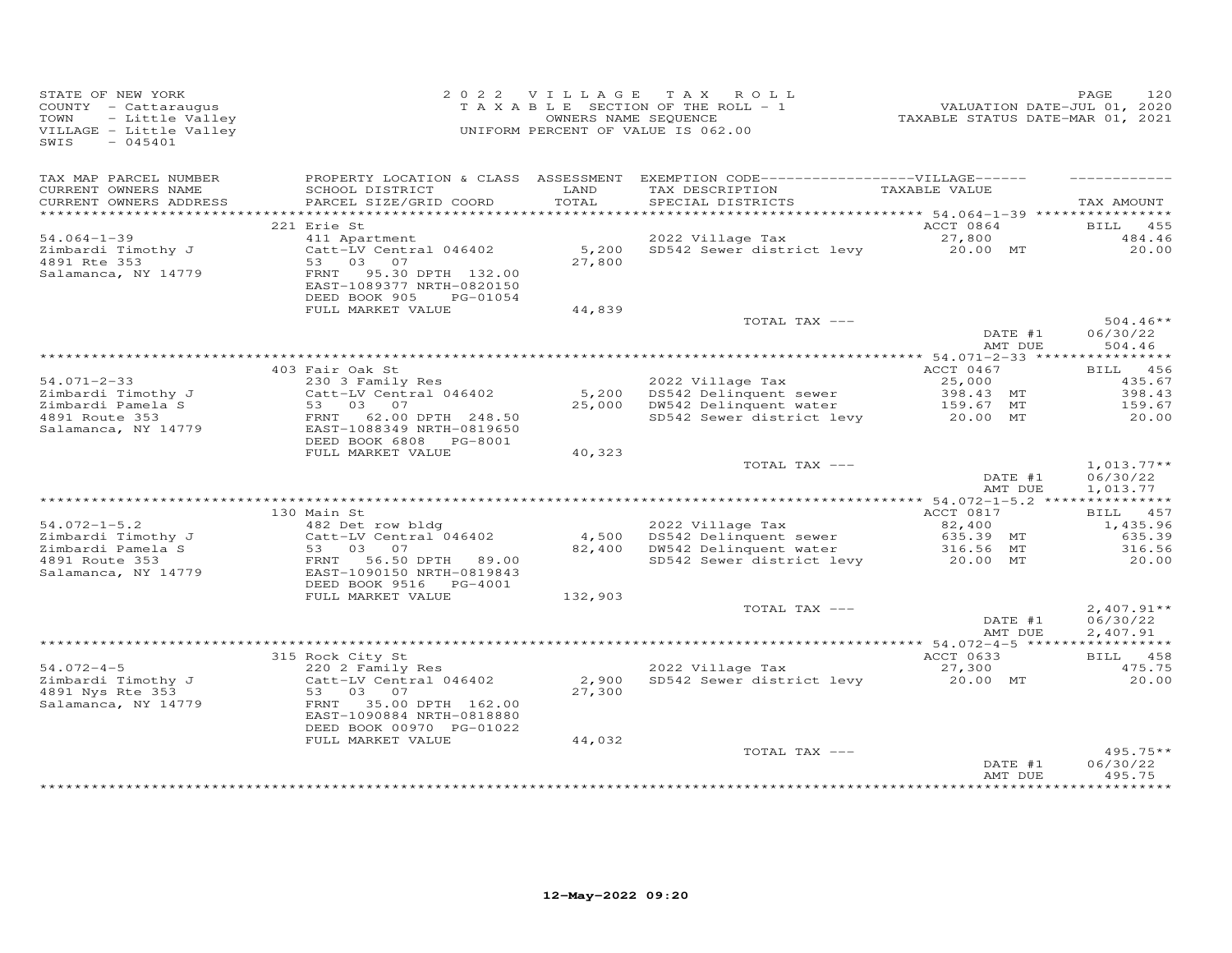| STATE OF NEW YORK       | 2022 VILLAGE TAX ROLL                 | 121<br><b>PAGE</b>               |
|-------------------------|---------------------------------------|----------------------------------|
| COUNTY - Cattaraugus    | T A X A B L E SECTION OF THE ROLL - 1 | VALUATION DATE-JUL 01, 2020      |
| TOWN - Little Valley    |                                       | TAXABLE STATUS DATE-MAR 01, 2021 |
| VILLAGE - Little Valley | UNIFORM PERCENT OF VALUE IS 062.00    | RPS155/V04/L015                  |
| $-045401$<br>SWIS       |                                       | CURRENT DATE 5/12/2022           |
|                         |                                       |                                  |
|                         | ROLL SUB SECTION- - TOTALS            |                                  |

| CODE DISTRICT NAME PARCELS | TOTAI. | EXTENSION<br>TYPE. | EXTENSION<br>VALUE | AD VALOREM<br>VALUE | EXEMPT<br>AMOUNT | TAXABLE<br>VALUE | TOTAL<br>TAX |
|----------------------------|--------|--------------------|--------------------|---------------------|------------------|------------------|--------------|
| DS542 Delinquent sew       |        | 70 MOVTAX          | 16,480.17          |                     |                  | 16,480.17        | 16,480.17    |
| DW542 Delinquent wat       |        | 72 MOVTAX          | 11,288.36          |                     |                  | 11,288.36        | 11,288.36    |
| OT542 Omitted tax -V       |        | 2 MOVTAX           | 339.18             |                     |                  | 339.18           | 339.18       |
| SD542 Sewer district       |        | 420 MOVTAX         | 8,428.40           |                     |                  | 8,428,40         | 8,428,40     |

## \*\*\* S C H O O L D I S T R I C T S U M M A R Y \*\*\*

| CODE   | DISTRICT NAME                    | TOTAL<br>PARCELS | ASSESSED<br>LAND | ASSESSED<br>TOTAL | EXEMPT<br>AMOUNT | TOTAL<br>TAXABLE |
|--------|----------------------------------|------------------|------------------|-------------------|------------------|------------------|
|        |                                  |                  |                  |                   | STAR AMOUNT      | STAR TAXABLE     |
|        | Catt-LV Central                  | 458              | 2536,950         | 18678,868         | 234,055          | 18, 444, 813     |
| 046402 |                                  |                  |                  |                   | 4482,625         | 13,962,188       |
|        | $SUB - TO TAL$                   | 458              | 2536,950         | 18678,868         | 234,055          | 18, 444, 813     |
|        | $S \cup B - T \cup T A L (CONT)$ |                  |                  |                   | 4482,625         | 13,962,188       |
|        | TOTAL                            | 458              | 2536,950         | 18678,868         | 234,055          | 18, 444, 813     |
|        | T O T A L (CONT)                 |                  |                  |                   | 4482,625         | 13,962,188       |

### \*\*\* S Y S T E M C O D E S S U M M A R Y \*\*\*

NO SYSTEM EXEMPTIONS AT THIS LEVEL

| CODE  | DESCRIPTION | TOTAL<br>PARCELS | VILLAGE |
|-------|-------------|------------------|---------|
| 41101 | VET C/T     |                  | 950     |
| 41121 | VET WAR CT  | 22               | 143,415 |
| 41131 | VET COM CT  | 18               | 201,950 |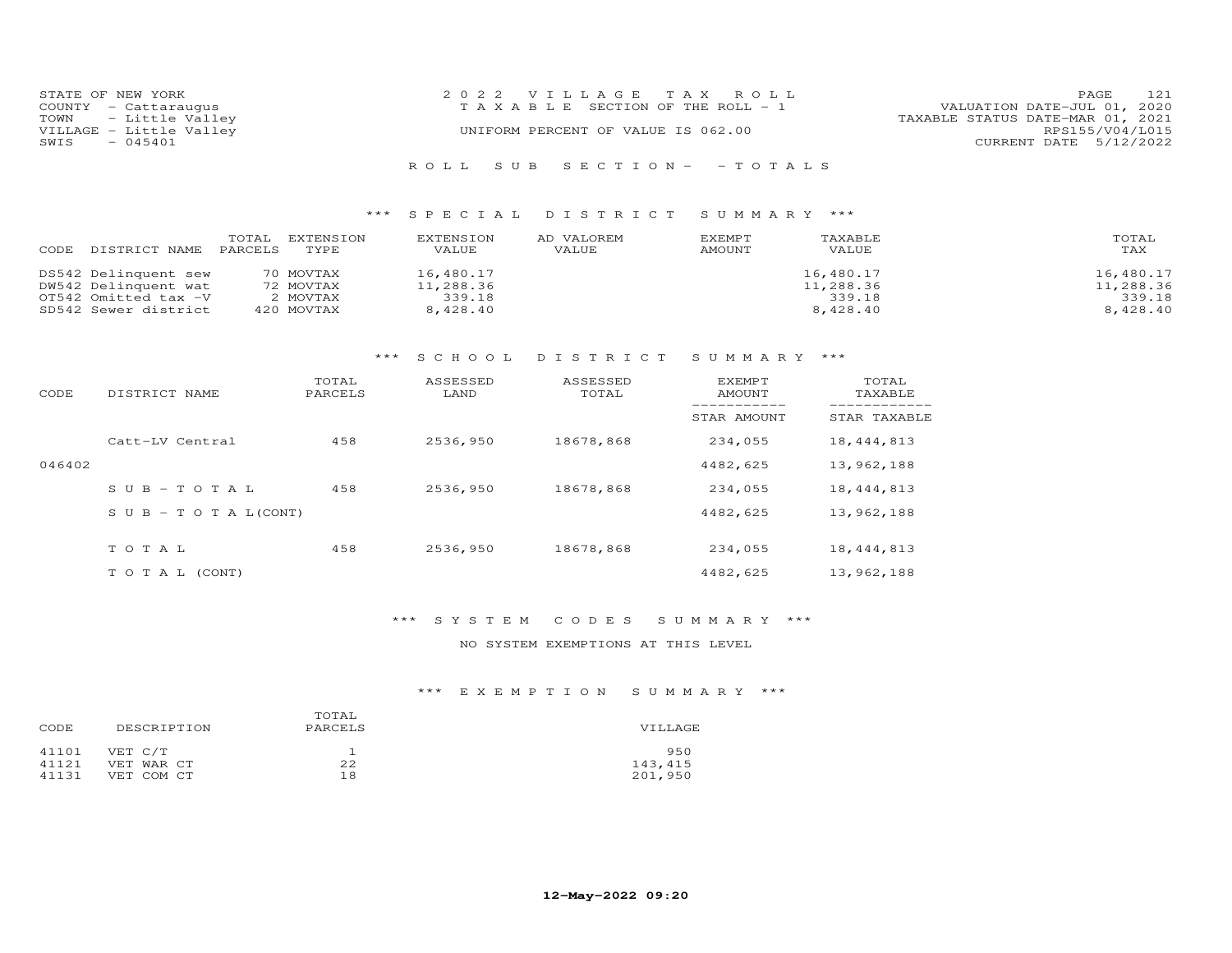| STATE OF NEW YORK       | 2022 VILLAGE TAX ROLL                 | 122<br>PAGE                      |
|-------------------------|---------------------------------------|----------------------------------|
| COUNTY - Cattaraugus    | T A X A B L E SECTION OF THE ROLL - 1 | VALUATION DATE-JUL 01, 2020      |
| TOWN - Little Valley    |                                       | TAXABLE STATUS DATE-MAR 01, 2021 |
| VILLAGE - Little Valley | UNIFORM PERCENT OF VALUE IS 062.00    | RPS155/V04/L015                  |
| $-045401$<br>SWIS       |                                       | CURRENT DATE 5/12/2022           |
|                         |                                       |                                  |
|                         | ROLL SUB SECTION- - TOTALS            |                                  |

## \*\*\* E X E M P T I O N S U M M A R Y \*\*\*

| CODE           | DESCRIPTION              | TOTAL<br>PARCELS | VILLAGE |
|----------------|--------------------------|------------------|---------|
| 41141<br>41162 | VET DIS CT<br>CW 15 VET/ | 10               | 191,150 |
| 41800          | AGED $C/T/S$             | 11               | 202,400 |
| 41804          | AGED S                   |                  | 10,668  |
| 41806          | AGED T/S                 |                  | 8,033   |
|                | TOTAL                    | 65               | 758,566 |

| <b>ROLL</b><br>SEC | DESCRIPTION                                    | TOTAL<br>PARCELS | ASSESSED<br>LAND | ASSESSED<br>TOTAL | <b>EXEMPT</b><br>AMOUNT | TOTAL<br>TAXABLE | TOTAL<br>TAX                          |
|--------------------|------------------------------------------------|------------------|------------------|-------------------|-------------------------|------------------|---------------------------------------|
|                    |                                                |                  |                  |                   | STAR AMOUNT             | STAR TAXABLE     |                                       |
|                    | 2022 Village Tax<br>SPEC DIST TAXES<br>TAXABLE | 458              | 2536,950         | 18678,868         | 758,566                 | 17,920,302       | 312,291.11<br>36,536.11<br>348,827.22 |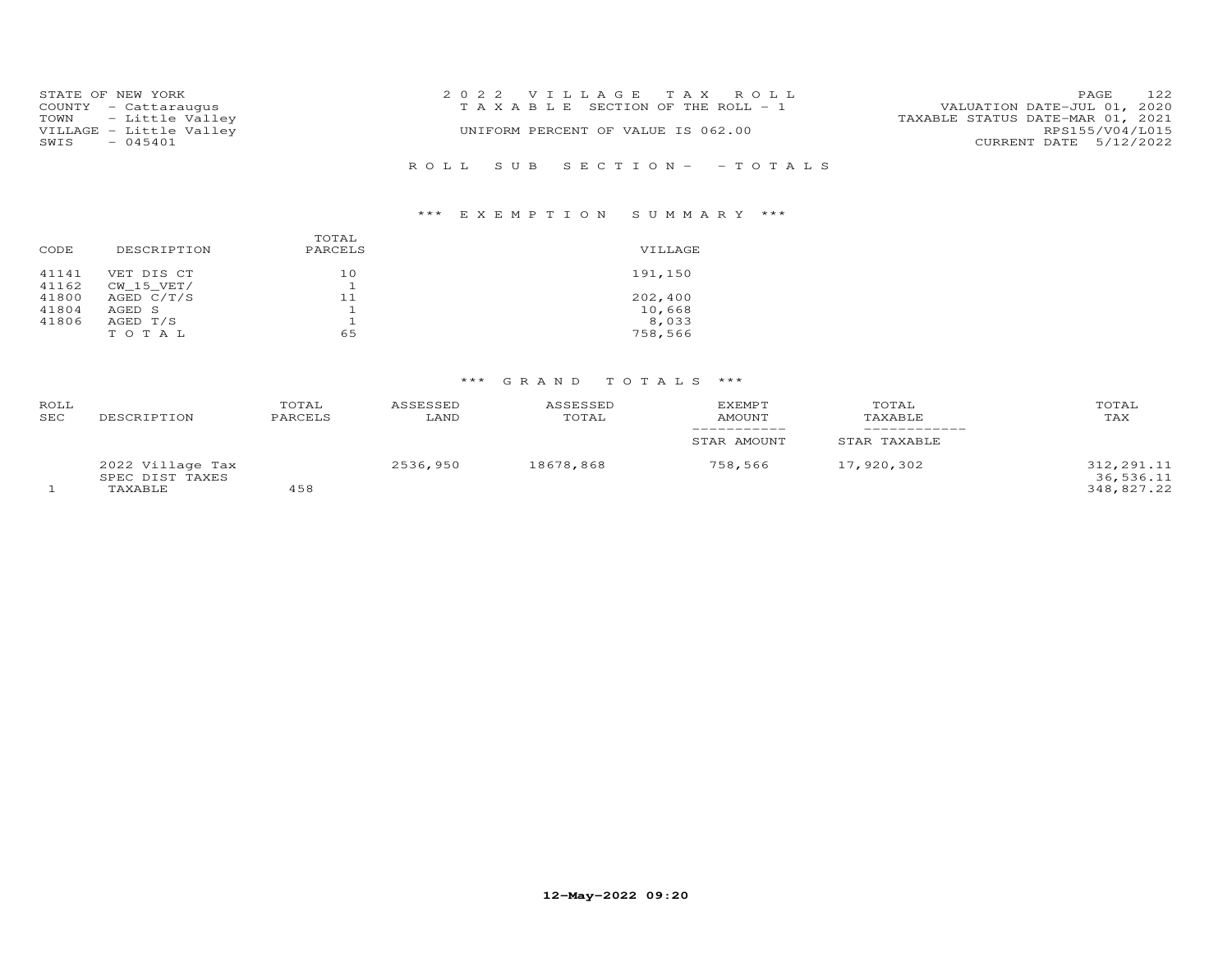| STATE OF NEW YORK<br>COUNTY - Cattaraugus<br>- Little Valley<br>TOWN<br>VILLAGE - Little Valley<br>$-045401$<br>SWIS | 2 0 2 2                                                 | VILLAGE<br>OWNERS NAME SEQUENCE | TAX ROLL<br>T A X A B L E SECTION OF THE ROLL - 1<br>UNIFORM PERCENT OF VALUE IS 062.00 | SUB-SECT - 2 VALUATION DATE-JUL 01, 2020<br>TAXABLE STATUS DATE-MAR 01, 2021 | 123<br>PAGE            |
|----------------------------------------------------------------------------------------------------------------------|---------------------------------------------------------|---------------------------------|-----------------------------------------------------------------------------------------|------------------------------------------------------------------------------|------------------------|
| TAX MAP PARCEL NUMBER<br>CURRENT OWNERS NAME                                                                         | PROPERTY LOCATION & CLASS ASSESSMENT<br>SCHOOL DISTRICT |                                 | EXEMPTION CODE------------------VILLAGE------                                           |                                                                              |                        |
| CURRENT OWNERS ADDRESS                                                                                               | PARCEL SIZE/GRID COORD                                  | LAND<br>TOTAL                   | TAX DESCRIPTION<br>SPECIAL DISTRICTS                                                    | TAXABLE VALUE                                                                | TAX AMOUNT             |
|                                                                                                                      |                                                         |                                 |                                                                                         | ********** 54.063-2-10 *****************                                     |                        |
|                                                                                                                      | 421 Court St                                            |                                 |                                                                                         | ACCT 0393                                                                    | 459<br>BILL            |
| $54.063 - 2 - 10$                                                                                                    | 210 1 Family Res                                        |                                 | 2022 Village Tax                                                                        | 18,000                                                                       | 313.68                 |
| Kuhaneck Derek                                                                                                       | Catt-LV Central 046402                                  | 5,200                           | SD542 Sewer district levy                                                               | 20.00 MT                                                                     | 20.00                  |
| 421 Court St                                                                                                         | 53 03 07                                                | 18,000                          |                                                                                         |                                                                              |                        |
| Little Valley, NY 14755                                                                                              | 73.00 DPTH 218.00<br>FRNT                               |                                 |                                                                                         |                                                                              |                        |
|                                                                                                                      | EAST-1088648 NRTH-0821096                               |                                 |                                                                                         |                                                                              |                        |
|                                                                                                                      | DEED BOOK 30700 PG-9001                                 |                                 |                                                                                         |                                                                              |                        |
|                                                                                                                      | FULL MARKET VALUE                                       | 29,032                          | TOTAL TAX ---                                                                           |                                                                              | $333.68**$             |
|                                                                                                                      |                                                         |                                 |                                                                                         | DATE #1                                                                      | 06/30/22               |
|                                                                                                                      |                                                         |                                 |                                                                                         | AMT DUE                                                                      | 333.68                 |
|                                                                                                                      |                                                         |                                 |                                                                                         |                                                                              |                        |
|                                                                                                                      | 109 Seventh St                                          |                                 |                                                                                         | ACCT 0686                                                                    | BILL 460               |
| $54.071 - 3 - 16$                                                                                                    | 210 1 Family Res                                        |                                 | 2022 Village Tax                                                                        | 38,000                                                                       | 662.21                 |
| Wrona Christine M.                                                                                                   | Catt-LV Central 046402                                  | 4,100                           | DS542 Delinquent sewer                                                                  | 23.60 MT                                                                     | 23.60                  |
| 214 Eagle St.                                                                                                        | 53 03 07                                                | 38,000                          | DW542 Delinquent water                                                                  | 15.33 MT                                                                     | 15.33                  |
| Little Valley, NY 14755                                                                                              | 98.00 DPTH 99.00<br>FRNT                                |                                 | SD542 Sewer district levy                                                               | 20.00 MT                                                                     | 20.00                  |
|                                                                                                                      | EAST-1089171 NRTH-0819869                               |                                 |                                                                                         |                                                                              |                        |
| PRIOR OWNER ON 3/01/2021                                                                                             | DEED BOOK 20210 PG-6756                                 |                                 |                                                                                         |                                                                              |                        |
| Durham Thomas P                                                                                                      | FULL MARKET VALUE                                       | 61,290                          |                                                                                         |                                                                              |                        |
|                                                                                                                      |                                                         |                                 | TOTAL TAX ---                                                                           | DATE #1                                                                      | $721.14**$<br>06/30/22 |
|                                                                                                                      |                                                         |                                 |                                                                                         | AMT DUE                                                                      | 721.14                 |
|                                                                                                                      |                                                         |                                 |                                                                                         |                                                                              | ************           |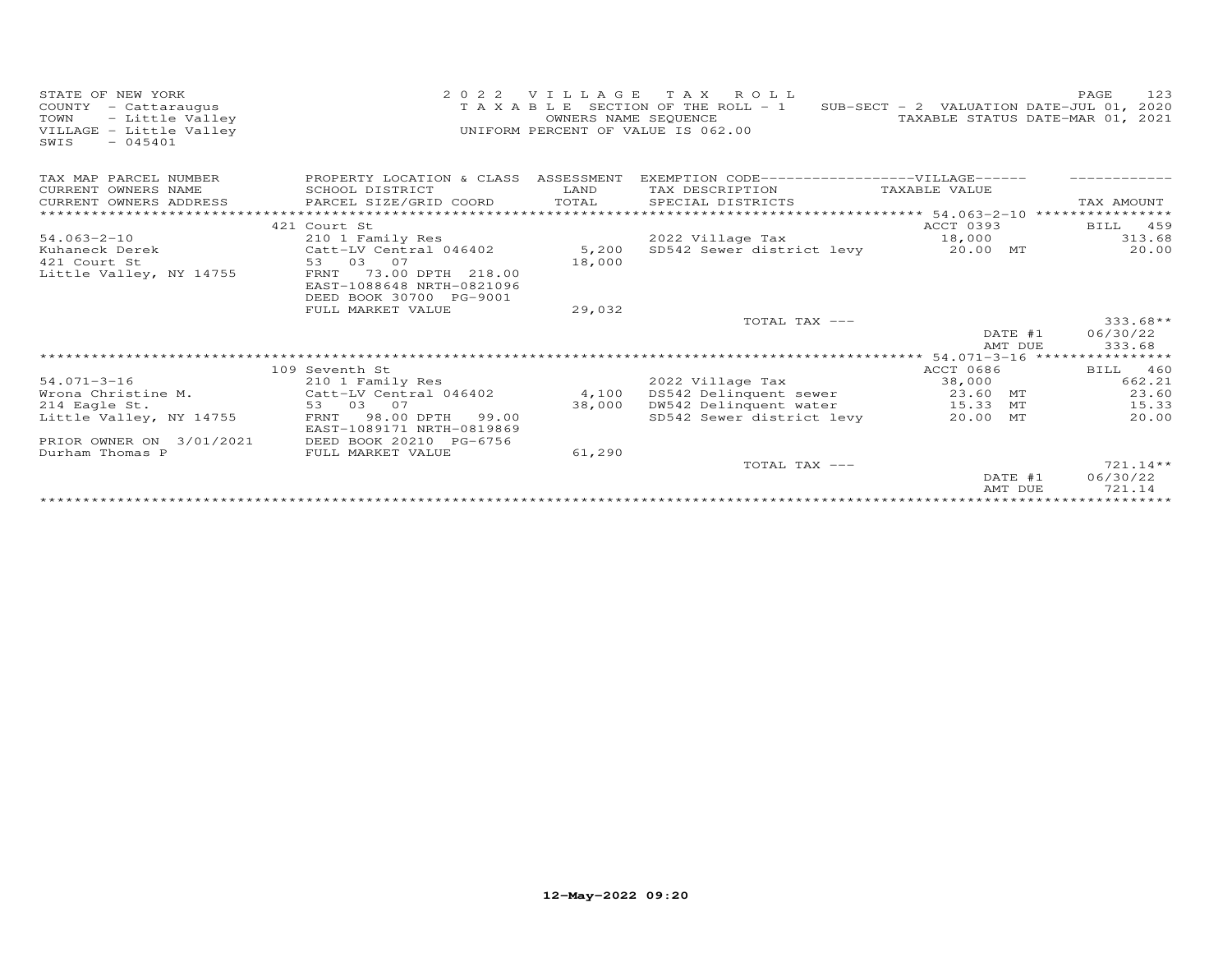| STATE OF NEW YORK       | 2022 VILLAGE TAX ROLL                                                             | 124<br>PAGE.    |
|-------------------------|-----------------------------------------------------------------------------------|-----------------|
| COUNTY - Cattaraugus    | SUB-SECT - 2 VALUATION DATE-JUL 01, 2020<br>T A X A B L E SECTION OF THE ROLL - 1 |                 |
| TOWN - Little Valley    | TAXABLE STATUS DATE-MAR 01, 2021                                                  |                 |
| VILLAGE - Little Valley |                                                                                   | RPS155/V04/L015 |
| $-045401$<br>SWIS       | CURRENT DATE 5/12/2022                                                            |                 |
|                         |                                                                                   |                 |

#### R O L L S U B S E C T I O N - 2 - T O T A L S

### \*\*\* S P E C I A L D I S T R I C T S U M M A R Y \*\*\*

| CODE<br>DISTRICT NAME | TOTAL<br><b>EXTENSION</b><br>PARCELS<br>TYPE | <b>EXTENSION</b><br>VALUE | VALOREM<br>AD<br>VALUE | EXEMPT<br>AMOUNT | TAXABLE<br>VALUE | TOTAL<br>TAX |
|-----------------------|----------------------------------------------|---------------------------|------------------------|------------------|------------------|--------------|
| DS542 Delinquent sew  | MOVTAX                                       | 23.60                     |                        |                  | 23.60            | 23.60        |
| DW542 Delinquent wat  | MOVTAX                                       | 15.33                     |                        |                  | 15.33            | 15.33        |
| SD542 Sewer district  | MOVTAX                                       | 40.00                     |                        |                  | 40.00            | 40.00        |

### \*\*\* S C H O O L D I S T R I C T S U M M A R Y \*\*\*

| CODE   | DISTRICT NAME                    | TOTAL<br>PARCELS | ASSESSED<br>LAND | ASSESSED<br>TOTAL | <b>EXEMPT</b><br><b>AMOUNT</b> | TOTAL<br>TAXABLE |
|--------|----------------------------------|------------------|------------------|-------------------|--------------------------------|------------------|
|        |                                  |                  |                  |                   | STAR AMOUNT                    | STAR TAXABLE     |
|        | Catt-LV Central                  | 2                | 9,300            | 56,000            |                                | 56,000           |
| 046402 |                                  |                  |                  |                   |                                | 56,000           |
|        | $SUB - TO TAL$                   | 2                | 9,300            | 56,000            |                                | 56,000           |
|        | $S \cup B - T \cup T A L (CONT)$ |                  |                  |                   |                                | 56,000           |
|        | TOTAL                            | 2                | 9,300            | 56,000            |                                | 56,000           |
|        |                                  |                  |                  |                   |                                |                  |
|        | T O T A L (CONT)                 |                  |                  |                   |                                | 56,000           |

#### \*\*\* S Y S T E M C O D E S S U M M A R Y \*\*\*

#### NO SYSTEM EXEMPTIONS AT THIS LEVEL

#### \*\*\* E X E M P T I O N S U M M A R Y \*\*\*

#### NO EXEMPTIONS AT THIS LEVEL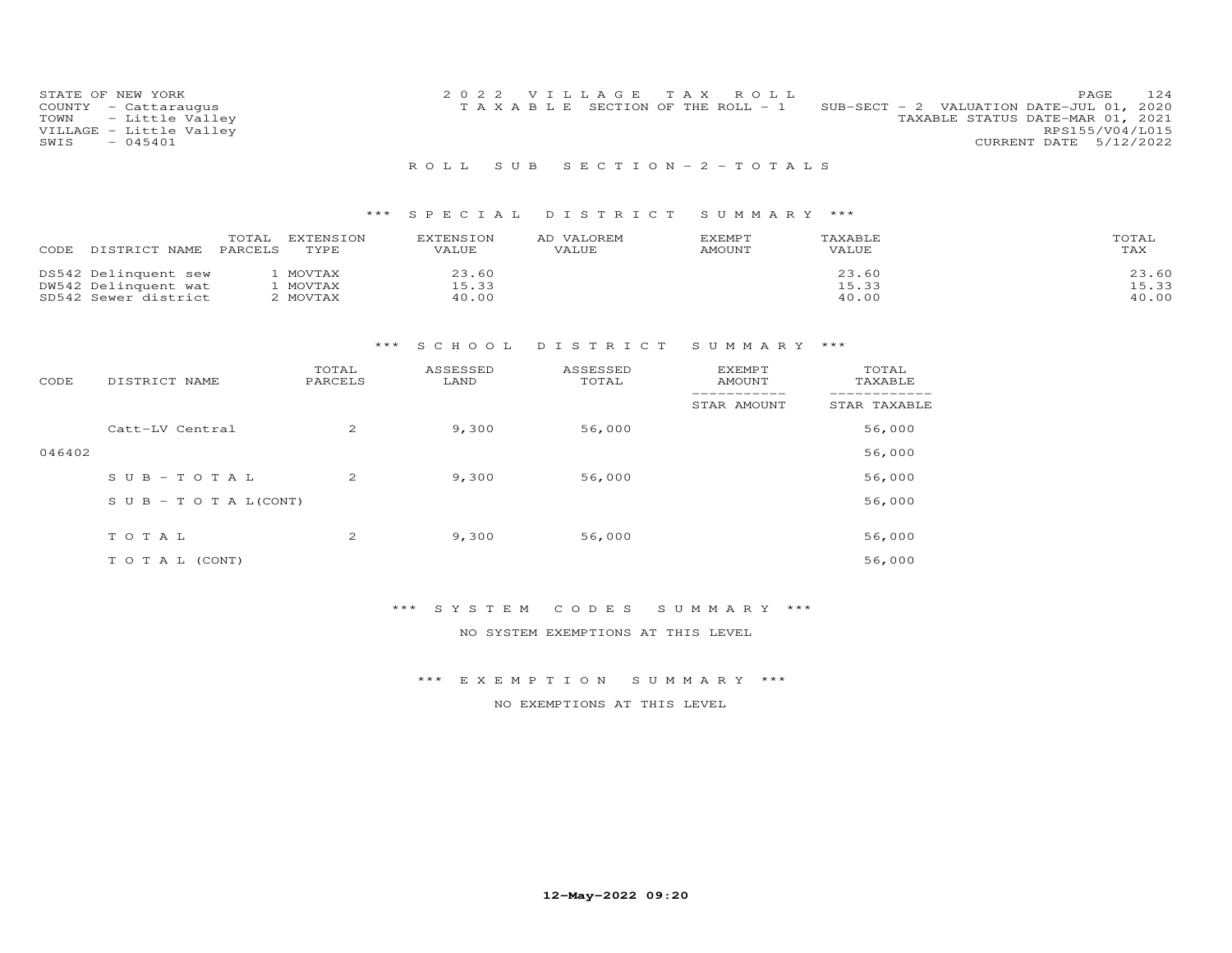| STATE OF NEW YORK       | 2022 VILLAGE TAX ROLL                                                             | 125<br><b>PAGE</b>     |
|-------------------------|-----------------------------------------------------------------------------------|------------------------|
| COUNTY - Cattaraugus    | SUB-SECT - 2 VALUATION DATE-JUL 01, 2020<br>T A X A B L E SECTION OF THE ROLL - 1 |                        |
| TOWN - Little Valley    | TAXABLE STATUS DATE-MAR 01, 2021                                                  |                        |
| VILLAGE - Little Valley |                                                                                   | RPS155/V04/L015        |
| $-045401$<br>SWIS       |                                                                                   | CURRENT DATE 5/12/2022 |
|                         |                                                                                   |                        |

R O L L S U B S E C T I O N - 2 - T O T A L S

| ROLL<br>SEC | DESCRIPTION                                    | TOTAL<br>PARCELS | ASSESSED<br>LAND | ASSESSED<br>TOTAL | <b>EXEMPT</b><br>AMOUNT<br>___________ | TOTAL<br>TAXABLE | TOTAL<br>TAX               |
|-------------|------------------------------------------------|------------------|------------------|-------------------|----------------------------------------|------------------|----------------------------|
|             |                                                |                  |                  |                   | STAR AMOUNT                            | STAR TAXABLE     |                            |
|             | 2022 Village Tax<br>SPEC DIST TAXES<br>TAXABLE |                  | 9,300            | 56,000            |                                        | 56,000           | 975.89<br>78.93<br>,054.82 |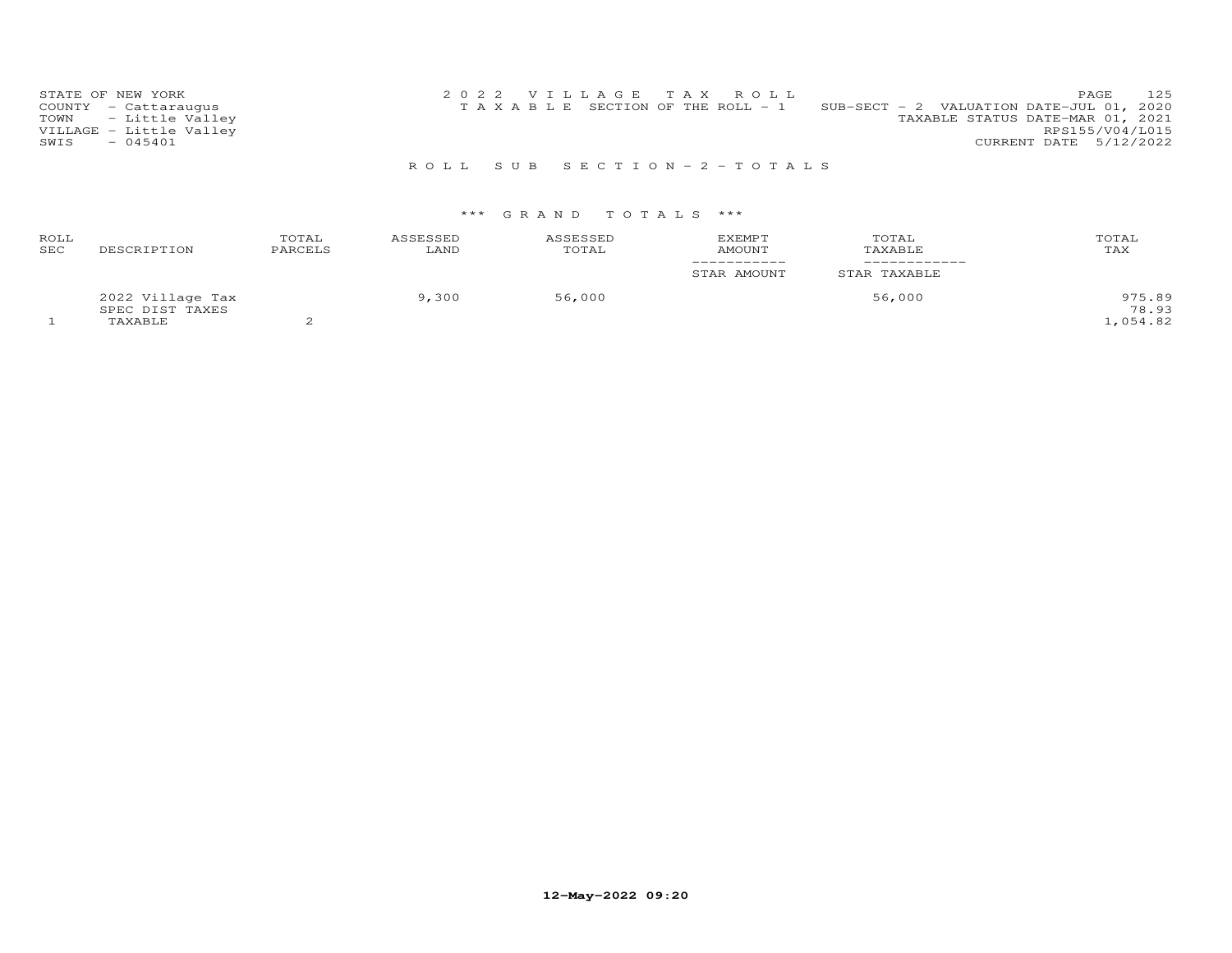| STATE OF NEW YORK<br>COUNTY - Cattarauqus<br>TOWN - Little Valley<br>VILLAGE - Little Valley<br>SWIS - 045401 | 2022 VILLAGE TAX ROLL<br>TAXABLE SECTION OF THE ROLL - 1 | PAGE 126<br>VALUATION DATE-JUL 01, 2020<br>TAXABLE STATUS DATE-MAR 01, 2021<br>RPS155/V04/L015<br>CURRENT DATE 5/12/2022 |
|---------------------------------------------------------------------------------------------------------------|----------------------------------------------------------|--------------------------------------------------------------------------------------------------------------------------|
|                                                                                                               | ROLL SECTION TOTALS                                      |                                                                                                                          |

| DISTRICT NAME<br>CODE | TOTAL<br>EXTENSION<br>TYPE.<br>PARCELS | EXTENSION<br>VALUE | AD VALOREM<br>VALUE | EXEMPT<br>AMOUNT | TAXABLE<br>VALUE | TOTAL<br>TAX |
|-----------------------|----------------------------------------|--------------------|---------------------|------------------|------------------|--------------|
| DS542 Delinquent sew  | 71 MOVTAX                              | 16,503.77          |                     |                  | 16,503.77        | 16,503.77    |
| DW542 Delinquent wat  | 73 MOVTAX                              | 11,303.69          |                     |                  | 11,303.69        | 11,303.69    |
| OT542 Omitted tax -V  | 2 MOVTAX                               | 339.18             |                     |                  | 339.18           | 339.18       |
| SD542 Sewer district  | 422 MOVTAX                             | 8,468.40           |                     |                  | 8,468.40         | 8,468,40     |

### \*\*\* S C H O O L D I S T R I C T S U M M A R Y \*\*\*

| CODE   | DISTRICT NAME                    | TOTAL<br>PARCELS | ASSESSED<br>LAND | ASSESSED<br>TOTAL | EXEMPT<br>AMOUNT | TOTAL<br>TAXABLE |
|--------|----------------------------------|------------------|------------------|-------------------|------------------|------------------|
|        |                                  |                  |                  |                   | STAR AMOUNT      | STAR TAXABLE     |
|        | Catt-LV Central                  | 460              | 2546,250         | 18734,868         | 234,055          | 18,500,813       |
| 046402 |                                  |                  |                  |                   | 4482,625         | 14,018,188       |
|        | $SUB - TO T AL$                  | 460              | 2546,250         | 18734,868         | 234,055          | 18,500,813       |
|        | $S \cup B - T \cup T A L (CONT)$ |                  |                  |                   | 4482,625         | 14,018,188       |
|        | TOTAL                            | 460              | 2546.250         | 18734,868         | 234,055          | 18,500,813       |
|        | T O T A L (CONT)                 |                  |                  |                   | 4482,625         | 14,018,188       |

### \*\*\* S Y S T E M C O D E S S U M M A R Y \*\*\*

NO SYSTEM EXEMPTIONS AT THIS LEVEL

| CODE  | DESCRIPTION | TOTAL<br>PARCELS | VILLAGE |
|-------|-------------|------------------|---------|
| 41101 | VET C/T     |                  | 950     |
| 41121 | VET WAR CT  | 22               | 143,415 |
| 41131 | VET COM CT  | 18               | 201,950 |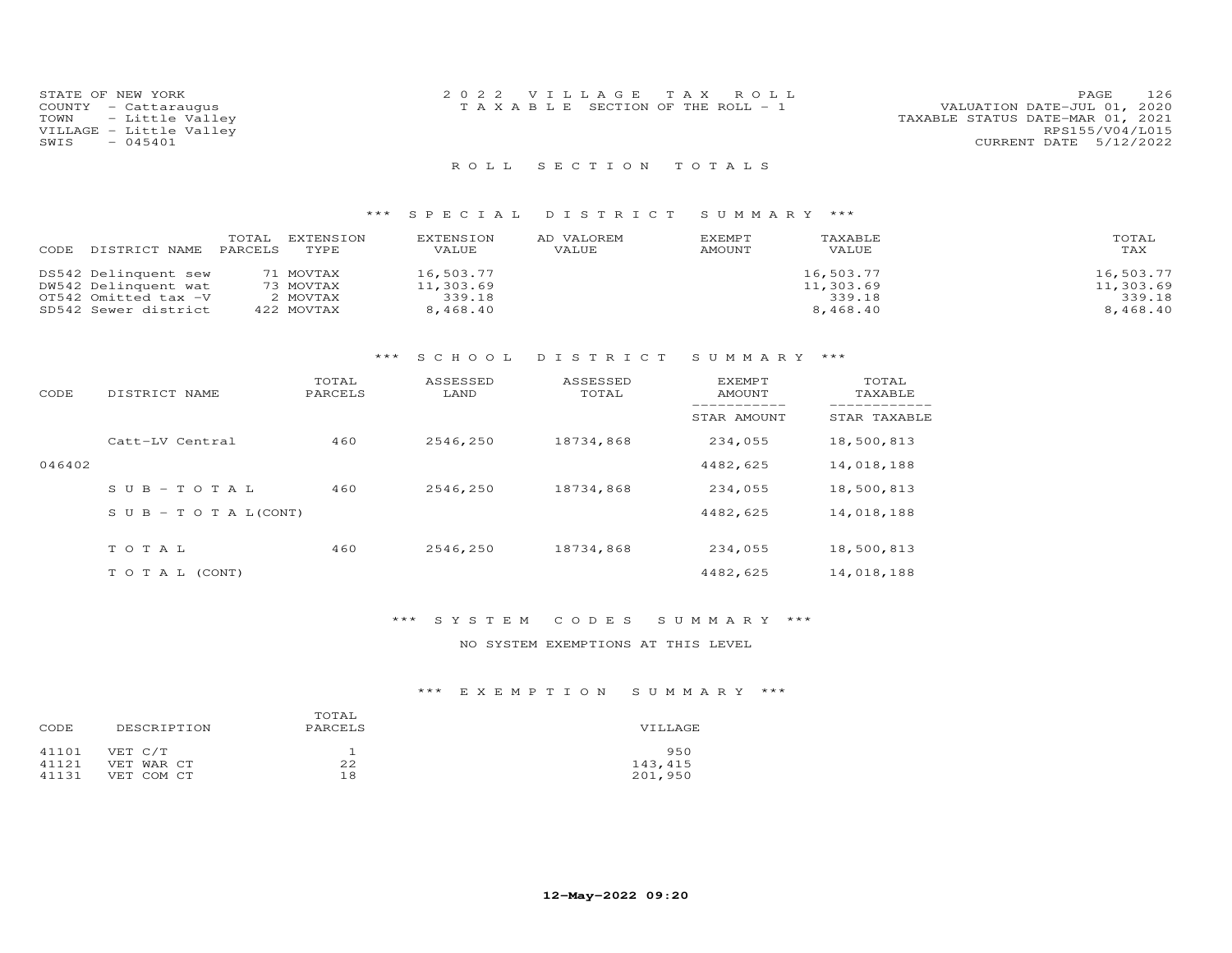| STATE OF NEW YORK<br>COUNTY - Cattaraugus<br>TOWN - Little Valley<br>VILLAGE - Little Valley<br>$-045401$<br>SWIS | 2022 VILLAGE TAX ROLL<br>T A X A B L E SECTION OF THE ROLL - 1 | 127<br>PAGE<br>VALUATION DATE-JUL 01, 2020<br>TAXABLE STATUS DATE-MAR 01, 2021<br>RPS155/V04/L015<br>CURRENT DATE 5/12/2022 |
|-------------------------------------------------------------------------------------------------------------------|----------------------------------------------------------------|-----------------------------------------------------------------------------------------------------------------------------|
|                                                                                                                   | ROLL SECTION TOTALS                                            |                                                                                                                             |

### \*\*\* E X E M P T I O N S U M M A R Y \*\*\*

| CODE  | DESCRIPTION    | TOTAL<br>PARCELS | VILLAGE |
|-------|----------------|------------------|---------|
| 41141 | VET DIS CT     | 10               | 191,150 |
| 41162 | $CW$ 15 $VET/$ |                  |         |
| 41800 | AGED C/T/S     | 11               | 202,400 |
| 41804 | AGED S         |                  | 10,668  |
| 41806 | AGED T/S       |                  | 8,033   |
|       | TOTAL          | 65               | 758,566 |
|       |                |                  |         |

| ROLL<br>SEC | DESCRIPTION                                    | TOTAL<br>PARCELS | ASSESSED<br>LAND | ASSESSED<br>TOTAL | <b>EXEMPT</b><br>AMOUNT | TOTAL<br>TAXABLE | TOTAL<br>TAX                          |
|-------------|------------------------------------------------|------------------|------------------|-------------------|-------------------------|------------------|---------------------------------------|
|             |                                                |                  |                  |                   | STAR AMOUNT             | STAR TAXABLE     |                                       |
|             | 2022 Village Tax<br>SPEC DIST TAXES<br>TAXABLE | 460              | 2546,250         | 18734,868         | 758,566                 | 17,976,302       | 313,267.00<br>36,615.04<br>349,882.04 |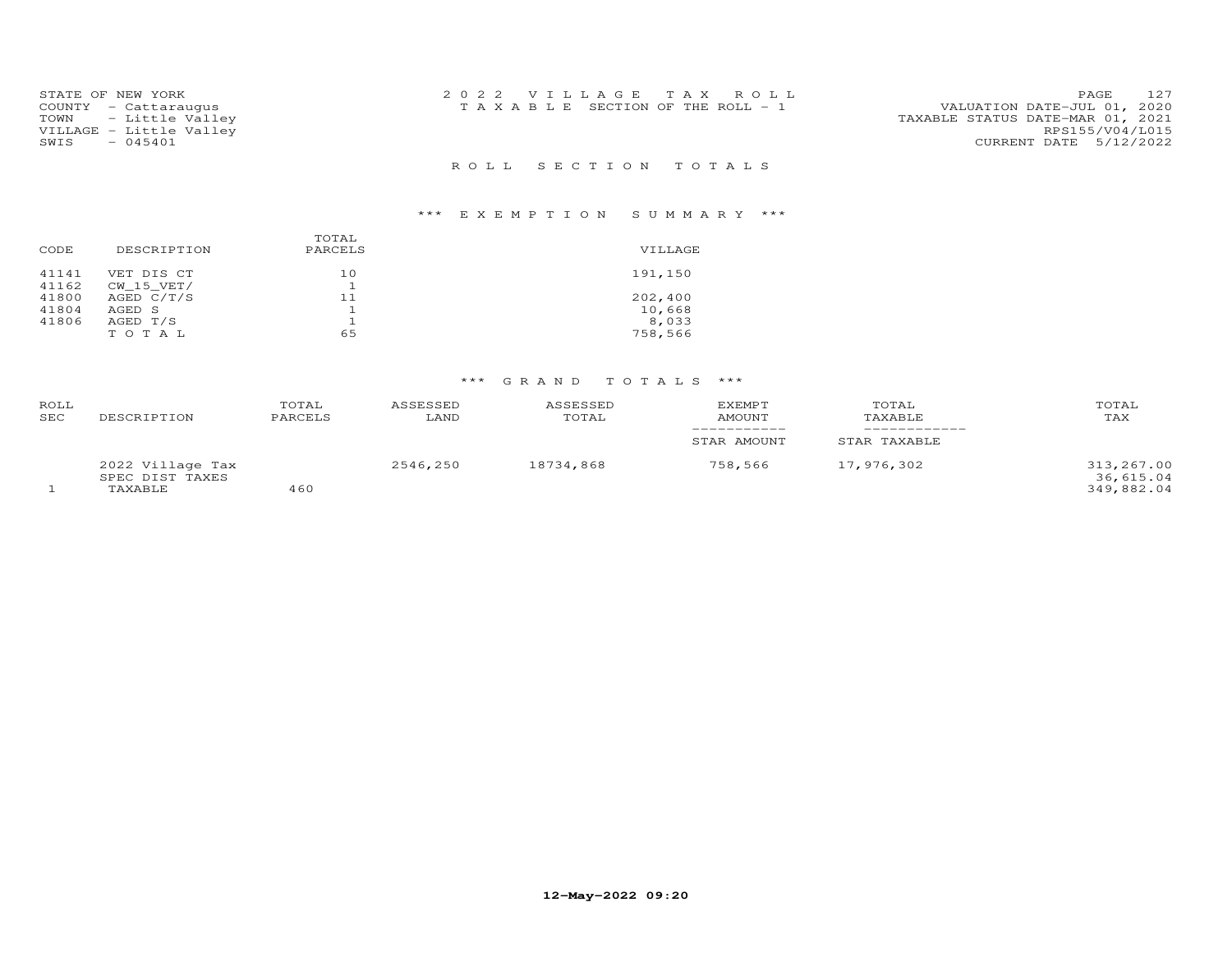| STATE OF NEW YORK<br>COUNTY - Cattaraugus<br>TOWN<br>- Little Valley<br>VILLAGE - Little Valley<br>$-045401$<br>SWIS | 2 0 2 2                                                                                                                        | <b>VILLAGE</b>     | T A X<br>ROLL<br>SPECIAL FRANCHISE SECTION OF THE ROLL - 5<br>OWNERS NAME SEQUENCE<br>UNIFORM PERCENT OF VALUE IS 062.00 | VALUATION DATE-JUL 01, 2020<br>TAXABLE STATUS DATE-MAR 01, 2021 | PAGE<br>128                          |
|----------------------------------------------------------------------------------------------------------------------|--------------------------------------------------------------------------------------------------------------------------------|--------------------|--------------------------------------------------------------------------------------------------------------------------|-----------------------------------------------------------------|--------------------------------------|
| TAX MAP PARCEL NUMBER<br>CURRENT OWNERS NAME<br>CURRENT OWNERS ADDRESS<br>******************                         | PROPERTY LOCATION & CLASS ASSESSMENT EXEMPTION CODE-----------------VILLAGE------<br>SCHOOL DISTRICT<br>PARCEL SIZE/GRID COORD | LAND<br>TOTAL      | TAX DESCRIPTION<br>SPECIAL DISTRICTS                                                                                     | TAXABLE VALUE                                                   | TAX AMOUNT                           |
|                                                                                                                      | Special Franchise                                                                                                              |                    |                                                                                                                          | *********** 554.001-9910-999.991/188 ***<br>ACCT 0965           | BILL<br>461                          |
| 554.001-9910-999.991/188<br>Atlantic Broadband<br>120 Southmont Blvd<br>Johnstown, PA 15905                          | 869 Television<br>Catt-LV Central 046402<br>Village Of Little Valley<br>1.0000 Catt/l Valley<br>0.01<br>ACRES                  | $\Omega$<br>8,711  | 2022 Village Tax                                                                                                         | 8,711                                                           | 151.80                               |
|                                                                                                                      | FULL MARKET VALUE                                                                                                              | 14,050             |                                                                                                                          |                                                                 |                                      |
|                                                                                                                      |                                                                                                                                |                    | TOTAL TAX ---                                                                                                            | DATE #1<br>AMT DUE                                              | $151.80**$<br>06/30/22<br>151.80     |
|                                                                                                                      |                                                                                                                                |                    | *************                                                                                                            | ** 554.001-9916-999.991/188 ***                                 |                                      |
| 554.001-9916-999.991/188<br>DFT Local Service<br>PO Box 209                                                          | Special Franchise<br>867 Misc franchs<br>Catt-LV Central 046402<br>3/2017-new in village                                       | $\circ$<br>22,991  | 2022 Village Tax                                                                                                         | ACCT 1455<br>22,991                                             | <b>BILL</b><br>462<br>400.66         |
| Fredonia, NY 14063                                                                                                   | 1.0 Village of Little Val<br>554.001-9910-999.991/188<br>FULL MARKET VALUE                                                     | 37,082             |                                                                                                                          |                                                                 |                                      |
|                                                                                                                      |                                                                                                                                |                    | TOTAL TAX ---                                                                                                            | DATE #1<br>AMT DUE                                              | $400.66**$<br>06/30/22<br>400.66     |
|                                                                                                                      |                                                                                                                                |                    | ****************************                                                                                             | *************** 554.001-9910-123.700/288 ***                    |                                      |
| 554.001-9910-123.700/288<br>National Fuel Gas Dist Corp<br>Real Property Tax Service                                 | Special Franchise<br>861 Elec & gas<br>Catt-LV Central 046402<br>Village Of Little Valley                                      | $\circ$<br>331,965 | 2022 Village Tax                                                                                                         | ACCT 0962<br>331,965                                            | BILL 463<br>5,785.04                 |
| Attn: Real Property Tax Servic 1.000 Catt/1 Valley                                                                   |                                                                                                                                |                    |                                                                                                                          |                                                                 |                                      |
| 6363 Main St<br>Williamsville, NY 14221-5887                                                                         | ACRES<br>0.01<br>FULL MARKET VALUE                                                                                             | 535,427            |                                                                                                                          |                                                                 |                                      |
|                                                                                                                      |                                                                                                                                |                    | TOTAL TAX ---                                                                                                            | DATE #1<br>AMT DUE                                              | $5,785.04**$<br>06/30/22<br>5,785.04 |
| *****************************                                                                                        |                                                                                                                                |                    |                                                                                                                          |                                                                 |                                      |
| 554.001-9910-132.350/188<br>Niagara Mohawk Power Corp<br>Real Estate Tax Dept                                        | Special Franchise<br>861 Elec & gas<br>Catt-LV Central 046402<br>Village Of Little Valley                                      | $\Omega$<br>4,297  | 2022 Village Tax                                                                                                         | ACCT 0964<br>4,297                                              | BILL 464<br>74.88                    |
| 300 Erie Blvd West<br>Syracuse, NY 13202                                                                             | 1.0000 Catt/l Valley<br>0.01<br>ACRES                                                                                          |                    |                                                                                                                          |                                                                 |                                      |
|                                                                                                                      | FULL MARKET VALUE                                                                                                              | 6,931              | TOTAL TAX ---                                                                                                            | DATE #1<br>AMT DUE                                              | $74.88**$<br>06/30/22<br>74.88       |
|                                                                                                                      |                                                                                                                                |                    |                                                                                                                          |                                                                 |                                      |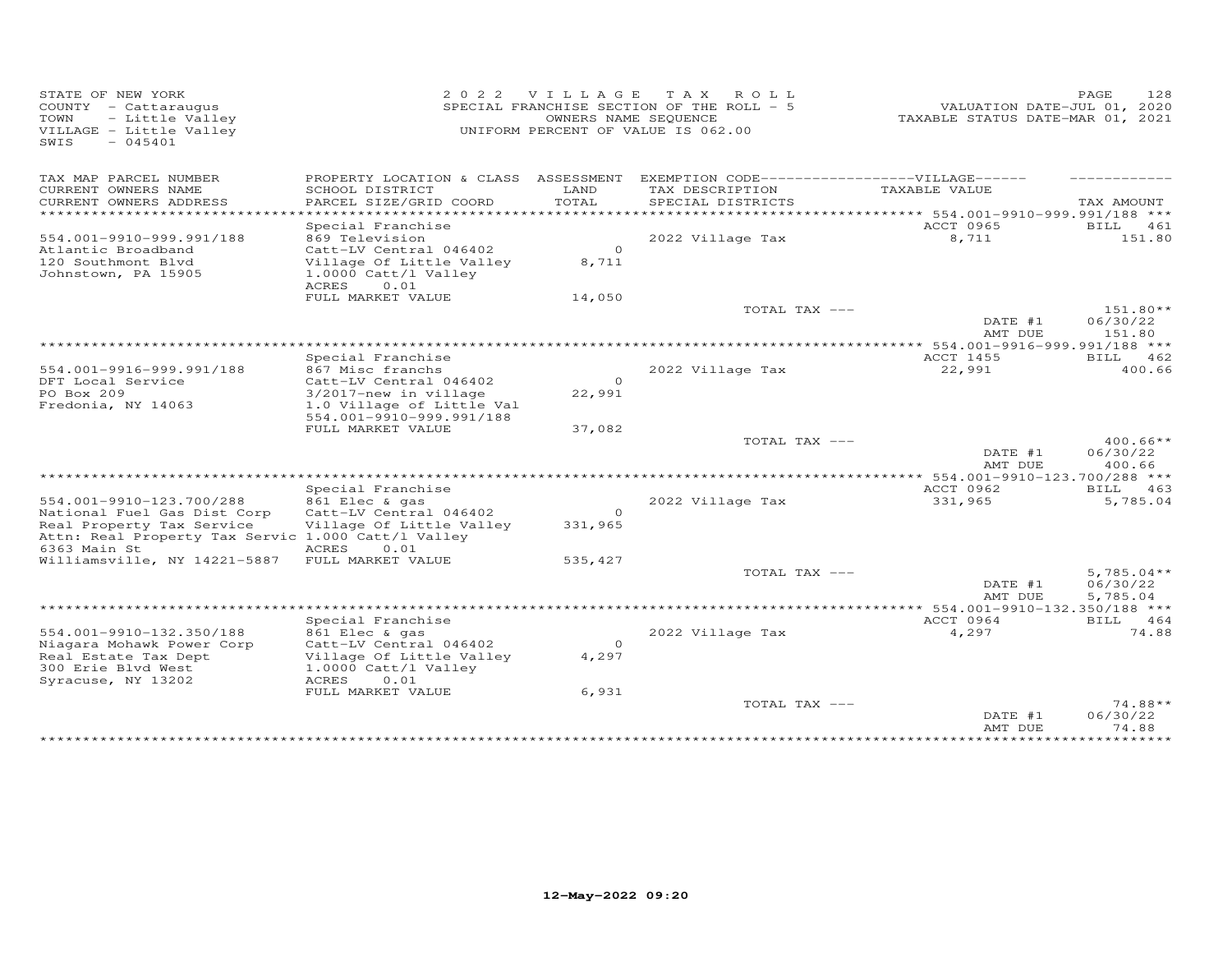| STATE OF NEW YORK<br>- Cattaraugus<br>COUNTY<br>TOWN<br>- Little Valley<br>VILLAGE - Little Valley<br>$-045401$<br>SWIS | 2 0 2 2<br>VILLAGE<br>T A X<br>ROLL<br>SPECIAL FRANCHISE SECTION OF THE ROLL - 5<br>OWNERS NAME SEQUENCE<br>UNIFORM PERCENT OF VALUE IS 062.00 |                    |                                                                  | VALUATION DATE-JUL 01,<br>TAXABLE STATUS DATE-MAR 01, 2021 | 129<br>PAGE<br>2020 |
|-------------------------------------------------------------------------------------------------------------------------|------------------------------------------------------------------------------------------------------------------------------------------------|--------------------|------------------------------------------------------------------|------------------------------------------------------------|---------------------|
| TAX MAP PARCEL NUMBER<br>CURRENT OWNERS NAME                                                                            | PROPERTY LOCATION & CLASS<br>SCHOOL DISTRICT                                                                                                   | ASSESSMENT<br>LAND | EXEMPTION CODE------------------VILLAGE------<br>TAX DESCRIPTION | TAXABLE VALUE                                              |                     |
| CURRENT OWNERS ADDRESS                                                                                                  | PARCEL SIZE/GRID COORD                                                                                                                         | TOTAL              | SPECIAL DISTRICTS                                                |                                                            | TAX AMOUNT          |
| *************************                                                                                               |                                                                                                                                                |                    |                                                                  |                                                            |                     |
|                                                                                                                         | Special Franchise                                                                                                                              |                    |                                                                  | ACCT 1445                                                  | 465<br>BILL         |
| 554.001-9914-999.991/188                                                                                                | 867 Misc franchs                                                                                                                               |                    | 2022 Village Tax                                                 | 40,205                                                     | 700.64              |
| TVC Albany, Inc                                                                                                         | Catt-LV Central 046402                                                                                                                         | $\Omega$           |                                                                  |                                                            |                     |
| 41 State Street 10th Floor                                                                                              |                                                                                                                                                | 40,205             |                                                                  |                                                            |                     |
| Albany, NY 12207                                                                                                        | FULL MARKET VALUE                                                                                                                              | 64,847             |                                                                  |                                                            |                     |
|                                                                                                                         |                                                                                                                                                |                    | TOTAL TAX $---$                                                  |                                                            | $700.64**$          |
|                                                                                                                         |                                                                                                                                                |                    |                                                                  | DATE #1                                                    | 06/30/22            |
|                                                                                                                         |                                                                                                                                                |                    |                                                                  | AMT DUE                                                    | 700.64              |
|                                                                                                                         |                                                                                                                                                |                    |                                                                  | 554.001-9910-631.900/188 ***                               |                     |
|                                                                                                                         | Special Franchise                                                                                                                              |                    |                                                                  | ACCT 0963                                                  | BILL 466            |
| 554.001-9910-631.900/188                                                                                                | 861 Elec & gas                                                                                                                                 |                    | 2022 Village Tax                                                 | 51,160                                                     | 891.55              |
| Verizon New York Inc                                                                                                    | Catt-LV Central 046402                                                                                                                         | $\circ$            |                                                                  |                                                            |                     |
| PO Box 2749                                                                                                             | Village Of Little Vallry                                                                                                                       | 51,160             |                                                                  |                                                            |                     |
| Addison, TX 75001                                                                                                       | 1.0000 Catt/l Valley<br><b>ACRES</b><br>0.01                                                                                                   |                    |                                                                  |                                                            |                     |
|                                                                                                                         | FULL MARKET VALUE                                                                                                                              | 82,516             |                                                                  |                                                            |                     |
|                                                                                                                         |                                                                                                                                                |                    | TOTAL TAX ---                                                    |                                                            | $891.55**$          |
|                                                                                                                         |                                                                                                                                                |                    |                                                                  | DATE #1                                                    | 06/30/22            |
|                                                                                                                         |                                                                                                                                                |                    |                                                                  | AMT DUE                                                    | 891.55              |
|                                                                                                                         |                                                                                                                                                |                    |                                                                  |                                                            |                     |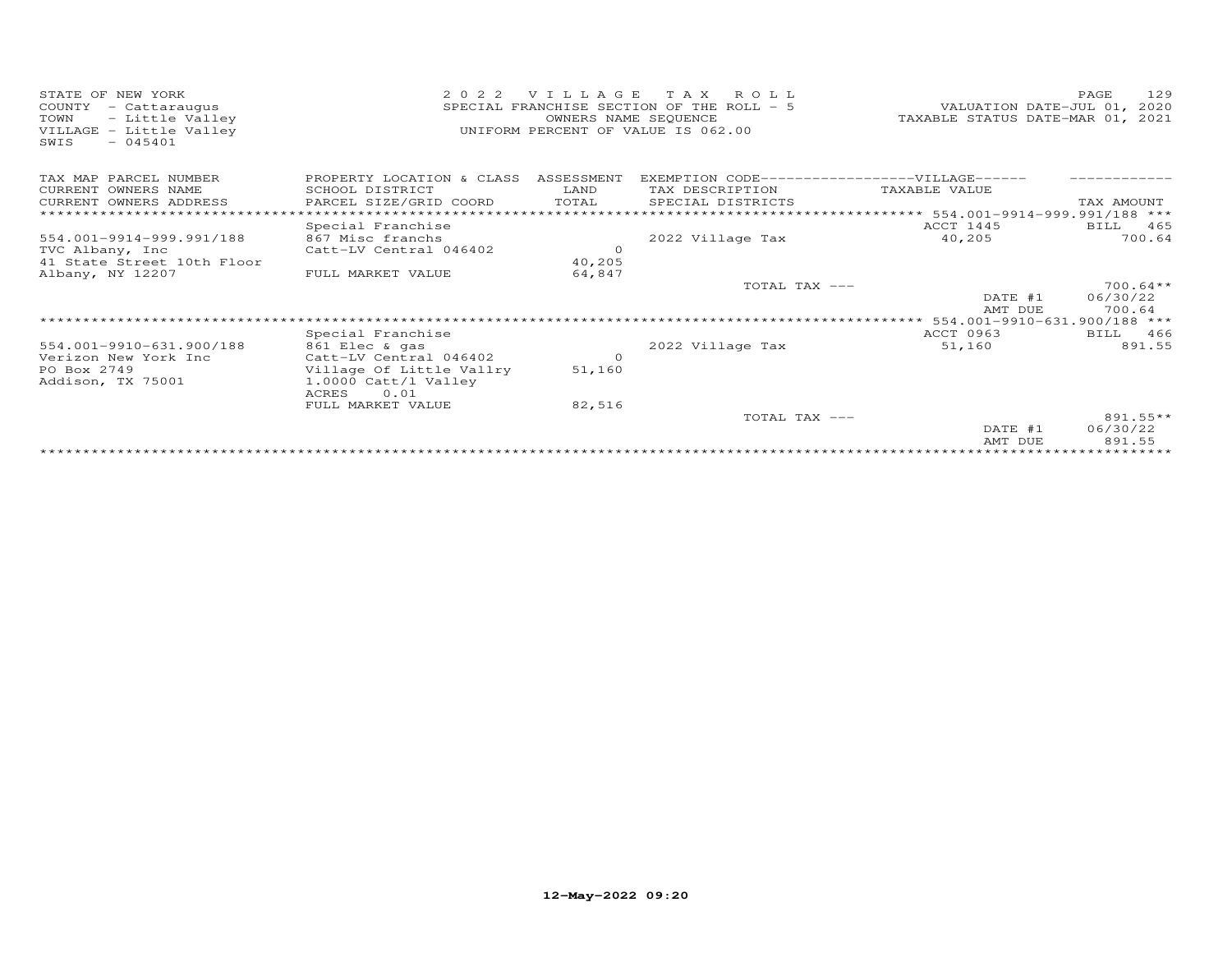| STATE OF NEW YORK<br>COUNTY - Cattaraugus<br>TOWN - Little Valley<br>VILLAGE - Little Valley<br>$-045401$<br>SWIS | 2022 VILLAGE TAX ROLL<br>SPECIAL FRANCHISE SECTION OF THE ROLL - 5 | 130<br>PAGE<br>VALUATION DATE-JUL 01, 2020<br>TAXABLE STATUS DATE-MAR 01, 2021<br>RPS155/V04/L015<br>CURRENT DATE 5/12/2022 |
|-------------------------------------------------------------------------------------------------------------------|--------------------------------------------------------------------|-----------------------------------------------------------------------------------------------------------------------------|
|                                                                                                                   | ROLL SUB SECTION- - TOTALS                                         |                                                                                                                             |

|      |               | $- - -$ | EXTENSION | ENSI  | <b>OREM</b><br>∼     | EXEMPT             |                                   | "OTAL                 |
|------|---------------|---------|-----------|-------|----------------------|--------------------|-----------------------------------|-----------------------|
| CODE | DISTRICT NAME | PARCELS | TVDF      | 7ALUE | $+ + + +$<br>. ALUFT | AMOUN <sup>"</sup> | , , , , , , <del>,</del><br>VALUE | $m \times r$<br>1 A.X |

### NO SPECIAL DISTRICTS AT THIS LEVEL

#### \*\*\* S C H O O L D I S T R I C T S U M M A R Y \*\*\*

| CODE   | DISTRICT NAME                    | TOTAL<br>PARCELS | ASSESSED<br>LAND | ASSESSED<br>TOTAL | <b>EXEMPT</b><br><b>AMOUNT</b> | TOTAL<br>TAXABLE |
|--------|----------------------------------|------------------|------------------|-------------------|--------------------------------|------------------|
|        |                                  |                  |                  |                   | STAR AMOUNT                    | STAR TAXABLE     |
|        | Catt-LV Central                  | 6                |                  | 459,329           |                                | 459,329          |
| 046402 |                                  |                  |                  |                   |                                | 459,329          |
|        | $SUB - TO TAL$                   | 6                |                  | 459,329           |                                | 459,329          |
|        | $S \cup B - T \cup T A L (CONT)$ |                  |                  |                   |                                | 459,329          |
|        |                                  |                  |                  |                   |                                |                  |
|        | TOTAL                            | 6                |                  | 459,329           |                                | 459,329          |
|        | T O T A L (CONT)                 |                  |                  |                   |                                | 459,329          |

## \*\*\* S Y S T E M C O D E S S U M M A R Y \*\*\*

NO SYSTEM EXEMPTIONS AT THIS LEVEL

### \*\*\* E X E M P T I O N S U M M A R Y \*\*\*

NO EXEMPTIONS AT THIS LEVEL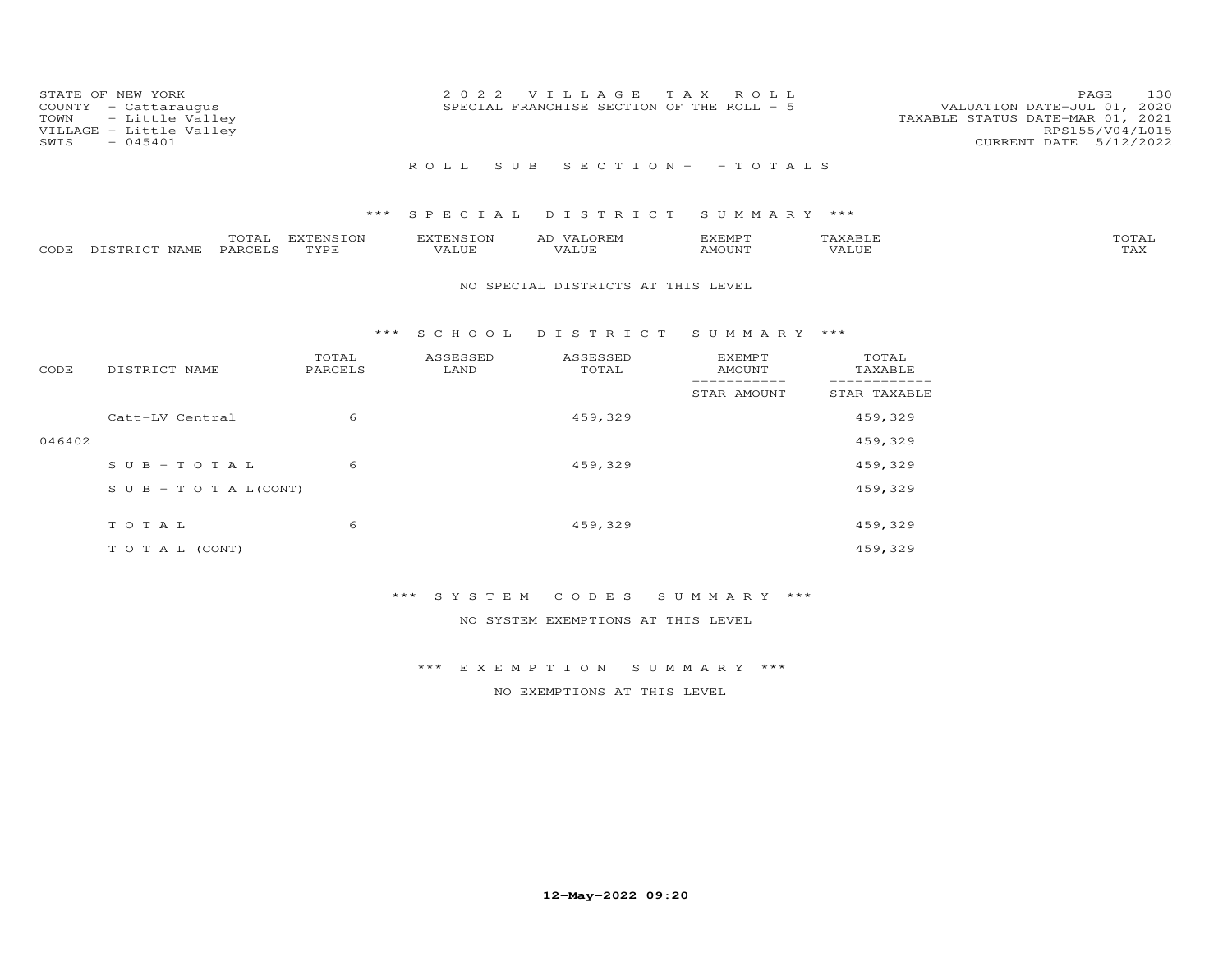| STATE OF NEW YORK<br>COUNTY - Cattaraugus<br>TOWN - Little Valley<br>VILLAGE - Little Valley | 2022 VILLAGE TAX ROLL<br>SPECIAL FRANCHISE SECTION OF THE ROLL - 5 | 131<br>PAGE<br>VALUATION DATE-JUL 01, 2020<br>TAXABLE STATUS DATE-MAR 01, 2021<br>RPS155/V04/L015 |
|----------------------------------------------------------------------------------------------|--------------------------------------------------------------------|---------------------------------------------------------------------------------------------------|
| $-045401$<br>SWIS                                                                            |                                                                    | CURRENT DATE 5/12/2022                                                                            |

## R O L L S U B S E C T I O N - - T O T A L S

| ROLL<br>SEC | DESCRIPTION                          | TOTAL<br>PARCELS | ASSESSED<br>LAND | ASSESSED<br>TOTAL | <b>EXEMPT</b><br>AMOUNT<br>STAR AMOUNT | TOTAL<br>TAXABLE<br>STAR TAXABLE | TOTAL<br>TAX |
|-------------|--------------------------------------|------------------|------------------|-------------------|----------------------------------------|----------------------------------|--------------|
|             | 2022 Village Tax                     |                  |                  | 459,329           |                                        | 459,329                          | 8,004.57     |
|             | SPEC DIST TAXES<br>SPECIAL FRANCHISE |                  |                  |                   |                                        |                                  | 8,004.57     |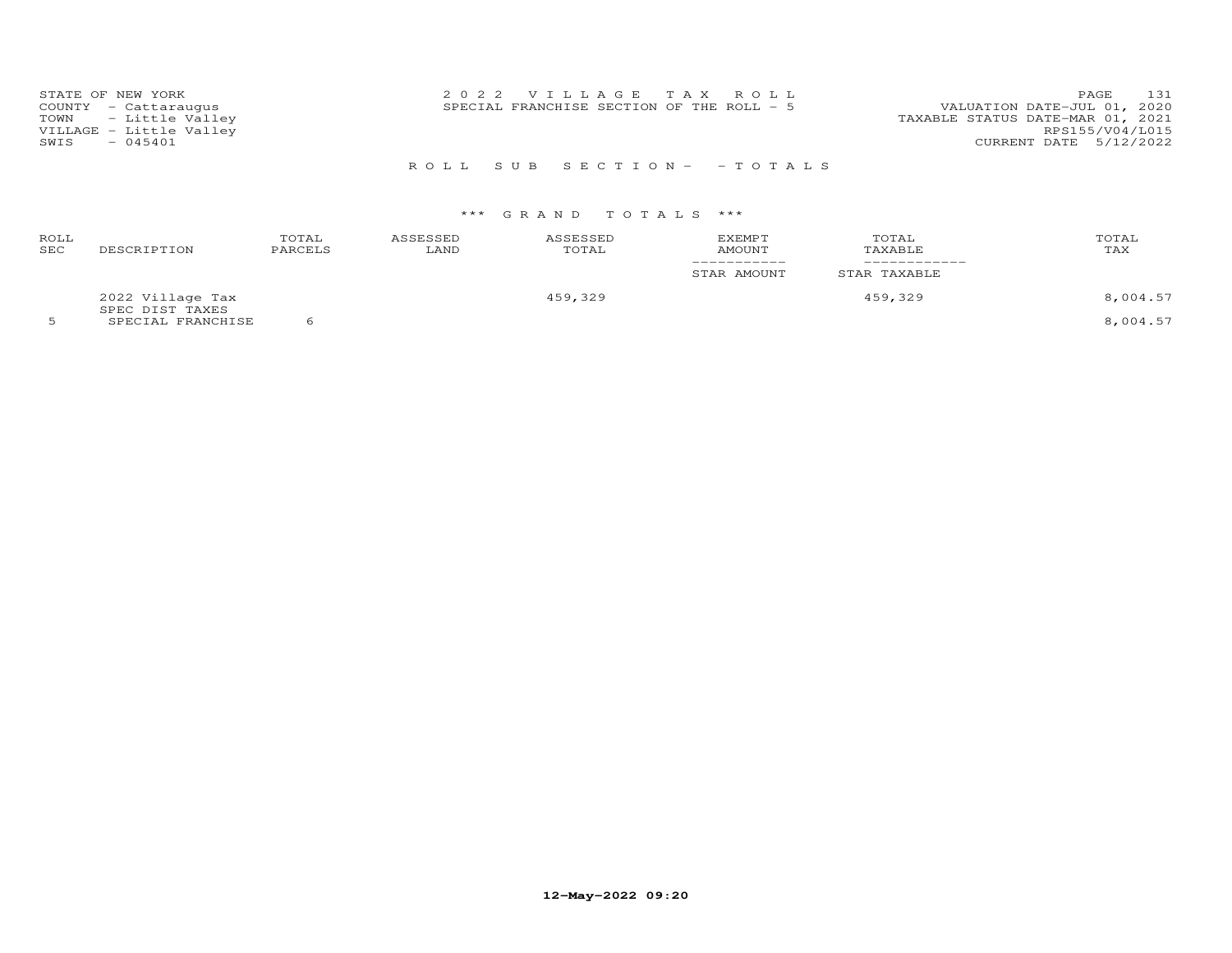| STATE OF NEW YORK<br>COUNTY - Cattaraugus<br>TOWN - Little Valley<br>VILLAGE - Little Valley<br>$-045401$<br>SWIS | 2022 VILLAGE TAX ROLL<br>SPECIAL FRANCHISE SECTION OF THE ROLL - 5 | 132<br>PAGE<br>VALUATION DATE-JUL 01, 2020<br>TAXABLE STATUS DATE-MAR 01, 2021<br>RPS155/V04/L015<br>CURRENT DATE 5/12/2022 |
|-------------------------------------------------------------------------------------------------------------------|--------------------------------------------------------------------|-----------------------------------------------------------------------------------------------------------------------------|
|                                                                                                                   | ROLL SECTION TOTALS                                                |                                                                                                                             |

|                    | TOTAL   | EXTENSION | EXTENSION | <b>VALOREM</b><br>ΑL | KEMP 1             | AXABLF <sup>*</sup> | 'OTAL |
|--------------------|---------|-----------|-----------|----------------------|--------------------|---------------------|-------|
| CODE DISTRICT NAME | PARCELS | TYPE      | VALUE     | VALUF                | AMOUN <sup>®</sup> | '/ALUL              | TAX   |

### NO SPECIAL DISTRICTS AT THIS LEVEL

#### \*\*\* S C H O O L D I S T R I C T S U M M A R Y \*\*\*

| CODE   | DISTRICT NAME                    | TOTAL<br>PARCELS | ASSESSED<br>LAND | ASSESSED<br>TOTAL | <b>EXEMPT</b><br>AMOUNT | TOTAL<br>TAXABLE |
|--------|----------------------------------|------------------|------------------|-------------------|-------------------------|------------------|
|        |                                  |                  |                  |                   | STAR AMOUNT             | STAR TAXABLE     |
|        | Catt-LV Central                  | 6                |                  | 459,329           |                         | 459,329          |
| 046402 |                                  |                  |                  |                   |                         | 459,329          |
|        | $S \cup B - TO T A L$            | 6                |                  | 459,329           |                         | 459,329          |
|        | $S \cup B - T \cup T A L (CONT)$ |                  |                  |                   |                         | 459,329          |
|        |                                  |                  |                  |                   |                         |                  |
|        | TOTAL                            | 6                |                  | 459,329           |                         | 459,329          |
|        | T O T A L (CONT)                 |                  |                  |                   |                         | 459,329          |

## \*\*\* S Y S T E M C O D E S S U M M A R Y \*\*\*

NO SYSTEM EXEMPTIONS AT THIS LEVEL

### \*\*\* E X E M P T I O N S U M M A R Y \*\*\*

NO EXEMPTIONS AT THIS LEVEL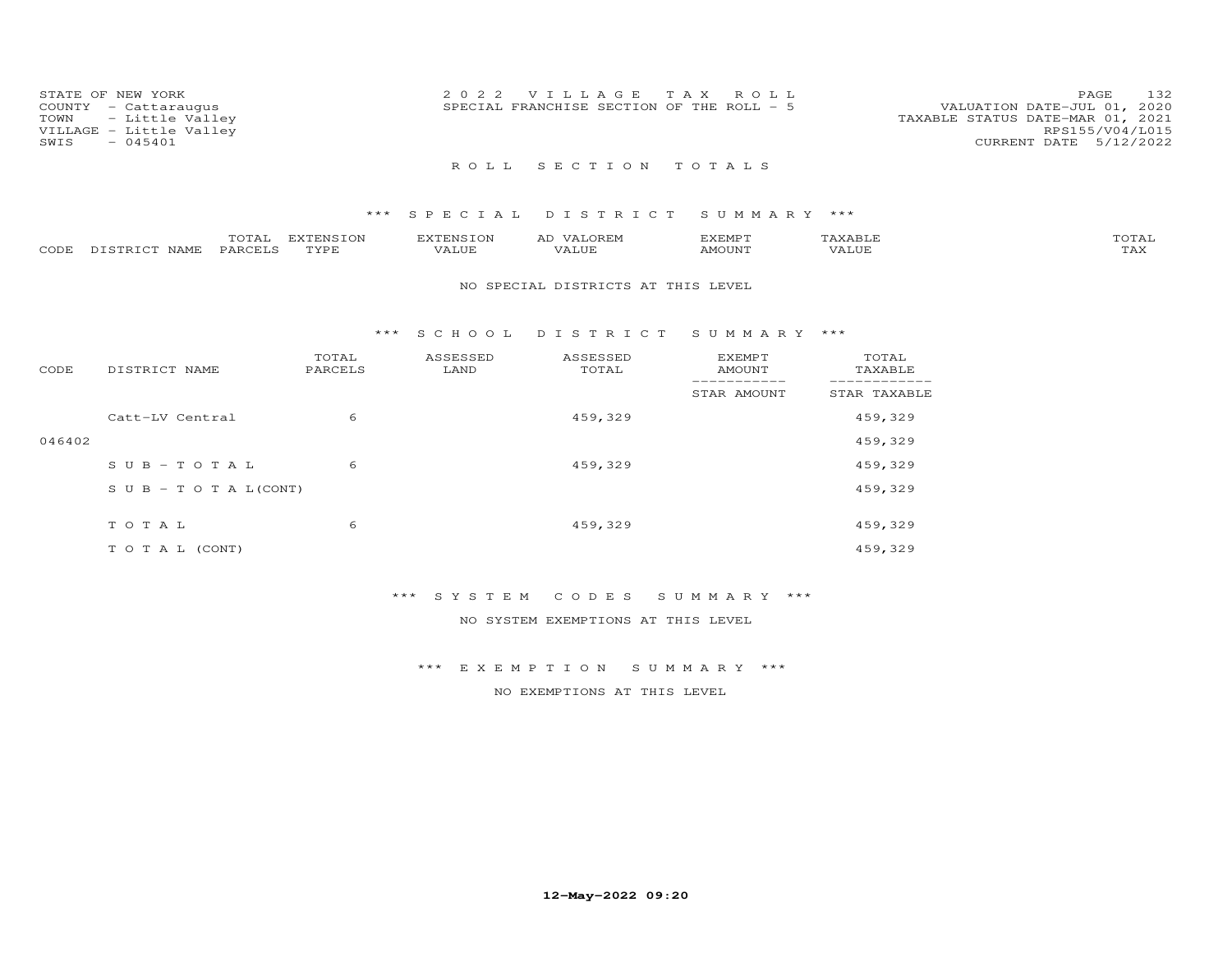| STATE OF NEW YORK<br>COUNTY - Cattaraugus<br>TOWN - Little Valley<br>VILLAGE - Little Valley<br>$-045401$<br>SWIS | 2022 VILLAGE TAX ROLL<br>SPECIAL FRANCHISE SECTION OF THE ROLL - 5 | 133<br><b>PAGE</b><br>VALUATION DATE-JUL 01, 2020<br>TAXABLE STATUS DATE-MAR 01, 2021<br>RPS155/V04/L015<br>CURRENT DATE 5/12/2022 |
|-------------------------------------------------------------------------------------------------------------------|--------------------------------------------------------------------|------------------------------------------------------------------------------------------------------------------------------------|
|                                                                                                                   | ROLL SECTION TOTALS                                                |                                                                                                                                    |

| ROLL<br>SEC | DESCRIPTION                          | TOTAL<br>PARCELS | ASSESSED<br>LAND | ASSESSED<br>TOTAL | EXEMPT<br>AMOUNT<br>STAR AMOUNT | TOTAL<br>TAXABLE<br>STAR TAXABLE | TOTAL<br>TAX |
|-------------|--------------------------------------|------------------|------------------|-------------------|---------------------------------|----------------------------------|--------------|
|             | 2022 Village Tax                     |                  |                  | 459,329           |                                 | 459,329                          | 8,004.57     |
|             | SPEC DIST TAXES<br>SPECIAL FRANCHISE |                  |                  |                   |                                 |                                  | 8,004.57     |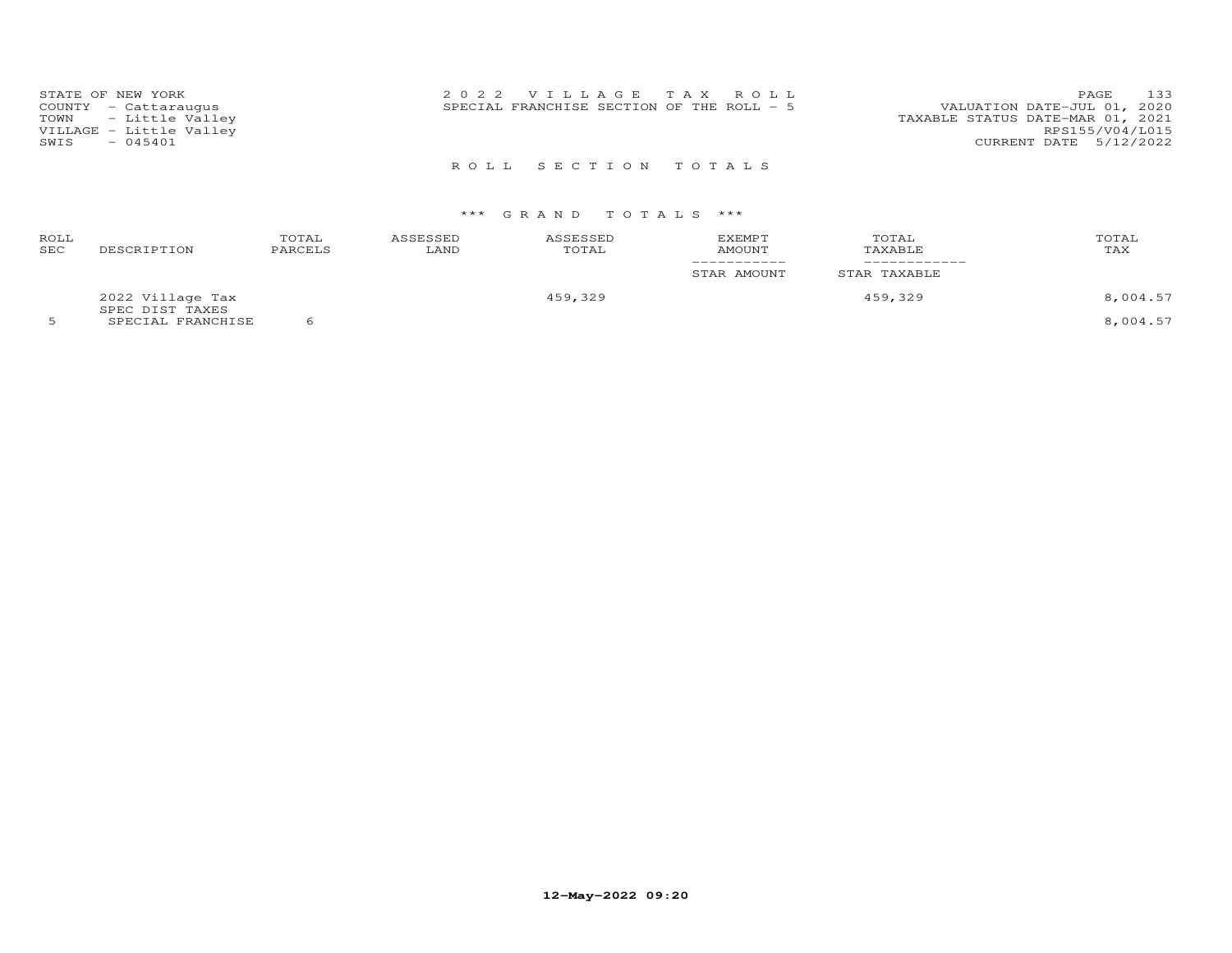| STATE OF NEW YORK<br>COUNTY - Cattaraugus<br>- Little Valley<br>TOWN<br>VILLAGE - Little Valley<br>SWIS<br>$-045401$                                                  |                                                                                                                                 | 2022 VILLAGE            | T A X<br>ROLL<br>UTILITY & R.R. SECTION OF THE ROLL - 6<br>OWNERS NAME SEQUENCE<br>UNIFORM PERCENT OF VALUE IS 062.00 | VALUATION DATE-JUL 01, 2020<br>TAXABLE STATUS DATE-MAR 01, 2021 | 134<br>PAGE                      |
|-----------------------------------------------------------------------------------------------------------------------------------------------------------------------|---------------------------------------------------------------------------------------------------------------------------------|-------------------------|-----------------------------------------------------------------------------------------------------------------------|-----------------------------------------------------------------|----------------------------------|
| TAX MAP PARCEL NUMBER<br>CURRENT OWNERS NAME<br>CURRENT OWNERS ADDRESS                                                                                                | PROPERTY LOCATION & CLASS ASSESSMENT<br>SCHOOL DISTRICT<br>PARCEL SIZE/GRID COORD                                               | LAND<br>TOTAL<br>****** | EXEMPTION CODE-------------------VILLAGE------<br>TAX DESCRIPTION<br>SPECIAL DISTRICTS                                | TAXABLE VALUE<br>******** 654.001-9910-123.700/288 ***          | TAX AMOUNT                       |
| 654.001-9910-123.700/288<br>National Fuel Gas Dist Corp<br>Attn: Real Property Tax Servic Loc #888888, 122203<br>6363 Main St Rm 1000<br>Williamsville, NY 14221-5887 | Utility<br>885 Gas Outside Pla<br>Catt-LV Central 046402<br>1.0000 Catt/l Valley<br>Gas Dist (122216)<br>ACRES<br>0.01          | $\Omega$<br>201,800     | 2022 Village Tax                                                                                                      | ACCT 1201<br>201,800                                            | 467<br>BILL<br>3,516.70          |
|                                                                                                                                                                       | FULL MARKET VALUE                                                                                                               | 325,484                 | TOTAL TAX ---                                                                                                         | DATE #1                                                         | $3,516.70**$<br>06/30/22         |
| ****************************                                                                                                                                          |                                                                                                                                 |                         |                                                                                                                       | AMT DUE                                                         | 3,516.70                         |
|                                                                                                                                                                       | Utility                                                                                                                         |                         |                                                                                                                       | ACCT 0961                                                       | BILL 468                         |
| 654.001-9910-132.350/100<br>Niagara Mohawk Power Corp<br>Real Estate Tax Dept<br>300 Erie Blvd West<br>Syracuse, NY 13202                                             | 882 Elec Trans Imp<br>Catt-LV Central 046402<br>Loc #712389<br>1.0000 Catt/LV TraLine<br>Dake Hill-W Sal #806<br>ACRES<br>0.01  | $\Omega$<br>39,467      | 2022 Village Tax                                                                                                      | 39,467                                                          | 687.78                           |
|                                                                                                                                                                       | FULL MARKET VALUE                                                                                                               | 63,656                  | TOTAL TAX ---                                                                                                         | DATE #1                                                         | $687.78**$<br>06/30/22           |
|                                                                                                                                                                       |                                                                                                                                 |                         | *********************************                                                                                     | AMT DUE                                                         | 687.78                           |
|                                                                                                                                                                       | Utility                                                                                                                         |                         |                                                                                                                       | ************* 654.001-9910-132.350/101 ***<br>ACCT 0983         | BILL 469                         |
| 654.001-9910-132.350/101<br>Niagara Mohawk Power Corp<br>Real Estate Tax Dept<br>300 Erie Blvd West                                                                   | 882 Elec Trans Imp<br>Catt-LV Central 046402<br>Loc #712399<br>1.0000 Catt/LV TranL                                             | $\Omega$<br>6,048       | 2022 Village Tax                                                                                                      | 6,048                                                           | 105.40                           |
| Syracuse, NY 13202                                                                                                                                                    | Ellicottville Tap \$816<br>ACRES<br>0.01                                                                                        |                         |                                                                                                                       |                                                                 |                                  |
|                                                                                                                                                                       | FULL MARKET VALUE                                                                                                               | 9,755                   |                                                                                                                       |                                                                 |                                  |
|                                                                                                                                                                       |                                                                                                                                 |                         | TOTAL TAX ---                                                                                                         | DATE #1<br>AMT DUE                                              | $105.40**$<br>06/30/22<br>105.40 |
|                                                                                                                                                                       | **********************************                                                                                              |                         | ********************************* 54.064-1-8 *****                                                                    |                                                                 |                                  |
|                                                                                                                                                                       | 210 Main St                                                                                                                     |                         |                                                                                                                       | ACCT 0902                                                       | 470<br>BILL                      |
| $54.064 - 1 - 8$<br>Verizon New York Inc<br>PO Box 2749<br>Addison, TX 75001                                                                                          | 831 Tele Comm<br>Catt-LV Central 046402<br>Loc #Unknown<br>1.0000 Catt/l Valley<br>Land & Building<br>FRNT<br>50.00 DPTH 267.00 | 11,000<br>30,111        | 2022 Village Tax<br>SD542 Sewer district levy                                                                         | 30,111<br>20.00 MT                                              | 524.73<br>20,00                  |
|                                                                                                                                                                       | EAST-1090314 NRTH-0820084<br>DEED BOOK 370<br>PG-00350                                                                          |                         |                                                                                                                       |                                                                 |                                  |
|                                                                                                                                                                       | FULL MARKET VALUE                                                                                                               | 48,566                  | TOTAL TAX ---                                                                                                         |                                                                 | $544.73**$                       |
|                                                                                                                                                                       |                                                                                                                                 |                         |                                                                                                                       | DATE #1<br>AMT DUE                                              | 06/30/22<br>544.73<br>*********  |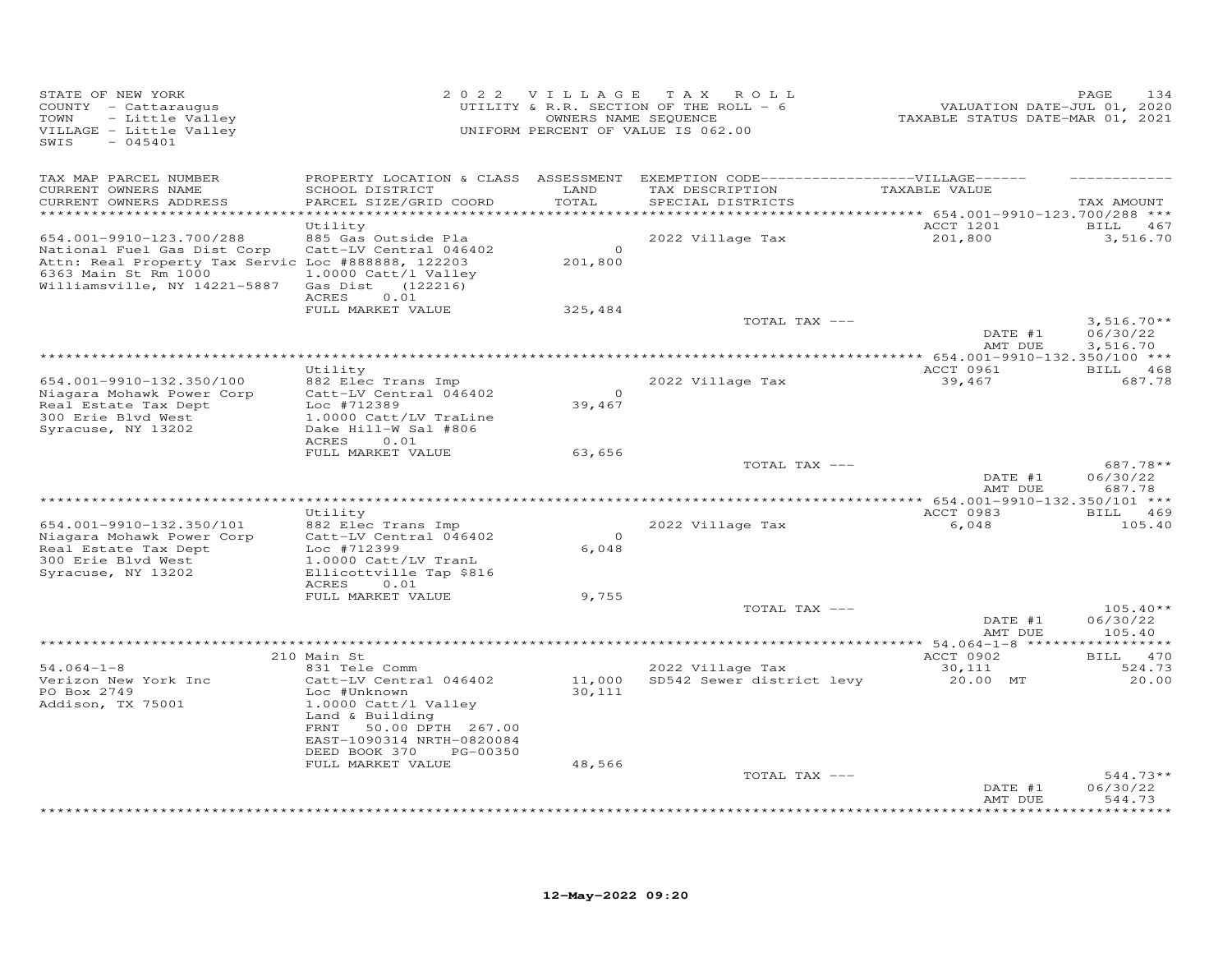| STATE OF NEW YORK                            | 2022                                          |                          | VILLAGE TAX ROLL                       |                                                                | 135<br>PAGE                      |
|----------------------------------------------|-----------------------------------------------|--------------------------|----------------------------------------|----------------------------------------------------------------|----------------------------------|
| COUNTY<br>- Cattaraugus                      |                                               |                          | UTILITY & R.R. SECTION OF THE ROLL - 6 |                                                                | VALUATION DATE-JUL 01, 2020      |
| - Little Valley<br>TOWN                      |                                               |                          | OWNERS NAME SEQUENCE                   |                                                                | TAXABLE STATUS DATE-MAR 01, 2021 |
| VILLAGE - Little Valley<br>SWIS<br>$-045401$ |                                               |                          | UNIFORM PERCENT OF VALUE IS 062.00     |                                                                |                                  |
| TAX MAP PARCEL NUMBER                        | PROPERTY LOCATION & CLASS                     | ASSESSMENT               |                                        | EXEMPTION CODE------------------VILLAGE------                  |                                  |
| CURRENT OWNERS NAME                          | SCHOOL DISTRICT                               | LAND                     | TAX DESCRIPTION                        | TAXABLE VALUE                                                  |                                  |
| CURRENT OWNERS ADDRESS                       | PARCEL SIZE/GRID COORD                        | TOTAL                    | SPECIAL DISTRICTS                      |                                                                | TAX AMOUNT                       |
|                                              |                                               |                          |                                        | ********************************* 654.001-0000-631.900/1881*** |                                  |
|                                              | Telecommunications equip                      |                          |                                        | ACCT 0960                                                      | BILL 471                         |
| 654.001-0000-631.900/1881                    | 836 Telecom. eq.                              |                          | Mass Telec 47100                       |                                                                | 9,615                            |
| Verizon New York Inc<br>PO Box 2749          | Catt-LV Central 046402<br>Loc #888888         | $\overline{O}$<br>15,802 | 2022 Village Tax                       | 6,187                                                          | 107.82                           |
| Addison, TX 75001                            | 1.0000 Catt/l Valley<br>Poles Wire Cable, Etc |                          |                                        |                                                                |                                  |
|                                              | 0.01<br>ACRES                                 |                          |                                        |                                                                |                                  |
|                                              | FULL MARKET VALUE                             | 25,487                   |                                        |                                                                |                                  |
|                                              |                                               |                          | TOTAL TAX ---                          |                                                                | $107.82**$                       |
|                                              |                                               |                          |                                        | DATE #1<br>AMT DUE                                             | 06/30/22<br>107.82               |
|                                              |                                               |                          |                                        |                                                                |                                  |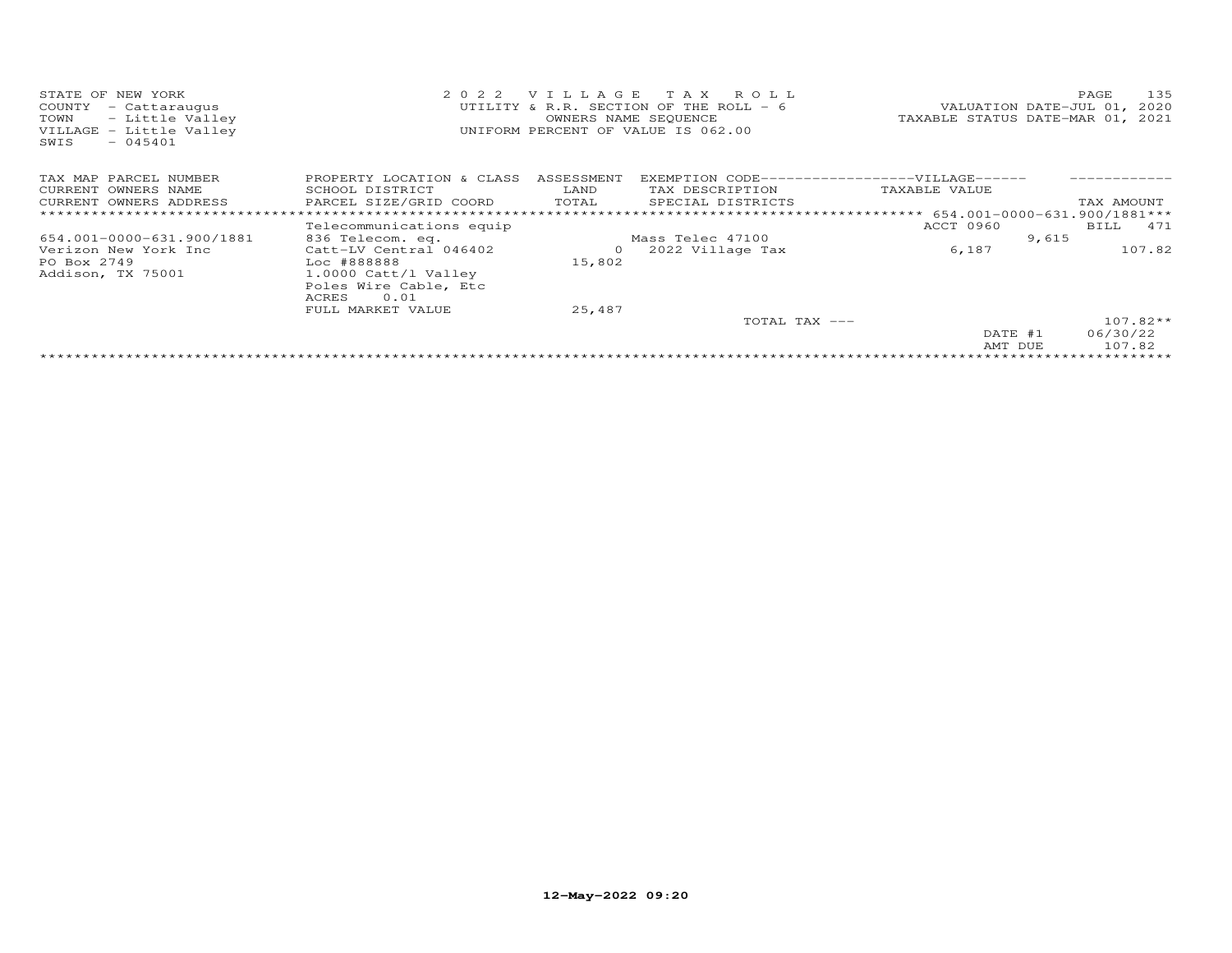| STATE OF NEW YORK       | 2022 VILLAGE TAX ROLL                  | 136<br>PAGE                      |
|-------------------------|----------------------------------------|----------------------------------|
| COUNTY - Cattaraugus    | UTILITY & R.R. SECTION OF THE ROLL - 6 | VALUATION DATE-JUL 01, 2020      |
| TOWN - Little Valley    |                                        | TAXABLE STATUS DATE-MAR 01, 2021 |
| VILLAGE - Little Valley | UNIFORM PERCENT OF VALUE IS 062.00     | RPS155/V04/L015                  |
| $-045401$<br>SWIS       |                                        | CURRENT DATE 5/12/2022           |
|                         |                                        |                                  |
|                         | ROLL SUB SECTION- - TOTALS             |                                  |

| CODF  | $- - - -$<br><b>NAMF</b>      | <b>DADOUT C</b> | --------<br>TVDF<br>- - - - - | <b>VALUE</b> | AI.<br>"JUE- | , , <i>, o</i> , <del>, ,</del> , , | $\mathbf{Y}^T \wedge \mathbf{R}$ $\mathbf{T} \cdot \mathbf{R}^T$<br>.T.UF<br>.7 Z | $m \wedge m$<br>L'AX |
|-------|-------------------------------|-----------------|-------------------------------|--------------|--------------|-------------------------------------|-----------------------------------------------------------------------------------|----------------------|
| SD542 | $S = M \cap T$<br>$i$ et rict |                 |                               | n c          |              |                                     |                                                                                   | ΩO                   |

### \*\*\* S C H O O L D I S T R I C T S U M M A R Y \*\*\*

| CODE   | DISTRICT NAME                    | TOTAL<br>PARCELS | ASSESSED<br>LAND | ASSESSED<br>TOTAL | EXEMPT<br>AMOUNT | TOTAL<br>TAXABLE |
|--------|----------------------------------|------------------|------------------|-------------------|------------------|------------------|
|        |                                  |                  |                  |                   | STAR AMOUNT      | STAR TAXABLE     |
|        | Catt-LV Central                  | 5                | 11,000           | 293,228           | 9,615            | 283,613          |
| 046402 |                                  |                  |                  |                   |                  | 283,613          |
|        | $SUB - TO TAL$                   | 5                | 11,000           | 293,228           | 9,615            | 283,613          |
|        | $S \cup B - T \cup T A L (CONT)$ |                  |                  |                   |                  | 283,613          |
|        | TOTAL                            | 5                | 11,000           | 293,228           | 9,615            | 283,613          |
|        |                                  |                  |                  |                   |                  |                  |
|        | T O T A L (CONT)                 |                  |                  |                   |                  | 283,613          |

### \*\*\* S Y S T E M C O D E S S U M M A R Y \*\*\*

### NO SYSTEM EXEMPTIONS AT THIS LEVEL

| CODE  | DESCRIPTION         | TOTAL<br>PARCELS | VILLAGE        |
|-------|---------------------|------------------|----------------|
| 47100 | Mass Telec<br>TOTAL |                  | 9,615<br>9,615 |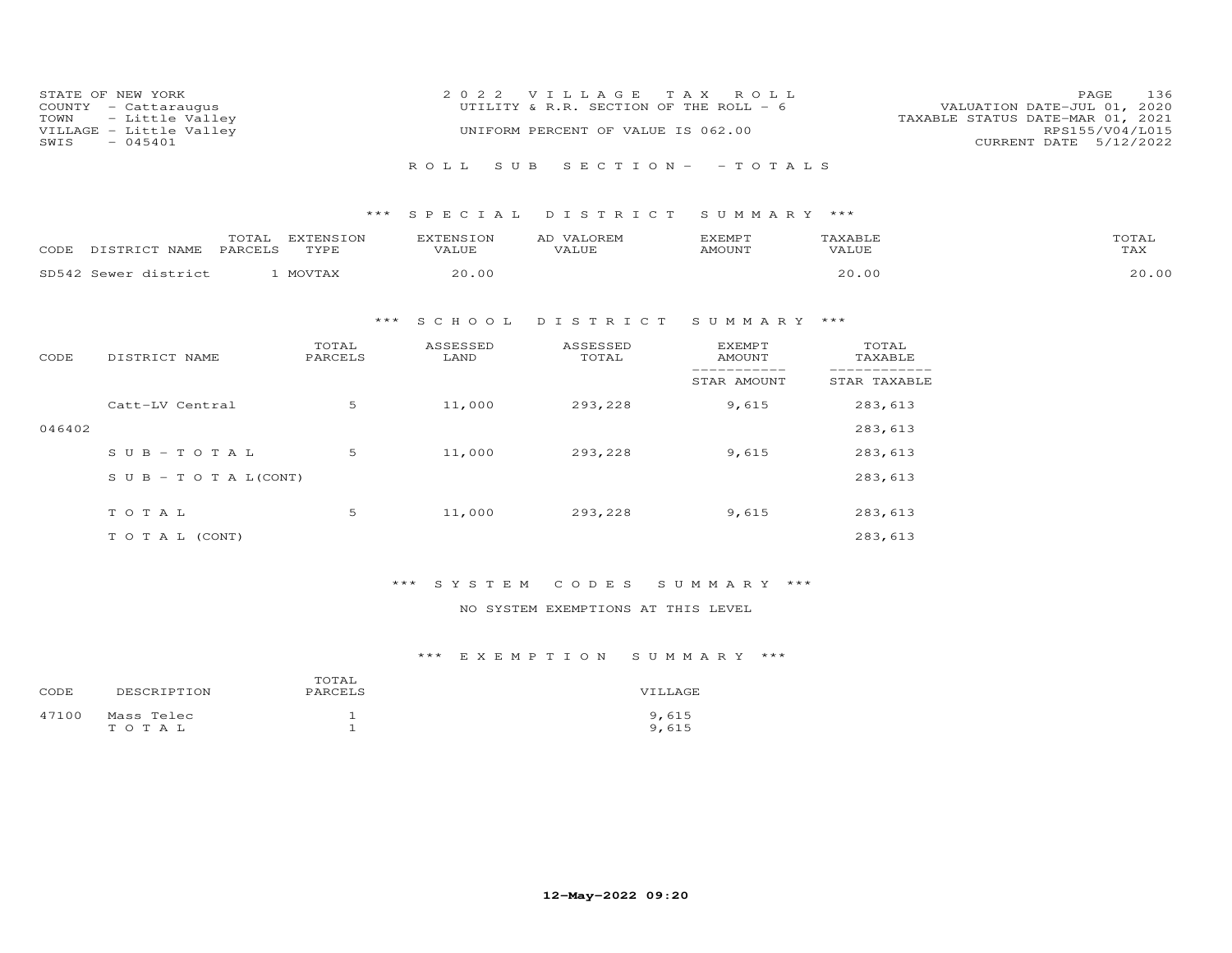| STATE OF NEW YORK       | 2022 VILLAGE TAX ROLL                  | PAGE 137                         |
|-------------------------|----------------------------------------|----------------------------------|
| COUNTY - Cattaraugus    | UTILITY & R.R. SECTION OF THE ROLL - 6 | VALUATION DATE-JUL 01, 2020      |
| TOWN - Little Valley    |                                        | TAXABLE STATUS DATE-MAR 01, 2021 |
| VILLAGE - Little Valley | UNIFORM PERCENT OF VALUE IS 062.00     | RPS155/V04/L015                  |
| SWIS - 045401           |                                        | CURRENT DATE 5/12/2022           |
|                         |                                        |                                  |
|                         | ROLL SUB SECTION- - TOTALS             |                                  |

| ROLL<br>SEC | DESCRIPTION                                             | TOTAL<br>PARCELS | ASSESSED<br>LAND | ASSESSED<br>TOTAL | EXEMPT<br>AMOUNT<br>___________<br>STAR AMOUNT | TOTAL<br>TAXABLE<br>STAR TAXABLE | TOTAL<br>TAX                  |
|-------------|---------------------------------------------------------|------------------|------------------|-------------------|------------------------------------------------|----------------------------------|-------------------------------|
|             | 2022 Village Tax<br>SPEC DIST TAXES<br>UTILITIES & N.C. |                  | 11,000           | 293,228           | 9.615                                          | 283,613                          | 4,942.43<br>20.00<br>4,962.43 |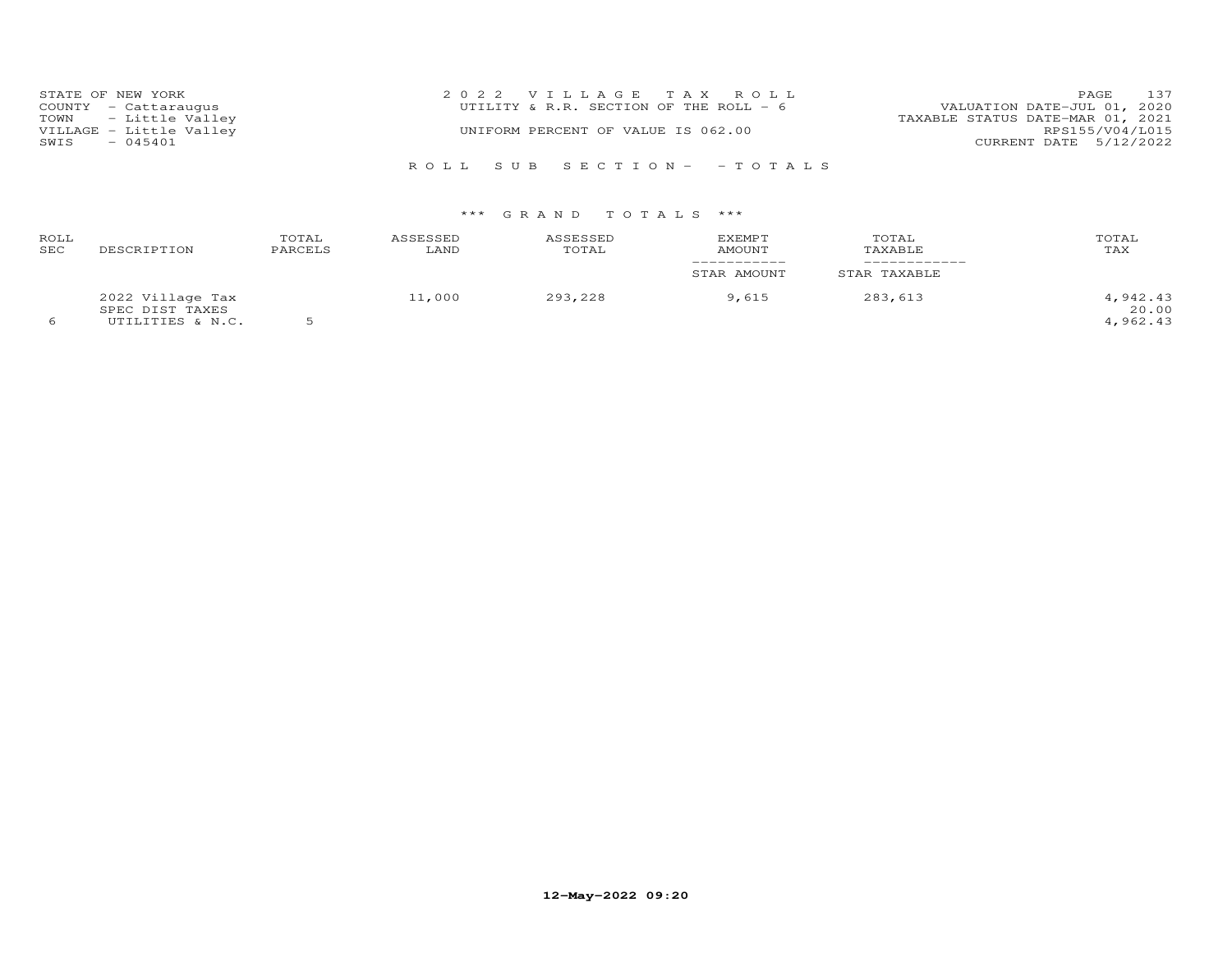| STATE OF NEW YORK       | 2022 VILLAGE TAX ROLL                  | 138<br><b>PAGE</b>               |
|-------------------------|----------------------------------------|----------------------------------|
| COUNTY - Cattaraugus    | UTILITY & R.R. SECTION OF THE ROLL - 6 | VALUATION DATE-JUL 01, 2020      |
| TOWN - Little Valley    |                                        | TAXABLE STATUS DATE-MAR 01, 2021 |
| VILLAGE - Little Valley | UNIFORM PERCENT OF VALUE IS 062.00     | RPS155/V04/L015                  |
| $-045401$<br>SWIS       |                                        | CURRENT DATE 5/12/2022           |
|                         |                                        |                                  |
|                         | ROLL SECTION TOTALS                    |                                  |

| CODF  | $- - - -$<br><b>NAMF</b>      | <b>DADOUT C</b> | --------<br>TVDF<br>- - - - - | <b>VALUE</b> | AI.<br>"JUE- | , , <i>, o</i> , <del>, ,</del> , , | $\mathbf{Y}^T \wedge \mathbf{R}$ $\mathbf{T} \cdot \mathbf{R}^T$<br>.T.UF<br>.7 Z | $m \wedge m$<br>L'AX |
|-------|-------------------------------|-----------------|-------------------------------|--------------|--------------|-------------------------------------|-----------------------------------------------------------------------------------|----------------------|
| SD542 | $S = M \cap T$<br>$i$ et rict |                 |                               | n c          |              |                                     |                                                                                   | ΩO                   |

### \*\*\* S C H O O L D I S T R I C T S U M M A R Y \*\*\*

| CODE   | DISTRICT NAME                    | TOTAL<br>PARCELS | ASSESSED<br>LAND | ASSESSED<br>TOTAL | EXEMPT<br>AMOUNT | TOTAL<br>TAXABLE |
|--------|----------------------------------|------------------|------------------|-------------------|------------------|------------------|
|        |                                  |                  |                  |                   | STAR AMOUNT      | STAR TAXABLE     |
|        | Catt-LV Central                  | 5                | 11,000           | 293,228           | 9,615            | 283,613          |
| 046402 |                                  |                  |                  |                   |                  | 283,613          |
|        | $SUB - TO T AL$                  | 5                | 11,000           | 293,228           | 9,615            | 283,613          |
|        | $S \cup B - T \cup T A L (CONT)$ |                  |                  |                   |                  | 283,613          |
|        | TOTAL                            | 5                | 11,000           | 293,228           | 9,615            | 283,613          |
|        |                                  |                  |                  |                   |                  |                  |
|        | T O T A L (CONT)                 |                  |                  |                   |                  | 283,613          |

### \*\*\* S Y S T E M C O D E S S U M M A R Y \*\*\*

### NO SYSTEM EXEMPTIONS AT THIS LEVEL

| CODE  | DESCRIPTION         | TOTAL<br>PARCELS | VTLLAGE        |
|-------|---------------------|------------------|----------------|
| 47100 | Mass Telec<br>TOTAL |                  | 9,615<br>9.615 |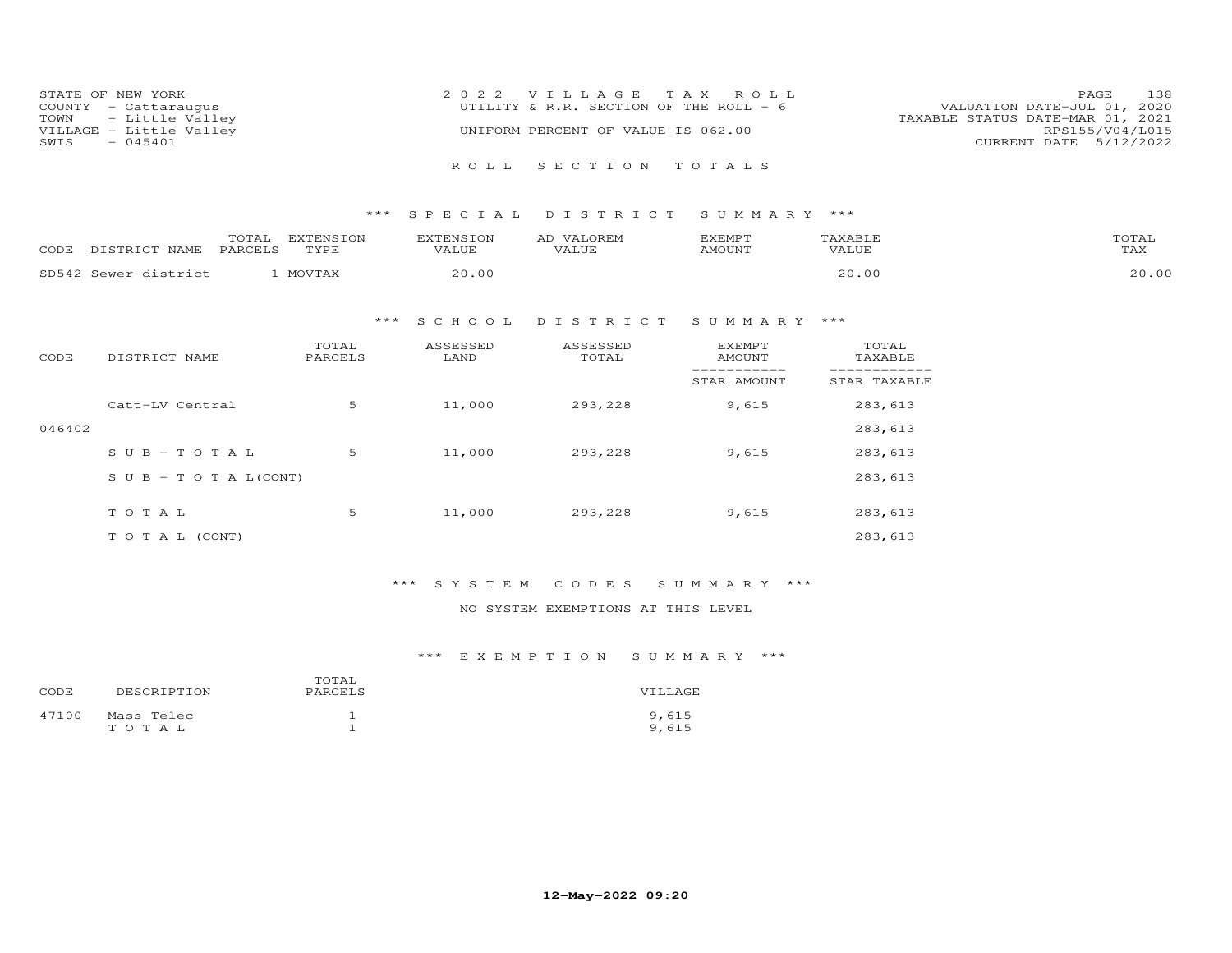| STATE OF NEW YORK       | 2022 VILLAGE TAX ROLL                  | 139<br>PAGE                      |
|-------------------------|----------------------------------------|----------------------------------|
| COUNTY - Cattaraugus    | UTILITY & R.R. SECTION OF THE ROLL - 6 | VALUATION DATE-JUL 01, 2020      |
| TOWN - Little Valley    |                                        | TAXABLE STATUS DATE-MAR 01, 2021 |
| VILLAGE - Little Valley | UNIFORM PERCENT OF VALUE IS 062.00     | RPS155/V04/L015                  |
| $-045401$<br>SWIS       |                                        | CURRENT DATE 5/12/2022           |
|                         |                                        |                                  |
|                         | ROLL SECTION TOTALS                    |                                  |

| ROLL<br>SEC | DESCRIPTION                                             | TOTAL<br>PARCELS | ASSESSED<br>LAND | ASSESSED<br>TOTAL | EXEMPT<br>AMOUNT<br>___________<br>STAR AMOUNT | TOTAL<br>TAXABLE<br>STAR TAXABLE | TOTAL<br>TAX                  |
|-------------|---------------------------------------------------------|------------------|------------------|-------------------|------------------------------------------------|----------------------------------|-------------------------------|
|             | 2022 Village Tax<br>SPEC DIST TAXES<br>UTILITIES & N.C. |                  | 11,000           | 293,228           | 9.615                                          | 283,613                          | 4,942.43<br>20.00<br>4,962.43 |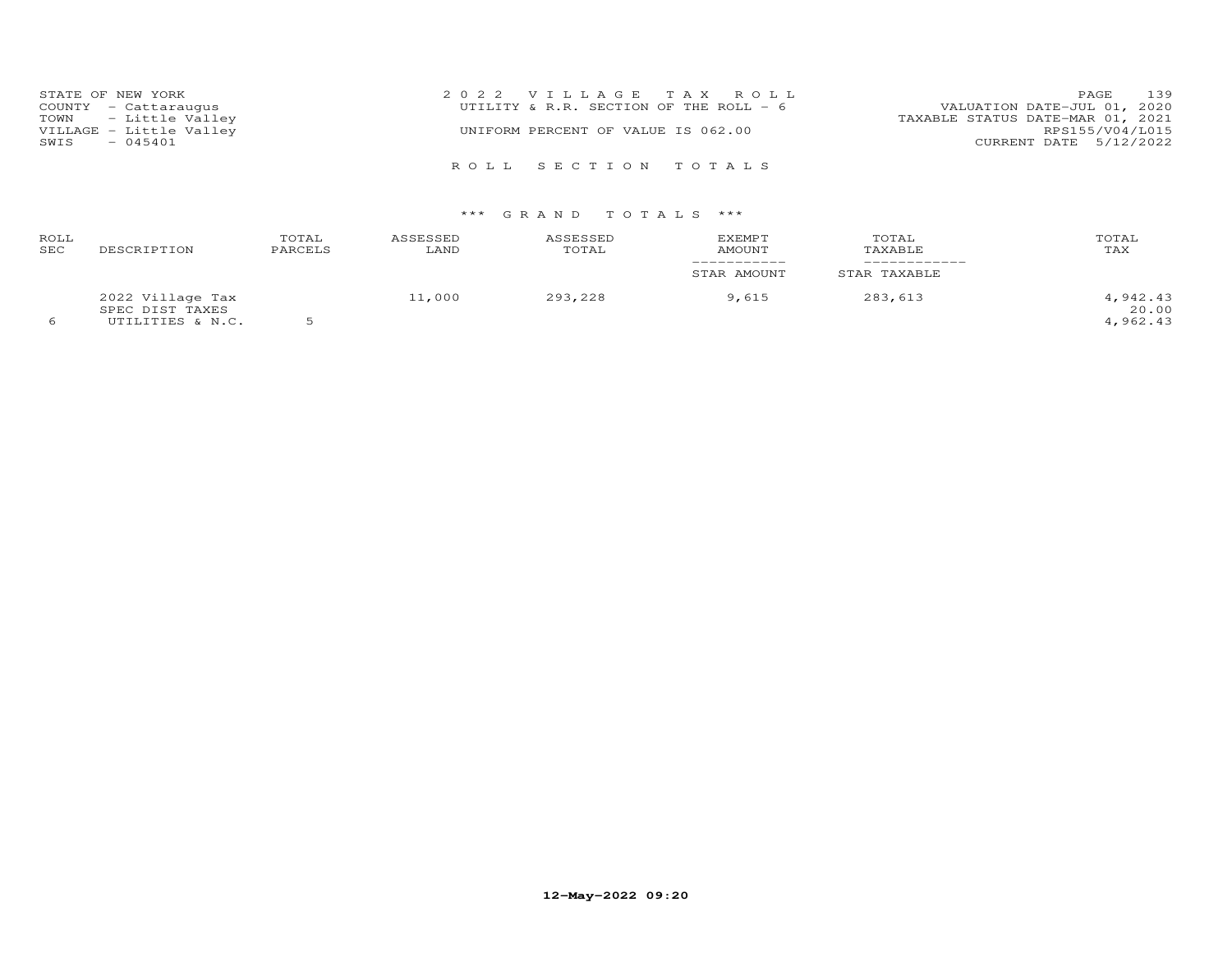| STATE OF NEW YORK<br>COUNTY - Cattaraugus<br>TOWN<br>VILLAGE - Little Valley<br>SWIS<br>$-045401$                                                                                                                             |                                                                                       |          | OF NEW YORK CORRECTION OF THE ROLL TO A SAME SERVICE AND PAGE 140 MADE TRIM AND PAGE 140 MADE PAGE 140 MADE PAGE 140 MADE PAGE 140 MADE PAGE 140 MADE PAGE 140 MADE PAGE 140 MADE PAGE 140 MADE PAGE 140 MADE PAGE 140 MADE PA |                    |                                  |
|-------------------------------------------------------------------------------------------------------------------------------------------------------------------------------------------------------------------------------|---------------------------------------------------------------------------------------|----------|--------------------------------------------------------------------------------------------------------------------------------------------------------------------------------------------------------------------------------|--------------------|----------------------------------|
| TAX MAP PARCEL NUMBER<br>CURRENT OWNERS NAME<br>CURRENT OWNERS ADDRESS                                                                                                                                                        | SCHOOL DISTRICT LAND<br>PARCEL SIZE/GRID COORD                                        | TOTAL    | PROPERTY LOCATION & CLASS ASSESSMENT EXEMPTION CODE------------------VILLAGE------<br>TAX DESCRIPTION TAXABLE VALUE<br>SPECIAL DISTRICTS                                                                                       |                    | TAX AMOUNT                       |
|                                                                                                                                                                                                                               | 302 Court St                                                                          |          |                                                                                                                                                                                                                                | ACCT 5022 BILL 472 |                                  |
| $54.063 - 2 - 34.1$<br>Cattaraugus County                                                                                                                                                                                     |                                                                                       |          | 653 Govt pk lot<br>Catt-LV Central 046402 9,500 2022 Village Tax 0.00 0.00<br>53 03 07 0.00 17,500 8D542 Sewer district levy 20.10 MT 20.10<br>11/2017-00-11 of bldgs 17,500 SD542 Sewer district levy 20.10 MT 20.10          |                    |                                  |
| Exploration of the service of the same of the service of the service of the service of the service of the service of the service of the service of the service of the service of the service of the service of the service of |                                                                                       |          |                                                                                                                                                                                                                                |                    |                                  |
| 303 Court St<br>Little Valley, NY 14755                                                                                                                                                                                       | 11/2017-sp-lt off bldgs<br>Ff 265' Seventh & Eighth<br>FRNT 280.00 DPTH<br>ACRES 1.40 |          |                                                                                                                                                                                                                                |                    |                                  |
|                                                                                                                                                                                                                               | EAST-1089218 NRTH-0820338<br>FULL MARKET VALUE                                        | 28,226   |                                                                                                                                                                                                                                |                    |                                  |
|                                                                                                                                                                                                                               |                                                                                       |          | TOTAL TAX ---                                                                                                                                                                                                                  | DATE #1            | $20.10**$                        |
|                                                                                                                                                                                                                               |                                                                                       |          |                                                                                                                                                                                                                                |                    | 06/30/22                         |
|                                                                                                                                                                                                                               |                                                                                       |          |                                                                                                                                                                                                                                | AMT DUE            | 20.10                            |
|                                                                                                                                                                                                                               | 303 Court St                                                                          |          |                                                                                                                                                                                                                                | ACCT 0445          |                                  |
|                                                                                                                                                                                                                               |                                                                                       |          | COUNTY 13100<br>$8,400$ 2022 Village Tax 0.00<br>8.400 2022 Village Tax 0.00                                                                                                                                                   | 8,400              |                                  |
|                                                                                                                                                                                                                               |                                                                                       | 8,400    |                                                                                                                                                                                                                                |                    | 0.00                             |
| Capture 311 Res vac land<br>Cattaraugus County<br>303 Court St<br>53 03 07<br>Catt-LV Central 046402<br>53 03 07                                                                                                              | EAST-1089672 NRTH-0820505<br>DEED BOOK 904 PG-00787                                   |          |                                                                                                                                                                                                                                |                    |                                  |
|                                                                                                                                                                                                                               | FULL MARKET VALUE                                                                     | 13,548   | TOTAL TAX ---                                                                                                                                                                                                                  |                    | $0.00**$                         |
|                                                                                                                                                                                                                               |                                                                                       |          |                                                                                                                                                                                                                                |                    |                                  |
|                                                                                                                                                                                                                               | 303 Court St                                                                          |          |                                                                                                                                                                                                                                | ACCT 5024 BILL 473 |                                  |
|                                                                                                                                                                                                                               |                                                                                       |          |                                                                                                                                                                                                                                |                    | 0.00                             |
| Little Valley, NY 14755                                                                                                                                                                                                       | Center-Jail                                                                           |          |                                                                                                                                                                                                                                |                    | 20.50                            |
|                                                                                                                                                                                                                               | FRNT 446.39 DPTH<br>4.78<br>ACRES<br>EAST-1089478 NRTH-0820686                        |          |                                                                                                                                                                                                                                |                    |                                  |
|                                                                                                                                                                                                                               | FULL MARKET VALUE                                                                     | 9516,129 |                                                                                                                                                                                                                                |                    |                                  |
|                                                                                                                                                                                                                               |                                                                                       |          | TOTAL TAX ---                                                                                                                                                                                                                  | DATE #1<br>AMT DUE | $20.50**$<br>06/30/22<br>20.50   |
|                                                                                                                                                                                                                               |                                                                                       |          |                                                                                                                                                                                                                                |                    |                                  |
|                                                                                                                                                                                                                               | 501 Erie St                                                                           |          |                                                                                                                                                                                                                                | ACCT 5044 BILL 474 |                                  |
|                                                                                                                                                                                                                               |                                                                                       |          |                                                                                                                                                                                                                                |                    | 0.00                             |
| 301 Extrapred on AGSOCIETY 26050<br>531 Fairground<br>264,700 2022 Village Tax 0.00<br>264,700 553 03 07 264,700 2022 Village Tax 0.00<br>264,700 SD542 Sewer district levy 24.00 MT 2<br>Little Valley, NY 14755             | $3/14$ -mrg $1-2$ , $1-1$ , $1-3.2$ , $1-$<br>ACRES 40.80                             |          |                                                                                                                                                                                                                                |                    | 24.00                            |
|                                                                                                                                                                                                                               | EAST-1087663 NRTH-0821847<br>DEED BOOK 00945 PG-00697                                 |          |                                                                                                                                                                                                                                |                    |                                  |
|                                                                                                                                                                                                                               | FULL MARKET VALUE                                                                     | 426,935  |                                                                                                                                                                                                                                |                    |                                  |
|                                                                                                                                                                                                                               |                                                                                       |          | TOTAL TAX ---                                                                                                                                                                                                                  |                    | $24.00**$                        |
|                                                                                                                                                                                                                               |                                                                                       |          |                                                                                                                                                                                                                                | DATE #1<br>AMT DUE | 06/30/22<br>24.00<br>*********** |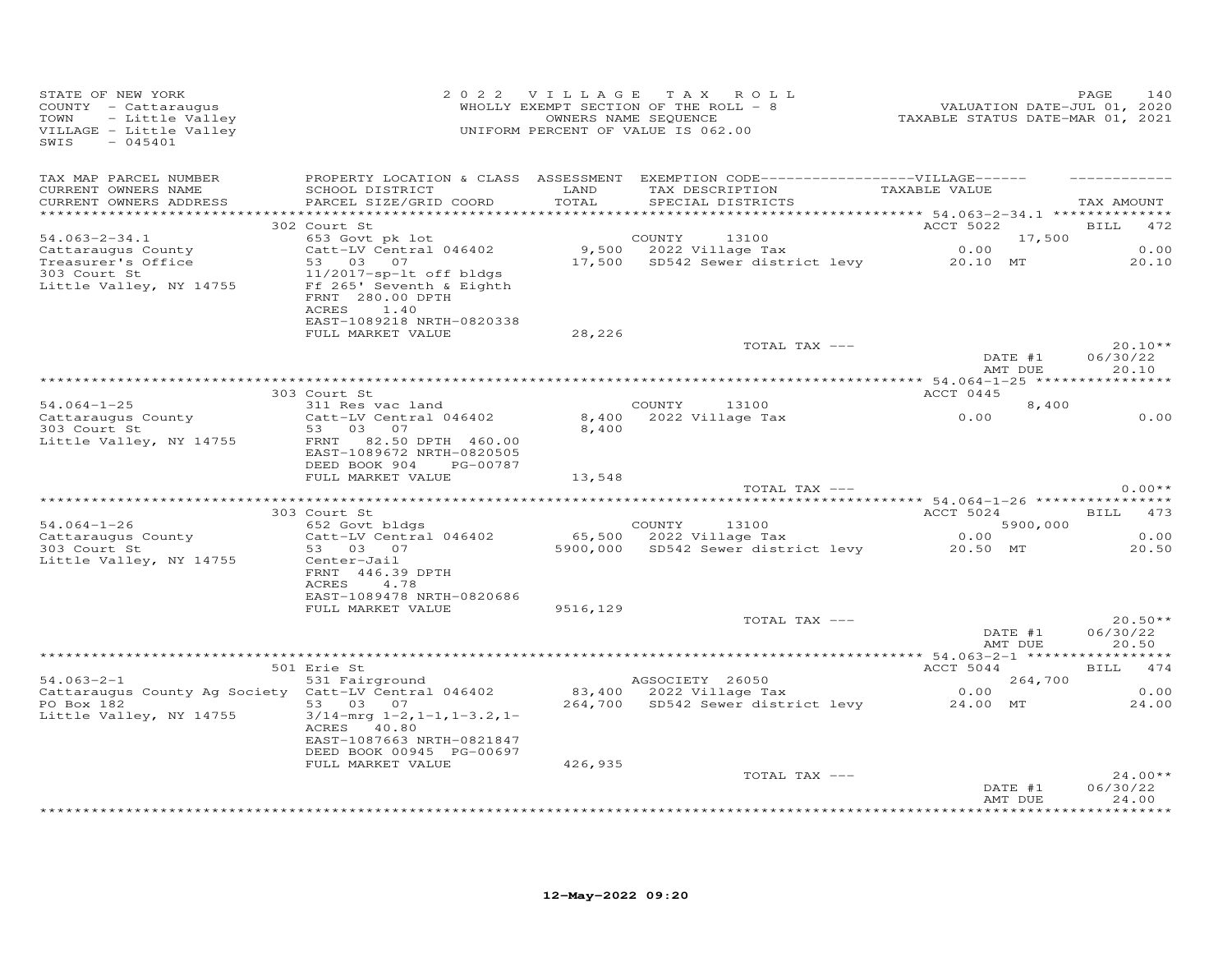| STATE OF NEW YORK<br>COUNTY - Cattaraugus<br>- Little Valley<br>TOWN<br>VILLAGE - Little Valley<br>$-045401$<br>SWIS                                                       |                                                                                                 |               | 2022 VILLAGE TAX ROLL<br>WHOLLY EXEMPT SECTION OF THE ROLL - 8<br>OWNERS NAME SEQUENCE<br>UNIFORM PERCENT OF VALUE IS 062.00 | 241 - PAGE<br>2020 , VALUATION DATE-JUL<br>2021 TAXABLE STATUS DATE-MAR | PAGE<br>141                    |
|----------------------------------------------------------------------------------------------------------------------------------------------------------------------------|-------------------------------------------------------------------------------------------------|---------------|------------------------------------------------------------------------------------------------------------------------------|-------------------------------------------------------------------------|--------------------------------|
| TAX MAP PARCEL NUMBER<br>CURRENT OWNERS NAME<br>CURRENT OWNERS ADDRESS<br>*************************                                                                        | SCHOOL DISTRICT<br>PARCEL SIZE/GRID COORD                                                       | LAND<br>TOTAL | PROPERTY LOCATION & CLASS ASSESSMENT EXEMPTION CODE-----------------VILLAGE------<br>TAX DESCRIPTION<br>SPECIAL DISTRICTS    | TAXABLE VALUE                                                           | TAX AMOUNT                     |
|                                                                                                                                                                            | Tenth St                                                                                        |               |                                                                                                                              | ACCT 1444                                                               | <b>BILL</b><br>475             |
| $54.063 - 1 - 5.2$                                                                                                                                                         | 311 Res vac land                                                                                |               | AGSOCIETY 26050                                                                                                              | 1,500                                                                   |                                |
| Cattaraugus County Agricultura Catt-LV Central 046402<br>Tenth St 11/14-split from 1-5                                                                                     |                                                                                                 |               | 1,500 2022 Village Tax 0.00<br>1,500 SD542 Sewer district levy 20.10 MT                                                      |                                                                         | 0.00                           |
| PO Box 182                                                                                                                                                                 | 1.50<br>ACRES                                                                                   |               |                                                                                                                              |                                                                         | 20.10                          |
| Little Valley, NY 14755                                                                                                                                                    | EAST-1086712 NRTH-0821835<br>DEED BOOK 22757 PG-2001                                            |               |                                                                                                                              |                                                                         |                                |
|                                                                                                                                                                            | FULL MARKET VALUE                                                                               | 2,419         |                                                                                                                              |                                                                         |                                |
|                                                                                                                                                                            |                                                                                                 |               | TOTAL TAX ---                                                                                                                | DATE #1<br>AMT DUE                                                      | $20.10**$<br>06/30/22<br>20.10 |
|                                                                                                                                                                            |                                                                                                 |               |                                                                                                                              |                                                                         |                                |
|                                                                                                                                                                            | Main St                                                                                         |               |                                                                                                                              | ACCT 0411                                                               | BILL 476                       |
| $54.064 - 1 - 7$                                                                                                                                                           | 311 Res vac land                                                                                |               | COUNTY 13100                                                                                                                 | 4,800                                                                   |                                |
| Cattaraugus County DPW                                                                                                                                                     | Catt-LV Central 046402                                                                          |               | $4,800$ 2022 Village Tax<br>4,800 SD542 Sewer district levy 20.00 MT                                                         | 0.00                                                                    | 0.00                           |
| 303 Court St<br>Little Valley, NY 14755                                                                                                                                    | 41/53 03 07<br>FRNT 33.00 DPTH 280.00<br>EAST-1090344 NRTH-0820115<br>DEED BOOK 865<br>PG-00667 |               |                                                                                                                              |                                                                         | 20.00                          |
|                                                                                                                                                                            | FULL MARKET VALUE                                                                               | 7,742         |                                                                                                                              |                                                                         |                                |
|                                                                                                                                                                            |                                                                                                 |               | TOTAL TAX ---                                                                                                                | DATE #1<br>AMT DUE                                                      | $20.00**$<br>06/30/22<br>20.00 |
|                                                                                                                                                                            |                                                                                                 |               |                                                                                                                              |                                                                         |                                |
|                                                                                                                                                                            | 302 Rock City St                                                                                |               |                                                                                                                              | ACCT 0555                                                               | BILL 477                       |
| $54.072 - 3 - 28$                                                                                                                                                          | 330 Vacant comm                                                                                 |               | SCH-DIST 13800                                                                                                               | 3,100                                                                   |                                |
| Cattaraugus Little Valley Cent Catt-LV Central 046402                                                                                                                      |                                                                                                 |               | 3,100 2022 Village Tax<br>3,100 SD542 Sewer district levy 20.00 MT                                                           | 0.00                                                                    | 0.00<br>20.00                  |
| Business Office $\begin{array}{cccc} 40/41 & 03 & 07 \\ 25 & Franklin St & \text{FRNT} & 54.00 \text{ DPTH} & 120. \end{array}$<br>25 Franklin St<br>Cattaraugus, NY 14719 | FRNT 54.00 DPTH 120.00<br>EAST-1090807 NRTH-0819167<br>DEED BOOK 00961 PG-00532                 |               |                                                                                                                              |                                                                         |                                |
|                                                                                                                                                                            | FULL MARKET VALUE                                                                               | 5,000         |                                                                                                                              |                                                                         |                                |
|                                                                                                                                                                            |                                                                                                 |               | TOTAL TAX ---                                                                                                                | DATE #1<br>AMT DUE                                                      | $20.00**$<br>06/30/22<br>20.00 |
|                                                                                                                                                                            |                                                                                                 |               |                                                                                                                              |                                                                         |                                |
| $54.072 - 4 - 19$                                                                                                                                                          | Winship Ave<br>$311$ Res vac land                                                               |               |                                                                                                                              | ACCT 5011                                                               | BILL 478                       |
| S4.072-4-19<br>Cattaraugus Little Valley Cent Catt-LV Central 046402                                                                                                       |                                                                                                 |               | SCH-DIST 13800<br>6,500 2022 Village Tax                                                                                     | 6,500<br>0.00                                                           | 0.00                           |
| Business Office $\begin{array}{cccc} 40 & 03 & 07 \\ 25 & \text{Franklin } \text{St} & \text{Blavround} \end{array}$                                                       |                                                                                                 |               | 6,500 SD542 Sewer district levy 20.10 MT                                                                                     |                                                                         | 20.10                          |
| 25 Franklin St<br>Cattaraugus, NY 14719                                                                                                                                    | Playground<br>FRNT 396.00 DPTH                                                                  |               |                                                                                                                              |                                                                         |                                |
|                                                                                                                                                                            | ACRES<br>1.49                                                                                   |               |                                                                                                                              |                                                                         |                                |
|                                                                                                                                                                            | EAST-1090954 NRTH-0818502<br>FULL MARKET VALUE                                                  | 10,484        |                                                                                                                              |                                                                         |                                |
|                                                                                                                                                                            |                                                                                                 |               | TOTAL TAX ---                                                                                                                | DATE #1                                                                 | $20.10**$<br>06/30/22          |
|                                                                                                                                                                            |                                                                                                 |               |                                                                                                                              | AMT DUE                                                                 | 20.10<br>************          |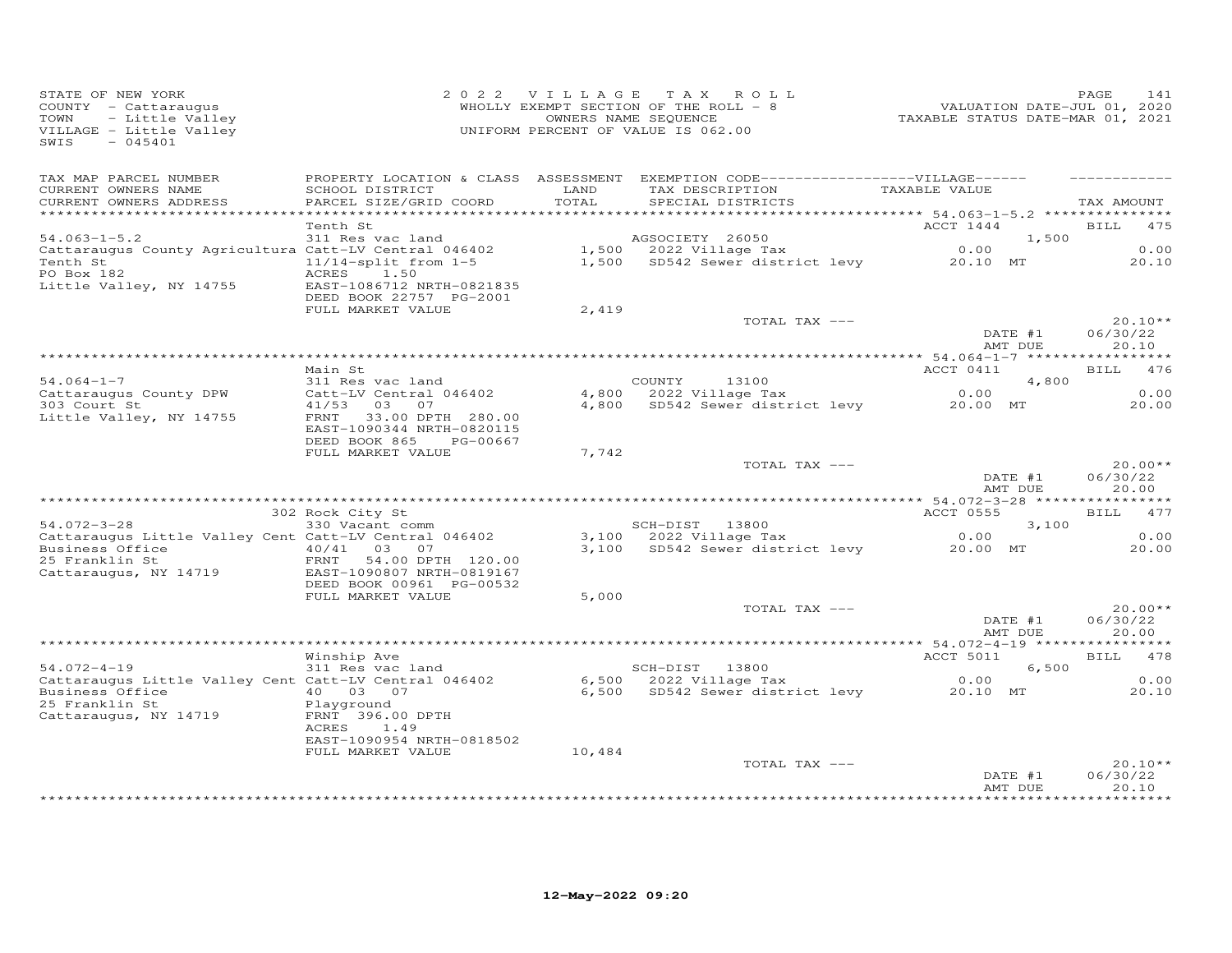| PROPERTY LOCATION & CLASS ASSESSMENT EXEMPTION CODE-----------------VILLAGE------<br>TAX MAP PARCEL NUMBER<br>TAX DESCRIPTION<br>CURRENT OWNERS NAME<br>LAND<br>TOTAL<br>TAXABLE VALUE<br>SCHOOL DISTRICT<br>PARCEL SIZE/GRID COORD<br>CURRENT OWNERS ADDRESS<br>SPECIAL DISTRICTS<br>ACCT 0424<br>203 Rock City St<br>1999 - 1999 - 1999 - 1999 - 1999 - 1999 - 1999 - 1999 - 1999 - 1999 - 1999 - 1999 - 1999 - 1999 - 1999 - 1999<br>Cattaraugus Little Valley Cent Catt-LV Central 046402 - 1999 - 1999 - 1999 - 1999 - 1999 - 1999 - 1999 - 1999<br>20<br>8,100<br>207 Rock City St 53 03 07<br>8,100<br>Little Valley, NY 14755<br>FRNT 89.00 DPTH 181.00<br>EAST-1090289 NRTH-0819228<br>DEED BOOK 00973 PG-00125<br>FULL MARKET VALUE<br>13,065<br>TOTAL TAX ---<br>ACCT 5010 BILL 479<br>207 Rock City St<br>34.072-5-4 612 School SCH-DIST 13800 2000,000<br>Cattaraugus Little Valley Cent Catt-LV Central 046402 10,200 2022 Village Tax 0.00<br>25 Franklin St 10,000 2000,000 5D542 Sewer district levy 20.20 MT<br>Business Office $\begin{array}{cccc} 40 & 03 & 07 \\ 25 & Franklin St & 11/2018-NYS & Appr .008 \end{array}$<br>25 Franklin St<br>11/2018-NYS Appr .008<br>Cattaraugus, NY 14719<br>Ff 223.00<br>ACRES<br>1.95<br>EAST-1090390 NRTH-0819053<br>DEED BOOK 00323 PG-00570<br>3225,806<br>FULL MARKET VALUE<br>DATE #1<br>AT DUE<br>TOTAL TAX ---<br>ACCT 0840<br>300 Rock City St<br>BILL 480<br>Rock City St<br>330 Vacant comm<br>SCH-DIST 13800 4,300<br>4,300 2022 Village Tax 0.00<br>4,300 SD542 Sewer district levy 20.00 MT<br>54.072-3-29<br>4,300<br>34.072-3-29<br>Cattaraugus-Little Valley CSD Catt-LV Central 046402<br>Business Office                         40/41     03     07<br>Business Office<br>25 Franklin St<br>11/2018-NYS Appr.003<br>Cattaraugus, NY 14719<br>FRNT 76.00 DPTH 130.00<br>EAST-1090756 NRTH-0819198<br>DEED BOOK 00961 PG-00510<br>6,935<br>FULL MARKET VALUE<br>TOTAL TAX ---<br>DATE #1<br>AMT DUE<br>20.00<br>ACCT 1457<br>302 Court St<br>NON-PROFIT 25300<br>8,000 2022 Village Tax 0.00<br>84,200 SD542 Sewer district levy 20.00 MT<br>$54.063 - 2 - 34.2$<br>652 Govt bldgs<br>84,200<br>Citizens Advocating Memorial P Catt-LV Central 046402<br>DEED BOOK 28422 PG-8001<br>135,806<br>FULL MARKET VALUE<br>TOTAL TAX ---<br>DATE #1 | C OF NEW YORK<br>"Y - Cattaraugus<br>- Little Valley<br>GE - Little Valley<br>- 045401<br>STATE OF NEW YORK<br>COUNTY - Cattaraugus<br>TOWN<br>VILLAGE - Little Valley<br>SWIS |  | 2022 VILLAGE TAX ROLL<br>WHOLLY EXEMPT SECTION OF THE ROLL - 8<br>OWNERS NAME SEQUENCE<br>UNIFORM PERCENT OF VALUE IS 062.00 | 242<br>142 ,2010 VALUATION DATE-JUL<br>2021 TAXABLE STATUS DATE-MAR | 142<br>PAGE                    |
|--------------------------------------------------------------------------------------------------------------------------------------------------------------------------------------------------------------------------------------------------------------------------------------------------------------------------------------------------------------------------------------------------------------------------------------------------------------------------------------------------------------------------------------------------------------------------------------------------------------------------------------------------------------------------------------------------------------------------------------------------------------------------------------------------------------------------------------------------------------------------------------------------------------------------------------------------------------------------------------------------------------------------------------------------------------------------------------------------------------------------------------------------------------------------------------------------------------------------------------------------------------------------------------------------------------------------------------------------------------------------------------------------------------------------------------------------------------------------------------------------------------------------------------------------------------------------------------------------------------------------------------------------------------------------------------------------------------------------------------------------------------------------------------------------------------------------------------------------------------------------------------------------------------------------------------------------------------------------------------------------------------------------------------------------------------------------------------------------------------------------------------------------------------------------------------------------------------------------------------------------------------------------------------------------------------------------|--------------------------------------------------------------------------------------------------------------------------------------------------------------------------------|--|------------------------------------------------------------------------------------------------------------------------------|---------------------------------------------------------------------|--------------------------------|
|                                                                                                                                                                                                                                                                                                                                                                                                                                                                                                                                                                                                                                                                                                                                                                                                                                                                                                                                                                                                                                                                                                                                                                                                                                                                                                                                                                                                                                                                                                                                                                                                                                                                                                                                                                                                                                                                                                                                                                                                                                                                                                                                                                                                                                                                                                                          |                                                                                                                                                                                |  |                                                                                                                              |                                                                     | TAX AMOUNT                     |
|                                                                                                                                                                                                                                                                                                                                                                                                                                                                                                                                                                                                                                                                                                                                                                                                                                                                                                                                                                                                                                                                                                                                                                                                                                                                                                                                                                                                                                                                                                                                                                                                                                                                                                                                                                                                                                                                                                                                                                                                                                                                                                                                                                                                                                                                                                                          |                                                                                                                                                                                |  |                                                                                                                              |                                                                     |                                |
|                                                                                                                                                                                                                                                                                                                                                                                                                                                                                                                                                                                                                                                                                                                                                                                                                                                                                                                                                                                                                                                                                                                                                                                                                                                                                                                                                                                                                                                                                                                                                                                                                                                                                                                                                                                                                                                                                                                                                                                                                                                                                                                                                                                                                                                                                                                          |                                                                                                                                                                                |  |                                                                                                                              |                                                                     |                                |
|                                                                                                                                                                                                                                                                                                                                                                                                                                                                                                                                                                                                                                                                                                                                                                                                                                                                                                                                                                                                                                                                                                                                                                                                                                                                                                                                                                                                                                                                                                                                                                                                                                                                                                                                                                                                                                                                                                                                                                                                                                                                                                                                                                                                                                                                                                                          |                                                                                                                                                                                |  |                                                                                                                              |                                                                     | 0.00                           |
|                                                                                                                                                                                                                                                                                                                                                                                                                                                                                                                                                                                                                                                                                                                                                                                                                                                                                                                                                                                                                                                                                                                                                                                                                                                                                                                                                                                                                                                                                                                                                                                                                                                                                                                                                                                                                                                                                                                                                                                                                                                                                                                                                                                                                                                                                                                          |                                                                                                                                                                                |  |                                                                                                                              |                                                                     |                                |
|                                                                                                                                                                                                                                                                                                                                                                                                                                                                                                                                                                                                                                                                                                                                                                                                                                                                                                                                                                                                                                                                                                                                                                                                                                                                                                                                                                                                                                                                                                                                                                                                                                                                                                                                                                                                                                                                                                                                                                                                                                                                                                                                                                                                                                                                                                                          |                                                                                                                                                                                |  |                                                                                                                              |                                                                     | $0.00**$                       |
|                                                                                                                                                                                                                                                                                                                                                                                                                                                                                                                                                                                                                                                                                                                                                                                                                                                                                                                                                                                                                                                                                                                                                                                                                                                                                                                                                                                                                                                                                                                                                                                                                                                                                                                                                                                                                                                                                                                                                                                                                                                                                                                                                                                                                                                                                                                          |                                                                                                                                                                                |  |                                                                                                                              |                                                                     |                                |
|                                                                                                                                                                                                                                                                                                                                                                                                                                                                                                                                                                                                                                                                                                                                                                                                                                                                                                                                                                                                                                                                                                                                                                                                                                                                                                                                                                                                                                                                                                                                                                                                                                                                                                                                                                                                                                                                                                                                                                                                                                                                                                                                                                                                                                                                                                                          |                                                                                                                                                                                |  |                                                                                                                              |                                                                     |                                |
|                                                                                                                                                                                                                                                                                                                                                                                                                                                                                                                                                                                                                                                                                                                                                                                                                                                                                                                                                                                                                                                                                                                                                                                                                                                                                                                                                                                                                                                                                                                                                                                                                                                                                                                                                                                                                                                                                                                                                                                                                                                                                                                                                                                                                                                                                                                          |                                                                                                                                                                                |  |                                                                                                                              |                                                                     | 0.00                           |
|                                                                                                                                                                                                                                                                                                                                                                                                                                                                                                                                                                                                                                                                                                                                                                                                                                                                                                                                                                                                                                                                                                                                                                                                                                                                                                                                                                                                                                                                                                                                                                                                                                                                                                                                                                                                                                                                                                                                                                                                                                                                                                                                                                                                                                                                                                                          |                                                                                                                                                                                |  |                                                                                                                              |                                                                     | 20.20                          |
|                                                                                                                                                                                                                                                                                                                                                                                                                                                                                                                                                                                                                                                                                                                                                                                                                                                                                                                                                                                                                                                                                                                                                                                                                                                                                                                                                                                                                                                                                                                                                                                                                                                                                                                                                                                                                                                                                                                                                                                                                                                                                                                                                                                                                                                                                                                          |                                                                                                                                                                                |  |                                                                                                                              |                                                                     |                                |
|                                                                                                                                                                                                                                                                                                                                                                                                                                                                                                                                                                                                                                                                                                                                                                                                                                                                                                                                                                                                                                                                                                                                                                                                                                                                                                                                                                                                                                                                                                                                                                                                                                                                                                                                                                                                                                                                                                                                                                                                                                                                                                                                                                                                                                                                                                                          |                                                                                                                                                                                |  |                                                                                                                              |                                                                     | $20.20**$<br>06/30/22<br>20.20 |
|                                                                                                                                                                                                                                                                                                                                                                                                                                                                                                                                                                                                                                                                                                                                                                                                                                                                                                                                                                                                                                                                                                                                                                                                                                                                                                                                                                                                                                                                                                                                                                                                                                                                                                                                                                                                                                                                                                                                                                                                                                                                                                                                                                                                                                                                                                                          |                                                                                                                                                                                |  |                                                                                                                              |                                                                     |                                |
|                                                                                                                                                                                                                                                                                                                                                                                                                                                                                                                                                                                                                                                                                                                                                                                                                                                                                                                                                                                                                                                                                                                                                                                                                                                                                                                                                                                                                                                                                                                                                                                                                                                                                                                                                                                                                                                                                                                                                                                                                                                                                                                                                                                                                                                                                                                          |                                                                                                                                                                                |  |                                                                                                                              |                                                                     |                                |
|                                                                                                                                                                                                                                                                                                                                                                                                                                                                                                                                                                                                                                                                                                                                                                                                                                                                                                                                                                                                                                                                                                                                                                                                                                                                                                                                                                                                                                                                                                                                                                                                                                                                                                                                                                                                                                                                                                                                                                                                                                                                                                                                                                                                                                                                                                                          |                                                                                                                                                                                |  |                                                                                                                              |                                                                     | 0.00                           |
|                                                                                                                                                                                                                                                                                                                                                                                                                                                                                                                                                                                                                                                                                                                                                                                                                                                                                                                                                                                                                                                                                                                                                                                                                                                                                                                                                                                                                                                                                                                                                                                                                                                                                                                                                                                                                                                                                                                                                                                                                                                                                                                                                                                                                                                                                                                          |                                                                                                                                                                                |  |                                                                                                                              |                                                                     | 20.00                          |
|                                                                                                                                                                                                                                                                                                                                                                                                                                                                                                                                                                                                                                                                                                                                                                                                                                                                                                                                                                                                                                                                                                                                                                                                                                                                                                                                                                                                                                                                                                                                                                                                                                                                                                                                                                                                                                                                                                                                                                                                                                                                                                                                                                                                                                                                                                                          |                                                                                                                                                                                |  |                                                                                                                              |                                                                     |                                |
|                                                                                                                                                                                                                                                                                                                                                                                                                                                                                                                                                                                                                                                                                                                                                                                                                                                                                                                                                                                                                                                                                                                                                                                                                                                                                                                                                                                                                                                                                                                                                                                                                                                                                                                                                                                                                                                                                                                                                                                                                                                                                                                                                                                                                                                                                                                          |                                                                                                                                                                                |  |                                                                                                                              |                                                                     | $20.00**$<br>06/30/22          |
|                                                                                                                                                                                                                                                                                                                                                                                                                                                                                                                                                                                                                                                                                                                                                                                                                                                                                                                                                                                                                                                                                                                                                                                                                                                                                                                                                                                                                                                                                                                                                                                                                                                                                                                                                                                                                                                                                                                                                                                                                                                                                                                                                                                                                                                                                                                          |                                                                                                                                                                                |  |                                                                                                                              |                                                                     |                                |
|                                                                                                                                                                                                                                                                                                                                                                                                                                                                                                                                                                                                                                                                                                                                                                                                                                                                                                                                                                                                                                                                                                                                                                                                                                                                                                                                                                                                                                                                                                                                                                                                                                                                                                                                                                                                                                                                                                                                                                                                                                                                                                                                                                                                                                                                                                                          |                                                                                                                                                                                |  |                                                                                                                              |                                                                     | BILL 481                       |
|                                                                                                                                                                                                                                                                                                                                                                                                                                                                                                                                                                                                                                                                                                                                                                                                                                                                                                                                                                                                                                                                                                                                                                                                                                                                                                                                                                                                                                                                                                                                                                                                                                                                                                                                                                                                                                                                                                                                                                                                                                                                                                                                                                                                                                                                                                                          |                                                                                                                                                                                |  |                                                                                                                              |                                                                     |                                |
|                                                                                                                                                                                                                                                                                                                                                                                                                                                                                                                                                                                                                                                                                                                                                                                                                                                                                                                                                                                                                                                                                                                                                                                                                                                                                                                                                                                                                                                                                                                                                                                                                                                                                                                                                                                                                                                                                                                                                                                                                                                                                                                                                                                                                                                                                                                          |                                                                                                                                                                                |  |                                                                                                                              |                                                                     | 0.00<br>20.00                  |
|                                                                                                                                                                                                                                                                                                                                                                                                                                                                                                                                                                                                                                                                                                                                                                                                                                                                                                                                                                                                                                                                                                                                                                                                                                                                                                                                                                                                                                                                                                                                                                                                                                                                                                                                                                                                                                                                                                                                                                                                                                                                                                                                                                                                                                                                                                                          |                                                                                                                                                                                |  |                                                                                                                              |                                                                     |                                |
| AMT DUE                                                                                                                                                                                                                                                                                                                                                                                                                                                                                                                                                                                                                                                                                                                                                                                                                                                                                                                                                                                                                                                                                                                                                                                                                                                                                                                                                                                                                                                                                                                                                                                                                                                                                                                                                                                                                                                                                                                                                                                                                                                                                                                                                                                                                                                                                                                  |                                                                                                                                                                                |  |                                                                                                                              |                                                                     | $20.00**$<br>06/30/22<br>20.00 |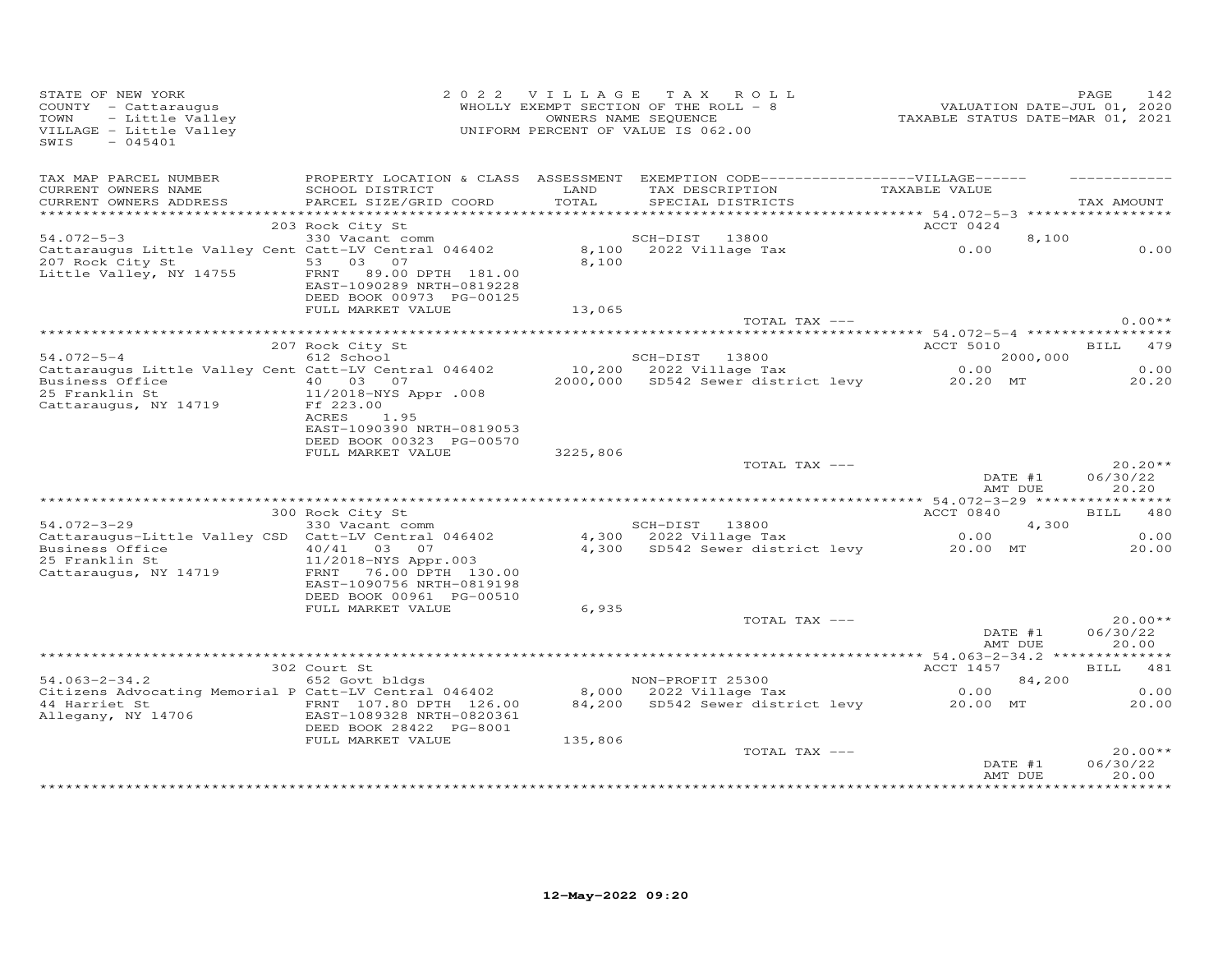| STATE OF NEW YORK<br>COUNTY - Cattaraugus<br>- Little Valley<br>TOWN<br>VILLAGE - Little Valley<br>SWIS<br>$-045401$                            |                                                                                               |                 | 2022 VILLAGE TAX ROLL<br>WHOLLY EXEMPT SECTION OF THE ROLL - 8<br>OWNERS NAME SEQUENCE<br>UNIFORM PERCENT OF VALUE IS 062.00 | VALUATION DATE-JUL 01, 2020<br>TAXABLE STATUS DATE-MAR 01, 2021 | PAGE<br>143                    |
|-------------------------------------------------------------------------------------------------------------------------------------------------|-----------------------------------------------------------------------------------------------|-----------------|------------------------------------------------------------------------------------------------------------------------------|-----------------------------------------------------------------|--------------------------------|
| TAX MAP PARCEL NUMBER                                                                                                                           | PROPERTY LOCATION & CLASS ASSESSMENT                                                          |                 | EXEMPTION CODE------------------VILLAGE------                                                                                |                                                                 |                                |
| CURRENT OWNERS NAME<br>CURRENT OWNERS ADDRESS                                                                                                   | SCHOOL DISTRICT<br>PARCEL SIZE/GRID COORD                                                     | LAND<br>TOTAL   | TAX DESCRIPTION<br>SPECIAL DISTRICTS                                                                                         | TAXABLE VALUE                                                   | TAX AMOUNT                     |
|                                                                                                                                                 |                                                                                               |                 |                                                                                                                              |                                                                 |                                |
|                                                                                                                                                 | 211 Erie St                                                                                   |                 |                                                                                                                              | ACCT 0527                                                       | BILL 482                       |
| $54.064 - 1 - 35$                                                                                                                               | 642 Health bldg                                                                               |                 | NON-PROFIT 25130                                                                                                             | 72,200                                                          |                                |
| Community Care of Western NY                                                                                                                    | Catt-LV Central 046402                                                                        |                 | $6,800$ 2022 Village Tax                                                                                                     | 0.00                                                            | 0.00                           |
| 1225 W State St<br>Olean, NY 14760                                                                                                              | 53 03 07<br>99.00 DPTH 100.00<br>FRNT<br>EAST-1089599 NRTH-0819979<br>DEED BOOK 11030 PG-6002 |                 | 72,200 SD542 Sewer district levy 20.00 MT                                                                                    |                                                                 | 20.00                          |
|                                                                                                                                                 | FULL MARKET VALUE                                                                             | 116,452         |                                                                                                                              |                                                                 |                                |
|                                                                                                                                                 |                                                                                               |                 | TOTAL TAX ---                                                                                                                | DATE #1<br>AMT DUE                                              | $20.00**$<br>06/30/22<br>20.00 |
|                                                                                                                                                 |                                                                                               |                 |                                                                                                                              |                                                                 |                                |
| $54.072 - 4 - 1$                                                                                                                                | 301 Rock City St                                                                              |                 |                                                                                                                              | ACCT 5006                                                       | BILL 483                       |
| Congregational Church                                                                                                                           | 620 Religious<br>Catt-LV Central 046402                                                       |                 | RELIGIOUS 25110<br>5,700 2022 Village Tax                                                                                    | 103,000<br>0.00                                                 | 0.00                           |
| Little Valley, NY 14755                                                                                                                         | 40  03  07<br>FRNT 87.78 DPTH 221.00<br>EAST-1090593 NRTH-0819026                             | 103,000         | SD542 Sewer district levy                                                                                                    | 20.00 MT                                                        | 20.00                          |
|                                                                                                                                                 | FULL MARKET VALUE                                                                             | 166,129         |                                                                                                                              |                                                                 |                                |
|                                                                                                                                                 |                                                                                               |                 | TOTAL TAX ---                                                                                                                | DATE #1<br>AMT DUE                                              | $20.00**$<br>06/30/22<br>20.00 |
|                                                                                                                                                 |                                                                                               |                 |                                                                                                                              |                                                                 |                                |
|                                                                                                                                                 | 425 Erie St                                                                                   |                 |                                                                                                                              | ACCT 5005                                                       | BILL 484                       |
| $54.063 - 2 - 44.1$                                                                                                                             | 484 1 use sm bld                                                                              |                 | COUNTY<br>13100                                                                                                              | 40,000                                                          | 0.00                           |
| Cornell Cooperative Extension Catt-LV Central 046402<br>Association Cattaraugus County 53 03 07<br>28 Parkside Drive<br>Ellicottville, NY 14731 | Vacant church-split caret<br>house off 8/2010<br>FRNT 70.00 DPTH 198.00                       | 5,000<br>40,000 | 2022 Village Tax<br>SD542 Sewer district levy                                                                                | 0.00<br>20.00 MT                                                | 20.00                          |
|                                                                                                                                                 | EAST-1088304 NRTH-0820845<br>DEED BOOK 20190 PG-3830<br>FULL MARKET VALUE                     | 64,516          |                                                                                                                              |                                                                 |                                |
|                                                                                                                                                 |                                                                                               |                 | TOTAL TAX ---                                                                                                                | DATE #1<br>AMT DUE                                              | $20.00**$<br>06/30/22<br>20.00 |
|                                                                                                                                                 |                                                                                               |                 |                                                                                                                              |                                                                 |                                |
|                                                                                                                                                 | 305 Sixth St                                                                                  |                 |                                                                                                                              | ACCT 1202                                                       |                                |
| $54.064 - 1 - 2.2$                                                                                                                              | 449 Other Storag                                                                              |                 | Withdrawal 29700                                                                                                             | 28,800                                                          |                                |
| Ellison Barrett<br>Ellison Rhonda<br>113 Court St<br>Little Valley, NY 14755                                                                    | Catt-LV Central 046402<br>41/53<br>03 07<br>2.40<br>ACRES<br>EAST-1090432 NRTH-0820643        | 28,800          | 15,800 2022 Village Tax                                                                                                      | 0.00                                                            | 0.00                           |
|                                                                                                                                                 | DEED BOOK 8799 PG-2001                                                                        |                 |                                                                                                                              |                                                                 |                                |
|                                                                                                                                                 | FULL MARKET VALUE                                                                             | 46,452          |                                                                                                                              |                                                                 |                                |
|                                                                                                                                                 |                                                                                               |                 | TOTAL TAX ---                                                                                                                |                                                                 | $0.00**$                       |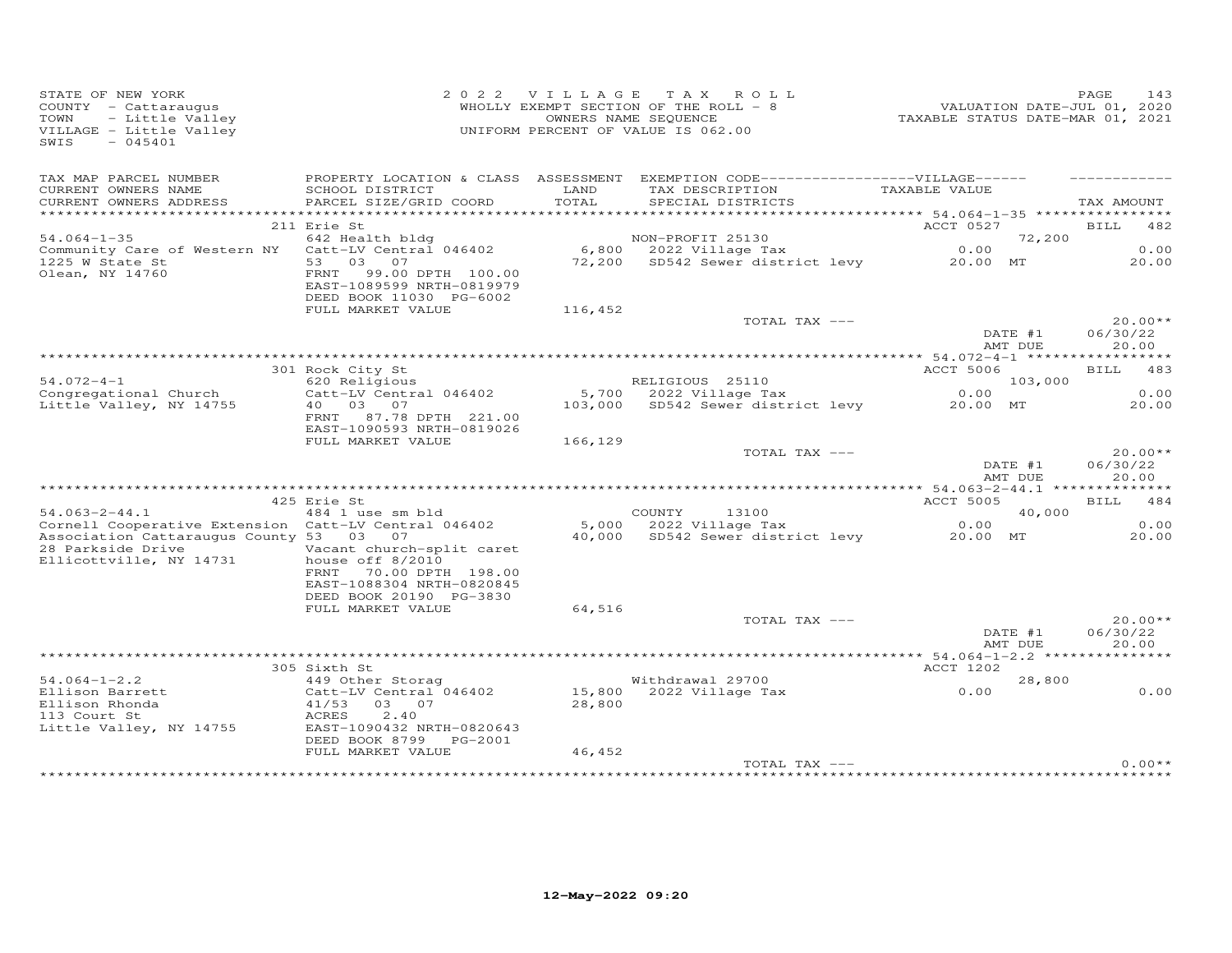| STATE OF NEW YORK<br>$COUNTY - Cattarauqus$<br>- Little Valley<br>TOWN<br>VILLAGE - Little Valley<br>SWIS<br>$-045401$ | 2 0 2 2                                                                                                                       |               | VILLAGE TAX ROLL<br>WHOLLY EXEMPT SECTION OF THE ROLL - 8<br>OWNERS NAME SEQUENCE<br>UNIFORM PERCENT OF VALUE IS 062.00 | VALUATION DATE-JUL 01, 2020<br>TAXABLE STATUS DATE-MAR 01, 2021 | PAGE<br>144                    |
|------------------------------------------------------------------------------------------------------------------------|-------------------------------------------------------------------------------------------------------------------------------|---------------|-------------------------------------------------------------------------------------------------------------------------|-----------------------------------------------------------------|--------------------------------|
| TAX MAP PARCEL NUMBER                                                                                                  |                                                                                                                               |               | PROPERTY LOCATION & CLASS ASSESSMENT EXEMPTION CODE------------------VILLAGE------                                      |                                                                 |                                |
| CURRENT OWNERS NAME<br>CURRENT OWNERS ADDRESS<br>************************                                              | SCHOOL DISTRICT<br>PARCEL SIZE/GRID COORD                                                                                     | LAND<br>TOTAL | TAX DESCRIPTION<br>SPECIAL DISTRICTS                                                                                    | TAXABLE VALUE                                                   | TAX AMOUNT                     |
|                                                                                                                        | 201 Rock City St                                                                                                              |               |                                                                                                                         | ACCT 5003                                                       | BILL 485                       |
| $54.072 - 5 - 1$                                                                                                       | 620 Religious                                                                                                                 |               | RELIGIOUS 25110                                                                                                         | 85,000                                                          |                                |
| Grace Baptist Church of Eddyvi Catt-LV Central 046402                                                                  |                                                                                                                               |               | $6,300$ 2022 Village Tax                                                                                                | 0.00                                                            | 0.00                           |
| 105 Fourt St<br>Little Valley, NY 14755                                                                                | 53 03 07<br>$11/1$ NYS Appro. .004<br>FRNT 129.00 DPTH 133.00<br>EAST-1090205 NRTH-0819306<br>DEED BOOK 22667 PG-3001         |               | 85,000 SD542 Sewer district levy                                                                                        | 20.00 MT                                                        | 20.00                          |
|                                                                                                                        | FULL MARKET VALUE                                                                                                             | 137,097       |                                                                                                                         |                                                                 |                                |
|                                                                                                                        |                                                                                                                               |               | TOTAL TAX ---                                                                                                           | DATE #1<br>AMT DUE                                              | $20.00**$<br>06/30/22<br>20.00 |
|                                                                                                                        |                                                                                                                               |               |                                                                                                                         |                                                                 |                                |
|                                                                                                                        | 105 Fourth St                                                                                                                 |               |                                                                                                                         | ACCT 0698                                                       | BILL 486                       |
| $54.072 - 6 - 8$                                                                                                       | 210 1 Family Res                                                                                                              |               | PARSONAGE 21600                                                                                                         | 36,600                                                          | 0.00                           |
| Grace Bible Baptist Church<br>105 Fourth St                                                                            | Catt-LV Central 046402<br>53 03 07                                                                                            |               | 3,900 2022 Village Tax<br>36,600 SD542 Sewer district levy                                                              | 0.00<br>20.00 MT                                                | 20.00                          |
| Little Valley, NY 14755                                                                                                | FRNT 64.00 DPTH 116.90<br>EAST-1090005 NRTH-0819316<br>DEED BOOK 24623 PG-7001<br>FULL MARKET VALUE                           | 59,032        |                                                                                                                         |                                                                 |                                |
|                                                                                                                        |                                                                                                                               |               | TOTAL TAX ---                                                                                                           |                                                                 | $20.00**$                      |
|                                                                                                                        |                                                                                                                               |               |                                                                                                                         | DATE #1<br>AMT DUE                                              | 06/30/22<br>20.00              |
|                                                                                                                        | Erie St                                                                                                                       |               |                                                                                                                         | ACCT 5040                                                       | BILL 487                       |
| $54.063 - 2 - 54.1$                                                                                                    | 695 Cemetery                                                                                                                  |               | CEMETERY<br>27350                                                                                                       | 47,800                                                          |                                |
| Little Valley Rural                                                                                                    | Catt-LV Central 046402                                                                                                        |               | 36,300 2022 Village Tax                                                                                                 | 0.00                                                            | 0.00                           |
| Cemetary<br>PO Box 204<br>Little Valley, NY 14755                                                                      | 53 03<br>07<br>Ff 578.00 Nineth St<br>Ff 890.00 Center St<br>FRNT 1150.00 DPTH<br>ACRES<br>11.60<br>EAST-1088133 NRTH-0820501 |               | 47,800 SD542 Sewer district levy                                                                                        | 21.10 MT                                                        | 21.10                          |
|                                                                                                                        | FULL MARKET VALUE                                                                                                             | 77,097        |                                                                                                                         |                                                                 |                                |
|                                                                                                                        |                                                                                                                               |               | TOTAL TAX ---                                                                                                           | DATE #1<br>AMT DUE                                              | $21.10**$<br>06/30/22<br>21.10 |
|                                                                                                                        |                                                                                                                               |               |                                                                                                                         |                                                                 |                                |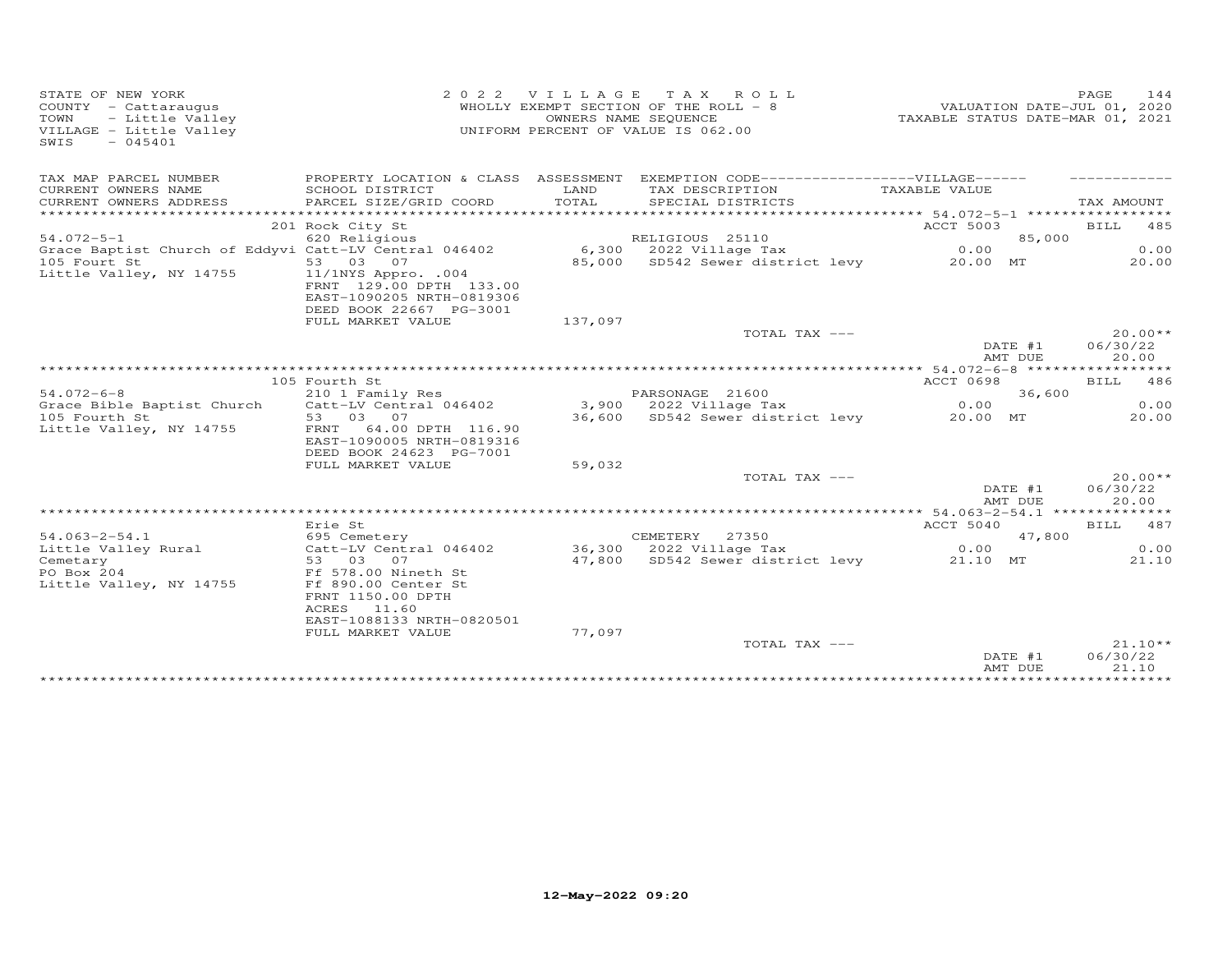| STATE OF NEW YORK<br>2 0 2 2<br>COUNTY - Cattaraugus<br>- Little Valley<br>TOWN<br>VILLAGE - Little Valley<br>$-045401$<br>SWIS |                                                                                                                                                                 | OWNERS NAME SEQUENCE | VILLAGE TAX ROLL<br>WHOLLY EXEMPT SECTION OF THE ROLL - 8<br>UNIFORM PERCENT OF VALUE IS 062.00 |                    | 145<br>PAGE<br>VALUATION DATE-JUL 01, 2020<br>TAXABLE STATUS DATE-MAR 01, 2021 |  |  |
|---------------------------------------------------------------------------------------------------------------------------------|-----------------------------------------------------------------------------------------------------------------------------------------------------------------|----------------------|-------------------------------------------------------------------------------------------------|--------------------|--------------------------------------------------------------------------------|--|--|
| TAX MAP PARCEL NUMBER<br>CURRENT OWNERS NAME<br>CURRENT OWNERS ADDRESS                                                          | PROPERTY LOCATION & CLASS ASSESSMENT EXEMPTION CODE------------------VILLAGE------<br>SCHOOL DISTRICT<br>PARCEL SIZE/GRID COORD                                 | LAND<br>TOTAL        | TAX DESCRIPTION<br>SPECIAL DISTRICTS                                                            | TAXABLE VALUE      | TAX AMOUNT                                                                     |  |  |
|                                                                                                                                 |                                                                                                                                                                 |                      |                                                                                                 |                    |                                                                                |  |  |
|                                                                                                                                 | 200 Rock City St                                                                                                                                                |                      |                                                                                                 | ACCT 0417          | BILL 488                                                                       |  |  |
| $54.072 - 2 - 17$                                                                                                               | 662 Police/fire                                                                                                                                                 |                      | FIRE-DEPT 26400                                                                                 | 389,000            |                                                                                |  |  |
| Little Valley Vol Fire Dept<br>Little Valley, NY 14755                                                                          | Catt-LV Central 046402<br>41 03 07<br>FRNT 141.00 DPTH 225.00<br>EAST-1090518 NRTH-0819461<br>DEED BOOK 787<br>PG-00816                                         |                      | 11,800 2022 Village Tax<br>389,000 SD542 Sewer district levy 20.00 MT                           | 0.00               | 0.00<br>20.00                                                                  |  |  |
|                                                                                                                                 | FULL MARKET VALUE                                                                                                                                               | 627,419              |                                                                                                 |                    |                                                                                |  |  |
|                                                                                                                                 |                                                                                                                                                                 |                      | TOTAL TAX ---                                                                                   |                    | $20.00**$                                                                      |  |  |
|                                                                                                                                 |                                                                                                                                                                 |                      |                                                                                                 | DATE #1<br>AMT DUE | 06/30/22<br>20.00                                                              |  |  |
|                                                                                                                                 |                                                                                                                                                                 |                      |                                                                                                 |                    |                                                                                |  |  |
|                                                                                                                                 | 110 Rock City St                                                                                                                                                |                      |                                                                                                 | ACCT 1011          | <b>BILL</b><br>489                                                             |  |  |
| $54.072 - 2 - 22$<br>Lv Memorial Library                                                                                        | 611 Library<br>Catt-LV Central 046402                                                                                                                           |                      | NON-PROFIT 25300<br>6,000 2022 Village Tax                                                      | 80,000<br>0.00     | 0.00                                                                           |  |  |
| Rock City St                                                                                                                    | 53 03 07                                                                                                                                                        |                      | 80,000 SD542 Sewer district levy                                                                | 20.20 MT           | 20.20                                                                          |  |  |
| Little Valley, NY 14755                                                                                                         | FRNT 106.00 DPTH 63.00<br>EAST-1090254 NRTH-0819472<br>DEED BOOK 738<br>PG-00094                                                                                |                      |                                                                                                 |                    |                                                                                |  |  |
|                                                                                                                                 | FULL MARKET VALUE                                                                                                                                               | 129,032              | TOTAL TAX ---                                                                                   |                    | $20.20**$                                                                      |  |  |
|                                                                                                                                 |                                                                                                                                                                 |                      |                                                                                                 | DATE #1<br>AMT DUE | 06/30/22<br>20.20                                                              |  |  |
|                                                                                                                                 |                                                                                                                                                                 |                      |                                                                                                 |                    |                                                                                |  |  |
| $54.072 - 2 - 25$                                                                                                               | 104 Rock City St                                                                                                                                                |                      |                                                                                                 | ACCT 0531          | 0.00                                                                           |  |  |
| Memorial Library of Little Val Catt-LV Central 046402<br>110 Rock City St<br>Little Valley, NY 14755                            | 464 Office bldg.<br>53 03 07<br>FRNT 55.00 DPTH 110.00<br>EAST-1090157 NRTH-0819535                                                                             | 3,200<br>21,200      | 2022 Village Tax                                                                                | 0.00               |                                                                                |  |  |
|                                                                                                                                 | DEED BOOK 27527 PG-4002<br>FULL MARKET VALUE                                                                                                                    | 34,194               |                                                                                                 |                    |                                                                                |  |  |
|                                                                                                                                 |                                                                                                                                                                 |                      | TOTAL TAX ---                                                                                   |                    | $0.00**$                                                                       |  |  |
|                                                                                                                                 |                                                                                                                                                                 |                      |                                                                                                 |                    |                                                                                |  |  |
| $54.072 - 2 - 24$<br>Memorial Library of LV<br>110 Rock City St<br>Little Valley, NY 14755                                      | 106 Rock City St<br>481 Att row bldg<br>Catt-LV Central 046402<br>53 03<br>07<br>FRNT 40.00 DPTH 145.00<br>EAST-1090214 NRTH-0819532<br>DEED BOOK 27179 PG-7001 | 4,000<br>38,000      | 2022 Village Tax                                                                                | ACCT 0645<br>0.00  | 0.00                                                                           |  |  |
|                                                                                                                                 | FULL MARKET VALUE                                                                                                                                               | 61,290               |                                                                                                 |                    |                                                                                |  |  |
|                                                                                                                                 |                                                                                                                                                                 |                      | TOTAL TAX ---                                                                                   |                    | $0.00**$                                                                       |  |  |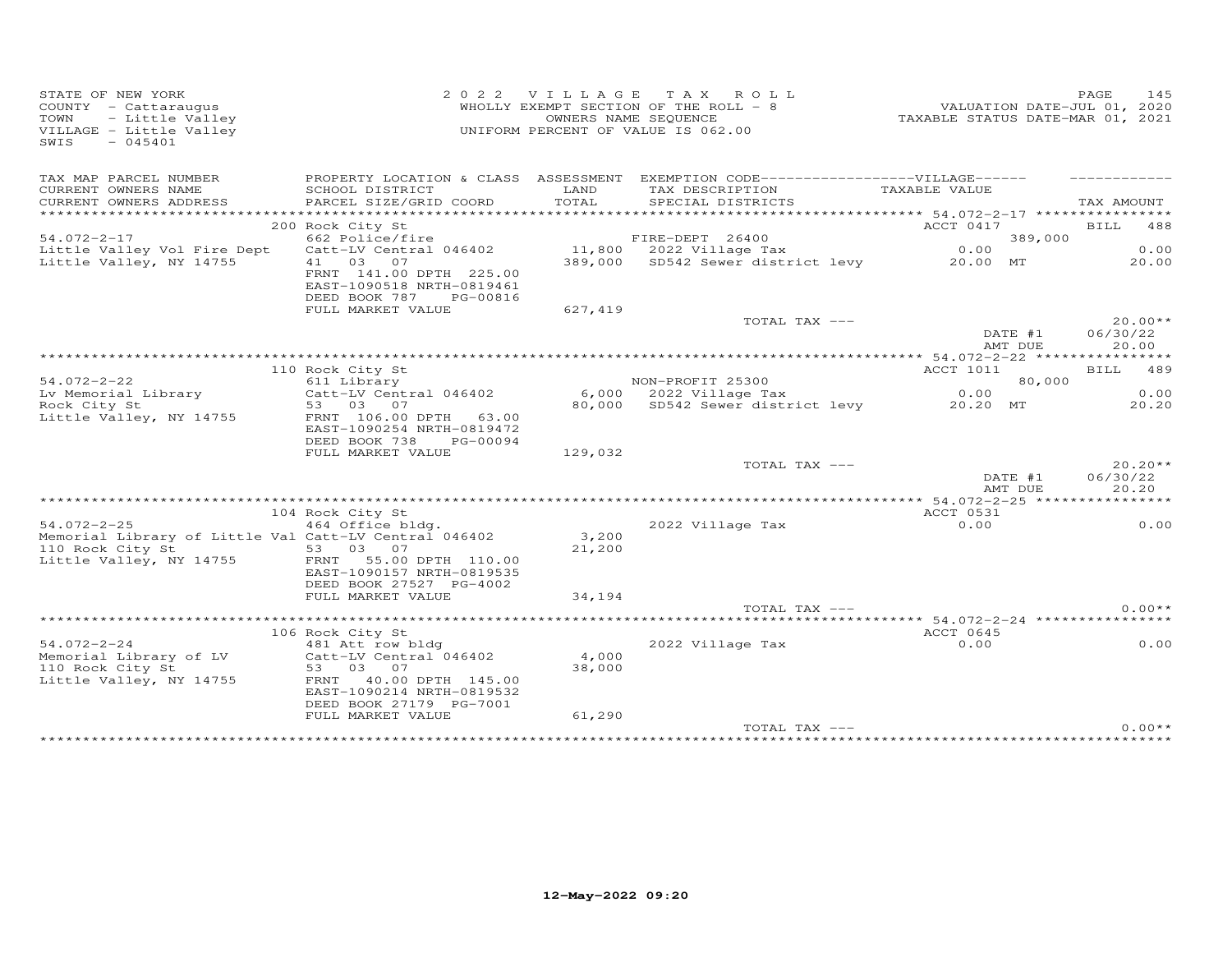| STATE OF NEW YORK<br>COUNTY - Cattaraugus<br>- Little Valley<br>TOWN<br>VILLAGE - Little Valley<br>SWIS<br>$-045401$ | 2 0 2 2                                                |               | VILLAGE TAX ROLL<br>WHOLLY EXEMPT SECTION OF THE ROLL - 8<br>OWNERS NAME SEQUENCE<br>UNIFORM PERCENT OF VALUE IS 062.00 | VALUATION DATE-JUL 01, 2020<br>TAXABLE STATUS DATE-MAR 01, 2021 | PAGE                           | 146   |
|----------------------------------------------------------------------------------------------------------------------|--------------------------------------------------------|---------------|-------------------------------------------------------------------------------------------------------------------------|-----------------------------------------------------------------|--------------------------------|-------|
| TAX MAP PARCEL NUMBER                                                                                                |                                                        |               | PROPERTY LOCATION & CLASS ASSESSMENT EXEMPTION CODE-----------------VILLAGE------                                       |                                                                 |                                |       |
| CURRENT OWNERS NAME<br>CURRENT OWNERS ADDRESS<br>**********************                                              | SCHOOL DISTRICT<br>PARCEL SIZE/GRID COORD              | LAND<br>TOTAL | TAX DESCRIPTION<br>SPECIAL DISTRICTS                                                                                    | TAXABLE VALUE                                                   | TAX AMOUNT                     |       |
|                                                                                                                      | 503 Fair Oak St                                        |               |                                                                                                                         | ACCT 0736                                                       | <b>BILL</b> 490                |       |
| $54.071 - 1 - 10$                                                                                                    | 652 Govt bldgs                                         |               | NYS OWNED 12100                                                                                                         |                                                                 | 720,100                        |       |
| State of New York                                                                                                    | Catt-LV Central 046402                                 |               | 20,000 2022 Village Tax                                                                                                 | 0.00                                                            | 0.00                           |       |
| NYS OGS BSC Accts Payable 53 03 07                                                                                   |                                                        |               | 720,100 SD542 Sewer district levy 20.70 MT                                                                              |                                                                 | 20.70                          |       |
| WNYDDSO/OPWDD Unit ID: 3660242 FRNT 150.00 DPTH<br>1220 Washington Ave Bldg 5, 5th ACRES                             | 7.67                                                   |               |                                                                                                                         |                                                                 |                                |       |
| Albany, NY 12226-1900                                                                                                | EAST-1087036 NRTH-0819648                              |               |                                                                                                                         |                                                                 |                                |       |
|                                                                                                                      | DEED BOOK 00918 PG-00324                               |               |                                                                                                                         |                                                                 |                                |       |
|                                                                                                                      | FULL MARKET VALUE                                      | 1161,452      |                                                                                                                         |                                                                 |                                |       |
|                                                                                                                      |                                                        |               | TOTAL TAX ---                                                                                                           | DATE #1<br>AMT DUE                                              | $20.70**$<br>06/30/22<br>20.70 |       |
|                                                                                                                      |                                                        |               |                                                                                                                         |                                                                 | *********                      |       |
|                                                                                                                      | 315 The Heights                                        |               |                                                                                                                         | ACCT 0687                                                       | BILL 491                       |       |
| $54.080 - 1 - 17$                                                                                                    | 210 1 Family Res                                       |               | NYS OWNED 12100                                                                                                         |                                                                 | 85,000                         |       |
| State of New York                                                                                                    | Catt-LV Central 046402                                 |               | NIS OWNED 12100<br>12,200 2022 Village Tax                                                                              | 0.00                                                            | 0.00                           |       |
| NYS OGS BSC Accts Payable<br>WNYDDSO/OPWDD Unit ID 3660242 FRNT                                                      | 40  03  07<br>50.00 DPTH                               |               | 85,000 SD542 Sewer district levy 20.30 MT                                                                               |                                                                 | 20.30                          |       |
| 1220 Washington Ave Bldg 55thf ACRES                                                                                 | 3.40                                                   |               |                                                                                                                         |                                                                 |                                |       |
| Albany, NY 12226-1900                                                                                                | EAST-1091525 NRTH-0817832                              |               |                                                                                                                         |                                                                 |                                |       |
|                                                                                                                      | DEED BOOK 621<br>PG-00516                              |               |                                                                                                                         |                                                                 |                                |       |
|                                                                                                                      | FULL MARKET VALUE                                      | 137,097       |                                                                                                                         |                                                                 |                                |       |
|                                                                                                                      |                                                        |               | TOTAL TAX ---                                                                                                           |                                                                 | $20.30**$                      |       |
|                                                                                                                      |                                                        |               |                                                                                                                         | DATE #1<br>AMT DUE                                              | 06/30/22<br>20.30              |       |
|                                                                                                                      |                                                        |               |                                                                                                                         |                                                                 |                                |       |
|                                                                                                                      | First St                                               |               |                                                                                                                         | ACCT 0966                                                       | BILL 492                       |       |
| $54.072 - 3 - 6.1$                                                                                                   | 682 Rec facility                                       |               | NON-PROFIT 25130<br>10,000 2022 Village Tax                                                                             |                                                                 | 13,700                         |       |
| The People of the State of New Catt-LV Central 046402                                                                |                                                        |               |                                                                                                                         | 0.00                                                            | 0.00                           |       |
| Office of Parks, Rec, & Histor 41 03 07                                                                              |                                                        |               | 13,700 SD542 Sewer district levy 22.30 MT                                                                               |                                                                 |                                | 22.30 |
| 625 Broadway<br>Albany, NY 12238                                                                                     | see 141046-001-co hwy app<br>7/17-splt lac to Kreinhed |               |                                                                                                                         |                                                                 |                                |       |
|                                                                                                                      | ACRES 22.37                                            |               |                                                                                                                         |                                                                 |                                |       |
| PRIOR OWNER ON 3/01/2021                                                                                             | EAST-1090277 NRTH-0820496                              |               |                                                                                                                         |                                                                 |                                |       |
| Cattarauqus Local Development DEED BOOK 20210 PG-3786                                                                |                                                        |               |                                                                                                                         |                                                                 |                                |       |
|                                                                                                                      | FULL MARKET VALUE                                      | 22,097        |                                                                                                                         |                                                                 |                                |       |
|                                                                                                                      |                                                        |               | TOTAL TAX ---                                                                                                           | DATE #1                                                         | $22.30**$<br>06/30/22          |       |
|                                                                                                                      |                                                        |               |                                                                                                                         | AMT DUE                                                         | 22.30                          |       |
|                                                                                                                      |                                                        |               |                                                                                                                         |                                                                 |                                |       |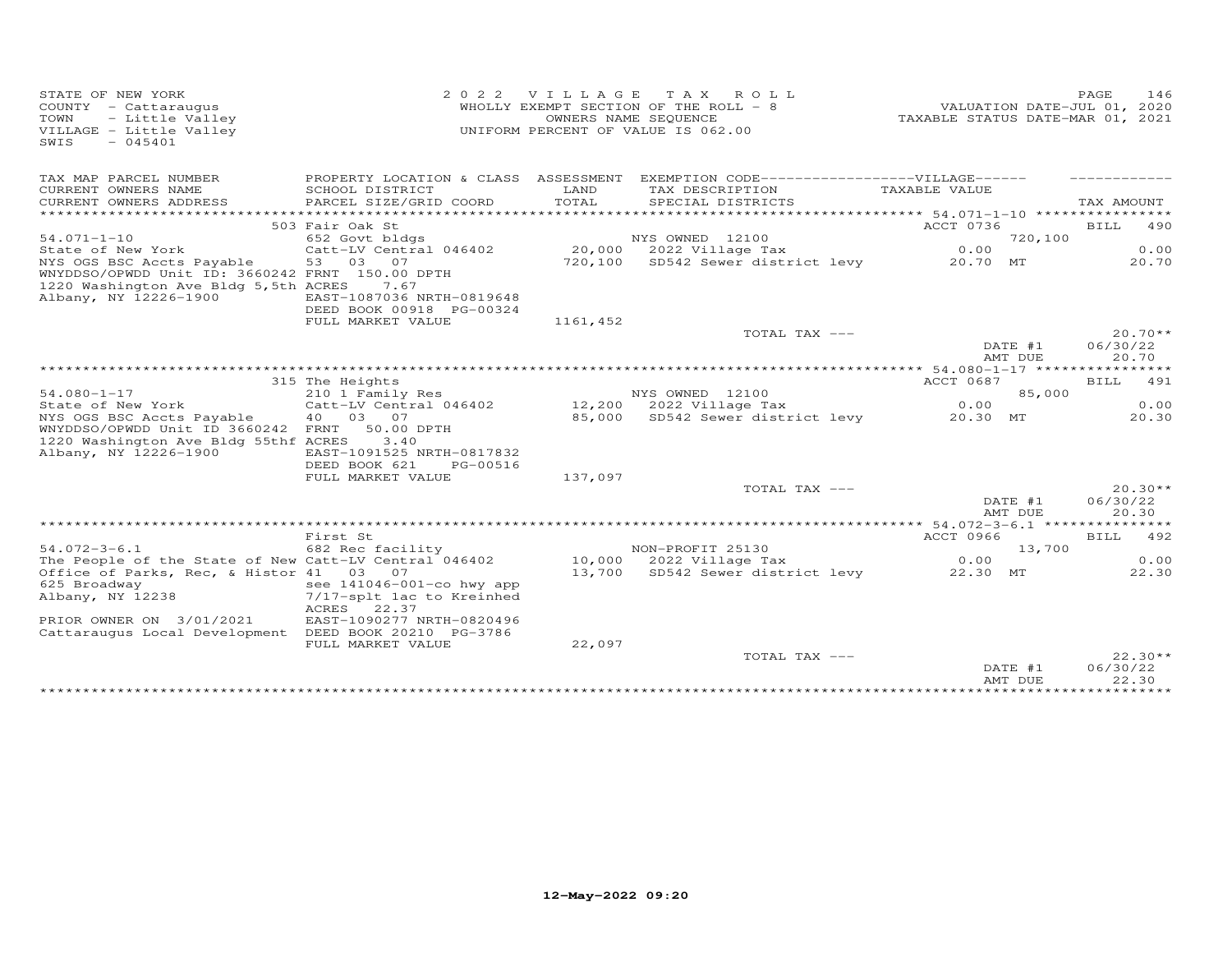| STATE OF NEW YORK<br>COUNTY - Cattaraugus<br>TOWN<br>- Little Valley<br>VILLAGE - Little Valley<br>$-045401$<br>SWIS | 2 0 2 2 V I L L A G E T A X R O L<br>WHOLLY EXEMPT SECTION OF THE ROLL - 8<br>OWNERS NAME SEQUENCE<br>UNIFORM PERCENT OF VALUE IS 062.00 |         | 2022 VILLAGE TAX ROLL<br>WHOLLY EXEMPT SECTION OF THE ROLL - 8                                                                           |                    |        | PAGE<br>147                    |
|----------------------------------------------------------------------------------------------------------------------|------------------------------------------------------------------------------------------------------------------------------------------|---------|------------------------------------------------------------------------------------------------------------------------------------------|--------------------|--------|--------------------------------|
| TAX MAP PARCEL NUMBER<br>CURRENT OWNERS NAME<br>CURRENT OWNERS ADDRESS                                               | SCHOOL DISTRICT LAND<br>PARCEL SIZE/GRID COORD                                                                                           | TOTAL   | PROPERTY LOCATION & CLASS ASSESSMENT EXEMPTION CODE------------------VILLAGE------<br>TAX DESCRIPTION TAXABLE VALUE<br>SPECIAL DISTRICTS |                    |        | TAX AMOUNT                     |
|                                                                                                                      | Main St                                                                                                                                  |         |                                                                                                                                          | ACCT 1187          |        |                                |
| $54.064 - 1 - 4.2$                                                                                                   | 331 Com vac w/im                                                                                                                         |         | TOWN-PROP 13500                                                                                                                          |                    | 7,500  |                                |
| Town Of Little Valley<br>201 Third St<br>Little Valley, NY 14755                                                     | Catt-LV Central 046402<br>41 03 07<br>FRNT 78.00 DPTH 230.00                                                                             | 7,500   | TOWN-PROP 13500<br>2,500 2022 Village Tax 0.00                                                                                           |                    |        | 0.00                           |
|                                                                                                                      | EAST-1090960 NRTH-0819964<br>DEED BOOK 00991 PG-00487                                                                                    |         |                                                                                                                                          |                    |        |                                |
|                                                                                                                      | FULL MARKET VALUE                                                                                                                        | 12,097  |                                                                                                                                          |                    |        |                                |
|                                                                                                                      |                                                                                                                                          |         | TOTAL TAX ---                                                                                                                            |                    |        | $0.00**$                       |
|                                                                                                                      | 201 Third St                                                                                                                             |         |                                                                                                                                          | ACCT 5026 BILL 493 |        |                                |
| $54.072 - 2 - 7$                                                                                                     | 651 Highway gar<br>Catt-LV Central 046402                                                                                                |         | TOWN-PROP 13500                                                                                                                          |                    | 99,400 |                                |
| Town Of Little Valley                                                                                                |                                                                                                                                          |         | 10000-10000-2022 Village Tax<br>9,000 2022 Village Tax 0.00<br>99,400 SD542 Sewer district levy 20.10 MT                                 | $0.00$ 99          |        | 0.00                           |
| 201 Third St                                                                                                         | 41 03 07                                                                                                                                 |         |                                                                                                                                          |                    |        | 20.10                          |
| Little Valley, NY 14755                                                                                              | Garage<br>FRNT 265.00 DPTH                                                                                                               |         |                                                                                                                                          |                    |        |                                |
|                                                                                                                      | 1.00<br>ACRES                                                                                                                            |         |                                                                                                                                          |                    |        |                                |
|                                                                                                                      | EAST-1090697 NRTH-0819671<br>FULL MARKET VALUE                                                                                           | 160,323 |                                                                                                                                          |                    |        |                                |
|                                                                                                                      |                                                                                                                                          |         | TOTAL TAX ---                                                                                                                            |                    |        | $20.10**$                      |
|                                                                                                                      |                                                                                                                                          |         |                                                                                                                                          | DATE #1<br>AMT DUE |        | 06/30/22<br>20.10              |
|                                                                                                                      |                                                                                                                                          |         |                                                                                                                                          |                    |        |                                |
| $54.064 - 1 - 12$                                                                                                    | 109 Court St<br>620 Religious                                                                                                            |         |                                                                                                                                          | ACCT 5002          |        | BILL 494                       |
| United Methodist Church                                                                                              | Catt-LV Central 046402                                                                                                                   |         |                                                                                                                                          | 354,500            |        | 0.00                           |
| Little Valley, NY 14755                                                                                              | 53 03 07                                                                                                                                 |         | RELIGIOUS 25110 354,50<br>18,500 2022 Village Tax 0.00<br>354,500 SD542 Sewer district levy 20.00 MT                                     |                    |        | 20.00                          |
|                                                                                                                      | L/p 947-27<br>FRNT 206.00 DPTH 192.20                                                                                                    |         |                                                                                                                                          |                    |        |                                |
|                                                                                                                      | EAST-1090136 NRTH-0820054<br>DEED BOOK 00880 PG-00242                                                                                    |         |                                                                                                                                          |                    |        |                                |
|                                                                                                                      | FULL MARKET VALUE                                                                                                                        | 571,774 |                                                                                                                                          |                    |        |                                |
|                                                                                                                      |                                                                                                                                          |         | TOTAL TAX ---                                                                                                                            | DATE #1<br>AMT DUE |        | $20.00**$<br>06/30/22<br>20.00 |
|                                                                                                                      |                                                                                                                                          |         |                                                                                                                                          |                    |        |                                |
|                                                                                                                      | 401 Court St<br>210 1 Family Res                                                                                                         |         |                                                                                                                                          | ACCT 0722          |        | BILL 495                       |
| $54.063 - 2 - 20$<br>United Methodist Church of LV Catt-LV Central 046402                                            |                                                                                                                                          |         |                                                                                                                                          | 70,500<br>0.00     |        | 0.00                           |
| 109 Court St.                                                                                                        | 53 03 07                                                                                                                                 |         | RELIGIOUS 25110 70,50<br>9,100 2022 Village Tax 0.00<br>70,500 SD542 Sewer district levy 20.10 MT                                        |                    |        | 20.10                          |
| Little Valley, NY 14755                                                                                              | FRNT 92.50 DPTH<br>ACRES 1.11                                                                                                            |         |                                                                                                                                          |                    |        |                                |
|                                                                                                                      | EAST-1089246 NRTH-0820844<br>DEED BOOK 20518 PG-7001                                                                                     |         |                                                                                                                                          |                    |        |                                |
|                                                                                                                      | FULL MARKET VALUE                                                                                                                        | 113,710 |                                                                                                                                          |                    |        |                                |
|                                                                                                                      |                                                                                                                                          |         | TOTAL TAX ---                                                                                                                            |                    |        | $20.10**$                      |
|                                                                                                                      |                                                                                                                                          |         |                                                                                                                                          | DATE #1<br>AMT DUE |        | 06/30/22<br>20.10              |
|                                                                                                                      |                                                                                                                                          |         |                                                                                                                                          |                    |        | *******                        |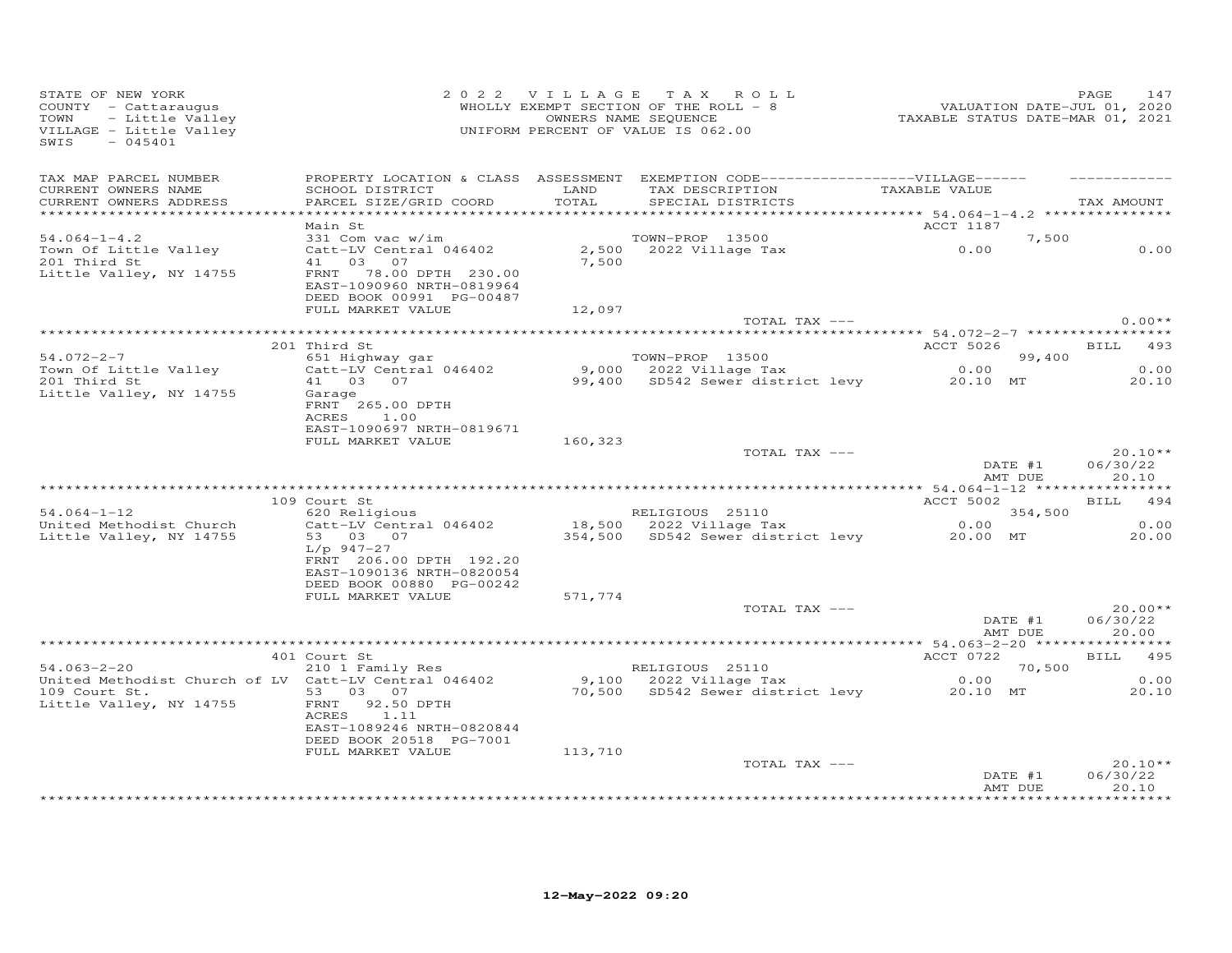| STATE OF NEW YORK<br>COUNTY - Cattaraugus<br>TOWN<br>- Little Valley<br>VILLAGE - Little Valley<br>SWIS<br>$-045401$ | 2 0 2 2 V I L L A G E T A X R O L<br>WHOLLY EXEMPT SECTION OF THE ROLL - 8<br>OWNERS NAME SEQUENCE<br>UNIFORM PERCENT OF VALUE IS 062.00 |               | 2022 VILLAGE TAX ROLL<br>V 2 2 V 1 L L A G E 3 1 A A K O L L<br>WHOLLY EXEMPT SECTION OF THE ROLL - 8 VALUATION DATE-JUL 01, 2020<br>OWNERS NAME SEQUENCE TAXABLE STATUS DATE-MAR 01, 2021 |                     | PAGE<br>148                    |
|----------------------------------------------------------------------------------------------------------------------|------------------------------------------------------------------------------------------------------------------------------------------|---------------|--------------------------------------------------------------------------------------------------------------------------------------------------------------------------------------------|---------------------|--------------------------------|
| TAX MAP PARCEL NUMBER<br>CURRENT OWNERS NAME<br>CURRENT OWNERS ADDRESS                                               | SCHOOL DISTRICT<br>PARCEL SIZE/GRID COORD                                                                                                | LAND<br>TOTAL | PROPERTY LOCATION & CLASS ASSESSMENT EXEMPTION CODE-----------------VILLAGE------<br>TAX DESCRIPTION TAXABLE VALUE<br>SPECIAL DISTRICTS                                                    |                     | TAX AMOUNT                     |
|                                                                                                                      | 115 Main St                                                                                                                              |               |                                                                                                                                                                                            | ACCT 5013           | BILL 496                       |
| 54.072-2-27                                                                                                          | 652 Govt bldgs                                                                                                                           |               | USA-PROP 14110                                                                                                                                                                             | 144,900             |                                |
| Us Post Office<br>Little Valley, NY 14755                                                                            | 53 03 07<br>FRNT 200.00 DPTH 134.00<br>EAST-1090194 NRTH-0819644                                                                         |               | Catt-LV Central 046402 10,600 2022 Village Tax<br>144,900 SD542 Sewer district levy 20.00 MT                                                                                               | 0.00                | 0.00<br>20.00                  |
|                                                                                                                      | DEED BOOK 00374 PG-00543                                                                                                                 |               |                                                                                                                                                                                            |                     |                                |
|                                                                                                                      | FULL MARKET VALUE                                                                                                                        | 233,710       | TOTAL TAX ---                                                                                                                                                                              |                     | $20.00**$                      |
|                                                                                                                      |                                                                                                                                          |               |                                                                                                                                                                                            | DATE #1<br>AMT DUE  | 06/30/22<br>20.00              |
|                                                                                                                      |                                                                                                                                          |               |                                                                                                                                                                                            |                     |                                |
| $54.055 - 1 - 1$                                                                                                     | Tenth St<br>652 Govt bldgs                                                                                                               |               | VG-INSIDE 13650                                                                                                                                                                            | ACCT 5034<br>20,800 | BILL 497                       |
| Village Of Little Valley                                                                                             | Catt-LV Central 046402                                                                                                                   |               | 13,800 2022 Village Tax                                                                                                                                                                    | 0.00                | 0.00                           |
| Little Valley, NY 14755                                                                                              | 53 03 07<br>ACRES 10.25<br>EAST-1086933 NRTH-0822629<br>DEED BOOK 00327 PG-00339                                                         |               | 20,800 SD542 Sewer district levy 21.00 MT                                                                                                                                                  |                     | 21.00                          |
|                                                                                                                      | FULL MARKET VALUE                                                                                                                        | 33,548        |                                                                                                                                                                                            |                     |                                |
|                                                                                                                      |                                                                                                                                          |               | TOTAL TAX ---                                                                                                                                                                              | DATE #1<br>AMT DUE  | $21.00**$<br>06/30/22<br>21.00 |
|                                                                                                                      |                                                                                                                                          |               |                                                                                                                                                                                            |                     |                                |
|                                                                                                                      | Ninth St                                                                                                                                 |               |                                                                                                                                                                                            | ACCT 5033           | BILL 498<br>9,000              |
| $54.063 - 1 - 24$<br>Village Of Little Valley                                                                        | 311 Res vac land<br>Catt-LV Central 046402                                                                                               |               | VG-INSIDE 13650<br>9,000 - 2022 Village Tax<br>9,000 - 2022 Village Tax<br>9,000 - SD542 Sewer district low-                                                                               | 0.00                | 0.00                           |
| Sanitary Land Fill<br>Little Valley, NY 14755                                                                        | 53 03 07<br>Gravel & Dump<br>ACRES 12.24<br>EAST-1086921 NRTH-0820209<br>DEED BOOK 748<br>PG-00740                                       |               | 9,000 SD542 Sewer district levy 21.20 MT                                                                                                                                                   |                     | 21.20                          |
|                                                                                                                      | FULL MARKET VALUE                                                                                                                        | 14,516        |                                                                                                                                                                                            |                     |                                |
|                                                                                                                      |                                                                                                                                          |               | TOTAL TAX ---                                                                                                                                                                              | DATE #1<br>AMT DUE  | $21.20**$<br>06/30/22<br>21.20 |
|                                                                                                                      |                                                                                                                                          |               |                                                                                                                                                                                            |                     |                                |
|                                                                                                                      | Erie St                                                                                                                                  |               |                                                                                                                                                                                            | ACCT 5052           | BILL 499                       |
| $54.063 - 2 - 54.2$<br>Village Of Little Valley                                                                      | 311 Res vac land<br>Catt-LV Central 046402                                                                                               |               | VG-INSIDE 13650<br>$1,700$ 2022 Village Tax                                                                                                                                                | 1,700<br>0.00       | 0.00                           |
| Little Valley, NY 14755                                                                                              | 53 03 07<br>FRNT 44.00 DPTH 52.00<br>EAST-1087679 NRTH-0820955<br>DEED BOOK 800<br>PG-01108                                              |               | 1,700 SD542 Sewer district levy                                                                                                                                                            | 20.00 MT            | 20.00                          |
|                                                                                                                      | FULL MARKET VALUE                                                                                                                        | 2,742         | TOTAL TAX ---                                                                                                                                                                              |                     | $20.00**$                      |
|                                                                                                                      |                                                                                                                                          |               |                                                                                                                                                                                            | DATE #1<br>AMT DUE  | 06/30/22<br>20.00<br>********  |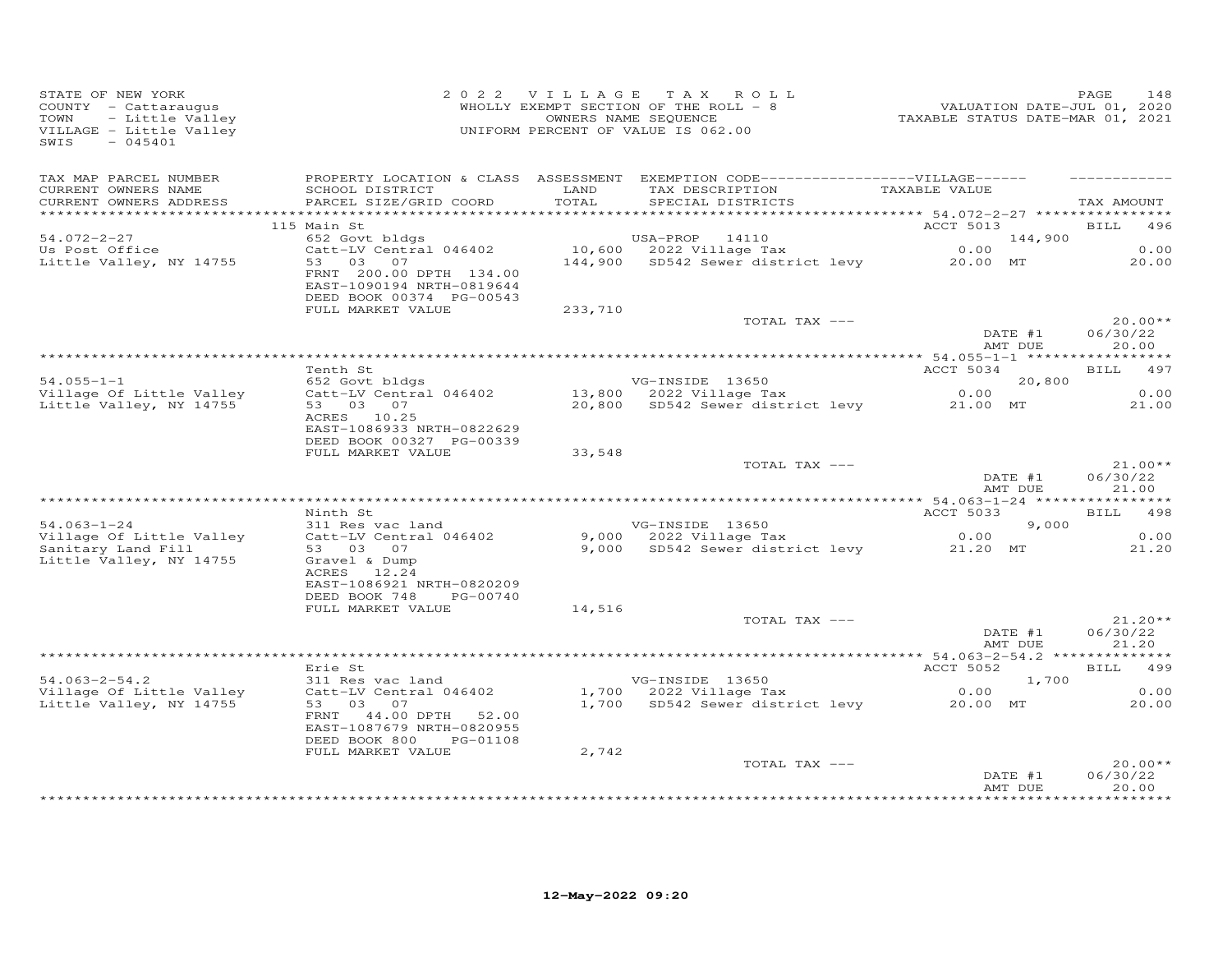| STATE OF NEW YORK<br>COUNTY - Cattaraugus<br>- Little Valley<br>TOWN<br>VILLAGE - Little Valley<br>$-045401$<br>SWIS | 2 0 2 2                                                                                               |                | VILLAGE TAX ROLL<br>WHOLLY EXEMPT SECTION OF THE ROLL $-$ 8<br>OWNERS NAME SEQUENCE<br>UNIFORM PERCENT OF VALUE IS 062.00 | VALUATION DATE-JUL 01, 2020<br>TAXABLE STATUS DATE-MAR 01, 2021 | 149<br>PAGE                    |
|----------------------------------------------------------------------------------------------------------------------|-------------------------------------------------------------------------------------------------------|----------------|---------------------------------------------------------------------------------------------------------------------------|-----------------------------------------------------------------|--------------------------------|
| TAX MAP PARCEL NUMBER<br>CURRENT OWNERS NAME                                                                         | PROPERTY LOCATION & CLASS ASSESSMENT EXEMPTION CODE------------------VILLAGE------<br>SCHOOL DISTRICT | LAND           | TAX DESCRIPTION                                                                                                           | TAXABLE VALUE                                                   |                                |
| CURRENT OWNERS ADDRESS                                                                                               | PARCEL SIZE/GRID COORD                                                                                | TOTAL          | SPECIAL DISTRICTS                                                                                                         |                                                                 | TAX AMOUNT                     |
|                                                                                                                      |                                                                                                       |                |                                                                                                                           |                                                                 |                                |
| $54.071 - 3 - 2$                                                                                                     | Erie St<br>311 Res vac land                                                                           |                | VG-INSIDE 13650                                                                                                           | ACCT 0831<br>1,000                                              |                                |
| Village Of Little Valley<br>Municipal Bldg                                                                           | Catt-LV Central 046402<br>53 03 07                                                                    | 1,000          | $1,000$ 2022 Village Tax                                                                                                  | 0.00                                                            | 0.00                           |
| Little Valley, NY 14755                                                                                              | 54.50 DPTH 123.30<br>FRNT<br>EAST-1089348 NRTH-0819935<br>DEED BOOK 00936 PG-00924                    |                |                                                                                                                           |                                                                 |                                |
|                                                                                                                      | FULL MARKET VALUE                                                                                     | 1,613          |                                                                                                                           |                                                                 |                                |
| *******************************                                                                                      |                                                                                                       |                | TOTAL TAX ---                                                                                                             |                                                                 | $0.00**$                       |
|                                                                                                                      | Erie St                                                                                               |                |                                                                                                                           | ACCT 5037                                                       | <b>BILL</b><br>500             |
| $54.071 - 3 - 3$                                                                                                     | 312 Vac w/imprv                                                                                       |                | VG-INSIDE 13650                                                                                                           | 10,700                                                          |                                |
| Village Of Little Valley                                                                                             | Catt-LV Central 046402                                                                                |                | $6,200$ 2022 Village Tax                                                                                                  | 0.00                                                            | 0.00                           |
| Underwood Mem Ice Rink<br>Little Valley, NY 14755                                                                    | 53 03 07<br>FRNT<br>55.00 DPTH<br>ACRES<br>1.19                                                       |                | 10,700 SD542 Sewer district levy                                                                                          | 20.10 MT                                                        | 20.10                          |
|                                                                                                                      | EAST-1089357 NRTH-0819812<br>DEED BOOK 367<br>PG-00026                                                |                |                                                                                                                           |                                                                 |                                |
|                                                                                                                      | FULL MARKET VALUE                                                                                     | 17,258         |                                                                                                                           |                                                                 |                                |
|                                                                                                                      |                                                                                                       |                | TOTAL TAX ---                                                                                                             | DATE #1<br>AMT DUE                                              | $20.10**$<br>06/30/22<br>20.10 |
|                                                                                                                      |                                                                                                       |                |                                                                                                                           |                                                                 |                                |
|                                                                                                                      | Eagle St                                                                                              |                |                                                                                                                           | <b>ACCT 5035</b>                                                |                                |
| $54.071 - 4 - 45$                                                                                                    | 330 Vacant comm                                                                                       |                | VG-INSIDE 13650                                                                                                           | 5,000                                                           |                                |
| Village Of Little Valley<br>Little Valley, NY 14755                                                                  | Catt-LV Central 046402<br>52 03 07<br>ACRES<br>1.64                                                   | 5,000<br>5,000 | 2022 Village Tax                                                                                                          | 0.00                                                            | 0.00                           |
|                                                                                                                      | EAST-1089229 NRTH-0818102<br>DEED BOOK 185<br>PG-00337<br>FULL MARKET VALUE                           | 8,065          |                                                                                                                           |                                                                 |                                |
|                                                                                                                      |                                                                                                       |                | TOTAL TAX ---                                                                                                             |                                                                 | $0.00**$                       |
|                                                                                                                      |                                                                                                       |                | **********************                                                                                                    | ******* 54.071-4-46.2 **************                            |                                |
|                                                                                                                      | Eagle St                                                                                              |                |                                                                                                                           | ACCT 1053                                                       | BILL 501                       |
| $54.071 - 4 - 46.2$<br>Village Of Little Valley                                                                      | 822 Water supply<br>Catt-LV Central 046402                                                            |                | VG-INSIDE 13650<br>7,000 2022 Village Tax                                                                                 | 120,000<br>0.00                                                 | 0.00                           |
| 103 Rock City St<br>Little Valley, NY 14755                                                                          | 53 03 07<br>FRNT 132.00 DPTH 317.00<br>EAST-1088548 NRTH-0818475                                      |                | 120,000 SD542 Sewer district levy                                                                                         | 20.10 MT                                                        | 20.10                          |
|                                                                                                                      | DEED BOOK 875<br>PG-00890                                                                             |                |                                                                                                                           |                                                                 |                                |
|                                                                                                                      | FULL MARKET VALUE                                                                                     | 193,548        |                                                                                                                           |                                                                 |                                |
|                                                                                                                      |                                                                                                       |                | TOTAL TAX ---                                                                                                             | DATE #1<br>AMT DUE                                              | $20.10**$<br>06/30/22<br>20.10 |
|                                                                                                                      |                                                                                                       |                | **********************************                                                                                        | * * * * * * * * * * * * * * *                                   | **********                     |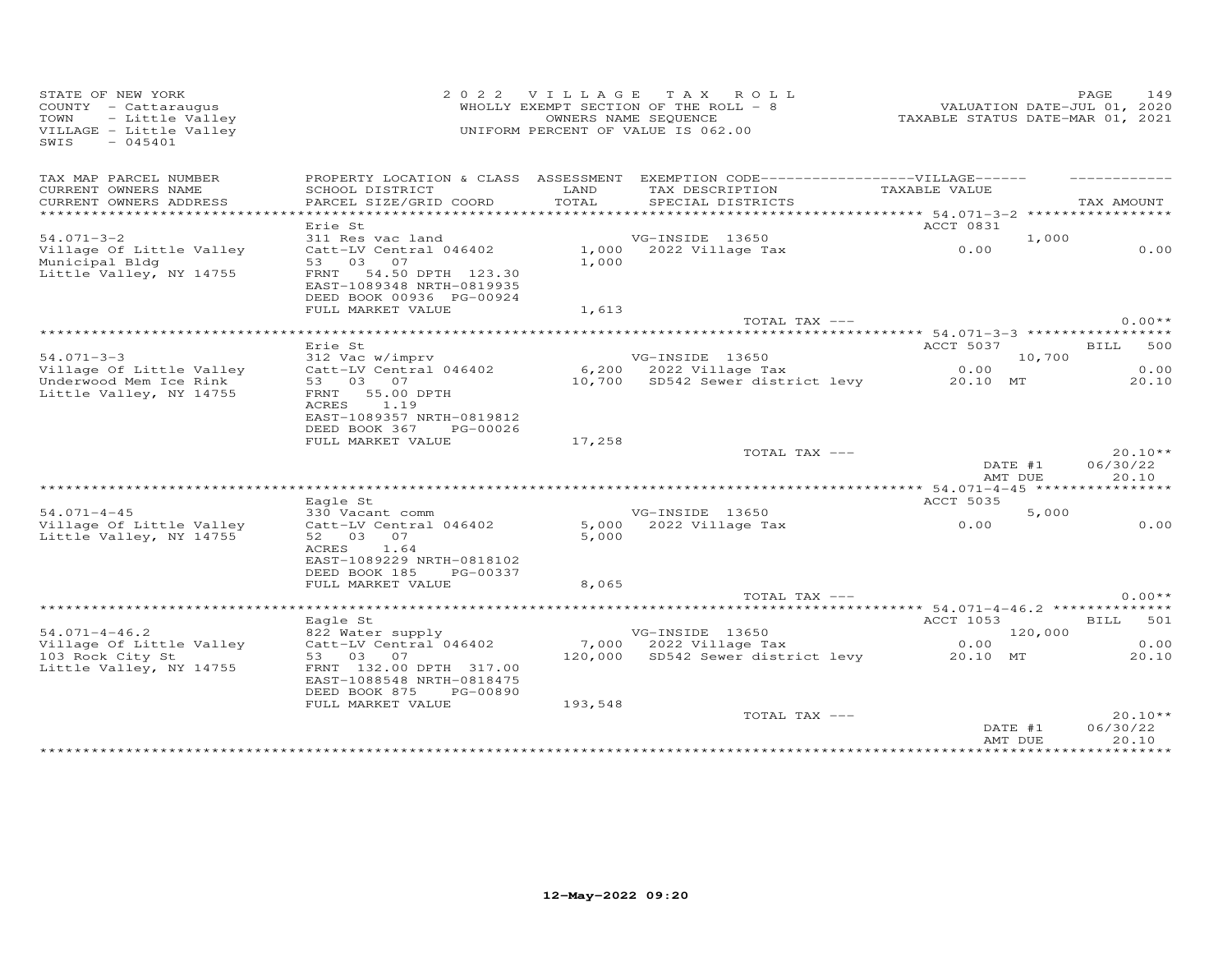| STATE OF NEW YORK<br>OF NEW YORK<br>Y - Cattaraugus<br>- Little Valley<br>GE - Little Valley<br>- 045401<br>COUNTY - Cattaraugus<br>TOWN<br>VILLAGE - Little Valley<br>$-045401$<br>SWIS |                                                                                                             |         | 2022 VILLAGE TAX ROLL<br>WHOLLY EXEMPT SECTION OF THE ROLL - 8<br>OWNERS NAME SEQUENCE<br>UNIFORM PERCENT OF VALUE IS 062.00 | ۲AGE 150<br>2020 VALUATION DATE-JUL 01, 2020<br>2021 TAXABLE STATUS DATE-MAR | PAGE<br>150                    |
|------------------------------------------------------------------------------------------------------------------------------------------------------------------------------------------|-------------------------------------------------------------------------------------------------------------|---------|------------------------------------------------------------------------------------------------------------------------------|------------------------------------------------------------------------------|--------------------------------|
| TAX MAP PARCEL NUMBER<br>CURRENT OWNERS NAME                                                                                                                                             | SCHOOL DISTRICT                                                                                             | LAND    | PROPERTY LOCATION & CLASS ASSESSMENT EXEMPTION CODE------------------VILLAGE------<br>TAX DESCRIPTION TAXABLE VALUE          |                                                                              |                                |
| CURRENT OWNERS ADDRESS                                                                                                                                                                   | PARCEL SIZE/GRID COORD                                                                                      | TOTAL   | SPECIAL DISTRICTS                                                                                                            |                                                                              | TAX AMOUNT                     |
| ***********************                                                                                                                                                                  |                                                                                                             |         |                                                                                                                              | ACCT 1027                                                                    |                                |
| $54.072 - 1 - 23$                                                                                                                                                                        | NYS Route 353<br>312 Vac w/imprv                                                                            |         | VG-INSIDE 13650                                                                                                              | 5,800                                                                        | BILL 502                       |
| Village Of Little Valley                                                                                                                                                                 | Catt-LV Central 046402                                                                                      |         | $5,200$ 2022 Village Tax                                                                                                     |                                                                              | 0.00                           |
| Little Valley, NY 14755                                                                                                                                                                  | 53 03 07<br>Village Park<br>FRNT 108.00 DPTH 110.00<br>EAST-1089809 NRTH-0819649<br>DEED BOOK 853 PG-00148  |         | 5,200 2022 Village Tax 0.00<br>5,800 SD542 Sewer district levy 20.00 MT                                                      |                                                                              | 20.00                          |
|                                                                                                                                                                                          | FULL MARKET VALUE                                                                                           | 9,355   |                                                                                                                              |                                                                              |                                |
|                                                                                                                                                                                          |                                                                                                             |         | TOTAL TAX ---                                                                                                                | DATE #1<br>AMT DUE                                                           | $20.00**$<br>06/30/22<br>20.00 |
|                                                                                                                                                                                          |                                                                                                             |         |                                                                                                                              |                                                                              |                                |
|                                                                                                                                                                                          | Third St                                                                                                    |         |                                                                                                                              | ACCT 5031                                                                    | <b>BILL</b><br>503             |
| $54.072 - 2 - 18$                                                                                                                                                                        | 330 Vacant comm                                                                                             |         | VG-INSIDE 13650                                                                                                              | 4,000                                                                        |                                |
| Village Of Little Valley                                                                                                                                                                 | Catt-LV Central 046402                                                                                      |         | $4,000$ 2022 Village Tax                                                                                                     | 0.00                                                                         | 0.00                           |
| Electric Co<br>Little Valley, NY 14755                                                                                                                                                   | 41 03 07<br>Electric Sub Station<br>FRNT 62.00 DPTH 85.00<br>EAST-1090543 NRTH-0819585<br>FULL MARKET VALUE | 6,452   | 4,000 SD542 Sewer district levy 20.00 MT                                                                                     |                                                                              | 20.00                          |
|                                                                                                                                                                                          |                                                                                                             |         | TOTAL TAX ---                                                                                                                |                                                                              | $20.00**$                      |
|                                                                                                                                                                                          |                                                                                                             |         |                                                                                                                              | DATE #1<br>AMT DUE                                                           | 06/30/22<br>20.00              |
|                                                                                                                                                                                          | First St                                                                                                    |         |                                                                                                                              | ACCT 1139                                                                    |                                |
| $54.072 - 3 - 9.2$                                                                                                                                                                       | 312 Vac w/imprv                                                                                             |         |                                                                                                                              | 30,000                                                                       |                                |
| Village Of Little Valley<br>Rock City St<br>Little Valley, NY 14755                                                                                                                      | Catt-LV Central 046402<br>40/41 03 07<br>5.50<br>ACRES                                                      |         | VG-INSIDE 13650<br>15,100 2022 Village Tax 0.00<br>30,000                                                                    |                                                                              | 0.00                           |
|                                                                                                                                                                                          | EAST-1092331 NRTH-0818937<br>DEED BOOK 00935 PG-00399                                                       |         |                                                                                                                              |                                                                              |                                |
|                                                                                                                                                                                          | FULL MARKET VALUE                                                                                           | 48,387  | TOTAL TAX ---                                                                                                                |                                                                              | $0.00**$                       |
|                                                                                                                                                                                          |                                                                                                             |         |                                                                                                                              |                                                                              |                                |
|                                                                                                                                                                                          | 100 First St                                                                                                |         |                                                                                                                              | <b>ACCT 5032</b>                                                             | BILL 504                       |
| $54.072 - 3 - 10$                                                                                                                                                                        | 651 Highway gar                                                                                             |         | VG-INSIDE 13650 108,200<br>6,700 2022 Village Tax 0.00<br>108,200 SD542 Sewer district levy 20.50 MT                         | 108,200                                                                      |                                |
| 54.072-3-10<br>Village Of Little Valley                                                                                                                                                  | $Catt-LV$ Central 046402                                                                                    |         |                                                                                                                              |                                                                              | 0.00                           |
| Water & Light Dept<br>Little Valley, NY 14755                                                                                                                                            | 40  03  07<br>FRNT 105.00 DPTH 296.00<br>EAST-1092293 NRTH-0818380                                          |         |                                                                                                                              |                                                                              | 20.50                          |
|                                                                                                                                                                                          | FULL MARKET VALUE                                                                                           | 174,516 |                                                                                                                              |                                                                              |                                |
|                                                                                                                                                                                          |                                                                                                             |         | TOTAL TAX ---                                                                                                                | DATE #1<br>AMT DUE                                                           | $20.50**$<br>06/30/22<br>20.50 |
|                                                                                                                                                                                          |                                                                                                             |         |                                                                                                                              |                                                                              | ***********                    |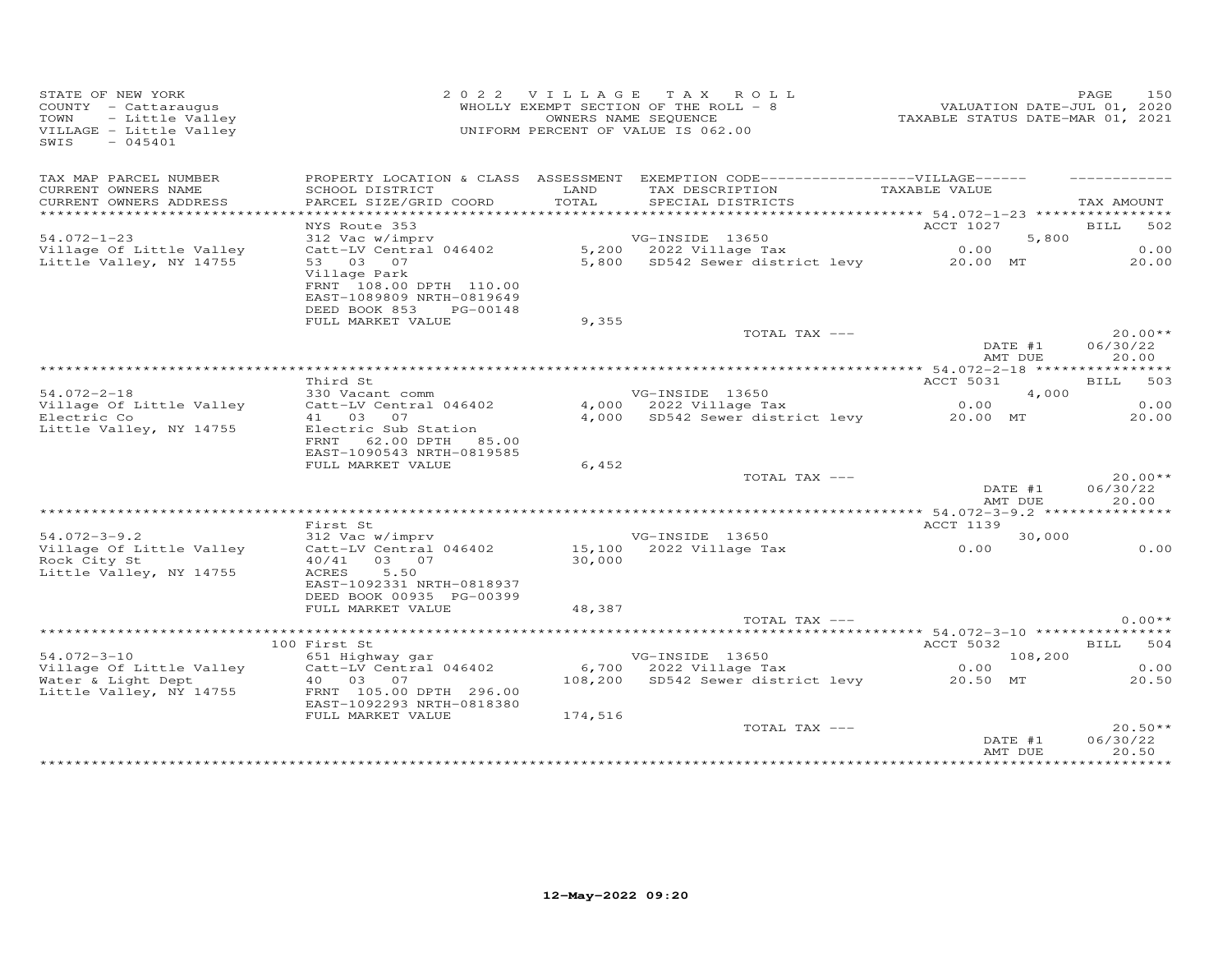| STATE OF NEW YORK<br>OF NEW YORK<br>Y - Cattaraugus<br>- Little Valley<br>GE - Little Valley<br>COUNTY - Cattaraugus<br>TOWN<br>VILLAGE - Little Valley<br>SWIS<br>$-045401$ |                                                                                                                                              |               | 2022 VILLAGE TAX ROLL<br>WHOLLY EXEMPT SECTION OF THE ROLL - 8<br>OWNERS NAME SEQUENCE<br>UNIFORM PERCENT OF VALUE IS 062.00            | 215 HAGE<br>VALUATION DATE-JUL 01, 2020<br>TAXABLE STATUS DATE-MAR 01, 2021 | 151<br>PAGE           |
|------------------------------------------------------------------------------------------------------------------------------------------------------------------------------|----------------------------------------------------------------------------------------------------------------------------------------------|---------------|-----------------------------------------------------------------------------------------------------------------------------------------|-----------------------------------------------------------------------------|-----------------------|
| TAX MAP PARCEL NUMBER<br>CURRENT OWNERS NAME<br>CURRENT OWNERS ADDRESS                                                                                                       | SCHOOL DISTRICT<br>PARCEL SIZE/GRID COORD                                                                                                    | LAND<br>TOTAL | PROPERTY LOCATION & CLASS ASSESSMENT EXEMPTION CODE-----------------VILLAGE------<br>TAX DESCRIPTION TAXABLE VALUE<br>SPECIAL DISTRICTS |                                                                             | TAX AMOUNT            |
|                                                                                                                                                                              |                                                                                                                                              |               |                                                                                                                                         |                                                                             |                       |
| $54.072 - 6 - 6$                                                                                                                                                             | 103 Rock City St<br>Rock City St<br>652 Govt bldgs<br>Catt-LV Central 046402                                                                 |               |                                                                                                                                         | ACCT 5039 BILL<br>88,800                                                    | 505                   |
| Village Of Little Valley                                                                                                                                                     |                                                                                                                                              |               |                                                                                                                                         |                                                                             | 0.00                  |
| Little Valley, NY 14755                                                                                                                                                      |                                                                                                                                              |               | VG-INSIDE 13650 88,800<br>6,700 2022 Village Tax 0.00<br>88,800 SD542 Sewer district levy 20.00 MT 20.00                                |                                                                             | 20.00                 |
|                                                                                                                                                                              | 53    03    07<br>Municipal Bldg<br>FRNT 108.00 DPTH 283.00<br>EAST-1089920 NRTH-0819417<br>DEED BOOK 360<br>PG-579<br>FULL MARKET VALUE     | 143,226       |                                                                                                                                         |                                                                             |                       |
|                                                                                                                                                                              |                                                                                                                                              |               | TOTAL TAX ---                                                                                                                           | DATE #1                                                                     | $20.00**$             |
|                                                                                                                                                                              |                                                                                                                                              |               |                                                                                                                                         |                                                                             | 06/30/22              |
|                                                                                                                                                                              |                                                                                                                                              |               |                                                                                                                                         | AMT DUE                                                                     | 20.00                 |
|                                                                                                                                                                              | Rock City St                                                                                                                                 |               |                                                                                                                                         | ACCT 0479                                                                   | BILL 506              |
| $54.073 - 1 - 4.1$                                                                                                                                                           | 853 Sewage                                                                                                                                   |               |                                                                                                                                         |                                                                             |                       |
| Village Of Little Valley                                                                                                                                                     | Catt-LV Central 046402                                                                                                                       |               | $15,100$ 2022 Village Tax                                                                                                               |                                                                             | 0.00                  |
| Municipal Bldg                                                                                                                                                               | 41 03 07                                                                                                                                     |               | VG-INSIDE 13650 2110,000<br>15,100 2022 Village Tax 0.00<br>2110,000 SD542 Sewer district levy 22.60 MT                                 |                                                                             | 22.60                 |
| Little Valley, NY 14755                                                                                                                                                      | Sewage Plant & Equipment<br>FRNT 325.00 DPTH<br>ACRES<br>5.53<br>EAST-1093596 NRTH-0817914<br>DEED BOOK 800<br>PG-01113<br>FULL MARKET VALUE | 3403,226      |                                                                                                                                         |                                                                             |                       |
|                                                                                                                                                                              |                                                                                                                                              |               | TOTAL TAX ---                                                                                                                           | DATE #1                                                                     | $22.60**$<br>06/30/22 |
|                                                                                                                                                                              |                                                                                                                                              |               |                                                                                                                                         | AMT DUE                                                                     | 22.60                 |
|                                                                                                                                                                              |                                                                                                                                              |               |                                                                                                                                         |                                                                             |                       |
|                                                                                                                                                                              | Rock City St<br>868 Pipeline<br>Catt-LV Central 046402                                                                                       |               |                                                                                                                                         | <b>ACCT 1008</b>                                                            |                       |
| $54.073 - 1 - 4.1/1$                                                                                                                                                         |                                                                                                                                              |               |                                                                                                                                         | 1600,000                                                                    |                       |
| Village Of Little Valley<br>Municipal Bldg<br>Little Valley, NY 14755                                                                                                        | 41 03 07<br>Main & Lines<br>ACRES<br>0.01<br>EAST-1093529 NRTH-0817886<br>DEED BOOK 800<br>PG-01113                                          |               | VG-INSIDE 13650<br>0 2022 Village Tax<br>1600,000                                                                                       | 0.00                                                                        | 0.00                  |
|                                                                                                                                                                              | FULL MARKET VALUE                                                                                                                            | 2580,645      |                                                                                                                                         |                                                                             |                       |
|                                                                                                                                                                              |                                                                                                                                              |               | TOTAL TAX ---                                                                                                                           |                                                                             | $0.00**$              |
|                                                                                                                                                                              |                                                                                                                                              |               |                                                                                                                                         |                                                                             |                       |
|                                                                                                                                                                              | First St                                                                                                                                     |               |                                                                                                                                         | <b>ACCT 0993</b>                                                            |                       |
| $54.073 - 1 - 4.2$                                                                                                                                                           | 321 Abandoned ag                                                                                                                             |               | VG-INSIDE 13650<br>25,200 2022 Village Tax                                                                                              | 25,200                                                                      |                       |
| Village Of Little Valley<br>Municipal Bldg<br>Little Valley, NY 14755                                                                                                        | Catt-LV Central 046402<br>40  03  07<br>ACRES 22.30<br>EAST-1093252 NRTH-0818618<br>DEED BOOK 912<br>PG-00778                                | 25,200        |                                                                                                                                         | 0.00                                                                        | 0.00                  |
|                                                                                                                                                                              | FULL MARKET VALUE                                                                                                                            | 40,645        |                                                                                                                                         |                                                                             |                       |
|                                                                                                                                                                              |                                                                                                                                              |               | TOTAL TAX ---                                                                                                                           |                                                                             | $0.00**$              |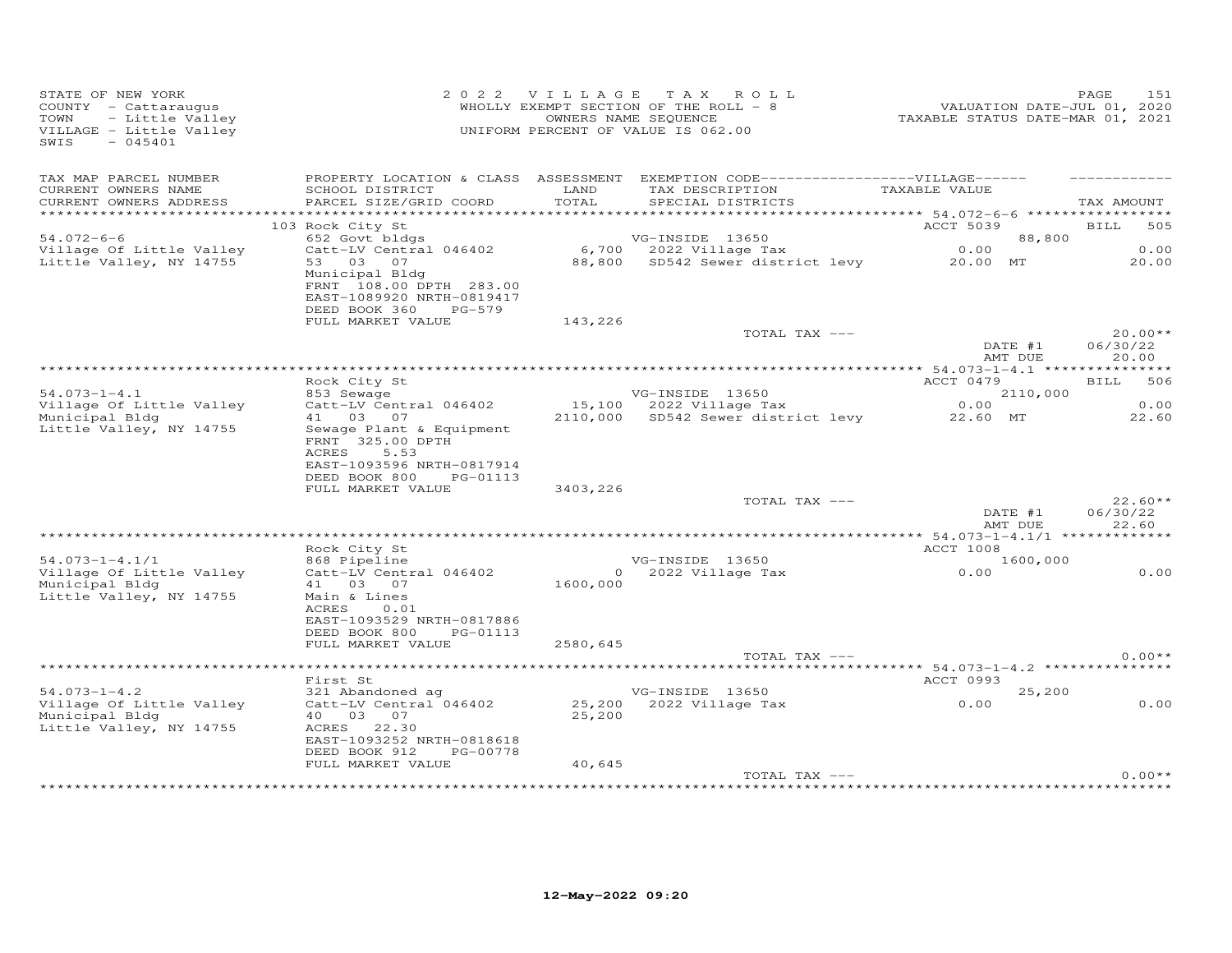| STATE OF NEW YORK<br>COUNTY - Cattaraugus<br>- Little Valley<br>TOWN<br>VILLAGE - Little Valley<br>SWIS<br>$-045401$ | 2 0 2 2                                                                                                 | VILLAGE       | TAX ROLL<br>WHOLLY EXEMPT SECTION OF THE ROLL - 8<br>OWNERS NAME SEQUENCE<br>UNIFORM PERCENT OF VALUE IS 062.00 | VALUATION DATE-JUL 01, 2020<br>TAXABLE STATUS DATE-MAR 01, 2021 | 152<br>PAGE                    |
|----------------------------------------------------------------------------------------------------------------------|---------------------------------------------------------------------------------------------------------|---------------|-----------------------------------------------------------------------------------------------------------------|-----------------------------------------------------------------|--------------------------------|
| TAX MAP PARCEL NUMBER                                                                                                | PROPERTY LOCATION & CLASS ASSESSMENT                                                                    |               | EXEMPTION CODE------------------VILLAGE------                                                                   |                                                                 |                                |
| CURRENT OWNERS NAME<br>CURRENT OWNERS ADDRESS                                                                        | SCHOOL DISTRICT<br>PARCEL SIZE/GRID COORD                                                               | LAND<br>TOTAL | TAX DESCRIPTION<br>SPECIAL DISTRICTS                                                                            | TAXABLE VALUE                                                   | TAX AMOUNT                     |
| ***********************                                                                                              |                                                                                                         |               |                                                                                                                 |                                                                 |                                |
| $54.073 - 1 - 5$                                                                                                     | 105 First St<br>554 Outdr swim                                                                          |               | VG-INSIDE 13650                                                                                                 | ACCT 0677<br>38,900                                             | 507<br>BILL                    |
| Village Of Little Valley                                                                                             | Catt-LV Central 046402                                                                                  |               | 13,400 2022 Village Tax                                                                                         | 0.00                                                            | 0.00                           |
| Rock City St<br>Little Valley, NY 14755                                                                              | 40 03 07<br>FRNT 500.00 DPTH<br>4.23<br>ACRES<br>EAST-1092764 NRTH-0818597<br>DEED BOOK 875<br>PG-00113 |               | 38,900 SD542 Sewer district levy 20.40 MT                                                                       |                                                                 | 20.40                          |
|                                                                                                                      | FULL MARKET VALUE                                                                                       | 62,742        |                                                                                                                 |                                                                 |                                |
|                                                                                                                      |                                                                                                         |               | TOTAL TAX ---                                                                                                   | DATE #1<br>AMT DUE                                              | $20.40**$<br>06/30/22<br>20.40 |
|                                                                                                                      |                                                                                                         |               |                                                                                                                 |                                                                 |                                |
|                                                                                                                      | Third St                                                                                                |               |                                                                                                                 | ACCT 1219                                                       |                                |
| 654.001-9910-126.810/100<br>Village Of Little Valley                                                                 | 872 Elec-Substat<br>Catt-LV Central 046402                                                              |               | VG-INSIDE 13650<br>0 2022 Village Tax                                                                           | 171,171<br>0.00                                                 | 0.00                           |
| Municipal Electric<br>Municipal Bldg                                                                                 | Electric Substation<br>EAST-0442180 NRTH-0819551                                                        | 171,171       |                                                                                                                 |                                                                 |                                |
| Little Valley, NY 14755                                                                                              | FULL MARKET VALUE                                                                                       | 276,082       |                                                                                                                 |                                                                 |                                |
|                                                                                                                      |                                                                                                         |               | TOTAL TAX ---                                                                                                   |                                                                 | $0.00**$                       |
|                                                                                                                      |                                                                                                         |               |                                                                                                                 |                                                                 |                                |
| 654.001-9910-126.810/101                                                                                             | Electric<br>884 Elec Dist Ou                                                                            |               | VG-INSIDE 13650                                                                                                 | ACCT 1220<br>379,990                                            |                                |
| Village Of Little Valley                                                                                             | Catt-LV Central 046402                                                                                  |               | 0 2022 Village Tax                                                                                              | 0.00                                                            | 0.00                           |
| Municipal Electric<br>Municipal Bldg                                                                                 | Distribution Lines & Pole<br>S                                                                          | 379,990       |                                                                                                                 |                                                                 |                                |
| Little Valley, NY 14755                                                                                              | FULL MARKET VALUE                                                                                       | 612,887       |                                                                                                                 |                                                                 |                                |
|                                                                                                                      |                                                                                                         |               | TOTAL TAX ---                                                                                                   |                                                                 | $0.00**$                       |
|                                                                                                                      |                                                                                                         |               |                                                                                                                 |                                                                 |                                |
| $54.063 - 1 - 10$                                                                                                    | 704 Erie St<br>620 Religious                                                                            |               | RELIGIOUS 25110                                                                                                 | ACCT 5051                                                       | BILL 508                       |
| Wesleyan Methodist Church                                                                                            | Catt-LV Central 046402                                                                                  |               | 14,700 2022 Village Tax                                                                                         | 73,400<br>0.00                                                  | 0.00                           |
| And Parsonage                                                                                                        | 53 03 07                                                                                                |               | 73,400 SD542 Sewer district levy                                                                                | 20.50 MT                                                        | 20.50                          |
| 704 Erie St<br>Little Valley, NY 14755                                                                               | FRNT 225.00 DPTH<br>ACRES<br>5.30<br>EAST-1086832 NRTH-0820900<br>DEED BOOK 00921 PG-00562              |               |                                                                                                                 |                                                                 |                                |
|                                                                                                                      | FULL MARKET VALUE                                                                                       | 118,387       | TOTAL TAX ---                                                                                                   |                                                                 | $20.50**$                      |
|                                                                                                                      |                                                                                                         |               |                                                                                                                 | DATE #1<br>AMT DUE                                              | 06/30/22<br>20.50              |
|                                                                                                                      |                                                                                                         |               |                                                                                                                 |                                                                 |                                |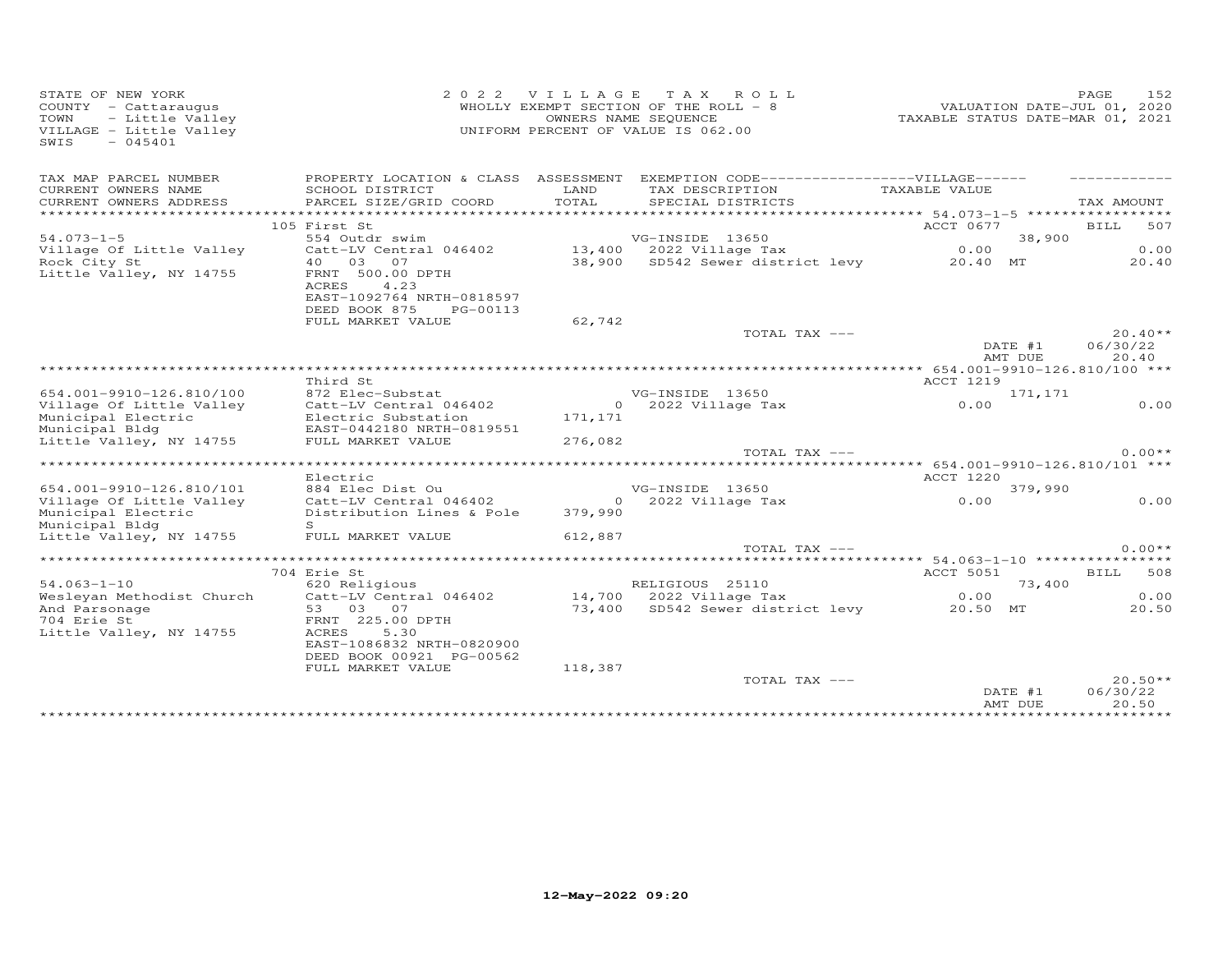| STATE OF NEW YORK<br>COUNTY<br>- Cattaraugus<br>- Little Valley<br>TOWN<br>VILLAGE - Little Valley<br>$-045401$<br>SWIS | 2 0 2 2                              |         | VILLAGE TAX ROLL<br>WHOLLY EXEMPT SECTION OF THE ROLL - 8<br>OWNERS NAME SEQUENCE<br>UNIFORM PERCENT OF VALUE IS 062.00 |               | 153<br>PAGE<br>VALUATION DATE-JUL 01, 2020<br>TAXABLE STATUS DATE-MAR 01, 2021 |
|-------------------------------------------------------------------------------------------------------------------------|--------------------------------------|---------|-------------------------------------------------------------------------------------------------------------------------|---------------|--------------------------------------------------------------------------------|
| TAX MAP PARCEL NUMBER                                                                                                   | PROPERTY LOCATION & CLASS ASSESSMENT |         | EXEMPTION CODE------------------VILLAGE------                                                                           |               |                                                                                |
| CURRENT OWNERS NAME                                                                                                     | SCHOOL DISTRICT                      | LAND    | TAX DESCRIPTION                                                                                                         | TAXABLE VALUE |                                                                                |
| CURRENT OWNERS ADDRESS                                                                                                  | PARCEL SIZE/GRID COORD               |         | TOTAL SPECIAL DISTRICTS                                                                                                 |               | TAX AMOUNT                                                                     |
| *******************                                                                                                     |                                      |         |                                                                                                                         |               |                                                                                |
|                                                                                                                         | 405 Court St                         |         |                                                                                                                         | ACCT 0591     | BILL 509                                                                       |
| $54.063 - 2 - 18$                                                                                                       | 210 1 Family Res                     |         | PARSONAGE 21600                                                                                                         |               | 62,200                                                                         |
| Western Ny District Inc                                                                                                 | Catt-LV Central 046402               | 4,400   | 2022 Village Tax                                                                                                        | 0.00          | 0.00                                                                           |
| Of The Wesleyan Church                                                                                                  | 53 03 07                             | 62,200  | SD542 Sewer district levy                                                                                               | 20.00 MT      | 20.00                                                                          |
| 405 Court St                                                                                                            | 50.00 DPTH 207.00<br>FRNT            |         |                                                                                                                         |               |                                                                                |
| Little Valley, NY 14755                                                                                                 | EAST-1089034 NRTH-0820827            |         |                                                                                                                         |               |                                                                                |
|                                                                                                                         | DEED BOOK 870<br>PG-00623            |         |                                                                                                                         |               |                                                                                |
|                                                                                                                         | FULL MARKET VALUE                    | 100,323 |                                                                                                                         |               |                                                                                |
|                                                                                                                         |                                      |         | TOTAL TAX ---                                                                                                           |               | $20.00**$                                                                      |
|                                                                                                                         |                                      |         |                                                                                                                         | DATE #1       | 06/30/22                                                                       |
|                                                                                                                         |                                      |         |                                                                                                                         | AMT DUE       | 20.00                                                                          |
|                                                                                                                         |                                      |         |                                                                                                                         |               |                                                                                |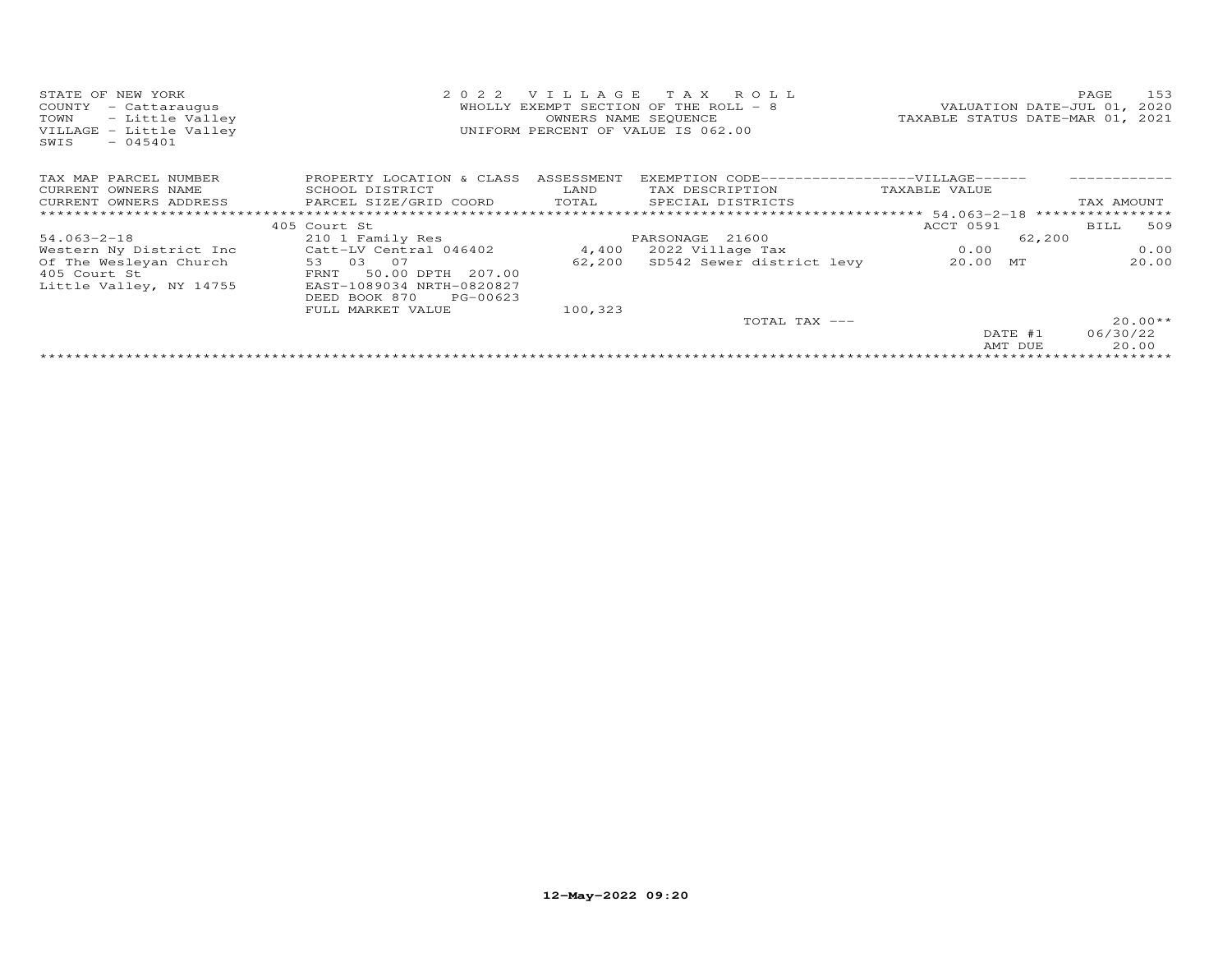| STATE OF NEW YORK<br>COUNTY - Cattaraugus<br>TOWN - Little Valley<br>VILLAGE - Little Valley | 2022 VILLAGE TAX ROLL<br>WHOLLY EXEMPT SECTION OF THE ROLL - 8<br>UNIFORM PERCENT OF VALUE IS 062.00 | 154<br>PAGE<br>VALUATION DATE-JUL 01, 2020<br>TAXABLE STATUS DATE-MAR 01, 2021<br>RPS155/V04/L015 |
|----------------------------------------------------------------------------------------------|------------------------------------------------------------------------------------------------------|---------------------------------------------------------------------------------------------------|
| SWIS<br>$-045401$                                                                            |                                                                                                      | CURRENT DATE 5/12/2022                                                                            |
|                                                                                              | ROLL SUB SECTION- - TOTALS                                                                           |                                                                                                   |

### \*\*\* S P E C I A L D I S T R I C T S U M M A R Y \*\*\*

| CODE  | <b>NAME</b>    | ΙA<br><b>DADCET C</b> | FYTEMSION<br>TVDI<br>- - - - - | VALUE | VALOREM<br><b>TZATTTE</b> | EXEMPT<br>AMOUNT | <b>AVART</b><br><b>VALUE</b> | ™OTA⊥<br>TAX |
|-------|----------------|-----------------------|--------------------------------|-------|---------------------------|------------------|------------------------------|--------------|
| SD542 | Sewer district |                       |                                |       |                           |                  |                              |              |

# \*\*\* S C H O O L D I S T R I C T S U M M A R Y \*\*\*

| CODE   | DISTRICT NAME                    | TOTAL<br>PARCELS | ASSESSED<br>LAND | ASSESSED<br>TOTAL | <b>EXEMPT</b><br>AMOUNT | TOTAL<br>TAXABLE |
|--------|----------------------------------|------------------|------------------|-------------------|-------------------------|------------------|
|        |                                  |                  |                  |                   | STAR AMOUNT             | STAR TAXABLE     |
|        | Catt-LV Central                  | 51               | 564,200          | 15606,161         | 15606,161               |                  |
| 046402 |                                  |                  |                  |                   |                         |                  |
|        | $S \cup B - TO T A L$            | 51               | 564,200          | 15606,161         | 15606,161               |                  |
|        | $S \cup B - T \cup T A L (CONT)$ |                  |                  |                   |                         |                  |
|        | TOTAL                            | 51               | 564,200          | 15606,161         | 15606,161               |                  |
|        |                                  |                  |                  |                   |                         |                  |
|        | T O T A L (CONT)                 |                  |                  |                   |                         |                  |

### \*\*\* S Y S T E M C O D E S S U M M A R Y \*\*\*

### NO SYSTEM EXEMPTIONS AT THIS LEVEL

### \*\*\* E X E M P T I O N S U M M A R Y \*\*\*

| CODE  | DESCRIPTION | TOTAL<br>PARCELS | VILLAGE  |
|-------|-------------|------------------|----------|
| 12100 | NYS OWNED   | 2                | 805,100  |
| 13100 | COUNTY      | 5                | 5970,700 |
| 13500 | TOWN-PROP   | 2                | 106,900  |
| 13650 | VG-INSIDE   | 18               | 4730,261 |
| 13800 | SCH-DIST    | 5                | 2022,000 |
| 14110 | USA-PROP    |                  | 144,900  |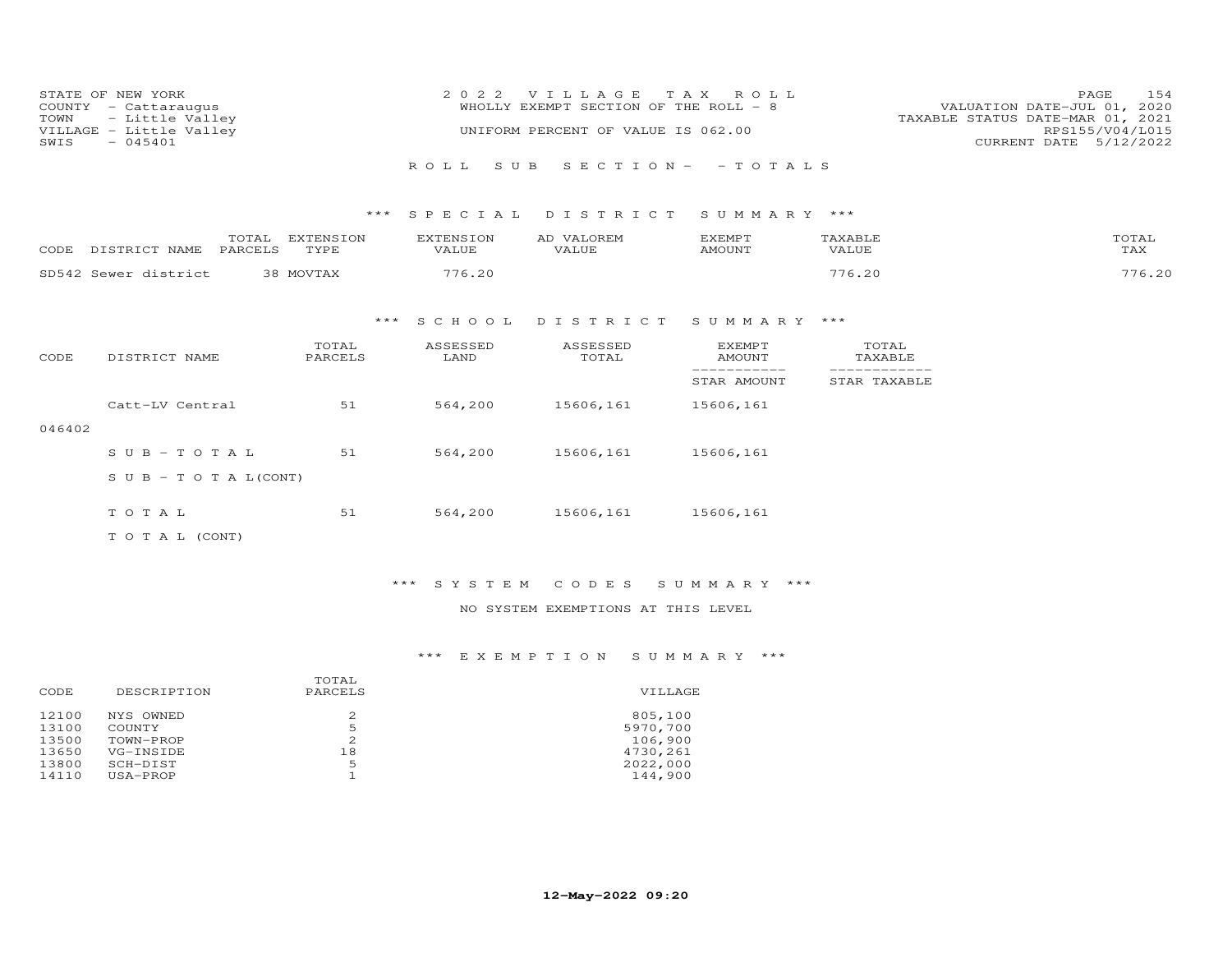| STATE OF NEW YORK<br>COUNTY - Cattaraugus<br>TOWN - Little Valley | 2022 VILLAGE TAX ROLL<br>WHOLLY EXEMPT SECTION OF THE ROLL - 8 | 155<br>PAGE<br>VALUATION DATE-JUL 01, 2020<br>TAXABLE STATUS DATE-MAR 01, 2021 |
|-------------------------------------------------------------------|----------------------------------------------------------------|--------------------------------------------------------------------------------|
| VILLAGE - Little Valley<br>- 045401<br>SWIS                       | UNIFORM PERCENT OF VALUE IS 062.00                             | RPS155/V04/L015<br>CURRENT DATE 5/12/2022                                      |
|                                                                   | ROLL SUB SECTION- -TOTALS                                      |                                                                                |

# \*\*\* E X E M P T I O N S U M M A R Y \*\*\*

|       |             | TOTAL   |           |
|-------|-------------|---------|-----------|
| CODE  | DESCRIPTION | PARCELS | VILLAGE   |
| 21600 | PARSONAGE   | 2.      | 98,800    |
| 25110 | RELIGIOUS   | 5       | 686,400   |
| 25130 | NON-PROFIT  | 2.      | 85,900    |
| 25300 | NON-PROFIT  | 2.      | 164,200   |
| 26050 | AGSOCIETY   | 2.      | 266,200   |
| 26400 | FIRE-DEPT   |         | 389,000   |
| 27350 | CEMETERY    |         | 47,800    |
| 29700 | Withdrawal  |         | 28,800    |
|       | TOTAL       | 49      | 15546,961 |
|       |             |         |           |

### \*\*\* G R A N D T O T A L S \*\*\*

| ROLL<br>SEC | DESCRIPTION     | TOTAL<br>PARCELS | ASSESSED<br>LAND | ASSESSED<br>TOTAL | <b>EXEMPT</b><br>AMOUNT | TOTAL<br>TAXABLE | TOTAL<br>TAX |
|-------------|-----------------|------------------|------------------|-------------------|-------------------------|------------------|--------------|
|             |                 |                  |                  |                   | STAR AMOUNT             | STAR TAXABLE     |              |
|             | RS 8 TOTAL      |                  | 564,200          | 15606,161         | 15,606,161              |                  |              |
|             | SPEC DIST TAXES |                  |                  |                   |                         |                  | 776.20       |
| 8           | WHOLLY EXEMPT   | 51               |                  |                   |                         |                  | 776.20       |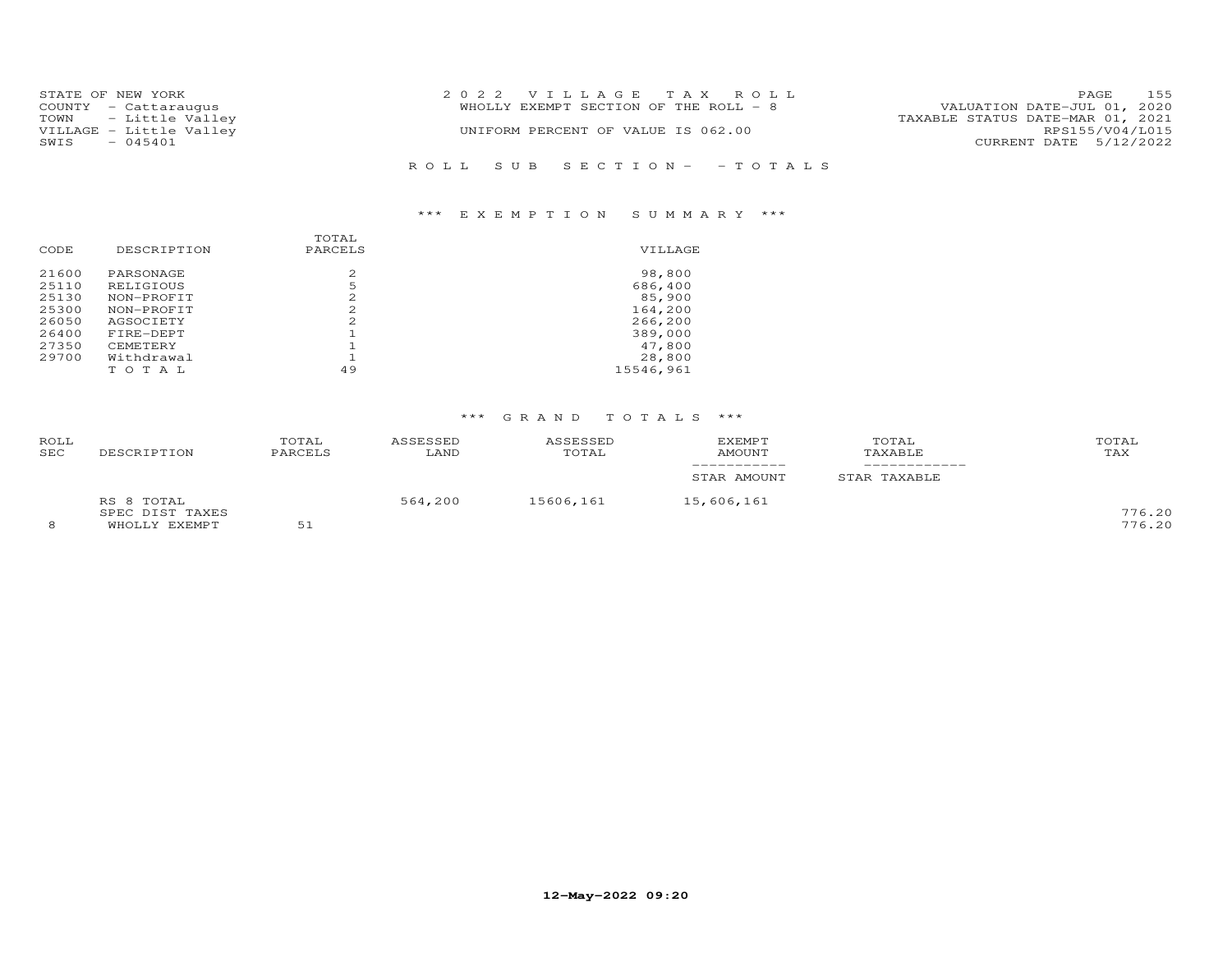| STATE OF NEW YORK       | 2022 VILLAGE TAX ROLL                 | 156<br>PAGE                      |
|-------------------------|---------------------------------------|----------------------------------|
| COUNTY - Cattaraugus    | WHOLLY EXEMPT SECTION OF THE ROLL - 8 | VALUATION DATE-JUL 01, 2020      |
| TOWN - Little Valley    |                                       | TAXABLE STATUS DATE-MAR 01, 2021 |
| VILLAGE - Little Valley | UNIFORM PERCENT OF VALUE IS 062.00    | RPS155/V04/L015                  |
| $-045401$<br>SWIS       |                                       | CURRENT DATE 5/12/2022           |
|                         |                                       |                                  |
|                         | ROLL SECTION TOTALS                   |                                  |

### \*\*\* S P E C I A L D I S T R I C T S U M M A R Y \*\*\*

| CODE  | <b>NAME</b><br>ננינר. | DADODI O | TVDF<br>- - - - - | VALUE | <b>VALUF</b> | EXEMP.<br>amoun <sup>-</sup> | VALUE | $T$ $\cap$ $T$ $\Delta$<br>TAX |
|-------|-----------------------|----------|-------------------|-------|--------------|------------------------------|-------|--------------------------------|
| SD542 | Sawar district        |          |                   |       |              |                              |       |                                |

### \*\*\* S C H O O L D I S T R I C T S U M M A R Y \*\*\*

| CODE   | DISTRICT NAME                    | TOTAL<br>PARCELS | ASSESSED<br>LAND | ASSESSED<br>TOTAL | <b>EXEMPT</b><br>AMOUNT | TOTAL<br>TAXABLE |
|--------|----------------------------------|------------------|------------------|-------------------|-------------------------|------------------|
|        |                                  |                  |                  |                   | STAR AMOUNT             | STAR TAXABLE     |
|        | Catt-LV Central                  | 51               | 564,200          | 15606,161         | 15606,161               |                  |
| 046402 |                                  |                  |                  |                   |                         |                  |
|        | $SUB - TO T AL$                  | 51               | 564,200          | 15606,161         | 15606,161               |                  |
|        | $S \cup B - T \cup T A L (CONT)$ |                  |                  |                   |                         |                  |
|        | TOTAL                            | 51               | 564,200          | 15606,161         | 15606,161               |                  |
|        | T O T A L (CONT)                 |                  |                  |                   |                         |                  |

### \*\*\* S Y S T E M C O D E S S U M M A R Y \*\*\*

### NO SYSTEM EXEMPTIONS AT THIS LEVEL

### \*\*\* E X E M P T I O N S U M M A R Y \*\*\*

| DESCRIPTION | TOTAL<br>PARCELS | VILLAGE  |
|-------------|------------------|----------|
| NYS OWNED   | 2                | 805,100  |
| COUNTY      | 5                | 5970,700 |
| TOWN-PROP   | 2                | 106,900  |
| VG-INSIDE   | 18               | 4730,261 |
| SCH-DIST    | 5                | 2022,000 |
| USA-PROP    |                  | 144,900  |
|             |                  |          |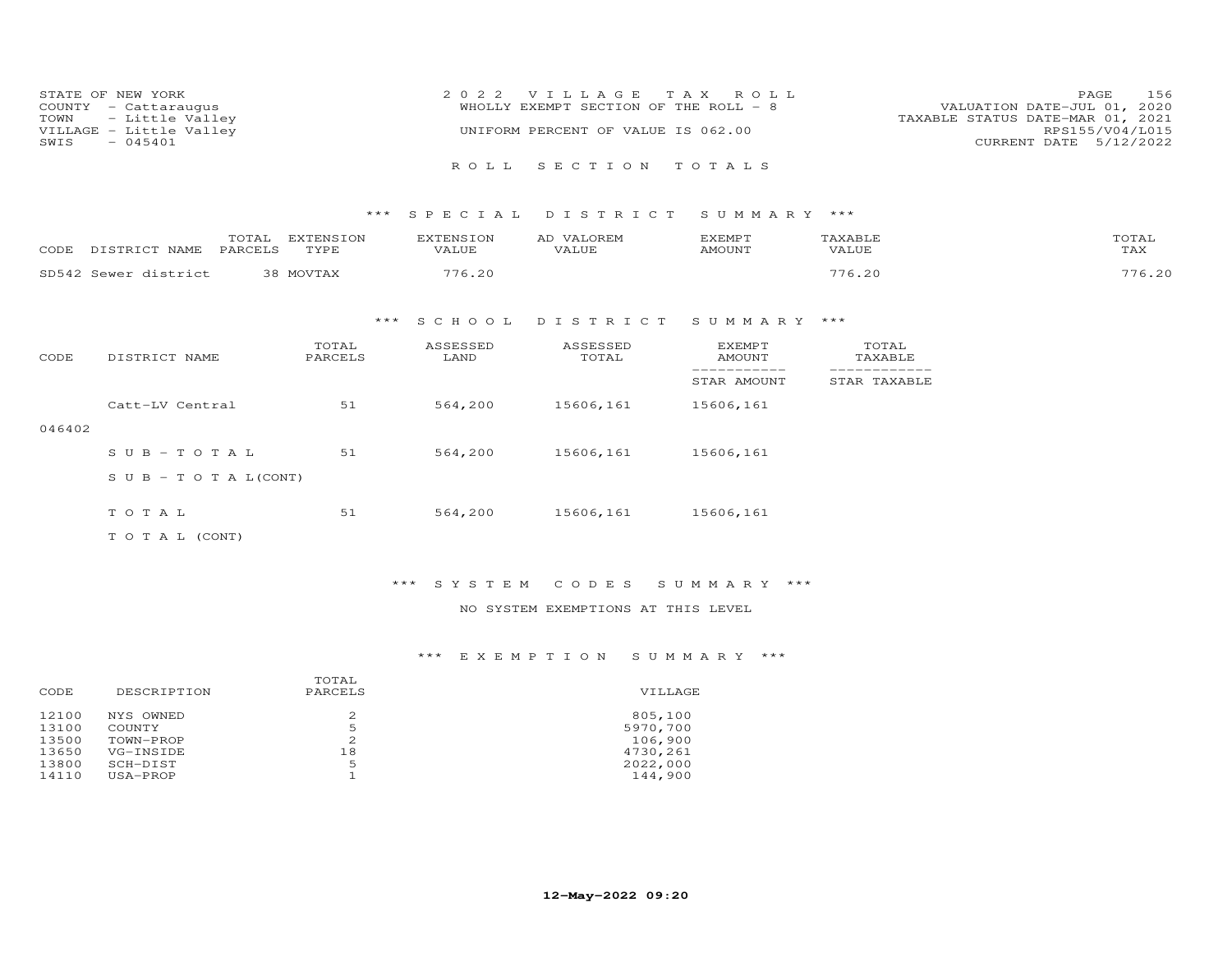| STATE OF NEW YORK       | 2022 VILLAGE TAX ROLL                 | 157<br>PAGE                      |
|-------------------------|---------------------------------------|----------------------------------|
| COUNTY - Cattaraugus    | WHOLLY EXEMPT SECTION OF THE ROLL - 8 | VALUATION DATE-JUL 01, 2020      |
| TOWN - Little Valley    |                                       | TAXABLE STATUS DATE-MAR 01, 2021 |
| VILLAGE - Little Valley | UNIFORM PERCENT OF VALUE IS 062.00    | RPS155/V04/L015                  |
| $-045401$<br>SWIS       |                                       | CURRENT DATE 5/12/2022           |
|                         |                                       |                                  |
|                         | ROLL SECTION TOTALS                   |                                  |

### \*\*\* E X E M P T I O N S U M M A R Y \*\*\*

|       |             | TOTAL   |           |
|-------|-------------|---------|-----------|
| CODE  | DESCRIPTION | PARCELS | VILLAGE   |
| 21600 | PARSONAGE   | 2       | 98,800    |
| 25110 | RELIGIOUS   | 5       | 686,400   |
| 25130 | NON-PROFIT  | 2       | 85,900    |
| 25300 | NON-PROFIT  |         | 164,200   |
| 26050 | AGSOCIETY   |         | 266,200   |
| 26400 | FIRE-DEPT   |         | 389,000   |
| 27350 | CEMETERY    |         | 47,800    |
| 29700 | Withdrawal  |         | 28,800    |
|       | тотаь       | 49      | 15546,961 |

### \*\*\* G R A N D T O T A L S \*\*\*

| ROLL<br>SEC | DESCRIPTION     | TOTAL<br>PARCELS | ASSESSED<br>LAND | ASSESSED<br>TOTAL | <b>EXEMPT</b><br>AMOUNT | TOTAL<br>TAXABLE | TOTAL<br>TAX |
|-------------|-----------------|------------------|------------------|-------------------|-------------------------|------------------|--------------|
|             |                 |                  |                  |                   | STAR AMOUNT             | STAR TAXABLE     |              |
|             | RS 8 TOTAL      |                  | 564,200          | 15606,161         | 15,606,161              |                  |              |
|             | SPEC DIST TAXES |                  |                  |                   |                         |                  | 776.20       |
| 8           | WHOLLY EXEMPT   | 51               |                  |                   |                         |                  | 776.20       |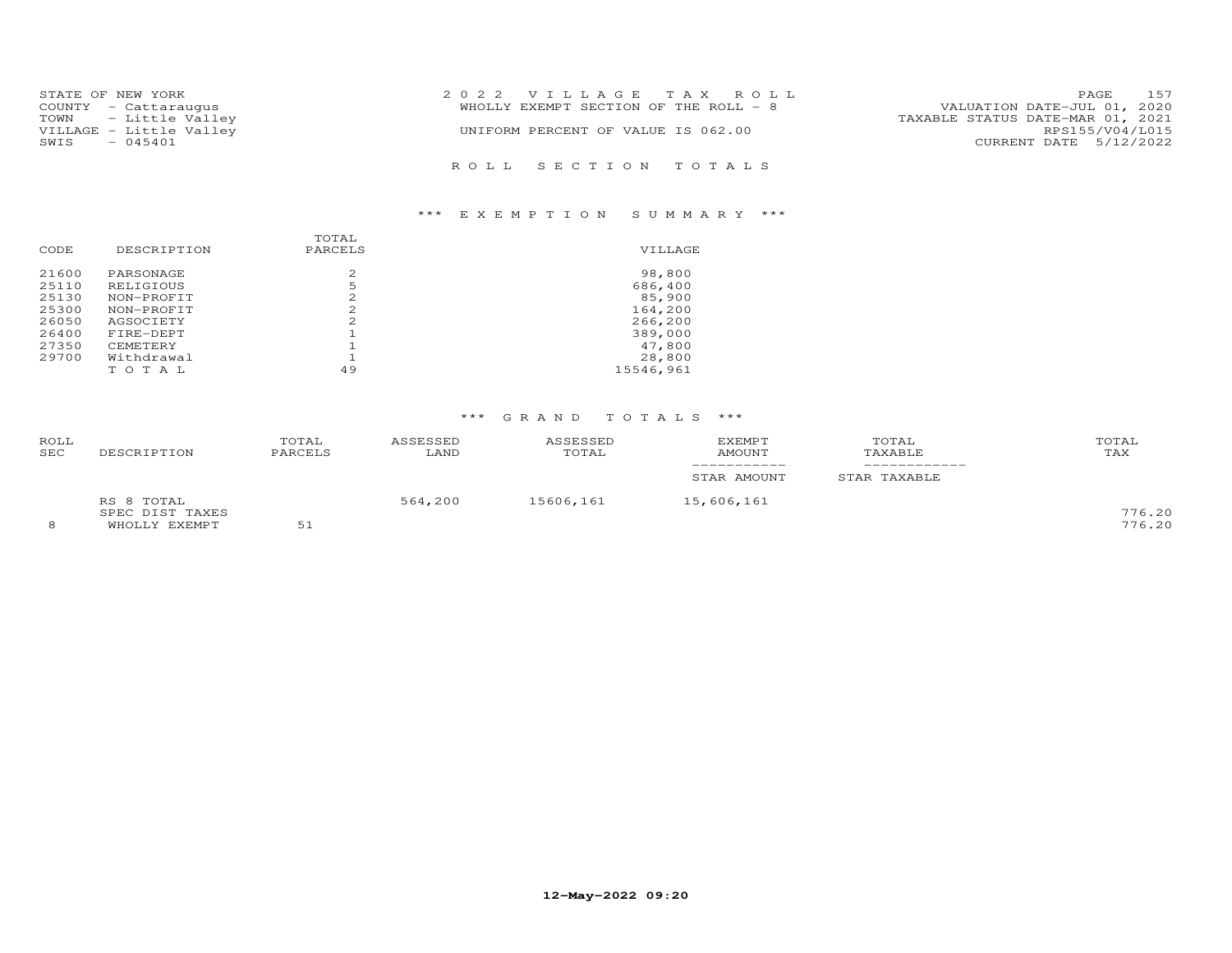| STATE OF NEW YORK       | 2022 VILLAGE TAX ROLL | 158<br><b>PAGE</b>               |
|-------------------------|-----------------------|----------------------------------|
| COUNTY - Cattaraugus    |                       | VALUATION DATE-JUL 01, 2020      |
| TOWN - Little Valley    | SWIS TOTALS           | TAXABLE STATUS DATE-MAR 01, 2021 |
| VILLAGE - Little Valley |                       | RPS155/V04/L015                  |
| SWIS<br>$-045401$       |                       | CURRENT DATE 5/12/2022           |
|                         |                       |                                  |

### \*\*\* S P E C I A L D I S T R I C T S U M M A R Y \*\*\*

| CODE<br>DISTRICT NAME | TOTAL<br>PARCELS | EXTENSION<br>TYPE. | EXTENSION<br>VALUE | AD VALOREM<br>VALUE | <b>EXEMPT</b><br>AMOUNT | TAXABLE<br>VALUE | TAX<br>RATE | TOTAL<br>TAX |
|-----------------------|------------------|--------------------|--------------------|---------------------|-------------------------|------------------|-------------|--------------|
| DS542 Delinquent sew  |                  | 71 MOVTAX          | 16,503.77          |                     |                         | 16,503.77        |             | 16,503.77    |
| DW542 Delinquent wat  |                  | 73 MOVTAX          | 11,303.69          |                     |                         | 11,303.69        |             | 11,303.69    |
| OT542 Omitted tax -V  |                  | 2 MOVTAX           | 339.18             |                     |                         | 339.18           |             | 339.18       |
| SD542 Sewer district  |                  | 461 MOVTAX         | 9,264.60           |                     |                         | 9,264.60         |             | 9,264.60     |

### \*\*\* S C H O O L D I S T R I C T S U M M A R Y \*\*\*

| CODE   | DISTRICT NAME                    | TOTAL<br>PARCELS | ASSESSED<br>LAND | ASSESSED<br>TOTAL | <b>EXEMPT</b><br>AMOUNT | TOTAL<br>TAXABLE |
|--------|----------------------------------|------------------|------------------|-------------------|-------------------------|------------------|
|        |                                  |                  |                  |                   | STAR AMOUNT             | STAR TAXABLE     |
|        | Catt-LV Central                  | 522              | 3121,450         | 35093,586         | 15849,831               | 19,243,755       |
| 046402 |                                  |                  |                  |                   | 4482,625                | 14,761,130       |
|        | $SUB-TOTAL$                      | 522              | 3121,450         | 35093,586         | 15849,831               | 19,243,755       |
|        | $S \cup B - T \cup T A L (CONT)$ |                  |                  |                   | 4482,625                | 14,761,130       |
|        | TOTAL                            | 522              | 3121,450         | 35093,586         | 15849,831               | 19,243,755       |
|        |                                  |                  |                  |                   |                         |                  |
|        | T O T A L (CONT)                 |                  |                  |                   | 4482,625                | 14,761,130       |

### \*\*\* S Y S T E M C O D E S S U M M A R Y \*\*\*

### NO SYSTEM EXEMPTIONS AT THIS LEVEL

# \*\*\* E X E M P T I O N S U M M A R Y \*\*\*

| CODE           | DESCRIPTION                | TOTAL.<br>PARCELS | VILLAGE             |
|----------------|----------------------------|-------------------|---------------------|
| 12100<br>13100 | NYS OWNED<br><b>COUNTY</b> | ╱.<br>Б           | 805,100<br>5970,700 |
| 13500          | TOWN-PROP                  |                   | 106,900             |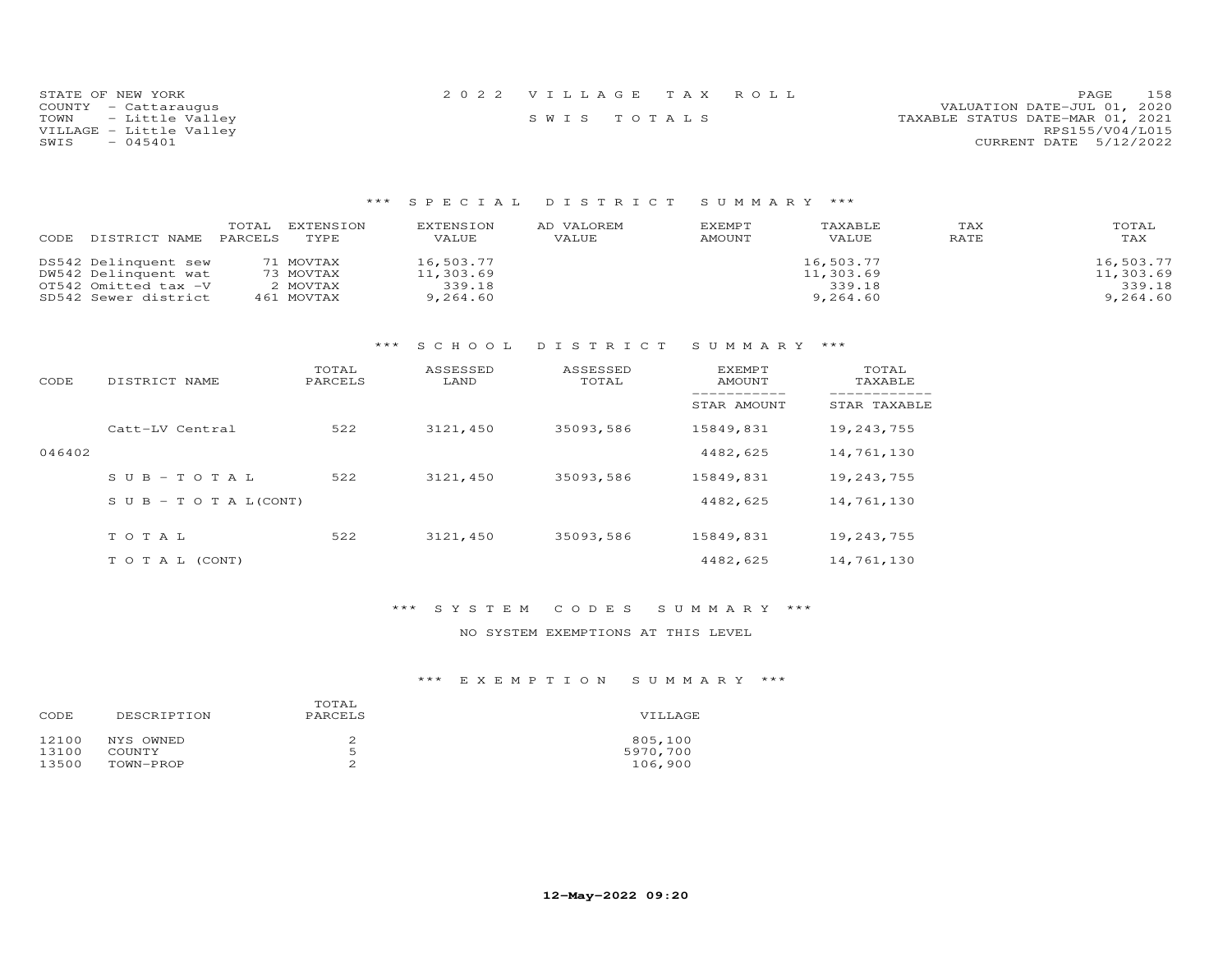| STATE OF NEW YORK       | 2022 VILLAGE TAX ROLL |  | PAGE 159                         |
|-------------------------|-----------------------|--|----------------------------------|
| COUNTY - Cattaraugus    |                       |  | VALUATION DATE-JUL 01, 2020      |
| TOWN - Little Valley    | SWIS TOTALS           |  | TAXABLE STATUS DATE-MAR 01, 2021 |
| VILLAGE - Little Valley |                       |  | RPS155/V04/L015                  |
| $-045401$<br>SWIS       |                       |  | CURRENT DATE 5/12/2022           |
|                         |                       |  |                                  |

# \*\*\* E X E M P T I O N S U M M A R Y \*\*\*

|       |              | TOTAL          |            |
|-------|--------------|----------------|------------|
| CODE  | DESCRIPTION  | PARCELS        | VILLAGE    |
| 13650 | VG-INSIDE    | 18             | 4730,261   |
| 13800 | SCH-DIST     | 5              | 2022,000   |
| 14110 | USA-PROP     | $\mathbf{1}$   | 144,900    |
| 21600 | PARSONAGE    | $\overline{c}$ | 98,800     |
| 25110 | RELIGIOUS    | 5              | 686,400    |
| 25130 | NON-PROFIT   | $\overline{c}$ | 85,900     |
| 25300 | NON-PROFIT   | $\overline{c}$ | 164,200    |
| 26050 | AGSOCIETY    | $\overline{c}$ | 266,200    |
| 26400 | FIRE-DEPT    |                | 389,000    |
| 27350 | CEMETERY     |                | 47,800     |
| 29700 | Withdrawal   |                | 28,800     |
| 41101 | VET C/T      |                | 950        |
| 41121 | VET WAR CT   | 22             | 143,415    |
| 41131 | VET COM CT   | 18             | 201,950    |
| 41141 | VET DIS CT   | 10             | 191,150    |
| 41162 | $CW_15_VET/$ | $\mathbf{1}$   |            |
| 41800 | AGED $C/T/S$ | 11             | 202,400    |
| 41804 | AGED S       |                | 10,668     |
| 41806 | AGED T/S     |                | 8,033      |
| 47100 | Mass Telec   |                | 9,615      |
|       | TOTAL        | 115            | 16315, 142 |

# \*\*\* G R A N D T O T A L S \*\*\*

| ROLL<br>SEC | DESCRIPTION                                    | TOTAL<br>PARCELS | ASSESSED<br>LAND | ASSESSED<br>TOTAL | EXEMPT<br><b>AMOUNT</b><br>STAR AMOUNT | TOTAL<br>TAXABLE<br>STAR TAXABLE | TAX<br>RATE |                                       |
|-------------|------------------------------------------------|------------------|------------------|-------------------|----------------------------------------|----------------------------------|-------------|---------------------------------------|
|             | 2022 Village Tax<br>SPEC DIST TAXES<br>TAXABLE | 460              | 2546,250         | 18734,868         | 758,566                                | 17,976,302                       | 17.426656   | 313,267.00<br>36,615.04<br>349,882.04 |
|             | 2022 Village Tax                               |                  |                  | 459,329           |                                        | 459,329                          | 17.426656   | 8,004.57                              |